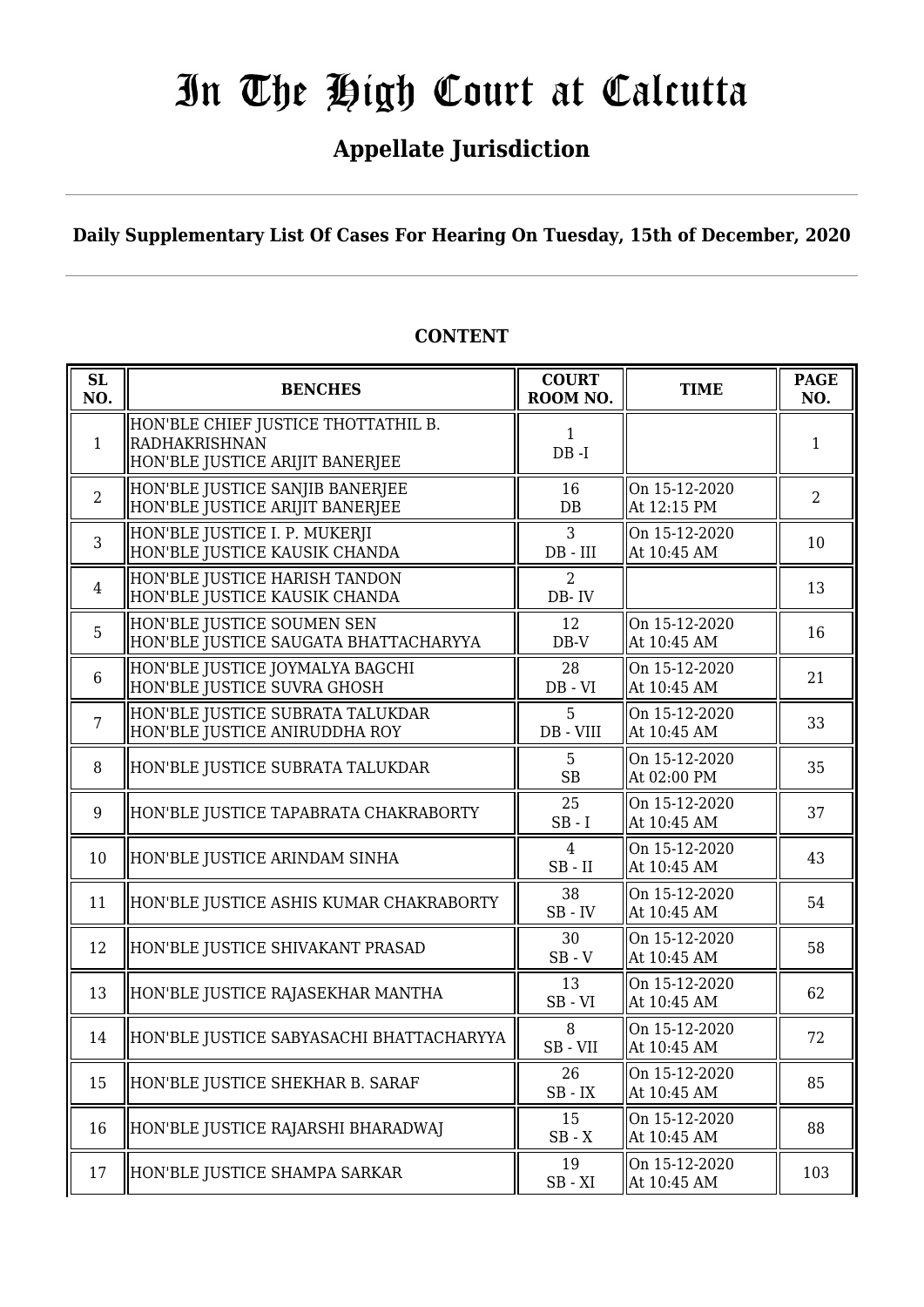| SL <sub>NO</sub> . | <b>BENCHES</b>                         | <b>COURT</b><br>ROOM NO.    | <b>TIME</b>                  | <b>PAGE</b><br>NO. |
|--------------------|----------------------------------------|-----------------------------|------------------------------|--------------------|
| 18                 | HON'BLE JUSTICE RAVI KRISHAN KAPUR     | 10<br>$SB - XI$             | On 15-12-2020<br>At 10:45 AM | 106                |
| 19                 | HON'BLE JUSTICE ARINDAM MUKHERJEE      | 23<br>SB-XIII               | On 15-12-2020<br>At 10:45 AM | 109                |
| 20                 | HON'BLE JUSTICE BISWAJIT BASU          | 18<br>SB-XIV                | On 15-12-2020<br>At 10:45 AM | 113                |
| 21                 | HON'BLE JUSTICE AMRITA SINHA           | 24<br>$SB$ - $XV$           | On 15-12-2020<br>At 10:45 AM | 115                |
| 22                 | HON'BLE JUSTICE ABHIJIT GANGOPADHYAY   | 22<br>SB-XVI                | On 15-12-2020<br>At 10:45 AM | 119                |
| 23                 | HON'BLE JUSTICE JAY SENGUPTA           | 32<br>SB-XVII               | On 15-12-2020<br>At 10:45 AM | 122                |
| 24                 | HON'BLE JUSTICE SUBHASIS DASGUPTA      | 9<br><b>SB</b>              | On 15-12-2020<br>At 10:45 AM | 127                |
| 25                 | HON'BLE JUSTICE MD. NIZAMUDDIN         | $\overline{2}$<br><b>SB</b> | On 15-12-2020<br>At 10:45 AM | 130                |
| 26                 | HON'BLE JUSTICE TIRTHANKAR GHOSH       | 42<br>SB-XIX                | On 15-12-2020<br>At 10:45 AM | 143                |
| 27                 | HON'BLE JUSTICE HIRANMAY BHATTACHARYYA | 11                          | On 15-12-2020<br>At 10:45 AM | 147                |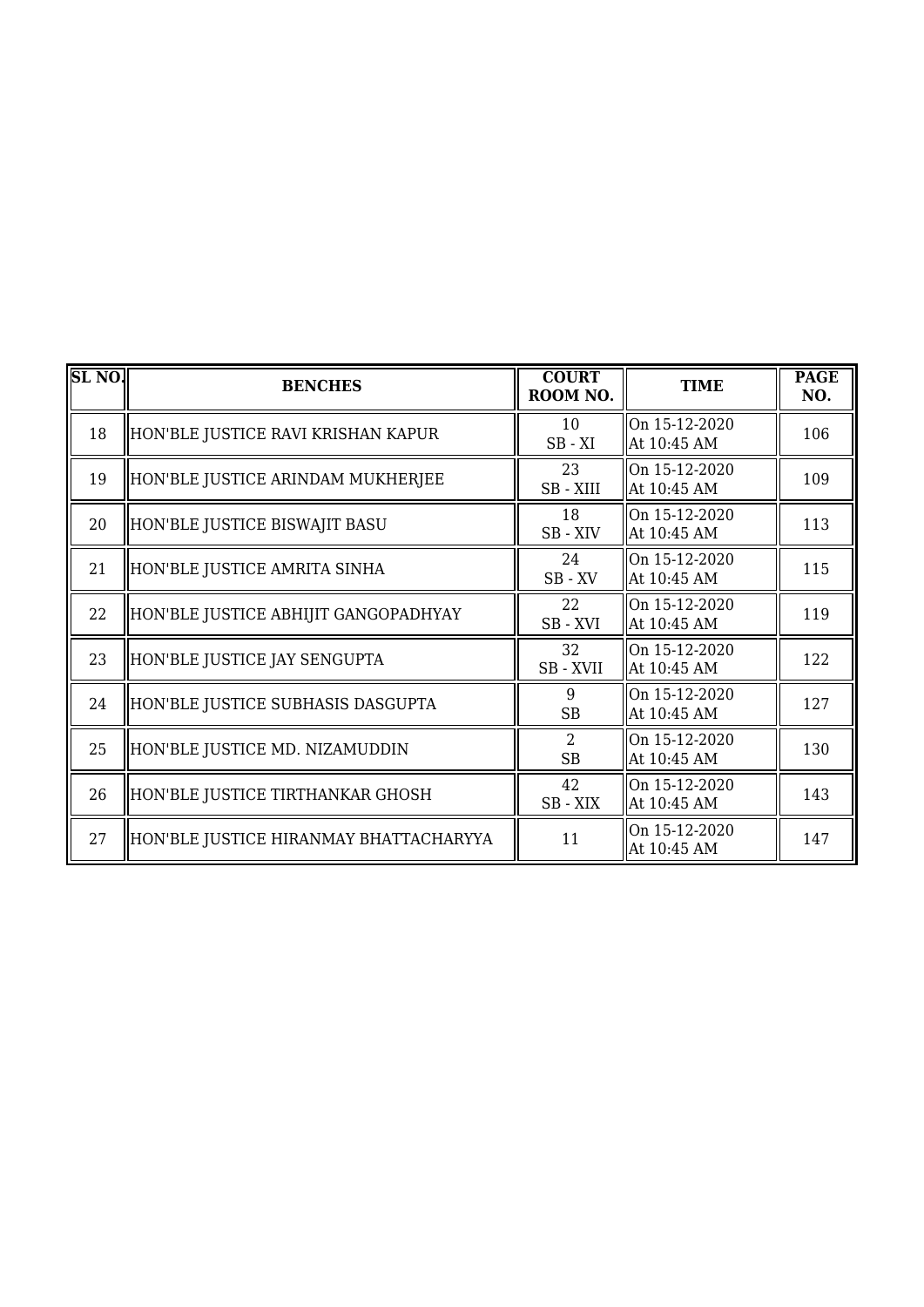

## **Appellate Side**

**DAILY CAUSELIST For Tuesday The 15th December 2020**

## **COURT NO. 1**

**DIVISION BENCH ( )**

## **AT 10:45 AM**

**HON'BLE CHIEF JUSTICE THOTTATHIL B. RADHAKRISHNAN HON'BLE JUSTICE ARIJIT BANERJEE ( VIA VIDEO CONFERENCE )**

**ON AND FROM MONDAY, THE 7TH DECEMBER, 2020 ISSUED ON 1ST DECEMBER, 2020 IS MODIFIED TO THE FOLLOWING EXTENT. APPEALS FROM ORDERS RELATING TO RESIDUARY UNDER GROUP IX INCLUDING APPLICATIONS CONNECTED THERETO; PUBLIC INTEREST LITIGATION; CRIMINAL CONTEMPT MATTERS; APPEALS UNDER SECTION 19(1)(a) OF THE CONTEMPT OF COURT'S ACT; APPLICATIONS UNDER SECTION 27 OF THE ELECTRICITY REGULATORY COMMISSION ACT, 1998;**

**INCLUDING APPLICATIONS CONNECTED THERETO;**

#### **HABEAS CORPUS;**

**ANY OTHER MATTER, IRRESPECTIVE OF CLASSIFICATION, AS DIRECTED BY THE HON'BLE CHIEF JUSTICE.**

**AND**

**THE HON'BLE THE CHIEF JUSTICE AND THE HON'BLE JUSTICE ARIJIT BANERJEE WILL TAKE PUBLIC INTEREST LITIGATIONS IN THE FIRST HALF ON AND FROM DECEMBER 9,2020 UNTILL FURTHER ORDERS.**

**AND**

**AS LONG AS THE DIVISION BENCH OF THE HON'BLE THE CHIEF JUSTICE AND THE HON'BLE JUSTICE ARIJIT BANERJEE DOES NOT SIT HON'BLE JUSTICE SANJIB BANERJEE AND HON'BLE JUSTICE ARIJIT BANERJEE WILL SIT TOGETHER AND TAKE THE LIST AND DETERMINATION OF THE HON'BLE THE CHIEF JUSTICE AND THE HON'BLE JUSTICE ARIJIT BANERJEE IN ADDITION TO THE LIST AND DETERMINATION OF HON'BLE JUSTICE SANJIB BANERJEE AND HON'BLE JUSTICE ANIRUDDHA ROY NOTE: MATTERS WILL BE TAKEN UP THROUGH PHYSICAL HEARING ONLY WHEN BOTH THE PARTIES ARE AGREED. NO MENTIONING IN COURT**

### **NOT SITTING**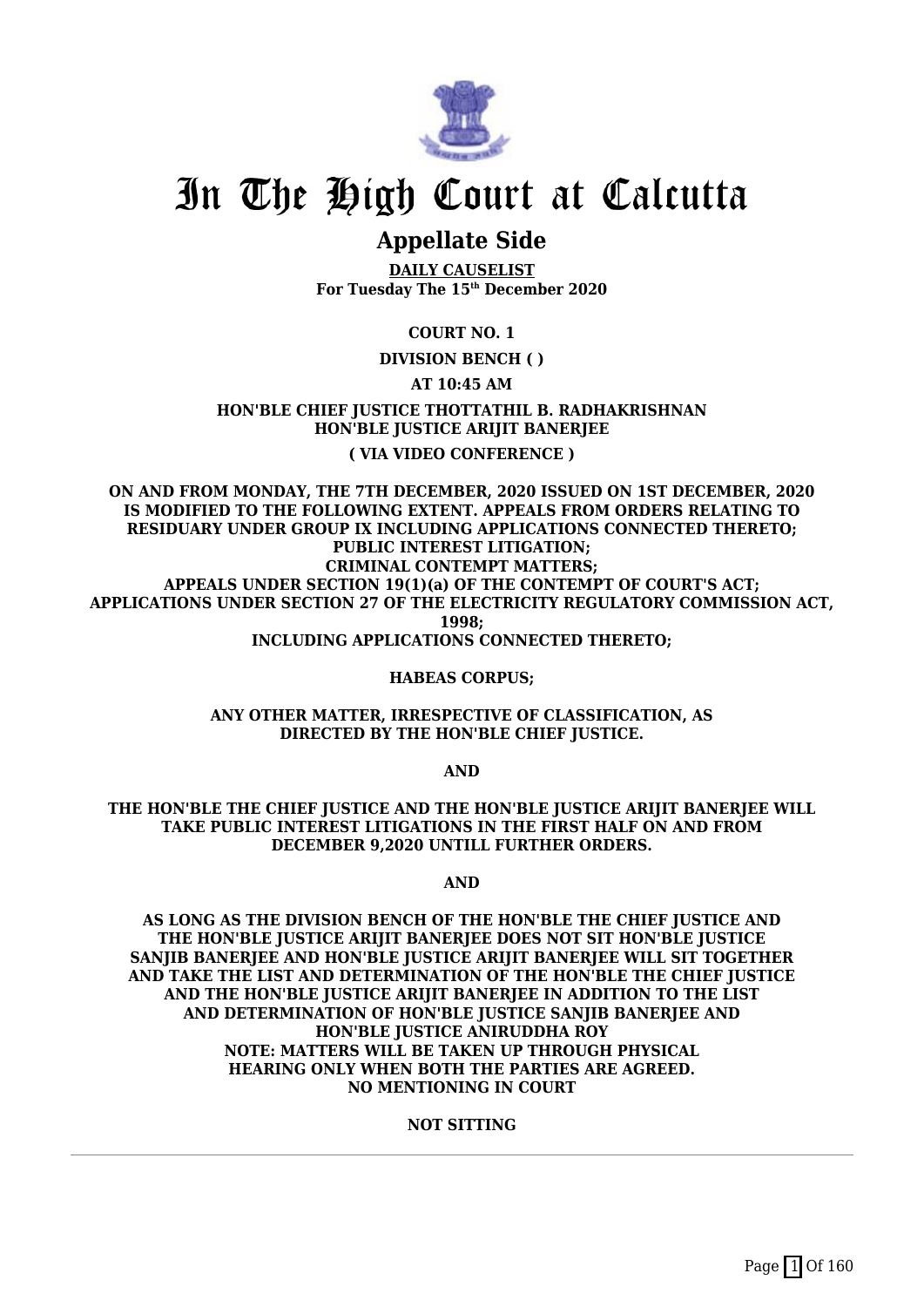

## **Appellate Side**

**DAILY CAUSELIST For Tuesday The 15th December 2020**

**COURT NO. 16**

**DIVISION BENCH (DB-II)**

**AT 12:15 PM**

**HON'BLE JUSTICE SANJIB BANERJEE HON'BLE JUSTICE ARIJIT BANERJEE**

**(VIA VIDEO CONFERENCE)**

**(AS LONG AS THE DIVISION BENCH OF THE HON'BLE THE CHIEF JUSTICE AND HON'BLE JUSTICE ARIJIT BANERJEE DOES NOT SIT)**

**ON AND FROM MONDAY, THE 7TH DECEMBER, 2020 – AFTER COMPLETION OF COMMERCIAL APPELLATE DIVISION BENCH – WILL TAKE UP APPEALS UNDER ARBITRATION ACT, 1940 AND ARBITRATION & CONCILIATION ACT, 1996 INCLUDING APPLICATIONS CONNECTED THERETO;**

> FIRST APPEALS RELATING TO EIECTMENT SUITS AND DECREES AND APPLICATIONS **CONNECTED THERETO.**

**APPEALS FROM ORDERS RELATING TO MUNICIPALITIES, CO-OPERATIVES & PANCHAYATS UNDER GROUP-V INCLUDING APPLICATIONS CONNECTED THERETO;**

**MATTERS RELATING TO TRIBUNALS UNDER ARTICLE 323A & 323B (OTHER THAN TAX TRIBUNAL) INCLUDING APPLICATION CONNECTED THERETO;**

#### **LAWAZIMA;**

**HEARING OF WRIT APPEALS IRRESPECTIVE OF CLASSIFICATION INCLUDING APPLICATIONS CONNECTED THERETO.**

**AS LONG AS THE DIVISION BENCH OF THE HON'BLE THE CHIEF JUSTICE AND HON'BLE JUSTICE ARIJIT BANERJEE DOES NOT SIT - WILL SIT TOGETHER AND TAKE THE LIST AND DETERMINATION OF HON'BLE THE CHIEF JUSTICE AND HON'BLE JUSTICE ARIJIT BANERJEE IN ADDITION TO THE LIST AND DETERMINATION OF HON'BLE JUSTICE SANJIB BANERJEE AND HON'BLE JUSTICE ANIRUDDHA ROY.** 

**AND** 

**ON AND FROM MONDAY, 14TH DECEMBER, 2020 TO THURSDAY, 24TH DECEMBER, 2020 - WILL SIT TOGETHER AND IN ADDITION TO THEIR OWN LIST, TAKE THE ALL THE APPEALS RELATING TO LAND UNDER GROUP - I AND APPEALS RELATING TO TRANSPORT & TELECOMMUNICATION UNDER GROUP - VII AND REGULATION OF INDUSTRIES & ESSENTIAL COMMODITIES & VARIOUS CENTRAL ORDERS UNDER GROUP - VIII AND CONNECTED APPLICATIONS.** 

**NOTE: MATTERS WILL BE TAKEN UP THROUGH PHYSICAL HEARING ONLY WHEN BOTH THE PARTIES ARE AGREED.**

|   |                                         | <b>MOTION</b>                                                                           |                         |
|---|-----------------------------------------|-----------------------------------------------------------------------------------------|-------------------------|
| 1 | WPA/8514/2020                           | <b>KALAM PAILAN</b><br>VS.<br>STATE OF WEST BENGAL AND ORS.                             | DEBAIYTI DEB            |
| 2 | MAT/794/2020                            | MD ARSHAD WAKIL AND ANR<br><b>VS</b><br>THE KOLKATA MUNICIPALITY<br>CORPORATION AND ORS | SUBHANKAR CHAKRABORTY   |
|   | IA NO: CAN/1/2020                       |                                                                                         |                         |
|   |                                         | <b>HABEAS CORPUS</b>                                                                    |                         |
| 3 | WPA/2878/2020                           | RISHI AGARWAL<br>VS.<br>STATE OF WEST BENGAL & ORS                                      | AYAN KR BORAL           |
| 4 | WPA/5882/2020                           | <b>SANKAR RUIDAS</b><br>VS.<br>STATE OF WEST BENGAL& ORS                                | ANINDYA HALDER          |
|   | IA NO: CAN/1/2020(Old No:CAN/3982/2020) |                                                                                         |                         |
| 5 | WPA/6937/2020                           | PRANAV KHAITAN<br>VS.<br>THE STATE OF WB AND ORS                                        | <b>BRATIN KUMAR DEY</b> |
|   | IA NO: CAN/1/2020, CAN/2/2020           |                                                                                         |                         |

**ARBITRATION**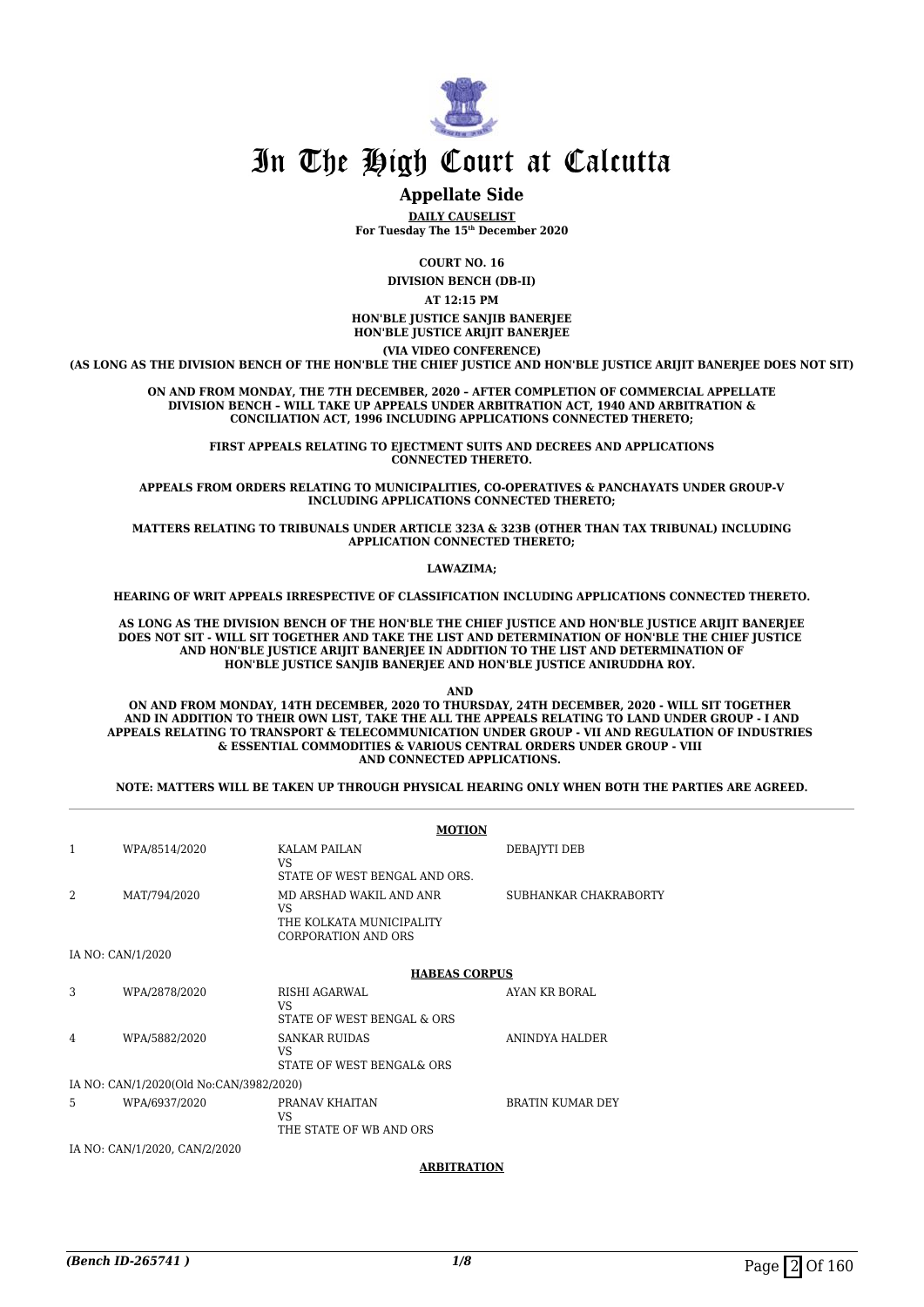| 6    | FMAT/171/2020                           | ASTASESH CO-OPERATIVE HOUSING<br>SOCIETY LTD.<br>VS                                                         | KRISHNENDU BERA        |
|------|-----------------------------------------|-------------------------------------------------------------------------------------------------------------|------------------------|
|      |                                         | JSR INFRASTRUCTURE PVT. LTD.                                                                                |                        |
|      | IA NO: CAN/1/2020(Old No:CAN/1981/2020) |                                                                                                             |                        |
| 7    | FMAT/202/2020                           | NATIONAL PROJECTS<br>CONSTRUCTION CORPORATION<br>LIMITED<br>VS                                              | RESHMI MUKHERJEE       |
|      |                                         | M/S TRIBIDAL PRIVATE LIMITED                                                                                |                        |
| 8    | FMAT/317/2020                           | SUBHAJIT SIKDER<br>VS                                                                                       | PRANTICK GHOSH         |
|      |                                         | SHRIRAM TRANSPORT FINANCE<br><b>COMPANY LTD &amp; ORS</b>                                                   |                        |
|      |                                         | IA NO: CAN/1/2020(Old No:CAN/2908/2020), CAN/2/2020(Old No:CAN/4518/2020), CAN/3/2020(Old No:CAN/4519/2020) |                        |
|      |                                         | WEST BENGAL STATE ADMINISTRATIVE TRIBUNAL                                                                   |                        |
| 9    | WP.ST/71/2020                           | PAPIYA MAITY<br>VS                                                                                          | DIBYENDU CHATTERJEE    |
|      |                                         | STATE OF WEST BENGAL AND ORS.                                                                               |                        |
|      | IA NO: CAN/1/2020                       |                                                                                                             |                        |
| 10   | WP.ST/145/2016                          | <b>SUJOY KUMAR PAL</b>                                                                                      | DEBJANI GHOSAL         |
|      |                                         | VS                                                                                                          |                        |
|      |                                         | STATE OF WEST BENGAL & ORS                                                                                  |                        |
| 11   | WP.ST/70/2018                           | RANA PRATAP SINGH<br>VS                                                                                     | SUMOULI SARKAR         |
|      |                                         | STATE OF WEST BENGAL & ORS                                                                                  |                        |
| wt12 | WP.ST/123/2018                          | <b>SUMAN GHOSH &amp; ORS</b>                                                                                | JHUMA CHAKRABORTY      |
|      |                                         | VS<br>STATE OF WEST BENGAL & ORS                                                                            |                        |
| 13   | WP.ST/128/2018                          | DR. DEB NARAYAN SAMANTA                                                                                     | MASTAFIZUR RAHAMAN     |
|      |                                         | VS                                                                                                          |                        |
|      |                                         | STATE OF WEST BENGAL & ORS                                                                                  |                        |
| 14   | WP.ST/9/2019                            | ASIT BARAN SAHA<br>VS                                                                                       | NIRBANESH CHATTERJEE   |
|      |                                         | STATE OF WEST BENGAL & ORS                                                                                  |                        |
| wt15 | WP.ST/64/2018                           | <b>GOURI SEN MALLICK</b>                                                                                    | ARUNESH PATHAK         |
|      |                                         | <b>VS</b>                                                                                                   |                        |
| 16   | WP.ST/29/2019                           | STATE OF WEST BENGAL & ORS.<br>STATE OF WEST BENGAL & ORS                                                   | SIDDHARTHA GHOSH       |
|      |                                         | VS                                                                                                          |                        |
|      |                                         | <b>SUJIT PAL</b>                                                                                            |                        |
| 17   | WP.ST/31/2019                           | DR. PRANAB KUMAR CHOUDHURI<br>VS                                                                            | SYED NAZMUL HOSSAIN    |
|      |                                         | STATE OF WEST BENGAL & ORS                                                                                  |                        |
| 18   | WP.ST/63/2019                           | <b>GOUR SARKAR</b>                                                                                          | AMBU BINDU CHAKRABORTY |
|      |                                         | VS<br>STATE OF WEST BENGAL & ORS                                                                            |                        |
| 19   | WP.ST/136/2019                          | KALIDAS KUSHARI                                                                                             | PRADIP PAUL            |
|      |                                         | VS                                                                                                          |                        |
|      |                                         | STATE OF WEST BENGAL & ORS                                                                                  |                        |
| 20   | WP.ST/144/2019                          | JNAN PROKASH BISWAS & ORS                                                                                   | MONIRUZZAMAN           |
|      |                                         | VS<br>STATE OF WEST BENGAL & ORS                                                                            |                        |
| 21   | WP.ST/151/2019                          | GOPAL CHANDRA BHAR                                                                                          | RAMIJ MUNSI            |
|      |                                         | VS.                                                                                                         |                        |
|      |                                         | STATE OF WEST BENGAL & ORS                                                                                  |                        |
| 22   | WP.ST/166/2019                          | <b>SHIKHA BOSE</b><br>VS                                                                                    | ANJAN BHATTACHARYA     |
|      |                                         | STATE OF WEST BENGAL & ORS                                                                                  |                        |
| 23   | WP.ST/178/2019                          | DEBABRATA MALLICK                                                                                           | NEIL BASU              |
|      |                                         | VS<br>STATE OF WEST BENGAL & ORS                                                                            |                        |
| 24   | WP.ST/183/2019                          | STATE OF WEST BENGAL & ANR                                                                                  | PRANAB HALDER          |
|      |                                         | VS                                                                                                          |                        |
|      |                                         | RITA CHATTERJEE & ANR                                                                                       |                        |
| 25   | WP.ST/185/2019                          | SAMRAJNY KONAR<br>VS                                                                                        | <b>SUMITRA DAS</b>     |
|      |                                         | STATE OF WEST BENGAL & ORS                                                                                  |                        |
| 26   | WP.ST/194/2019                          | BRIHASPATI MAHATO & ORS                                                                                     | RAJLAKSHMI GHTAK       |
|      |                                         | VS<br>STATE OF WEST BENGAL & ORS                                                                            |                        |
|      |                                         |                                                                                                             |                        |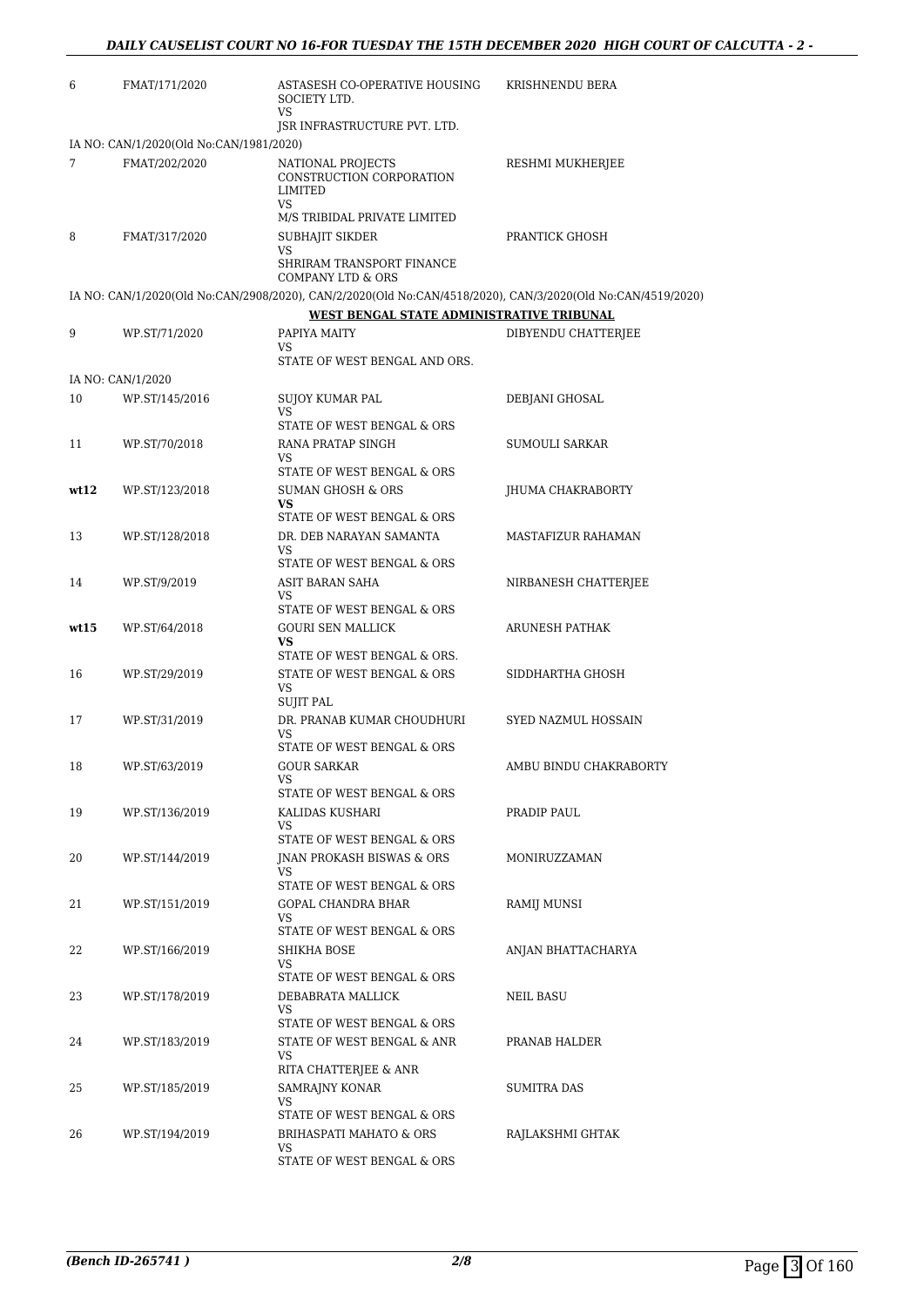## *DAILY CAUSELIST COURT NO 16-FOR TUESDAY THE 15TH DECEMBER 2020 HIGH COURT OF CALCUTTA - 3 -*

| 27 | WP.ST/196/2019                | KETAKI SANKAR ADHIKAREE<br>VS.                                                                                                     | SANJUKTA BHATTACHARYA |
|----|-------------------------------|------------------------------------------------------------------------------------------------------------------------------------|-----------------------|
| 28 | WP.ST/2/2020                  | STATE OF WEST BENGAL & ORS<br>UJJWAL KUMAR DAS & ANR<br>VS                                                                         | NIBEDITA BARUI        |
| 29 | WP.ST/8/2020                  | STATE OF WEST BENGAL & ORS<br>NIRMAL CHANDRA SAHA                                                                                  | ANINDYA HALDER        |
| 30 | WP.ST/9/2020                  | VS<br>STATE OF WEST BENGAL & ORS<br><b>BIKASH MONDAL &amp; ORS</b>                                                                 | DEBABRATA SARDAR      |
|    |                               | VS<br>STATE OF WEST BENGAL & ORS                                                                                                   |                       |
| 31 | WP.ST/11/2020                 | SMRITIKANA DEY<br>VS.<br>STATE OF WEST BENGAL & ORS                                                                                | INDRAJIT BISWAS       |
| 32 | WP.ST/14/2020                 | MALAY KUMAR JANA<br>VS.                                                                                                            | SUBRATA SANTRA        |
| 33 | WP.ST/15/2020                 | STATE OF WEST BENGAL & ORS<br><b>BISWANATH GAYEN</b><br>VS.                                                                        | ANINDA BHATTACHARYA   |
| 34 | WP.ST/17/2020                 | STATE OF WEST BENGAL & ORS<br>DEBABRATA BISWAS & ORS<br>VS                                                                         | <b>SANTI DAS</b>      |
|    |                               | STATE OF WEST BENGAL & ORS                                                                                                         |                       |
|    |                               | IA NO: CAN/1/2020(Old No:CAN/4353/2020), CAN/2/2020(Old No:CAN/4354/2020)                                                          |                       |
| 35 | WP.ST/18/2020                 | AJIT BAG<br>VS.<br>STATE OF WEST BENGAL & ORS                                                                                      | PRIYAKSHI BANERJEE    |
| 36 | WP.ST/20/2020                 | KULESH CH. MONDAL<br>VS<br>UTTAM KR. PATRA                                                                                         | RAJESH KR. SHAH       |
| 37 | WP.ST/21/2020                 | SUBHAS CH. KONAR<br>VS                                                                                                             | <b>SUMITRA</b>        |
| 38 | WP.ST/34/2020                 | STATE OF WEST BENGAL & ORS.<br>SK. REZWANUR RAHAMAN<br>VS.<br>STATE OF WEST BENGAL & ORS.                                          | ABHISEK BANERJEE      |
| 39 | WP.ST/35/2020                 | ALOKE CHANDRA SAHANA<br><b>VS</b>                                                                                                  | SOUMI KUNDU           |
| 40 | WP.ST/40/2020                 | STATE OF WEST BENGAL & ORS<br><b>SREEDAN KARMAKAR &amp; ORS</b><br>VS<br>STATE OF WEST BENGAL & ORS                                | ANANYA NEOGI          |
| 41 | WP.ST/42/2020                 | SK. NIAMUDDIN & ORS<br>VS                                                                                                          | ANANYA NEOGI          |
| 42 | WP.ST/44/2020                 | STATE OF WEST BENGAL & ORS<br><b>SUBHANKAR DEB</b><br>VS                                                                           | GUDDU SINGH           |
| 43 | WP.ST/53/2020                 | STATE OF WEST BENGAL & ORS<br>KAMAL KANT JHA<br>VS                                                                                 | AMAL KR ROY           |
|    |                               | STATE OF WEST BENGAL & ORS                                                                                                         |                       |
|    |                               | IA NO: CAN/1/2020(Old No:CAN/3219/2020), CAN/2/2020(Old No:CAN/3220/2020), CAN/3/2020(Old No:CAN/4776/2020)<br><b>ATANU BISWAS</b> | SHYAMAL ROY           |
| 44 | WP.ST/76/2020                 | VS<br>STATE OF WEST BENGAL AND ORS.                                                                                                |                       |
|    | IA NO: CAN/1/2020, CAN/2/2020 |                                                                                                                                    |                       |
| 45 | WP.ST/77/2020                 | KOLI BIBI<br><b>VS</b><br>State of West Bengal                                                                                     | PROSENJIT MUKHERJEE   |
| 46 | WP.ST/83/2020                 | JIBAN MAJI AND ANR<br>VS<br>THE STATE OF WEST BENGAL AND                                                                           | ANKITA DEY            |
| 47 | WP.ST/85/2020                 | <b>ORS</b><br>ABICHAL CHATTOPADHYAY                                                                                                | SUMAN CHAKRABARTY     |
|    |                               | VS<br>STATE OF WEST BENGAL AND ORS.                                                                                                |                       |
| 48 | WP.ST/86/2020                 | dr anirban dasgupta<br>VS<br>State of West Bengal                                                                                  | <b>BISWARUP NANDY</b> |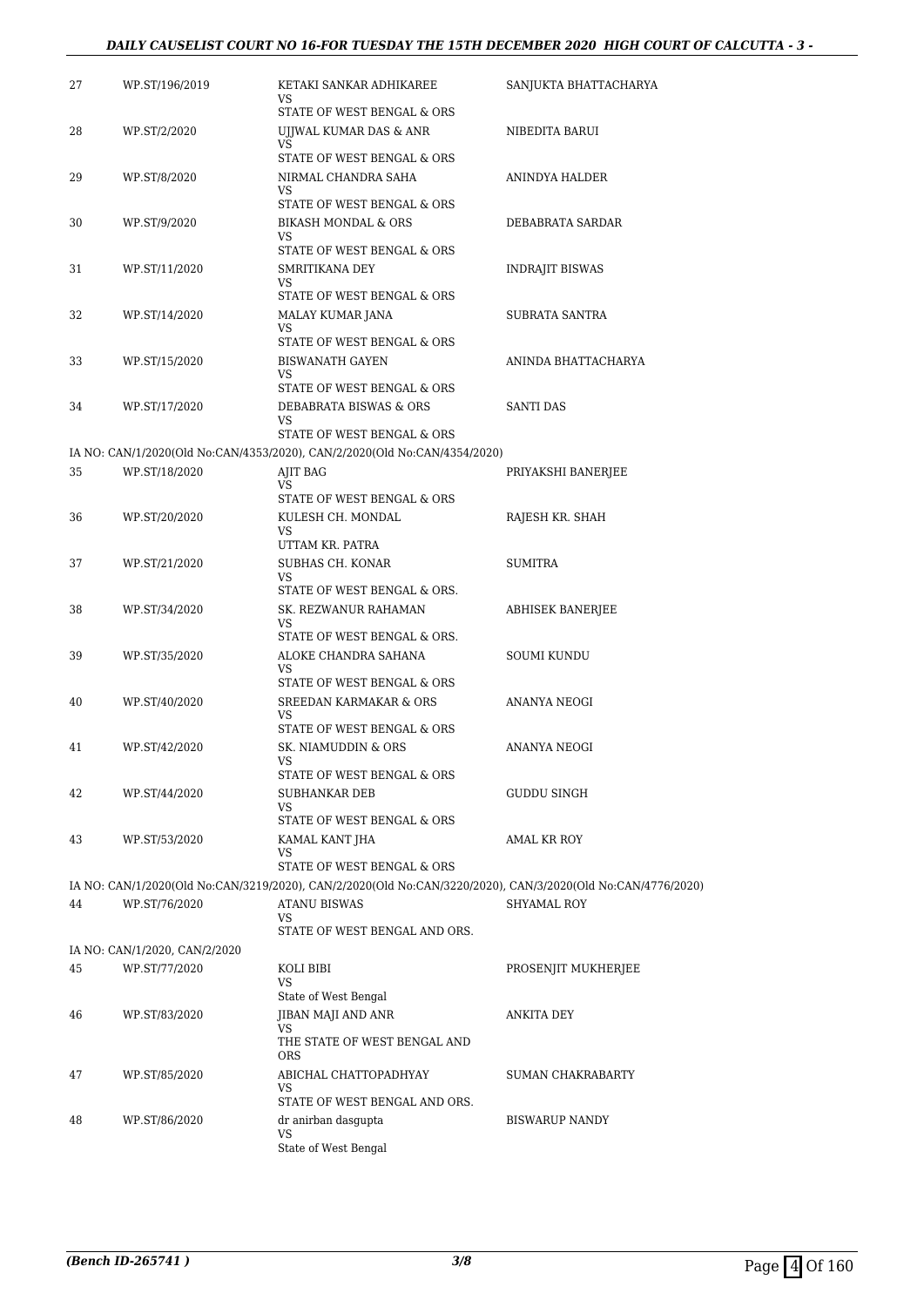## *DAILY CAUSELIST COURT NO 16-FOR TUESDAY THE 15TH DECEMBER 2020 HIGH COURT OF CALCUTTA - 4 -*

| 49   | WP.ST/87/2020                            | DR ANIRBAN DASGUPTA<br>VS                                               | <b>BISWARUP NANDY</b>                                                                                                       |
|------|------------------------------------------|-------------------------------------------------------------------------|-----------------------------------------------------------------------------------------------------------------------------|
|      |                                          | STATE OF WEST BENGAL AND ORS.                                           |                                                                                                                             |
| 50   | WP.ST/88/2020                            | STATE OF WEST BENGAL AND ORS.<br>VS                                     | NILOTPAL CHATTERJEE                                                                                                         |
|      |                                          | <b>ANKUR GHOSH</b>                                                      |                                                                                                                             |
| 51   | WP.ST/90/2020                            | <b>BINOD KUMAR JHA</b><br>VS<br>State of West Bengal                    | PAMPA DEY DHABAL                                                                                                            |
| 52   | WP.ST/93/2020                            | SASANKA SEKHAR CHAKRABORTY                                              | DIP JYOTI CHAKRABORTY                                                                                                       |
|      |                                          | VS<br>THE SECRETARY, CONSUMER<br>AFFAIRS DEPARTMENT                     |                                                                                                                             |
| 53   | WP.ST/94/2020                            | <b>KENEDY RAY</b>                                                       | <b>BISWARUP NANDY</b>                                                                                                       |
|      |                                          | VS                                                                      |                                                                                                                             |
| 54   |                                          | State of West Bengal<br>MANOJ KUMAR CHATTERJEE                          |                                                                                                                             |
|      | WP.ST/95/2020                            | VS                                                                      | DIPANKAR PAL                                                                                                                |
|      |                                          | STATE OF WEST BENGAL AND ORS.                                           |                                                                                                                             |
| 55   | WP.ST/96/2020                            | SUBHRAJIT GUHA<br>VS                                                    | K.M.HOSSAIN                                                                                                                 |
|      |                                          | STATE OF WEST BENGAL AND ORS.                                           |                                                                                                                             |
| 56   | WP.ST/97/2020                            | PRADIP KR. CHATTERJEE                                                   | <b>MANOJIT PAL</b>                                                                                                          |
|      |                                          | VS                                                                      |                                                                                                                             |
|      |                                          | STATE OF WEST BENGAL AND ORS.                                           |                                                                                                                             |
| 57   | WP.ST/99/2020                            | <b>SUJIT DALUI</b><br>VS                                                | <b>BANDHU BRATA BHULA</b>                                                                                                   |
|      |                                          | PRINCIPAL SECRETARY, PUBLIC<br>WORKS DEPARTMENT AND ORS                 |                                                                                                                             |
| 58   | WP.ST/100/2020                           | BIDYUT SAMANTA AND ORS                                                  | DONA GHOSH                                                                                                                  |
|      |                                          | <b>VS</b><br>STATE OF WEST BENGAL AND ORS.                              |                                                                                                                             |
| 59   | WP.ST/103/2020                           | State of West Bengal AND ANOTHER                                        | SHAMIM UL BARI                                                                                                              |
|      |                                          | VS                                                                      |                                                                                                                             |
|      |                                          | SUKUMAR DEBNATH AND OTHERS                                              |                                                                                                                             |
| 60   | WP.ST/52/2016                            | THE STATE OF WEST BENGAL & ANR<br><b>VS</b>                             | MUN MUN TEWARY                                                                                                              |
|      |                                          | <b>BASUDEV DAS &amp; ORS</b>                                            |                                                                                                                             |
|      | IA NO: CAN/3/2020                        |                                                                         |                                                                                                                             |
| wt61 | WP.ST/79/2018                            | ABDUL ALIM & ORS<br>VS                                                  | NEPESH MAJHI                                                                                                                |
|      |                                          | STATE OF WEST BENGAL & ORS                                              |                                                                                                                             |
| 62   | WP.ST/138/2017                           | SMT. INDRANI SARKAR                                                     | ANUBHOV KANJILAL                                                                                                            |
|      |                                          | VS<br>THE PRINCIPAL SECRETARY, DEPT.<br>OF FINANCE GOVT OF W.B. & ORS   |                                                                                                                             |
|      |                                          |                                                                         | IA NO: CAN/2/2019(Old No:CAN/5087/2019), CAN/3/2020(Old No:CAN/1208/2020), CAN/4/2020(Old No:CAN/3380/2020), CAN/5/2020(Old |
|      | No:CAN/5362/2020)                        |                                                                         |                                                                                                                             |
| 63   | WP.ST/102/2020                           | STATE OF WEST BENGAL AND<br>ANOTHER<br><b>VS</b>                        | <b>SAYAN SINHA</b>                                                                                                          |
|      |                                          | CONFEDERATION OF STATE<br>GOVERNMENT EMPLOYEES, WB AND<br><b>OTHERS</b> |                                                                                                                             |
|      | IA NO: CAN/1/2020                        |                                                                         |                                                                                                                             |
|      |                                          | <b>CENTRAL ADMN. TRIBUNAL</b>                                           |                                                                                                                             |
| 64   | WP.CT/145/2010                           | DIPANKAR GANGULY AND ORS<br>VS                                          | <b>AYAN BANERJEE</b>                                                                                                        |
|      |                                          | UNION OF INDIA AND ORS                                                  |                                                                                                                             |
|      | IA NO: CAN/1/2020                        |                                                                         |                                                                                                                             |
| 65   | WP.CT/257/2012                           | SUPARNA MAITRA<br>VS                                                    | KUSHAL PAUL                                                                                                                 |
|      |                                          | UNION OF INDIA & ORS.                                                   |                                                                                                                             |
|      | IA NO: CAN/2/2016(Old No:CAN/11895/2016) |                                                                         |                                                                                                                             |
| 66   | WP.CT/225/2013                           | RADHESHYAM MRIDHA<br>VS                                                 | APRATIM BHATTACHARYYA                                                                                                       |
|      |                                          | UNION OF INDIA & ORS.                                                   |                                                                                                                             |
| 67   | WP.CT/156/2015                           | ASISH KUMAR DAS MAHAPATRA                                               | SOUMO CHOWDHURY                                                                                                             |
|      |                                          | VS<br>UNION OF INDIA                                                    |                                                                                                                             |
|      |                                          |                                                                         |                                                                                                                             |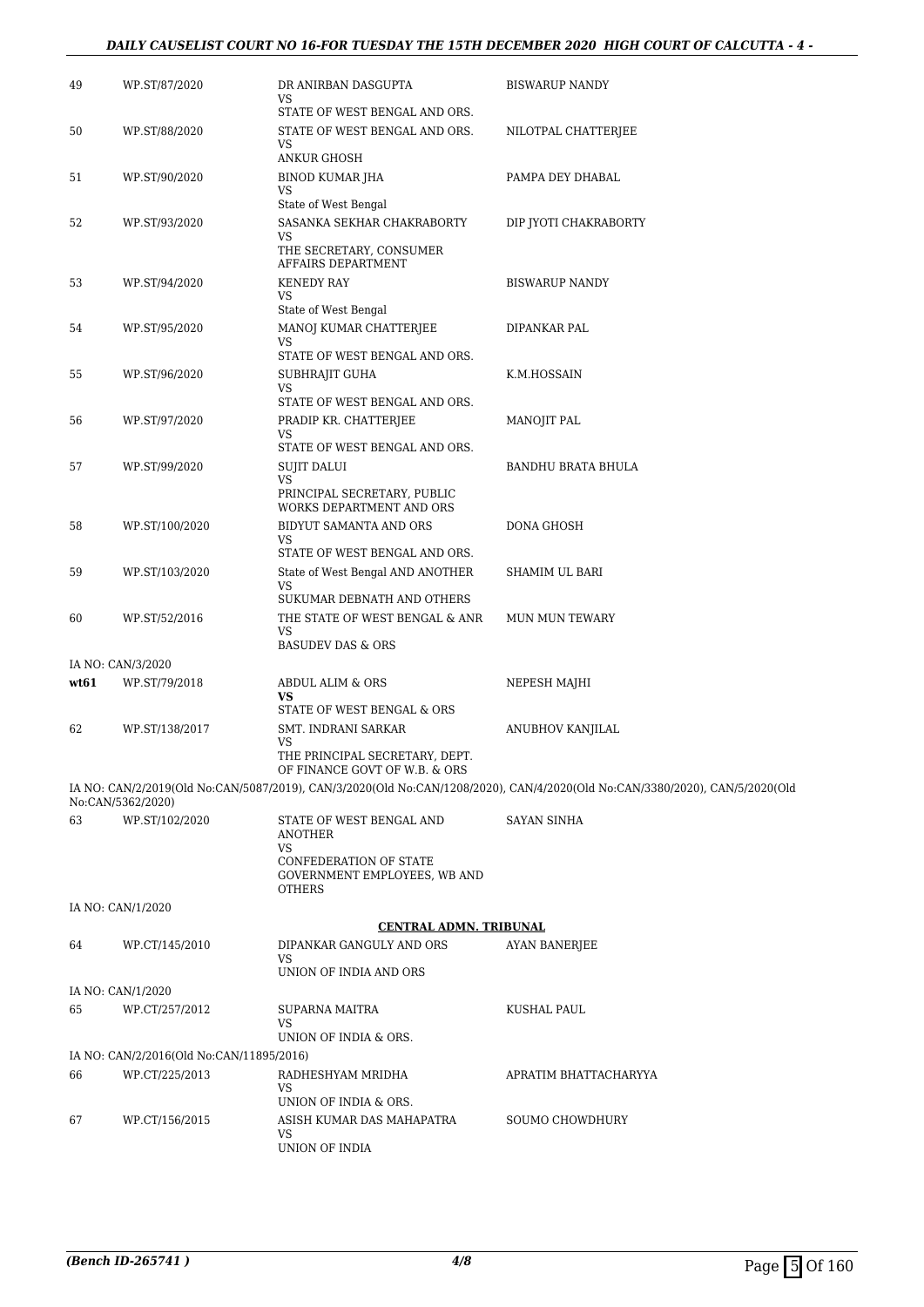| 68    | WP.CT/52/2016                           | VINOD KUMAR & ORS<br>VS                                                     | <b>BHARAT BHUSHAN</b>    |
|-------|-----------------------------------------|-----------------------------------------------------------------------------|--------------------------|
|       |                                         | UNION OF INDIA & ORS                                                        |                          |
|       |                                         | IA NO: CAN/2/2017(Old No:CAN/3759/2017), CAN/3/2019(Old No:CAN/12097/2019)  |                          |
| wt69  | CPAN/760/2016                           | VINOD KUMAR & ORS                                                           | <b>BHARAT BHUSHAN</b>    |
|       |                                         | <b>VS</b><br>SH. B.P. SHARMA & ORS                                          |                          |
| 70    | WP.CT/78/2016                           | NATIONAL INSTITUTE OF FASHION                                               | P. ADHIKARI              |
|       |                                         | TECHNOLOGY & ORS                                                            |                          |
|       |                                         | VS<br>BIBEKANANDA BANERJEE & ORS                                            |                          |
| 71    | WP.CT/82/2017                           | PRICIPAL DIRECTOR OF AUDIT,                                                 | SANDIP KR. BHATTACHARYYA |
|       |                                         | SOUTH EST. RAILWAY & ANR                                                    |                          |
|       |                                         | <b>VS</b><br><b>SRABANI BAR &amp; ANR</b>                                   |                          |
|       | IA NO: CAN/1/2020(Old No:CAN/2370/2020) |                                                                             |                          |
| 72    | WP.CT/30/2019                           | COUNCIL FOR SCIENTIFIC &                                                    | MONORANJAN KR            |
|       |                                         | INDUSTRIAL RESEARCH & ORS<br>VS                                             | <b>CHATURVEDI</b>        |
|       |                                         | DR. DEBABRATA CHATTERJEE & ANR                                              |                          |
| 73    | WP.CT/63/2019                           | UNION OF INDIA & ORS                                                        | SABITA ROY               |
|       |                                         | VS<br><b>BIKASH MITRA</b>                                                   |                          |
| 74    | WP.CT/81/2019                           | UNION OF INDIA & ORS.                                                       | <b>SUMAN MAJUMDER</b>    |
|       |                                         | VS<br>APURBA LAL BISWAS                                                     |                          |
|       |                                         | IA NO: CAN/1/2019(Old No:CAN/10635/2019), CAN/2/2019(Old No:CAN/12728/2019) |                          |
| wt.75 | WP.CT/100/2019                          | UNION OF INDIA & ORS                                                        | <b>SUMAN MAJUMDER</b>    |
|       |                                         | <b>VS</b>                                                                   |                          |
| wt76  |                                         | TARAK PAUL<br>UNION OF INDIA & ORS                                          |                          |
|       | WP.CT/101/2019                          | <b>VS</b>                                                                   | SUMAN MAJUMDER           |
|       |                                         | ARVIND KUMAR                                                                |                          |
| wt77  | WP.CT/102/2019                          | UNION OF INDIA & ORS<br><b>VS</b>                                           | <b>SUMAN MAJUMDER</b>    |
|       |                                         | BHAGWAN KUMAR                                                               |                          |
| wt78  | WP.CT/103/2019                          | UNION OF INDIA & ORS                                                        | SUMAN MAJUMDER           |
|       |                                         | <b>VS</b><br>VINOD KUMAR                                                    |                          |
| wt79  | WP.CT/82/2019                           | UNION OF INDIA & ORS.                                                       | <b>SUMAN MAJUMDER</b>    |
|       |                                         | <b>VS</b><br><b>UJJWAL BISWAS</b>                                           |                          |
| wt80  | WP.CT/83/2019                           | UNION OF INDIA & ORS.                                                       | <b>SUMAN MAJUMDER</b>    |
|       |                                         | <b>VS</b>                                                                   |                          |
|       |                                         | <b>DIBAKAR SARKAR</b>                                                       |                          |
| wt81  | WP.CT/84/2019                           | UNION OF INDIA & ORS.<br><b>VS</b>                                          | <b>SUMAN MAJUMDER</b>    |
|       |                                         | TARAK NATH DUTTA                                                            |                          |
| wt82  | WP.CT/85/2019                           | UNION OF INDIA & ORS.                                                       | <b>SUMAN MAJUMDER</b>    |
|       |                                         | VS.<br>JITENDRA PRASAD SINGA                                                |                          |
| wt83  | WP.CT/86/2019                           | UNION OF INDIA & ORS                                                        | SUMAN MAJUMDER           |
|       |                                         | <b>VS</b><br>SANJOY KUMAR DAS                                               |                          |
| wt84  | WP.CT/87/2019                           | UNION OF INDIA & ORS                                                        | <b>SUMAN MAJUMDER</b>    |
|       |                                         | VS.                                                                         |                          |
|       |                                         | LAKSHMI SINGH                                                               |                          |
| wt85  | WP.CT/88/2019                           | UNION OF INDIA & ORS<br>VS                                                  | SUMAN MAJUMDER           |
|       |                                         | MITHILESH KUMAR                                                             |                          |
| wt86  | WP.CT/89/2019                           | UNION OF INDIA & ORS                                                        | SUMAN MAJUMDER           |
|       |                                         | VS<br>RAMA SHANKAR GUPTA                                                    |                          |
| wt87  | WP.CT/90/2019                           | UNION OF INDIA & ORS                                                        | SUMAN MAJUMDER           |
|       |                                         | VS<br>LAL BAHADUR YADAVA                                                    |                          |
| wt88  | WP.CT/91/2019                           | UNION OF INDIA & ORS                                                        | SUMAN MAJUMDER           |
|       |                                         | VS                                                                          |                          |
|       |                                         | RANJIT PRASAD                                                               |                          |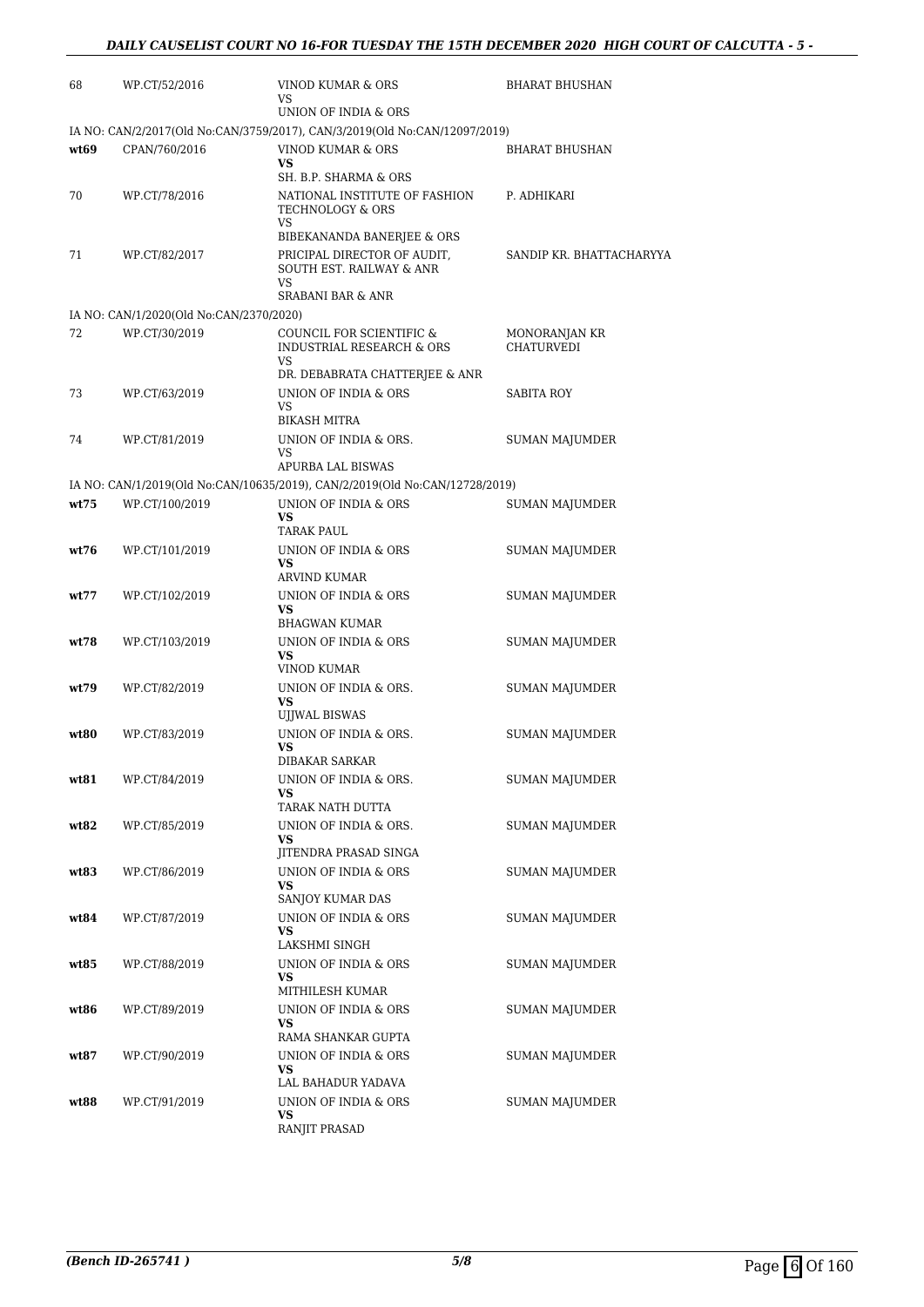## *DAILY CAUSELIST COURT NO 16-FOR TUESDAY THE 15TH DECEMBER 2020 HIGH COURT OF CALCUTTA - 6 -*

| wt89 | WP.CT/92/2019     | UNION OF INDIA & ORS<br>VS                                                                   | <b>SUMAN MAJUMDER</b>   |
|------|-------------------|----------------------------------------------------------------------------------------------|-------------------------|
| wt90 | WP.CT/93/2019     | SUSANTA MONDAL<br>UNION OF INDIA & ORS<br><b>VS</b>                                          | <b>SUMAN MAJUMDER</b>   |
| wt91 | WP.CT/94/2019     | ANUP KUMAR<br>UNION OF INDIA & ORS<br><b>VS</b>                                              | <b>SUMAN MAJUMDER</b>   |
| wt92 | WP.CT/95/2019     | KAUSHAL KUMAR<br>UNION OF INDIA & ORS<br><b>VS</b>                                           | <b>SUMAN MAJUMDER</b>   |
| wt93 | WP.CT/96/2019     | <b>RAJESH KUMAR</b><br>UNION OF INDIA & ORS<br><b>VS</b>                                     | SAUMAN MAJUMDER         |
| wt94 | WP.CT/97/2019     | JANAK RAJ GUPTA<br>UNION OF INDIA & ORS<br><b>VS</b><br>BASANT KUMAR SHARMA                  | <b>SUMAN MAJUMDER</b>   |
| wt95 | WP.CT/98/2019     | UNION OF INDIA & ORS<br>VS                                                                   | <b>SUMAN MAJUMDER</b>   |
| wt96 | WP.CT/99/2019     | <b>MANOJ KUMAR</b><br>UNION OF INDIA & ORS<br>VS                                             | <b>SUMAN MAJUMDER</b>   |
| 97   | WP.CT/105/2019    | RAGHUNANDAN KUMAR<br>UNION OF INDIA & ORS<br>VS                                              | MUKESH KUMAR GUPTA      |
| 98   | WP.CT/138/2019    | PRABIR KUMAR MAZUMDER<br>UNION OF INDIA & ORS<br>VS<br>RADHE SHYAM JHA & ORS                 | ARIJIT MAJUMDER         |
|      | IA NO: CAN/1/2020 |                                                                                              |                         |
| 99   | WP.CT/4/2020      | <b>SUMAN MAJUMDER</b><br>VS<br>STAFF SELECTION COMMISSION &                                  | CHIRADIP SINHA          |
|      |                   | ORS                                                                                          |                         |
| 100  | WP.CT/18/2020     | UNION OF INDIA<br><b>VS</b><br>SUBHAS HANSDA                                                 | KUSHI PRASUN CHATTERJEE |
| 101  | WP.CT/20/2020     | <b>SUSHOVAN SARKAR</b><br>VS<br>UNION OF INDIA & ORS10                                       | <b>BARUN CHATTERJEE</b> |
| 102  | WP.CT/21/2020     | UNION OF INDIA & ORS<br><b>VS</b><br>MONOJIT ROY                                             | SANAJIT KUMAR GHOSH     |
| 103  | WP.CT/23/2020     | UNION OF INDIA & ORS<br>VS<br>RINKU CHAKRABORTY & ORS                                        | SOURAV MANDAL           |
| 104  | WP.CT/24/2020     | SURYA NARAYAN MULLICK<br>VS                                                                  | <b>BARUN CHATTERIEE</b> |
| 105  | WP.CT/26/2020     | UNION OF INDIA & ORS.<br>JOYDEEP MUKHERJEE<br>VS.                                            | RANANJAY CHATTERJEE     |
| 106  | WP.CT/27/2020     | UNION OF INDIA & ORS<br>UNION O INDIA & ORS.<br>VS.                                          | SUSMITA SAHA DUTTA      |
| 107  | WP.CT/54/2020     | BIMAL CH. PAUL & ORS.<br>SABITRI DEVI AND ANR<br>VS                                          | MOUMITA GHOSH           |
| 108  | WP.CT/58/2020     | UNION OF INDIA AND ORS.<br>THE DIRECTOR (HR BHARAT<br>SANCHAR NIGAM LTD AND ORS<br><b>VS</b> | SUDIPTO PANDA           |
| 109  | WP.CT/59/2020     | MANIKLAL KAR AND ORS<br>UNION OF INDIA<br>VS.                                                | ANIRBAN MITRA           |
| 110  | WP.CT/60/2020     | <b>GOUTAM BOSE</b><br>MD ELIAS KHAN<br>VS<br>STEEL AUTHORITY OF INDIA AND<br>ORS             | SANDIPAN BANERJEE       |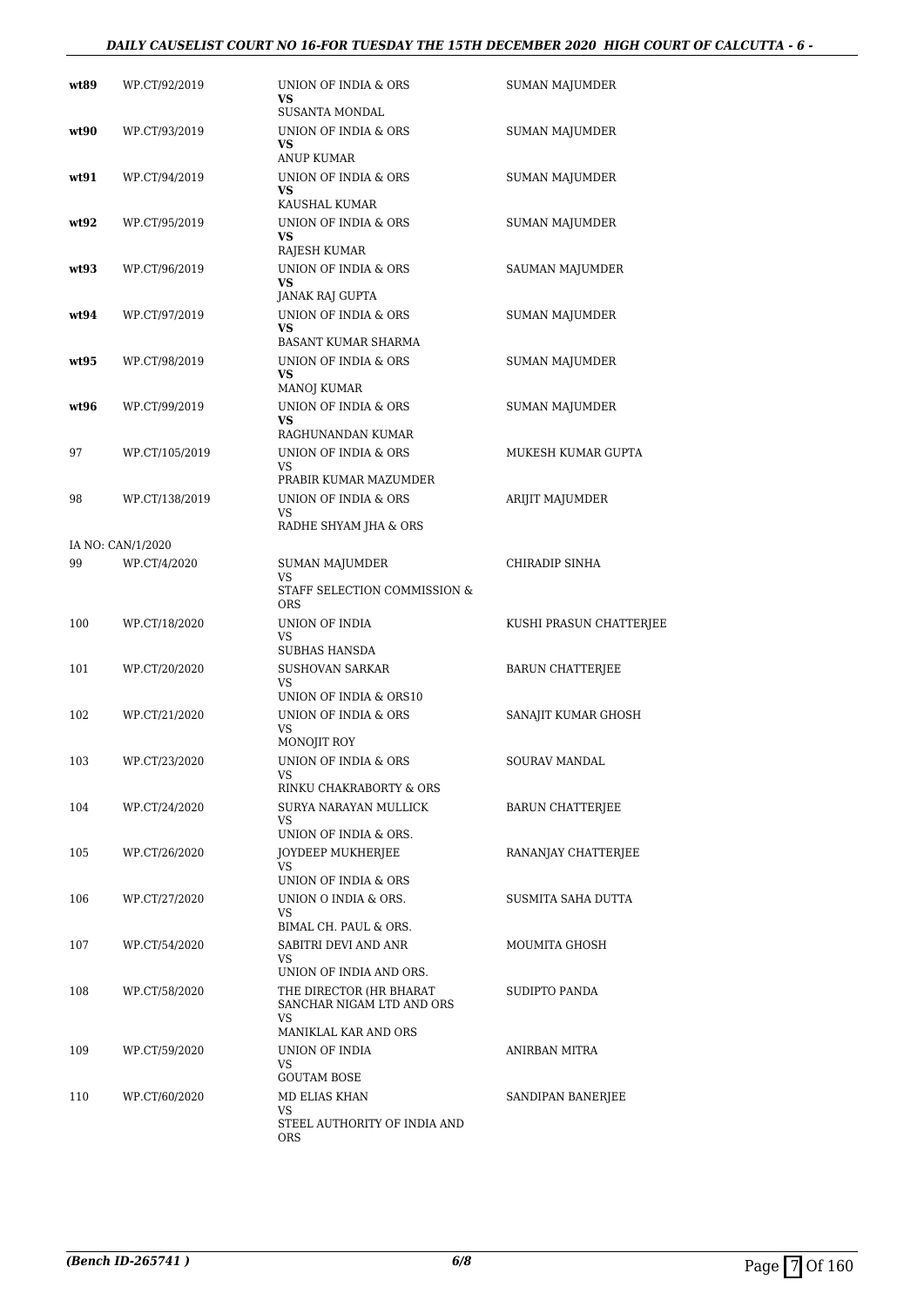| 111 | WP.CT/61/2020                 | UTPAL MITRA<br>VS.                                                          | SUMITAVA CHAKRABORTY           |
|-----|-------------------------------|-----------------------------------------------------------------------------|--------------------------------|
| 112 | WP.CT/62/2020                 | UNION OF INDIA AND ORS.<br>UNION OF INDIA AND ORS.<br>VS.                   | ARIJIT MAJUMDER                |
|     |                               | SUBRATA MONDAL AND ANR                                                      |                                |
|     |                               | <b>LAND REFORMS TENANCY TRIBUNAL</b>                                        |                                |
| 113 | WPLRT/31/2020                 | STATE OF WEST BENGAL AND ORS.<br>VS.<br>PRASANTA KUMAR PAL                  | nilotpol chatterjee            |
| 114 | WPLRT/34/2020                 | HARENDRA NATH MAITY<br>VS                                                   | MANSIH KUMAR DAS               |
| 115 | WPLRT/35/2020                 | STATE OF WEST BENGAL AND ORS.<br>KANAILAL MAITY<br>VS                       | Manish Kumar Das               |
| 116 | WPLRT/37/2020                 | STATE OF WEST BENGAL AND ORS.<br>SIDDESWAR DE<br>VS.                        | UTTIYA RAY                     |
| 117 | WPLRT/38/2020                 | STATE OF WEST BENGAL AND ORS.<br>SOMA AICH<br>VS                            | ABDUS SALAM                    |
|     |                               | STATE OF WEST BENGAL AND ORS.                                               |                                |
|     |                               | <b>MANDAMUS APPLICATION</b>                                                 |                                |
| 118 | MAT/675/2020                  | SURAJIT PANIGRAHI<br>VS<br>Union of India                                   | pinaki ranjan chakraborty      |
|     | IA NO: CAN/1/2020             |                                                                             |                                |
| 119 | MAT/678/2020                  | SK IBRAHIM AND ANR<br>VS                                                    | <b>SYED NURUL AREFIN</b>       |
|     |                               | BHADRESWAR MUNICIPALITY AND<br><b>ORS</b>                                   |                                |
|     | IA NO: CAN/1/2020, CAN/2/2020 |                                                                             |                                |
| 120 | MAT/783/2020                  | ABHISHEK CHATTERJEE<br><b>VS</b><br>THE WEST BENGAL STATE                   | ANIMESH PAUL                   |
|     |                               | ELECTRICITY DISTRIBUTION<br>COMPANY LIMITED AND ORS                         |                                |
|     | IA NO: CAN/1/2020, CAN/2/2020 |                                                                             |                                |
| 121 | FMA/1245/2019                 | <b>APPLICATION</b><br>THE EX. ENGINEER, TEESTA CANAL<br>DIVN. I & ANR.      | ARINDAM MONDAL                 |
|     |                               | VS<br>M/S. ASOK BHATTACHARYA & ORS.                                         |                                |
|     |                               | IA NO: CAN/3/2019(Old No:CAN/11204/2019), CAN/4/2019(Old No:CAN/11205/2019) |                                |
|     |                               | <b>PIL MATTERS</b>                                                          |                                |
| 122 | WPA/23240/2019                | SUDIN MUKHERJEE<br>VS                                                       | <b>SOMA CHAKRABORTY</b>        |
|     | IA NO: CAN/1/2020             | STATE OF WEST BENGAL & ORS                                                  |                                |
| 123 | WPA/23724/2019                | SANDIP PAUL & ORS<br>VS.                                                    | CHANDAN KUMAR LAL              |
|     |                               | STATE OF WEST BENGAL                                                        |                                |
|     | IA NO: CAN/1/2020             |                                                                             |                                |
| 124 | WPA/7787/2020                 | TATHAGATA DATTA<br>VS.<br>Union of India                                    | TATHAGATA DUTTA (IN<br>PERSON) |
|     | IA NO: CAN/1/2020             |                                                                             |                                |
| 125 | WPA/7808/2020                 | SK SHAHID ANOWAR<br>VS.                                                     | PRADIP PAUL                    |
| 126 | WPA/8829/2020                 | STATE OF WEST BENGAL AND ORS.<br>SANJAY BANERJEE<br>VS                      | SARBANANDA SANYAL              |
| 127 | WPA/9184/2020                 | THE UNION OF INDIA AND ORS<br>ANUSUA BHATTACHARYA<br>VS                     | INDRAJEET DEY                  |
|     |                               | State of West Bengal                                                        |                                |

IA NO: CAN/1/2020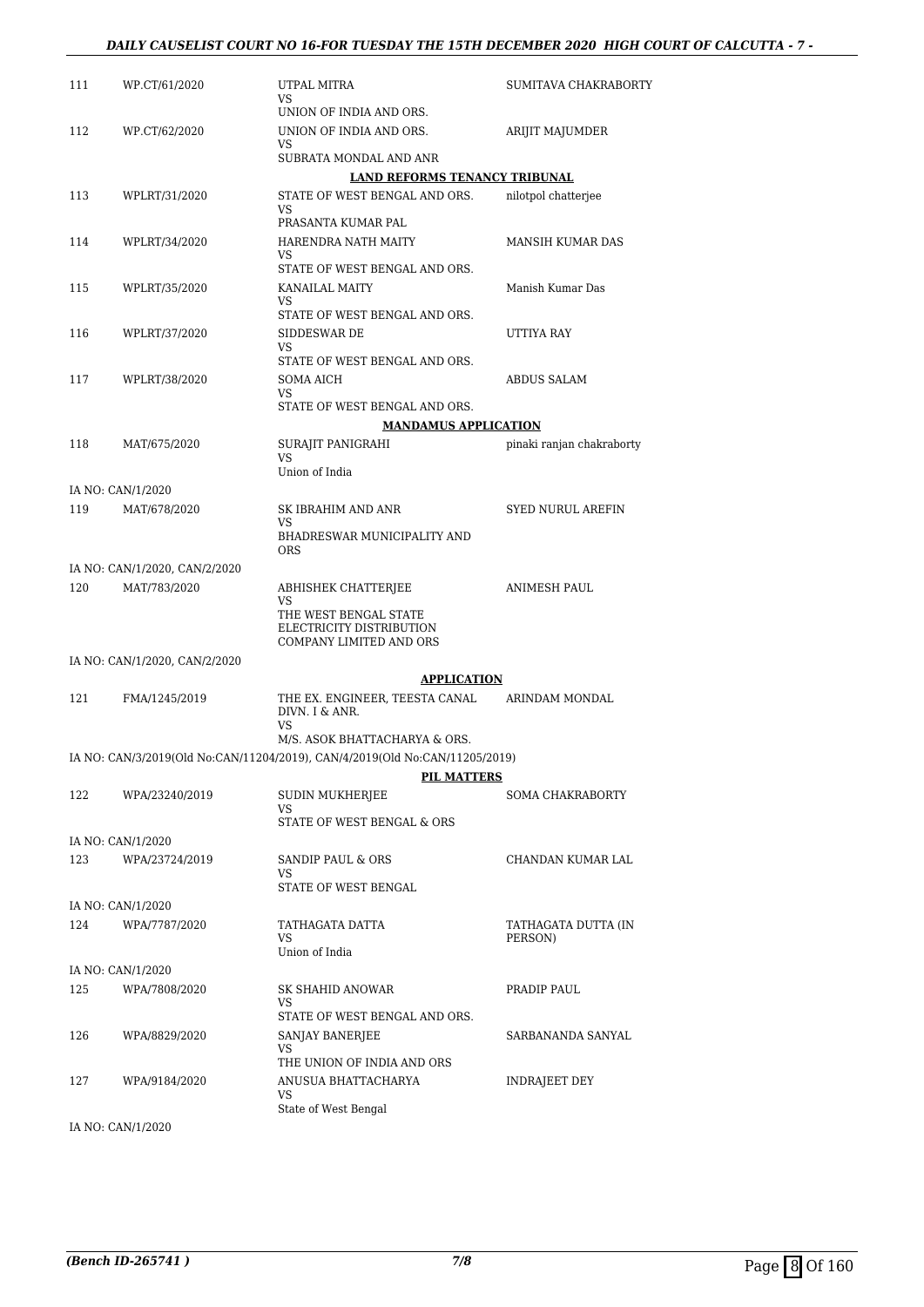## *DAILY CAUSELIST COURT NO 16-FOR TUESDAY THE 15TH DECEMBER 2020 HIGH COURT OF CALCUTTA - 8 -*

| wt128 | WPA/9209/2020                                                           | AJAY KUMAR DE<br>VS<br><b>GOVERNMENT OF WEST BENGAL</b>                                           | INDRAJEET DEY         |
|-------|-------------------------------------------------------------------------|---------------------------------------------------------------------------------------------------|-----------------------|
|       | IA NO: CAN/1/2020, CAN/2/2020                                           |                                                                                                   |                       |
| wt129 | WPA/9256/2020                                                           | DOCTORS FOR PATIENTS<br>VS.<br>STATE OF WEST BENGAL AND ORS.                                      | TANMOY ROY            |
|       | IA NO: CAN/1/2020                                                       |                                                                                                   |                       |
| 130   | WPA/10070/2020                                                          | JAYDEB DAS AND ANR<br>VS<br>BAR COUNCIL OF WEST BENGAL AND<br><b>ORS</b>                          | RAJ KUMAR GUPTA       |
| 131   | WPA/10230/2020                                                          | RATAN SAHA<br>VS                                                                                  | Madhurima Sarkar      |
| 132   | WPA/10294/2020                                                          | STATE OF WEST BENGAL AND ORS.<br><b>BABLU SOREN AND ORS</b><br><b>VS</b>                          | PRDIP PAUL            |
| 133   | WPA/10450/2020                                                          | STATE OF WEST BENGAL AND ORS.<br>JAGANNATH ROY AND OTHERS<br>VS                                   | HARADHAN MONDAL       |
| 134   | WPA/3754/2020                                                           | STATE OF WEST BENGAL AND ORS.<br>SHANKHAJIT RAY<br><b>VS</b>                                      | AMAL KR DATTA         |
| 135   | WPA/3935/2020                                                           | STATE OF WEST BENGAL & ORS<br><b>SK ATAUL</b><br>VS                                               | SOUMEN CHATTERJEE     |
| 136   | WPA/4649/2020                                                           | STATE OF WEST BENGAL & ORS<br>BIPLAB KUMAR CHOWDHURY<br><b>VS</b><br>UNION OF INDIA & ORS         | SURENDRA KUMAR SHARMA |
| 137   | WPA/6293/2020<br>WITH GA 9/2020 IN WPO<br>Vs. COAL INDIA LTD. &<br>ORS. | EASTERN COAL FIELDS LTD. & ANR<br><b>VS</b><br>1253/2009 PARTHA GHOSH STATE OF WEST BENGAL & ORS. | SHIV SHANKAR BANERJEE |
|       | IA NO: CAN/1/2020(Old No:CAN/4755/2020)                                 |                                                                                                   |                       |
| 138   | WPA/6513/2020                                                           | BIPLAB KR. CHOWDHURY<br><b>VS</b><br>STATE OF WEST BENGAL & ORS.                                  | PARASHAR BAIDYA       |
|       | IA NO: CAN/1/2020(Old No:CAN/5209/2020)                                 |                                                                                                   |                       |
| 139   | WPA/6515/2020                                                           | BIPLAB KR. CHOWDHURY<br>VS<br>STATE OF WEST BENGAL & ORS.                                         | PARASHAR BAIDYA       |
|       | IA NO: CAN/1/2020(Old No:CAN/5215/2020)                                 |                                                                                                   |                       |
| 140   | WPA/6920/2020                                                           | MD ABDUL MALEQUE MOLLA AND<br><b>ORS</b><br><b>VS</b><br>State of West Bengal AND ORS             | SOUMAJIT CHATTERJEE   |

IA NO: CAN/1/2020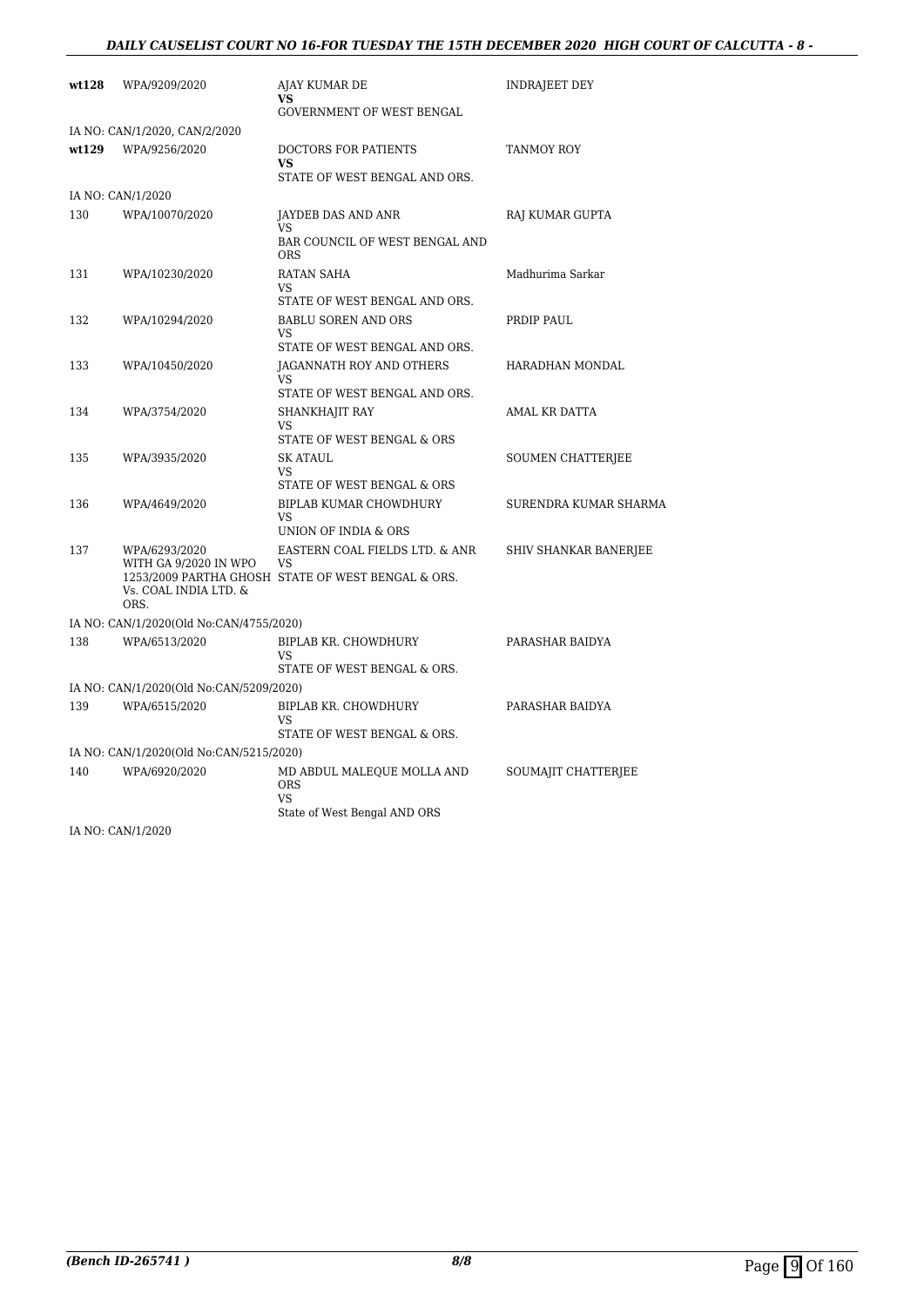

## **Appellate Side**

**DAILY CAUSELIST For Tuesday The 15th December 2020**

**COURT NO. 3**

**DIVISION BENCH (DB - III) AT 10:45 AM HON'BLE JUSTICE I. P. MUKERJI**

**HON'BLE JUSTICE KAUSIK CHANDA (VIA VIDEO CONFERENCE)**

**ON AND FROM 14TH DECEMBER, 2020 TO 24TH DECEMBER, 2020**

**ON AND FROM MONDAY, THE 7TH DECEMBER, 2020 - APPEALS RELATING TO LABOUR UNDER GROUP III AND APPLICATION CONNECTED THERETO;**

**APPEALS FROM ORDERS RELATING TO REVENUE UNDER GROUP IV & OTHER STATUTORY REVENUE APPEALS EXCEPT LAND REVENUE TO BE HEARD BY DIVISION BENCH;**

**APPEALS RELATING TO CHARTERED ACCOUNTANTS ACT, COMPANY SECRETARIES ACT AND TAX TRIBUNAL MATTERS; INCOME TAX REFERENCE UNDER SECTION 256 OF THE INCOME TAX ACT;**

**HEARING OF WRIT APPEALS IRRESPECTIVE OF CLASSIFICATION INCLUDING APPLICATIONS CONNECTED THERETO.**

**AND**

**ON AND FROM MONDAY, 14TH DECEMBER, 2020 – IN ADDITION TO THEIR OWN LIST, WILL TAKE THE ALL THE APPEALS RELATING TO MATRIMONIAL & FAMILY COURT & MATTERS RELATING TO GUARDIANSHIP INCLUDING APPLICATIONS CONNECTED THERETO; ADMISSION OF APPEALS UNDER SECTION 30 OF THE EMPLOYEES' COMPENSATION ACT, 1923; AND**

**ON AND FROM MONDAY, 14TH DECEMBER, 2020 TO THURSDAY, 24TH DECEMBER, 2020 – WILL SIT TOGETHER AND TAKE THE DETERMINATION OF HON'BLE JUSTICE I.P.MUKERJI AND HON'BLE JUSTICE MD. NIZAMUDDIN.**

**FROM 15.12.2020 (TUESDAY) EXCEPT FRIDAY FROM 10:45 A.M. APPELLATE SIDE MATTERS WILL BE TAKEN UPTO 1:00 P.M. OR EXHAUSTION OF APPELLATE SIDE LIST WHICHEVER IS EARLIER.** 

> **IN THE ABSENCE OF APPLICATIONS LIST WILL BE CALLED ON SERIALLY AND HEARING MATTERS WILL BE TAKEN UP.**

**NOTE : MENTIONING WILL BE ALLOWED ON EVERY MONDAY AND THURSDAY AT 10:45 A.M.**

**MATTERS SHALL BE DEALT WITH AT THE FIRST CALL. NO UNNECESSARY ADJOURNMENT SHALL BE GRANTED.** 

**NOTE: MATTERS WILL BE TAKEN UP THROUGH PHYSICAL HEARING ONLY WHEN BOTH THE PARTIES ARE AGREED.** 

|                |                                          | <b>TO BE MENTIONED</b>                                                                                      |                          |  |  |
|----------------|------------------------------------------|-------------------------------------------------------------------------------------------------------------|--------------------------|--|--|
| 1              | FMA/2418/2005<br>(File not here)         | VIJAI SHREE LTD. & ORS.<br>VS<br>REGIONAL PROVIDENT FUND<br>COMMISSIONER.W.B                                | SUDESHNA BAGCHI          |  |  |
|                |                                          | IA NO: CAN/1/2005(Old No:CAN/7865/2005), CAN/2/2006(Old No:CAN/7678/2006), CAN/3/2010(Old No:CAN/8044/2010) |                          |  |  |
| $\mathfrak{D}$ | FMA/559/2018<br>(File not here)          | BONGAON CENTRAL COOPERATIVE<br>MARKETING SOCIETY LTD.<br><b>VS</b><br>STATE OF WEST BENGAL & ORS.           | RAMESH DHARA             |  |  |
|                | IA NO: CAN/1/2017(Old No:CAN/11180/2017) |                                                                                                             |                          |  |  |
| 3              | FA/154/2019<br>(File not here)           | RAM CHANDRA PRASAD<br>VS.<br>STATE OF BIHAR & ORS                                                           | S C PRASAD               |  |  |
|                | IA NO: CAN/2/2019(Old No:CAN/4529/2019)  |                                                                                                             |                          |  |  |
| 4              | FMA/306/2019<br>(File not here)          | NTPC LTD<br><b>VS</b><br>DR TEJ NARAYAN SINGH TARUN & ORS                                                   | <b>UTAM KUMAR MONDAL</b> |  |  |
|                |                                          | IA NO: CAN/1/2018(Old No:CAN/10165/2018), CAN/2/2019(Old No:CAN/10421/2019), CAN/3/2020, CAN/4/2020         |                          |  |  |
| 5              | MAT/48/2020<br>(File not here)           | THE STATE OF WEST BENGAL & ORS<br><b>VS</b><br>MRS MAYA MISRA                                               | NILOTPAL CHATTERJEE      |  |  |
|                | IA NO: CAN/1/2020                        |                                                                                                             |                          |  |  |
|                |                                          | <b>APPLICATION</b>                                                                                          |                          |  |  |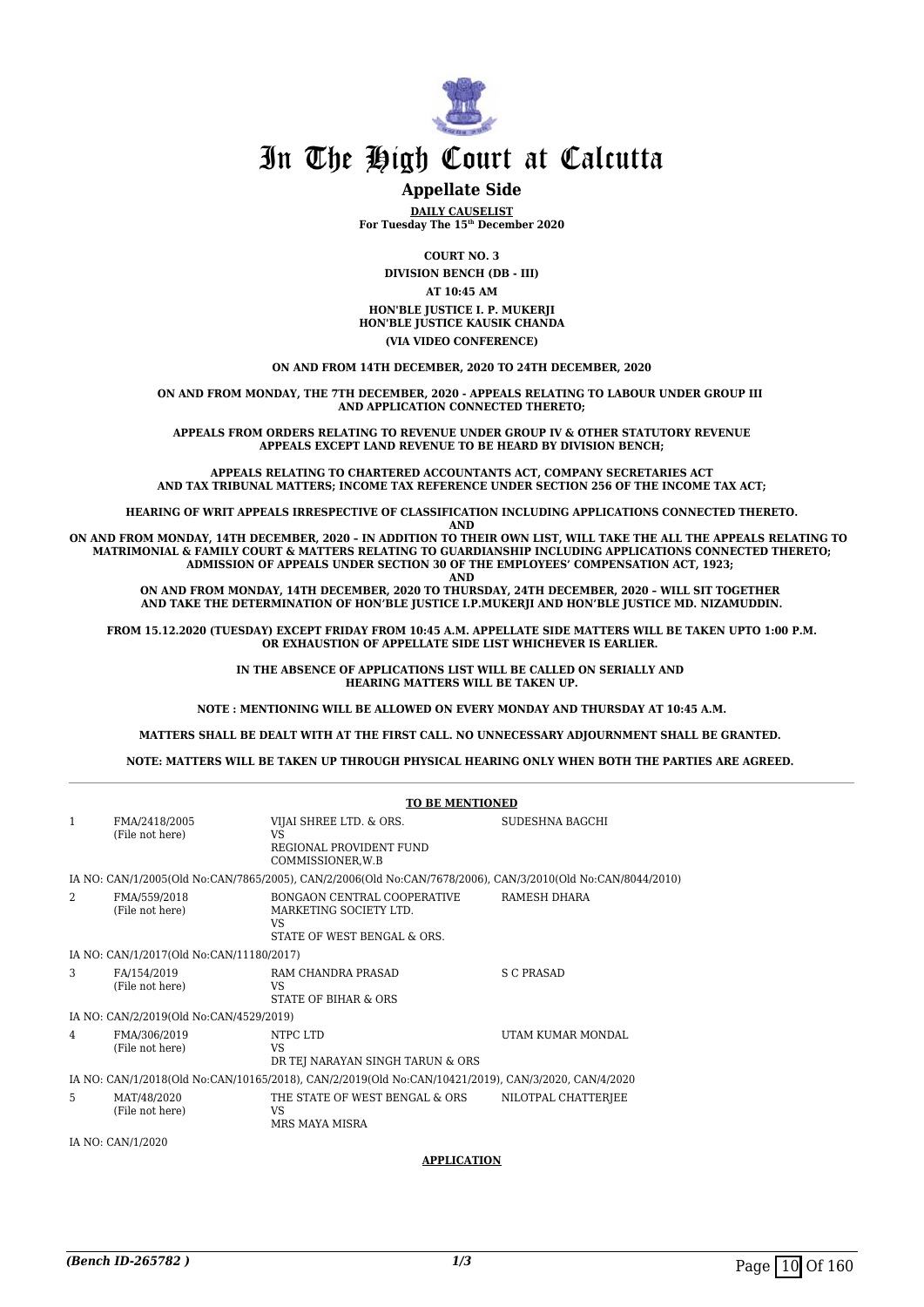| 6  | MAT/787/2018                                   | JAIGUNNISHA<br>VS                                                                                                                          | MD. ZUBAIN ALAM              |
|----|------------------------------------------------|--------------------------------------------------------------------------------------------------------------------------------------------|------------------------------|
|    |                                                | STATE OF WEST BENGAL & ORS                                                                                                                 |                              |
|    |                                                | IA NO: CAN/1/2019(Old No:CAN/5609/2019), CAN/2/2020(Old No:CAN/1826/2020), CAN/3/2020(Old No:CAN/1844/2020)<br><b>TRIBUNAL APPLICATION</b> |                              |
| 7  | WP.TT/9/2014<br>(File not here)                | ASANSOL BOTTLING & PACKAGING<br><b>COMPANY PVT LTD</b><br>VS                                                                               | <b>SUCHAYAN BANERJEE</b>     |
|    |                                                | SR JT COMMISSIONER, COMMERCIAL<br><b>TAXES &amp; ORS</b>                                                                                   |                              |
|    |                                                | <b>FOR HEARING</b>                                                                                                                         |                              |
| 8  | FMA/1201/2009                                  | SWAPNA ATTA & ORS.<br>VS                                                                                                                   | PRASUN GHOSH                 |
|    |                                                | STATE OF WB & ORS.                                                                                                                         |                              |
| 9  | FMA/1020/2012<br>2PBs                          | RATNA SAHA<br>VS.<br>STATE OF WEST BENGAL & ORS                                                                                            | BANDHU BRATA BHULA           |
| 10 | FMA/3534/2014<br>(P-I+OB+2nd J. Copy+2PBs.) VS | CHITTARANJAN BAIDYA                                                                                                                        | <b>SOURAV MITRA</b>          |
|    |                                                | DIPANKAR MANDAL & ORS                                                                                                                      |                              |
|    |                                                | IA NO: CAN/1/2014(Old No:CAN/2703/2014), CAN/3/2014(Old No:CAN/2711/2014)                                                                  |                              |
| 11 | FMA/896/2019<br>(Pt-I+OB+2nd J.Copy+2PBs.) VS  | MAHENDRA MISHRA                                                                                                                            | MRINAL KANTI KUNDU           |
|    |                                                | THE MANAGING DIRECTOR, M/S<br><b>GLUCONATE HEALTH LIMITED &amp; ORS</b>                                                                    |                              |
| 12 | FMA/834/2015                                   | SUBHRA KETAN HALDER                                                                                                                        | <b>GAZI FARUQUE HOSSSAIN</b> |
|    |                                                | VS<br>STATE OF WEST BENGAL & ORS                                                                                                           |                              |
| 13 | FMA/2890/2015                                  | GURUPADA PRAMANIK                                                                                                                          | PINGAL BHATTACHARYYA         |
|    | (Sec. 5)                                       | VS                                                                                                                                         |                              |
|    |                                                | STATE OF WEST BENGAL & ORS<br>THE STATE OF W.B. & ORS                                                                                      |                              |
| 14 | MAT/167/2016<br>(Sec. 5)                       | VS                                                                                                                                         | SIRSANYA BANDOPADHYAY        |
|    |                                                | DEEPMALA SHAW                                                                                                                              |                              |
|    |                                                | IA NO: CAN/1/2016(Old No:CAN/1300/2016), CAN/2/2016(Old No:CAN/1301/2016)                                                                  |                              |
| 15 | MAT/168/2016<br>(Sec. 5)                       | THE STATE OF W.B. & ORS<br>VS<br><b>AVIJIT SAHA</b>                                                                                        | SIRSANYA BANDOPADHYAY        |
|    |                                                | IA NO: CAN/1/2016(Old No:CAN/1298/2016), CAN/2/2016(Old No:CAN/1299/2016)                                                                  |                              |
| 16 | FMA/1281/2016                                  | ASHOK KR. MAHANTA                                                                                                                          | SUPRIYO CHATTOPADHYAY        |
|    | (P-I+OB+2nd J. Copy+2PBs.) VS                  |                                                                                                                                            |                              |
| 17 | FMA/2274/2016                                  | THE CENTRAL BANK OF INDIA & ORS.<br>UNION OF INDIA & ORS                                                                                   |                              |
|    | (P-I+OB+2nd J. Copy+2PBs.) VS                  |                                                                                                                                            | APARNA BANERJEE              |
|    |                                                | <b>GOUTAM RAM</b>                                                                                                                          |                              |
|    | IA NO: CAN/2/2016(Old No:CAN/1905/2016)        |                                                                                                                                            |                              |
| 18 | MAT/804/2018<br>(P-I+OB+2nd J. Copy)           | SUPRABHAT GHOSH<br>VS                                                                                                                      | P. BHATTACHARYYA             |
|    |                                                | BHARAT PRTROLEUM CORPORATION<br>LTD & ORS                                                                                                  |                              |
| 19 | MAT/1355/2018                                  | ARINDAM SAHA                                                                                                                               | MAHABOOB AHMED               |
|    | $(P-I+OS+2nd J. Copy)$                         | VS<br>INDIAN OIL CORP LTD & ORS                                                                                                            |                              |
| 20 | MAT/1375/2018                                  | EASTERN COALFIELDS LTD                                                                                                                     | SANCHITA BARMAN RAY          |
|    | $(P-I+OS+2nd J.Copy) + 2$<br>PBs.              | VS<br><b>GOURINATH BANERIEE &amp; ORS</b>                                                                                                  |                              |
| 21 | FMA/2045/2018                                  | PROVAT RANJAN BISWAS                                                                                                                       | R. DHARA                     |
|    | (P-I+OB+2nd J. Copy+4PBs.) VS                  | RANJIT KUMAR RISHI & ORS                                                                                                                   |                              |
| 22 | FMA/162/2019                                   | SUBRATA MAJUMDER                                                                                                                           | DEBASISH BASU                |
|    | $(P-I+OB+2nd J. Copy+2PBs.)$                   | VS                                                                                                                                         |                              |
|    |                                                | UNION OF INDIA & ORS                                                                                                                       |                              |
| 23 | FMA/686/2019<br>(P-I+OB+2nd J. Copy+2PBs.) VS  | <b>BINAY KUMAR</b>                                                                                                                         | ARUNAVA GANGULY              |
|    |                                                | EASTERN COAL FIELDS LIMITED & ORS                                                                                                          |                              |
| 24 | MAT/715/2019<br>$P-I+OS+2P.B.)$                | THE MANAGING COMMITTEE,<br>BASUDEBPUR HIGH SCHOOL & ANR                                                                                    | SUBHAS JANA                  |
|    |                                                | VS<br>STATE OF WEST BENGAL & ORS                                                                                                           |                              |

IA NO: CAN/2/2020, CAN/3/2020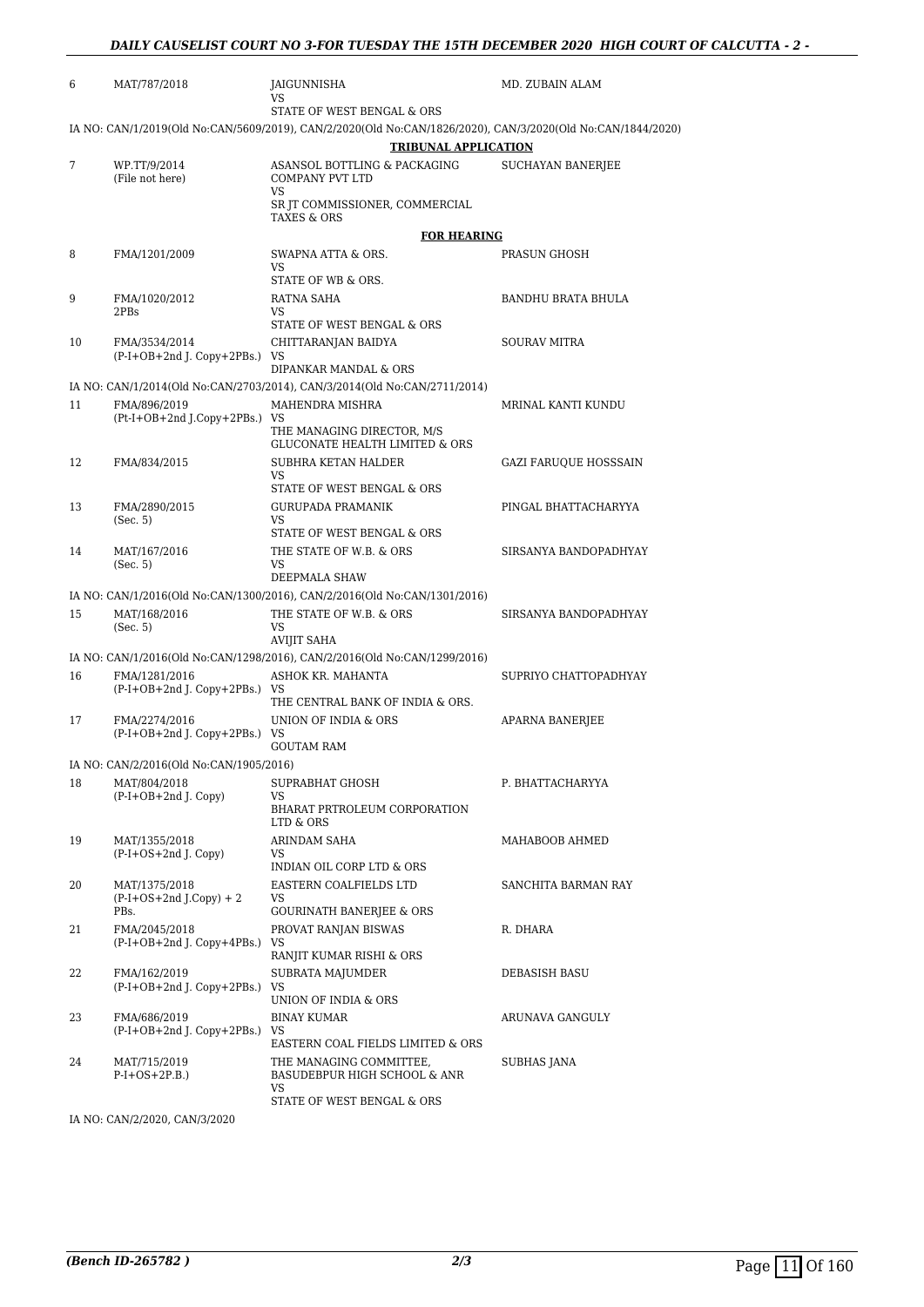## *DAILY CAUSELIST COURT NO 3-FOR TUESDAY THE 15TH DECEMBER 2020 HIGH COURT OF CALCUTTA - 3 -*

| 25   | FMA/718/2019<br>$+2$ PBs.                          | KUMAR MUKHOPADHYAY<br>VS                                                                | K.P. MUHURI            |
|------|----------------------------------------------------|-----------------------------------------------------------------------------------------|------------------------|
|      |                                                    | STATE OF WEST BENGAL & ORS                                                              |                        |
|      | IA NO: CAN/1/2019(Old No:CAN/331/2019)             |                                                                                         |                        |
| wt26 | FMA/719/2019                                       | KUMAR MUKHOPADHYAY<br>VS                                                                | K.P. MUHURI            |
|      |                                                    | STATE OF WEST BENGAL & ORS                                                              |                        |
|      | IA NO: CAN/1/2019(Old No:CAN/332/2019)             |                                                                                         |                        |
| 27   | FMA/845/2019<br>(P-I+OS+2nd J. Copy+2PBs.) VS      | KARTICK CHANDRA GHOSH<br>UNION OF INDIA & ORS                                           | ASOK KUMAR JANA        |
| 28   | FMA/985/2019<br>(P-I+OS+2nd J. Copy+2PBs.) VS      | SIPRA KHAN<br>HPCL & ORS.                                                               | <b>GOUTAM DEY</b>      |
| 29   | MAT/1118/2019                                      | DR SK MUSIAR ALI<br>VS<br>STATE OF WEST BENGAL & ORS                                    | <b>SAMIRAN GIRI</b>    |
| 30   | FMA/1154/2019<br>$(P-I+OB+2nd J. Copy)$            | <b>JATINDRA NATH DAS</b><br><b>VS</b><br>STATE OF WEST BENGAL & ORS                     | KRISHNENDU BERA        |
| 31   | MAT/1185/2019<br>$(P-I+OS+4PBs.)$                  | S.B MODERN HIGH SCHOOL & ANR.<br><b>VS</b><br>KAMALA KANT SINGH & ORS.                  | <b>BISWAJIT DAS</b>    |
| 32   | MAT/1427/2019<br>$Pt-I+O.S.+2nd I.$<br>Copy+4PBs.) | KHIZIR HAYAT<br><b>VS</b><br>STATE OF WEST BENGAL & ORS                                 | <b>SK SAMIM AKHTER</b> |
| 33   | FMA/73/2020<br>$(P-I+OB+2nd I. Copy+2PBs.)$        | INDIAN OIL CORPORATIONN LIMITED &<br><b>ORS</b><br><b>VS</b><br>M/S ROY & COMPANY & ORS | MANWENDRA SINGH YADAV  |
| 34   | FMA/79/2020                                        | SREE SREE BANESWAR SHIB THAKUR<br><b>SHEBAIT ESTATE</b><br>VS<br>KMC & ORS.             | PARTHA CHAKRABORTY     |

IA NO: CAN/3/2020(Old No:CAN/4137/2020)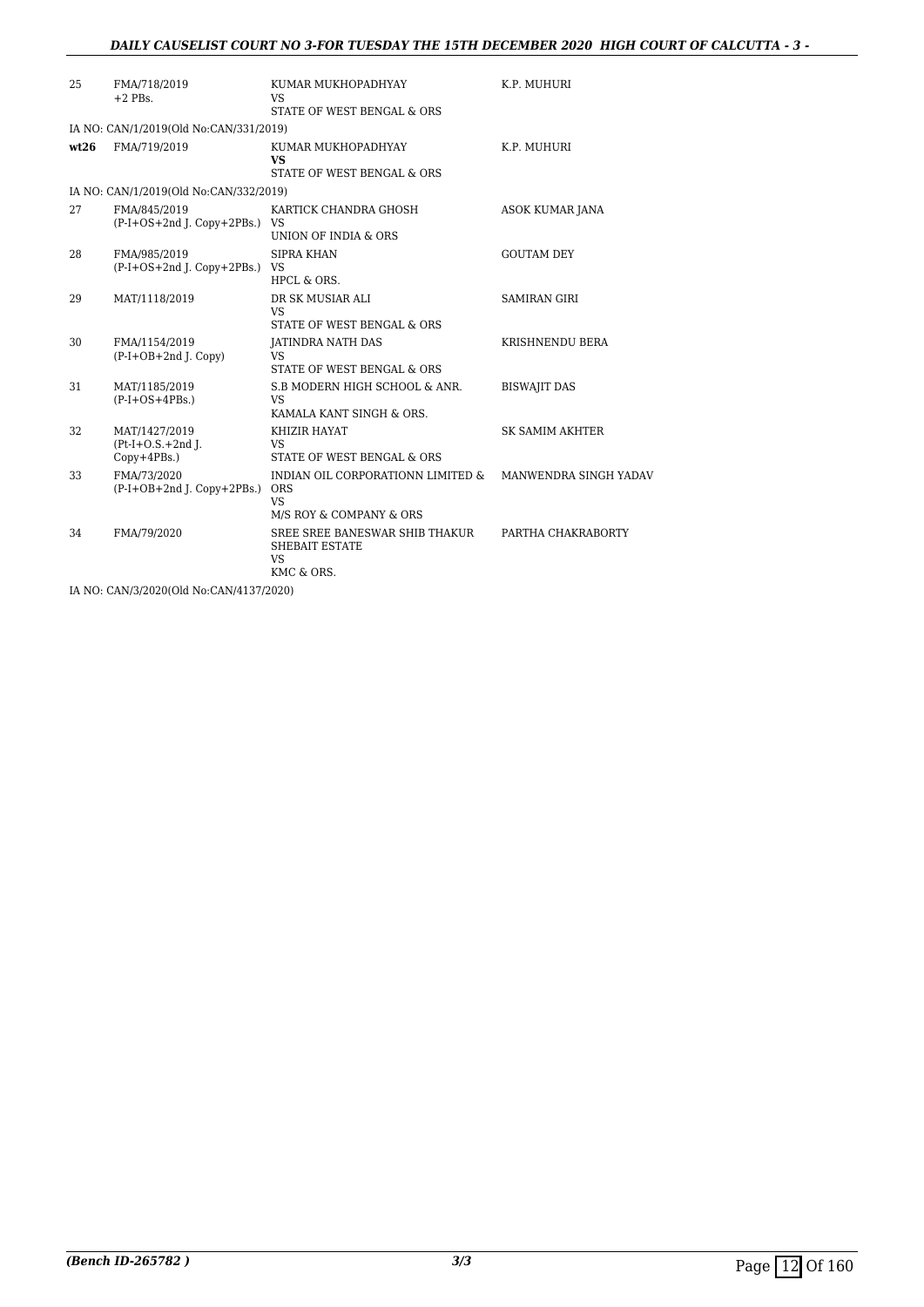

## **Appellate Side**

**DAILY CAUSELIST For Tuesday The 15th December 2020**

**COURT NO. 2**

## **DIVISION BENCH (DB- IV)**

**AT 10:45 AM**

**HON'BLE JUSTICE HARISH TANDON HON'BLE JUSTICE KAUSIK CHANDA (VIA VIDEO CONFERENCE)**

**NOT SITTING ON AND FROM 14TH DECEMBER,2020 TO 24TH DECEMBER,2020**

**ON AND FROM MONDAY, THE 7TH DECEMBER, 2020 - ADMISSION OF APPEALS UNDER ORDER XLI OF THE CODE OF CIVIL PROCEDURE INCLUDING APPLICATIONS CONNECTED THERETO**

**ANY OTHER FIRST APPEALS & FIRST MISCELLANEOUS APPEALS NOT ASSIGNED TO ANY OTHER BENCH & APPLICATIONS CONNECTED THERETO;**

**LAWAZIMA ;**

**APPEALS RELATING TO LAND UNDER GROUP I AND APPLICATIONS CONNECTED THERETO ;**

**APPEALS RELATING TO TRANSPORT & TELECOMMUNICATION UNDER GROUP VII AND REGULATION OF INDUSTRIES & ESSENTIAL COMMODITIES & VARIOUS CENTRAL ORDERS UNDER GROUP VIII AND APPLICATIONS CONNECTED THERETO;**

**ON AND FROM WEDNESDAY, 9TH DECEMBER, 2020 TO THURSDAY, 24TH DECEMBER, 2020 WILL SIT TOGETHER AND TAKE THE ALL MATTERS PERTAINING TO ORDER XLI RULE 11 OF THE CODE OF CIVIL PROCEDURE, LISTED BEFORE THE DIVISION BENCH COMPRISING HON'BLE JUSTICE SANJIB BANERJEE AND HON'BLE JUSTICE ANIRUDDHA ROY IN ADDITION TO THEIR OWN LIST.**

**NOTE: MATTERS WILL BE TAKEN UP THROUGH PHYSICAL HEARING ONLY WHEN BOTH THE PARTIES ARE AGREED.**

## **APPLICATION (GROUP - VIII)**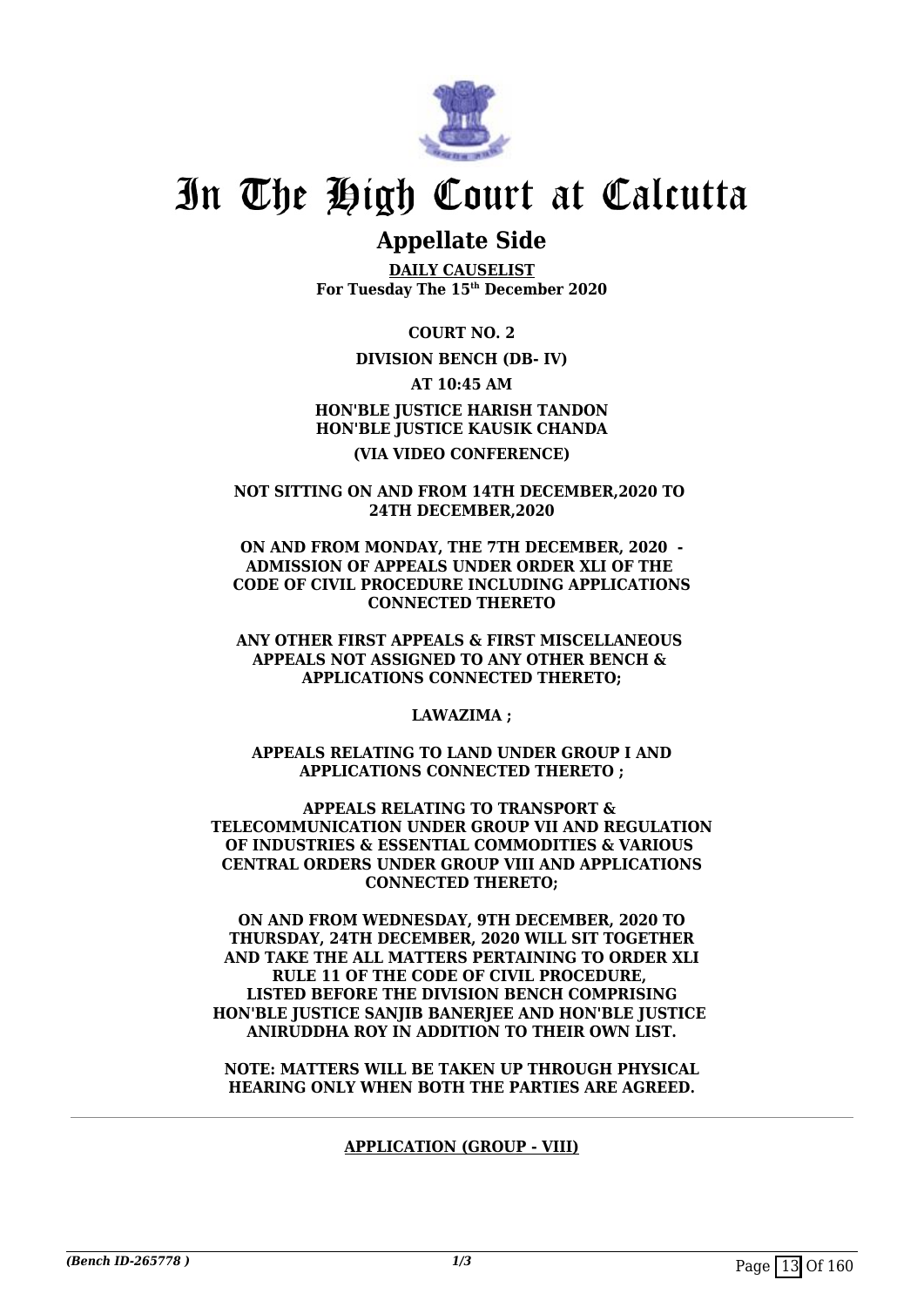|    | 1 MAT/786/2020                          | KUNTAL SINHA<br><b>VS</b><br>STATE OF WEST BENGAL<br>AND ORS.                                            | <b>NEIL BASU</b>      |
|----|-----------------------------------------|----------------------------------------------------------------------------------------------------------|-----------------------|
|    | IA NO: CAN/1/2020                       |                                                                                                          |                       |
|    | wt2 MAT/788/2020                        | <b>GAUTAM SARKAR</b><br><b>VS</b><br>STATE OF WEST BENGAL<br>AND ORS.                                    | <b>NEIL BASU</b>      |
|    | IA NO: CAN/1/2020                       |                                                                                                          |                       |
|    | wt3 MAT/789/2020                        | KOUSHIK DAS<br><b>VS</b><br>STATE OF WEST BENGAL                                                         | <b>NEIL BASU</b>      |
|    |                                         | AND ORS.                                                                                                 |                       |
|    | IA NO: CAN/1/2020<br>wt4 MAT/790/2020   | RAJU DATTA BANIK<br><b>VS</b><br>STATE OF WEST BENGAL<br>AND ORS.                                        | NEIL BASU             |
|    | IA NO: CAN/1/2020                       |                                                                                                          |                       |
|    | wt5 MAT/791/2020                        | <b>AMIT MONDAL</b><br><b>VS</b><br>STATE OF WEST BENGAL<br>AND ORS.                                      | <b>NEIL BASU</b>      |
|    | IA NO: CAN/1/2020                       |                                                                                                          |                       |
|    | wt6 MAT/792/2020                        | KRISHNA GHOSH<br><b>VS</b><br>STATE OF WEST BENGAL                                                       | <b>NEIL BASU</b>      |
|    | IA NO: CAN/1/2020                       | AND ORS.                                                                                                 |                       |
|    |                                         | <b>APPLICATION (FA AND FMA)</b>                                                                          |                       |
| 7  | FA/74/2005                              | <b>JITENDRA NATH GIRI</b><br><b>VS</b><br>PROLHAD CHANDRA MAITI                                          | TRIDIP KR. SARKAR     |
|    | IA NO: CAN/4/2019(Old No:CAN/4575/2019) |                                                                                                          |                       |
| 8  | FAT/264/2015                            | <b>BIJAY NANDI &amp; ORS</b><br><b>VS</b><br>LILABATI NANDI & ORS                                        | <b>DEBLINA LAHIRI</b> |
|    |                                         | IA NO: CAN/1/2016(Old No:CAN/143/2016), CAN/2/2016(Old No:CAN/11576/2016)                                |                       |
| 9  | MAT/1069/2015                           | <b>BENGAL BRICK FIELD</b><br><b>OWNERS' ASSOCIATION &amp;</b><br><b>ORS</b><br><b>VS</b><br>WBHIDCORPLTD | A LAHIRI              |
|    |                                         | IA NO: CAN/1/2018(Old No:CAN/4370/2018), CAN/2/2020                                                      |                       |
| 10 | MAT/1129/2015                           | HI-TECH HATCH FRESH<br>PVT. LTD. & ORS<br><b>VS</b><br>W.B. HOUSING INFRA. DEV.<br>CORP. LTD. & ORS      | ANINDYA LAHIRI        |
|    |                                         | IA NO: CAN/1/2018(Old No:CAN/4817/2018), CAN/2/2020                                                      |                       |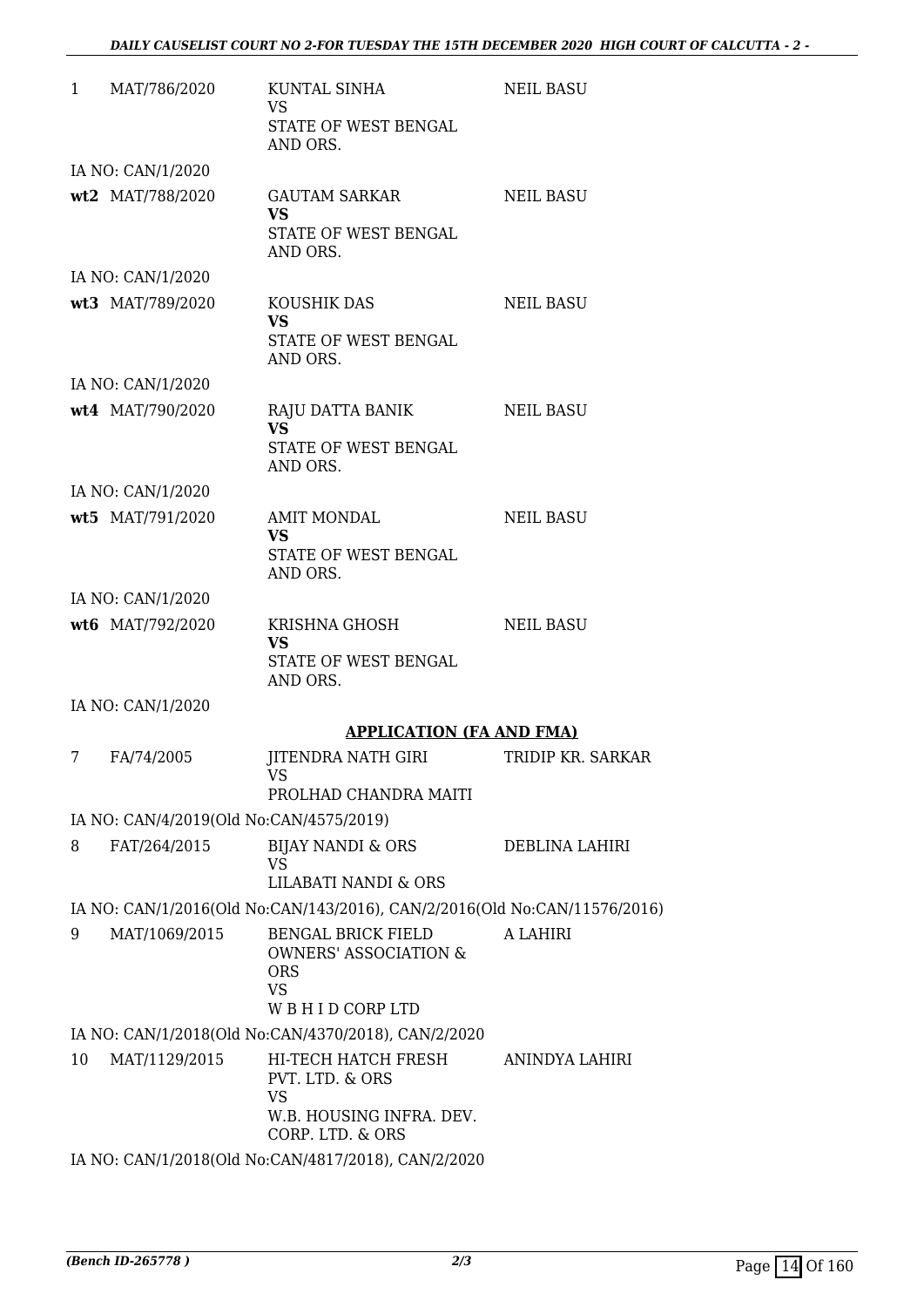| 11 | MAT/1309/2015                            | PRABIR KUMAR TALUKDAR ANINDYA LAHIRI<br>VS                                       |                                                                                           |  |  |
|----|------------------------------------------|----------------------------------------------------------------------------------|-------------------------------------------------------------------------------------------|--|--|
|    |                                          | W.B. HOUSING INFRA DEV.<br>CORP. LTD. & ORS                                      |                                                                                           |  |  |
|    |                                          | IA NO: CAN/1/2018(Old No:CAN/4709/2018), CAN/2/2020                              |                                                                                           |  |  |
| 12 | FAT/290/2016                             | M/S SUDIP CONSTRUCTION<br>& ANR<br><b>VS</b><br>MANOJ CHATTERJEE & ORS           | PRANTICK GHOSH                                                                            |  |  |
|    | No:CAN/10218/2018)                       |                                                                                  | IA NO: CAN/2/2016(Old No:CAN/6197/2016), CAN/3/2017(Old No:CAN/5648/2017), CAN/4/2018(Old |  |  |
| 13 | FA/64/2017                               | NEJAMUDDIN & ORS<br><b>VS</b><br>MD AFYAD (MINOR) & ORS                          | DYUTIMAN BANERJEE                                                                         |  |  |
| 14 | FMAT/275/2018                            | PETRA STARKE<br><b>VS</b><br>BIKRAM YOGA COLLEGE OF<br><b>INDIA LP &amp; ORS</b> | <b>V WADEHRA</b>                                                                          |  |  |
|    |                                          | IA NO: CAN/1/2018(Old No:CAN/3615/2018), CAN/3/2019(Old No:CAN/7223/2019)        |                                                                                           |  |  |
| 15 | FAT/317/2018                             | <b>GAUTAM SUR</b><br><b>VS</b><br><b>BIKASH BHOWMICK &amp; ORS</b>               | DEBNATH MAHATA                                                                            |  |  |
|    | IA NO: CAN/1/2019(Old No:CAN/12538/2019) |                                                                                  |                                                                                           |  |  |
| 16 | FAT/192/2019                             | PANKAJ KUMAR GHOSH<br><b>VS</b><br>MINOR SK MD JUBAIR R/P<br>BY SK YEAKUB        | ANJAN BANERJEE                                                                            |  |  |
|    |                                          | IA NO: CAN/1/2019(Old No:CAN/5534/2019), CAN/2/2019(Old No:CAN/11619/2019)       |                                                                                           |  |  |
| 17 | FAT/340/2019                             | SMT MAMATA MAZUMDER<br>& ORS<br><b>VS</b><br><b>SIKHA MAJUMDAR</b>               | <b>HIRONMAY GHOSH</b>                                                                     |  |  |
|    |                                          | IA NO: CAN/1/2019(Old No:CAN/7190/2019), CAN/2/2019(Old No:CAN/7191/2019)        |                                                                                           |  |  |
| 18 | FAT/549/2019                             | PARBATI JANA<br><b>VS</b><br>ANUPAMA SAHOO & ORS.                                | <b>MUKTESWAR MAITY</b>                                                                    |  |  |
|    | IA NO: CAN/2/2019(Old No:CAN/11637/2019) |                                                                                  |                                                                                           |  |  |
| 19 | FMAT/113/2020                            | <b>GOPAL MUKHERJEE</b><br><b>VS</b><br>SITARAM MUKHERJEE &<br>ORS.               | <b>SANTIMAY</b><br><b>BHATTACHARYYA</b>                                                   |  |  |
|    | IA NO: CAN/1/2020(Old No:CAN/1091/2020)  |                                                                                  |                                                                                           |  |  |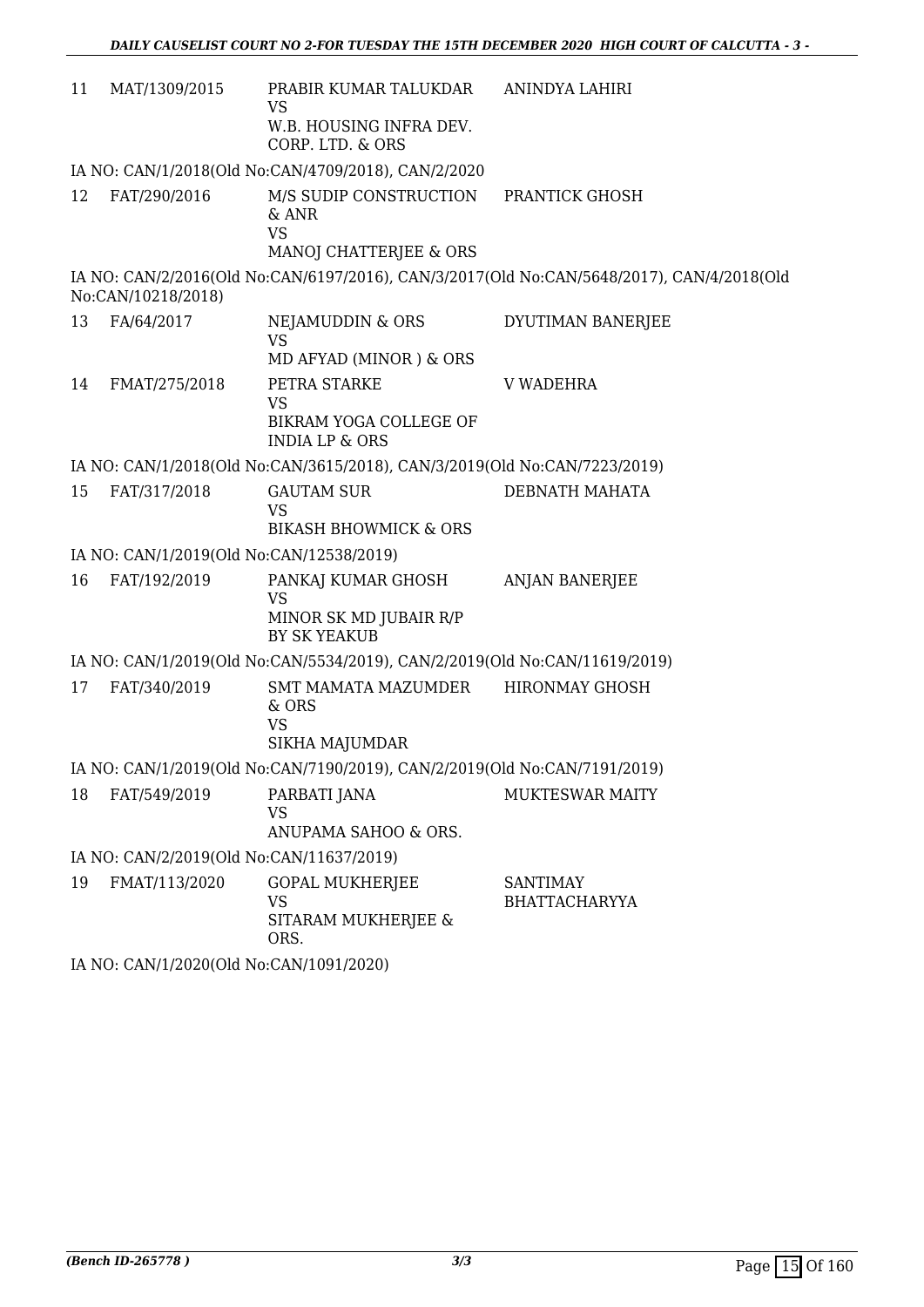

## **Appellate Side**

**DAILY CAUSELIST For Tuesday The 15th December 2020**

**COURT NO. 12**

**DIVISION BENCH (DB-V)**

**AT 10:45 AM**

## **HON'BLE JUSTICE SOUMEN SEN HON'BLE JUSTICE SAUGATA BHATTACHARYYA**

**( VIA VIDEO CONFERENCE )**

**ON AND FROM MONDAY, THE 7TH DECEMBER, 2020 - APPEALS RELATING TO EDUCATION UNDER GROUP-II AND APPLICATIONS CONNECTED THERETO; HEARING OF WRIT APPEALS IRRESPECTIVE OF CLASSIFICATION INCLUDING APPLICATIONS CONNECTED THERETO;**

**HEARING OF CIVIL APPEALS, IRRESPECTIVE OF CLASSIFICATION, FILLED TILL 2018.**

**ON AND FROM MONDAY, 14TH DECEMBER, 2020 TO 24TH DECEMBER, 2020 - WILL SIT TOGETHER AND IN ADDITION TO THEIR OWN LIST, TAKE THE ALL THE MATTERS PERTAINING TO ORDER XLI RULE 11 OF THE CODE OF CIVIL PROCEDURE, 1908 AND MATTERS RELATED TO FIRST APPEALS AND FIRST MISCELLANEOUS APPEALS (NOT ASSIGNED TO ANY OTHER BENCH & CONNECTED APPLICATIONS).**

**NOTE: NO MENTIONING WILL BE ALLOWED WITHOUT PRIOR NOTICE TO THE OTHER SIDE, EXCEPT CONTEMPT MATTERS.**

**NOTE : GROUP -II APPLICATION AND ORDER XLI RULE II WILL BE TAKEN UP FIRST,** 

**NOTE: MATTERS WILL BE TAKEN UP THROUGH PHYSICAL HEARING ONLY WHEN BOTH THE PARTIES ARE AGREED.**

|                                        |                                         | <b>APPLICATION</b>                                                               |                                    |  |
|----------------------------------------|-----------------------------------------|----------------------------------------------------------------------------------|------------------------------------|--|
| 1                                      | MAT/193/2019                            | THE RABINDRA BHARATI<br>UNIVERSITY & ORS<br><b>VS</b><br><b>ASHISH MUKHERJEE</b> | JYOTI PRAKASH KHAN                 |  |
|                                        | IA NO: CAN/1/2019(Old No:CAN/1480/2019) |                                                                                  |                                    |  |
| 2                                      | FMA/992/2019                            | THE W B MADRASAH SERV COM<br>$\&$ ANR<br><b>VS</b><br>AKMOL HOSSAIN & ORS        | MADHURIMA SARKER                   |  |
|                                        | IA NO: CAN/1/2019(Old No:CAN/8577/2019) |                                                                                  |                                    |  |
| 3                                      | MAT/1153/2019                           | THE STATE OF W B & ANR<br>VS<br>RITUPARNA GARAI & ORS                            | SUCHARITA PAUL                     |  |
|                                        |                                         | IA NO: CAN/1/2019(Old No:CAN/8902/2019), CAN/2/2019(Old No:CAN/8903/2019)        |                                    |  |
| 4                                      | MAT/1718/2019                           | SANCHITA ROY<br>VS<br>STATE OF WEST BENAGL                                       | TARUNJYOTI TEWARI                  |  |
|                                        |                                         | IA NO: CAN/1/2020(Old No:CAN/480/2020), CAN/2/2020(Old No:CAN/483/2020)          |                                    |  |
| 5.                                     | MAT/1932/2019                           | ASIT RANJAN GAYEN & ORS<br><b>VS</b><br>STATE OF WEST BENGAL& ORS                | KAML KRISHNA<br><b>CHAKRABORTI</b> |  |
| IA NO: CAN/1/2020(Old No:CAN/773/2020) |                                         |                                                                                  |                                    |  |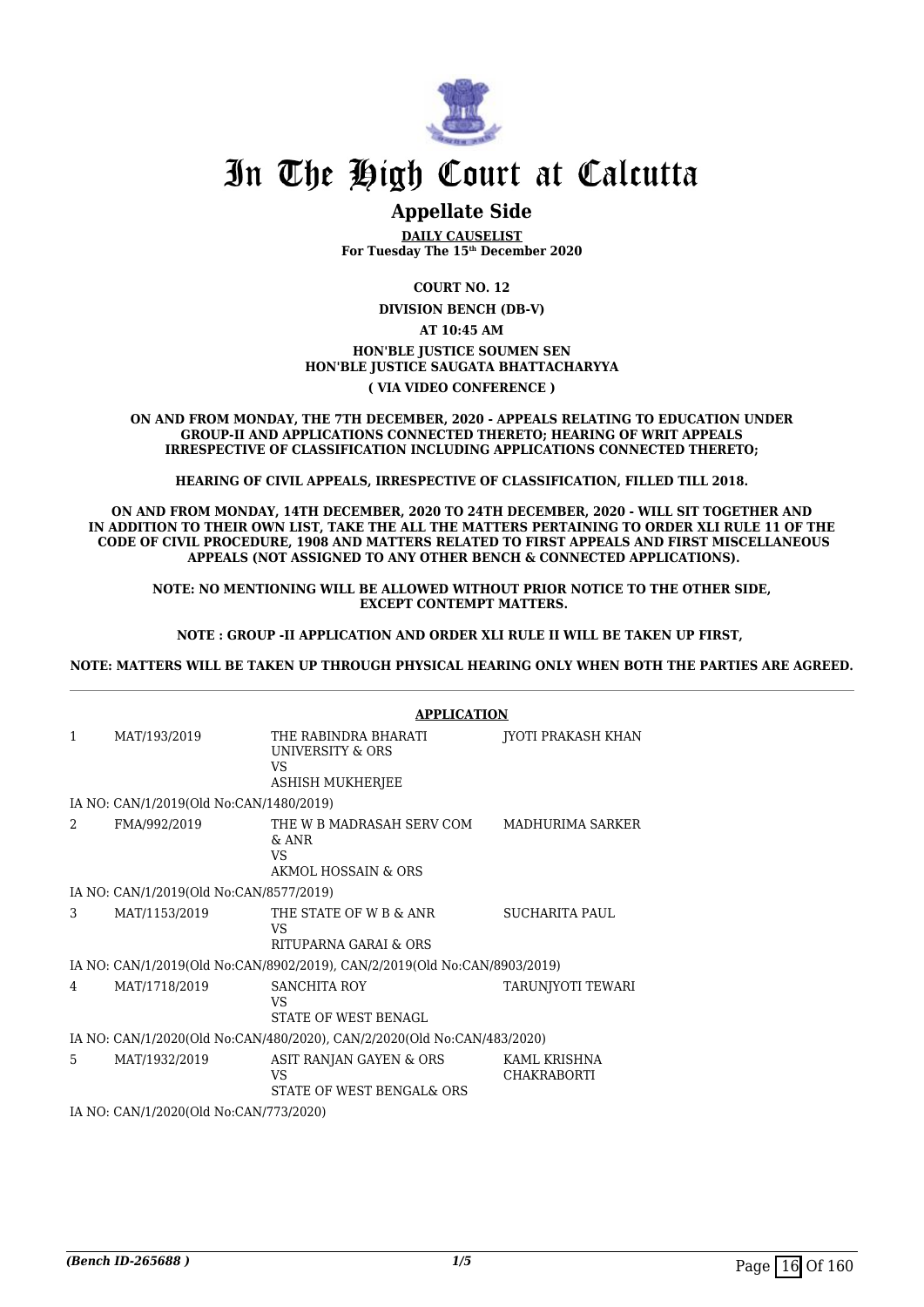| 6   | MAT/1940/2019<br>(Pt.hd)                 | <b>SANJOB SARKAR</b><br>VS                                                                    | ANIMESH BHATTACHARYA                   |
|-----|------------------------------------------|-----------------------------------------------------------------------------------------------|----------------------------------------|
|     |                                          | THE DIST INS. OF SCHOOL,<br>DAKSHIN DINAJPUR                                                  |                                        |
|     | IA NO: CAN/1/2019(Old No:CAN/12633/2019) |                                                                                               |                                        |
| 7   | MAT/1987/2019                            | <b>BIKASH KLUMAR BAG</b><br>VS<br>STATE OF WEST BENGAL& ORS                                   | K.M. HOSSAIN                           |
|     | IA NO: CAN/1/2020(Old No:CAN/991/2020)   |                                                                                               |                                        |
| 8   | MAT/1996/2019                            | SANJOY KUMAR MALIK<br>VS<br>STATE OF WEST BENGAL & ORS                                        | <b>SANTANU MAJI</b>                    |
|     | IA NO: CAN/1/2020(Old No:CAN/578/2020)   |                                                                                               |                                        |
| wt9 | MAT/75/2020                              | LAKSHI NARAYAN MALIK                                                                          | SIDDHARTHA SANKAR                      |
|     |                                          | <b>VS</b><br>STATE OF WEST BENGAL & ORS                                                       | <b>MONDAL</b>                          |
| 10  | MAT/2000/2019                            | SUBRATA PRAMANIK<br>VS<br>STATE OF WEST BENGAL & ORS                                          | MANORANJAN JANA                        |
|     | IA NO: CAN/1/2020(Old No:CAN/204/2020)   |                                                                                               |                                        |
| 11  | MAT/60/2020                              | BHABANI BHATTACHARYA<br>VS<br>STATE OF WEST BENGAL & ORS                                      | MARTTANDA PRATAP<br><b>CHAKRABARTY</b> |
|     | IA NO: CAN/1/2020(Old No:CAN/747/2020)   |                                                                                               |                                        |
| 12  | MAT/222/2020                             | SAKTI KUMAR BARDHAN<br>VS                                                                     | NRIPENDRA NATH<br>MONDAL               |
|     |                                          | STATE OF WEST BENGAL &ORS                                                                     |                                        |
|     |                                          | IA NO: CAN/1/2020(Old No:CAN/1440/2020), CAN/2/2020(Old No:CAN/1441/2020)                     |                                        |
| 13  | MAT/266/2020                             | MD. HIFZUR RAHMAN<br>VS<br>STATE OF WEST BENGAL & ORS.                                        | TANUJA BASAK                           |
|     | IA NO: CAN/1/2020(Old No:CAN/2750/2020)  |                                                                                               |                                        |
| 14  | MAT/286/2020                             | <b>SUKHEN SEN &amp; ANR</b><br>VS<br>STATE OF WEST BENGAL & ORS                               | SHUVRO PROKASH LAHIRI                  |
|     | IA NO: CAN/1/2020(Old No:CAN/1631/2020)  |                                                                                               |                                        |
| 15  | MAT/318/2020                             | AMITAVA CHATTERJEE<br><b>VS</b>                                                               | TAPATI SAMANTA                         |
|     |                                          | STATE OF WEST BENGAL &ORS                                                                     |                                        |
|     | IA NO: CAN/1/2020(Old No:CAN/2110/2020)  |                                                                                               |                                        |
| 16  | MAT/346/2020                             | VISVA BHARATI<br>VS                                                                           | VICTOR CHATTERJEE                      |
|     |                                          | SANDEEP KUMAR BHAKAT & ORS                                                                    |                                        |
|     |                                          | IA NO: CAN/1/2020(Old No:CAN/2384/2020), CAN/2/2020(Old No:CAN/2385/2020)                     |                                        |
| 17  | MAT/368/2020                             | THE HEADMISTRESS AND<br>SECRETARY, MANAGING<br><b>COMMITTEE</b><br>VS<br>ANITA MAJUMDER & ORS | <b>BISWAJIT DAS</b>                    |
|     | IA NO: CAN/1/2020(Old No:CAN/2505/2020)  |                                                                                               |                                        |
| 18  | MAT/370/2020                             | AKANDADANGA HIGH MADRASAH                                                                     | PAMPA DEY DHABAL                       |
|     |                                          | & ANR<br>VS.<br>STATE OF WEST BENGAL & ORS                                                    |                                        |
|     | IA NO: CAN/1/2020(Old No:CAN/2478/2020)  |                                                                                               |                                        |
| 19  | MAT/375/2020                             | SMT SUMONA ROY NEE SAHA<br>VS                                                                 | ARPAN GUHA                             |
|     |                                          | STATE OF WEST BENGAL & ORS                                                                    |                                        |
|     | IA NO: CAN/1/2020(Old No:CAN/2499/2020)  |                                                                                               |                                        |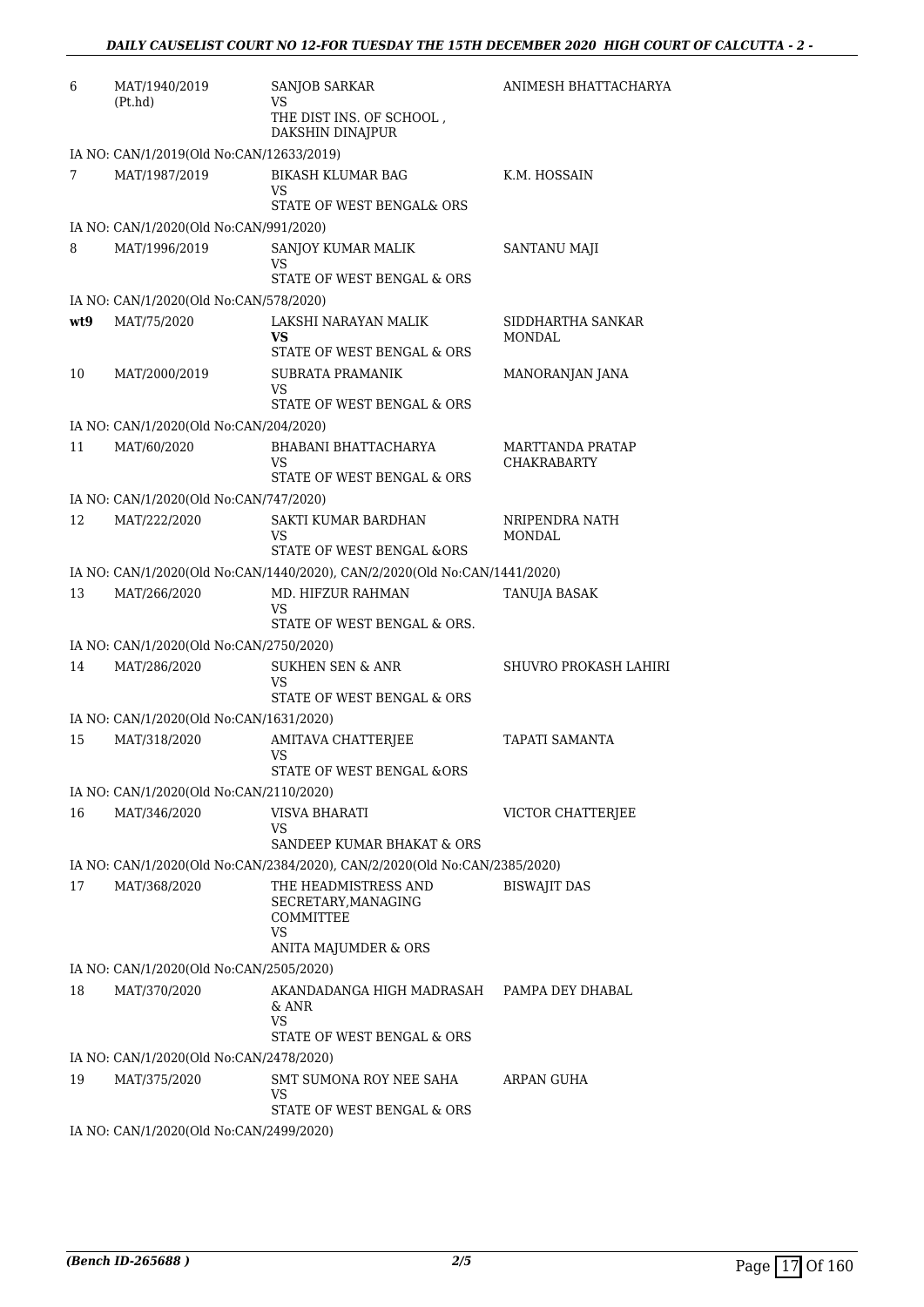| 20 | MAT/394/2020                             | D.K MAHAPATRA MEMBER SEC.,<br>6TH PAY COM. GOVT. OF WB<br>VS               | <b>SUDESHNA DAS</b><br><b>MAZUMDER</b>                                               |
|----|------------------------------------------|----------------------------------------------------------------------------|--------------------------------------------------------------------------------------|
|    |                                          | RANAGHAT OBR BRIHATTARA GR.<br>TEACHERS' ASS. & ORS.                       |                                                                                      |
|    |                                          | IA NO: CAN/1/2020(Old No:CAN/2834/2020), CAN/2/2020(Old No:CAN/2836/2020)  |                                                                                      |
|    | wt21 MAT/188/2020                        | D.K. MAHAPATRA<br>VS                                                       | SUDESHNA MAZUMDER                                                                    |
|    |                                          | RANAGHAT OBR BRIHATTARA GR.<br>TEACHERS' ASS. & ORS.                       |                                                                                      |
|    | IA NO: CAN/4/2020                        |                                                                            |                                                                                      |
| 22 | MAT/396/2020                             | VIJAYA NAND SINGH<br>VS                                                    | TANUJA BASAK                                                                         |
|    |                                          | STATE OF WEST BENGAL & ORS.                                                |                                                                                      |
|    | IA NO: CAN/1/2020(Old No:CAN/2736/2020)  |                                                                            |                                                                                      |
| 23 | FMA/612/2020                             | KAMAL KANTA DATTA<br>VS                                                    | SUSANTA KR. SANTRA                                                                   |
|    |                                          | STATE OF WEST BENGAL & ORS.                                                |                                                                                      |
|    | IA NO: CAN/1/2020(Old No:CAN/1037/2020)  |                                                                            |                                                                                      |
| 24 | MAT/686/2020                             | WEST BENGAL BOARD OF<br>SECONDARY EDUCATION AND<br><b>ORS</b><br>VS        | KOYELI BHATTACHARYA                                                                  |
|    |                                          | MD ARSHAD AND ORS                                                          |                                                                                      |
|    | IA NO: CAN/1/2020                        |                                                                            |                                                                                      |
| 25 | MAT/700/2020                             | Union of India<br><b>VS</b>                                                | rajesh shah                                                                          |
|    |                                          | md garib nawaz and ors                                                     |                                                                                      |
|    | IA NO: CAN/1/2020, CAN/2/2020            |                                                                            |                                                                                      |
| 26 | MAT/701/2020                             | Union of India<br>VS<br>EBTESHAM KHATOON AND ORS.                          | RAJESH GHOSH<br>RAJESH SHAH                                                          |
|    | IA NO: CAN/1/2020, CAN/2/2020            |                                                                            |                                                                                      |
| 27 | MAT/710/2020                             | STATE OF WEST BENGAL AND                                                   | KAKALI SAMAJPATY                                                                     |
|    |                                          | ORS.<br>VS                                                                 |                                                                                      |
|    |                                          | MURSHID ALAM AND ORS.                                                      |                                                                                      |
|    | IA NO: CAN/1/2020, CAN/2/2020            |                                                                            |                                                                                      |
| 28 | MAT/768/2020                             | KOUSTAV MONDAL<br><b>VS</b><br>UNION OF INDIA AND ORS.                     | PRATIK MAJUMDER                                                                      |
|    | IA NO: CAN/1/2020                        |                                                                            |                                                                                      |
|    |                                          | <b>ORDER XLI RULE II</b>                                                   |                                                                                      |
|    |                                          |                                                                            | ( DETERMINATION OF HON'BLE JUSTICE HARISH TANDON AND HON'BLE JUSTICE KAUSIK CHANDA ) |
| 29 | SAT/458/2016                             | <b>SANTI KAR</b><br>VS                                                     | RUNU MUKHERJEE                                                                       |
|    |                                          | MALANCHABALA KAR & ANR                                                     |                                                                                      |
| 30 | SAT/501/2016                             | MERU BIBI & ORS<br>VS                                                      | DYUTIMAN BANERJEE                                                                    |
|    |                                          | <b>SENTU SK &amp; ORS</b>                                                  |                                                                                      |
|    | IA NO: CAN/1/2019(Old No:CAN/11795/2019) |                                                                            |                                                                                      |
| 31 | SA/262/2017                              | SALAUDDIN CHOWDHURY<br>VS                                                  | TANMOY ROY                                                                           |
|    |                                          | YAQUB ALI KHAN & ORS                                                       |                                                                                      |
|    |                                          | IA NO: CAN/1/2016(Old No:CAN/3304/2016), CAN/2/2019(Old No:CAN/12065/2019) |                                                                                      |
| 32 | SA/265/2017                              | M/S. N.M. DASSI & CO.<br>VS<br>KALIDAS BASAK                               | KAUSHIK DEY                                                                          |
|    | IA NO: CAN/1/2017(Old No:CAN/9087/2017)  |                                                                            |                                                                                      |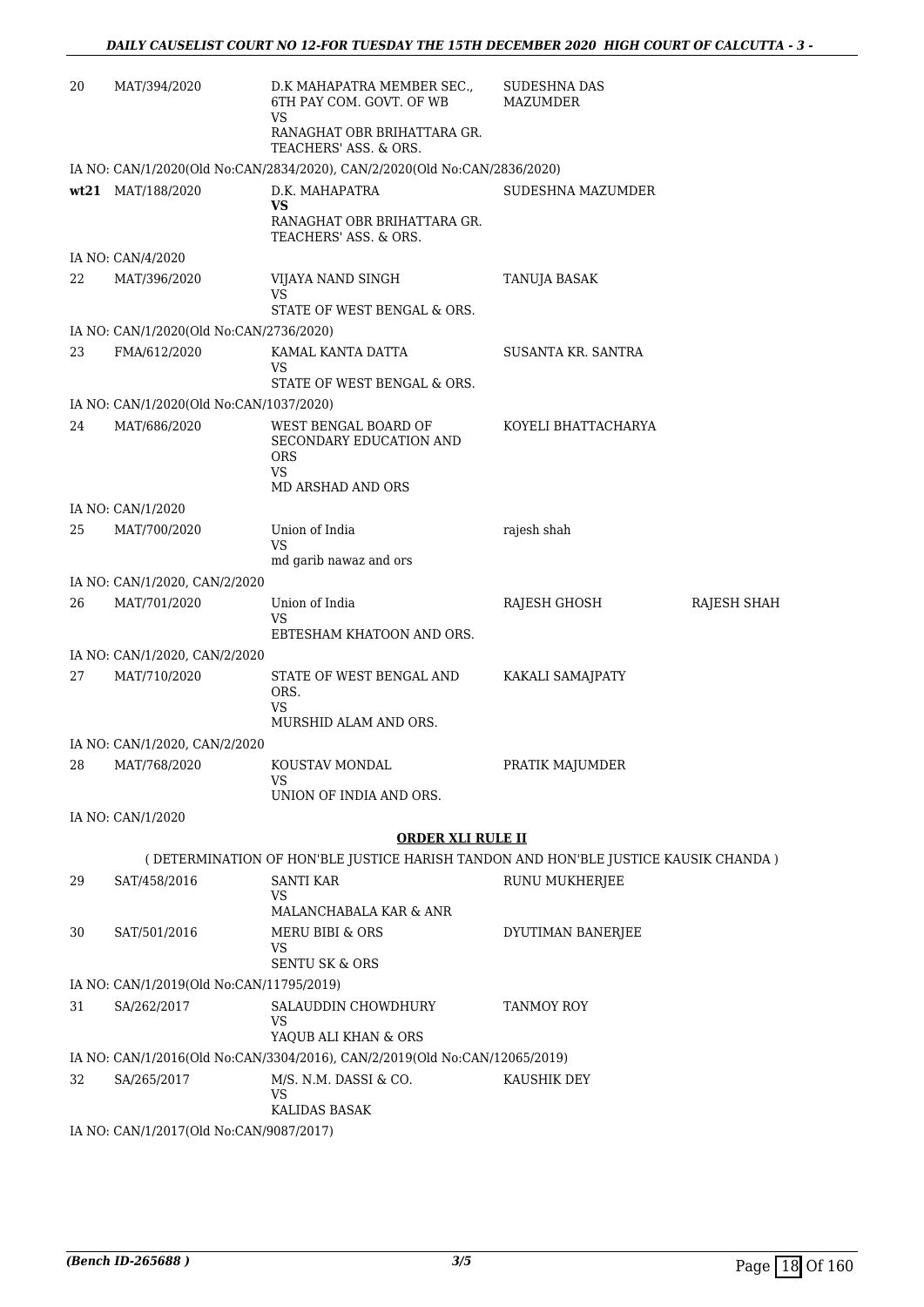| 33 | SAT/134/2018<br>(17.12.2020)                              | MAJEDUR RAHAMAN DEAD R/P BY ASIF DEWAN<br><b>FARUK HOSSAIN &amp; ORS</b><br>VS.<br><b>SUNIRMAL SOREN &amp; ORS</b> |                                  |
|----|-----------------------------------------------------------|--------------------------------------------------------------------------------------------------------------------|----------------------------------|
| 34 |                                                           | SK GOLAM LALCHAND                                                                                                  |                                  |
|    | SAT/179/2018<br>(Defective)                               | VS<br>NANDU LAL SHAW @ NANDU LAL<br>KESHRI @ NANDU LAL BAYES &<br><b>ORS</b>                                       | SURENDRA KUMAR<br>SHARMA         |
|    | IA NO: CAN/1/2018(Old No:CAN/3122/2018)                   |                                                                                                                    |                                  |
| 35 | SAT/210/2018<br>(Defective)                               | AJOY KUMAR SINGHA & ORS<br>VS<br>SK KALIMUDDIN & ORS                                                               | DYUTIMAN BANERJEE                |
|    | IA NO: CAN/1/2018(Old No:CAN/4869/2018)                   |                                                                                                                    |                                  |
| 36 | SAT/211/2018<br>(Defective)                               | RAJOBALA NASKAR & ORS<br>VS.<br><b>SHANKAR ALI MOLLA &amp; ORS</b>                                                 | SYED NURUL AREFIN                |
| 37 | SAT/233/2018<br>(Injunction)                              | MONO DEBI (SHAW)<br><b>VS</b>                                                                                      | JAYANTA KUMAR DUTTA              |
|    |                                                           | JITENDRA SHAW & ORS                                                                                                |                                  |
|    | IA NO: CAN/1/2020(Old No:CAN/1057/2020)                   |                                                                                                                    |                                  |
| 38 | SAT/243/2018<br>(Defective)                               | BILKUA SAPTGRAM JR H S<br>VS<br>SUNITY MAITY DEAD R/P BY<br><b>AMITABHA MAITY &amp; ORS</b>                        | SAILENDU SEKHAR<br><b>BAYERD</b> |
|    | IA NO: CAN/1/2018(Old No:CAN/9230/2018)                   |                                                                                                                    |                                  |
| 39 | SAT/269/2018                                              | BIJOY KRISHNA PANDIT & ANR                                                                                         | <b>SUKANTA DAS</b>               |
|    | (Defective)                                               | VS.<br>LAKSHMI RANI SASMAL & ORS                                                                                   |                                  |
|    | IA NO: CAN/1/2019(Old No:CAN/1294/2019)                   |                                                                                                                    |                                  |
| 40 | SAT/293/2018                                              | JYOTIRMOY BANERJEE & ANR<br>VS.<br>SUB DIVISIONAL LAND & L.R.<br>OFFICER(EPL) ASANSOL & ORS                        | PINAKI DHALI                     |
| 41 | SAT/389/2018                                              | SK AZAD ALI<br>VS.<br>SK RAZZAK ALI & ANR                                                                          | SAYAN BHATTACHARYA               |
| 42 | SAT/418/2018                                              | MOHAN S. JETHWANI & ANR<br><b>VS</b><br>HARISH KUMAR PRASAD & ANR                                                  | A K DAS                          |
| 43 | SAT/425/2018                                              | HARILAL CHOUHAN @ CHOWHAN<br>VS                                                                                    | <b>BISWAJIT NAG</b>              |
|    |                                                           | NIMAI CHOUHAN & ORS                                                                                                |                                  |
| 44 | IA NO: CAN/1/2019(Old No:CAN/12611/2019)<br>FMAT/886/2018 | <b>BHAGIRATH DAS &amp; ANR</b>                                                                                     |                                  |
|    |                                                           | VS<br>ELAHI BOX GAZI & ANR                                                                                         | ANIMESH PAUL                     |
|    | IA NO: CAN/1/2018(Old No:CAN/7388/2018)                   |                                                                                                                    |                                  |
| 45 | SAT/28/2019                                               | SUSHANTA KUMAR MISHRA<br>VS.                                                                                       | RABINDRA NATH DATTA              |
|    |                                                           | STATE OF WEST BENGAL & ORS                                                                                         |                                  |
| 46 | IA NO: CAN/1/2019(Old No:CAN/736/2019)<br>SAT/39/2019     |                                                                                                                    | KARTICK KR. ROY                  |
|    |                                                           | JAYANTI MALI & ORS.<br>VS<br>JAGANNATH PROSHAD SINGH                                                               |                                  |
|    | IA NO: CAN/1/2019(Old No:CAN/2479/2019)                   |                                                                                                                    |                                  |
| 47 | SAT/72/2019<br>(Defective)                                | SK FIROZ ALI & ANR<br>VS<br><b>SK MANNAN</b>                                                                       | CHANDRAYEE<br>MUKHERJEE          |
| 48 | SAT/84/2019                                               | RAM CHANDRA DATTA<br>VS                                                                                            | RAM CHANDRA DATTA<br>(INPERSON)  |
|    |                                                           | ARABINDA SINGHA ROY & ORS                                                                                          |                                  |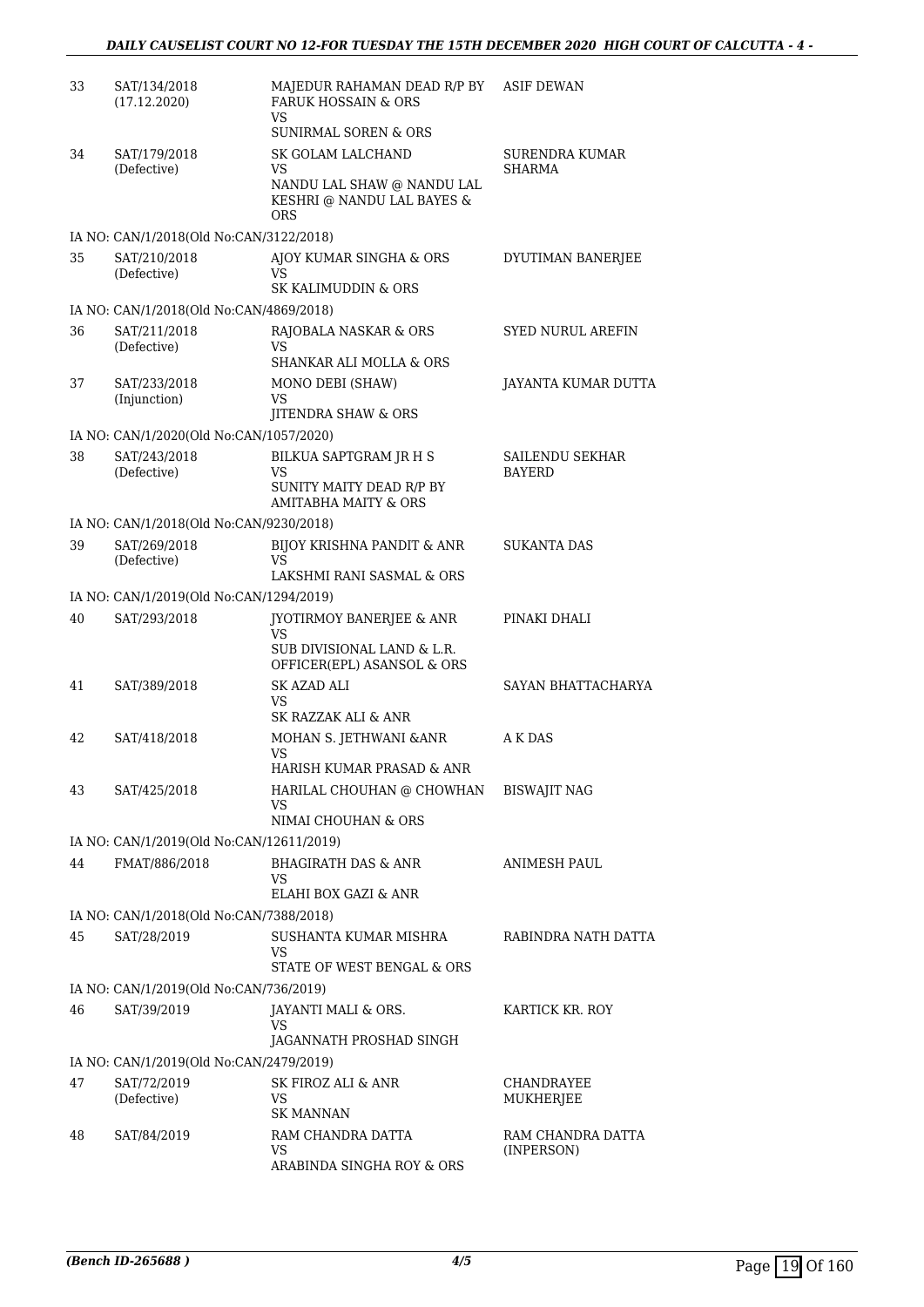49 SAT/116/2019 M/S CHOWDHURY ENGINEERING INDUSTRIES & ORS VS PRADIP KHAN & ORS SANJIB SETH

IA NO: CAN/1/2019(Old No:CAN/4429/2019)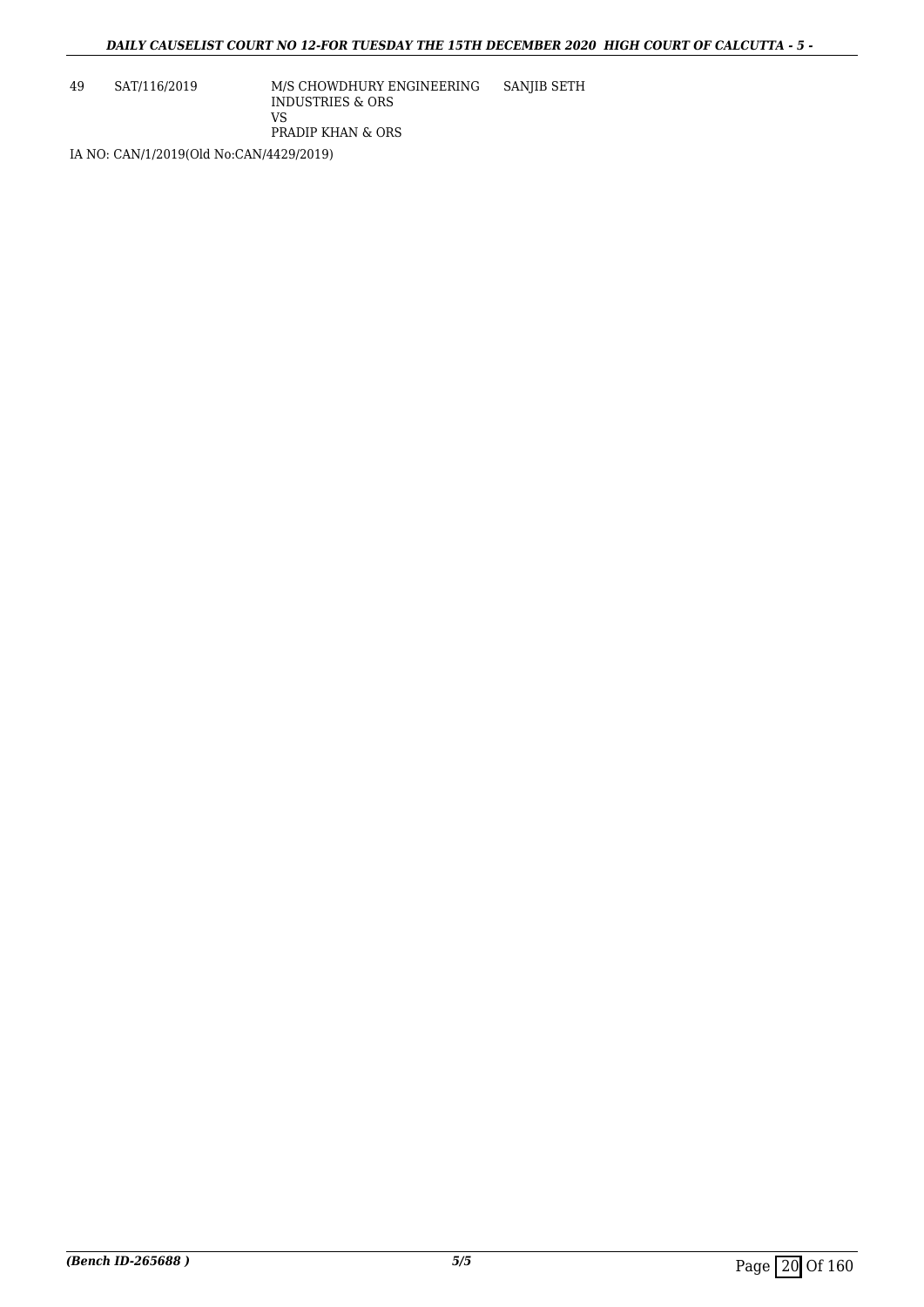

## **Appellate Side**

**DAILY CAUSELIST For Tuesday The 15th December 2020**

**COURT NO. 28**

**DIVISION BENCH (DB - VI)**

**AT 10:45 AM**

## **HON'BLE JUSTICE JOYMALYA BAGCHI HON'BLE JUSTICE SUVRA GHOSH (VIA VIDEO CONFERENCE)**

#### **ON AND FROM MONDAY, THE 7TH DECEMBER, 2020 -- ISSUED ON 1ST DECEMBER,2020 IS MODIFIED TO THE FOLLOWING EXTENT.**

**ANTICIPATORY BAIL UNDER SECTION 438 OF THE CODE OF CRIMINAL PROCEDURE INCLUDING MODIFICATION/ CANCELLATION AND RELAXATION OF THE SAME;**

**BAIL UNDER SECTION 439 OF THE CODE OF CRIMINAL PROCEDURE (PUNISHMENT ABOVE 7 YEARS) INCLUDING MODIFICATION/CANCELLATION AND RELAXATION OF THE SAME;**

**DEATH REFERENCE CASES (INCLUDING ADMISSION OF CRIMINAL APPEALS RELATING TO SUCH REFERENCE AGAINST THE SAME CONVICTION ORDER);**

**ADMISSION OF CRIMINAL APPEALS; HEARING OF CRIMINAL APPEALS & APPLICATIONS CONNECTED THERETO INCLUDING APPLICATION FOR SUSPENSION OF SENTENCE IN PENDING APPEALS ;**

**CRIMINAL APPEALS RELATING TO CRIMES AGAINST WOMEN.**

**NOTE : MATTERS WILL BE TAKEN UP THROUGH PHYSICAL HEARING ONLY WHEN BOTH THE PARTIES ARE AGREED.**

### **TO BE MENTIONED**

|   | CRM/1513/2020 | RABIUL ISLAM @ CHOTTEE<br>@ CHOTTU @ CHATTU<br>VS<br>STATE OF WEST BENGAL | <b>SOUVIK DAS</b> |
|---|---------------|---------------------------------------------------------------------------|-------------------|
| 2 | CRM/1939/2020 | NABHENDU @ NABENDU @<br>DEBU MISHRA<br>VS<br>STATE OF WEST BENGAL         | SHIBAJI KR DAS    |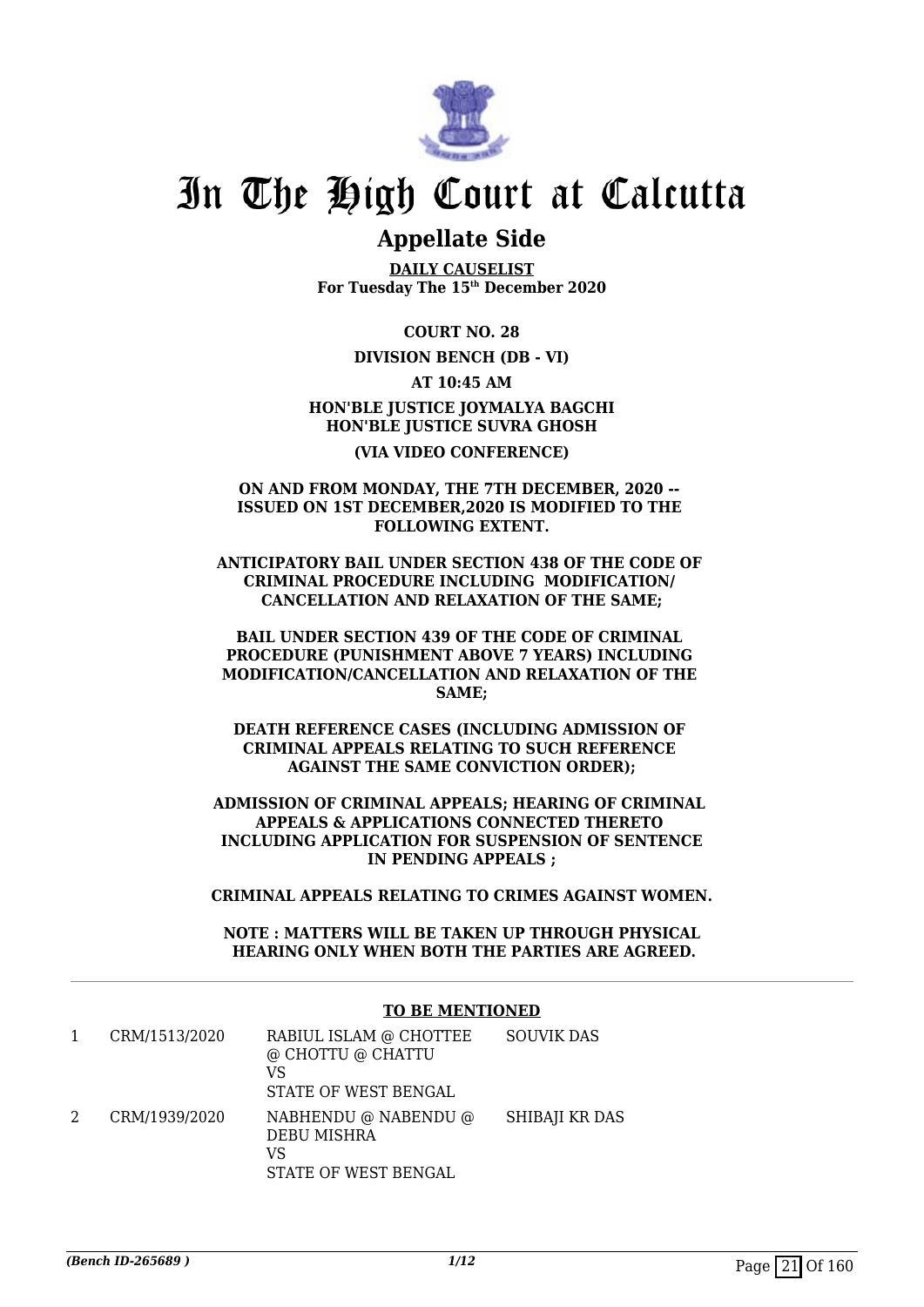| 3  | CRM/2166/2020  | <b>AVISHEK MUKHERJEE</b><br>VS<br>STATE OF WEST BENGAL                                                   | PAYEL SHOME                          |
|----|----------------|----------------------------------------------------------------------------------------------------------|--------------------------------------|
| 4  | CRM/2594/2020  | MAMON BIBI@NISHA BIBI<br>KHATUN@RANJITA<br>BIBI@RANJITA CHATTERJEE<br><b>VS</b><br>STATE OF WEST BENGAL  | <b>RAJU MONDAL</b>                   |
| 5  | CRM/9100/2020  | MANON BIBI @NISHA BIBI<br>KHATUN@RANJITA<br>BIBI@RANJITA CHATTERJEE<br><b>VS</b><br>State of West Bengal | ARGHYA<br><b>CHAKRABORTI</b>         |
| 6  | CRM/9470/2020  | RAHUL KUDDUS MOLLA<br><b>VS</b><br>State of West Bengal                                                  | <b>SEKHAR MUKERJEE</b>               |
| 7  | CRM/9928/2020  | DINESH BASFORE @ JAMAI<br><b>VS</b><br>State of West Bengal                                              | Jeenia Rudra                         |
| 8  | CRM/10249/2020 | <b>DIPAK MANDAL</b><br><b>VS</b><br>State of West Bengal                                                 | <b>ARUP KUMAR</b><br><b>BHOWMICK</b> |
| 9  | CRM/10258/2020 | <b>BIJOY MANDAL</b><br><b>VS</b><br>State of West Bengal                                                 | <b>ARUP KUMAR</b><br><b>BHOWMICK</b> |
|    |                | <b>APPLICATION FOR BAIL</b>                                                                              |                                      |
| 10 | CRM/2750/2020  | <b>SUMIT PAL @TAPAS</b><br><b>VS</b><br>STATE OF WEST BENGAL                                             | SHIBAJI KUMAR DAS                    |
|    |                | IA NO: CRAN/1/2020(Old No:CRAN/1378/2020), CRAN/2/2020(Old No:CRAN/1379/2020)                            |                                      |
| 11 | CRM/2771/2020  | <b>BHASAN MONDAL</b>                                                                                     | <b>ANISUR RAHAMAN</b>                |
|    |                | VS<br><b>STATE OF WEST BENGAL</b>                                                                        |                                      |
| 12 | CRM/2776/2020  | TARUN BANERJEE @ TARUN<br><b>KUMAR BANERJEE</b><br><b>VS</b><br>STATE OF WEST BENGAL                     | <b>VIJAY VERMA</b>                   |
| 13 | CRM/2786/2020  | PRADIP KUMAR GAYEN<br><b>VS</b><br>STATE OF WEST BENGAL                                                  | <b>SOUMAK BERA</b>                   |
| 14 | CRM/2788/2020  | <b>GOUTAM MANDAL</b><br><b>VS</b><br>STATE OF WEST BENGAL                                                | SAGAR SAHA                           |
| 15 | CRM/2799/2020  | SK. ASRAFUL RAHAMAN &<br><b>ANR</b><br><b>VS</b><br>STATE OF WEST BENGAL                                 | SUDAKSHINA DEY                       |
| 16 | CRM/2802/2020  | BABU SONA SAHA @<br>KALYAN & ORS<br><b>VS</b><br>STATE OF WEST BENGAL                                    | SOUMYAJIT DAS<br><b>MAHAPATRA</b>    |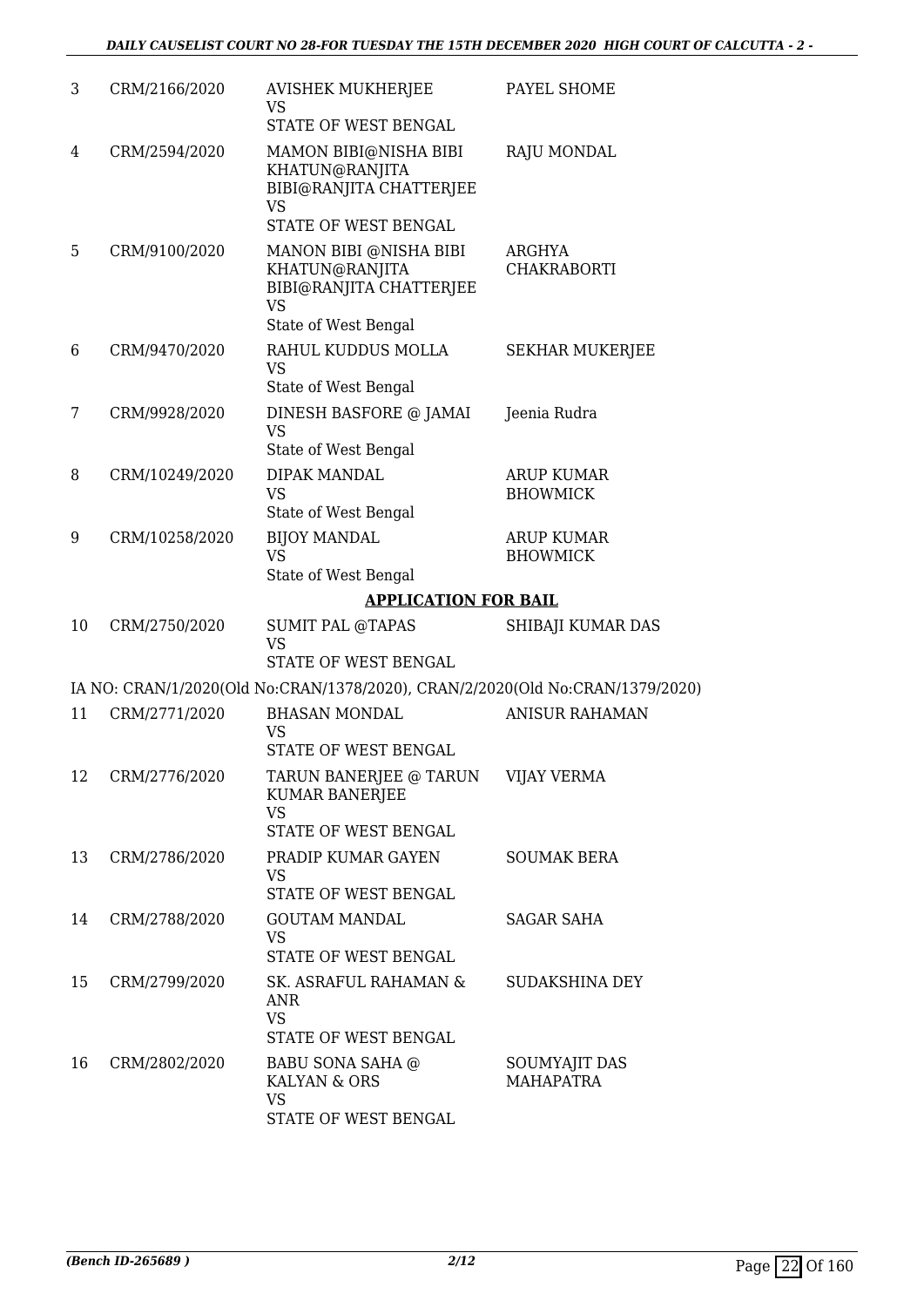| 17 | CRM/2811/2020 | ANISH BHAJAN @ BUNTY<br><b>VS</b><br>STATE OF WEST BENGAL                                                                       | S. G. CHOWDHURY                            |
|----|---------------|---------------------------------------------------------------------------------------------------------------------------------|--------------------------------------------|
| 18 | CRM/2812/2020 | <b>SUKUMAR KARMAKAR</b><br><b>VS</b><br>STATE OF WEST BENGAL                                                                    | DEBAPRIYA SAMANTA                          |
| 19 | CRM/2813/2020 | RAFIJUL<br>MOLLA@LITON@REAJUDDIN<br>MOLLA<br>VS.                                                                                | <b>JISAN IQUBAL</b><br><b>HOSSAIN</b>      |
| 20 | CRM/2815/2020 | STATE OF WEST BENGAL<br>CHABINA MOLLA @ SABINA<br>MOLLA<br><b>VS</b><br>STATE OF WEST BENGAL                                    | <b>MINOTI GOMES</b>                        |
| 21 | CRM/2821/2020 | MAKBUL AKTAR SK & ANR<br><b>VS</b><br>STATE OF WEST BENGAL                                                                      | SNEHASISH JANA                             |
| 22 | CRM/2824/2020 | TARAPADA BISWAS<br><b>VS</b><br>STATE OF WEST BENGAL                                                                            | SANANDA<br><b>BHATTACHARYYA</b>            |
| 23 | CRM/2829/2020 | <b>RAMESH MANJU</b><br>BISHNOI@RAMESH MANJU<br><b>BISHNOY @RAMESH K.</b><br><b>BISHNOY</b><br><b>VS</b><br>STATE OF WEST BENGAL | <b>SOUMYA NAG</b>                          |
|    |               | IA NO: CRAN/1/2020(Old No:CRAN/2945/2020), CRAN/2/2020(Old No:CRAN/4507/2020)                                                   |                                            |
| 24 | CRM/2830/2020 | ABHIRAM MANDAL<br><b>VS</b><br>STATE OF WEST BENGAL                                                                             | <b>SWARNALI SAHA</b>                       |
| 25 | CRM/2838/2020 | MANIK PRODHAN @ MANIK<br><b>PRADHAN</b><br>VS<br>STATE OF WEST BENGAL                                                           | <b>SUMAN DAS</b><br><b>ADHIKARY</b>        |
| 26 | CRM/2841/2020 | SUPRIYA BHUINYA<br><b>VS</b><br>STATE OF WEST BENGAL                                                                            | <b>SUMAN DE</b>                            |
| 27 | CRM/2842/2020 | <b>SAILEN SANTRA &amp; ANR</b><br><b>VS</b><br>STATE OF WEST BENGAL                                                             | <b>SOUMYA BASU ROY</b><br><b>CHOUDHURY</b> |
| 28 | CRM/2844/2020 | <b>SK. ALLAUDDIN</b><br>VS<br>STATE OF WEST BENGAL                                                                              | <b>JOY CHAKRABORTY</b>                     |
| 29 | CRM/2849/2020 | MAHABUR GAZI<br><b>VS</b><br>STATE OF WEST BENGAL                                                                               | <b>SONALI DAS</b>                          |
| 30 | CRM/2863/2020 | <b>MANTU DAS</b><br><b>VS</b><br>STATE OF WEST BENGAL                                                                           | SHASHANKA<br>SHEKHAR SAHA                  |
| 31 | CRM/2865/2020 | <b>MANTU DAS</b><br><b>VS</b>                                                                                                   | SHASHANKA<br>SHEKHAR SAHA                  |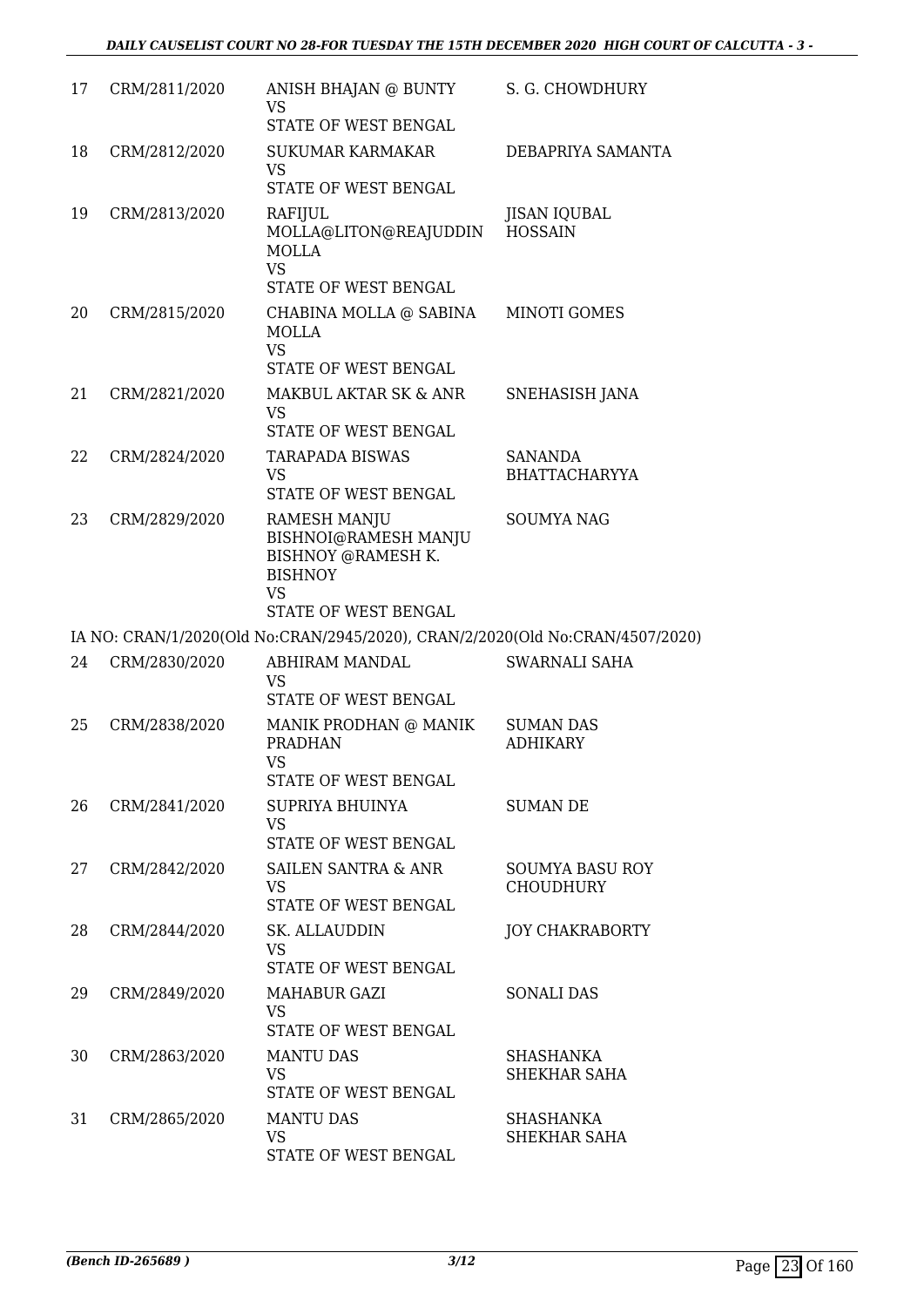| 32 | CRM/2874/2020 | <b>SHYAMANTA BASKEY</b><br><b>VS</b><br>STATE OF WEST BENGAL                         | <b>SAGAR SAHA</b>                  |
|----|---------------|--------------------------------------------------------------------------------------|------------------------------------|
| 33 | CRM/2880/2020 | <b>MD TUTUL SK</b><br><b>VS</b><br>STATE OF WEST BENGAL                              | DEBAPRIYA SAMANTA                  |
|    |               | IA NO: CRAN/1/2020(Old No:CRAN/1653/2020)                                            |                                    |
| 34 | CRM/2881/2020 | <b>ADHIR BARMAN &amp; ORS</b><br><b>VS</b><br>STATE OF WEST BENGAL                   | <b>KAUSHIK</b><br><b>CHOUDHURY</b> |
| 35 | CRM/9070/2020 | MOUSUMI MONDAL SARKAR<br><b>VS</b><br>State of West Bengal                           | Sumanta Das                        |
| 36 | CRM/9074/2020 | KAMMALUDDIN KHAN<br><b>VS</b><br>Union of India                                      | <b>SUBRATA SAHA</b>                |
| 37 | CRM/9163/2020 | RAJKUMAR MONDAL<br><b>VS</b><br>State of West Bengal                                 | Kunal Ganguly                      |
| 38 | CRM/9176/2020 | <b>CHINMAY BARMAN</b><br><b>VS</b><br>STATE OF WEST BENGAL<br>AND ORS.               | NIZAMUDDIN AHMED                   |
| 39 | CRM/9179/2020 | <b>GULZAR REHAMAN @ MIR</b><br>HASHAN @ MIR RAJ<br><b>VS</b><br>State of West Bengal | SHAMIK CHATTERJEE                  |
| 40 | CRM/9491/2020 | PRATIMA PANDIT<br><b>VS</b><br>State of West Bengal                                  | <b>ARUNAVA GANGULY</b>             |
| 41 | CRM/9965/2020 | RABINDRANATH BAG @<br>RABIN<br><b>VS</b><br>State of West Bengal                     | <b>SUMAN DE</b>                    |
| 42 | CRM/9969/2020 | <b>BISWAJIT SADHUKHAN</b><br><b>VS</b><br>State of West Bengal                       | PRONAY BASAK                       |
| 43 | CRM/9972/2020 | ALOM SEIKH @ AMIRUL SK.<br>@ ALIP SK<br><b>VS</b><br>State of West Bengal            | SK. JALALUDDIN                     |
| 44 | CRM/9975/2020 | MABUD ALI @ MAMUD ALI<br>@MAMUD<br><b>VS</b><br>State of West Bengal                 | <b>ARUP SARKAR</b>                 |
| 45 | CRM/9978/2020 | AMARESH SK. @ AMRESH<br>SK.<br><b>VS</b>                                             | JISAN IQUBAL<br><b>HOSSAIN</b>     |
| 46 | CRM/9983/2020 | State of West Bengal<br>DIP BHUNIYA<br>VS<br>State of West Bengal                    | <b>GOPA BISWAS</b>                 |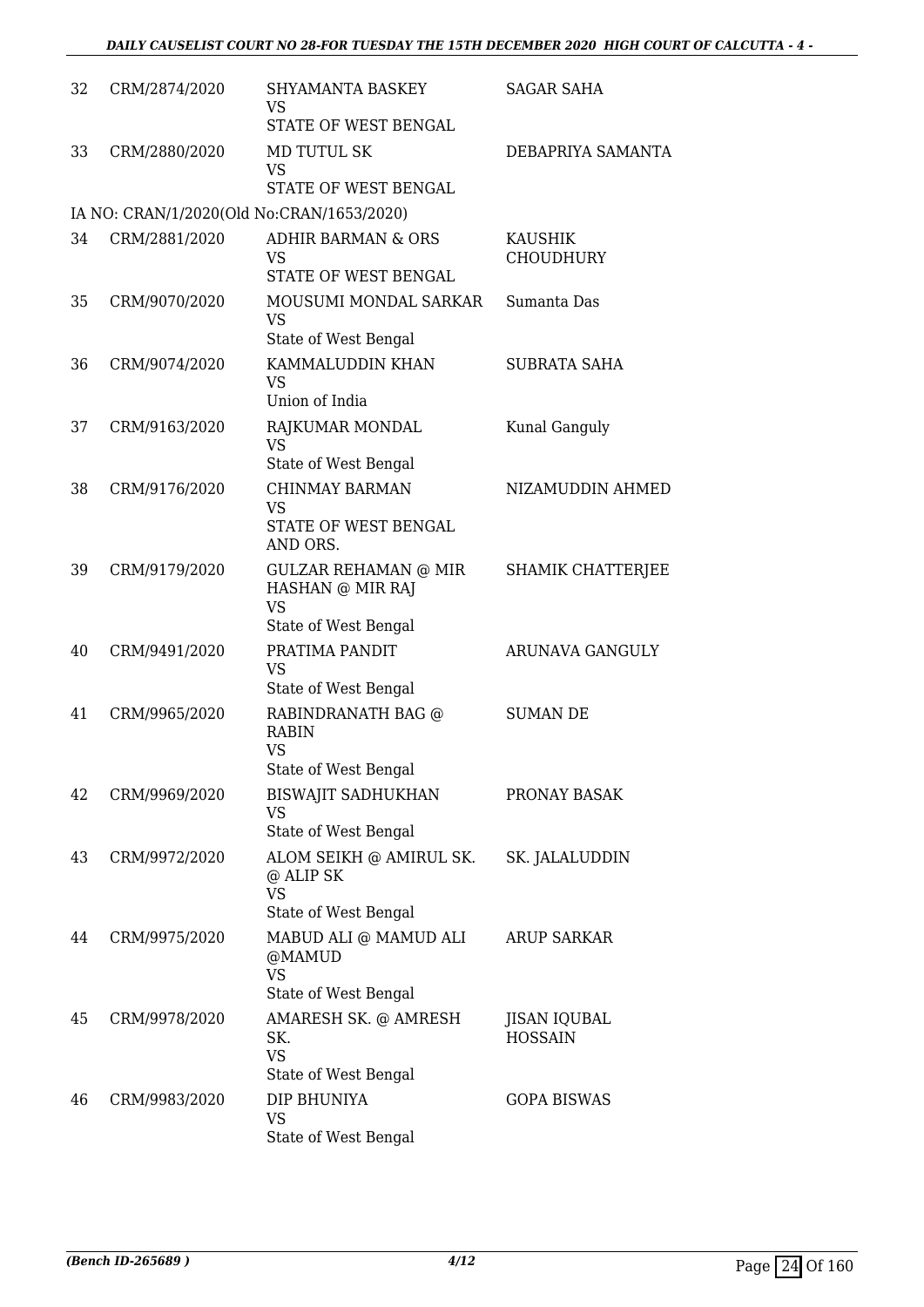| 47 | CRM/9984/2020  | KAMREJ SARKAR @ KAMU @<br>MILON @ MD. KAMREJ<br>ZAMAL<br><b>VS</b>          | <b>JISAN IQUBAL</b><br><b>HOSSAIN</b>  |
|----|----------------|-----------------------------------------------------------------------------|----------------------------------------|
| 48 | CRM/9992/2020  | State of West Bengal<br>SIBU @ SHIBU KARMAKAR<br><b>VS</b>                  | SHIBAJI KUMAR DAS                      |
|    |                | State of West Bengal                                                        |                                        |
| 49 | CRM/10001/2020 | <b>SUMAN NATH AND ANR</b><br><b>VS</b><br>State of West Bengal              | AMANUL ISLAM                           |
| 50 | CRM/10006/2020 | <b>ABHISHEK SARKAR</b><br><b>VS</b><br>State of West Bengal                 | <b>ARUSHI RATHORE</b>                  |
| 51 | CRM/10369/2020 | MITHUN MONDAL<br><b>VS</b><br>State of West Bengal                          | <b>BUSRA KHATUN</b>                    |
| 52 | CRM/10380/2020 | NIMAI @ NIME KHAN @<br>NIMAICHAND KHAN<br><b>VS</b><br>State of West Bengal | <b>KHALID HASAN</b>                    |
| 53 | CRM/10384/2020 | DIPON SK @ DIPEN SK<br><b>VS</b><br>State of West Bengal                    | <b>RAJESHWAR</b><br><b>CHAKRABORTY</b> |
| 54 | CRM/10387/2020 | KALPATARU MAHATO<br><b>VS</b><br>State of West Bengal                       | RAJESHWAR<br><b>CHAKRABORTY</b>        |
| 55 | CRM/10392/2020 | <b>SOUMEN BERA</b><br><b>VS</b><br>State of West Bengal                     | <b>TANMOY</b><br><b>CHOWDHURY</b>      |
| 56 | CRM/10395/2020 | NUJU SK @ NAJRUL SK<br><b>VS</b><br>State of West Bengal                    | <b>JISAN IQUBAL</b><br><b>HOSSAIN</b>  |
| 57 | CRM/10397/2020 | MUNNA KHAN<br>VS<br>State of West Bengal                                    | <b>SEKHAR MUKHERJEE</b>                |
| 58 | CRM/10398/2020 | HAFIZUL SK @ HAFIJUL SK<br><b>VS</b><br>State of West Bengal                | <b>JISAN IQUBAL</b><br><b>HOSSAIN</b>  |
| 59 | CRM/10401/2020 | MONOJIT DAS<br><b>VS</b><br>State of West Bengal                            | Deepak Prahladka                       |
| 60 | CRM/10402/2020 | <b>AZAD SK AND ORS</b><br><b>VS</b><br>State of West Bengal                 | <b>JISAN IQUBAL</b><br>HOSSAIN.        |
| 61 | CRM/10403/2020 | SAMIRUL SK@SOBUJ SK<br><b>VS</b><br>State of West Bengal                    | <b>JISAN IQUBAL</b><br><b>HOSSAIN</b>  |
| 62 | CRM/10405/2020 | KALU @ ABUL KALAM<br>MONDAL AND ORS<br><b>VS</b><br>State of West Bengal    | DIPTANGSHU BASU                        |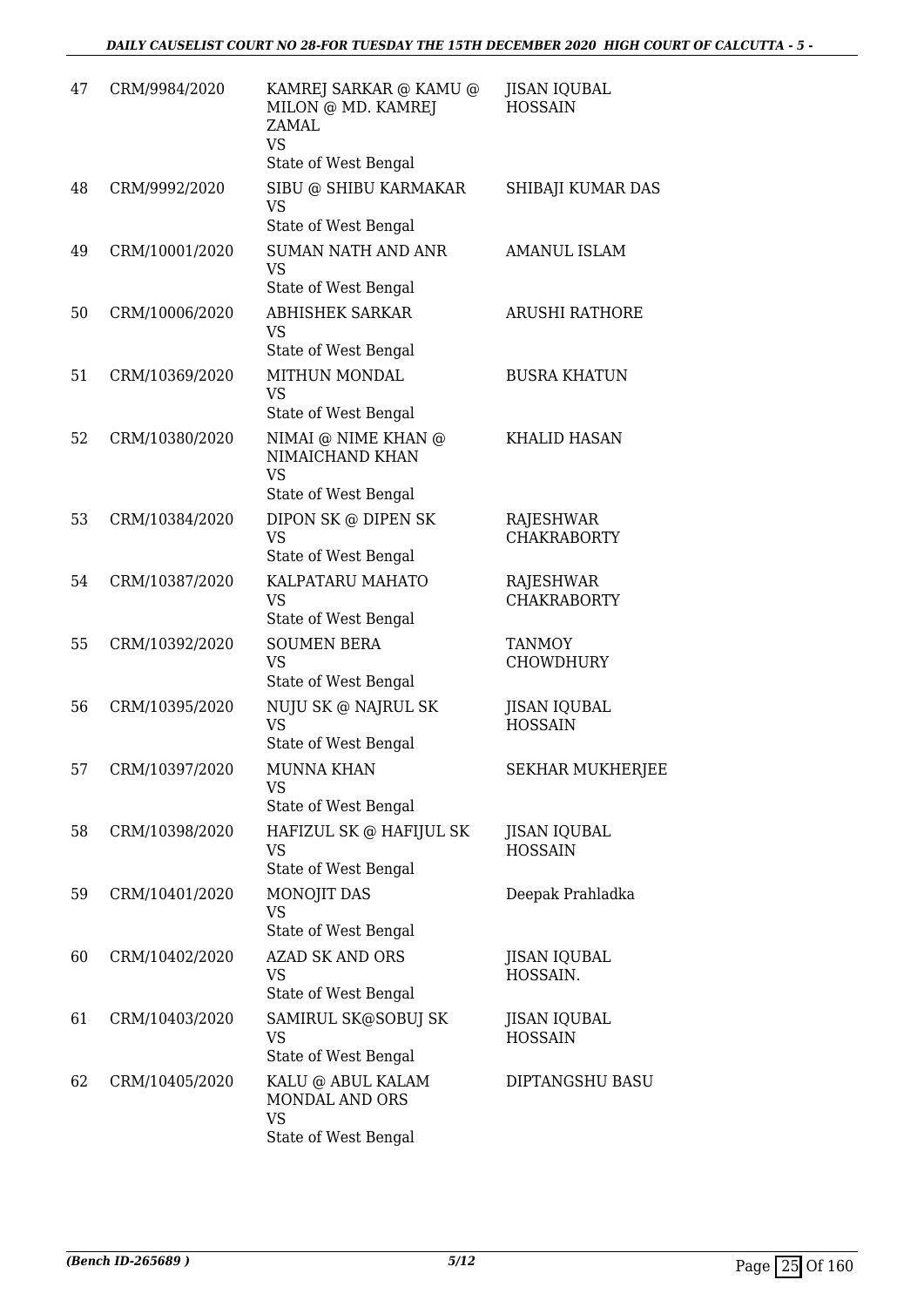## *DAILY CAUSELIST COURT NO 28-FOR TUESDAY THE 15TH DECEMBER 2020 HIGH COURT OF CALCUTTA - 6 -*

| 63 | CRM/10411/2020 | SK ARIF @ SURAJ<br><b>VS</b><br>State of West Bengal                         | <b>MAZHAR HOSSAIN</b><br><b>CHOWDHURY</b> |
|----|----------------|------------------------------------------------------------------------------|-------------------------------------------|
| 64 | CRM/10412/2020 | MANIK GHORAI @ RAGHU<br><b>VS</b><br>State of West Bengal                    | <b>NAZIR AHMED</b>                        |
| 65 | CRM/10415/2020 | <b>SANKAR DAS</b><br><b>VS</b><br>State of West Bengal                       | <b>NAZIR AHMED</b>                        |
| 66 | CRM/10416/2020 | MD HABIL SK @ HABIL SK<br><b>VS</b><br>State of West Bengal                  | <b>KUSAL KUMAR</b><br>MUKHERJEE           |
| 67 | CRM/10418/2020 | NIJAMUDDIN SK<br><b>VS</b><br>State of West Bengal                           | Md. Habibur Rahaman                       |
| 68 | CRM/10419/2020 | <b>BABU BISWAS</b><br><b>VS</b><br>State of West Bengal                      | SAYANTAN HAZRA                            |
| 69 | CRM/10425/2020 | <b>BABU DALUI AND ANR</b><br><b>VS</b><br>State of West Bengal               | <b>SOUMYAJIT DAS</b><br><b>MAHAPATRA</b>  |
|    |                | <b>APPLICATION FOR ANTICIPATORY BAIL</b>                                     |                                           |
| 70 | CRM/2478/2020  | RANJIT BARAI@SARKAR<br><b>VS</b><br>STATE OF WEST BENGAL                     | <b>ROMA ROY</b>                           |
| 71 | CRM/2480/2020  | MOMENA BEGUM & ORS<br><b>VS</b><br>STATE OF WEST BENGAL                      | PARVEJ ANAM                               |
| 72 | CRM/2508/2020  | <b>GANGADHAR MONDAL</b><br><b>VS</b><br>STATE OF WEST BENGAL                 | RANJAN<br><b>CHAKRABARTI</b>              |
| 73 | CRM/2579/2020  | AMOD ALI @ AAMADAAALI<br>SEKH @ AMAD ALI & ANR<br>VS<br>STATE OF WEST BENGAL | MD GOLAM N IMROHI                         |
| 74 | CRM/2604/2020  | <b>JAHARUL ISLAM</b><br><b>VS</b><br>STATE OF WEST BENGAL                    | RAJENDRA BANERJEE                         |
| 75 | CRM/2607/2020  | MD. ASHIQUE IKBAL<br><b>VS</b><br>STATE OF WEST BENGAL                       | SUDIPTA DASGUPTA                          |
| 76 | CRM/2608/2020  | MD ASHIQUE IKBAL<br><b>MANDAL</b><br><b>VS</b><br>STATE OF WEST BENGAL       | SUDIPTA DASGUPTA                          |
| 77 | CRM/2617/2020  | LATIKA MAHANTA & ANR<br><b>VS</b><br>STATE OF WEST BENGAL                    | SAIKAT CHATTERJEE                         |
| 78 | CRM/2637/2020  | NAZRUL ISLAM<br><b>VS</b><br>STATE OF WEST BENGAL                            | <b>SUJATA DAS</b>                         |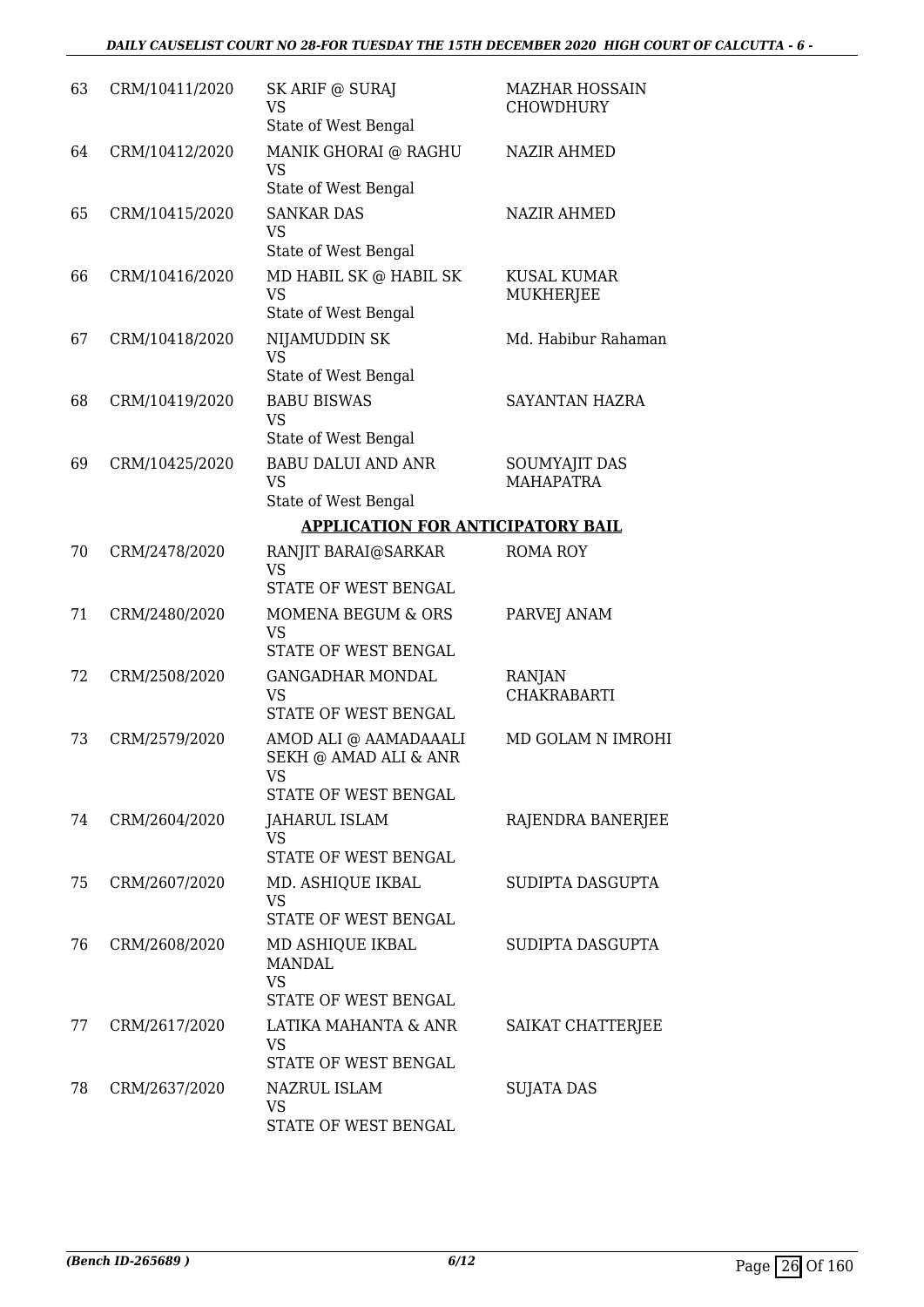| 79 | CRM/2664/2020      | ANIL HAZRA @ ANIL KUMAR<br><b>HAZRA &amp; ANR</b><br><b>VS</b><br>STATE OF WEST BENGAL               | MD HAFIZ ALI                            |
|----|--------------------|------------------------------------------------------------------------------------------------------|-----------------------------------------|
| 80 | CRM/2669/2020      | <b>SK ANOWARA &amp; ORS</b><br>VS<br>STATE OF WEST BENGAL                                            | <b>JUIN DUTTA</b><br><b>CHAKRABORTY</b> |
| 81 | CRM/2678/2020      | MERAJUL SK@MERAJUL<br>SHEIKH@ MERAJUL ISLAM@<br>MAJANUR SEKH@NERAJ<br><b>VS</b>                      | KALIDAS SAHA                            |
| 82 | CRM/2681/2020      | KHODABAKS KHAN & ORS<br><b>VS</b><br>STATE OF WEST BENGAL                                            | MINAL PALANA                            |
| 83 | CRM/2682/2020      | INTAJUL SK. @ ENDADUL SK<br>& ORS.<br><b>VS</b><br>STATE OF WEST BENGAL                              | DEBAPRIYA SAMANTA                       |
|    | IA NO: CRAN/1/2020 |                                                                                                      |                                         |
| 84 | CRM/2684/2020      | <b>BADIRUDDIN</b><br><b>VS</b><br>STATE OF WEST BENGAL                                               | KALIDAS SAHA                            |
| 85 | CRM/2705/2020      | MABIYA BIBI & ANR<br><b>VS</b><br>STATE OF WEST BENGAL                                               | MD YOUNUSH<br><b>MONDAL</b>             |
| 86 | CRM/2706/2020      | <b>SOUMEN GHOSH</b><br><b>VS</b><br>STATE OF WEST BENGAL &<br>ANR                                    | MD KUTUBUDDIN                           |
| 87 | CRM/2710/2020      | JAHIR SEKH @ ZAHIR SEKH<br><b>VS</b><br>STATE OF WEST BENGAL                                         | SIDDHARTHA SARKAR                       |
| 88 | CRM/2725/2020      | AJAY SING @ AJOY KUMAR<br>SING & ORS.<br><b>VS</b><br>STATE OF WEST BENGAL                           | <b>KALPITA PAUL</b>                     |
| 89 | CRM/2729/2020      | SATTAR ALI @ MD ABDUS<br><b>SATTAR</b><br><b>VS</b><br><b>STATE OF WEST BENGAL</b>                   | <b>SUJATA DAS</b>                       |
| 90 | CRM/2730/2020      | KALIMUDDIN@KALIA@MD<br>KALIMUDDIN<br><b>VS</b><br>STATE OF WEST BENGAL                               | MD M NAZAR<br>CHOWDHURY                 |
| 91 | CRM/2762/2020      | SOUMYADEEP SAU @<br>SOUMYADEEP SHOW @<br><b>SOUMYADEEP SHAW</b><br><b>VS</b><br>STATE OF WEST BENGAL | <b>SUMAN DAS</b><br><b>ADHIKARY</b>     |
| 92 | CRM/2774/2020      | NOOR AKTAR MOLLAH<br><b>VS</b><br>STATE OF WEST BENGAL                                               | SUDAKSHINA DEY                          |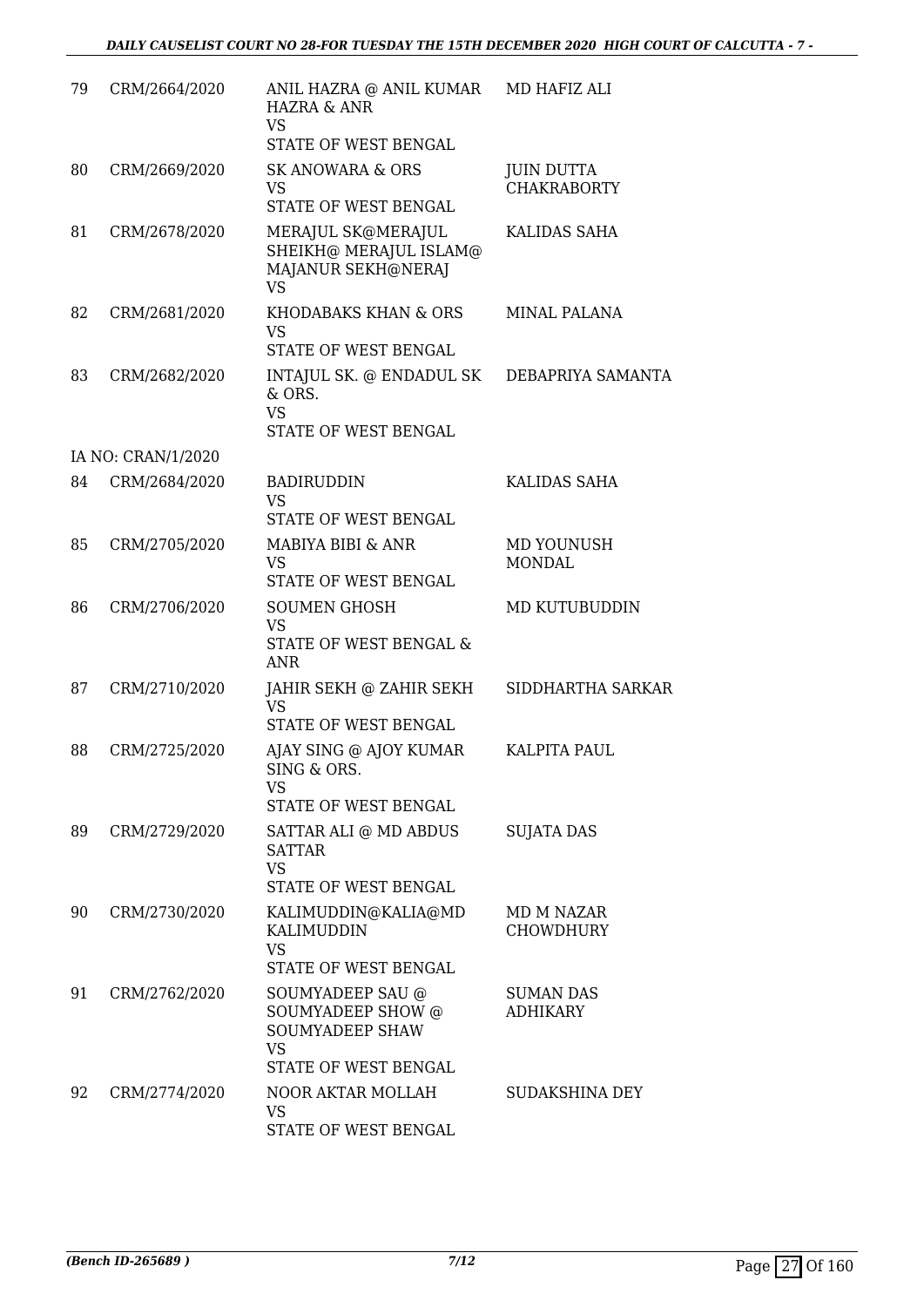| 93  | CRM/2779/2020     | <b>NETAI DAS</b><br><b>VS</b><br>STATE OF WEST BENGAL                                         | MUKTESWAR MAITY                        |
|-----|-------------------|-----------------------------------------------------------------------------------------------|----------------------------------------|
| 94  | CRM/2781/2020     | RABI NATH MURMU @<br>RABINDRA NATH MURMU &<br><b>ANR</b><br><b>VS</b><br>STATE OF WEST BENGAL | <b>BUSRA KHATUN</b>                    |
| 95  | CRM/2782/2020     | POOJA PRIYADARSHINI &<br>ORS.<br><b>VS</b><br>STATE OF WEST BENGAL                            | <b>ARINDAM MAITRA</b>                  |
| 96  | CRM/2804/2020     | MITHUL SK. @ MITHUL<br>MONDAL<br><b>VS</b><br>STATE OF WEST BENGAL                            | <b>JISAN IQUBAL</b><br><b>HOSSAIN</b>  |
| 97  | CRM/2805/2020     | <b>SAHINSA SK</b><br><b>VS</b><br>STATE OF WEST BENGAL                                        | <b>JISAN I HOSSAIN</b>                 |
| 98  | CRM/2806/2020     | SABA SK. & ANR<br><b>VS</b><br>STATE OF WEST BENGAL                                           | SK. JALALUDDIN                         |
| 99  | CRM/2807/2020     | <b>ARUP GHOSH &amp; ORS</b><br><b>VS</b><br>STATE OF WEST BENGAL                              | <b>SUDIP GHOSH</b><br><b>CHOWDHURY</b> |
|     |                   | IA NO: CRAN/2/2020(Old No:CRAN/3850/2020)                                                     |                                        |
|     | 100 CRM/2809/2020 | EZA @ REJA & ANR<br>VS<br>STATE OF WEST BENGAL                                                | KAMALESH CH. SAHA                      |
| 101 | CRM/2810/2020     | ENAJ MD@ANAJ MD. & ANR<br><b>VS</b><br>STATE OF WEST BENGAL                                   | PRIYANJIT KUNDU                        |
|     | 102 CRM/2814/2020 | <b>SENTU SK. &amp; ANR</b><br>VS.<br>STATE OF WEST BENGAL                                     | <b>AMAJIT DE</b>                       |
|     | 103 CRM/2816/2020 | SWAPAN SARKAR & ORS<br>VS<br><b>STATE OF WEST BENGAL</b>                                      | <b>BUSRA KHATUN</b>                    |
|     | 104 CRM/2817/2020 | SOVA MAJHI<br><b>VS</b><br>STATE OF WEST BENGAL                                               | MINOTI GOMES                           |
|     | 105 CRM/2818/2020 | <b>SAMIR GHOSH &amp; ORS</b><br>VS.<br>STATE OF WEST BENGAL                                   | PALASH CHADNRA<br><b>PODDER</b>        |
|     | 106 CRM/2826/2020 | MOHAMMED AYUB<br><b>VS</b><br>STATE OF WEST BENGAL                                            | <b>AMITABRATA HAIT</b>                 |
|     | 107 CRM/2827/2020 | KANAI HALDER @ BIKRAM<br>HALDAR<br><b>VS</b><br>STATE OF WEST BENGAL                          | ARUP KR MONDAL                         |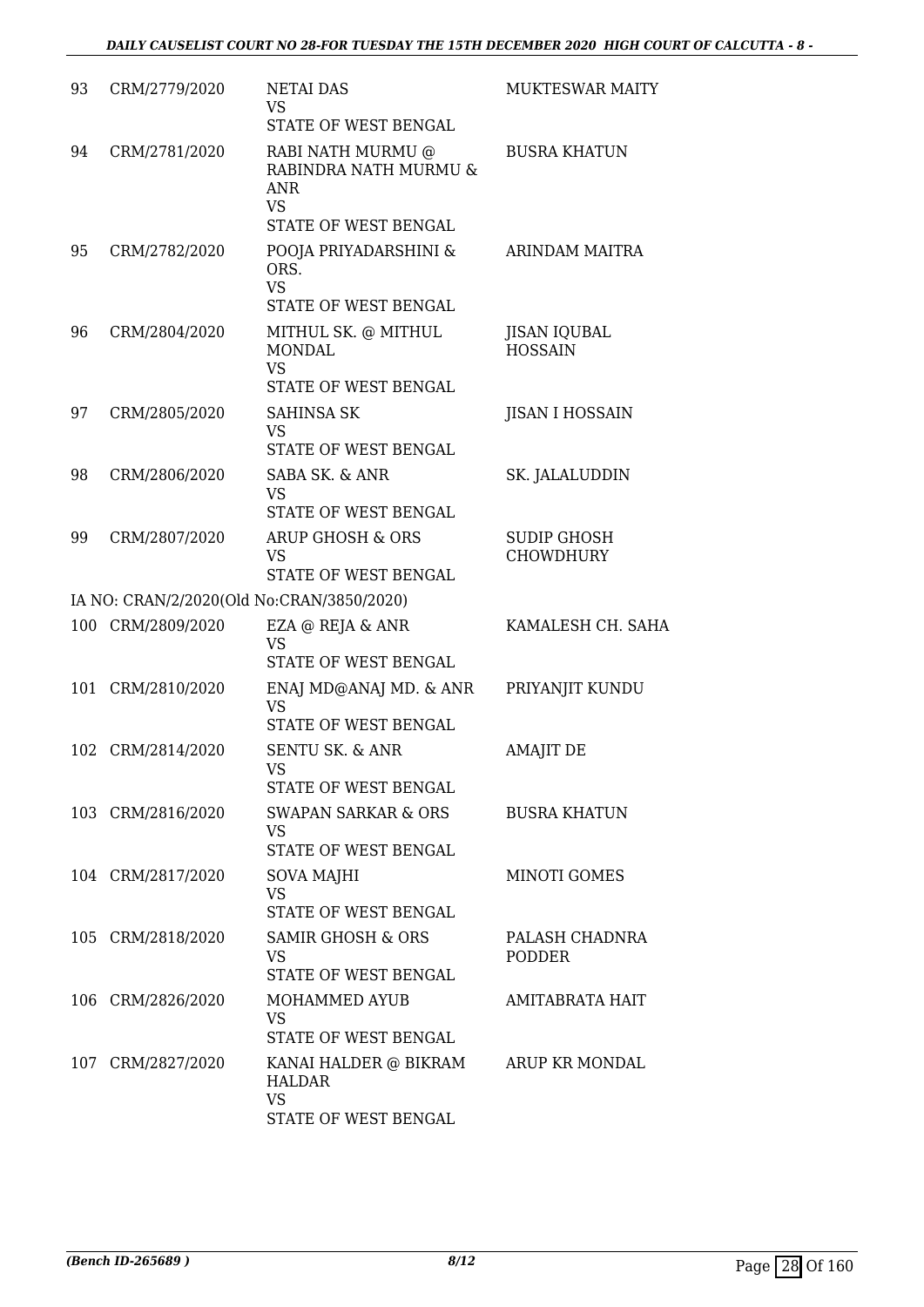|     | 108 CRM/8025/2020  | MD. IBRAHIM AND ORS<br><b>VS</b><br>STATE OF WEST BENGAL<br>AND ORS.     | KASHINATH ROY                         |
|-----|--------------------|--------------------------------------------------------------------------|---------------------------------------|
| 109 | CRM/8916/2020      | RAJIB SARKAR AND ORS<br><b>VS</b><br>State of West Bengal                | <b>SUJATA DAS</b>                     |
|     | 110 CRM/9907/2020  | SARMAN SK @ SARMAN<br><b>SHAIK</b><br><b>VS</b><br>State of West Bengal  | NAVANIL DE                            |
|     | 111 CRM/9925/2020  | SIDDIK SEKH @ SIDDIQUE<br>SK<br><b>VS</b><br>State of West Bengal        | <b>SAGAR SAHA</b>                     |
|     | 112 CRM/9926/2020  | <b>SUTAPA DAS</b><br><b>VS</b><br>State of West Bengal                   | SAHELI MUKHERJEE                      |
|     | 113 CRM/9944/2020  | SADDAM SK@HOSSAIN AND<br><b>ORS</b><br><b>VS</b><br>State of West Bengal | <b>ARUP KUMAR</b><br><b>BHOWMICK</b>  |
|     | 114 CRM/9952/2020  | <b>JHARU MONDAL</b><br>VS<br>State of West Bengal                        | <b>INDRAJIT</b><br><b>CHATTERJEE</b>  |
|     | 115 CRM/9961/2020  | PANKAJ BARMAN AND ORS<br><b>VS</b><br>State of West Bengal               | <b>ARNAB SAHA</b>                     |
| 116 | CRM/9977/2020      | <b>FALGUNI MANDAL</b><br><b>VS</b><br>State of West Bengal               | <b>SUMANTA</b><br><b>CHAKRABORTY</b>  |
|     | 117 CRM/9979/2020  | <b>TAPAS BHADURI</b><br><b>VS</b><br>State of West Bengal                | <b>ABHIJIT GANGULY</b>                |
|     | 118 CRM/9980/2020  | RANJIT MARDY<br><b>VS</b><br>State of West Bengal                        | <b>SANDIP</b><br><b>CHAKRABARTY</b>   |
| 119 | CRM/9987/2020      | <b>AMIN SK</b><br><b>VS</b><br>State of West Bengal                      | <b>JISAN IQUBAL</b><br><b>HOSSAIN</b> |
| 120 | CRM/9997/2020      | <b>SK DALIM AND ANR</b><br><b>VS</b><br>State of West Bengal             | <b>ARUP KUMAR</b><br><b>BHOWMICK</b>  |
|     | 121 CRM/10000/2020 | SATYABALA ROY @ SATI ROY<br>AND ANR<br><b>VS</b><br>State of West Bengal | <b>AMANUL ISLAM</b>                   |
|     | 122 CRM/10002/2020 | PRADIP SARKAR AND ANR.<br><b>VS</b><br>State of West Bengal              | Angshuman<br>Chakrabarty              |
| 123 | CRM/10007/2020     | BITHIN SARKAR AND ORS.<br><b>VS</b><br>State of West Bengal              | SUBHASISH MISRA                       |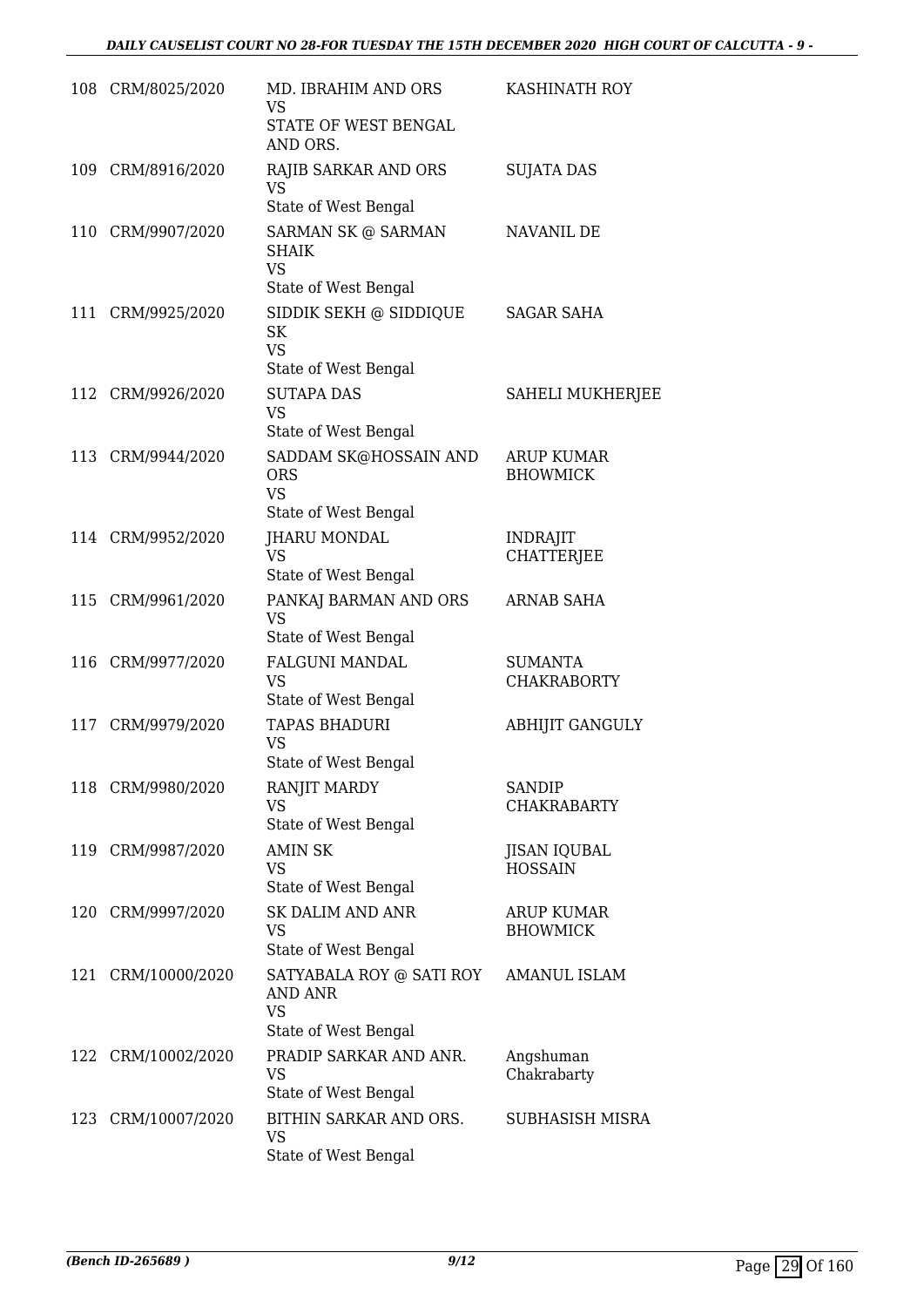|     | 124 CRM/10323/2020 | <b>GOUTAM ADHIKARY</b><br>VS<br>State of West Bengal                               | Hillol Saha Podder                   |
|-----|--------------------|------------------------------------------------------------------------------------|--------------------------------------|
|     | 125 CRM/10326/2020 | SATYAM MAL AND ANR<br>VS<br>State of West Bengal                                   | <b>ABDUS SALAM</b>                   |
| 126 | CRM/10327/2020     | DHRUBA<br>SARKAR@DHRUBAJYOTI<br><b>BISWAS</b><br><b>VS</b><br>State of West Bengal | Asraf Mandal                         |
|     | 127 CRM/10330/2020 | ABHIJIT MONDAL@NIMAI<br><b>AND ANR</b><br><b>VS</b><br>State of West Bengal        | Asraf Mandal                         |
| 128 | CRM/10331/2020     | <b>BISWADEV GANGULY</b><br><b>VS</b><br>State of West Bengal                       | <b>SUBHAJIT</b><br><b>CHOWDHURY</b>  |
| 129 | CRM/10332/2020     | TAMIJ KHAN @ RAJU KHAN<br><b>AND ANR</b><br><b>VS</b><br>State of West Bengal      | Jeenia Rudra                         |
|     | 130 CRM/10333/2020 | ASHARULJAMAN @ ASARUL<br><b>JAMAN</b><br><b>VS</b><br>State of West Bengal         | SARYATI DATTA                        |
| 131 | CRM/10336/2020     | HASAN MOLLA @ AZAHAR<br><b>MOLLA</b><br><b>VS</b><br>State of West Bengal          | Ali Ahsan Alamgir                    |
|     | 132 CRM/10337/2020 | <b>SK SABIR UDDIN</b><br>VS<br>State of West Bengal                                | <b>TINA BISWAS</b>                   |
| 133 | CRM/10343/2020     | <b>ASISH DAS</b><br><b>VS</b><br>State of West Bengal                              | UTTAM KUMAR<br><b>BHATTACHARYA</b>   |
|     | 134 CRM/10345/2020 | ARUN MUKHERJEE<br>VS<br>State of West Bengal                                       | SOUMYAJIT DAS<br>MAHAPATRA           |
|     | 135 CRM/10346/2020 | LAKHAN MAHATO @<br><b>LAXMAN MAHATO</b><br><b>VS</b><br>State of West Bengal       | KAZI MA RAHMAN                       |
| 136 | CRM/10347/2020     | KASEM SK AND ORS<br><b>VS</b><br>State of West Bengal                              | PRABIR MAJUMDER                      |
|     | 137 CRM/10350/2020 | KHAIRUL ISLAM @ KHAIRUL<br><b>AND OTHERS</b><br><b>VS</b><br>State of West Bengal  | KAZI M RAHAMAN                       |
|     | 138 CRM/10351/2020 | MD KALAM @ KALAM<br><b>MAIYAN</b><br><b>VS</b><br>State of West Bengal             | <b>DILIP KUMAR</b><br><b>SHYAMAL</b> |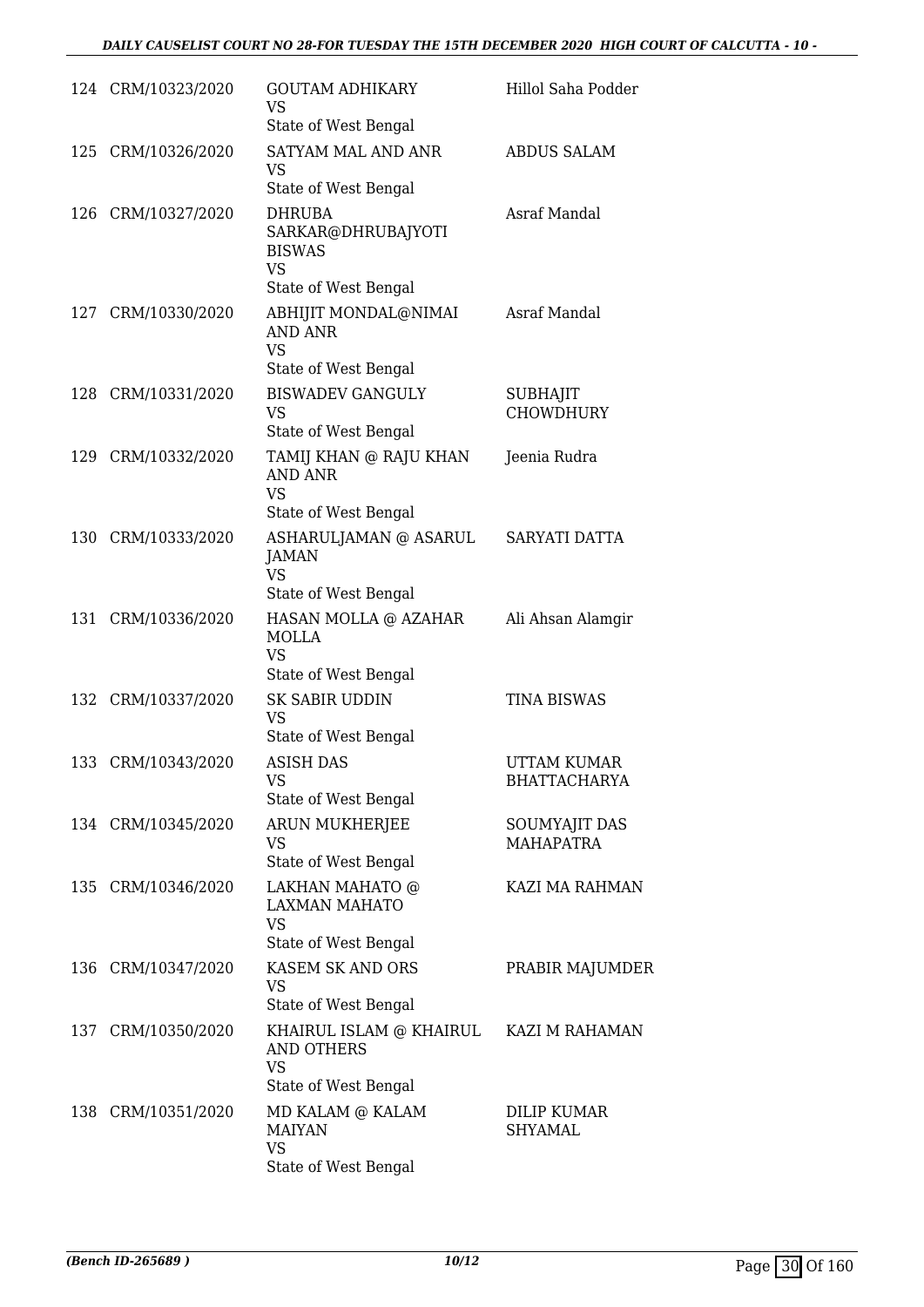|     | 139 CRM/10353/2020 | <b>ARKA DUTTA</b><br><b>VS</b><br>State of West Bengal                              | ARGHYA<br><b>CHAKRABARTI</b>              |
|-----|--------------------|-------------------------------------------------------------------------------------|-------------------------------------------|
| 140 | CRM/10356/2020     | MD. AMANATULLAH<br>KHALLAQUE<br><b>VS</b><br>State of West Bengal                   | <b>SUMAN</b><br><b>CHAKRABORTY</b>        |
| 141 | CRM/10358/2020     | <b>ANIRBAN PAUL</b><br><b>VS</b><br>State of West Bengal                            | <b>GAURAB KUMR BASU</b>                   |
|     | 142 CRM/10360/2020 | MUJEMMEL@MUZAMMEL<br><b>SHAIKH</b><br><b>VS</b><br>State of West Bengal             | <b>MAZHAR HOSSAIN</b><br><b>CHOWDHURY</b> |
| 143 | CRM/10363/2020     | <b>SUVANKAR DAS @</b><br><b>SHUBHANKAR DAS</b><br><b>VS</b><br>State of West Bengal | <b>KHALID HASAN</b>                       |
|     | 144 CRM/10364/2020 | <b>MANSURA</b><br>BIBI@BANU@BANURA BIBI<br><b>VS</b><br>State of West Bengal        | <b>AMANUL ISLAM</b>                       |
|     | 145 CRM/10365/2020 | LILUFA CHOUDHURY AND<br>ANR<br><b>VS</b><br>State of West Bengal                    | <b>BISWAJIT MITRA</b>                     |
| 146 | CRM/10367/2020     | TANOY ROY AND ANR<br><b>VS</b><br>State of West Bengal                              | <b>BUSRA KHATOON</b>                      |
| 147 | CRM/10368/2020     | SABDAM ALI@ADDAM<br><b>HOSSAIN</b><br><b>VS</b><br>State of West Bengal             | <b>BUSRA KHATUN</b>                       |
| 148 | CRM/10370/2020     | <b>KAMALA BERA</b><br><b>VS</b><br>State of West Bengal                             | <b>TAPAS MAITY</b>                        |
|     | 149 CRM/10371/2020 | AJIJ HOQUE@ABDUL AJIJ<br><b>AND ANR</b><br><b>VS</b><br>State of West Bengal        | <b>BUSRA KHATUN</b>                       |
| 150 | CRM/10372/2020     | MOKRAM @ MOKRAM<br><b>HOSSAIN</b><br><b>VS</b><br>State of West Bengal              | <b>BUSRA KHATUN</b>                       |
| 151 | CRM/10373/2020     | NUR ALAM@NOOR<br>ALAM@ISLAM AND ANR<br><b>VS</b><br>State of West Bengal            | <b>BUSRA KHATUN</b>                       |
|     | 152 CRM/10374/2020 | SANJAY DAS<br><b>VS</b><br>State of West Bengal                                     | SOUMAJIT<br><b>CHATTERJEE</b>             |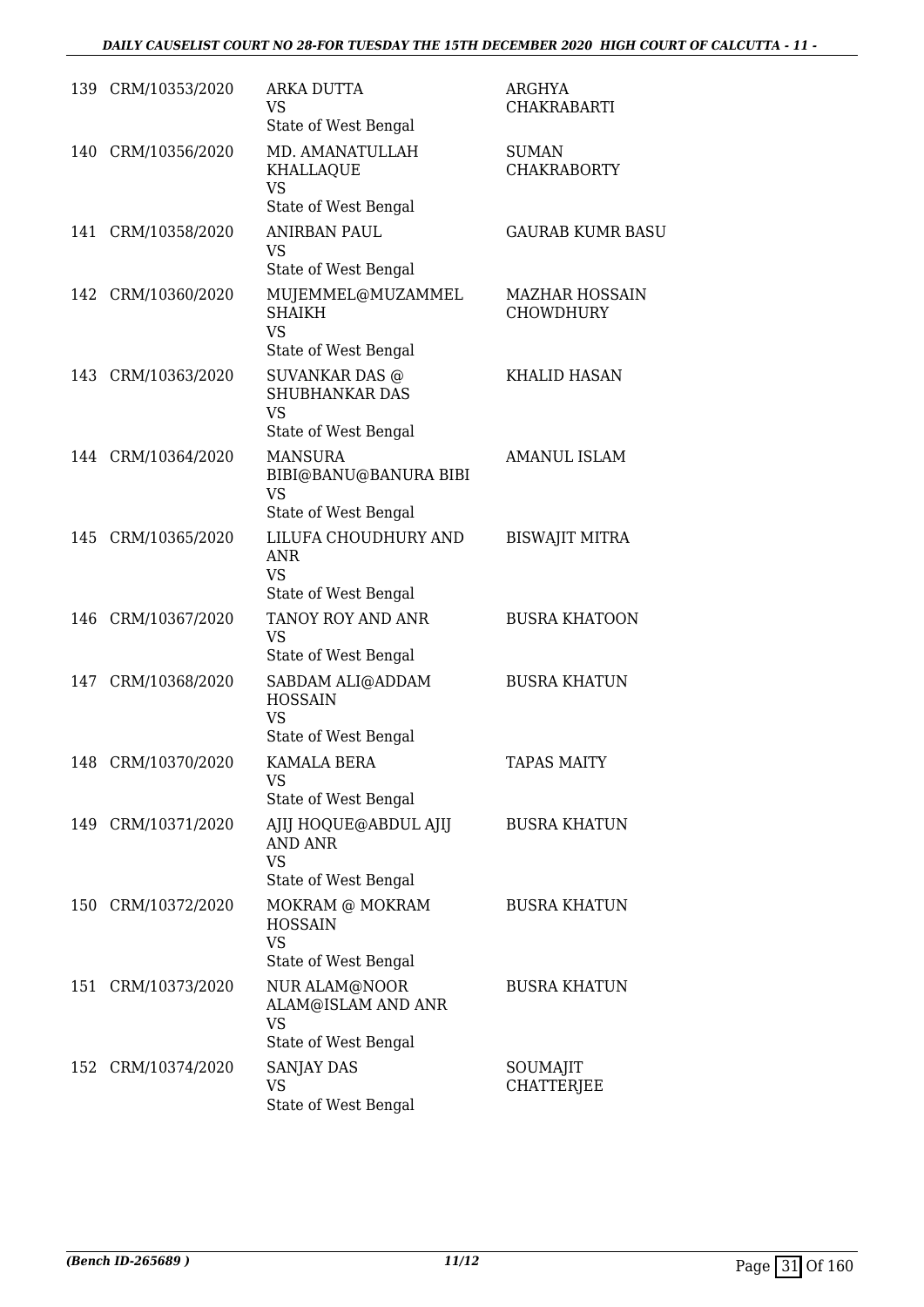| 153 CRM/10375/2020 | NOOR ALAM MONDAL @<br>NUR ALAM MONDAL @ NUR<br>ALM MONDAL<br>VS<br>State of West Bengal | <b>BUSRA KHATUN</b> |
|--------------------|-----------------------------------------------------------------------------------------|---------------------|
| 154 CRM/10376/2020 | ASRAFUL HOQUE@ISRAFIL<br>AND ANR<br>VS<br>State of West Bengal                          | Kausik Biswas       |
| 155 CRM/10377/2020 | ABDUL KHABIR<br>VS<br>State of West Bengal                                              | Kausik Biswas       |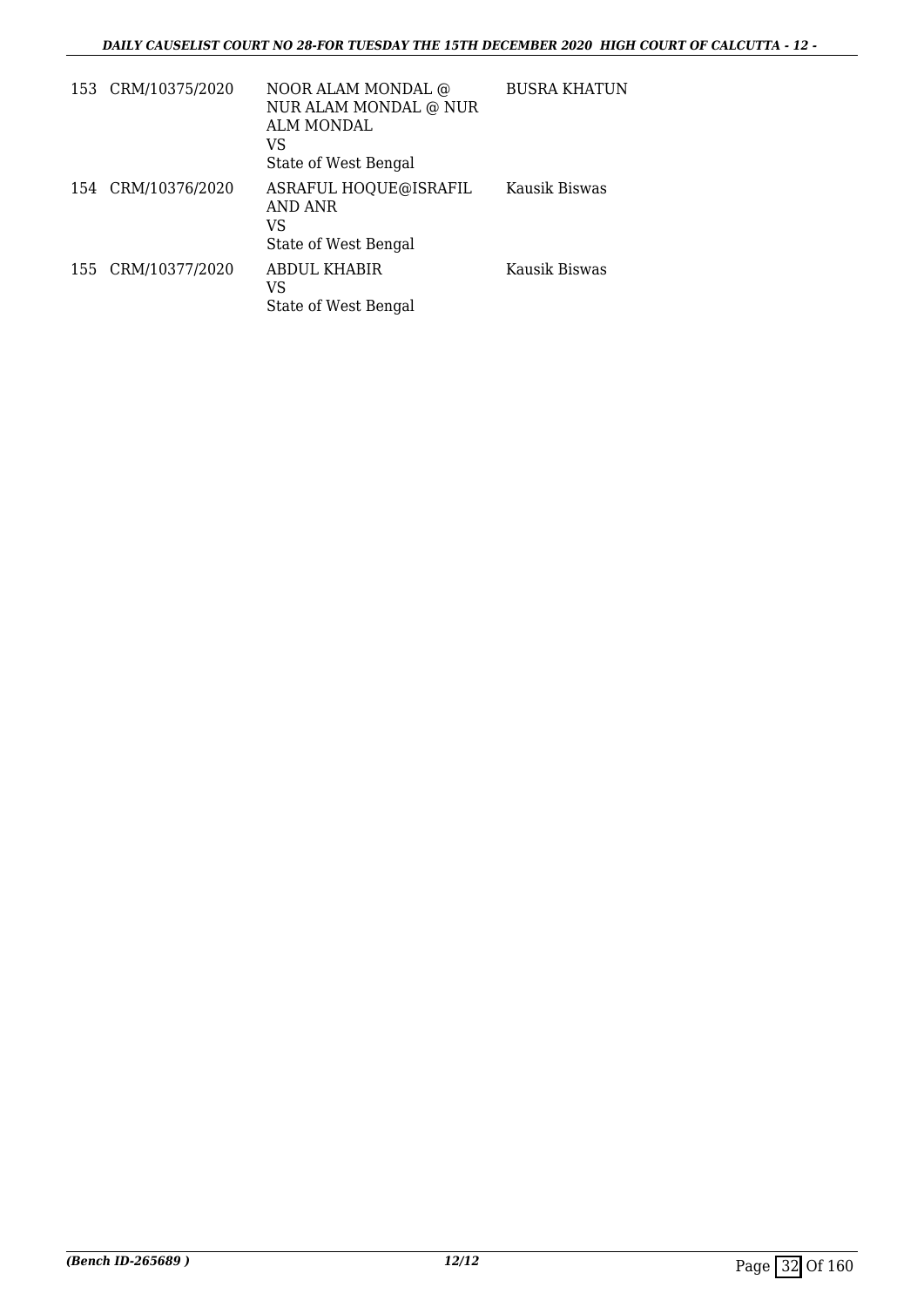

## **Appellate Side**

**DAILY CAUSELIST For Tuesday The 15th December 2020**

**COURT NO. 5**

**DIVISION BENCH (DB - VIII) AT 10:45 AM HON'BLE JUSTICE SUBRATA TALUKDAR HON'BLE JUSTICE ANIRUDDHA ROY (VIA VIDEO CONFERENCE)**

**ON AND FROM 09.12.2020 TO 24.12.2020**

#### **ON AND FROM MONDAY, THE 7TH DECEMBER, 2020 - APPEALS RELATING TO SERVICE UNDER GROUP VI AND APPLICATIONS CONNECTED THERETO;**

**HEARING OF WRIT APPEALS IRRESPECTIVE OF CLASSIFICATION INCLUDING APPLICATIONS CONNECTED THERETO.**

**AND**

**ON AND FROM WEDNESDAY, 9TH DECEMBER, 2020 TO THURSDAY, 24TH DECEMBER, 2020 – WILL SIT TOGETHER AND TAKE THE DETERMINATION OF HON'BLE JUSTICE SUBRATA TALUKDAR AND HON'BLE JUSTICE SUBHASIS DASGUPTA.**

**NOTE: (1) MATTERS WILL BE TAKEN UP THROUGH PHYSICAL HEARING ONLY WHEN BOTH THE PARTIES ARE AGREED. (2) FIXED MATTERS MARKED IN EACH GROUP WILL BE CALLED ON FIRST FROM THE GROUP.**

|                                                      |                                          | <b>APPLICATION (SERVICE MATTERS)</b>                                                          |                                    |  |
|------------------------------------------------------|------------------------------------------|-----------------------------------------------------------------------------------------------|------------------------------------|--|
| $\mathbf{1}$                                         | MAT/1537/2016<br>(Appln.)                | SUDARSHAN KOLYA<br><b>VS</b><br>STATE OF WEST BENGAL & ORS.                                   | SIDDHARTHA SANKAR<br><b>MANDAL</b> |  |
|                                                      |                                          | IA NO: CAN/1/2018(Old No:CAN/8072/2018), CAN/2/2018(Old No:CAN/8073/2018)                     |                                    |  |
| wt2                                                  | WPA/1262/2016                            | SUDARSAN KOLYA<br><b>VS</b><br>STATE OF WEST BENGAL                                           | <b>SUSMITA CHATTERJEE</b>          |  |
| 3                                                    | FMA/1313/2018<br>(Appln.)                | DEBDAS GANGULY @<br><b>GANGOPADHYAY &amp; ANR</b><br>VS<br>STATE OF WEST BENGAL & ORS.        | SOMNATH BANERJEE                   |  |
|                                                      | IA NO: CAN/1/2018(Old No:CAN/7951/2018)  |                                                                                               |                                    |  |
| 4                                                    | MAT/1599/2018                            | <b>NAYAN PRAMANIK</b><br>VS<br>STATE OF WEST BENGAL& ORS                                      | <b>INDRAJIT MANDAL</b>             |  |
|                                                      | IA NO: CAN/1/2018(Old No:CAN/10242/2018) |                                                                                               |                                    |  |
| 5                                                    | MAT/1339/2019                            | SAJAL KUMAR PAUL & ANR<br><b>VS</b><br>THE SECRETARY, MINISTRY OF<br>FOOD & AGRICULTURE & ORS | <b>AVIJIT SARKAR</b>               |  |
|                                                      |                                          | IA NO: CAN/1/2019(Old No:CAN/10830/2019), CAN/2/2019(Old No:CAN/10831/2019)                   |                                    |  |
| 6                                                    | MAT/1459/2019                            | <b>ABDUL HALIM</b><br>VS<br>STATE OF WEST BENGAL & ORS                                        | MD ASHRAFUL HUO                    |  |
| IA NO: CAN/1/2019(Old No:CAN/10512/2019), CAN/2/2020 |                                          |                                                                                               |                                    |  |
| 7                                                    | MAT/1552/2019                            | <b>COAL INDIA LTD</b><br><b>VS</b><br>SUKHBINDER SINGH SAINI & ORS                            | <b>PARTHA BASU</b>                 |  |
|                                                      | IA NO: CAN/2/2020(Old No:CAN/1145/2020)  |                                                                                               |                                    |  |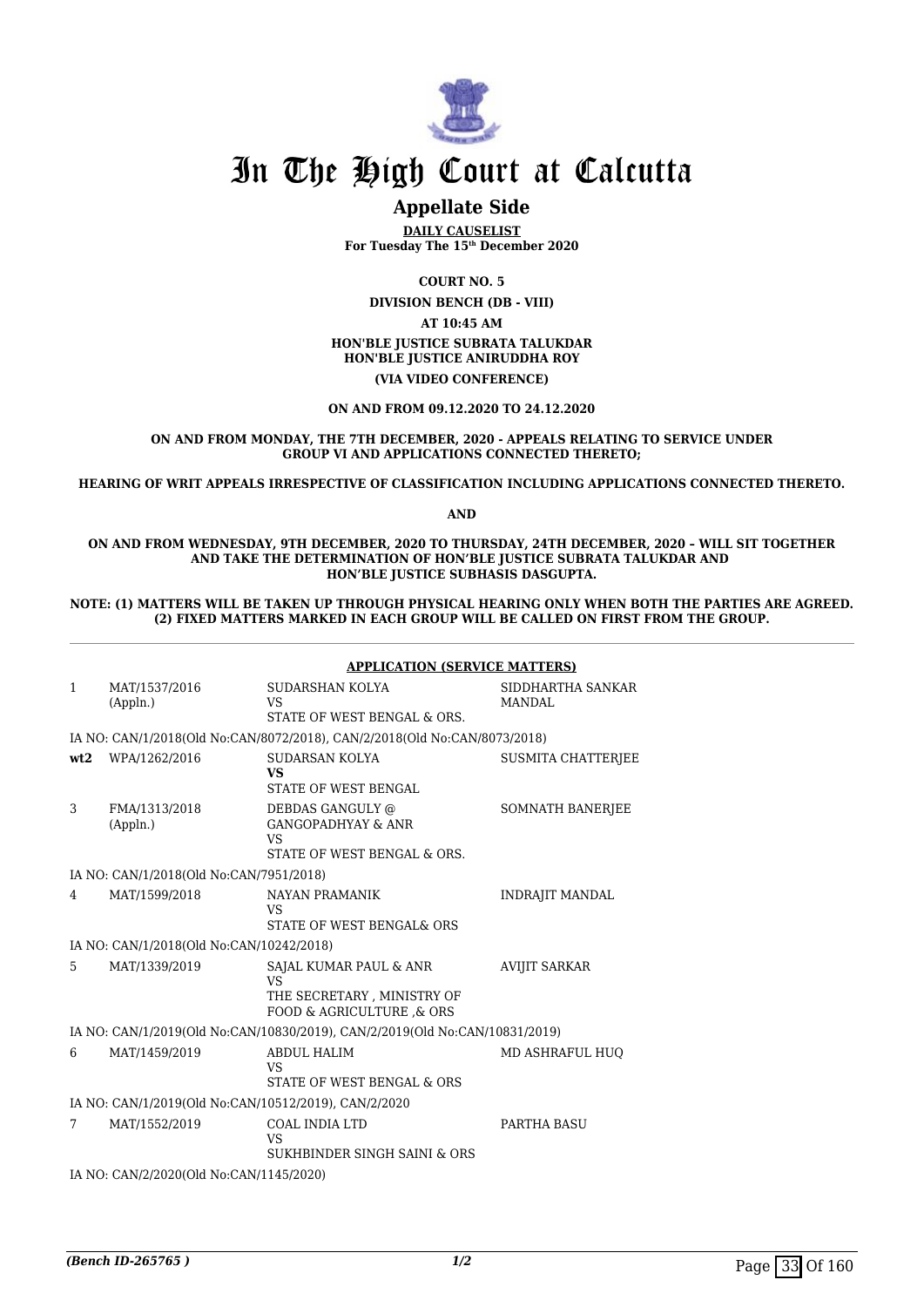| 8 | FMA/101/2020 | T. P ROY CHOWDHURY & CO. P.<br>LTD. & ANR.<br>VS<br>KMC & ORS. | ABHIJIT SARKAR    |
|---|--------------|----------------------------------------------------------------|-------------------|
| 9 | MAT/577/2020 | JAYANTA SARKAR<br>VS<br>NATIONAL JUTE BOARD                    | VICTOR CHATTERIEE |

#### IA NO: CAN/1/2020, CAN/2/2020

### **APPEALS FOR HEARING**

| 10 | MAT/419/2018                          | THE STATE OF W B & ORS<br>VS<br>MANIKA DHARA PAL & ORS | <b>ITI DUTTA</b>    |
|----|---------------------------------------|--------------------------------------------------------|---------------------|
| 11 | MAT/423/2018<br>$Pt-I+OB+2nd$ [.Copy) | SOUMITRA SENGUPTA<br>VS<br>STATE OF WEST BENGAL & ORS  | SASTHI CHARAN DHARA |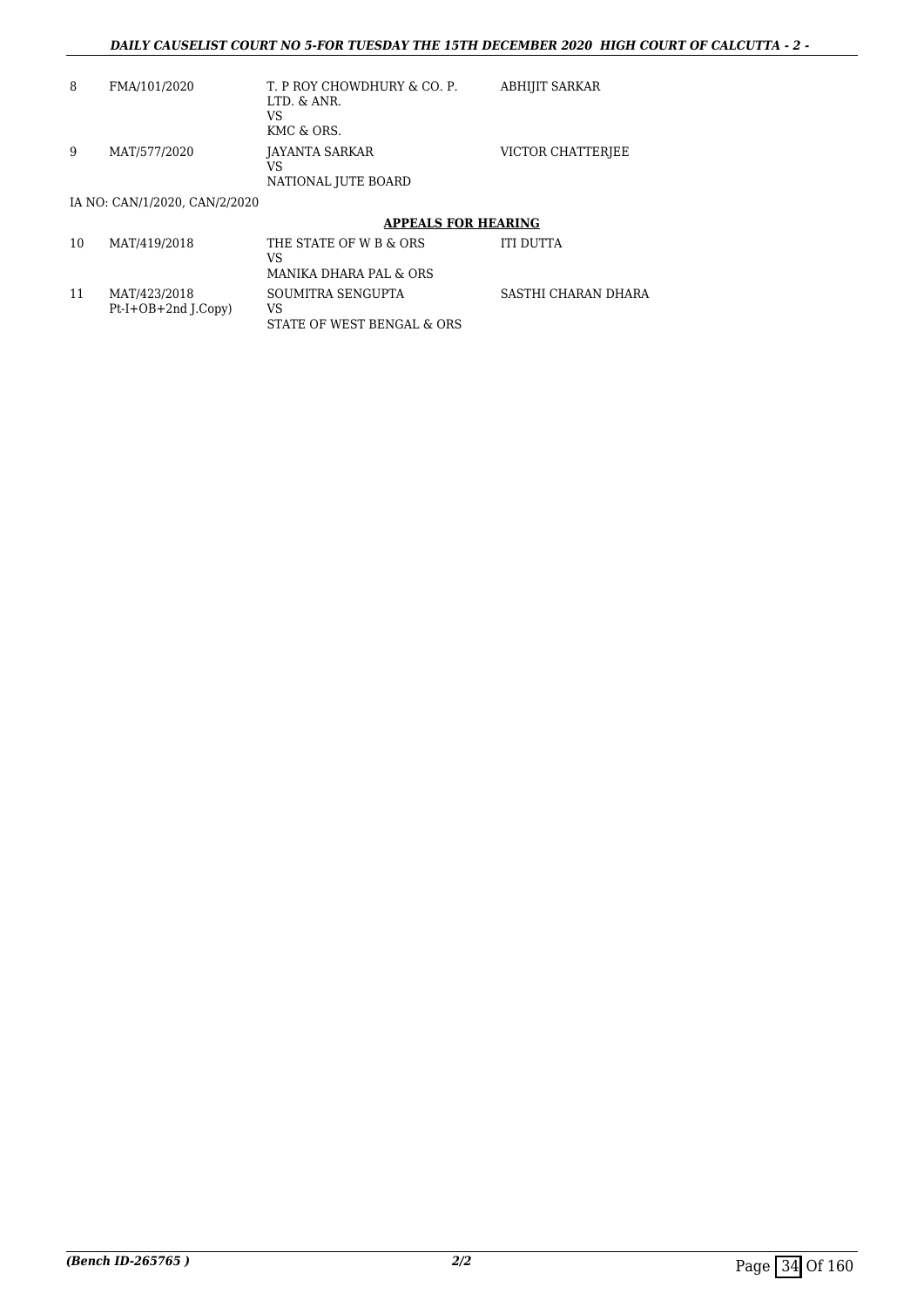

## **Appellate Side**

**DAILY CAUSELIST For Tuesday The 15th December 2020**

> **COURT NO. 5 SINGLE BENCH (SB)**

> > **AT 2:00 PM**

**HON'BLE JUSTICE SUBRATA TALUKDAR**

**(VIA VIDEO CONFERENCE)**

**(FOR 16.12.2020)**

**NOTE : MATTERS WILL BE TAKEN UP THROUGH PHYSICAL HEARING WHEN BOTH THE PARTIES ARE AGREED.**

### **FOR JUDGMENT**

( AND FINAL ORDER )

1 WPCRC/328/2015 LINA DUTTA VS SUKUMAR BERA & ORS MRITTIKA MITRA IA NO: CAN/3/2016(Old No:CAN/5072/2016), CAN/4/2019(Old No:CAN/63/2019), CAN/5/2019(Old

No:CAN/10770/2019)

**wt2** WPA/12043/2013 LINA DATTA **VS** STATE OF WEST BENGAL &

ORS

IA NO: CAN/2/2015(Old No:CAN/12188/2015)

### **PART HEARD MATTERS**

MRITTIKA MITRA

3 WPA/7889/1998 SIBDAS MUKHERJEE VS CHAIRMAN-CUM-MD, CENTRAL BANK OF INDIA SANDIPAN BANERIEE 4 WPA/5067/2006 NETAI CHANDRA MANNA VS STATE OF W.B. SHIBA PD. BHATTACHARJEE

IA NO: CAN/2/2016(Old No:CAN/461/2016)

5 WPA/10528/2013 ALL BENGAL SCHOOL LIBRARIANS' ASSOCIATION  $&$  ORS VS STATE OF W B & ORS RATUL BISWAS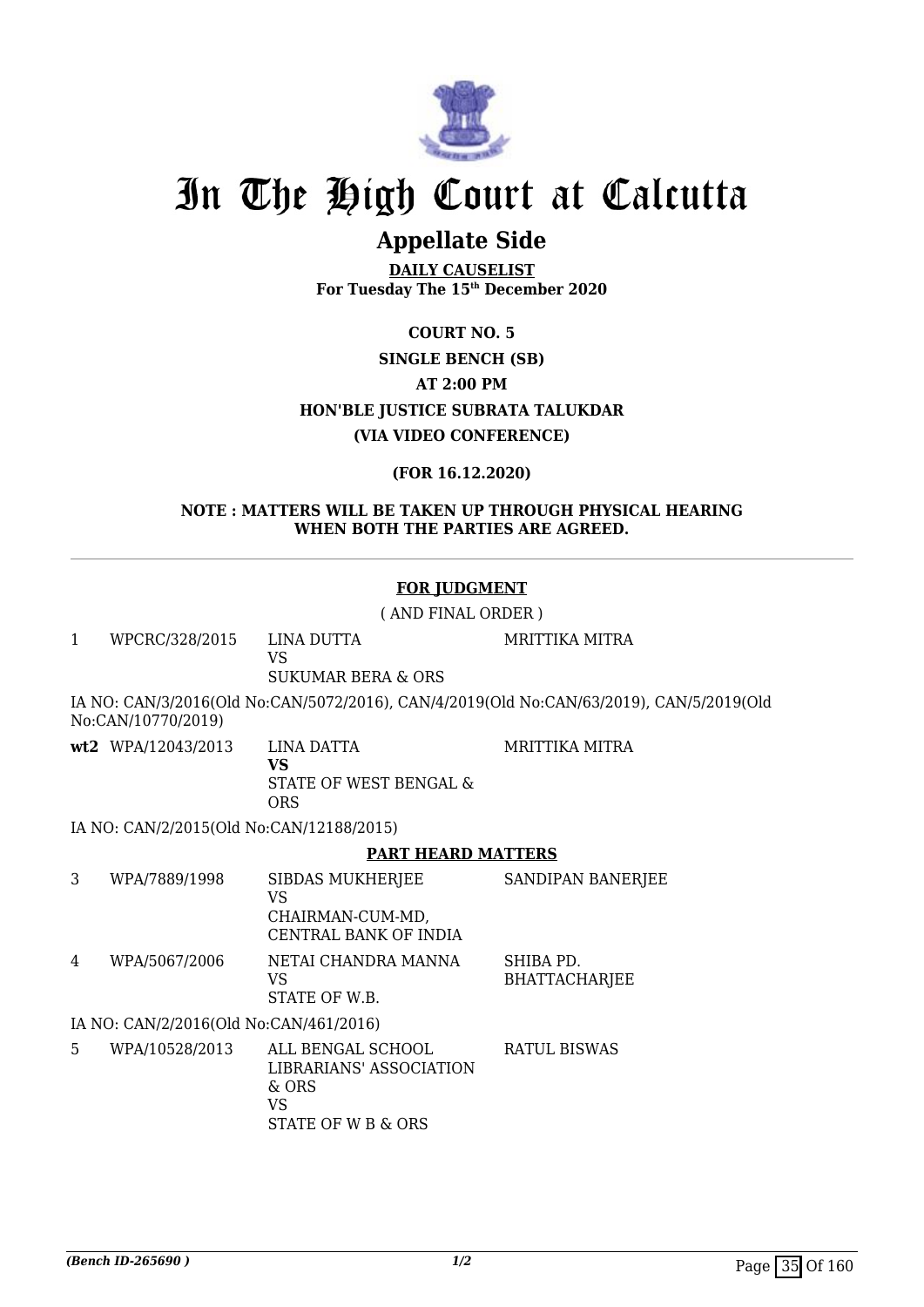| 6                                       | WPA/12253/2018    | RAKIB SEKH @ RAKIB<br><b>SEIKH</b><br>VS.<br>STATE OF WEST BENGAL &<br>ORS.                                      | <b>BISWARUP BISWAS</b>       |  |
|-----------------------------------------|-------------------|------------------------------------------------------------------------------------------------------------------|------------------------------|--|
| 7                                       | AST/13/2019       | MRS. SADHANA GANGULY<br>$&$ ANR<br><b>VS</b><br><b>GENERAL MANAGER,</b><br><b>SOUTH EASTERN RAILWAY</b><br>& ORS | KAMAL KRISHNA<br><b>GUHA</b> |  |
|                                         | IA NO: CAN/1/2020 |                                                                                                                  |                              |  |
|                                         | wt8 WPA/8059/2019 | NOOR BEGUM & ORS<br><b>VS</b><br><b>GENERAL MANAGER,</b><br><b>SOUTH EASTERN RAILWAY</b><br>$&$ ORS              | KAMAL KRISHNA<br><b>GUHA</b> |  |
|                                         |                   | IA NO: CAN/1/2019(Old No:CAN/8513/2019), CAN/2/2020                                                              |                              |  |
| 9                                       | WPA/2809/2019     | DIVERSIFIED VYAPAAR PVT.<br>LTD. & ANR<br><b>VS</b><br>STATE OF WEST BENGAL &<br><b>ORS</b>                      | SOUMYAJIT MISHRA             |  |
| IA NO: CAN/1/2019(Old No:CAN/3358/2019) |                   |                                                                                                                  |                              |  |
| 10                                      | WPA/20192/2019    | CORELYNX SOLUTION PVT.<br>LTD.& ANR<br><b>VS</b><br>STATE OF WEST BENGAL&<br><b>ORS</b>                          | AJAY GAGGAR                  |  |

IA NO: CAN/1/2020(Old No:CAN/5617/2020), CAN/2/2020(Old No:CAN/5618/2020)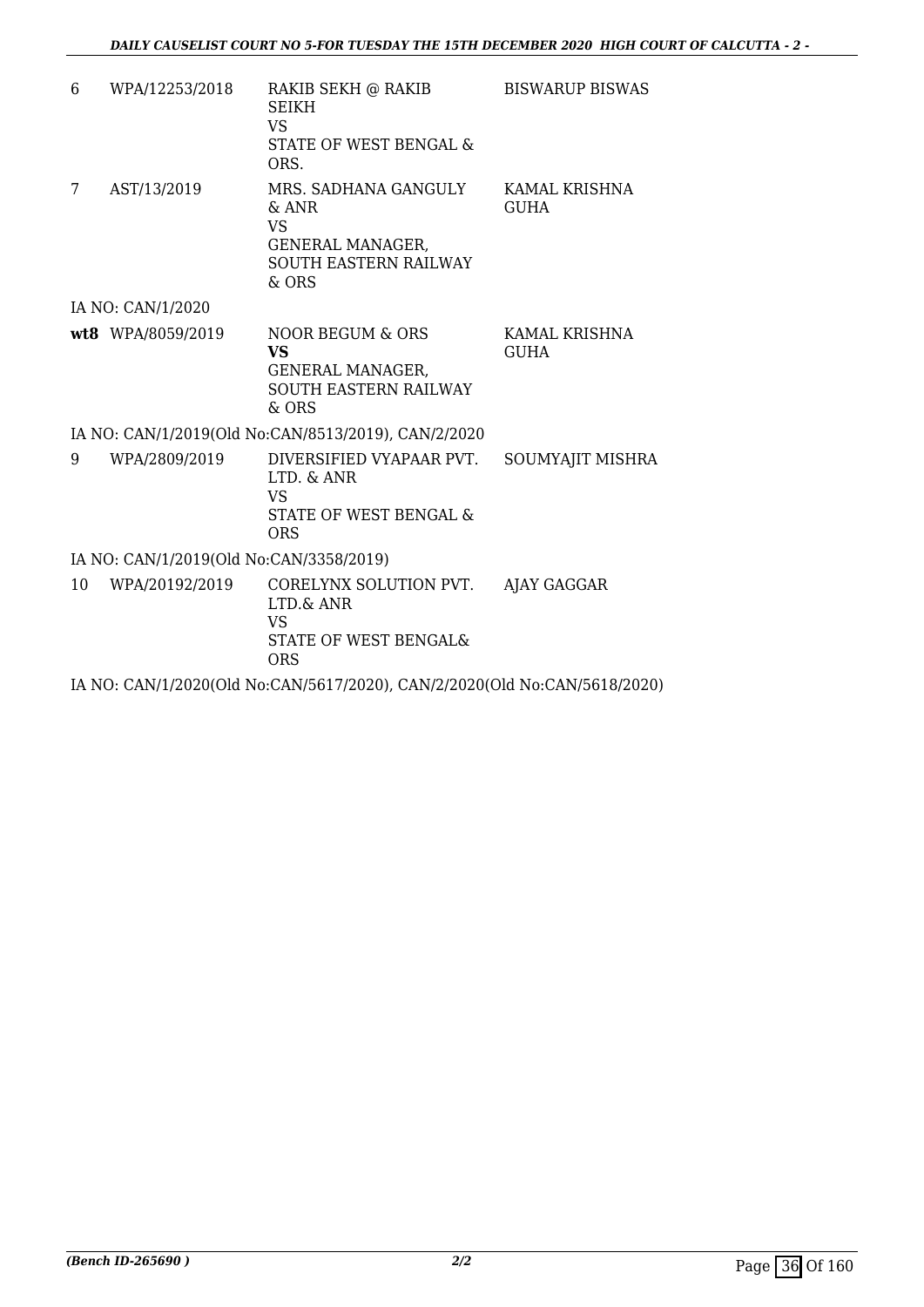

# **Appellate Side**

**DAILY CAUSELIST For Tuesday The 15th December 2020**

**COURT NO. 25**

**SINGLE BENCH (SB - I)**

**AT 10:45 AM**

#### **HON'BLE JUSTICE TAPABRATA CHAKRABORTY**

#### **(VIA VIDEO CONFERENCE)**

**ON AND FROM MONDAY, THE 7TH DECEMBER, 2020 - MATTERS (INCLUDING MOTIONS) UNDER ARTICLE 226 OF THE CONSTITUTION RELATING TO SECONDARY AND HIGHER SECONDARY EDUCATION UNDER GROUP II INCLUDING SERVICES AND APPLICATION CONNECTED THERETO AND EDUCATIONAL MATTERS NOT ASSIGNED TO ANY OTHER BENCH.**

**NOTE: MATTERS WILL BE TAKEN UP THROUGH PHYSICAL HEARING ONLY WHEN BOTH THE PARTIES ARE AGREED**

|   |                                         | <b>TO BE MENTIONED</b>                                                                                                        |                           |  |
|---|-----------------------------------------|-------------------------------------------------------------------------------------------------------------------------------|---------------------------|--|
| 1 | WPA/6700/2014<br>(Non - prosecution)    | BITHIKA (BISWAS) ROY<br><b>VS</b>                                                                                             | <b>SUBHRA NAG</b>         |  |
|   |                                         | STATE OF WEST BENGAL & ORS                                                                                                    |                           |  |
|   |                                         | <b>MOTION</b>                                                                                                                 |                           |  |
| 2 | WPA/6393/2020                           | ARUNIMA PRAMANIK<br><b>VS</b>                                                                                                 | DYUTIMAN BANERJEE         |  |
|   |                                         | STATE OF WEST BENGAL & ORS                                                                                                    |                           |  |
|   | IA NO: CAN/1/2020(Old No:CAN/4989/2020) |                                                                                                                               |                           |  |
| 3 | WPA/11608/2018                          | <b>SUDIPTA MONDAL</b><br><b>VS</b>                                                                                            | ANUSUYA BANERJEE          |  |
|   |                                         | STATE OF WEST BENGAL & ORS.                                                                                                   |                           |  |
| 4 | WPA/8530/2019<br>$(Pt.hd)$ (2.00 P.M.)  | CHAMPA RANI PAUL<br><b>VS</b><br>STATE OF WEST BENGAL & ORS                                                                   | KHAIRUL ALAM              |  |
| 5 | WPA/8118/2020                           | <b>SUMITA PAL</b>                                                                                                             | <b>SUDIP GHOSH</b>        |  |
|   | <b>VS</b>                               | State of West Bengal                                                                                                          | <b>CHOWDHURY</b>          |  |
| 6 | WPA/9864/2020                           | <b>SANIYA SUBASH</b><br><b>VS</b><br>MEDICAL COUNCIL OF INDIA<br><b>AND ORS</b>                                               | <b>GOPALA BINNU KUMAR</b> |  |
| 7 | WPA/10092/2020                          | <b>SUMANA DAS</b><br><b>VS</b><br>STATE OF WEST BENGAL AND<br>ORS.                                                            | <b>SUDDHADEV ADAK</b>     |  |
| 8 | WPA/10158/2020                          | DEBOPRIYA PAL<br>VS<br>STATE OF WEST BENGAL AND<br>ORS.                                                                       | HIMANGSHU GHOSH           |  |
| 9 | WPA/10556/2020                          | DHOSA CHANDANESWAR N C<br><b>HOGH SCHOOLREPD BY</b><br>PRESIDENT AND ANOTHER<br><b>VS</b><br>STATE OF WEST BENGAL AND<br>ORS. | <b>MUKTESWAR MAITY</b>    |  |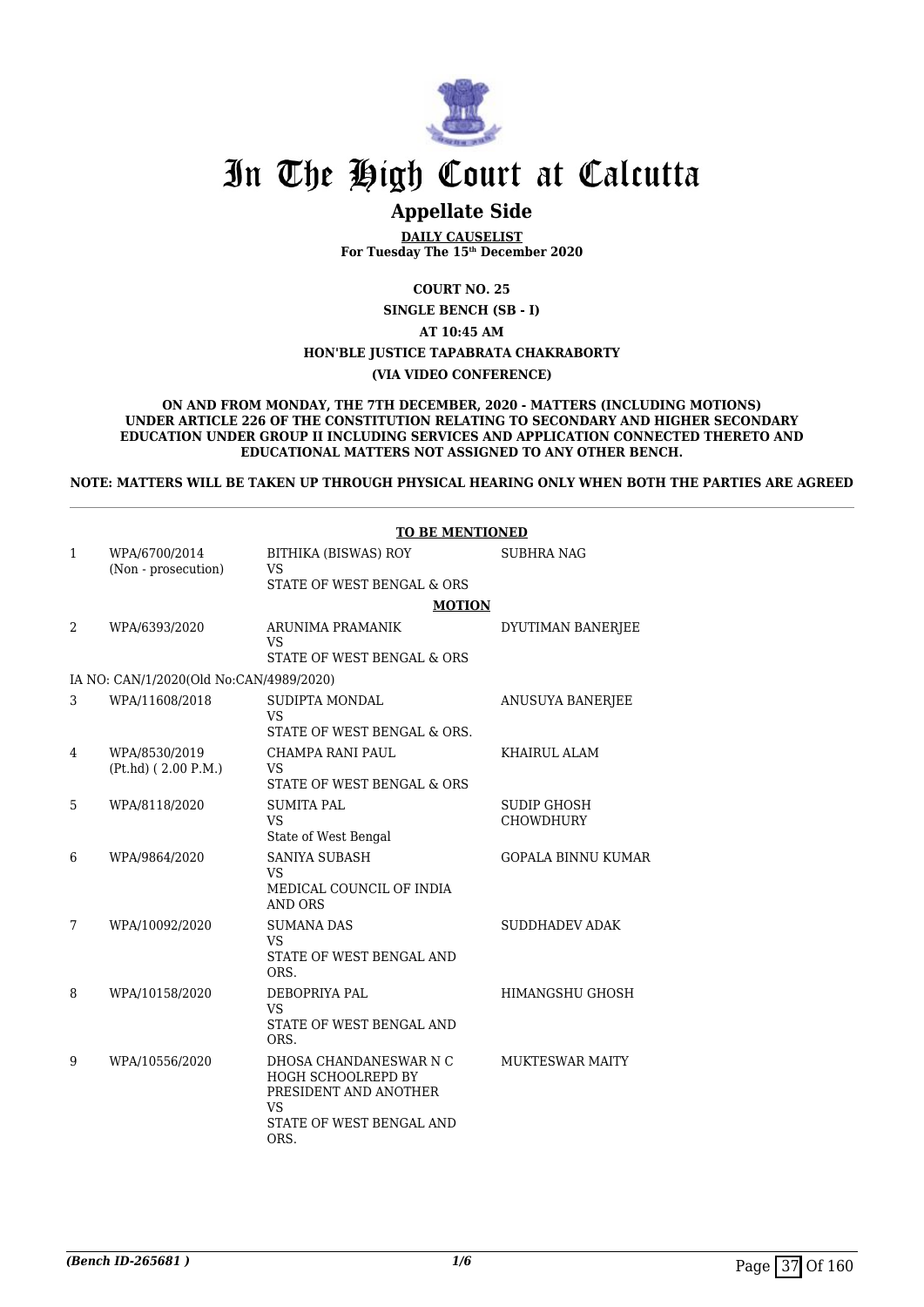| 10 | WPA/10676/2020    | <b>ISMAIL MOLLAH</b><br>VS                                                          | PARTHA SARATHI DAS                      |
|----|-------------------|-------------------------------------------------------------------------------------|-----------------------------------------|
|    |                   | STATE OF WEST BENGAL AND<br>ORS.                                                    |                                         |
|    |                   | <b>MOTION 2</b>                                                                     |                                         |
| 11 | WPA/1585/2008     | MRINAL KANTI SARKAR<br>VS.<br>STATE OF WEST BENGAL & ORS                            | <b>JAMUNA SAHA</b>                      |
| 12 | WPA/27490/2008    | MARGINA KHATUN (BIBI)<br>VS<br>STATE OF WEST BENGAL & ORS                           | KAZI AHMED HOSSAIN                      |
| 13 | WPA/26570/2014    | <b>BENU KR SAUDAGAR</b><br>VS                                                       | SAPTASINDHU BANERJEE                    |
| 14 | WPA/17718/2016    | STATE OF WEST BENGAL & ORS<br>PRABIR PROSAD ROY<br>VS<br>STATE OF WEST BENGAL & ORS | ANIMESH BHATTACAHRYA                    |
| 15 | WPA/20803/2017    | ARUP KUMAR BERA<br>VS<br>STATE OF WEST BENGAL & ORS                                 | RAMESHWAR SINHA                         |
| 16 | WPA/19642/2018    | SEMANTI SENGUPTA<br>VS<br>STATE OF WEST BENGAL & ORS                                | MADHUSUDAN MANDAL                       |
| 17 | WPA/24323/2018    | ANANDA MARJIT<br>VS<br>STATE OF WEST BENGAL & ORS                                   | <b>SUBIR HAZRA</b>                      |
| 18 | WPA/25727/2018    | AJIT SINGH<br>VS<br>STATE OF WEST BENGAL & ORS                                      | ANUSUYA BANERJEE                        |
|    |                   | IA NO: CAN/1/2019(Old No:CAN/2611/2019), CAN/2/2019(Old No:CAN/6230/2019)           |                                         |
| 19 | WPA/300/2019      | SUBHAS CHANDRA BASU<br>VS<br>STATE OF WEST BENGAL & ORS                             | SOBHAN MAJUMDER                         |
| 20 | WPA/581/2019      | SUCHITRA PRAMANIK<br>VS<br>STATE OF WEST BENGAL & ORS                               | <b>CHANDRACHUR</b><br><b>CHATTERJEE</b> |
|    | IA NO: CAN/1/2020 |                                                                                     |                                         |
| 21 | WPA/2059/2019     | <b>PUNAM DEVI &amp; ORS</b><br>VS<br>STATE OF WEST BENGAL & ORS                     | RAJ DIP RAY                             |
| 22 | WPA/9060/2019     | SUBIR DAS<br>VS<br>STATE OF WEST BENGAL & ORS                                       | KRISHNA KESHAB PAUL                     |
| 23 | WPA/10767/2019    | MD. KAMRUZZAMAN<br>VS<br>STATE OF WEST BENGAL & ORS                                 | AMITROY                                 |
| 24 | WPA/15934/2019    | SARADA MUKHERJEE<br>VS<br>STATE OF WEST BENGAL & ORS                                | SAMIRAN MANDAL                          |
| 25 | WPA/16286/2019    | KRISHNA MONDAL<br>VS<br>STATE OF WEST BENGAL & ORS.                                 | DEBASISH DAS                            |
| 26 | WPA/16573/2019    | KAUSIK MAJUMDAR<br>VS<br>STATE OF WEST BENGAL & ORS                                 | SK AFROJUL HAQUE                        |
| 27 | WPA/17210/2019    | SHASHI SINHA @ SHASHI KIRAN<br>VS<br>STATE OF WEST BENGAL & ORS                     | CHANDAN DUTTA                           |
| 28 | WPA/17261/2019    | DEEPABALI BHATTACHARYA<br>VS<br>STATE OF WEST BENGAL &ORS                           | UTTIYA RAY                              |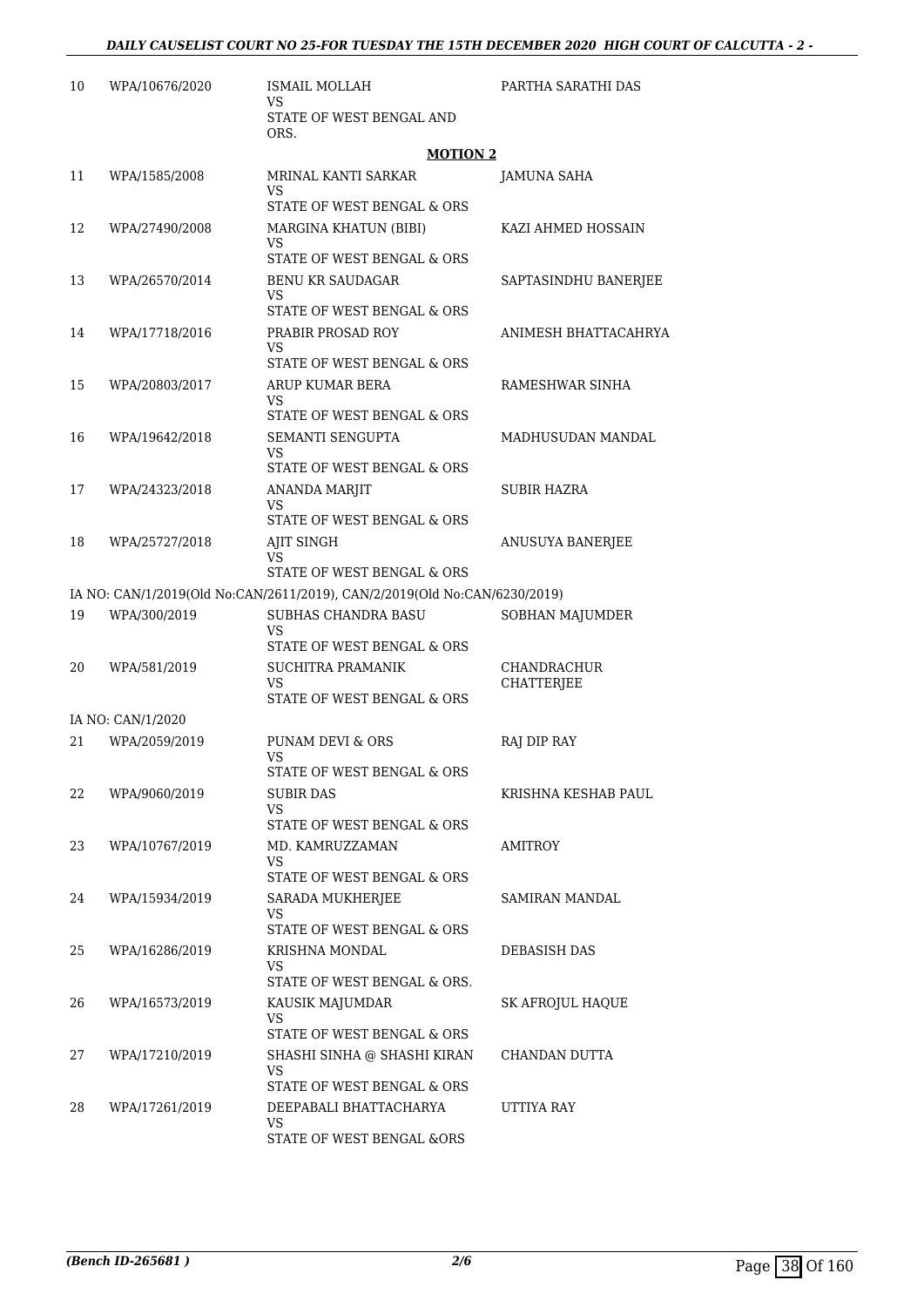| 29 | WPA/20881/2019 | ANAMIKA MONDAL<br>VS                                                                            | SK REJAUL ALAM                   |
|----|----------------|-------------------------------------------------------------------------------------------------|----------------------------------|
|    |                | STATE OF WEST BENGAL & ORS                                                                      |                                  |
| 30 | WPA/20947/2019 | MST AKHTARUN NAHAR & ORS<br>VS<br>THE W B CENTRAL SCHOOL<br><b>SERVICE COMMISSION &amp; ORS</b> | TRITHANKAR DEY                   |
| 31 | WPA/21248/2019 | SK RAJUDDIN & ORS<br>VS<br>STATE OF WEST BENGAL & ORS                                           | RAJA BISWAS                      |
| 32 | WPA/21315/2019 | SUBRATA BANSH<br>VS<br>STATE OF WEST BENGAL & ORS                                               | SUBHENDU KUMAR HOTA              |
| 33 | WPA/21470/2019 | SUKANTA SEN & ORS<br>VS<br>STATE OF WEST BENGAL & ORS                                           | DONA GHOSH                       |
| 34 | WPA/21509/2019 | SUBRATA MANDAL<br>VS                                                                            | SAKTI PADA JANA                  |
| 35 | WPA/21520/2019 | STATE OF WEST BENGAL & ORS<br>SANJAY MAITI<br><b>VS</b><br>STATE OF WEST BENGAL & ORS           | ANINDA BHATTACHARYA              |
| 36 | WPA/21665/2019 | <b>BISWAJIT DEBNATH &amp; ORS</b><br>VS                                                         | SABNAM SULTANA                   |
| 37 | WPA/21703/2019 | STATE OF WEST BENGAL & ORS<br><b>SOMA KAR</b><br>VS                                             | MOLLY SAHA                       |
| 38 | WPA/21726/2019 | STATE OF WEST BENGAL & ORS<br>ANJANA SANKAR NEE PAL<br>VS<br>STATE OF WEST BENGAL & ORS.        | PRABHAT TAPAN<br><b>BANERJEE</b> |
| 39 | WPA/22004/2019 | KALYANI MAHATA & ORS<br>VS<br>STATE OF WEST BENGAL & ORS                                        | SANTANU MOJI                     |
| 40 | WPA/22069/2019 | <b>MOUSUMI DAS</b><br>VS<br>STATE OF WEST BENGAL & ORS                                          | <b>MOLLY SAHA</b>                |
| 41 | WPA/22186/2019 | SOMAK GHOSH<br>VS<br>UNION OF INDIA & ORS                                                       | SHAMEEK CHAKRABORTY              |
| 42 | WPA/22205/2019 | ANJUMWARA PARVIN<br><b>VS</b><br>STATE OF WEST BENGAL & ORS                                     | TANUSREE DAS                     |
| 43 | WPA/22673/2019 | SREEPARNA MONDAL<br>VS<br>THE WEST BENGAL CENTRAL<br><b>SCHOOL SERVICE COMMISSION</b><br>& ORS  | TIRTHANKAR DEY                   |
| 44 | WPA/22691/2019 | SAYANI GUHA<br>VS<br>STATE OF WEST BENGAL & ORS                                                 | SOURAV MONDAL                    |
| 45 | WPA/22710/2019 | ASIF IKBAL MONDAL<br>VS<br>STATE OF WEST BENGAL & ORS                                           | DILIP KUMAR MAITI                |
| 46 | WPA/22711/2019 | HARADHAN SARKAR<br>VS<br>STATE OF WEST BENGAL & ORS                                             | <b>ARUP SARKAR</b>               |
| 47 | WPA/22723/2019 | LIPIKA KARMAKAR<br><b>VS</b><br>STATE OF WEST BENGAL & ORS                                      | UJJAL RAY                        |
| 48 | WPA/22773/2019 | TUSHAR KANTI HALDER<br>VS<br>STATE OF WEST BENGAL & ORS                                         | <b>BAPIN BAIDYA</b>              |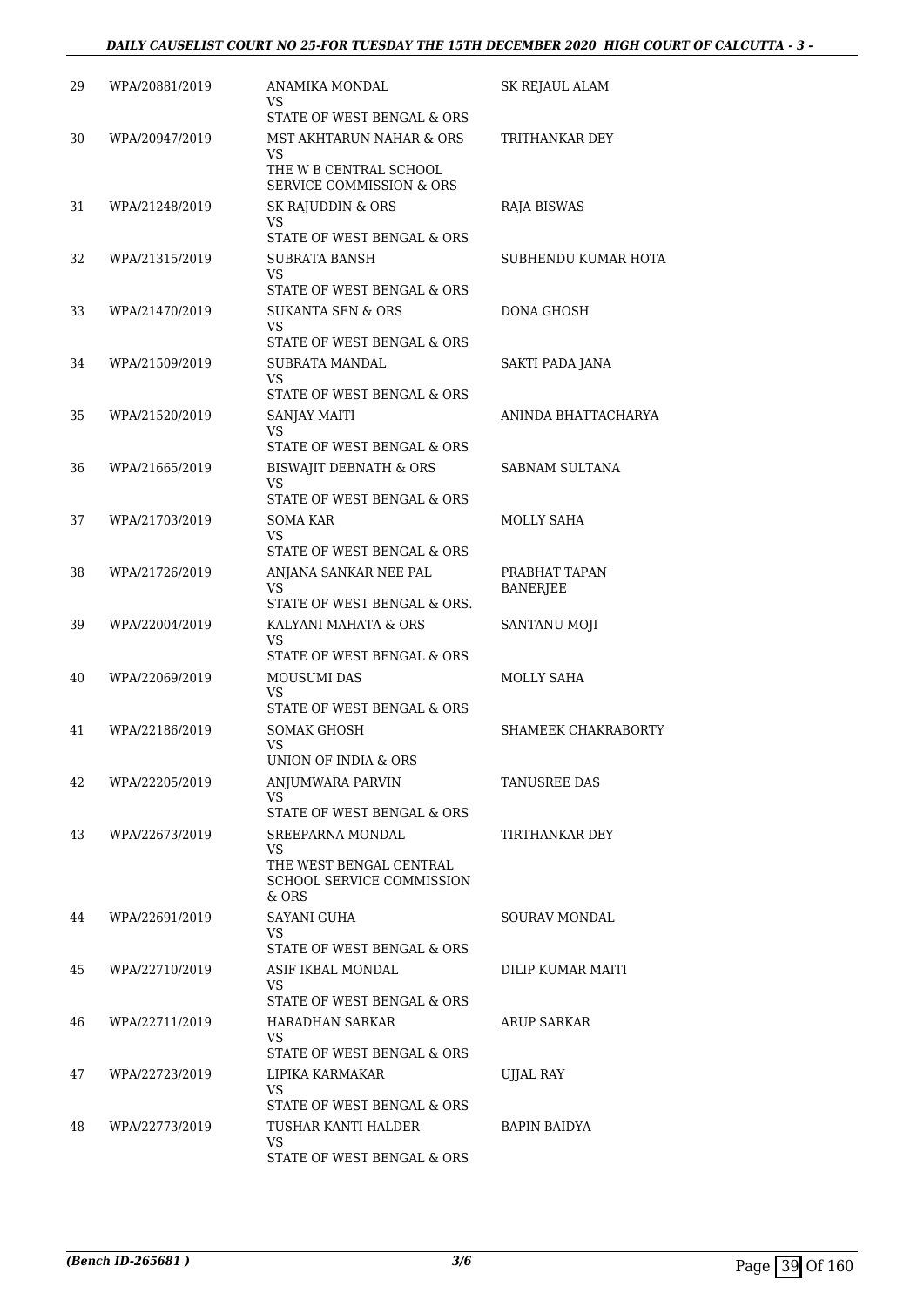#### *DAILY CAUSELIST COURT NO 25-FOR TUESDAY THE 15TH DECEMBER 2020 HIGH COURT OF CALCUTTA - 4 -*

| 49 | WPA/22776/2019 | SOURAV PAUL & ANR<br>VS<br>STATE OF WEST BENGAL & ORS                                      | SALONI BHATTACHARJEE |
|----|----------------|--------------------------------------------------------------------------------------------|----------------------|
| 50 | WPA/22777/2019 | SATHI MANDAL & ORS<br>VS.<br>STATE OF WEST BENGAL & ORS                                    | <b>DONA GHOSH</b>    |
| 51 | WPA/22781/2019 | UTSAB MUKHERJEE & ORS<br><b>VS</b>                                                         | SALONI BHATTACHARJEE |
| 52 | WPA/22782/2019 | STATE OF WEST BENGAL & ORS<br>KRISHNENDU DE AND ORS<br>VS                                  | SALONI BHATTACHARJEE |
| 53 | WPA/22808/2019 | STATE OF WEST BENGAL & ORS<br>KARUNAMOYEE BERA<br>VS                                       | PRIYABRATA GHOSH     |
| 54 | WPA/22838/2019 | STATE OF WEST BENGAL & ORS<br>MD. ANARUL SK.<br>VS                                         | MOUMITA MONDAL       |
| 55 | WPA/22839/2019 | STATE OF WEST BENGAL & ORS<br><b>BIKASH SINHA</b><br><b>VS</b>                             | SALONI BHATTACHARJEE |
| 56 | WPA/22840/2019 | STATE OF WEST BENGAL & ORS<br>ROJINA RAHAMAN & ORS<br><b>VS</b>                            | SALONI BHATTACHARJEE |
| 57 | WPA/22842/2019 | STATE OF WEST BENGAL & ORS<br>SANJIB KUMAR GHOSH & ORS<br>VS<br>STATE OF WEST BENGAL & ORS | SALONI BHATTACHARJEE |
| 58 | WPA/22896/2019 | <b>MITHUN DE</b><br>VS<br>W.B. CENTRAL SCHOOL SERVICE                                      | PRADIP PAUL          |
| 59 | WPA/22899/2019 | <b>COMMISSION &amp; ANR</b><br>RAJESH NAYAK<br>VS                                          | PRADIP PAUL          |
| 60 | WPA/22902/2019 | W.B. CENTRAL SCHOOL SERVICE<br><b>COMMISSION &amp; ANR</b><br>DEBIKA MONDAL & ORS          | SAKHAWAT KHANDAKAR   |
|    |                | <b>VS</b><br>W.B. CENTRAL SCHOOL SERVICE<br><b>COMMISSION &amp; ORS</b>                    |                      |
| 61 | WPA/22907/2019 | NIAMAT SHAIKH<br>VS<br>STATE OF WEST BENGAL & ORS                                          | SANKAR HALDER        |
| 62 | WPA/22929/2019 | ANULA MANDAL<br>VS.<br>STATE OF WEST BENGAL & ORS                                          | <b>SANDIP GHOSH</b>  |
| 63 | WPA/22946/2019 | ALAMGIR KHAN<br>VS.<br>STATE OF WEST BENGAL & ORS                                          | TAPASH KUMAR MANDAL  |
| 64 | WPA/22965/2019 | SIMANTINI SADHU & ORS<br>VS.<br>STATE OF WEST BENGAL & ORS                                 | <b>GOPA BISWAS</b>   |
| 65 | WPA/22967/2019 | SUSHANTA BARMAN & ORS<br>VS.<br>STATE OF WEST BENGAL & ORS                                 | GOPA BISWAS          |
| 66 | WPA/22968/2019 | BIJOY DAS & ORS<br>VS<br>STATE OF WEST BENGAL & ORS                                        | GOPA BISWAS          |
| 67 | WPA/22971/2019 | PROKASH GHOSH & ORS<br>VS.<br>STATE OF WEST BENGAL & ORS                                   | <b>GOPA BISWAS</b>   |
| 68 | WPA/22973/2019 | SK NASIMUL ISLAM & ORS<br>VS.<br>STATE OF WEST BENGAL & ORS                                | <b>GOPA BISWAS</b>   |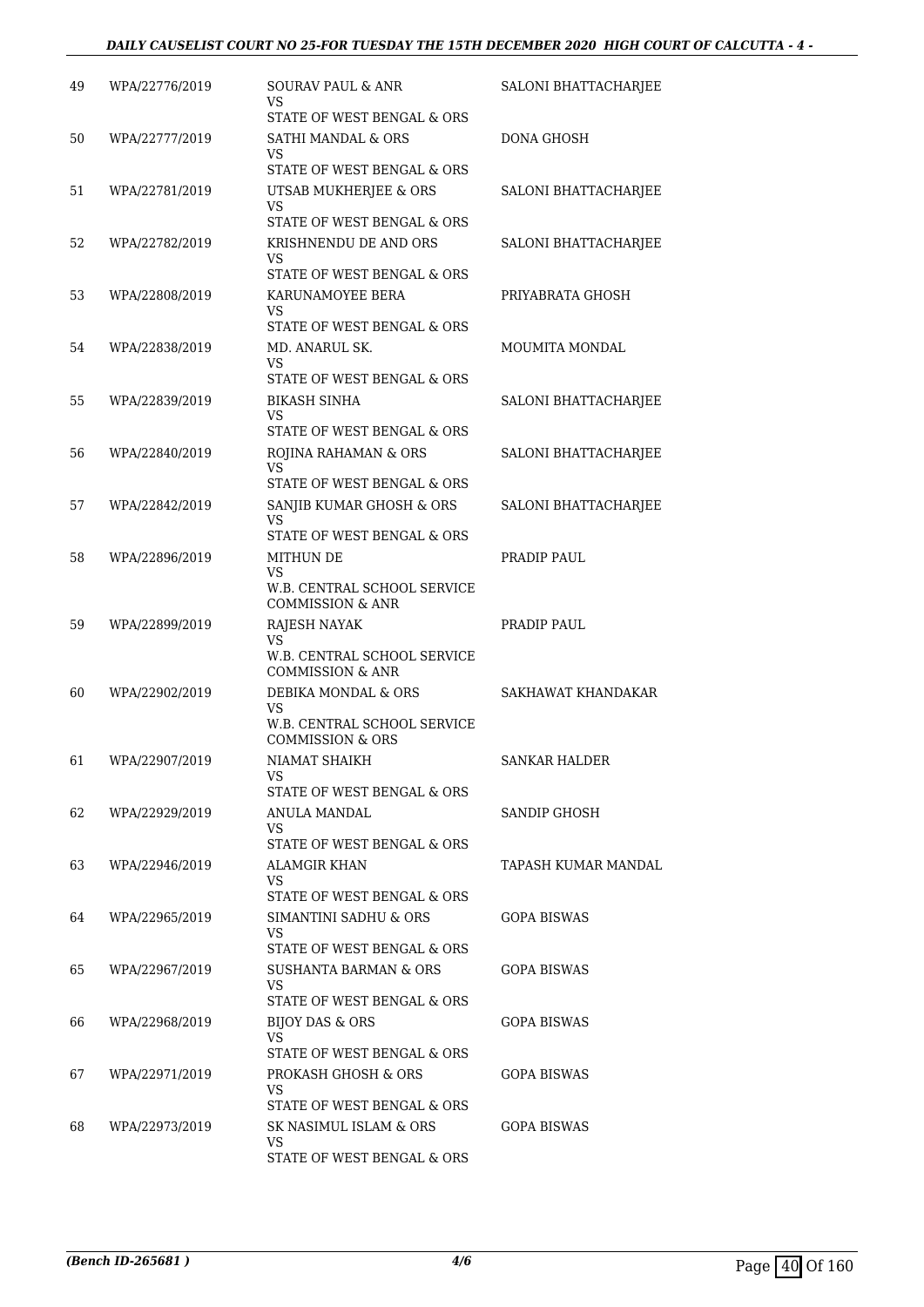#### *DAILY CAUSELIST COURT NO 25-FOR TUESDAY THE 15TH DECEMBER 2020 HIGH COURT OF CALCUTTA - 5 -*

| 69 | WPA/22974/2019 | NIKHIL SINHA & ANR<br>VS                               | <b>GOPA BISWAS</b>    |
|----|----------------|--------------------------------------------------------|-----------------------|
|    |                | STATE OF WEST BENGAL & ORS                             |                       |
| 70 | WPA/23048/2019 | SUMANA LAYEK<br>VS                                     | ARUNAVA PATI          |
|    |                | STATE OF WEST BENGAL & ORS                             |                       |
| 71 | WPA/23052/2019 | SUJATA JANA<br>VS                                      | <b>GOUTAM ACHARYA</b> |
|    |                | STATE OF WEST BENGAL & ORS                             |                       |
| 72 | WPA/23111/2019 | AMIT KUMAR MAHAPATRA                                   | SANTI PADA PAHARI     |
|    |                | VS<br>STATE OF WEST BENGAL & ORS                       |                       |
|    |                |                                                        |                       |
| 73 | WPA/23205/2019 | RUMPA MANDAL & ORS<br>VS<br>STATE OF WEST BENGAL & ORS | VISHAK BHATTACHARYA   |
|    |                |                                                        |                       |
| 74 | WPA/23210/2019 | KRISHNENDU ROY & ORS<br>VS                             | VISHAK BHATTACHARYA   |
|    |                | STATE OF WEST BENGAL & ORS                             |                       |
| 75 | WPA/23218/2019 | SHIBDAS MONDAL<br>VS                                   | MD. MANUWAR ALI       |
|    |                | STATE OF WEST BENGAL & ORS                             |                       |
| 76 | WPA/23245/2019 | CHINMOY DEY<br>VS                                      | SAKTI PADA JANA       |
|    |                | STATE OF WEST BENGAL & ORS.                            |                       |
| 77 | WPA/23252/2019 | SOURAV MUKHERJEE & ORS                                 | DONA GHOSH            |
|    |                | VS<br>STATE OF WEST BENGAL & ORS                       |                       |
| 78 | WPA/23260/2019 | KALYANI ROYCHOWDHURY                                   | PANKAJ HALDER         |
|    |                | VS<br>STATE OF WEST BENGAL & ORS                       |                       |
| 79 | WPA/23278/2019 | DIPTI RANJAN UPADHYAY                                  | PANKAJ HALDER         |
|    |                | VS<br>STATE OF WEST BENGAL & ORS                       |                       |
| 80 | WPA/23304/2019 | ABHIJIT JANA                                           | SAYANTAN HAZRA        |
|    |                | VS<br>STATE OF WEST BENGAL & ORS                       |                       |
| 81 | WPA/23399/2019 | RANJIT KUMAR SASMAL & ORS                              | BIBEKANANDA TRIPATHY  |
|    |                | VS<br>STATE OF WEST BENGAL & ORS                       |                       |
|    |                |                                                        |                       |
| 82 | WPA/23454/2019 | MAHASIN KAMAL & ORS<br>VS                              | DONA GHOSH            |
|    |                | STATE OF WEST BENGAL &ORS                              |                       |
| 83 | WPA/23479/2019 | RAJENDRA PRASAD MAL<br>VS                              | SHYANTEE DATTA        |
|    |                | STATE OF WEST BENGAL & ORS                             |                       |
| 84 | WPA/23485/2019 | RAKIB HOSSAIN<br>VS                                    | <b>SUBIR HARA</b>     |
|    |                | STATE OF WEST BENGAL & ORS                             |                       |
| 85 | WPA/23501/2019 | <b>MOUSUMI SARKAR &amp; ORS</b>                        | GOPAL DAS             |
|    |                | VS<br>STATE OF WEST BENGAL & ORS                       |                       |
| 86 | WPA/23504/2019 | SHARMISTHA DAS & ORS                                   | GOPAL DAS             |
|    |                | VS<br>STATE OF WEST BENGAL & ORS                       |                       |
|    |                |                                                        |                       |
| 87 | WPA/23589/2019 | SANTANU GHOSH<br>VS<br>STATE OF WEST BENGAL & ORS      | SANCHAYITA DE         |
|    |                |                                                        |                       |
| 88 | WPA/24359/2019 | SMT JHUMA SEN<br>VS                                    | DWIJADAS CHAKRABORTY  |
|    |                | STATE OF WEST BENGAL & ORS                             |                       |
| 89 | WPA/170/2020   | KRISHANAPRASAD MAITY & ORS<br>VS                       | SATYAM MUKHERJEE      |
|    |                | STATE OF WEST BENGAL & ORS                             |                       |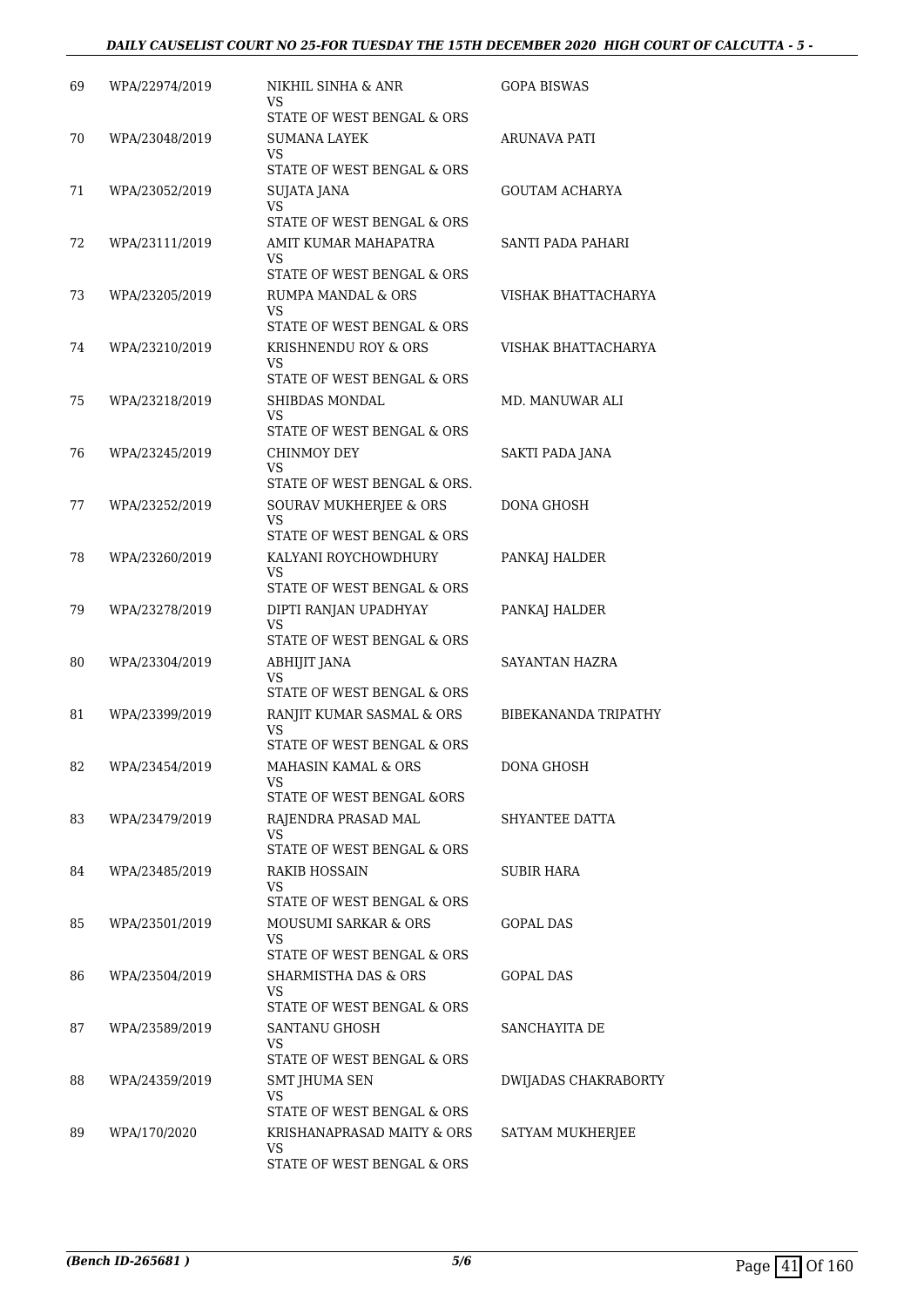#### *DAILY CAUSELIST COURT NO 25-FOR TUESDAY THE 15TH DECEMBER 2020 HIGH COURT OF CALCUTTA - 6 -*

| 90 | WPA/299/2020      | <b>RUPA BANERJEE</b><br>VS | TARUN KUMAR DAS       |
|----|-------------------|----------------------------|-----------------------|
|    |                   | STATE OF WEST BENGAL & ORS |                       |
| 91 | WPA/579/2020      | RAJU KHAN & ORS<br>VS.     | <b>SALMAN SULTANA</b> |
|    |                   | STATE OF WEST BENGAL & ORS |                       |
| 92 | WPA/2909/2020     | RAMKRISHNA MANDAL<br>VS    | AMIT BARAN DASH       |
|    |                   | STATE OF WEST BENGAL & ORS |                       |
| 93 | WPA/4540/2020     | SREEMOYEE DUTTA<br>VS.     | <b>SUMAN BANERJEE</b> |
|    |                   | STATE OF WEST BENGAL & ORS |                       |
|    | IA NO: CAN/1/2020 |                            |                       |
| 94 | WPA/5018/2020     | AKBAR ALI SHIAKH<br>VS.    | <b>BALARAM DATTA</b>  |
|    |                   | STATE OF WEST BENGAL & ORS |                       |
| 95 | WPA/5210/2020     | <b>SANJOY BAG</b><br>VS.   | <b>BANDANA MAITY</b>  |
|    |                   | STATE OF WEST BENGAL & ORS |                       |
| 96 | WPA/5220/2020     | UTPAL SARDAR<br>VS         | ARITRA GHOSH          |
|    |                   | STATE OF WEST BENGAL & ORS |                       |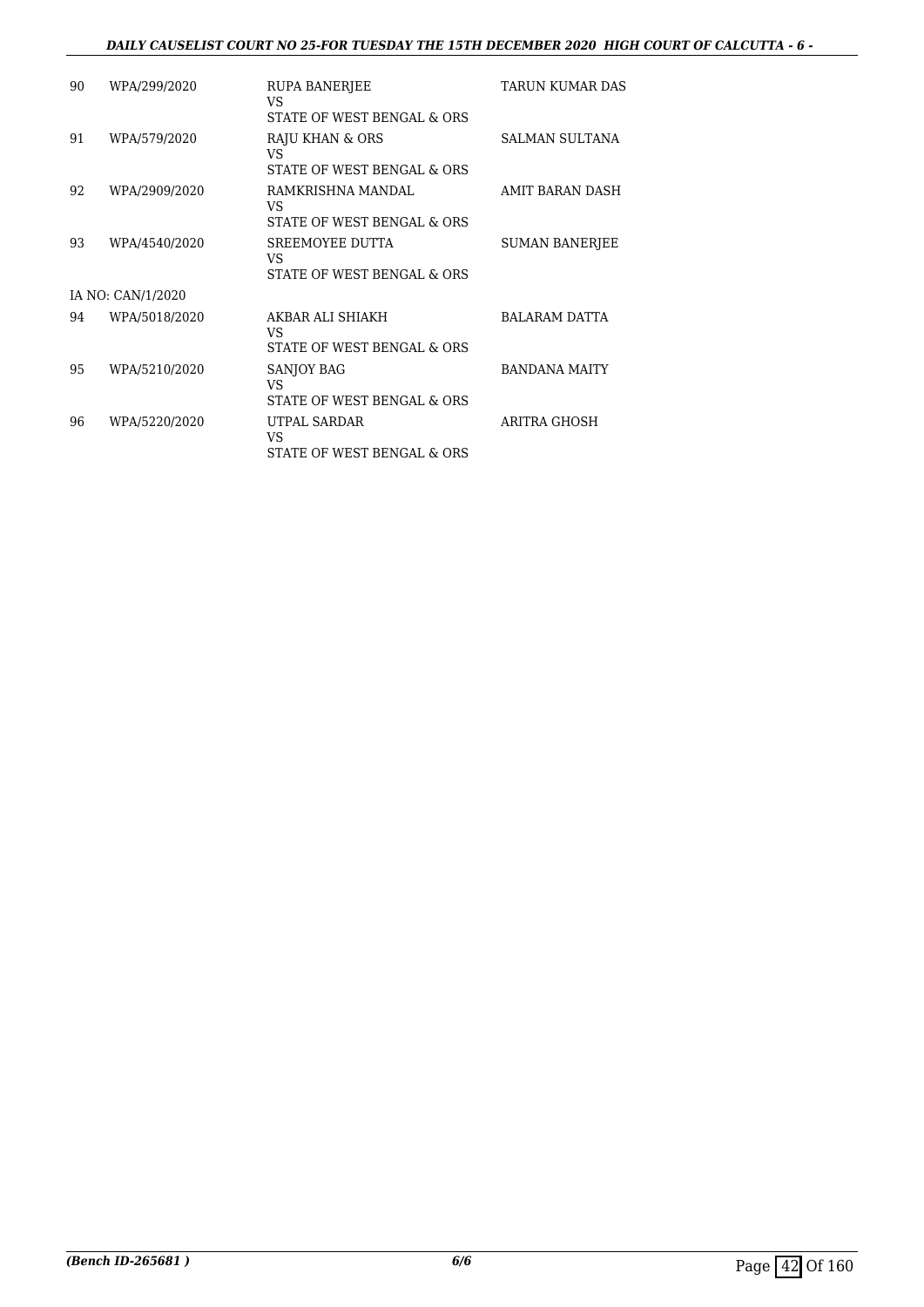

### **Appellate Side**

**DAILY CAUSELIST For Tuesday The 15th December 2020**

**COURT NO. 4**

**SINGLE BENCH (SB - II)**

**AT 10:45 AM**

#### **HON'BLE JUSTICE ARINDAM SINHA**

**(VIA VIDEO CONFERENCE)**

**ON AND FROM MONDAY, THE 7TH DECEMBER, 2020 - MATTERS (INCLUDING MOTIONS) UNDER ARTICLE 226 OF THE CONSTITUTION RELATING TO MUNICIPALITIES AND PANCHAYATS UNDER GROUP V AND APPLICATIONS CONNECTED THERETO (EXCLUDING SERVICE MATTERS RELATING TO MUNICIPALITIES AND PANCHAYATS).**

**NOTE: MATTERS WILL BE TAKEN UP THROUGH PHYSICAL HEARING ONLY WHEN BOTH THE PARTIES ARE AGREED.**

#### **SPL. NOTE :**

#### **1) MENTIONING WILL BE ALLOWED AS PER NOTIFICATION DATED 27/11/2020.**

#### **2) PHYSICAL MENTIONING WILL NOT BE ALLOWED.**

|   |                                         | <b>TO BE MENTIONED</b>                                      |                       |  |
|---|-----------------------------------------|-------------------------------------------------------------|-----------------------|--|
| 1 | WPA/9259/2020                           | MEHBOOB ALAM<br><b>VS</b><br>KOLKATA MUNICIPAL              | <b>ABDUL ZAHID</b>    |  |
|   |                                         | CORPORATION                                                 |                       |  |
|   |                                         | <b>FOR DISMISSAL</b>                                        |                       |  |
| 2 | WPA/2832/2015                           | <b>MILAN PAUL &amp; ORS</b><br><b>VS</b>                    | KOUSHIK BHATTA        |  |
|   |                                         | RAJARHAT-GOPALPUR<br>MUNCIPALITY & ORS                      |                       |  |
|   | IA NO: CAN/1/2019(Old No:CAN/8871/2019) |                                                             |                       |  |
| 3 | WPA/3964/2017                           | <b>UTPAK SEN</b><br>VS.                                     | KUTUBUDDIN SK.        |  |
|   |                                         | STATE OF WEST BENGAL & ORS                                  |                       |  |
| 4 | WPA/16133/2019                          | KALACHAND SENGUPTA<br><b>VS</b>                             | <b>SUFI KAMAL</b>     |  |
|   |                                         | STATE OF WEST BENGAL & ORS                                  |                       |  |
| 5 | WPA/17465/2019<br>(22.12.2020)          | SOUMYADEEP DUTTA<br><b>VS</b><br>STATE OF WEST BENGAL & ORS | RAJLAKSHMI GHATAK     |  |
| 6 | WPA/22574/2019                          | <b>SAMIRAN MONDAL</b><br><b>VS</b>                          | RITA PATRA            |  |
|   |                                         | STATE OF WEST BENGAL & ORS                                  |                       |  |
| 7 | WPA/5015/2020                           | TIMIR KUMAR MUKHERJEE<br><b>VS</b>                          | <b>SUMAN BANERJEE</b> |  |
|   |                                         | STATE OF WEST BENGAL & ORS                                  |                       |  |
|   |                                         | <b>FOR ORDERS</b>                                           |                       |  |
| 8 | WPA/15019/2018                          | MRS RAMALA BANERJEE<br><b>VS</b>                            | <b>D MAJUMDER</b>     |  |
|   |                                         | BARASAT MUNICIPALITY & ORS                                  |                       |  |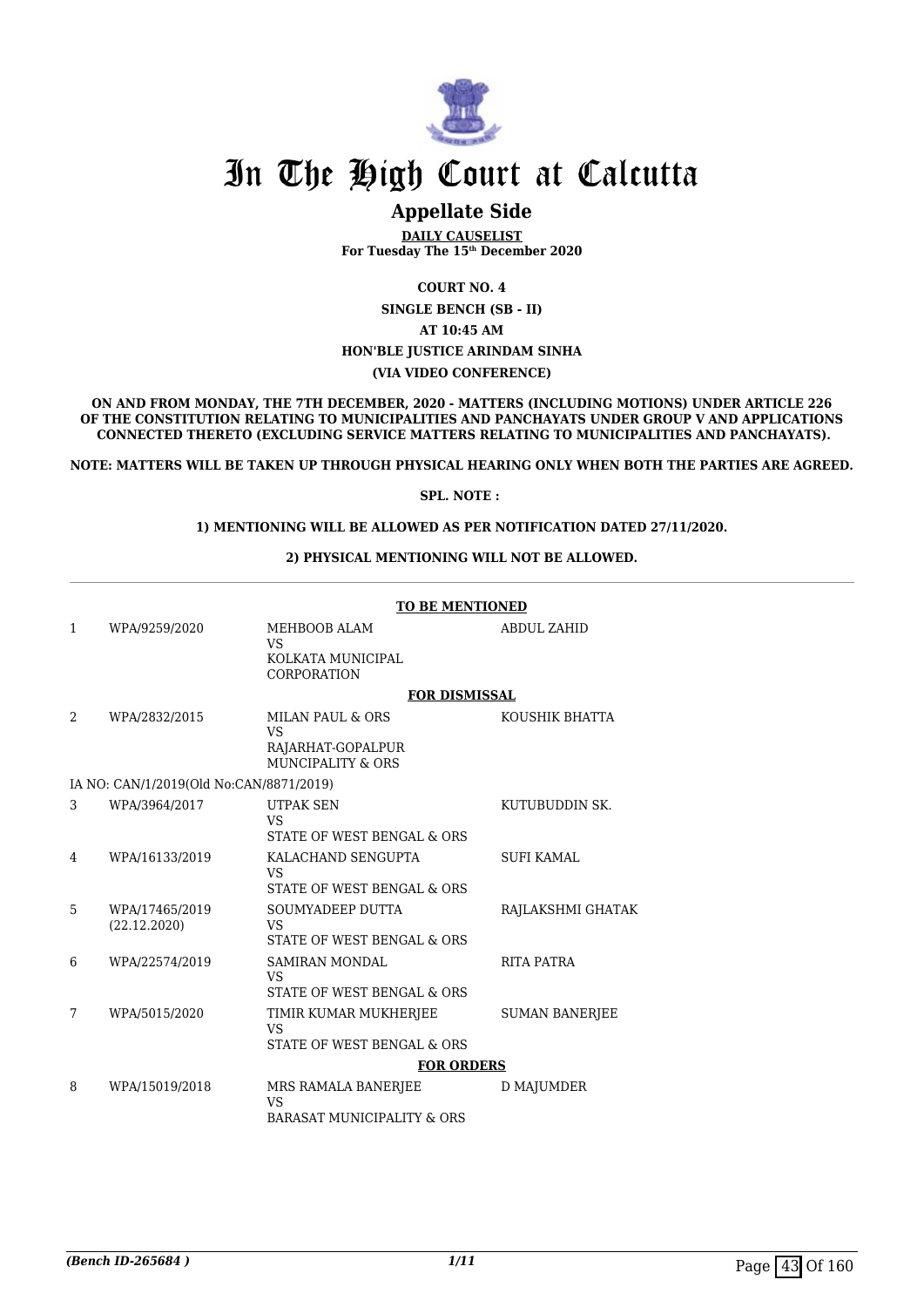| 9  | WPA/25518/2018<br>(22.12.2020)          | <b>ADIP MANDAL</b><br>VS.                                                             | TARUNJYOTI TEWARI   |
|----|-----------------------------------------|---------------------------------------------------------------------------------------|---------------------|
|    |                                         | STATE OF WEST BENGAL & ORS                                                            |                     |
|    | IA NO: CAN/1/2020(Old No:CAN/2549/2020) |                                                                                       |                     |
| 10 | WPA/20956/2019                          | MURSHIDABAD COLLEGE OF<br>ENG. AND TECHNOLOGY & H.R.<br>D. & ORS<br>VS                | DONA GHOSH          |
| 11 | WPA/21275/2019                          | STATE OF WEST BENGAL & ORS<br>NETAI DAS                                               | TRIPTIMOY TALUKDER  |
|    | (22.12.2020)                            | VS<br>THE BONGAON MUNICIPALITY &<br><b>ORS</b>                                        |                     |
|    | IA NO: CAN/1/2020                       |                                                                                       |                     |
| 12 | WPA/23604/2019<br>(22.12.2020)          | <b>GANGADHAR MONDAL &amp; ORS</b><br>VS<br>STATE OF WEST BENGAL & ORS                 | BHASKAR MANDAL      |
| 13 | WPA/24317/2019                          | PATTON DEVELOPERS PVT. LTD &                                                          | SOUMITRA DATTA      |
|    |                                         | <b>ANR</b><br>VS<br>STATE OF WEST BENGAL & ORS                                        |                     |
| 14 | WPA/1964/2020                           | SAJAHAN MONDAL                                                                        | RAJU MONDAL         |
|    |                                         | VS.                                                                                   |                     |
|    |                                         | STATE OF WEST BENGAL & ORS                                                            |                     |
| 15 | WPA/2151/2020                           | RANJAN CHAKRABORTY & ANR<br>VS.                                                       | TANMOY MUKHERJEE    |
|    |                                         | THE HOWRAHY MUNICIPAL<br><b>CORPORATION &amp; ORS</b>                                 |                     |
| 16 | WPA/2803/2020                           | <b>ABDUR RASHID</b><br>VS.                                                            | SRIKANTA SATTA      |
|    |                                         | STATE OF WEST BENGAL & ORS                                                            |                     |
| 17 | WPA/3551/2020                           | <b>GOURHARI BHUNIA &amp; ORS</b><br>VS                                                | DHIMAN RAY          |
| 18 | WPA/4348/2020                           | STATE OF WEST BENGAL & ORS<br>MOINUDDIN NAIR & ORS.                                   | <b>SAIRA BANU</b>   |
|    |                                         | <b>VS</b><br>STATE OF WEST BENGAL & ORS.                                              |                     |
|    |                                         | <b>MUNICIPALITY - MOTIONS</b>                                                         |                     |
| 19 | WPA/8819/2016                           | NIKHAT PARVEEN<br>VS                                                                  | <b>UJJAL RAY</b>    |
| 20 |                                         | STATE OF WEST BENGAL & ORS                                                            |                     |
|    | WPA/11564/2019                          | <b>AJAY SINGH</b><br>VS<br>HOWRAH MUNICIPAL                                           | JOYITA ROY          |
|    |                                         | <b>CORPORATION &amp; ORS</b>                                                          |                     |
| 21 | WPA/12433/2019                          | <b>DURGA DAS &amp; ORS</b><br>VS<br>STATE OF WEST BENGAL & ORS                        | SANJIB KUMAR GHOSH  |
| 22 | WPA/13094/2019                          | MONOTOSH KUMAR CHATTERJEE                                                             | SANTANU MAJI        |
|    |                                         | VS<br>STATE OF WEST BENGAL &ORS                                                       |                     |
| 23 | WPA/13139/2019                          | MD. SHARFUDDIN ANSARI                                                                 | ASIF DEWAN          |
|    |                                         | VS.<br>STATE OF WEST BENGAL & ORS                                                     |                     |
| 24 | WPA/13246/2019                          | APARNA BANERJEE & ORS                                                                 | ASOKE BASU          |
|    |                                         | VS.<br>STATE OF WEST BENGAL & ORS                                                     |                     |
|    | IA NO: CAN/1/2020                       |                                                                                       |                     |
| 25 | WPA/13256/2019                          | NEMAI CHANDRA PANJA & ANR<br>VS<br>DURGAPUR MUNICIPAL<br><b>CORPORATION &amp; ORS</b> | DEBAPRATIM BANERJEE |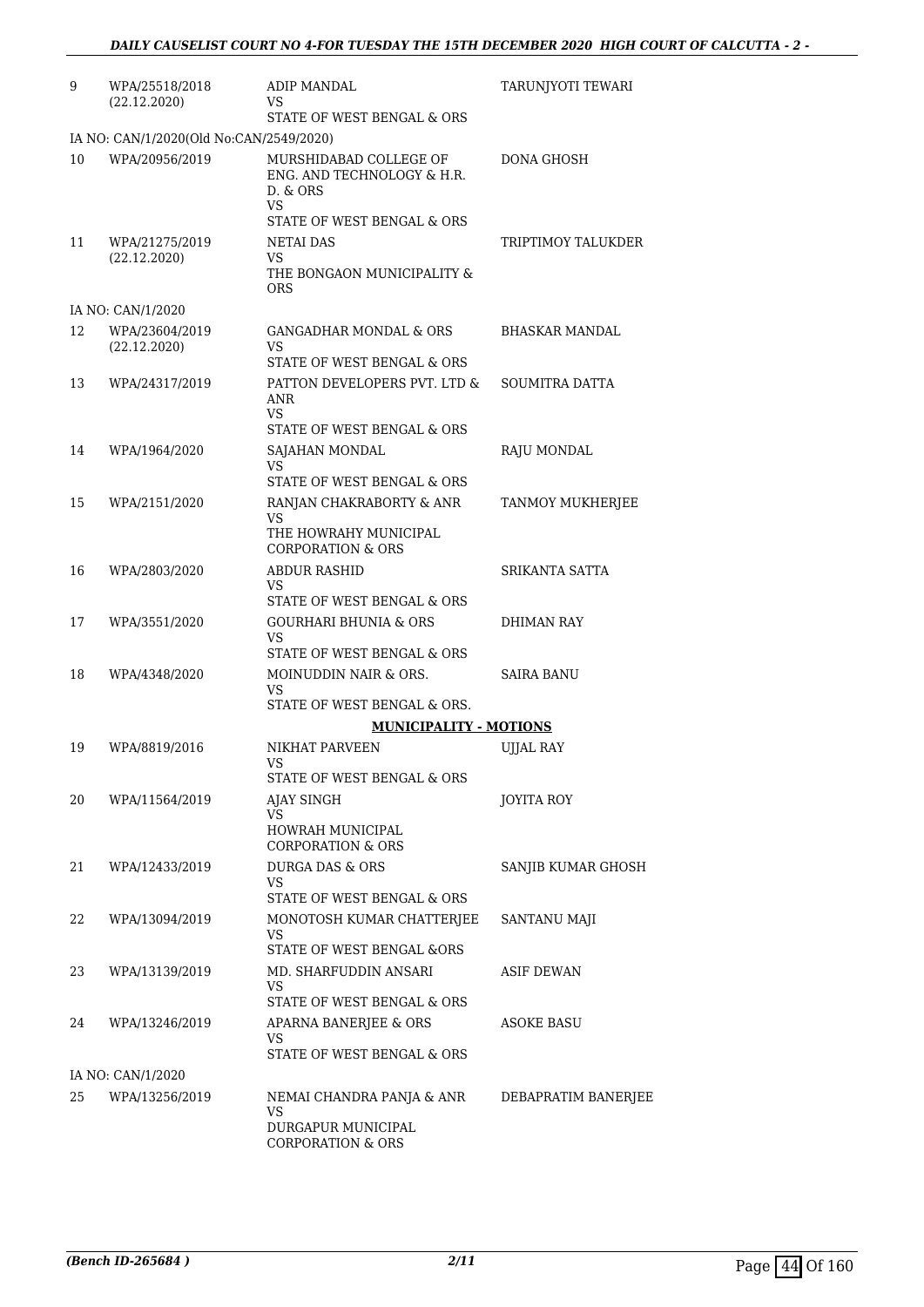| 26 | WPA/13356/2019 | <b>SIKHA PAL</b><br>VS.                                          | <b>ANIKET MISRA</b>              |
|----|----------------|------------------------------------------------------------------|----------------------------------|
|    |                | HOWRAH MUNICIPAL<br><b>CORPORATION &amp; ORS</b>                 |                                  |
| 27 | WPA/13533/2019 | PRATIK MONDAL & & ORS                                            | SOMNATH ROY                      |
|    |                | VS<br>THE MAHESTALA MUNICIPALITY<br>$&$ ORS                      | <b>CHOWDHURY</b>                 |
| 28 | WPA/13567/2019 | AKHTAR ALI LASKAR                                                | JOYITA ROY                       |
|    |                | VS<br>KOLKATA MUNICIPAL<br><b>CORPORATION &amp; ORS</b>          |                                  |
| 29 | WPA/13607/2019 | MD. ASHRAF                                                       | PARAMITA MAITY                   |
|    |                | VS<br>KOLKATA MUNICIPAL<br><b>CORPORATION &amp; ORS</b>          |                                  |
| 30 | WPA/13616/2019 | PAPIYA MUKHERJEE                                                 | <b>SUSHOVON DEY</b>              |
|    |                | VS<br>BAIDYABATI MUNICIPALITY &<br>ORS                           |                                  |
| 31 | WPA/13643/2019 | RITA KUNDU @ RITA KUNDU<br><b>BISWAS</b><br>VS.                  | PARTHA SARKAR                    |
|    |                | STATE OF WEST BENGAL & ORS                                       |                                  |
| 32 | WPA/13673/2019 | RABINDRANATH CHOWDHURY<br>VS                                     | P K BHATTACHARYYA                |
|    |                | STATE OF WEST BENGAL & ORS                                       |                                  |
| 33 | WPA/13677/2019 | MANIK MOHAN SAHA<br>VS.                                          | RAMKRISHNA BISWAS                |
|    |                | STATE OF WEST BENGAL & ORS                                       |                                  |
| 34 | WPA/13699/2019 | SK. MASUD KARIM<br>VS<br>STATE OF WEST BENGAL & ORS              | DHANA KRISHNA<br><b>ADHIKARI</b> |
| 35 | WPA/13700/2019 | SUJIT SANKAR KUNDU                                               | SATYA RANJAN KUNDU               |
|    |                | VS<br>THE BIDHAN NAGAR MUNICIPAL<br><b>CORPORATION &amp; ORS</b> |                                  |
| 36 | WPA/13712/2019 | KISHORESHANKAR DE                                                | NILANJAN ADHIKARI                |
|    |                | VS<br>STATE OF WEST BENGAL & ORS                                 |                                  |
| 37 | WPA/13810/2019 | MITHU HALDER & ORS                                               | TANMAY CHOWDHURY                 |
|    |                | VS<br>THE KMC & ORS                                              |                                  |
| 38 | WPA/15106/2019 | TUHINA MIDDE                                                     | RAFIKUL ISLAM SARDAR             |
|    |                | VS<br>STATE OF WEST BENGAL & ORS                                 |                                  |
| 39 | WPA/16212/2019 | SK. SADDAT HOSSAIN                                               | SK. FARIDULLAH                   |
|    |                | VS<br>THE HMC & ORS                                              |                                  |
| 40 | WPA/17795/2019 | SK SADDAT HOSSAIN                                                | SK FARIDULLAH                    |
|    |                | VS.<br><b>HOWRAH MUNICIPAL</b>                                   |                                  |
|    |                | <b>CORPORATION &amp; ORS</b>                                     |                                  |
| 41 | WPA/20775/2019 | ASIT KR CHAKRABORTY & ANR<br>VS.                                 | DONA GHOSH                       |
|    |                | STATE OF WEST BENGAL & ORS                                       |                                  |
| 42 | WPA/20876/2019 | ALLEN LABORATORIES LTD &<br>ANR                                  | ARUP KR CHATTERJEE               |
|    |                | VS.<br>BIDHANNAGAR MUNICIPAL<br><b>CORPORATION &amp; ORS</b>     |                                  |
| 43 | WPA/21519/2019 | <b>HEMANT PARAKH</b>                                             | SUBHASIS SAHA                    |
|    |                | VS.<br>SAINTHIA MUNICIPALITY & ORS                               |                                  |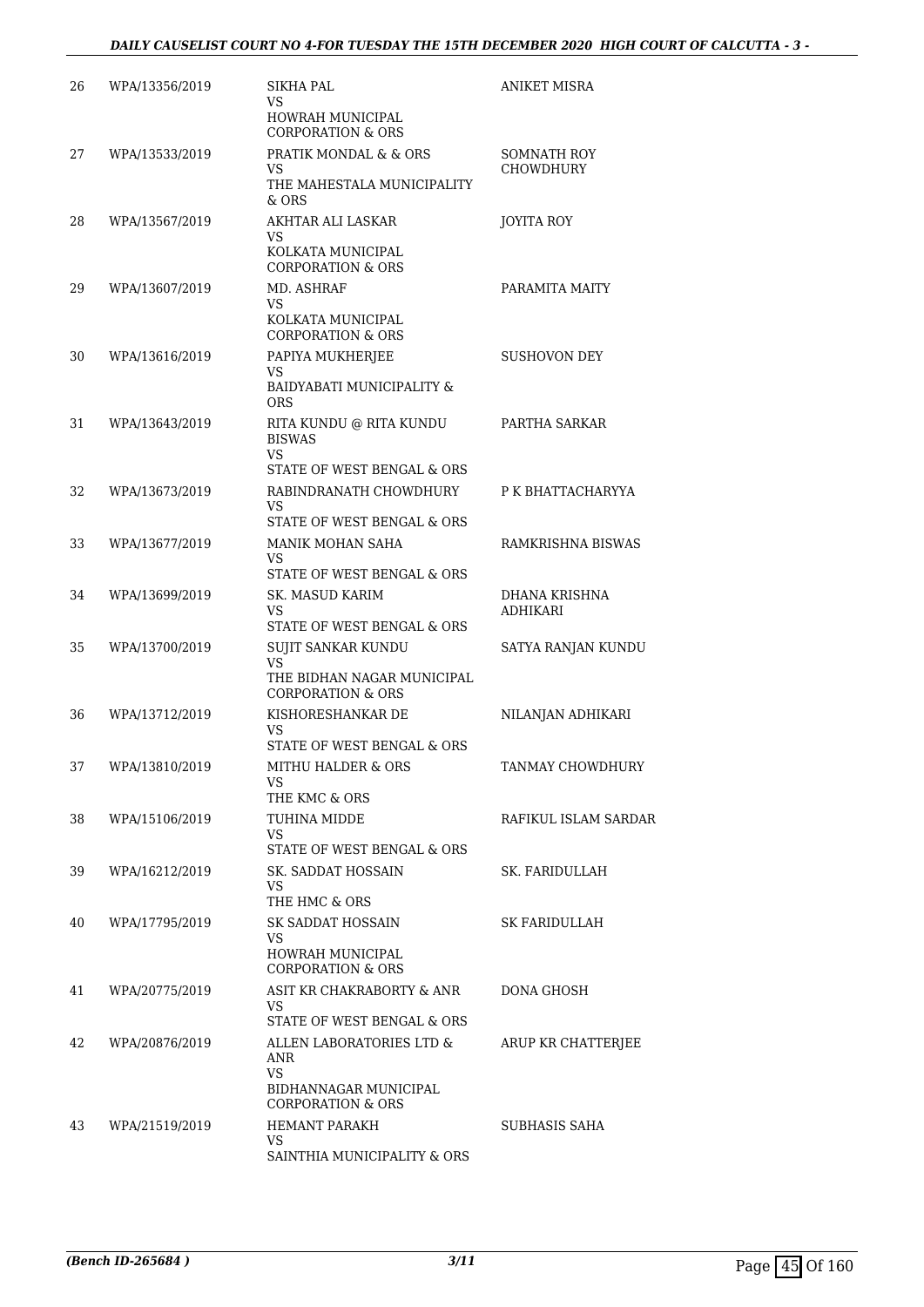#### *DAILY CAUSELIST COURT NO 4-FOR TUESDAY THE 15TH DECEMBER 2020 HIGH COURT OF CALCUTTA - 4 -*

| 44 | WPA/21613/2019    | SK AZEM ALI<br>VS                                                                      | SONALI SENGUPTA                  |
|----|-------------------|----------------------------------------------------------------------------------------|----------------------------------|
|    |                   | THE KOLKATA MUNICIPAL CORP<br>$&$ ORS                                                  |                                  |
| 45 | WPA/22425/2019    | TAPAN KUMAR KUNDU<br>VS<br>KOLKATA MUNICIPAL<br><b>CORPORATION ORS</b>                 | SUBHASHIS SAHA                   |
| 46 | WPA/22432/2019    | RUMA KUNDU<br>VS<br>KOLKATA MUNICIPAL<br><b>CORPORATION &amp; ORS</b>                  | SUBHASHIS SAHA                   |
| 47 | WPA/22433/2019    | SANDIP BHATTACHARJEE<br>VS<br>KOLKATA MUNICIPAL<br><b>CORPORATION &amp; ORS</b>        | SUBHASHIS SAHA                   |
| 48 | WPA/22717/2019    | MANOJ JAISWAL & ORS<br>VS<br>HOWRAH MUNICIPAL<br><b>CORPORATION &amp; ORS</b>          | ANIL KR CHATTOPADHYAY            |
| 49 | WPA/23133/2019    | DIBASKAR SAHA<br>VS.<br>STATE OF WEST BENGAL & ORS                                     | PRANTICK GHOSH                   |
|    | IA NO: CAN/1/2020 |                                                                                        |                                  |
| 50 | WPA/23393/2019    | KALYANI CHAKRABORTY<br>VS<br>STATE OF WEST BENGAL & ORS                                | NILADRI SAHA                     |
| 51 | WPA/23421/2019    | M/S V.S. ADVERTISING<br>VS<br>THE CHIEF EXECUTIVE OFFICER,<br>K. M. D. AUTHORITY & ORS | DEBABEENA MUKHERJEE              |
| 52 | WPA/23443/2019    | PALLY KALYAN SAMITY & ORS<br>VS<br>STATE OF WEST BENGAL & ORS                          | EJAJ KHAN                        |
| 53 | WPA/23576/2019    | BISHNU DEY<br><b>VS</b><br>STATE OF WEST BENGAL & ORS                                  | PRIYANKA CHATTERJEE              |
| 54 | WPA/23581/2019    | PARESH CHANDRA GUPTA & ANR<br>VS<br>STATE OF WEST BENGAL & ORS                         | <b>ABDUL HADI</b>                |
| 55 | WPA/357/2020      | <b>SK. ABDUL RASID</b><br>VS.<br>STATE OF WEST BENGAL & ORS                            | PAMPA DEY DHABAL                 |
| 56 | WPA/641/2020      | SUKAMAL BHATTACHARJEE<br>VS<br>KOLKATA MUNICIPAL<br><b>CORPORATION &amp; ORS</b>       | DEBASHIS BANERJEE                |
| 57 | WPA/1155/2020     | JETHANAND THANWARDAS<br>VS.<br>KOLKATA MUNICIPAL<br><b>CORPORATION &amp; ORS</b>       | SUPRATIM<br><b>BHATTACHARJEE</b> |
| 58 | WPA/1216/2020     | <b>ARATI DAS</b><br>VS<br>STATE OF WEST BENGAL & ORS                                   | AMIT BARAN DASH                  |
| 59 | WPA/1580/2020     | SANJIT BISWAS<br>VS<br>KOLKATA MUNICIPAL<br><b>CORPORATION &amp; ORS</b>               | GIASUL ISLAM                     |
| 60 | WPA/1608/2020     | AFROZE RANDERIAN<br>VS<br>THE KOLKATA MUNICIPAL<br><b>CORPORATION &amp; ORS</b>        | BHUPENDRA GUPTA                  |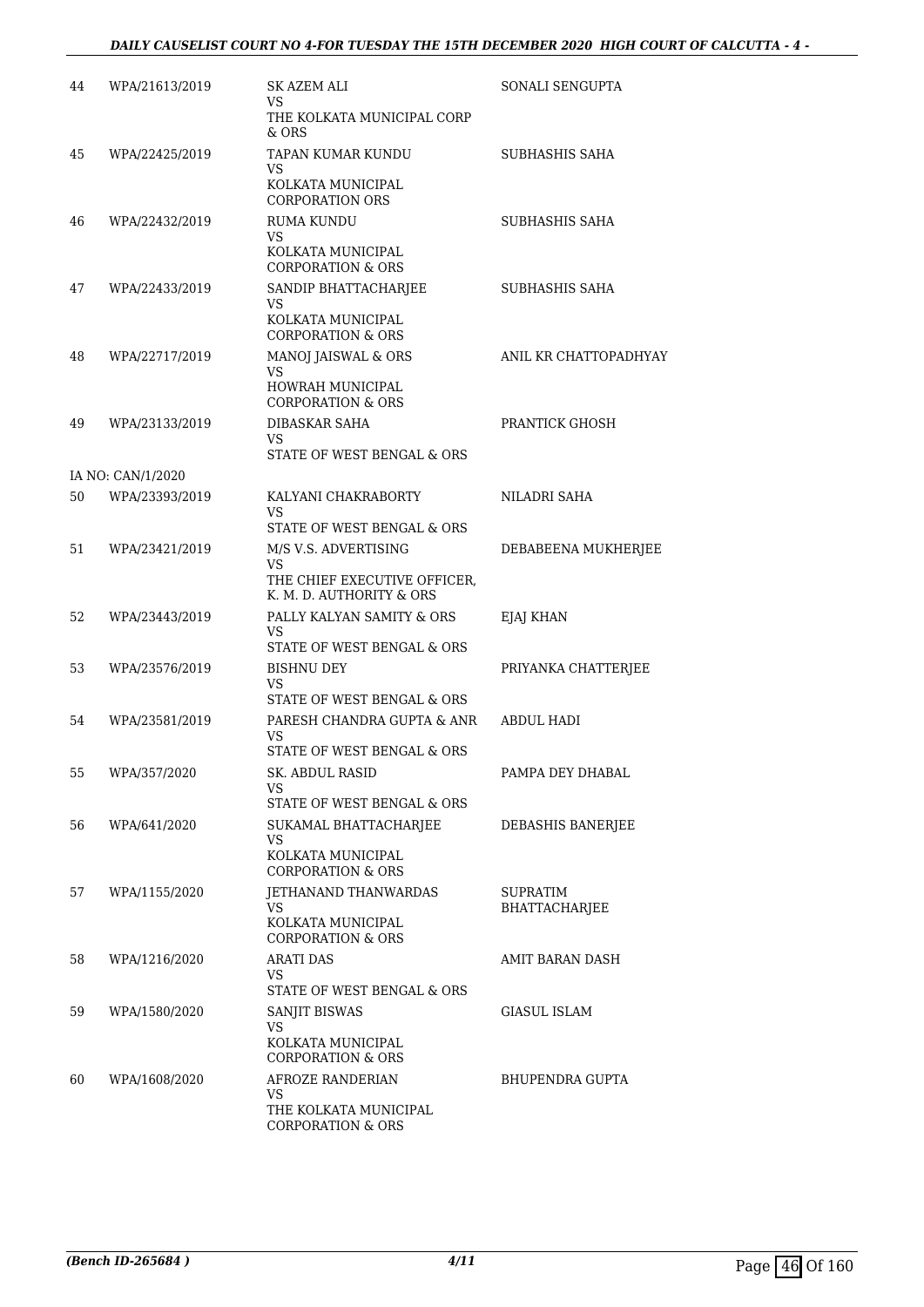| 61 | WPA/1702/2020     | ANIL MAZUMDER & ANR<br>VS<br>HOWRAH MUNICIPAL<br><b>CORPORATION &amp; ORS</b>                                        | PINAKI RANJAN MITRA               |
|----|-------------------|----------------------------------------------------------------------------------------------------------------------|-----------------------------------|
| 62 | WPA/1806/2020     | ANGUS JUTE WORKS<br>VS<br>CHAMPDANI MUNICIPALITY &                                                                   | KAJAL RAY                         |
| 63 | WPA/1839/2020     | <b>ORRS</b><br>MAYA DEVI @ MAYA DEVI<br><b>PASWAN</b><br><b>VS</b>                                                   | SOUMYAJIT BHATTA                  |
| 64 | WPA/2064/2020     | STATE OF WEST BENGAL & ORS<br><b>SUBRATA GUPTA &amp; ORS</b><br>VS<br>STATE OF WEST BENGAL & ORS                     | SULAANA BAGCHI (<br>BHATTACHARYA) |
|    |                   | IA NO: CAN/1/2020(Old No:CAN/1781/2020), CAN/2/2020                                                                  |                                   |
| 65 | WPA/2204/2020     | SRISTHI RESIDENCY & ORS<br>VS<br>HOWRAH MUNICIPAL<br><b>CORPORATION &amp; ORS</b>                                    | DEBABRATA ROY                     |
| 66 | WPA/2392/2020     | RUPASRI SARKAR (DAS)<br>VS<br>KMC & ORS.                                                                             | DEBAKI NANDAN MAITI               |
| 67 | WPA/2543/2020     | SNR CONSTRUCTIONS PRIVATE<br><b>LIMITED &amp; ANR</b><br><b>VS</b><br>KOLKATA MUNICIPAL                              | ARNAB SARDAR                      |
| 68 | WPA/2632/2020     | <b>CORPORATION &amp; ORS</b><br><b>AMIYO DAS</b><br>VS<br>THE HOWRAH MUNICIPAL                                       | ASIF SOHIL TARAFDAR               |
| 69 | WPA/3223/2020     | <b>CORPORATION &amp; ORS</b><br>KHALEKUJJAMAN<br>VS                                                                  | SK. JAYED HOSSAIN                 |
| 70 | WPA/3392/2020     | STATE OF WEST BENGAL & ORS<br>DHARAM CHAND SONKAR<br>VS<br>KMC & ORS.                                                | PARTHA PRATIM<br>MUKHOPADHYAY     |
|    | IA NO: CAN/1/2020 |                                                                                                                      |                                   |
| 71 | WPA/4254/2020     | ASHRAF ALI MONDAL<br>STATE OF WEST BENGAL & ORS                                                                      | INDRAJIT BHATTACHARJEE            |
|    |                   | IA NO: CAN/1/2020(Old No:CAN/3040/2020), CAN/2/2020(Old No:CAN/3048/2020)                                            |                                   |
| 72 | WPA/4386/2020     | JADAV DAS<br>VS.<br>STATE OF WEST BENGAL & ORS                                                                       | ANIGDHA SAHA                      |
| 73 | WPA/8682/2020     | ASHISH KUMAR SARKAR<br>VS<br>BALURGHAT MUNICIPALITY AND<br>OTHERS                                                    | ABHIJIT BORAL                     |
| 74 | WPA/9280/2020     | SRIKANTA DHARA<br>VS<br>State of West Bengal                                                                         | BARNAMOY BASAK                    |
| 75 | WPA/9500/2020     | MD. MOIZUDDIN<br>VS<br>THE KOLKATA MUNICIPAL                                                                         | SYED NURUL AREFIN                 |
| 76 | WPA/9835/2020     | CORPORATION<br>SABIUNNESSA HEQUE<br>VS<br>THE MUNICIPAL COMMISSIONER,<br>KOLKATA MUNICIPAL<br>CORPORATION AND OTHERS | <b>SYED NURUL AREFIN</b>          |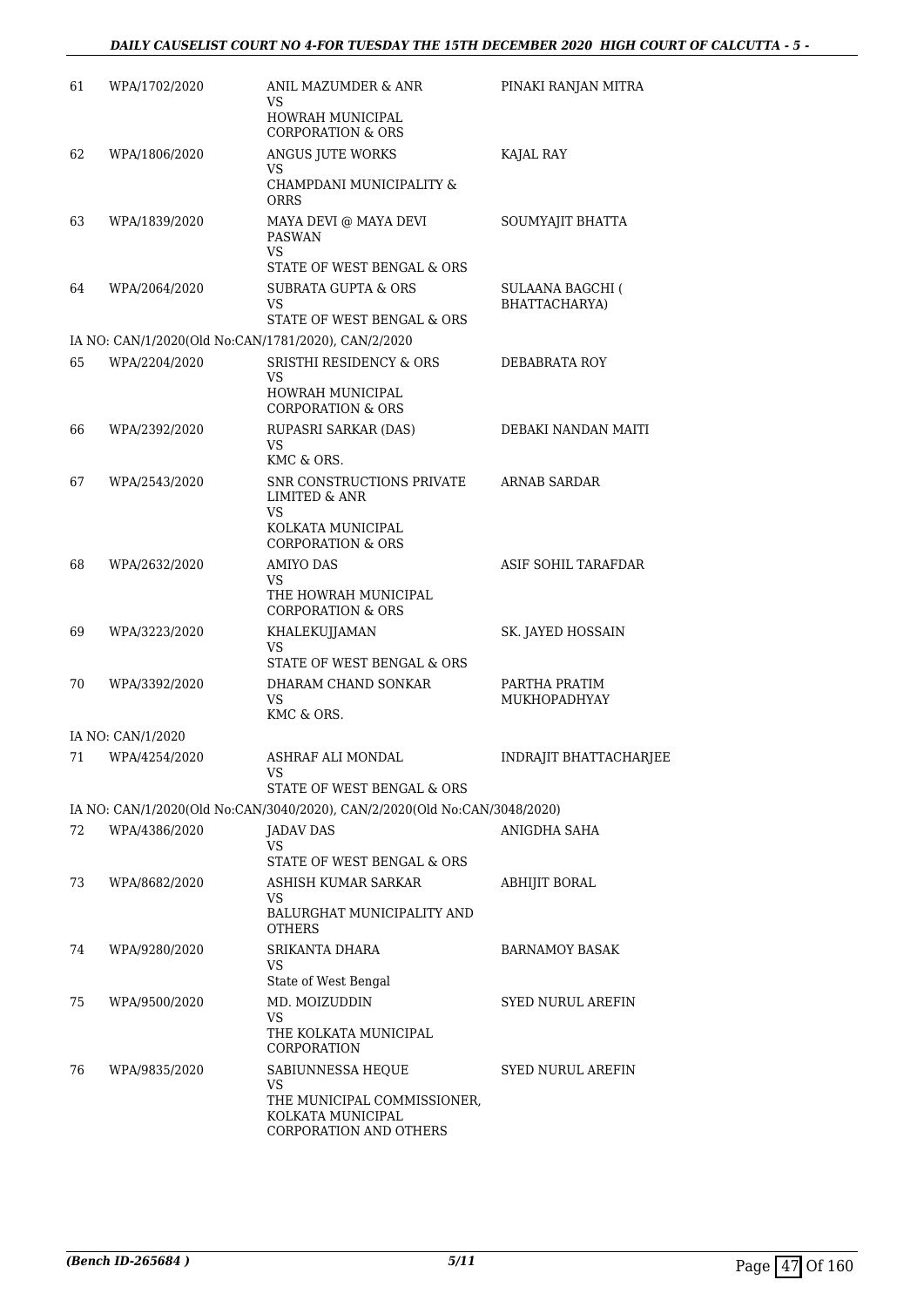| 77 | WPA/10088/2020                          | KISHOR GHOSH<br>VS<br>THE CHANDERNAGORE                      | <b>AMRITA DE</b>     |
|----|-----------------------------------------|--------------------------------------------------------------|----------------------|
|    |                                         | MUNICIPAL CORPORATION AND<br><b>ORS</b>                      |                      |
|    |                                         | PANCHAYAT - MOTIONS                                          |                      |
| 78 | WPA/20674/2012                          | HARIPADA HALDER                                              | LAKSHMI NATH         |
|    |                                         | VS<br>STATE OF W.B. & ORS.                                   | <b>BHATTACHARYA</b>  |
| 79 | WPA/22476/2015                          | <b>JAYANTA KUMAR PAIN</b>                                    | TARUN KANTI GHOSH    |
|    |                                         | VS<br>STATE OF WEST BENGAL & ORS                             |                      |
| 80 | WPA/22090/2017                          | NARENDRA NATH MAHATO                                         | SIVA PROSAD GHOSE    |
|    |                                         | VS                                                           |                      |
|    |                                         | STATE OF WEST BENGAL & ORS                                   |                      |
| 81 | WPA/23864/2017                          | JAHANARA DHALI & ORS<br>VS                                   | DEBNARAYAN PATRA     |
|    |                                         | STATE OF WEST BENGAL & ORS                                   |                      |
|    | IA NO: CAN/1/2018(Old No:CAN/5758/2018) |                                                              |                      |
| 82 | WPA/30046/2017                          | MOHINI BALA & ANR<br><b>VS</b>                               | <b>S MANDAL</b>      |
|    |                                         | STATE OF WEST BENGAL & ORS                                   |                      |
| 83 | WPA/2934/2018                           | <b>GOPAL HALDER</b><br>VS                                    | AVIROOP BHATTACHARYA |
|    |                                         | STATE OF WEST BENGAL &ORS                                    |                      |
| 84 | WPA/6500/2018                           | <b>BASUDEB MONDAL &amp; ORS</b><br>VS                        | ANJAN BHATTACHARYA   |
|    |                                         | STATE OF WEST BENGAL & ORS                                   |                      |
|    | IA NO: CAN/1/2018(Old No:CAN/9787/2018) |                                                              |                      |
| 85 | WPA/6957/2018                           | SADHAN KISHOR BERA & ORS<br>VS<br>STATE OF WEST BENGAL & ORS | RIMA HALDER          |
| 86 | WPA/12897/2018                          | NANI GOPAL NANDA                                             | P. MITRA             |
|    |                                         | VS<br>STATE OF WEST BENGAL & ORS                             |                      |
| 87 | WPA/14457/2018                          | SAMIR KUMAR CHAKRABORTY                                      | R. CHOWDHURY         |
|    |                                         | VS<br>STATE OF WEST BENGAL & ORS                             |                      |
| 88 | WPA/17344/2018                          | <b>CHAMPAK KUNDU &amp; ORS</b>                               | UTTAM KUMAR DE       |
|    |                                         | VS.<br>STATE OF WEST BENGAL & ORS                            |                      |
|    | IA NO: CAN/1/2019(Old No:CAN/6088/2019) |                                                              |                      |
| 89 | WPA/23466/2018                          | SHIB SANKAR PANDA                                            | BISWAPRIYA SAMANTA   |
|    |                                         | VS                                                           |                      |
|    |                                         | STATE OF WEST BENGAL & ORS                                   |                      |
| 90 | WPA/23539/2018                          | RAJENDRA NATH MAHATO & ORS<br>VS                             | SOUMYA MAZUMDER      |
|    |                                         | STATE OF WEST BENGAL & ORS                                   |                      |
| 91 | WPA/24803/2018                          | GOLAM KIBRIYA SARKAR<br>VS                                   | <b>GAUS UL ALAM</b>  |
|    |                                         | STATE OF WEST BENGAL & ORS                                   |                      |
| 92 | WPA/25488/2018                          | NEHA RISHI DAS @ NENA DAS<br>VS                              | GOURAB KUMAR NATH    |
| 93 | WPA/26326/2018                          | STATE OF WEST BENGAL& ORS<br>JAMAL MONDAL @ JAMALUDDIN       | HIRANMAY PAIK        |
|    |                                         | MOLLA<br>VS                                                  |                      |
|    |                                         | STATE OF WEST BENGAL & ORS.                                  |                      |
| 94 | WPA/34/2019                             | SHIB SANKAR PANDA<br>VS                                      | BISWAPRIYA SAMANTA   |
|    |                                         | STATE OF WEST BENGAL & ORS.                                  |                      |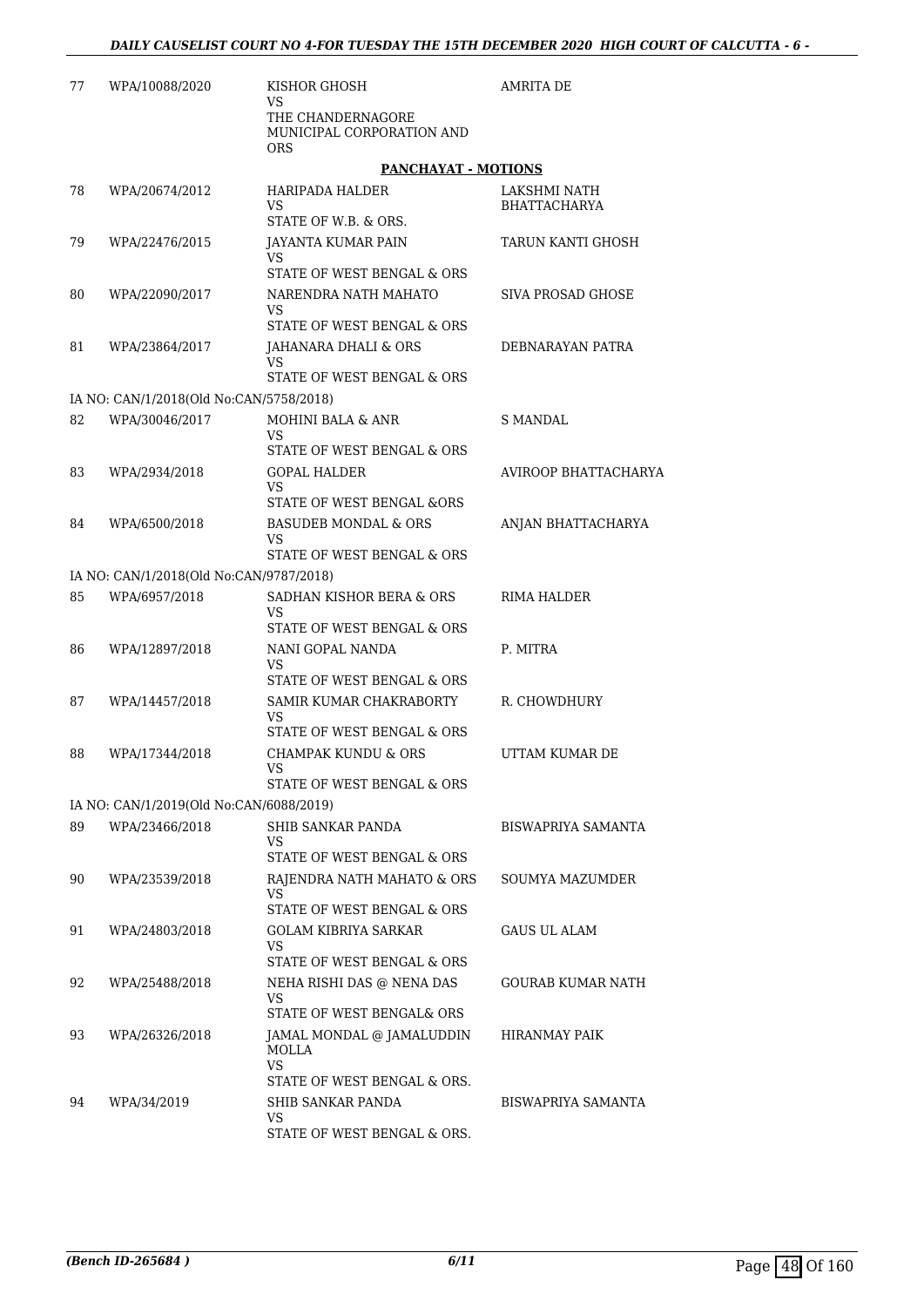#### *DAILY CAUSELIST COURT NO 4-FOR TUESDAY THE 15TH DECEMBER 2020 HIGH COURT OF CALCUTTA - 7 -*

| 95  | WPA/830/2019   | UTTAM SINGH                                        | SHOVAN GHOSH                                  |
|-----|----------------|----------------------------------------------------|-----------------------------------------------|
|     |                | VS<br>JANAI GRAM PANCHAYET & ORS                   |                                               |
| 96  | WPA/1834/2019  | KALYANI MALICK & ORS                               | RAFIKUL ISLAM SARDAR                          |
|     |                | VS<br>STATE OF WEST BENGAL & ORS                   |                                               |
| 97  | WPA/1862/2019  | GOUR HARI GURAIN & ORS                             | SYED SHAMSUL AREFIN                           |
|     |                | VS                                                 |                                               |
|     |                | STATE OF WEST BENGAL & ORS                         |                                               |
| 98  | WPA/5080/2019  | MOFIJUL ISLAM<br>VS                                | SARBANANDA SANYAL                             |
|     |                | STATE OF WEST BENGAL & ORS                         |                                               |
| 99  | WPA/5439/2019  | TAPAN KUMAR KARMAKAR<br>VS                         | P. GOSWAMI                                    |
|     |                | STATE OF WEST BENGAL & ORS                         |                                               |
| 100 | WPA/7094/2019  | MAHITESH SARDAR                                    | GAUTAM NARAYAN                                |
|     |                | VS<br>STATE OF WEST BENGAL & ORS                   | <b>BHATTACHARYA</b>                           |
| 101 | WPA/7098/2019  | KRISHNENDU KAR                                     | GAUTAM NARAYAN                                |
|     |                | VS                                                 | <b>BHATTACHARYAY</b>                          |
| 102 | WPA/7101/2019  | STATE OF WEST BENGAL & ORS<br><b>GANESH MONDAL</b> | <b>GAUTAM NARAYAN</b>                         |
|     |                | VS                                                 | <b>BHATTACHARYAY</b>                          |
|     |                | STATE OF WEST BENGAL & ORS                         |                                               |
| 103 | WPA/7103/2019  | KRISHNENDU MONDAL<br>VS                            | <b>GAUTAM NARAYAN</b><br><b>BHATTACHARYAY</b> |
|     |                | STATE OF WEST BENGAL & ORS                         |                                               |
| 104 | WPA/7108/2019  | <b>SUJAY MONDAL</b>                                | G.N. BHATTACHARYAY                            |
|     |                | VS<br>STATE OF WEST BENGAL & ORS                   |                                               |
| 105 | WPA/7109/2019  | SUBAL CHANDRA DAS                                  | G.N. BHATTACHARYAY                            |
|     |                | VS<br>STATE OF WEST BENGAL & ORS                   |                                               |
| 106 | WPA/7126/2019  | <b>BIJAN KR MAJUMDER</b>                           | <b>GOUTAM NARAYAN</b>                         |
|     |                | <b>VS</b>                                          | <b>BHATTACHARYAY</b>                          |
|     |                | STATE OF WEST BENGAL & ORS                         |                                               |
| 107 | WPA/7452/2019  | <b>SK ABU ABBASUDDIN</b><br>VS                     | ABDUL MANNAN MOLLAH                           |
|     |                | STATE OF WEST BENGAL & ORS                         |                                               |
| 108 | WPA/9942/2019  | ABU TAHER MOLLA                                    | KAMAL KANTA KAR                               |
|     |                | VS<br>STATE OF WEST BENGAL & ORS                   |                                               |
| 109 | WPA/9984/2019  | DIPALI PAUL                                        | KAMAL KANTA KAR                               |
|     |                | VS<br>STATE OF WEST BENGAL & ORS                   |                                               |
| 110 | WPA/10473/2019 | GOLAM GAZI                                         | TANMOY MUKHERJEE                              |
|     |                | VS                                                 |                                               |
|     |                | STATE OF WEST BENGAL & ORS                         |                                               |
| 111 | WPA/11054/2019 | AJID MONDAL<br>VS                                  | SAUNAK BHATTACHARYYA                          |
|     |                | STATE OF WEST BENGAL & ORS                         |                                               |
| 112 | WPA/11708/2019 | SAKILA KHATUN (BEGAM)<br>VS                        | PAMPA DEY (DHABAL)                            |
|     |                | STATE OF WEST BENGAL & ORS                         |                                               |
| 113 | WPA/12335/2019 | NARAYAN CHANDRA MAITY &                            | MOUMITA GHOSH                                 |
|     |                | <b>ORS</b><br>VS                                   |                                               |
|     |                | STATE OF WEST BENGAL & ORS                         |                                               |
| 114 | WPA/12674/2019 | UMESH CHANDRA DAS                                  | TAPAN BHANJA                                  |
|     |                | VS<br>STATE OF WEST BENGAL & ORS                   |                                               |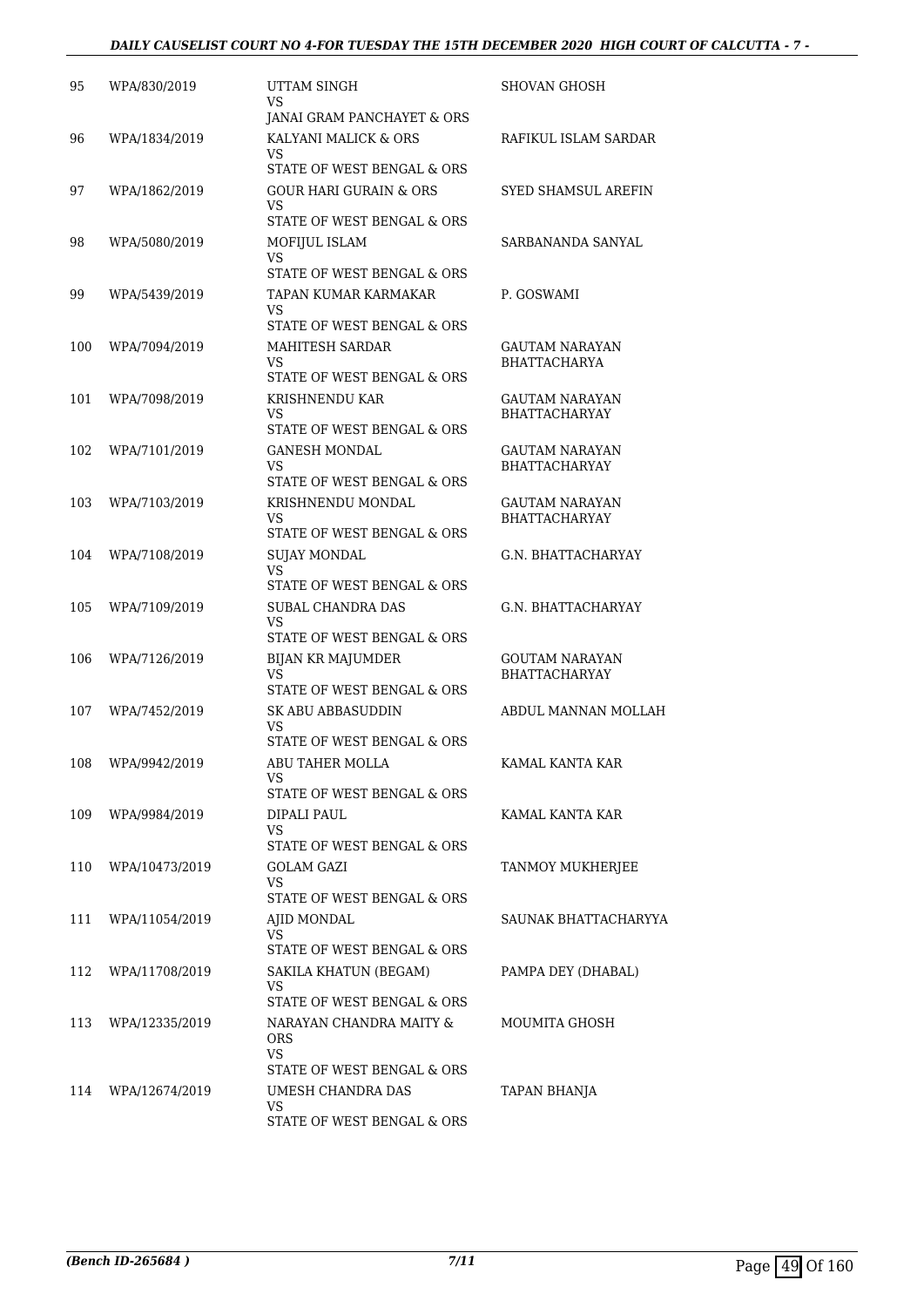| 115 | WPA/14318/2019     | MD FARUK ZAMANM MANDAL &<br>ANR<br><b>VS</b>                                            | RASAMOY MONDAL                         |
|-----|--------------------|-----------------------------------------------------------------------------------------|----------------------------------------|
|     |                    | STATE OF WEST BENGAL & ORS                                                              |                                        |
| 116 | WPA/15158/2019     | <b>SUMITA PRAMANIK</b><br>VS.                                                           | <b>BHASKAR CHANDRA</b><br><b>MANNA</b> |
|     |                    | STATE OF WEST BENGAL & ORS                                                              |                                        |
| 117 | WPA/15159/2019     | SHYAMAPADA PANDA<br>VS<br>STATE OF WEST BENGAL & ORS                                    | BHASKAR CHANDRA<br>MANNA               |
| 118 | WPA/15768/2019     | HASINA BIBI & MONDAL                                                                    | DEBASISH CHATTERJEE                    |
|     |                    | VS<br>STATE OF WEST BENGAL & ORS                                                        |                                        |
| 119 | WPA/16890/2019     | REKHA SANTRA @ REKHA SINGH<br>VS<br>STATE OF WEST BENGAL & ORS.                         | BISWAJIT GHOSH                         |
| 120 | WPA/17784/2019     | NAJMATUNNESA @<br><b>NAZMATUNNESA</b><br>VS.<br>STATE OF WEST BENGAL & ORS              | <b>JOYEE MAITI</b>                     |
| 121 | WPA/18139/2019     | MADAN MOHAN CHAKRABORTY                                                                 | <b>SUBHAS JANA</b>                     |
|     |                    | VS.<br>STATE OF WEST BENGAL & ORS                                                       |                                        |
| 122 | WPA/18309/2019     | SUDAN KAIBARTA                                                                          | PRATIP KUMAR                           |
|     |                    | VS<br>STATE OF WEST BENGAL & ORS                                                        | CHATTERJEE                             |
| 123 | WPA/18562/2019     | MD MONIRUL HOSSAIN<br><b>CONSTRUCTION &amp; ANR</b><br>VS<br>STATE OF WEST BENGAL & ORS | MOUSUMI MITRA                          |
| 124 | WPA/18847/2019     | SHELLEY GHOSH (KABIRAJ)                                                                 | SUBRANGSU PANDA                        |
|     |                    | VS<br>STATE OF WEST BENGAL & ORS                                                        |                                        |
| 125 | WPA/19118/2019     | SK. SULEMAN & ORS<br>VS.                                                                | SOUMYA MAJUMDER                        |
|     |                    | STATE OF WEST BENGAL & ORS                                                              |                                        |
| 126 | WPA/19339/2019     | MUSAFAR HOSSAIN GAYEN &<br><b>ORS</b><br>VS.<br>STATE OF WEST BENGAL & ORS              | PRIYANKA MONDAL                        |
|     | 127 WPA/19381/2019 | ASHIM KHANRA                                                                            | CHUMKI DAS BAIRAGYA                    |
|     |                    | VS.                                                                                     |                                        |
|     |                    | STATE OF WEST BENGAL & ORS                                                              |                                        |
| 128 | WPA/19419/2019     | NBCC VIBGYOR TOWERS OWNERS<br><b>ASSOCIATION &amp; ANR</b><br>VS.                       | MANAS DASGUPTA                         |
|     |                    | NEW TOWN KOLKATA DEV<br><b>AUTHORITY &amp; ORS</b>                                      |                                        |
| 129 | WPA/19495/2019     | UTTAM SAMANTA<br>VS.                                                                    | SUKUMAR GHOSH                          |
|     |                    | STATE OF WEST BENGAL & ORS                                                              |                                        |
| 130 | WPA/19668/2019     | REAJUL ISLAM & ANR<br>VS.<br>STATE OF WEST BENGAL & ORS                                 | KAZI M. RAHMAN                         |
| 131 | WPA/19847/2019     | RABINDRA NATH DAS                                                                       | ARINDAM CHATTERJEE                     |
|     |                    | VS.<br>THE GOVT OF WEST BENGAL &                                                        |                                        |
|     |                    | ORS.                                                                                    |                                        |
| 132 | WPA/19906/2019     | <b>BASUDEB CHEL</b><br>VS.                                                              | TIMIR BARAN SAHA                       |
|     |                    | STATE OF WEST BENGAL 7 ORS                                                              |                                        |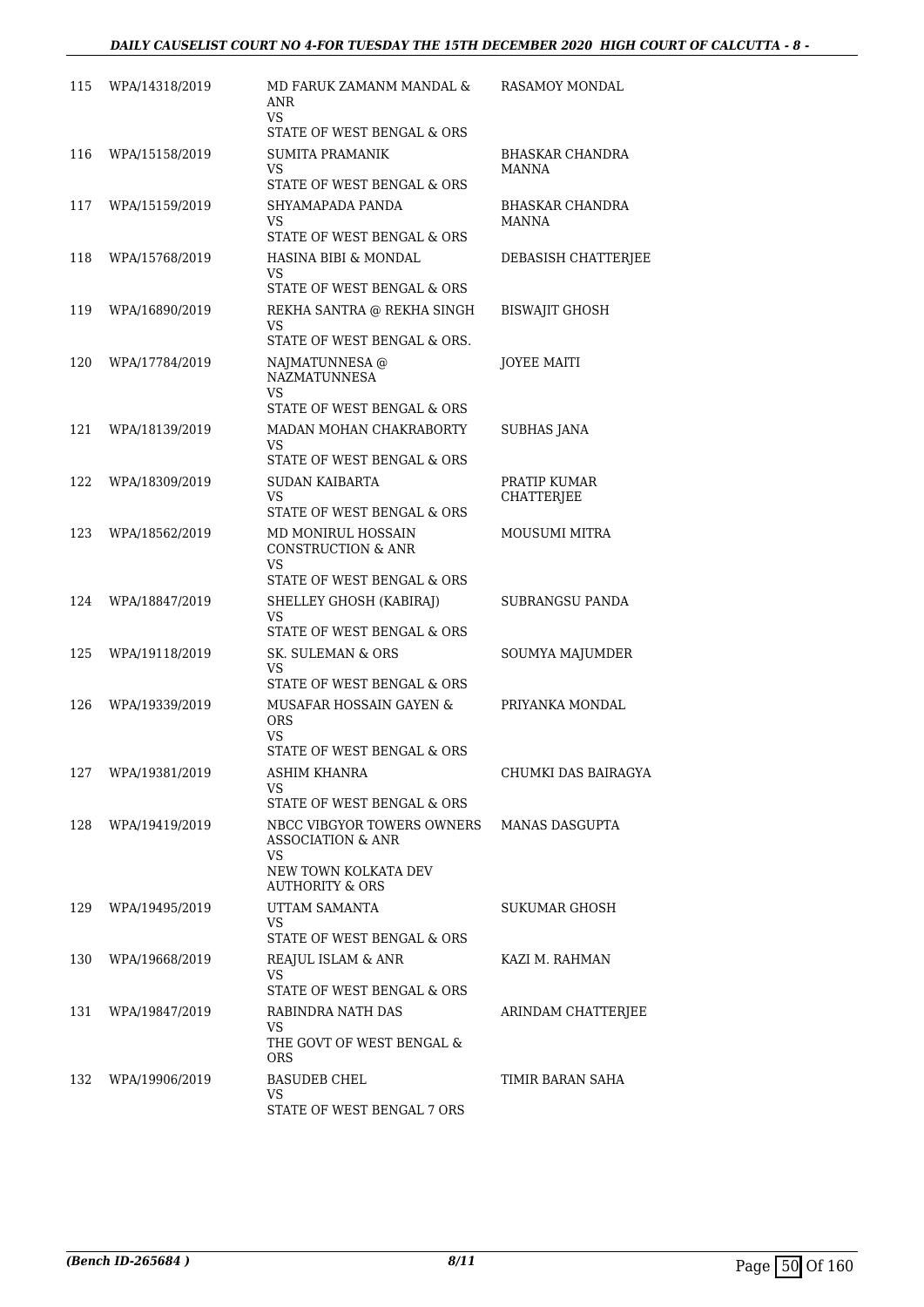| 133 | WPA/19947/2019                           | ABDUL SABUR @ SABUR MOLLA &<br>ORS<br>VS                            | MD HASANUZZAMAN                  |
|-----|------------------------------------------|---------------------------------------------------------------------|----------------------------------|
|     |                                          | STATE OF WEST BENGAL & ORS                                          |                                  |
| 134 | WPA/20105/2019                           | PRITILATA SARDAR<br>VS<br>STATE OF WEST BENGAL & ORS.               | ABU TAFIK HASSAN                 |
|     | IA NO: CAN/1/2019(Old No:CAN/10473/2019) |                                                                     |                                  |
| 135 | WPA/20107/2019                           | TAPAN KR. MONDAL & ORS.<br>VS<br>STATE OF WEST BENGAL & ORS.        | KAMAKSHYA PRASAD<br>MUKHOPADHYAY |
|     | IA NO: CAN/1/2019(Old No:CAN/10474/2019) |                                                                     |                                  |
| 136 | WPA/20144/2019                           | MONALISA SEN PAL<br>VS                                              | SUBHADIP PARMANIK                |
| 137 | WPA/20266/2019                           | STATE OF WEST BENGAL & ORS<br><b>AUSTOPADA MAITY</b><br>VS          | RANAJAY CHATTERJEE               |
| 138 | WPA/20772/2019                           | STATE OF WEST BENGAL & ORS<br>SUPRIYA RANJAN GHOSH<br>VS            | PRADIP KR GHOSH                  |
|     |                                          | STATE OF WEST BENGAL & ORS                                          |                                  |
| 139 | WPA/20806/2019                           | <b>ASIT KOLEY</b><br>VS<br>STATE OF WEST BENGAL & ORS               | KAMAL KANTA KAR                  |
| 140 | WPA/20818/2019                           | SK HASUNUDDIN @ JAMANUDDIN<br>VS                                    | MD MAHMUD                        |
| 141 | WPA/20949/2019                           | STATE OF WEST BENGAL & ORS<br><b>SABITA BHAKTA &amp; ANR</b><br>VS  | YOUNSH MONDAL                    |
|     |                                          | STATE OF WEST BENGAL & ORS                                          |                                  |
| 142 | WPA/20996/2019                           | GOPAL BISWAS @ GOPAL<br><b>CHANDRA BISWAS &amp; ANR</b><br>VS       | AMAL KR BANERJEE                 |
|     |                                          | STATE OF WEST BENGAL & ORS                                          |                                  |
| 143 | WPA/21004/2019                           | <b>SULEMAN ANSARY &amp; ORS</b><br>VS<br>STATE OF WEST BENGAL & ORS | MADHU SUDAN MONDAL               |
| 144 | WPA/21190/2019                           | DILIP MONDAL & ANR                                                  | MONIKA SINHA                     |
|     |                                          | VS<br>STATE OF WEST BENGAL & ORS                                    |                                  |
| 145 | WPA/21531/2019                           | SK. SAHEB ALI & ANR<br>VS                                           | <b>PUNAM BASU</b>                |
|     |                                          | STATE OF WEST BENGAL & ORS                                          |                                  |
|     | IA NO: CAN/1/2020                        |                                                                     |                                  |
| 146 | WPA/21683/2019                           | MD. ABUL BASAR KHAN<br>VS.<br>STATE OF WEST BENGAL & ORS            | MONIKA SINHA                     |
| 147 | WPA/22025/2019                           | SANJAY BHATTACHARJEE<br>VS.                                         | DEBDUTTA BASU                    |
| 148 | WPA/22207/2019                           | STATE OF WEST BENGAL & ORS<br>MADHAI MONDAL & MADHAB                | SANDIPAN MAITY                   |
|     |                                          | CHANDRA MONDAL<br>VS.                                               |                                  |
|     |                                          | STATE OF WEST BENGAL & ORS                                          |                                  |
| 149 | WPA/22606/2019                           | RATAN KR DAS & ANR<br>VS.<br>STATE OF WEST BENGAL & ORS             | KAMAL KANTA KAR                  |
| 150 | WPA/22739/2019                           | LAKSHMI KANTA LAHA<br>VS.<br>STATE OF WEST BENGAL & ORS             | ARJUN KUMAR SAMANTA              |
|     |                                          |                                                                     |                                  |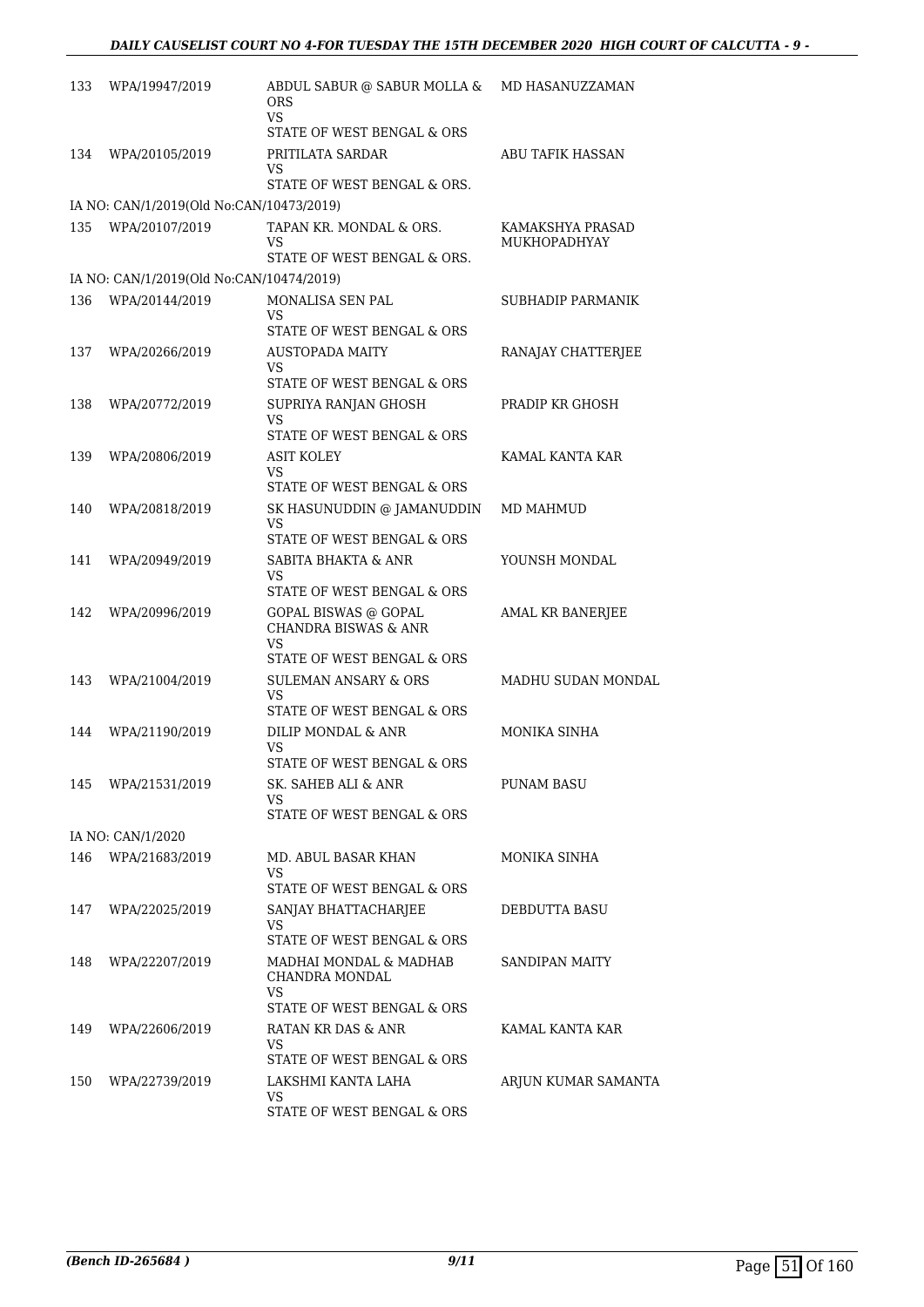| 151 | WPA/23371/2019                                            | <b>MALA BAURI</b><br>VS.                                                                | <b>SOUMIK GANGULI</b>            |
|-----|-----------------------------------------------------------|-----------------------------------------------------------------------------------------|----------------------------------|
|     |                                                           | STATE OF WEST BENGAL & ORS                                                              |                                  |
| 152 | IA NO: CAN/1/2020(Old No:CAN/1056/2020)<br>WPA/24240/2019 | FIROJ HUSSAIN<br>VS<br>STATE OF WEST BENGAL & ORS                                       | <b>ARUP BANERJEE</b>             |
| 153 | WPA/61/2020                                               | NETAI DAS @ RUIDAS<br>VS                                                                | MD. MAHMUD                       |
| 154 | WPA/301/2020                                              | STATE OF WEST BENGAL & ORS<br><b>MONIRA KHATOON</b><br>VS<br>STATE OF WEST BENGAL & ORS | GAUTAM GURIA                     |
| 155 | WPA/338/2020                                              | RANJAN MAL & ORS<br>VS<br>UNION OF INDIA & ORS                                          | SAIKAT CHATTERJEE                |
| 156 | WPA/574/2020                                              | <b>BULUYARA BIBI &amp; ORS</b><br>VS<br>STATE OF WEST BENGAL & ORS                      | ARKA BHATTACHARYA                |
| 157 | WPA/694/2020                                              | RUNA ROY & ORS<br>VS<br>STATE OF WEST BENGAL & ORS                                      | ARUNAVA GANGULY                  |
| 158 | WPA/911/2020                                              | AHMMED ALI LASKAR & ORS<br>VS<br>STATE OF WEST BENGAL & ORS                             | <b>SUDARSHANGHOSH</b>            |
| 159 | WPA/1034/2020                                             | ARABINDA JANA<br>VS<br>STATE OF WEST BENGAL & ORS                                       | <b>BHASKAR CHANDRA</b><br>MANNA  |
| 160 | WPA/1932/2020                                             | BARNALI GHARAMI (SHIT)<br>VS<br>STATE OF WEST BENGAL & ORS                              | SWADHIN PAN                      |
| 161 | WPA/1934/2020                                             | <b>MAUSUMI DAS</b><br>VS<br>STATE OF WEST BENGAL & ORS                                  | SWADHIN PAN                      |
| 162 | WPA/1935/2020                                             | SATABDI MAHAJAN (MONDAL)<br>VS<br>STATE OF WEST BENGAL & ORS                            | SWADHIN PAN                      |
| 163 | WPA/1937/2020                                             | DIPALI MONDAL (SARDAR)<br>VS<br>STATE OF WEST BENGAL & ORS                              | <b>SWADHIN PAN</b>               |
| 164 | WPA/2158/2020                                             | <b>WARSI DAIRY FIRM</b><br>VS<br>STATE OF WEST BENGAL & ORS                             | <b>HASAN SHAMS</b>               |
| 165 | WPA/2282/2020                                             | TAPAS KUMAR SADHUKHAN<br>VS<br>STATE OF WEST BENGAL & ORS                               | SHAMBA CHAKRABORTY               |
| 166 | WPA/2513/2020                                             | YUNUS GAZI<br>VS<br>STATE OF WEST BENGAL & ORS                                          | RABIDNRA KUMAR<br>JAISWAL        |
| 167 | WPA/2544/2020                                             | PARIMAL DAS<br>VS<br>STATE OF WEST BENGAL & ORS                                         | KALLOL KR MAITY                  |
| 168 | WPA/2700/2020                                             | KABIR SAHAJI<br><b>VS</b><br>STATE OF WEST BENGAL & ORS                                 | <b>INDRAJIT GHOSH</b>            |
| 169 | WPA/2782/2020                                             | GOPAL MUKHERJEE<br>VS<br>STATE OF WEST BENGAL & ORS                                     | SANTIMAY<br><b>BHATTACHARYYA</b> |
| 170 | WPA/6569/2020                                             | MD. AFJAL HOQUE & ORS<br>VS<br>STATE OF WEST BENGAL & ORS                               | SUNNY NANDY                      |
|     |                                                           |                                                                                         |                                  |

IA NO: CAN/1/2020(Old No:CAN/5351/2020)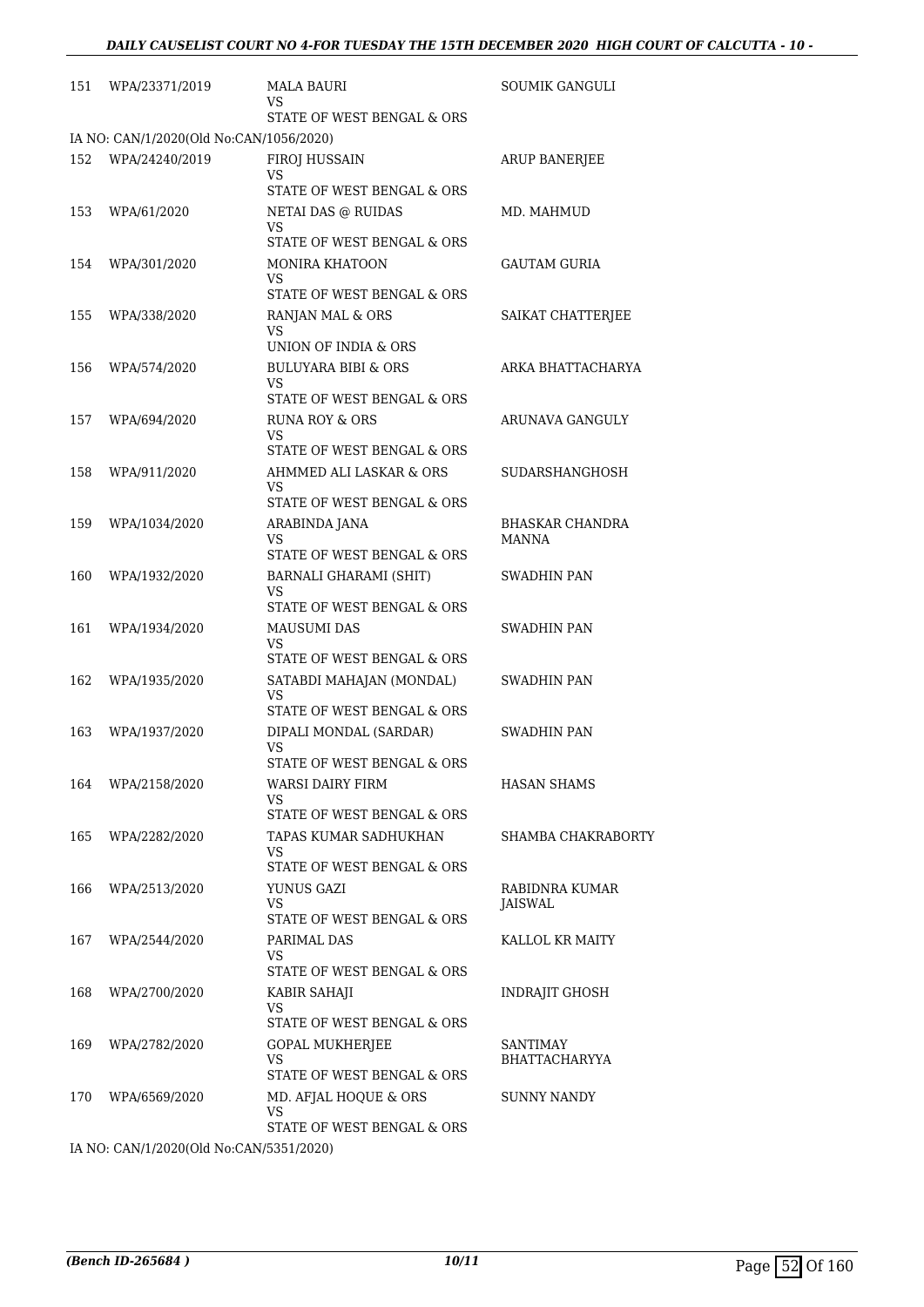#### *DAILY CAUSELIST COURT NO 4-FOR TUESDAY THE 15TH DECEMBER 2020 HIGH COURT OF CALCUTTA - 11 -*

| 171 | WPA/7042/2020     | ACHINTA KUMAR SAM<br>VS<br>State of West Bengal                    | APURBA GHOSH              |
|-----|-------------------|--------------------------------------------------------------------|---------------------------|
|     | IA NO: CAN/1/2020 |                                                                    |                           |
| 172 | WPA/7788/2020     | BALARAM DHIBAR<br>VS<br>STATE OF WEST BENGAL AND<br>ORS.           | DIPTENDU MONDAL           |
| 173 | WPA/8173/2020     | SK. AMIR HOSSAIN AND ANR<br>VS<br>STATE OF WEST BENGAL AND<br>ORS. | PAMPA DEY DHABAL          |
| 174 | WPA/8650/2020     | PADMA RANBAJ<br>VS<br>THE STATE OF WEST BENGAL<br>AND ORS          | SOUMAJIT DAS<br>MAHAPATRA |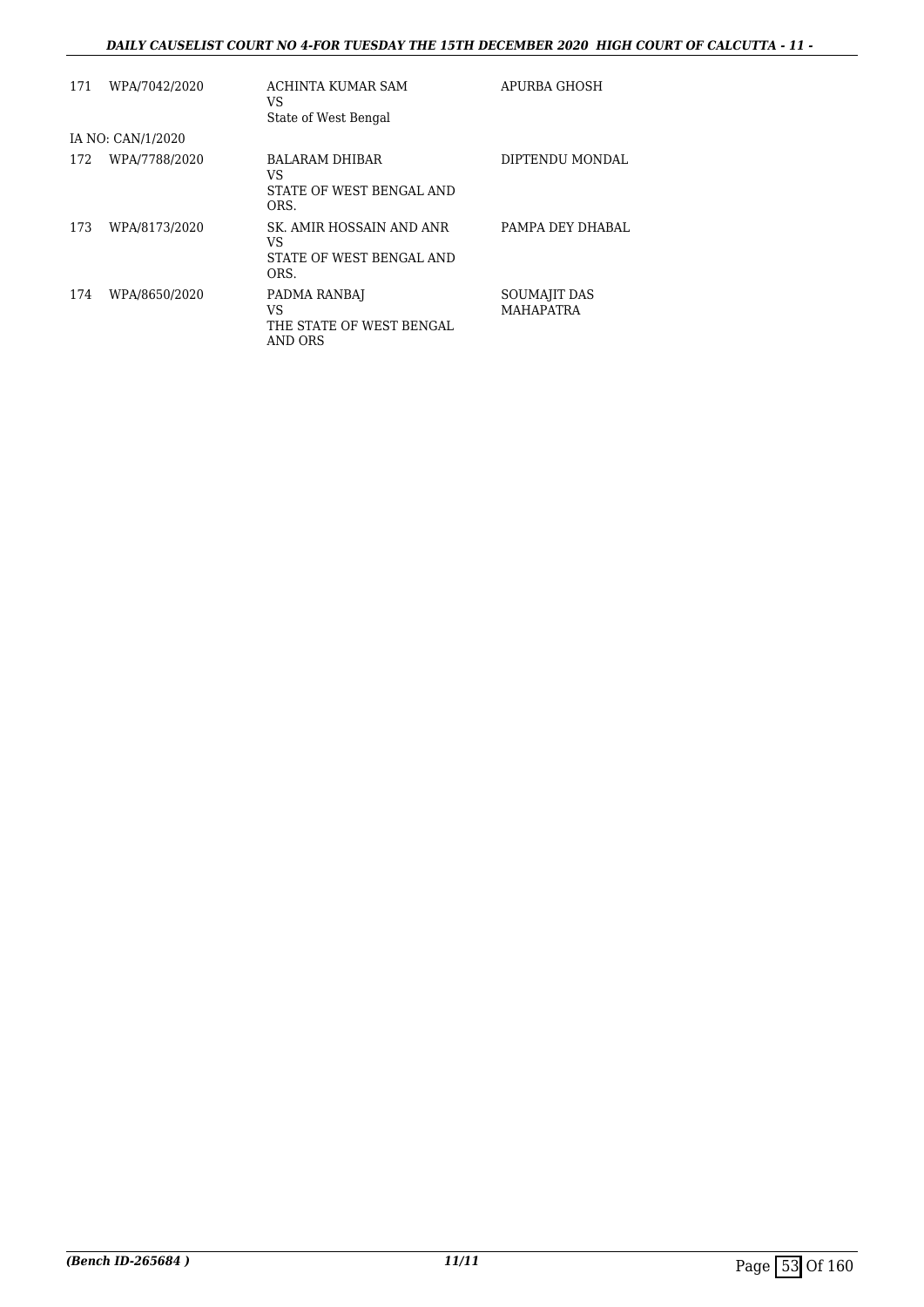

## **Appellate Side**

**DAILY CAUSELIST For Tuesday The 15th December 2020**

**COURT NO. 38 SINGLE BENCH (SB - IV) AT 10:45 AM HON'BLE JUSTICE ASHIS KUMAR CHAKRABORTY (VIA VIDEO CONFERENCE)**

#### **ON AND FROM MONDAY THE 7TH DECEMBER, 2020 ISSUED ON 1ST DECEMBER, 2020 IS MODIFIED TO THE FOLLOWING EXTENT - MATTERS (INCLUDING MOTIONS UNDER ARTICLE 226 OF THE CONSTITUTION OF INDIA RELATING TO LAND UNDER GROUP I INCLUDING APPLICATIONS CONNECTED THERETO.**

**NOTE: MATTERS WILL BE TAKEN UP THROUGH PHYSICAL HEARING ONLY WHEN BOTH THE PARTIES ARE AGREED.**

**MENTIONING WILL BE PERMITTED ONLY ON THE VIRTUAL MODE INDICATING GROUP(S) OR SECTION(S) ALONG WITH GROUND OF URGENCY.**

|   |                | <b>MOTION</b>                                                       |                                     |
|---|----------------|---------------------------------------------------------------------|-------------------------------------|
| 1 | WPA/20681/2019 | SUKUMAR BHATTACHARIYA<br>VS<br>STATE OF WEST BENGAL &<br><b>ORS</b> | <b>PRASAYAN</b><br><b>MUKHERJEE</b> |
| 2 | WPA/20975/2019 | ADITYA RAY & ANR.<br>VS<br>UNION OF INDIA & ORS.                    | ARINDAM DAS                         |
| 3 | WPA/21537/2019 | SK. MOZAFFAR & ORS<br>VS<br>STATE OF WEST BENGAL &<br>ORS           | SK HEDAYATULLAH                     |
| 4 | WPA/21624/2019 | BRAJESHWARI NASKAR<br>VS<br>STATE OF WEST BENGAL &<br><b>ORS</b>    | MD HASANUZZAMAN                     |
| 5 | WPA/21626/2019 | AYAZ SHAMI & ANR<br>VS<br>STATE OF WEST BENGAL &<br><b>ORS</b>      | RIMA DAS                            |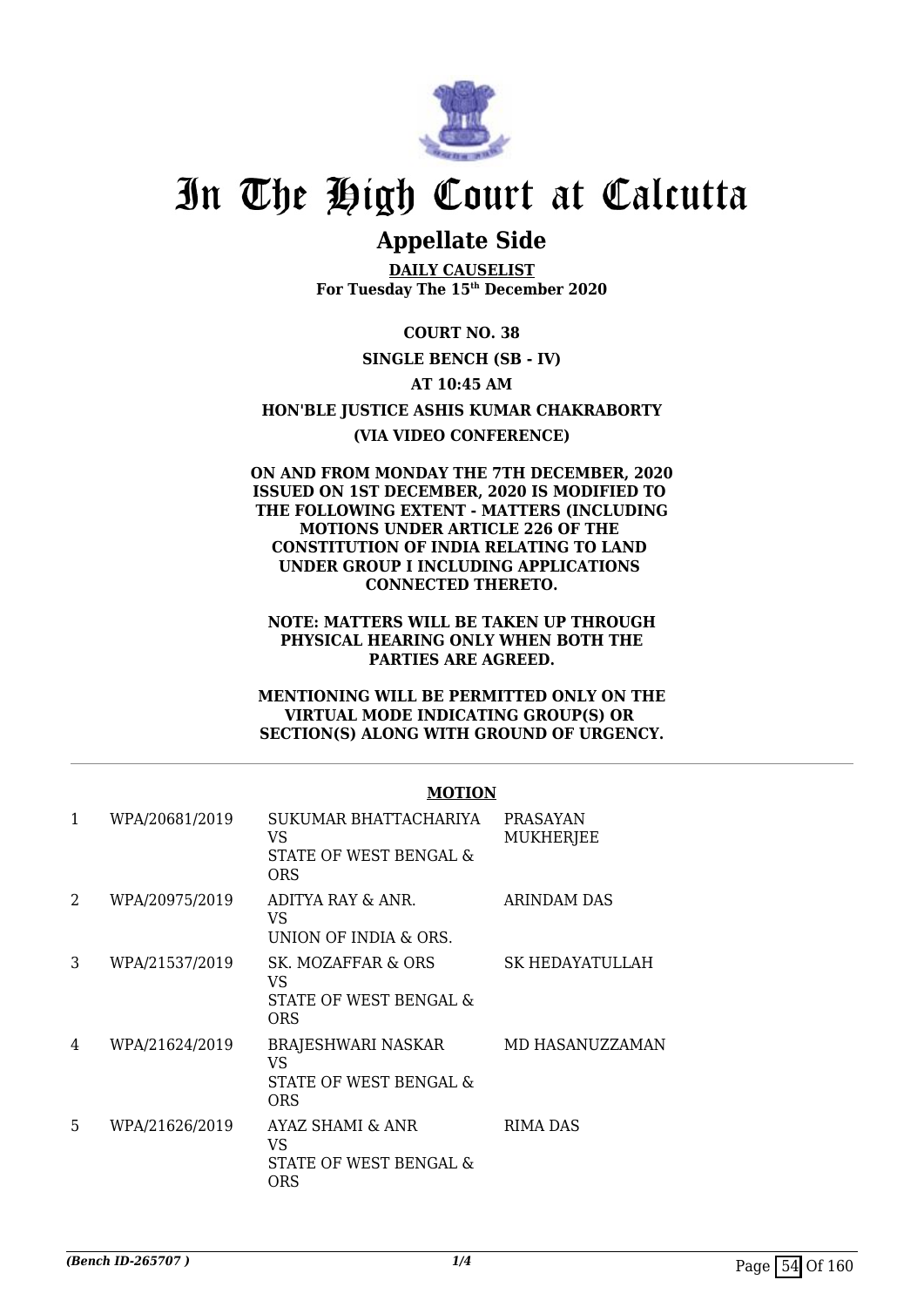| 6  | WPA/21661/2019 | MAMONI ACHARYA<br><b>VS</b><br>STATE OF WEST BENGAL &<br><b>ORS</b>                            | <b>SREEKUMAR</b><br><b>CHAKRABORTY</b> |
|----|----------------|------------------------------------------------------------------------------------------------|----------------------------------------|
| 7  | WPA/21663/2019 | <b>DHANANJOY</b><br>CHATTOPADHYAY<br><b>VS</b><br>STATE OF WEST BENGAL &<br><b>ORS</b>         | <b>SREEKUMAR</b><br><b>CHAKRABORTY</b> |
| 8  | WPA/21704/2019 | <b>JIWAN DAS BAJAJ</b><br><b>VS</b><br><b>STATE OF WEST BENGAL &amp;</b><br><b>ORS</b>         | PAPIYA BANERJEE<br><b>BIHANI</b>       |
| 9  | WPA/22632/2019 | SARFUDDIN SAHA<br><b>VS</b><br><b>STATE OF WEST BENGAL &amp;</b><br><b>ORS</b>                 | <b>TARUN KR DAS</b>                    |
| 10 | WPA/3057/2020  | MAHADEB JANA & ORS<br><b>VS</b><br><b>STATE OF WEST BENGAL &amp;</b><br><b>ORS</b>             | <b>APURBA</b><br><b>CHAKRABARTTY</b>   |
| 11 | WPA/3193/2020  | SUVENDU BIKASH MONDAL<br>@ SUVENDU MONDAL<br><b>VS</b><br>STATE OF WEST BENGAL &<br><b>ORS</b> | <b>TIRTHANKAR ROY</b>                  |
| 12 | WPA/3446/2020  | JHARNA DAS & ORS<br><b>VS</b><br>STATE OF WEST BENGAL &<br><b>ORS</b>                          | <b>KIRAN KUMAR</b><br><b>MAHATO</b>    |
| 13 | WPA/3568/2020  | SAHAJALAL MOLLA & ORS<br><b>VS</b><br>STATE OF WEST BENGAL &<br><b>ORS</b>                     | <b>DIBYENDU</b><br><b>CHATTERJEE</b>   |
| 14 | WPA/3640/2020  | PURNA CH. MANNA<br><b>VS</b><br>STATE OF WEST BENGAL &<br>ORS.                                 | PARTHA PRATIM ROY                      |
| 15 | WPA/3643/2020  | NIRMAL DOLUI<br><b>VS</b><br>STATE OF WEST BENGAL &<br>ORS.                                    | SATYAM MUKHERJEE                       |
| 16 | WPA/3711/2020  | ARUP DAS ADHIKARI & ORS<br><b>VS</b><br>STATE OF WEST BENGAL &<br><b>ORS</b>                   | SANTI PADA PAHARI                      |
| 17 | WPA/5542/2020  | RAMANUJ SINGH<br><b>VS</b><br>STATE OF WEST BENGAL&<br><b>ORS</b>                              | <b>AMRITO GOURAV KAR</b>               |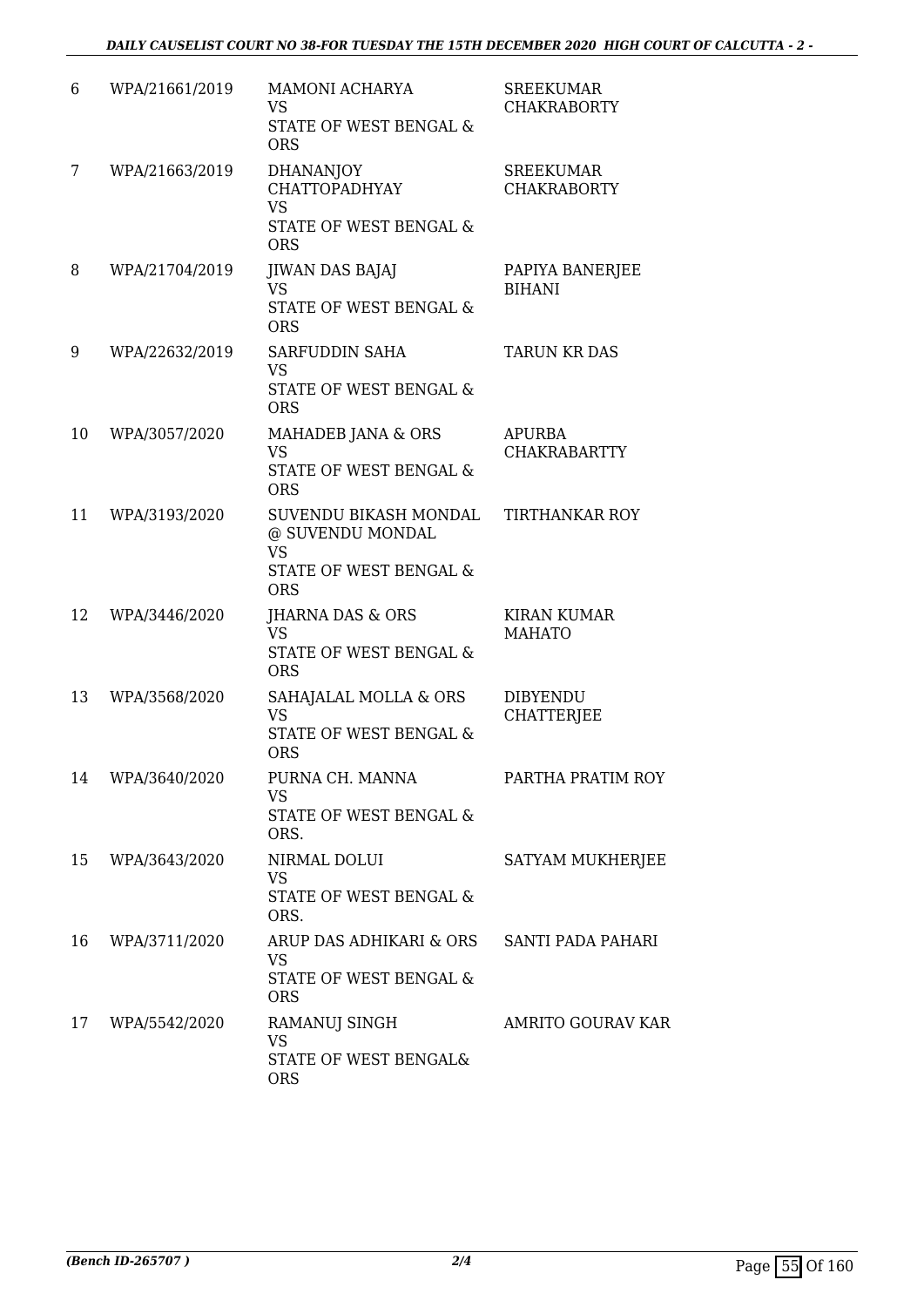| 18 | WPA/7277/2020                   | HARIPADA MONDAL AND<br><b>OTHERS</b><br><b>VS</b><br>STATE OF WEST BENGAL<br>AND ORS.                                            | <b>MUKTESWAR MAITY</b>       |
|----|---------------------------------|----------------------------------------------------------------------------------------------------------------------------------|------------------------------|
|    | IA NO: CAN/1/2020               |                                                                                                                                  |                              |
| 19 | WPA/7471/2020                   | <b>SMT SATWANTI DEVI</b><br><b>VS</b><br>THE CHAIRMAN, SUB DIV<br>MAGISTRATE, SR CITIZEN<br>WELFARE AND MAIN<br>TRIBUNAL AND ANR | <b>ANJALI NAG</b>            |
|    | IA NO: CAN/1/2020               |                                                                                                                                  |                              |
| 20 | WPA/8905/2020                   | SUPENDRA NATH BASAK<br><b>AND ORS</b><br><b>VS</b><br>STATE OF WEST BENGAL<br><b>AND ORS</b>                                     | SARBANANDA<br><b>SANYAL</b>  |
| 21 | WPA/8906/2020                   | SUSHIL CHANDRA BISWAS<br><b>AND ORS</b><br><b>VS</b><br>STATE OF WEST BENGAL<br><b>AND ORS</b>                                   | SARBANANDA<br><b>SANYAL</b>  |
| 22 | WPA/8911/2020                   | <b>GAUTAM KUMAR MANDAL</b><br><b>AND ORS</b><br><b>VS</b><br>THE STATE OF WEST<br><b>BENGAL AND ORS</b>                          | DYUTIMAL BANERJEE            |
| 23 | WPA/9455/2020<br>$(15-12-2020)$ | <b>BAKIBUL ISLAM AND ANR</b><br><b>VS</b><br>STATE OF WEST BENGAL<br>AND ORS.                                                    | MD YOUNUSH<br><b>MONDAL</b>  |
| 24 | WPA/9681/2020                   | PRABHA SINGH AND<br><b>OTHERS</b><br>VS<br>STATE OF WEST BENGAL<br>AND ORS.                                                      | <b>SUMAN BANERJEE</b>        |
| 25 | WPA/9722/2020                   | DINESH KUMAR AGARWALA<br><b>VS</b><br>State of West Bengal                                                                       | JAMIRUDDIN KHAN              |
| 26 | WPA/9793/2020                   | <b>SHYAM SEL AND POWER</b><br>LTD AND ANR<br><b>VS</b><br>UNION OF INDIA AND ORS.                                                | SANJAY GINODIA               |
| 27 | WPA/9972/2020                   | <b>BIDYUT KUMAR BISWAS</b><br><b>VS</b><br>UNION OF INDIA AND ORS.                                                               | <b>GIASUDDIN MOLLA</b>       |
| 28 | WPA/9996/2020                   | <b>GANESH ADHIKARY</b><br>VS<br>STATE OF WEST BENGAL<br>AND ORS.                                                                 | PARTHA<br><b>CHAKRABORTY</b> |
| 29 | WPA/10168/2020                  | <b>MAJET MONDAL</b><br><b>VS</b><br>State of West Bengal                                                                         | <b>ABDUL MURSHID</b>         |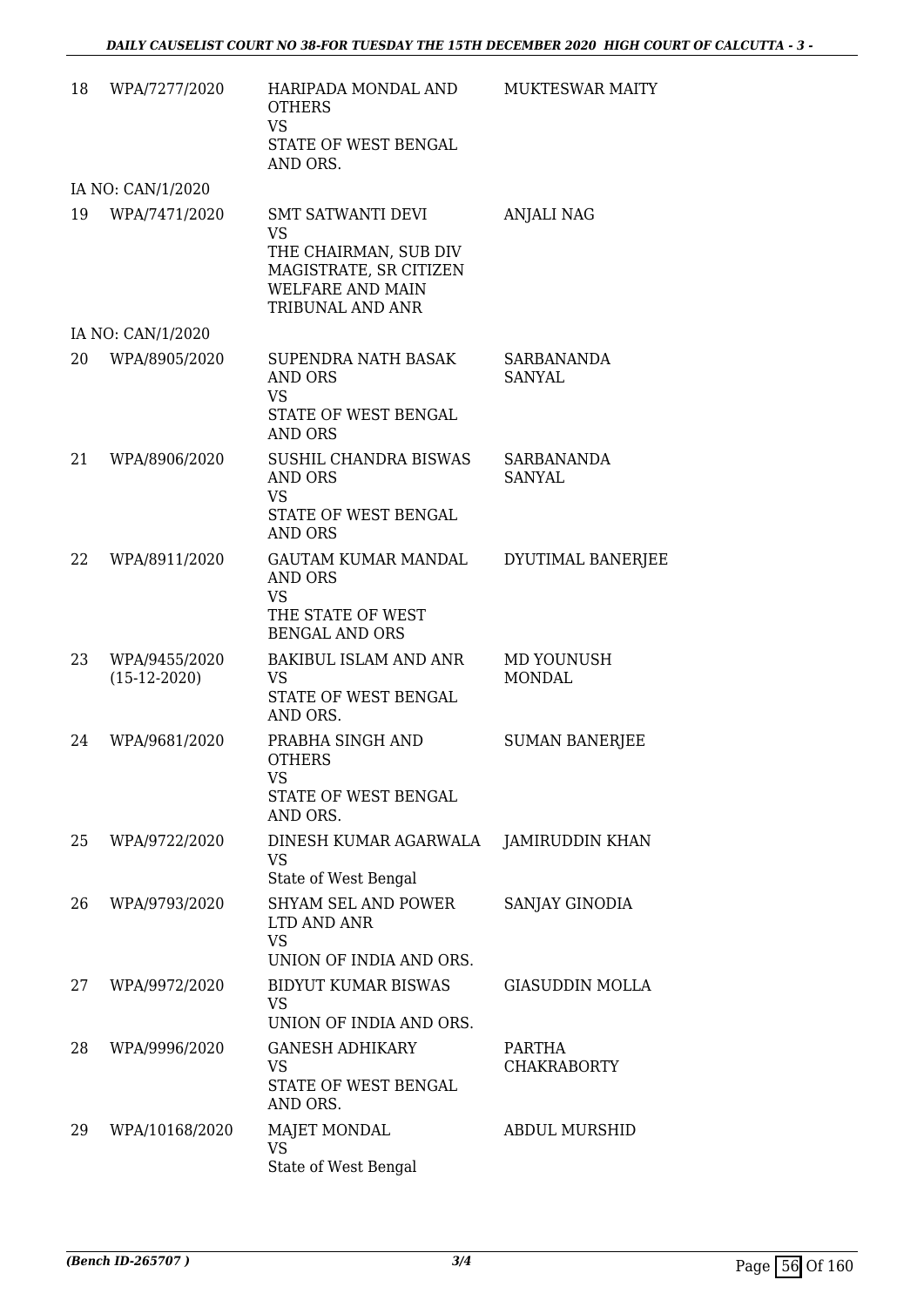| 30 | WPA/10170/2020 | ABDUL RASHED MONDAL<br>AND OTHERS<br>VS<br><b>STATE OF WEST BENGAL</b><br>AND ORS.        | <b>ABDUL MURSHID</b> |
|----|----------------|-------------------------------------------------------------------------------------------|----------------------|
| 31 | WPA/10199/2020 | NIRMAL KUMAR<br>CHATTERJEE<br><b>VS</b><br>STATE OF WEST BENGAL<br>AND ORS.               | DYUTIMAN BANERJEE    |
| 32 | WPA/10331/2020 | K. RAJESH<br><b>VS</b><br>TEHSILDAR, PORT BLAIR                                           | <b>ANJILI NAG</b>    |
| 33 | WPA/10430/2020 | <b>SMTI LAXMI</b><br>VS.<br>THE ANDAMAN AND<br>NICOBAR ADMINISTRATION<br><b>AND ORS</b>   | K VIJAY KUMAR        |
| 34 | WPA/10432/2020 | SMTI AMDAMMAL<br><b>VS</b><br>THE ANDAMAN AND<br>NICOBAR ADMINISTRATION<br><b>AND ORS</b> | K. VIJAY KUMAR       |
| 35 | WPA/10443/2020 | SUJIT KUMAR DUTTA<br><b>VS</b><br>THE STATE OF WEST<br><b>BENGAL AND ORS</b>              | <b>NABANKUR PAUL</b> |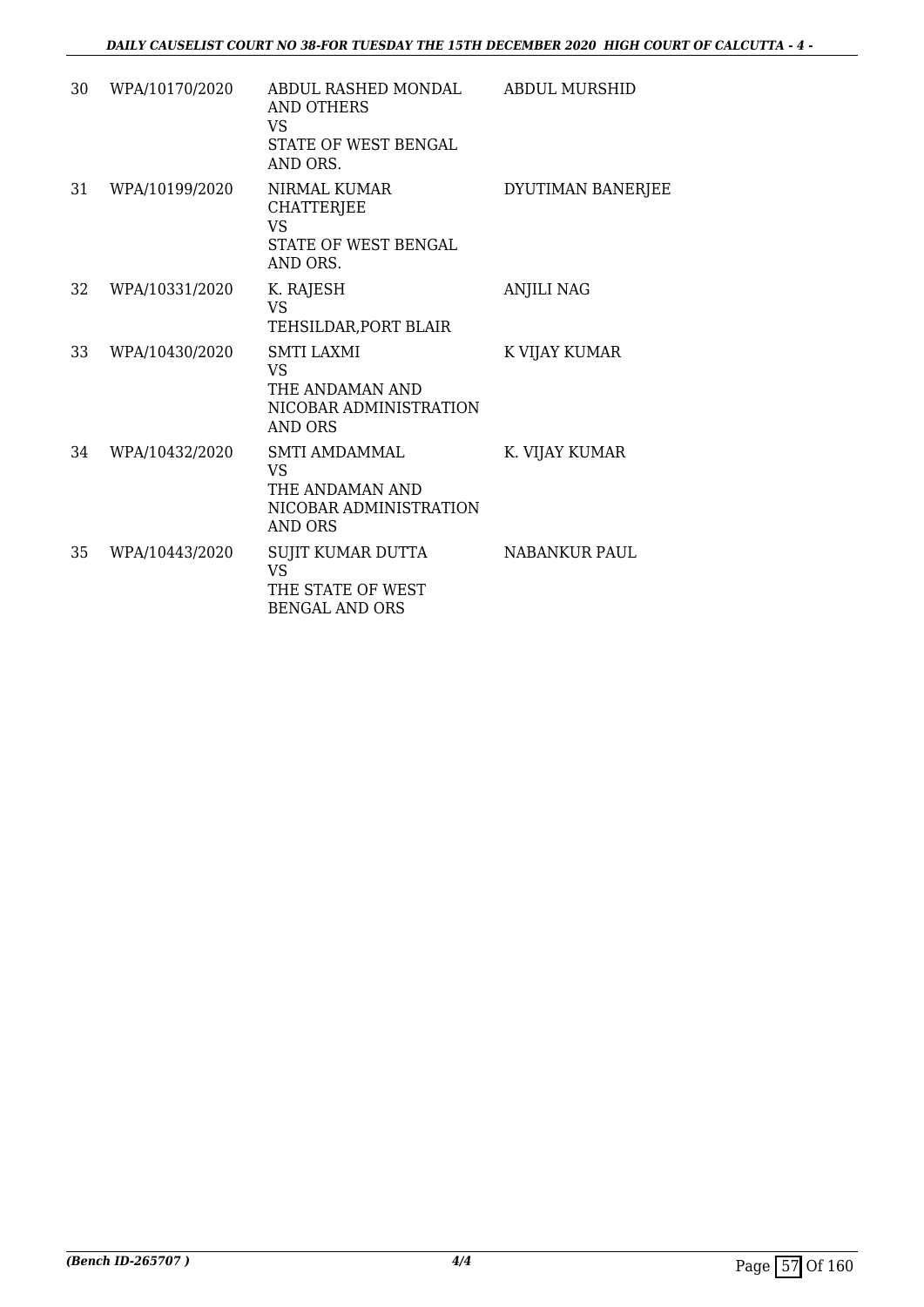

### **Appellate Side**

**DAILY CAUSELIST For Tuesday The 15th December 2020**

**COURT NO. 30**

**SINGLE BENCH (SB - V)**

**AT 10:45 AM HON'BLE JUSTICE SHIVAKANT PRASAD**

**(VIA VIDEO CONFERENCE)**

**ON AND FROM MONDAY, THE 7TH DECEMBER, 2020 - ADMISSION AND HEARING OF CRIMINAL APPEALS INCLUDING BAIL (PUNISHMENT UPTO 7 YEARS);**

**ADMISSION OF CRIMINAL MOTIONS AND HEARING OF CRIMINAL REVISIONS ARISING OUT OF D.V.ACT;**

**HEARING OF CRIMINAL APPEALS;**

**HEARING OF CRIMINAL APPEALS RELATING TO 'CRIMES AGAINST WOMEN';** 

**MATTERS RELATING TO CONTEMPT (CIVIL) OF SUB-ORDINATE COURTS TO BE HEARD BY A JUDGE SITTING SINGLY.**

#### **NOTE: MATTERS WILL BE TAKEN UP THROUGH PHYSICAL HEARING ONLY WHEN BOTH THE PARTIES ARE AGREED.**

|                |                                           | <b>APPLICATION FOR BAIL</b>                                                             |                                     |
|----------------|-------------------------------------------|-----------------------------------------------------------------------------------------|-------------------------------------|
| $\mathbf{1}$   | CRM/10482/2020                            | DILSHAN CASTUS RUKMAL<br>ELLAWALA @ DILSHAN CASTUS<br><b>VS</b><br>State of West Bengal | Malay Bhattacharyya                 |
|                |                                           | <b>CANCELLATION OF BAIL</b>                                                             |                                     |
| $\mathfrak{D}$ | CRM/1620/2019                             | <b>DULALI DAS</b><br><b>VS</b><br>STATE OF WEST BENGAL & ORS.                           | RANJIT KR. ROY                      |
| 3              | CRM/1853/2020                             | JASHODA DAS<br><b>VS</b><br><b>BUDDHADEB DAS &amp; ORS</b>                              | APURBA KUMAR<br><b>CHAKRABARTTY</b> |
| 4              | CRM/1966/2020                             | KISHOR JAISWAL<br><b>VS</b><br>STATE OF WEST BENGAL & ORS                               | RANJIT KUMAR ROY                    |
| 5              | CRM/2851/2020                             | <b>MARIA RINKI BISWAS</b><br><b>VS</b><br>STATE OF WEST BENGAL & ORS                    | SOFIA NESAR                         |
|                |                                           | IA NO: CRAN/1/2020(Old No:CRAN/4250/2020), CRAN/2/2020(Old No:CRAN/4742/2020)           |                                     |
|                |                                           | <b>MOTION</b>                                                                           |                                     |
| 6              | CRR/1982/2014                             | SUDIPTA CHANDRA SEN<br>VS<br><b>SOMA MUKHERJEE</b>                                      | <b>SOUBHIK MITTER</b>               |
|                | IA NO: CRAN/1/2014(Old No:CRAN/3534/2014) |                                                                                         |                                     |
| wt.7           | CRR/1478/2016                             | <b>SOMA MUKHERJEE</b><br><b>VS</b><br>SUDIPTA CHANDRA SEN                               | <b>DEBASIS BANERIEE</b>             |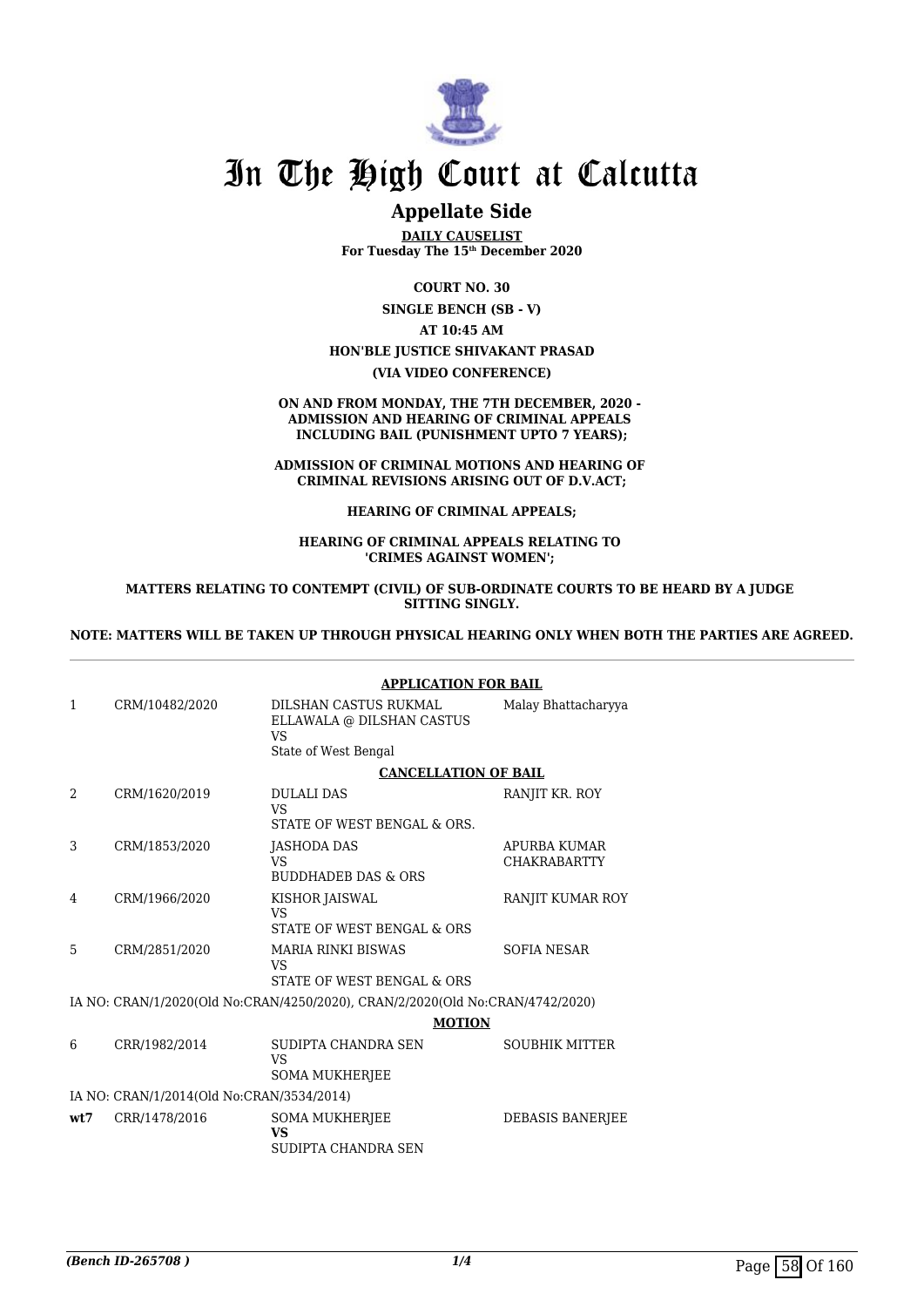| wt8   | CRR/3619/2014                             | SOMA MUKHERJEE<br>VS                                                          | D. BANERJEE              |
|-------|-------------------------------------------|-------------------------------------------------------------------------------|--------------------------|
|       | IA NO: CRAN/1/2014(Old No:CRAN/4301/2014) | SUDIPTA CHANDRA SEN                                                           |                          |
| 9     | CRR/2929/2015                             | MANIK BELEL                                                                   | UJJAL RAY                |
|       |                                           | VS<br>STATE OF WEST BENGAL & ANR.                                             |                          |
| 10    | CRR/3682/2015                             | <b>SWAPAN KR GHOSH</b><br>VS<br>ANIL KR PATTANAYAK & ANR                      | P ROY                    |
| 11    | CRR/4259/2015                             | <b>SUBRATA DAS</b>                                                            | UJJAL RAY                |
|       |                                           | VS<br>ANIL KUMAR PATTANAYAK &<br>ORS.                                         |                          |
| 12    | CRR/717/2019                              | <b>BISWAJIT SAMANTA</b><br>VS<br>ARATI SAMANTA                                | <b>SYED NURUL AREFIN</b> |
| 13    | CRR/1696/2019                             | SMT MUMMUN NAIRANTARAYA<br><b>MONDALS</b><br>VS                               | AMIT HALDER              |
|       |                                           | STATE OF WEST BENGAL & ORS                                                    |                          |
| 14    | CRR/2143/2019                             | CHIRANJIB BISWAS<br>VS.                                                       | SAYANTA RAKSHIT          |
|       |                                           | <b>SMT LOVELY BISWAS &amp; ANR</b>                                            |                          |
| wt 15 | CRR/2144/2019                             | CHIRANJIB BISWAS<br>VS<br><b>SMT LOVELY BISWAS &amp; ANR</b>                  | K P MUKHOPADHYAY         |
|       | $wt16$ CRR/29/2018                        | CHIRANJIB BISWAS<br>VS<br>LOVELY BISWAS& ANR                                  | K.P. MUKHOPADHYAY        |
|       | IA NO: CRAN/2/2019(Old No:CRAN/2975/2019) |                                                                               |                          |
|       | wt17 CRR/30/2018                          | CHIRANJIB BISWAS                                                              | K.P. MUKHOPADHYAY        |
|       |                                           | VS<br><b>LOVELY BISWAS&amp; ANR</b>                                           |                          |
|       |                                           | IA NO: CRAN/1/2018(Old No:CRAN/1089/2018), CRAN/2/2019(Old No:CRAN/2974/2019) |                          |
| 18    | CRR/2263/2019                             | <b>SUMIT AGRWAL</b>                                                           | ROHIT JALAN              |
|       |                                           | VS<br>STATE OF WEST BENGAL & ANR                                              |                          |
| 19    | CRR/2305/2019                             | <b>S B KAMESH &amp; ORS</b>                                                   | SIDDHARTHA SARKAR        |
|       |                                           | VS<br>STATE OF WEST BENGAL & ANR                                              |                          |
| 20    | CRR/21/2020                               | DIPIKA GHOSH                                                                  | MD. SABIR AHMED          |
|       |                                           | VS.<br>BHIM CHANDRA GHOSH & ORS                                               |                          |
| 21    | CRR/558/2020                              | TARUN KUMAR MUKHERJEE                                                         | MD ZOHAIB RAUF           |
|       |                                           | VS                                                                            |                          |
|       |                                           | SHUVECHHA MUKHERJEE                                                           |                          |
| 22    | CRR/938/2020                              | TAPAS KUMAR PAL<br>VS                                                         | KAUSTAV CHATTERJEE       |
| 23    | CRR/961/2020                              | PARAMITA PAL (BHAJAN)<br>KASTURI CHANDRA                                      | ASHOK HALDER             |
|       |                                           | VS<br>STATE OF WEST BENGAL                                                    |                          |
| 24    | CRR/1449/2020                             | SAHANAWAZ TARAFDER<br>VS                                                      | SUNNY NONDY              |
|       |                                           | State of West Bengal<br>TAPAN KUMAR DAS                                       |                          |
| 25    | CRR/1577/2020                             | VS.                                                                           | ARKADIPTA SENGUPTA       |
|       |                                           | State of West Bengal AND ANR                                                  |                          |
|       | IA NO: CRAN/1/2020                        |                                                                               |                          |
| 26    | CRR/1621/2020                             | FUTURE TRADESOLUTIONS LLP<br>VS.                                              | DEBASREE DHAMALI         |
|       |                                           | State of West Bengal AND ANR                                                  |                          |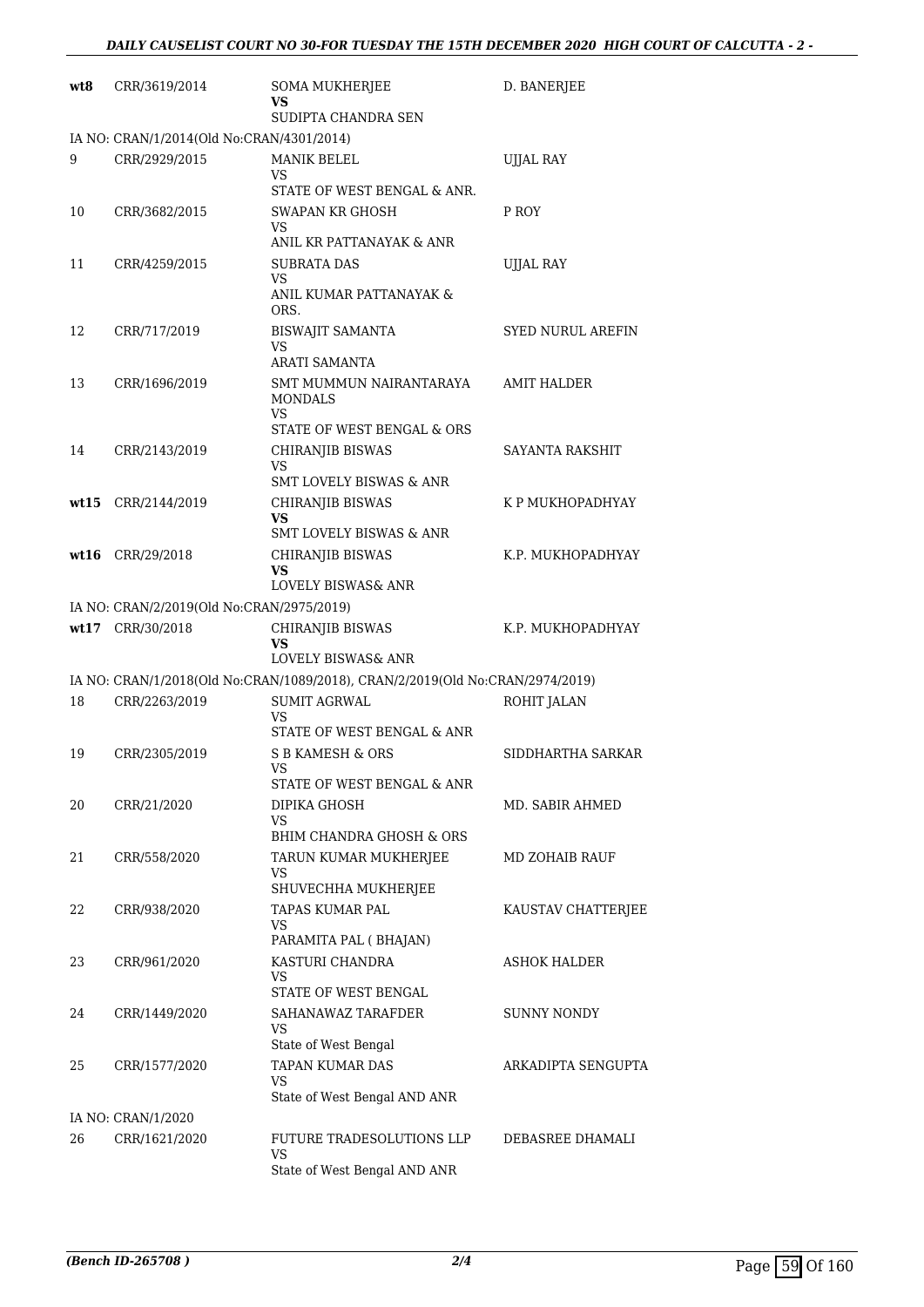| 27 | CRR/1652/2020                             | AVIJIT GORAIN ALIAS AVIJIT<br>GARAI ALIAS ABHIJIT GARAI<br><b>VS</b>          | SANDEEP PRASAD SHAW                                                                                                |
|----|-------------------------------------------|-------------------------------------------------------------------------------|--------------------------------------------------------------------------------------------------------------------|
|    |                                           | PRIYANKA GARAI                                                                |                                                                                                                    |
| 28 |                                           | <b>ADMISSION OF CRIMINAL APPEAL</b><br>NUSTARY KHATOON                        |                                                                                                                    |
|    | CRA/496/2019                              | VS<br>STATE OF WEST BENGAL                                                    | ARJIT BHUSAN BAGCHI                                                                                                |
|    | IA NO: CRAN/1/2019(Old No:CRAN/3715/2019) |                                                                               |                                                                                                                    |
| 29 | CRA/626/2019                              | SHYAMAL PRADHAN<br>VS<br>STATE OF WEST BENGAL & ORS                           | SRINJOY SENGUPTA                                                                                                   |
| 30 | CRA/165/2020                              | MAKUL SK@MAHABULLA<br>VS<br>STATE OF WEST BENGAL                              | PARVEJ ANAM                                                                                                        |
| 31 | CRA/216/2020                              | DEBASHIS CHAKRABORTY<br>VS                                                    | <b>PUNAM BASU</b>                                                                                                  |
|    |                                           | State of West Bengal                                                          |                                                                                                                    |
|    | IA NO: CRAN/1/2020                        |                                                                               |                                                                                                                    |
| 32 | CRA/225/2020                              | TAQUB ALI<br>VS<br>State of West Bengal                                       | <b>KAUSIK BISWAS</b>                                                                                               |
| 33 | CRA/229/2020                              | SUKANT KUMAR BERA@SUKANTA<br><b>BERA</b><br><b>VS</b><br>State of West Bengal | <b>SUMAN CHAKRABORTY</b>                                                                                           |
| 34 | CRA/279/2020                              | <b>SUNIR MUKHERJEE</b><br><b>VS</b><br>CENTRAL BUREAU OF                      | PRATIP KUMAR<br>CHATTERJEE                                                                                         |
|    |                                           | <b>INVESTIGATION</b><br><b>BAIL IN CONNECTION WITH APPEAL</b>                 |                                                                                                                    |
| 35 | CRA/161/2017                              | TARAKESWAR SINGH                                                              | <b>ASIT NAYEK</b>                                                                                                  |
|    |                                           | VS<br>STATE OF WEST BENGAL                                                    |                                                                                                                    |
|    | IA NO: CRAN/2/2020, CRAN/3/2020           |                                                                               |                                                                                                                    |
| 36 | CRA/524/2017                              | TAPAN MAITY & ORS.<br>VS<br>STATE OF WEST BENGAL                              | <b>ANIRBAN MITRA</b>                                                                                               |
|    | CRAN/5/2020                               |                                                                               | IA NO: CRAN/2/2018(Old No:CRAN/1166/2018), CRAN/3/2019(Old No:CRAN/2804/2019), CRAN/4/2019(Old No:CRAN/3810/2019), |
| 37 | CRA/320/2018                              | PARITOSH DAS<br>VS<br>STATE OF WEST BENGAL                                    | <b>INDRADIP DAS</b>                                                                                                |
|    | IA NO: CRAN/2/2019(Old No:CRAN/2433/2019) |                                                                               |                                                                                                                    |
| 38 | CRA/681/2018                              | SANJIT MANDAL & ANR<br>VS<br>STATE OF WEST BENGAL                             | DEBANJAN MUKHERJEE                                                                                                 |
|    |                                           |                                                                               |                                                                                                                    |
| 39 | CRA/554/2019                              | IA NO: CRAN/1/2019(Old No:CRAN/762/2019), CRAN/3/2020<br>MONORUDDIN MALLICK @ | <b>MANAS KUMAR DAS</b>                                                                                             |
|    |                                           | MONIR SK.<br>VS<br>STATE OF WEST BENGAL                                       |                                                                                                                    |
|    | IA NO: CRAN/1/2019(Old No:CRAN/3953/2019) |                                                                               |                                                                                                                    |
| 40 | CRA/705/2019                              | PRABIR BISWAS & ANR<br>VS<br>STATE OF WEST BENGAL                             | <b>AMIT SINGH</b>                                                                                                  |
|    | IA NO: CRAN/2/2020(Old No:CRAN/139/2020)  |                                                                               |                                                                                                                    |
| 41 | CRA/748/2019                              | BIRENDRA CHOWDHURY<br>VS                                                      | HILLOL; SAHA PODDER                                                                                                |
|    | IA NO: CRAN/1/2020(Old No:CRAN/250/2020)  | STATE OF WEST BENGAL                                                          |                                                                                                                    |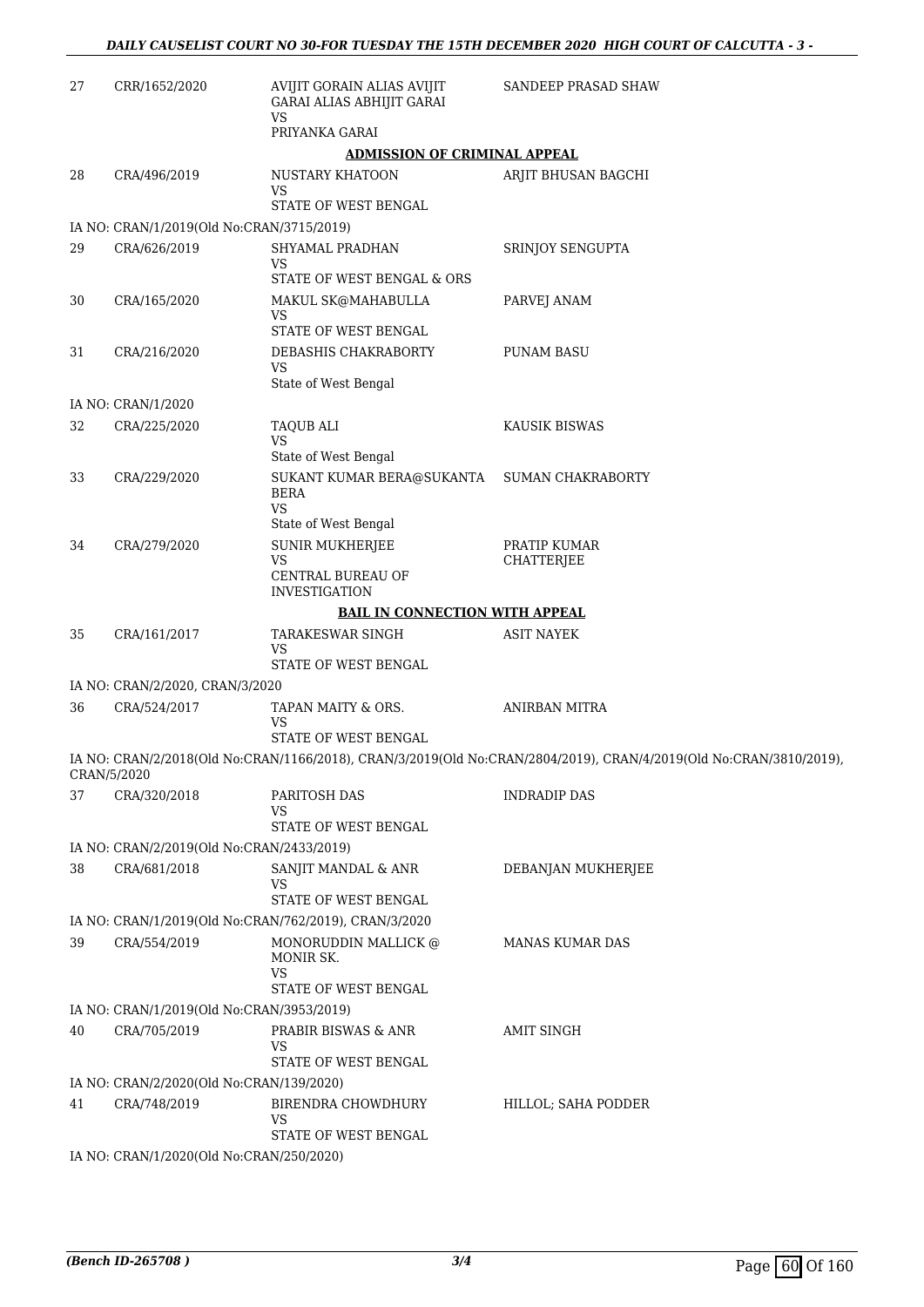| 42 | CRA/31/2020                                  | BIDUR CHANDRA DAS & ORS<br>VS<br>STATE OF WEST BENGAL  | KAZI M RAHMAN           |
|----|----------------------------------------------|--------------------------------------------------------|-------------------------|
|    | IA NO: CRAN/1/2020                           |                                                        |                         |
| 43 | CRA/142/2020                                 | SANJIB ROY @ SANJIB RAY<br>VS<br>STATE OF WEST BENGAL  | KOUSTAV BAGCHI          |
|    |                                              | IA NO: CRAN/1/2020(Old No:CRAN/4567/2020), CRAN/2/2020 |                         |
| 44 | CRA/156/2020                                 | <b>SUBODH NAG</b><br>VS<br>STATE OF WEST BENGAL        | MD HAFIZ ALI            |
|    |                                              | IA NO: CRAN/1/2020(Old No:CRAN/4599/2020), CRAN/2/2020 |                         |
| 45 | CRA/213/2020                                 | <b>ANUKUL BAJAJ</b><br>VS<br>State of West Bengal      | <b>GAGANIYOTI SINGH</b> |
|    | IA NO: CRAN/1/2020, CRAN/2/2020, CRAN/3/2020 |                                                        |                         |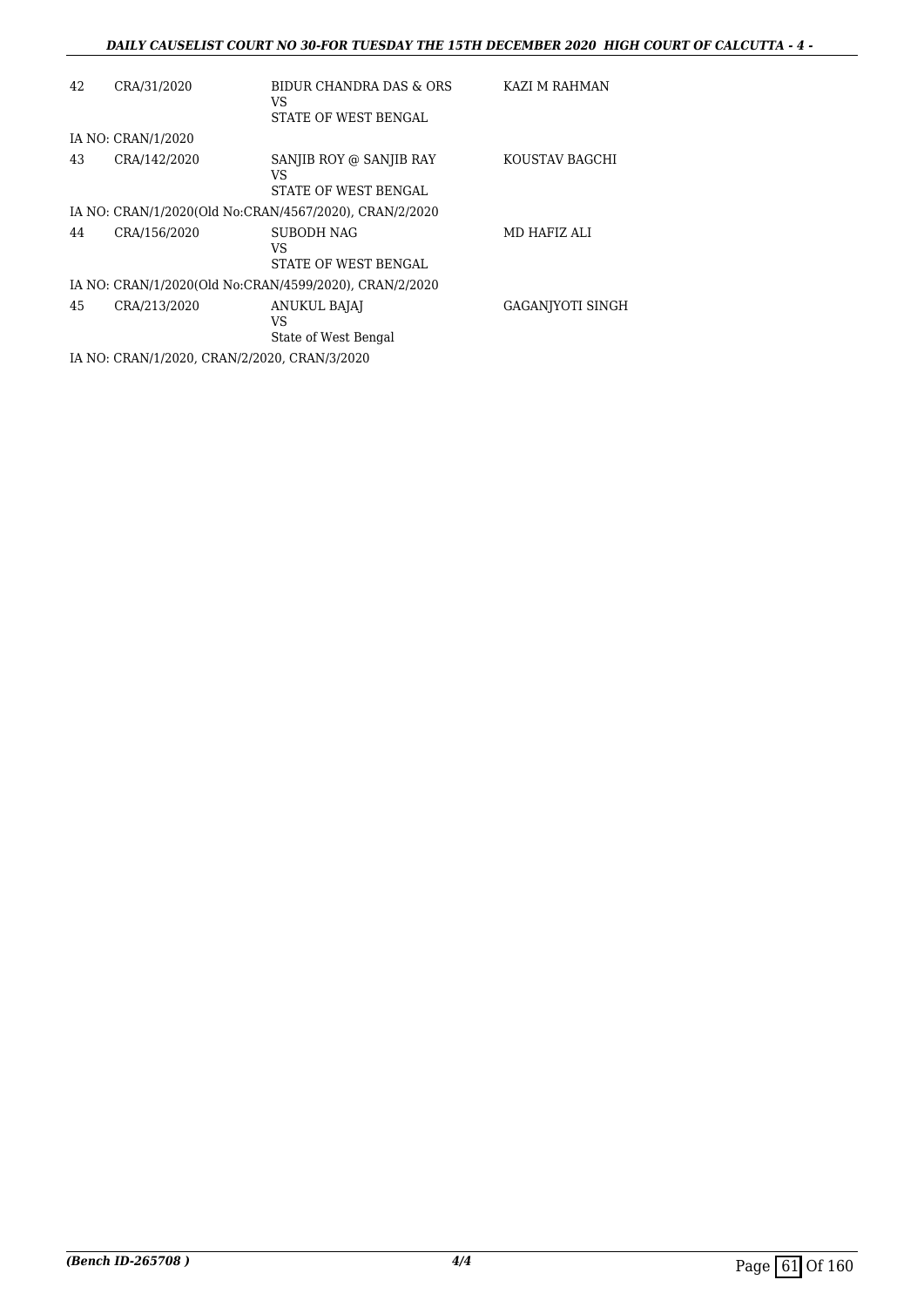

#### **Appellate Side**

**DAILY CAUSELIST For Tuesday The 15th December 2020**

**COURT NO. 13**

**SINGLE BENCH (SB - VI)**

**AT 10:45 AM**

**HON'BLE JUSTICE RAJASEKHAR MANTHA**

**(VIA VIDEO CONFERENCE)**

**ON AND FROM MONDAY, THE 7TH DECEMBER, 2020 - MATTERS (INCLUDING MOTIONS) UNDER ARTICLE 226 OF THE CONSTITUTION RELATING TO MADRASAH EDUCATION UNDER GROUP II AND APPLICATIONS CONNECTED THERETO ;** 

**MATTERS (INCLUDING MOTIONS) UNDER ARTICLE 226 OF THE CONSTITUTION RELATING TO APPOINTMENT AND SERVICE CONDITION OF PARA TEACHER UNDER GROUP-II AND APPLICATIONS CONNECTED THERETO;**

**MATTERS (INCLUDING MOTIONS) UNDER ARTICLE 226 OF THE CONSTITUTION OF INDIA RELATING TO CO-OPERATIVE SOCIETIES UNDER GROUP-V INCLUDING SERVICE MATTERS AND APPLICATIONS CONNECTED THERETO;** 

**APPEALS RELATING TO ALL CLAIM CASES INCLUDING APPLICATIONS CONNECTED THERETO (EXCLUDING ADMISSION OF APPEALS UNDER SECTION 30 OF THE EMPLOYEES' COMPENSATION ACT, 1923);** 

**ON AND FROM MONDAY, THE 7TH DECEMBER, 2020 ISSUED ON 1ST DECEMBER, 2020 IS MODIFIED TO THE FOLLOWING EXTENT. IN ADDITION TO HIS OWN DETERMINATION, WILL TAKE HEARING OF CIVIL REVISION APPLICATIONS AND APPLICATIONS UNDER ARTICLE 227 OF THE CONSTITUTION UPTO 2015 INCLUDING APPLICATIONS CONNECTED THERETO.** 

**NOTE :**

**1. MENTIONING WILL BE PERMITTED ONLY ON THE VIRTUAL MODE. 2. NO MENTIONING FOR HEARING SHALL BE ENTERTAINED UNTIL FURTHER ORDERS. 3. ALL THE LISTED MATTERS WILL BE TAKEN UP SERIALLY. 4. MONDAY, WEDNESDAY & FRIDAY GR-II MOTION (MADRASAH, PARA- TEACHER) WILL BE TAKEN UP FIRST. THEREAFTER, GR-V MOTION (CO-OP. SOC.) WILL BE TAKEN UP UPTO 3 P.M. 5. TUESDAY & THURSDAY GR-V MOTION (CO-OP. SOC.) WILL BE TAKEN UP FIRST . THEREAFTER , GR-II MOTION (MADRASAH, PARA- TEACHER) WILL BE TAKEN UP UPTO 3 P.M. 6. EVERY FRIDAY, AFTER COMPLETION THE O.S. MATTERS, AGAIN, A.S. MATTERS SHALL BE TAKEN UP SERIALLY, IF TIME PERMITS. 7. MOTOR ACCIDENT CLAIM CASES (APPLICATION) SHALL ORDINARILY BE TAKEN UP FROM 3 P.M. , HOWEVER, IF THE MOTIONS LIST IS EXHAUSTED MACC MATTERS SHALL BE**

 **TAKEN UP IMMEDIATELY THEREAFTER.**

|               |                                  | <b>TO BE MENTIONED</b>                                                                                    |                   |
|---------------|----------------------------------|-----------------------------------------------------------------------------------------------------------|-------------------|
|               | WPA/8788/2020                    | ARYABHATTA INSTITUTE OF<br>ENGINEERING AND MANAGEMENT<br>DURGAPUR AND ANR<br>VS<br>UNION OF INDIA AND ORS | ASHOK HALDER      |
|               |                                  | <b>SPECIALLY FIXED MATTERS</b>                                                                            |                   |
| $\mathcal{L}$ | WPA/14592/2014<br>(AT 3.00 P.M.) | <b>SMT SAROJ AGARWAL</b><br>VS<br>UNION OF INDIA & ORS                                                    | A SEN             |
|               |                                  | <b>GR-II (MOTION)</b>                                                                                     |                   |
| 3             | WPA/4298/2020                    | KASHEM ALI KHAN<br>VS<br>STATE OF WEST BENGAL & ORS                                                       | <b>ASIT KR DE</b> |
| 4             | WPA/4303/2020                    | SK. JAMAL UDDIN AHMED<br>VS<br>STATE OF WEST BENGAL & ORS                                                 | ASIT KR DE        |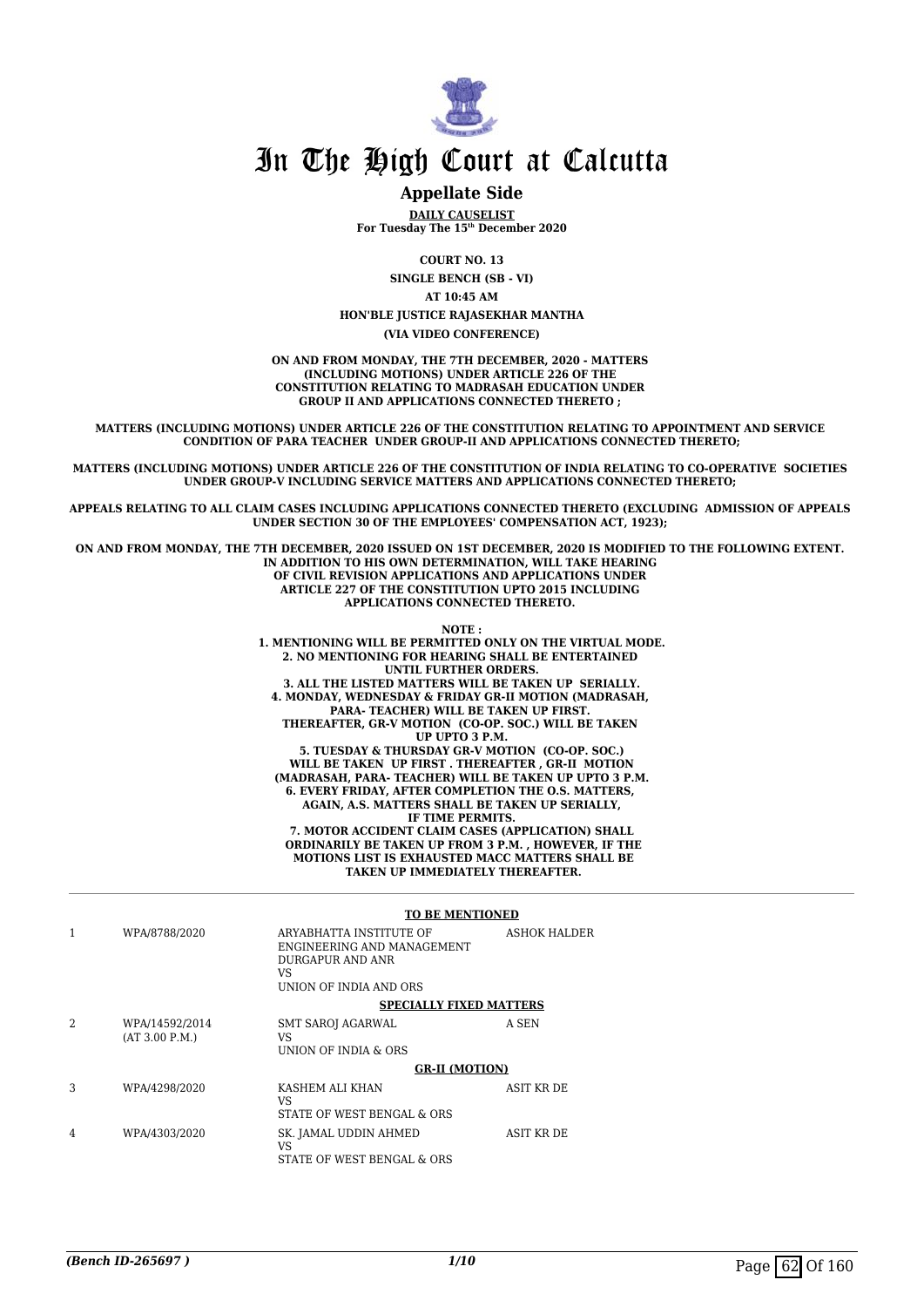#### *DAILY CAUSELIST COURT NO 13-FOR TUESDAY THE 15TH DECEMBER 2020 HIGH COURT OF CALCUTTA - 2 -*

| 5  | WPA/4615/2020<br>(17.12.2020) | LAILA ARJUMAN BANU & ORS<br>VS                                                           | ANIRBAN SARKAR         |
|----|-------------------------------|------------------------------------------------------------------------------------------|------------------------|
|    |                               | STATE OF WEST BENGAL & ORS                                                               |                        |
| 6  | WPA/4616/2020<br>(17.12.2020) | MD. AKMAL HOSSAIN<br>VS                                                                  | ANIRBAN SARKAR         |
|    |                               | STATE OF WEST BENGAL & ORS                                                               |                        |
| 7  | WPA/4749/2020<br>(18.12.2020) | SAHARUL ISLAM<br>VS<br>STATE OF WEST BENGAL & ORS                                        | MOLLY SAHA             |
| 8  | WPA/4774/2020                 | MOSAMMAT AMINA BIBI                                                                      | SK. HOSSAIN ALI        |
|    | (16.12.2020)                  | VS<br>STATE OF WEST BENGAL & ORS                                                         |                        |
| 9  | WPA/4775/2020                 | KHODABAKS MOLLA                                                                          | SK. HOSSAIN ALI        |
|    | (16.12.2020)                  | VS<br>STATE OF WEST BENGAL & ORS                                                         |                        |
| 10 | WPA/4776/2020                 | MD. MOBARAK ALI SK.                                                                      | SK. HOSSAIN ALI        |
|    | (16.12.2020)                  | VS<br>STATE OF WEST BENGAL & ORS                                                         |                        |
| 11 | WPA/5093/2020                 | <b>SULTAN MAHMUD</b>                                                                     | RASOMAY MANDAL         |
|    |                               | VS                                                                                       |                        |
| 12 | WPA/8962/2020<br>(17/12/2020) | STATE OF WEST BENGAL & ORS<br>MANAGING COMMITTEE OF ATKINA<br><b>HIGH MADARASA</b><br>VS | TANUJA BASAK           |
|    |                               | STATE OF WEST BENGAL AND ORS.                                                            |                        |
| 13 | WPA/9495/2020                 | ABDUL ALIM KHAN                                                                          | NIRMALYA KUMAR DAS     |
|    | (16/12/2020)                  | VS<br>STATE OF WEST BENGAL AND ORS.                                                      |                        |
| 14 | WPA/10072/2020                | KAZI MARSHEDUL AREFIN                                                                    | PRONAY BASAK           |
|    |                               | VS                                                                                       |                        |
| 15 | WPA/10221/2020                | STATE OF WEST BENGAL AND ORS.<br><b>BIBEKANANDA BISWAS</b>                               | MANDIRA BHOWMICK       |
|    | (16/12/2020)                  | VS<br>THE STATE OF WEST BENGAL AND<br>ORS                                                |                        |
| 16 | WPA/10440/2020                | LILUFA KHATUN                                                                            | SALONI BHATTACHARJEE   |
|    |                               | VS                                                                                       |                        |
|    |                               | STATE OF WEST BENGAL AND ORS.                                                            |                        |
| 17 | WPA/15282/2019                | <b>CO-OPERATIVE SOCIETY - MOTIONS</b><br>SANNYASHI MONDAL                                | <b>BAIDURYA GHOSAL</b> |
|    |                               | VS                                                                                       |                        |
|    |                               | STATE OF WEST BENGAL & ORS                                                               |                        |
| 18 | WPA/2689/2020                 | KAMAL CHAKRABORTY & ANR<br>VS                                                            | MADAN MOHAN RAY        |
|    |                               | STATE OF WEST BENGAL & ORS                                                               |                        |
| 19 | WPA/3673/2020                 | NIRMAL KR. SARAF<br>VS                                                                   | AMRITA PANDEY          |
|    |                               | STATE OF WEST BENGAL & ORS.                                                              |                        |
| 20 | WPA/3702/2020                 | W.B. STATE COOPERATIVE<br>MARKETING FEDRATION LIMITED<br>VS<br>REGISTRAR OF COOPERATIVE  | MALAY KUMAR ROY        |
|    |                               | SOCIETIES, WEST BENGAL & ORS                                                             |                        |
| 21 | WPA/4617/2020                 | PUSPITAN SIDDHANTA                                                                       | SANTI DAS              |
|    |                               | VS<br>STATE OF WEST BENGAL & ORS                                                         |                        |
| 22 | WPA/4838/2020                 | SK NUR HOSSEN                                                                            | SK. SAHJAHAN ALI       |
|    |                               | VS<br>STATE OF WEST BENGAL & ORS                                                         |                        |
| 23 | WPA/4975/2020                 | HARIPADA PAYRA                                                                           | ASIS BHATTACHARYYA     |
|    |                               | VS<br>ADDL. REGISTRAR OF CO-OPRATIVE                                                     |                        |
|    |                               | <b>SOCITIES &amp; ORS</b>                                                                |                        |
| 24 | WPA/4985/2020                 | SUBHODEB CHAUDHURI<br>VS                                                                 | ASHOK KR JHA           |
| 25 | WPA/5083/2020                 | STATE OF WEST BENGAL & ORS<br>JYOTI BURMAN                                               | SWETA SAHA             |
|    |                               | <b>VS</b>                                                                                |                        |
|    |                               | STATE OF WEST BENGAL & ORS                                                               |                        |
| 26 | WPA/5174/2020                 | RUPANTARI CO-COPERATIVE<br>HOUSING SOCIETY LTD & ANR<br>VS                               | MD IDRISH              |
|    |                               | STATE OF WEST BENGAL & ORS                                                               |                        |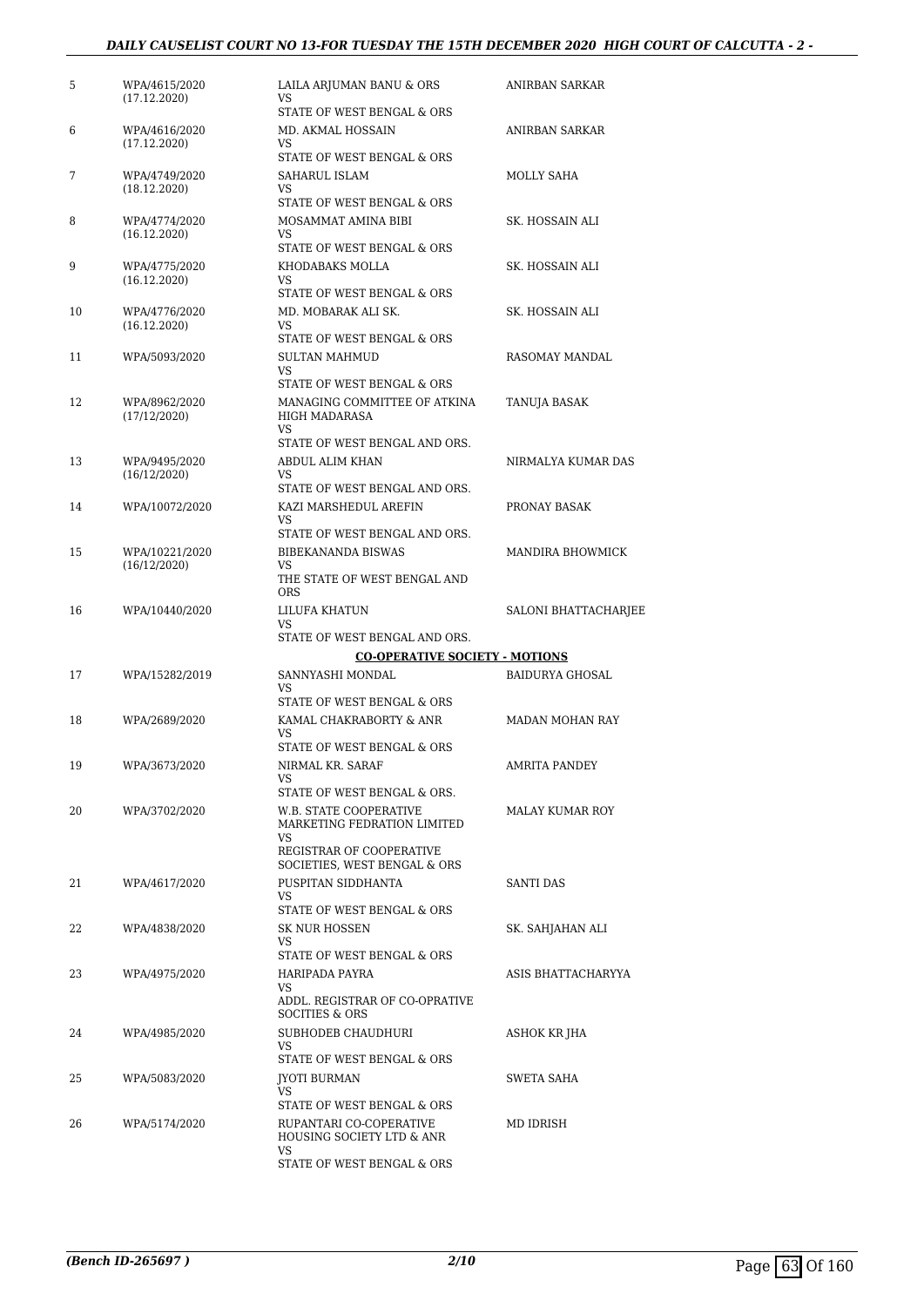#### *DAILY CAUSELIST COURT NO 13-FOR TUESDAY THE 15TH DECEMBER 2020 HIGH COURT OF CALCUTTA - 3 -*

| 27   | WPA/8094/2020<br>(17/12/2020)           | SATYA NARAYAN GARAIN<br>VS                                                 | ASHIM GHOSHAL            |
|------|-----------------------------------------|----------------------------------------------------------------------------|--------------------------|
|      |                                         | THE STATE OF WEST BENGAL AND<br><b>ORS</b>                                 |                          |
| 28   | WPA/8622/2020<br>(17/12/2020)           | SHANKAR LAL BAJORIA AND ORS<br>VS                                          | HARISH CHANDRA TALWAR    |
|      |                                         | THE STATE OF WEST BENGAL AND<br><b>ORS</b>                                 |                          |
| 29   | WPA/9273/2020<br>(16/12/2020)           | KUNTAL KUMAR MAHAPATRA<br>VS<br>STATE OF WEST BENGAL AND ORS.              | TAPAS SINGHA ROY         |
| 30   | WPA/10312/2020                          | SUBHENDU SAHA AND ANOTHER<br>VS<br>STATE OF WEST BENGAL AND ORS.           | <b>BISWAJIT TIWARI</b>   |
| 31   | WPA/10317/2020                          | SANKAR SAHA<br>VS<br>STATE OF WEST BENGAL AND ORS.                         | <b>BISWAJIT TIWARI</b>   |
| 32   | WPA/10679/2020                          | <b>SUDIP PAL</b><br>VS                                                     | <b>MADAN MOHAN ROY</b>   |
|      |                                         | STATE OF WEST BENGAL AND ORS.<br><b>APPLICATION</b>                        |                          |
| 33   | WPA/3018/2018                           | BIDHAN CHAUDHURY<br>VS                                                     | <b>BIDYUT K BANERJEE</b> |
|      |                                         | GIC HOUSING FINANCE LIMITED &<br><b>ORS</b>                                |                          |
|      |                                         | IA NO: CAN/1/2019(Old No:CAN/8909/2019), CAN/2/2020(Old No:CAN/1277/2020)  |                          |
| 34   | WPA/3816/2018                           | <b>AJAY KUMAR</b><br>VS                                                    | SUDIP GHOSH CHOWDHURY    |
|      |                                         | STATE OF WEST BENGAL & ORS                                                 |                          |
|      | IA NO: CAN/1/2020(Old No:CAN/1784/2020) |                                                                            |                          |
| 35   | WPA/3820/2018                           | SUBODH ROY<br>VS                                                           | SUDIP GHOSH CHOWDHURY    |
|      | IA NO: CAN/1/2020(Old No:CAN/1777/2020) | STATE OF WEST BENGAL & ORS                                                 |                          |
|      |                                         | <b>APPLICATION (MACC)</b>                                                  |                          |
| 36   | FMA/1294/2013                           | THE ORIENTAL INSURANCE CO. LTD                                             | PARIMAL KUMAR PAHARI     |
|      | (16/12/2020)                            | VS<br>SHYAMALI DEBNATH & ORS                                               |                          |
|      | IA NO: CAN/3/2017(Old No:CAN/6467/2017) |                                                                            |                          |
| wt37 | COT/39/2013                             | SHYAMALI DEBNATH & ORS.<br>VS                                              | SIMA GHOSH               |
|      |                                         | ORIENTAL INSURANCE CO. LTD. &<br>ANR.                                      |                          |
| 38   | FMA/3288/2013                           | THE ORIENTAL INSURANCE CO. LTD.<br>VS<br>RAMDULAL PRADHAN & ANR.           | KAMAL KRISHNA DAS        |
|      | IA NO: CAN/2/2017(Old No:CAN/169/2017)  |                                                                            |                          |
| 39   | COT/72/2014                             | PUSPA PATRA                                                                | <b>KRISHANU BANIK</b>    |
|      | (16/12/2020)                            | VS<br>NATIONAL INSURANCE COMPANY LTD<br>$&$ ANR                            |                          |
| wt40 | FMA/2436/2014                           |                                                                            | PARIMAL KUMAR PAHARI     |
|      |                                         | NATIONAL INSURANCE CO. LTD<br><b>VS</b>                                    |                          |
| 41   |                                         | PUSPA PATRA & ANR                                                          |                          |
|      |                                         | IA NO: CAN/1/2014(Old No:CAN/8067/2014), CAN/2/2016(Old No:CAN/1875/2016)  |                          |
|      | FMAT/791/2016                           | SAHANARA SEIKH & ORS<br>VS<br>NEW INDIA ASSURANCE & ANR                    | ALI IMAM SHAH            |
|      | IA NO: CAN/1/2017(Old No:CAN/3841/2017) |                                                                            |                          |
| wt42 | FMA/898/2013                            | THE NEW INDIA ASSURANCE CO. LTD<br>VS                                      | PARIMAL KUMAR PAHARI     |
| 43   | FMA/2293/2016                           | SAHANARA SEIKH & ORS<br>NATIONAL INSURANCE CO. LTD.<br>VS                  | SAIBALENDU BHOWMIK       |
|      |                                         | RASHMI KUMARI & ORS                                                        |                          |
|      |                                         | IA NO: CAN/1/2015(Old No:CAN/10780/2015), CAN/3/2017(Old No:CAN/7114/2017) |                          |
| 44   | FMA/3668/2016                           | RINKU SAHA & ORS<br>VS                                                     | SAIDUR RAHAMAN           |
|      |                                         | NATIONAL INSURANCE CO LTD & ORS                                            |                          |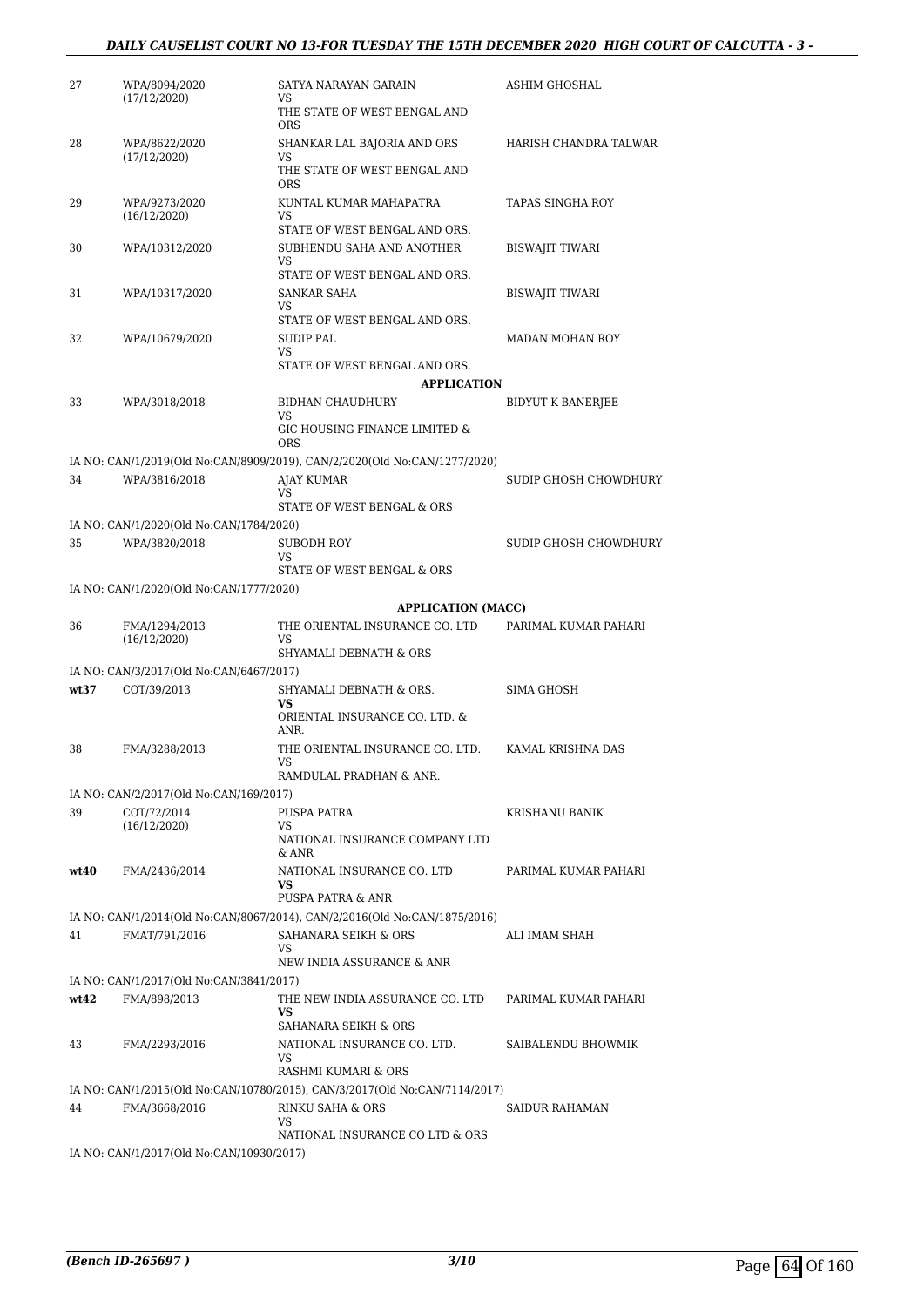| 45 | FMAT/444/2017                                             | BAJAJ ALLIANZ GEN. INSURANCE CO.<br>LTD.<br>VS                                                                 | RAJESH SINGH          |
|----|-----------------------------------------------------------|----------------------------------------------------------------------------------------------------------------|-----------------------|
|    |                                                           | MUHADHARI HALDAR & ORS                                                                                         |                       |
|    |                                                           | IA NO: CAN/1/2017(Old No:CAN/4881/2017), CAN/3/2019(Old No:CAN/7020/2019), CAN/4/2019(Old No:CAN/7792/2019)    |                       |
| 46 | FMAT/1191/2017                                            | ABUL KASHEM SK. & ANR.<br>VS<br>NATIONAL IN. CO. LTD. & ANR.                                                   | <b>SAIDUR RAHAMAN</b> |
|    | IA NO: CAN/1/2018(Old No:CAN/928/2018)                    |                                                                                                                |                       |
| 47 | FMAT/522/2018                                             | RABEYA BIBI<br>VS<br><b>BINA DAS &amp; ORS</b>                                                                 | L M GHOSH             |
|    |                                                           |                                                                                                                |                       |
| 48 | IA NO: CAN/1/2019(Old No:CAN/8225/2019)<br>FMAT/1220/2018 | <b>BANGA BARMAN</b>                                                                                            | SHILADITYA BARMA      |
|    |                                                           | VS                                                                                                             |                       |
|    |                                                           | MAHABIR BARMAN & ANR                                                                                           |                       |
| 49 | FMAT/1221/2018                                            | IA NO: CAN/1/2019(Old No:CAN/441/2019), CAN/2/2019(Old No:CAN/442/2019)<br><b>SAMSUR NEHAR &amp; ORS</b><br>VS | SHILADITYA BARMA      |
|    |                                                           | SIRAJ ALI & ANR<br>IA NO: CAN/1/2019(Old No:CAN/443/2019), CAN/2/2019(Old No:CAN/444/2019)                     |                       |
| 50 | FMAT/1222/2018                                            | TAPI SAHA (BISWAS) & ORS                                                                                       | SHILADITYA BARMA      |
|    |                                                           | VS<br>ANIMESH MISHRA & ANR                                                                                     |                       |
|    |                                                           | IA NO: CAN/1/2018(Old No:CAN/10247/2018), CAN/2/2018(Old No:CAN/10248/2018)                                    |                       |
| 51 | FMAT/541/2019                                             | UNITED INDIA INSURANCE COMPANY<br>LIMITED<br><b>VS</b>                                                         | SUCHARITA PAUL        |
|    |                                                           | JATILA SARKAR & ANR                                                                                            |                       |
|    | IA NO: CAN/1/2019(Old No:CAN/5677/2019)                   |                                                                                                                |                       |
| 52 | FMAT/544/2019                                             | UNITED INDIA INSURANCE COMPANY<br>LIMITED<br>VS                                                                | SUCHARITA PAUL        |
|    |                                                           | DRIJ SARKAR & ORS                                                                                              |                       |
| 53 | IA NO: CAN/1/2019(Old No:CAN/5678/2019)<br>FMAT/1009/2019 | VIKETAN KUMAR                                                                                                  | <b>SETU DAS ROY</b>   |
|    |                                                           | VS<br>THE BR. MGR. NICL & ANR.                                                                                 |                       |
|    | IA NO: CAN/1/2019(Old No:CAN/10339/2019)                  |                                                                                                                |                       |
| 54 | FMAT/1355/2019                                            | THE UNITED INDIA INSURANCE CO.<br><b>LTD</b><br>VS                                                             | SANJAY PAUL           |
|    |                                                           | KAMNNA HALDER & ORS                                                                                            |                       |
| 55 | IA NO: CAN/1/2020(Old No:CAN/364/2020)<br>FMAT/1359/2019  | MAMONI SINGHA (ROY) & ORS.                                                                                     | SUDIP BANDYOPADHYAY   |
|    |                                                           | VS<br>BAJAJ ALLIANZ G.I. CO. LTD. & ANR.                                                                       |                       |
|    | IA NO: CAN/1/2020(Old No:CAN/2279/2020)                   |                                                                                                                |                       |
| 56 | FMAT/56/2020                                              | SEBAK DAS (MANDAL) & ORS.<br>VS                                                                                | NILADRI SAHA          |
|    |                                                           | NATIONAL IN. CO. LTD. & ANR.                                                                                   |                       |
| 57 | FMAT/57/2020                                              | IA NO: CAN/1/2020(Old No:CAN/1319/2020), CAN/2/2020(Old No:CAN/1335/2020)<br>LUTFA BIBI & ORS.<br>VS           | NILADR SAHA           |
|    |                                                           | NATIONAL IN. CO. LTD. & ANR.                                                                                   |                       |
| 58 | FMAT/90/2020                                              | IA NO: CAN/1/2020(Old No:CAN/1317/2020), CAN/2/2020(Old No:CAN/1336/2020)<br>KANIKA MONDAL & ORS               | NILADRI SAHA          |
|    |                                                           | VS<br>ORIENTAL INSURANCE CO. LTD &                                                                             |                       |
|    |                                                           | ANR                                                                                                            |                       |
|    |                                                           | IA NO: CAN/1/2020(Old No:CAN/1337/2020), CAN/2/2020(Old No:CAN/1343/2020)                                      |                       |
| 59 | FMAT/205/2020                                             | THE NEW INDIA ASSURANCE CO. LTD.<br>VS.                                                                        | RAJDEEP BHATTACHARYA  |
|    |                                                           | PARINITA CHOWDHURY & ORS                                                                                       |                       |
|    |                                                           | IA NO: CAN/2/2020(Old No:CAN/2073/2020), CAN/3/2020(Old No:CAN/2074/2020)                                      |                       |
| 60 | FMAT/302/2020                                             | BAJAJ ALLIANZ GENERAL INSURANCE<br>COMPANY LTD.<br>VS                                                          | RAJESH SINGH          |
|    |                                                           | SWARAJ AGARWAL & ANR                                                                                           |                       |
|    |                                                           | IA NO: CAN/1/2020(Old No:CAN/2768/2020), CAN/2/2020(Old No:CAN/2769/2020)                                      |                       |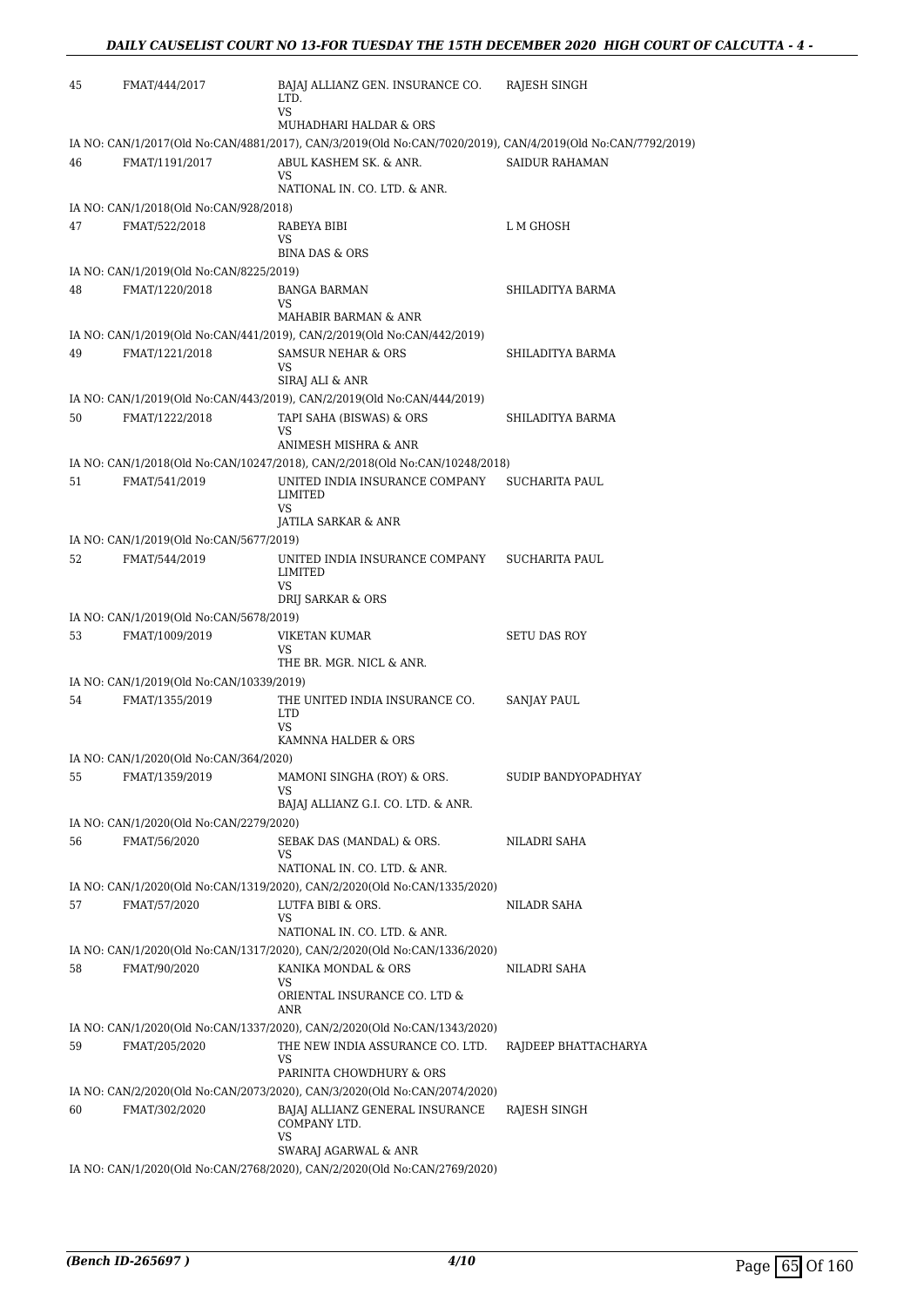| 61 | FMAT/392/2020                           | THE NEW INDIA ASSURANCE CO. LTD<br>VS                                                                 | RAJDEEP BHATTACHARYA |
|----|-----------------------------------------|-------------------------------------------------------------------------------------------------------|----------------------|
|    |                                         | TRIPTI DAS                                                                                            |                      |
|    | IA NO: CAN/1/2020, CAN/2/2020           |                                                                                                       |                      |
|    |                                         | <b>ACCIDENT CLAIM CASES</b>                                                                           |                      |
| 62 | FMA/983/2011                            | AGNI ORAO @ LAKRA<br>VS                                                                               | KAZI M RAHAMAN       |
|    |                                         | UNION OF INDIA & ORS.                                                                                 |                      |
| 63 | FMAT/1575/2011                          | PURNIMA ROY & ORS<br>VS                                                                               | JAYANTA KR. MANDAL   |
|    |                                         | NATIONAL INSURANCE CO. LTD. &<br>ORS                                                                  |                      |
|    | IA NO: CAN/1/2012(Old No:CAN/6195/2012) |                                                                                                       |                      |
| 64 | FMA/747/2012                            | AJEMA BEWA & ORS.                                                                                     | SAIDUR RAHMAN        |
|    |                                         | VS<br>NATIONAL INSURANCE CO. LTD.                                                                     |                      |
|    |                                         | IA NO: CAN/1/2017(Old No:CAN/5302/2017), CAN/2/2017(Old No:CAN/5303/2017)                             |                      |
| 65 | FMA/1245/2012                           | MAMATA SUTRADHAR & OTH.                                                                               | AMIT RANJAN ROY      |
|    |                                         | VS                                                                                                    |                      |
|    |                                         | THE NATIONAL INSURANCE CO. LTD.<br>& OTH.                                                             |                      |
|    | IA NO: CAN/1/2017(Old No:CAN/6987/2017) |                                                                                                       |                      |
| 66 | FMA/69/2013                             | SAKHALAL SAHA & ANR.<br>VS                                                                            | SAIDUR RAHAMAN       |
|    |                                         | BR, MGR., NEW INDIA ASSURANCE<br>CO. LTD. & ANR.                                                      |                      |
|    | IA NO: CAN/1/2017(Old No:CAN/5774/2017) |                                                                                                       |                      |
| 67 | FMA/709/2013                            | JAULASHI BIBI & ORS                                                                                   | AMARENDRA NATH HAZRA |
|    |                                         | VS                                                                                                    |                      |
|    |                                         | KANANBALA GHOSH & ANR.                                                                                |                      |
| 68 | FMA/1170/2013                           | IA NO: CAN/1/2017(Old No:CAN/8233/2017), CAN/2/2017(Old No:CAN/8234/2017)<br>MANORANJAN SARKAR & ANR. | SAIDUR RAHAMAN       |
|    |                                         | VS                                                                                                    |                      |
|    |                                         | RELIANCE G.I CO. LTD. & ANR.                                                                          |                      |
|    | IA NO: CAN/1/2017(Old No:CAN/3171/2017) |                                                                                                       |                      |
| 69 | FMA/1336/2013                           | SATISH CHANDRA JOGI<br>VS                                                                             | SAIDUR RAHAMAN       |
|    |                                         | UNITED INDIA INSURENCE & ANR                                                                          |                      |
|    | IA NO: CAN/1/2018(Old No:CAN/3695/2018) |                                                                                                       |                      |
| 70 | FMA/1451/2013                           | THE ORIENTAL INSURANCE CO. LTD.<br>VS                                                                 | RAJESH SINGH         |
|    |                                         | AMIYA JANA & ORS.                                                                                     |                      |
|    |                                         | IA NO: CAN/1/2013(Old No:CAN/3774/2013), CAN/2/2017(Old No:CAN/4097/2017)                             |                      |
| 71 | FMA/2020/2013                           | ASHA GOPE & ANR.                                                                                      | AMIT RANJAN ROY      |
|    |                                         | vэ<br>THE UNITED INDIA INSURANCE<br>COMPANY LIMITED & ANR.                                            |                      |
|    | IA NO: CAN/1/2016(Old No:CAN/6439/2016) |                                                                                                       |                      |
| 72 | FMA/2123/2013                           | PUSHPA DAS & ANR.                                                                                     | KRISHANU BANIK       |
|    |                                         | VS<br>NATIONAL INSURANCE CO. LTD. &                                                                   |                      |
|    |                                         | ANR.                                                                                                  |                      |
|    | IA NO: CAN/1/2016(Old No:CAN/2632/2016) |                                                                                                       |                      |
| 73 | FMAT/314/2014                           | THE NATIONAL INSURANCE                                                                                | SANJAY PAUL          |
|    |                                         | COMPANY LTD.<br>VS                                                                                    |                      |
|    |                                         | SANTANA MONDAL (WIDOW) & ORS                                                                          |                      |
|    |                                         | IA NO: CAN/1/2014(Old No:CAN/3554/2014), CAN/2/2014(Old No:CAN/3555/2014)                             |                      |
| 74 | FMAT/371/2014                           | SONALI DEY & ORS.                                                                                     | JAYANTA KR. MANDAL   |
|    |                                         | VS<br>NATIONAL INSURANCE CO. LTD. &                                                                   |                      |
|    |                                         | ANR.                                                                                                  |                      |
|    | IA NO: CAN/1/2017(Old No:CAN/7536/2017) |                                                                                                       |                      |
| 75 | FMAT/669/2014                           | HANUMAN KUMAR SINGH & ANR<br>VS                                                                       | SAIDUR RAHAMAN       |
|    |                                         | RELIANCE GENERAL INSURANCE CO                                                                         |                      |
|    | IA NO: CAN/1/2017(Old No:CAN/6962/2017) | LTD & ANR                                                                                             |                      |
|    |                                         |                                                                                                       |                      |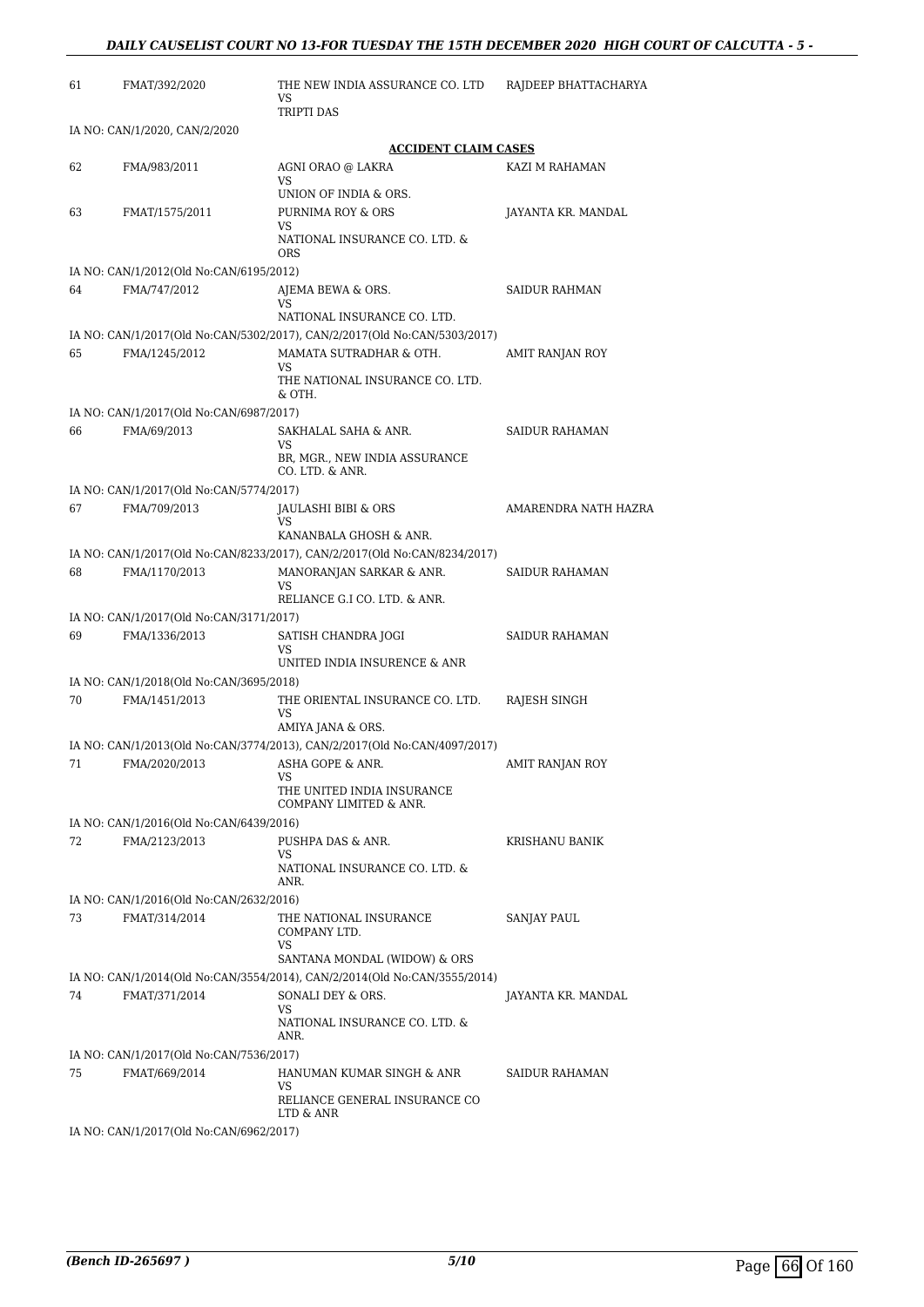| 76 | FMA/751/2014                            | HASINA BIBI & ORS<br>VS                                                                                      | KRISHANU BANIK     |
|----|-----------------------------------------|--------------------------------------------------------------------------------------------------------------|--------------------|
|    |                                         | NEW INDIA ASSURANCE CO. LTD. &<br><b>ANR</b>                                                                 |                    |
|    | IA NO: CAN/2/2016(Old No:CAN/7432/2016) |                                                                                                              |                    |
| 77 | FMA/2055/2014                           | PRAKASH MAITY @ PRAKASH CH.<br><b>MAITY</b><br>VS                                                            | <b>SOUMAK BERA</b> |
|    |                                         | PRATAP MAITY & ANR                                                                                           |                    |
|    |                                         | IA NO: CAN/2/2015(Old No:CAN/5288/2015), CAN/3/2017(Old No:CAN/7548/2017)                                    |                    |
| 78 | FMA/2430/2014                           | ATIKUR RAHAMAN & ANR                                                                                         | SAIDUR RAHAMAN     |
|    |                                         | VS<br>THE DIVISIONAL MANAGER,<br>RELIANCE GEN. INS. CO. LTD. & ORS                                           |                    |
|    | IA NO: CAN/2/2017(Old No:CAN/5277/2017) |                                                                                                              |                    |
| 79 | FMA/2439/2014                           | UNITED INDIA INS. CO. LTD.<br>VS<br>SANDHYA CHANDA & ORS.                                                    | PARIMAL KR. PAHARI |
|    |                                         | IA NO: CAN/1/2014(Old No:CAN/8135/2014), CAN/2/2017(Old No:CAN/5713/2017)                                    |                    |
| 80 | FMAT/118/2015                           | <b>SUNIL KR. BANERJEE</b><br>VS<br>ORIENTAL INSURANCE CO. LTD. &<br>ANR.                                     | SAIDUR RAHAMAN     |
|    | IA NO: CAN/1/2017(Old No:CAN/5947/2017) |                                                                                                              |                    |
| 81 | FMAT/568/2015                           | SAMSUL HAQUE & ORS.<br>VS                                                                                    | SAIDUR RAHAMAN     |
|    |                                         | NEW INDIA ASSURANCE CO. LTD. &<br>ANR.                                                                       |                    |
|    | IA NO: CAN/1/2017(Old No:CAN/901/2017)  |                                                                                                              |                    |
| 82 | FMAT/1065/2015                          | SITESH GHOSH<br>VS.<br>THE NEW INDIA ASSURANCE CO.<br>LTD, MALDA BRANCH & ANR                                | SAIDUR RAHAMAN     |
| 83 | FMA/1405/2015                           | MADHABI MONDAL                                                                                               | KRISHANU BANIK     |
|    |                                         | VS<br>UNITED INDIA INSURANCE COMPANY<br>& ORS                                                                |                    |
|    |                                         | IA NO: CAN/1/2015(Old No:CAN/2494/2015), CAN/2/2017(Old No:CAN/7959/2017)                                    |                    |
| 84 | FMAT/351/2016                           | SANJIDA KHATUN MINOR<br>REPRESENTED BY MIRZA GOLAM<br><b>ASPIA</b><br>VS                                     | MD. Z. HOSSAIN     |
|    |                                         | THE NATIONAL INSUARANCE<br>COMPANY LTD. TARAKESWAR<br><b>BRANCH &amp; ANR</b>                                |                    |
|    |                                         | IA NO: CAN/2/2017(Old No:CAN/1284/2017), CAN/3/2017(Old No:CAN/8704/2017)                                    |                    |
| 85 | FMAT/483/2016                           | PRAN KRISHNA BANDYOPADHYAY<br>VS                                                                             | ASHIQUE MONDAL     |
|    |                                         | THE NEW INDIA ASSURANCE CO.<br>LTD.& ANR                                                                     |                    |
|    | IA NO: CAN/1/2016(Old No:CAN/5084/2016) |                                                                                                              |                    |
| 86 | FMAT/1278/2016                          | SHRIRAM G.I CO. LTD.<br>VS<br>NURALAM HALDAR @ NOOR ALAM<br>HALDAR & ANR.                                    | RAJESH SINGH       |
|    | IA NO: CAN/1/2017(Old No:CAN/843/2017)  |                                                                                                              |                    |
| 87 | FMA/2881/2016                           | <b>NURBANU BIBI</b><br>VS                                                                                    | KAZI M RAHMAN      |
|    |                                         | UNION OF INDIA & ORS.                                                                                        |                    |
|    |                                         | IA NO: CAN/2/2011(Old No:CAN/11384/2011), CAN/3/2020(Old No:CAN/2002/2020)                                   |                    |
| 88 | FMA/3017/2016                           | UDAYAN BOURI<br><b>VS</b><br>THE NEW INDIA ASSURANCE                                                         | AMIT RANJAN ROY    |
|    |                                         | COMPANY LIMITED & ANR                                                                                        |                    |
|    | IA NO: CAN/3/2017(Old No:CAN/4991/2017) |                                                                                                              |                    |
| 89 | FMA/3381/2016                           | NATIONAL INSURANCE CO. LTD.<br>VS<br>SUCHITRA PARICHHA & ORS.                                                | RAJESH SINGH       |
|    |                                         | IA NO: CAN/3/2015(Old No:CAN/5823/2015), CAN/5/2017(Old No:CAN/6523/2017), CAN/6/2019(Old No:CAN/12385/2019) |                    |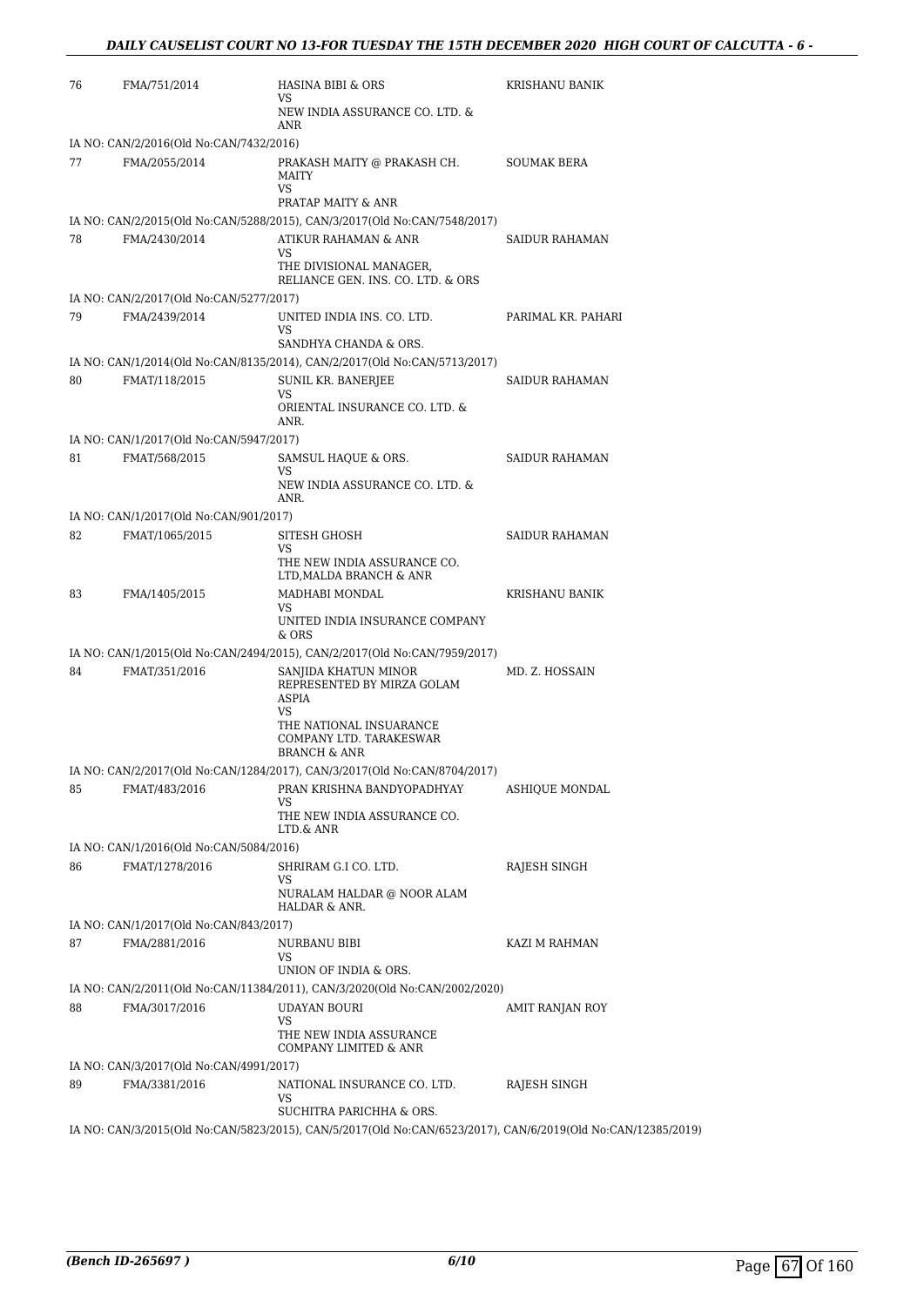| 90                                      | FMA/3616/2016                                            | SK. TUPAI                                                                             | A,R. ROY               |  |
|-----------------------------------------|----------------------------------------------------------|---------------------------------------------------------------------------------------|------------------------|--|
|                                         |                                                          | VS<br>NATIONAL INSURANCE COMPANY LTD                                                  |                        |  |
|                                         | IA NO: CAN/1/2017(Old No:CAN/5564/2017)                  |                                                                                       |                        |  |
| 91                                      | FMA/73/2017                                              | ICICI LOMBARD GENERAL<br>INSURANCE CO. LTD<br>VS                                      | PARIMAL KUMAR PAHARI   |  |
|                                         |                                                          | <b>SMT LAKSHMI GHOSH &amp; ORS</b>                                                    |                        |  |
| 92                                      | IA NO: CAN/1/2016(Old No:CAN/6898/2016)<br>FMAT/154/2017 |                                                                                       | <b>AMIT RANJAN ROY</b> |  |
|                                         |                                                          | SMT. SHEPHALI JANA & ORS<br>VS<br>THE NATIONAL INSURANCE                              |                        |  |
|                                         | IA NO: CAN/1/2017(Old No:CAN/2294/2017)                  | COMPANY LIMITED & ORS                                                                 |                        |  |
| 93                                      | FMAT/188/2017                                            | JHUMA GORAI & ORS                                                                     | KRISHANU BANIK         |  |
|                                         |                                                          | VS<br>BAJAJ ALLIANZ GENERAL INSURANCE<br>COMPANY LTD & ANR                            |                        |  |
|                                         | IA NO: CAN/1/2017(Old No:CAN/10791/2017)                 |                                                                                       |                        |  |
| 94                                      | FMAT/203/2017                                            | RELIANCE GENERAL INSURANCE CO<br><b>LTD</b>                                           | KAMAL KRISHNA DAS      |  |
|                                         |                                                          | VS<br>SAHIDUL @ BABU ALI PIYADA & ORS                                                 |                        |  |
|                                         |                                                          | IA NO: CAN/1/2017(Old No:CAN/4623/2017), CAN/2/2017(Old No:CAN/4627/2017)             |                        |  |
| 95                                      | FMAT/351/2017                                            | ICICI LOMBARD GEN. INSURANCE CO.<br>LTD.<br><b>VS</b>                                 | PARIMAL KUMAR PAHARI   |  |
|                                         |                                                          | ADARI MAJHI & ORS                                                                     |                        |  |
|                                         | IA NO: CAN/1/2017(Old No:CAN/6429/2017)                  |                                                                                       |                        |  |
| 96                                      | FMAT/353/2017                                            | ICICI LOMBARD GEN. INSURANCE CO.<br>LTD.<br><b>VS</b><br><b>GULBAN BIBI &amp; ORS</b> | PARIMAL KUMAR PAHARI   |  |
|                                         | IA NO: CAN/1/2017(Old No:CAN/6430/2017)                  |                                                                                       |                        |  |
| 97                                      | FMA/455/2017                                             | NATIONAL INSURANCE COMPANY LTD                                                        | <b>SUCHARITA PAUL</b>  |  |
|                                         |                                                          | VS<br>NITA RANI OJHA & ORS                                                            |                        |  |
| IA NO: CAN/2/2017(Old No:CAN/3972/2017) |                                                          |                                                                                       |                        |  |
| 98                                      | FMA/459/2017                                             | THE NEW INDIA ASSURANCE<br><b>COMPANY LTD</b><br>VS                                   | RAJESH SINGH           |  |
|                                         |                                                          | SAGAR BAGCHI (MINOR) & ORS                                                            |                        |  |
|                                         | IA NO: CAN/2/2017(Old No:CAN/6504/2017)                  |                                                                                       |                        |  |
| 99                                      | FMAT/517/2017                                            | SHANKAR MONDAL @ SANKAR<br>MANDAL & ORS<br>VS                                         | <b>KRISHANU BANIK</b>  |  |
|                                         |                                                          | NICL & ANR                                                                            |                        |  |
| 100                                     | IA NO: CAN/1/2017(Old No:CAN/7727/2017)<br>FMAT/549/2017 | SHEFALI ROY & ORS                                                                     | KRISHANU BANIK         |  |
|                                         |                                                          | VS<br>NEW INDIA ASSURANCE COMPANY &<br>ANR                                            |                        |  |
|                                         | IA NO: CAN/1/2017(Old No:CAN/9364/2017)                  |                                                                                       |                        |  |
| 101                                     | FMAT/628/2017                                            | N I C LTD                                                                             | P K PAHARAI            |  |
|                                         |                                                          | VS<br>TARIF CHOWDHURY & ANR                                                           |                        |  |
|                                         |                                                          | IA NO: CAN/1/2017(Old No:CAN/6431/2017), CAN/2/2019(Old No:CAN/1142/2019)             |                        |  |
| 102                                     | FMAT/643/2017                                            | THE N I C LTD<br>VS<br>NIVA HAZRA & ORS                                               | D N RAY                |  |
|                                         |                                                          | IA NO: CAN/1/2017(Old No:CAN/6358/2017), CAN/2/2017(Old No:CAN/6359/2017)             |                        |  |
| 103                                     | FMAT/660/2017                                            | BAJAJ ALLIANZ GENERAL INSURANCE<br>COMPANY LTD.<br>VS                                 | R. SINGH               |  |
|                                         |                                                          | <b>SAROGI DAS &amp; ORS</b>                                                           |                        |  |
|                                         |                                                          | IA NO: CAN/1/2017(Old No:CAN/8604/2017), CAN/2/2017(Old No:CAN/8612/2017)             |                        |  |
| 104                                     | FMAT/801/2017                                            | UMA KHATUN & ORS<br>VS<br>THE NATIONAL INSURANCE CO LTD &                             | AMIT RANJAN ROY        |  |
|                                         |                                                          | ANR                                                                                   |                        |  |
|                                         | IA NO: CAN/1/2017(Old No:CAN/10707/2017)                 |                                                                                       |                        |  |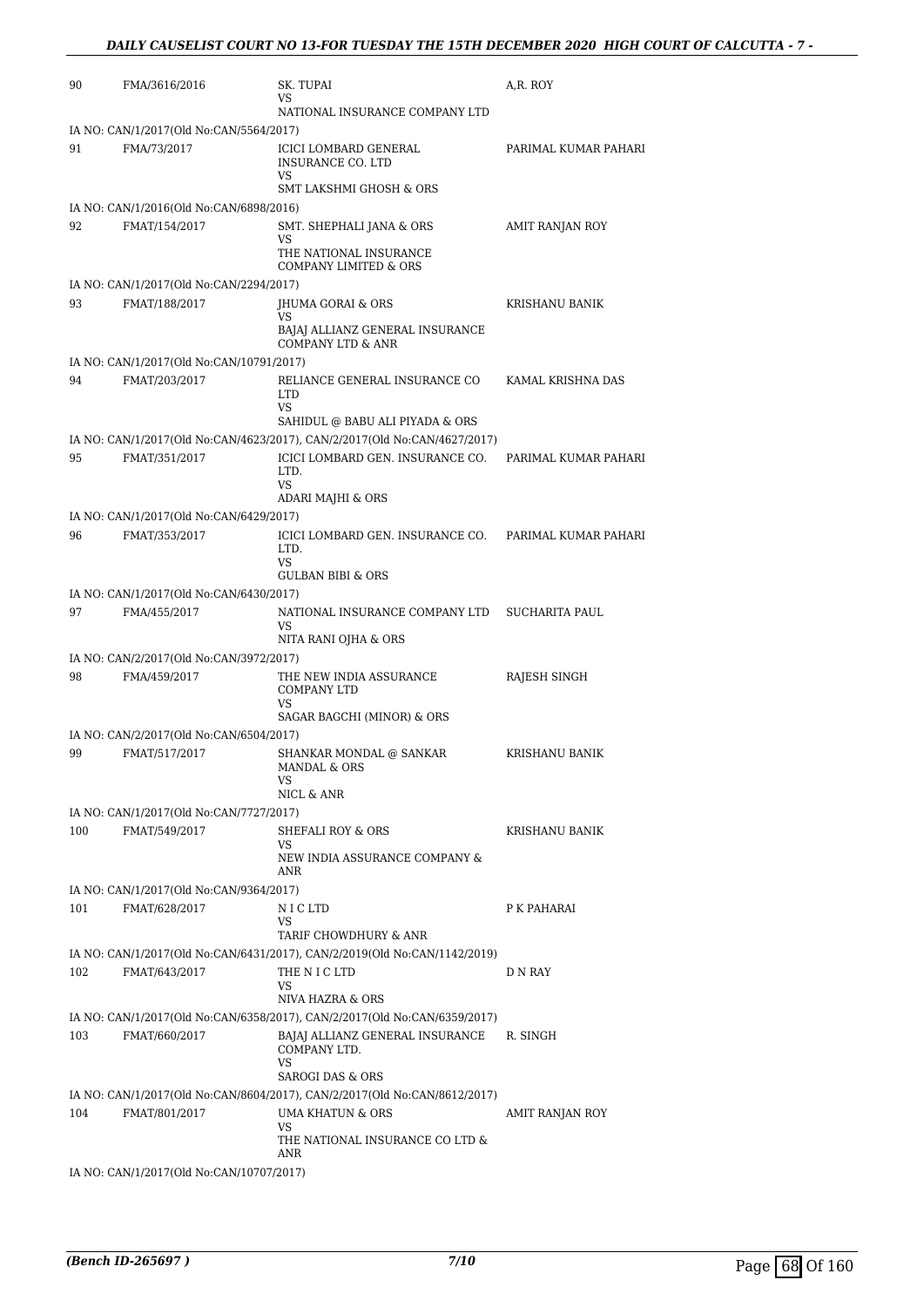| 105 | FMAT/863/2017                                      | THE UNITED INDIA INSURANCE CO.<br>LTD.<br>VS                                                          | <b>SANJOY PAUL</b>     |
|-----|----------------------------------------------------|-------------------------------------------------------------------------------------------------------|------------------------|
|     |                                                    | <b>SMT SABITRI BALA ROY &amp; ORS</b>                                                                 |                        |
|     |                                                    | IA NO: CAN/1/2017(Old No:CAN/7793/2017), CAN/2/2020(Old No:CAN/634/2020)                              |                        |
| 106 | FMAT/1100/2017                                     | POLY ROY<br>VS                                                                                        | AMIT RANJAN ROY        |
|     |                                                    | NICL & ORS                                                                                            |                        |
|     | IA NO: CAN/1/2017(Old No:CAN/10472/2017)           |                                                                                                       |                        |
| 107 | FMAT/1150/2017                                     | ICICI LOMBARD GENERAL<br>INSURNACE CO. LTD.<br>VS                                                     | PARIMAL KUMAR PAHARI   |
|     |                                                    | SMT. ANIMA DUTTA & ORS                                                                                |                        |
|     | IA NO: CAN/1/2017(Old No:CAN/10259/2017)           |                                                                                                       |                        |
| 108 | FMAT/1159/2017                                     | THE SECRETARY & CURATOR,<br>VICTORIA MEMORIAL HALL & ANR<br>VS<br>ASHA DEVI.                          | PRADYOT KUMAR DAS      |
|     | IA NO: CAN/2/2020(Old No:CAN/2369/2020)            |                                                                                                       |                        |
| 109 | FMAT/1169/2017                                     | HDFC ERGO GENERAL INSURANCE<br>COMPANY LIMITED<br>VS                                                  | RAJESH SINGH           |
|     |                                                    | UDAY KUMAR BHAGAT & ANR                                                                               |                        |
|     |                                                    | IA NO: CAN/1/2017(Old No:CAN/10571/2017), CAN/2/2017(Old No:CAN/10581/2017)                           |                        |
| 110 | FMAT/1175/2017                                     | NATIONAL INSURANCE CO. LTD.<br>VS                                                                     | SAMIM AHAMMED          |
|     |                                                    | ARCHANA MANDAL & ORS.                                                                                 |                        |
|     |                                                    | IA NO: CAN/1/2017(Old No:CAN/11515/2017), CAN/2/2017(Old No:CAN/11518/2017)                           |                        |
| 111 | FMAT/1176/2017                                     | NATIONAL IN. CO. LTD.                                                                                 | SAMIM AHAMMED          |
|     |                                                    | VS<br>SELIM MALLICK & ANR.                                                                            |                        |
|     |                                                    | IA NO: CAN/1/2017(Old No:CAN/11513/2017), CAN/2/2017(Old No:CAN/11514/2017)                           |                        |
| 112 | FMAT/1216/2017                                     | THE UNITED INDIA INSURANCE CO                                                                         | SANJOY PAUL            |
|     |                                                    | LTD<br>VS.<br>RAMBILASH SHAW & ANR                                                                    |                        |
|     | IA NO: CAN/1/2017(Old No:CAN/10760/2017)           |                                                                                                       |                        |
| 113 | FMAT/1298/2017                                     | NATIONAL INSURANCE CO. LTD                                                                            | S. AHAMMED             |
|     |                                                    | VS                                                                                                    |                        |
|     |                                                    | DIL KUMARI LIMBU & ANR<br>IA NO: CAN/1/2017(Old No:CAN/11763/2017), CAN/2/2017(Old No:CAN/11772/2017) |                        |
| 114 | FMAT/1322/2017                                     | MITHURANI PANDA & ORS                                                                                 | SK ABU ABBAS UDDIN     |
|     |                                                    | VS                                                                                                    |                        |
|     |                                                    | UNION OF INDIA & ORS                                                                                  |                        |
|     | IA NO: CAN/1/2018(Old No:CAN/7662/2018)            |                                                                                                       |                        |
| 115 | FMAT/54/2018                                       | SARASWATI MAITY & ORS<br>VS<br>THE ORIENTAL INS CO LTD & ANR                                          | <b>AMIT RANJAN ROY</b> |
|     | IA NO: CAN/1/2018(Old No:CAN/2108/2018)            |                                                                                                       |                        |
| 116 | FMA/962/2018                                       | ANOWARA BEGAM & ORS<br>VS.                                                                            | SAIDUR RAHAMAN         |
|     |                                                    | UNITED INDIA INSURANCE COMPANY<br>LTD & ANR                                                           |                        |
|     | IA NO: CAN/1/2018(Old No:CAN/4422/2018)            |                                                                                                       |                        |
| 117 | FMAT/1288/2018                                     | SUSHIL RANA & ANR                                                                                     | SHAHINA HAQUE          |
|     |                                                    | VS<br>UNION OF INDIA                                                                                  |                        |
| 118 | FMAT/683/2019                                      | LAKSHMIRANI BERA & ORS<br>VS                                                                          | RAJENDRA KUMAR MITTAL  |
|     |                                                    | UNION OF INDIA                                                                                        |                        |
| 119 | FMAT/1158/2019                                     | ANIMA SARKAR (DOLAI)<br>VS<br>UNION OF INDIA                                                          | RAJENDRA KUMAR MITTAL  |
|     |                                                    | <b>HEARING</b>                                                                                        |                        |
| 120 | FMA/137/2011                                       | MAYA DAS & ANR.                                                                                       | SAIDUR RAHAMAN         |
|     |                                                    | VS<br>NEW INDIA ASSURANCE CO. LTD. &<br>ANR.                                                          |                        |
|     | $10.006$ $CAN11/2011/01d$ $N_{\odot}CANI5526/2011$ |                                                                                                       |                        |

IA NO: CAN/1/2011(Old No:CAN/5526/2011)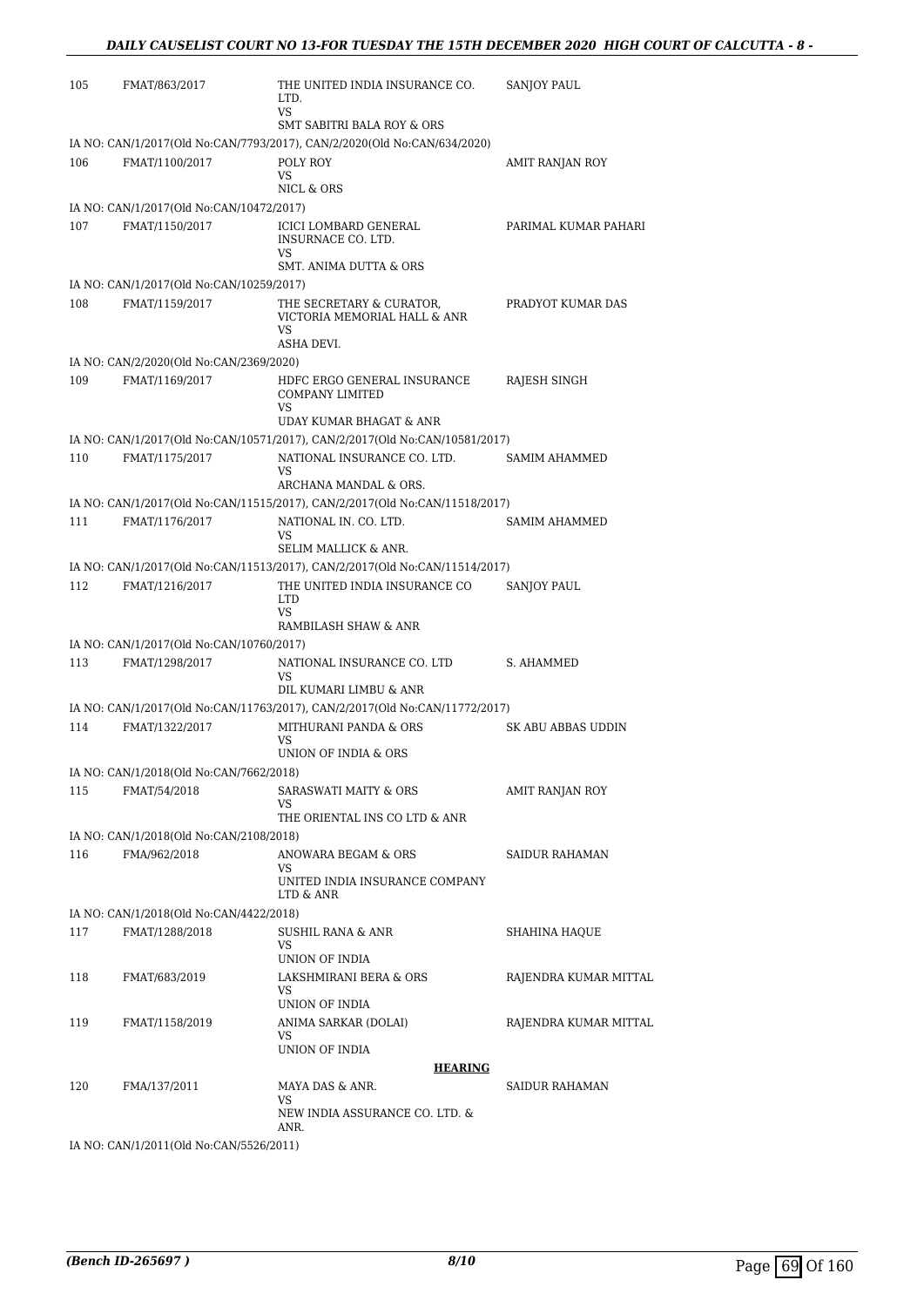#### *DAILY CAUSELIST COURT NO 13-FOR TUESDAY THE 15TH DECEMBER 2020 HIGH COURT OF CALCUTTA - 9 -*

| 121   | FMA/201/2011                            | SMT.MANJU PAL<br>VS                                                                                         | JAYANTA KR. MANDAL        |
|-------|-----------------------------------------|-------------------------------------------------------------------------------------------------------------|---------------------------|
|       |                                         | NEW INDIA ASSURANCE CO.LTD. &<br>ORS                                                                        |                           |
| 122   | FMA/950/2012                            | PARUL BALA BISWAS<br>VS.                                                                                    | JAYANTA BANERJEE          |
|       |                                         | ORIENTAL INSURENCE CO.                                                                                      |                           |
|       | IA NO: CAN/1/2020(Old No:CAN/2704/2020) |                                                                                                             |                           |
| 123   | COT/88/2013                             | PRADYUMNA KR. SAHU & ANR<br>VS                                                                              | JAYANTA KR. MANDAL        |
|       |                                         | THE NEW INDIA ASSURANCE CO. LTD.<br>& ANR                                                                   |                           |
| wt124 | FMA/1130/2013                           | THE NEW INDIA ASSURANCE CO. LTD<br>VS                                                                       | KAMAL KRISHNA DAS         |
|       |                                         | PRADYUMNA KUMAR SAHU & ORS                                                                                  |                           |
|       |                                         | IA NO: CAN/1/2012(Old No:CAN/8443/2012), CAN/2/2013(Old No:CAN/11138/2013), CAN/3/2019(Old No:CAN/704/2019) |                           |
| 125   | FMA/2290/2013                           | SOMA MISTRI & ORS.<br>VS.                                                                                   | <b>SAIDUR RAHAMAN</b>     |
|       |                                         | THE ORIENTAL INSURANCE CO. LTD.<br>& ANR.                                                                   |                           |
|       | IA NO: CAN/1/2015(Old No:CAN/35/2015)   |                                                                                                             |                           |
| 126   | FMA/625/2014                            | MAMPI GHOSH & ORS                                                                                           | SIMA GHOSH                |
|       |                                         | VS.<br>THE NATIONAL INSURANCE CO. LTD.<br>& ORS                                                             |                           |
| 127   | FMAT/1423/2014                          | <b>SARASWATI DEVI &amp; ORS</b>                                                                             | SK. ABU ABBAS UDDIN       |
|       |                                         | VS                                                                                                          |                           |
|       |                                         | NATIONAL INSURANCE CO. LTD &<br>ORS                                                                         |                           |
|       | IA NO: CAN/1/2018(Old No:CAN/1666/2018) |                                                                                                             |                           |
| 128   | FMA/1796/2014                           | SIKHA LAHA<br>VS                                                                                            | S BHATTACHARJYA           |
|       |                                         | ANUPAM MONDAL                                                                                               |                           |
| 129   | FMA/28/2015                             | NEW IND. ASSURANCE CO. LTD.<br>VS<br><b>MOUMITA PAUL &amp; ORS</b>                                          | SOUMENDRA NATH GANGULY    |
|       | IA NO: CAN/1/2019(Old No:CAN/1692/2019) |                                                                                                             |                           |
| 130   | FMA/191/2015                            | ICICI LOMBARD GENERALL<br><b>INSURANCE CO. LTD</b>                                                          | PARIMAL KUMAR PAHARI      |
|       |                                         | VS<br>SK. MUKTAR ALI @ SK. MUKTAR &<br><b>ANR</b>                                                           |                           |
|       |                                         | IA NO: CAN/1/2014(Old No:CAN/10926/2014), CAN/2/2017(Old No:CAN/5714/2017)                                  |                           |
| 131   | FMAT/255/2015                           | VIJAY KR. SAHU                                                                                              | <b>SK. ABU ABBASUDDIN</b> |
|       |                                         | VS                                                                                                          |                           |
|       |                                         | NEW INDIA ASSURANCE CO. LTD. &<br>ANR.                                                                      |                           |
| 132   | FMA/2166/2015                           | AYESA BIBI & ORS<br>VS.                                                                                     | SUBHAS CHANDRA HAJRA      |
|       |                                         | THE BAJAJ ALLIANZ GENERAL<br>INSURANCE CO. LTD & ANR                                                        |                           |
|       | IA NO: CAN/1/2016(Old No:CAN/1815/2016) |                                                                                                             |                           |
| 133   | FMA/3357/2015                           | SANTOSH SAHA & ANR                                                                                          | JAYANTA KUMAR MANDAL      |
|       |                                         | VS<br>MANAGING DIRECTOR, CALCUTTA<br>STATE TRANS, CORP.                                                     |                           |
| 134   | FMA/2212/2016                           | RENUKA PAIK & ORS.<br>VS                                                                                    | JAYANTA KR. MANDAL        |
|       |                                         | BAJAJ ALLIANZ G.I CO. LTD. & ORS.                                                                           |                           |
|       | IA NO: CAN/1/2019(Old No:CAN/7006/2019) |                                                                                                             |                           |
| 135   | FMA/484/2017                            | BNAJAJ ALLIANZ GENERAL<br>INSURENCE COMPANY LIMITED<br>VS                                                   | RAJESH SINGH              |
|       |                                         | ETIRANI ROY & ORS                                                                                           |                           |
| 136   | FMA/485/2017                            | BAJAJ ALLIANZ GENERAL INSURANCE<br>CO LTD<br><b>VS</b>                                                      | RAJESH SINGH              |
|       |                                         | BRINDABATI MAITI & ORS                                                                                      |                           |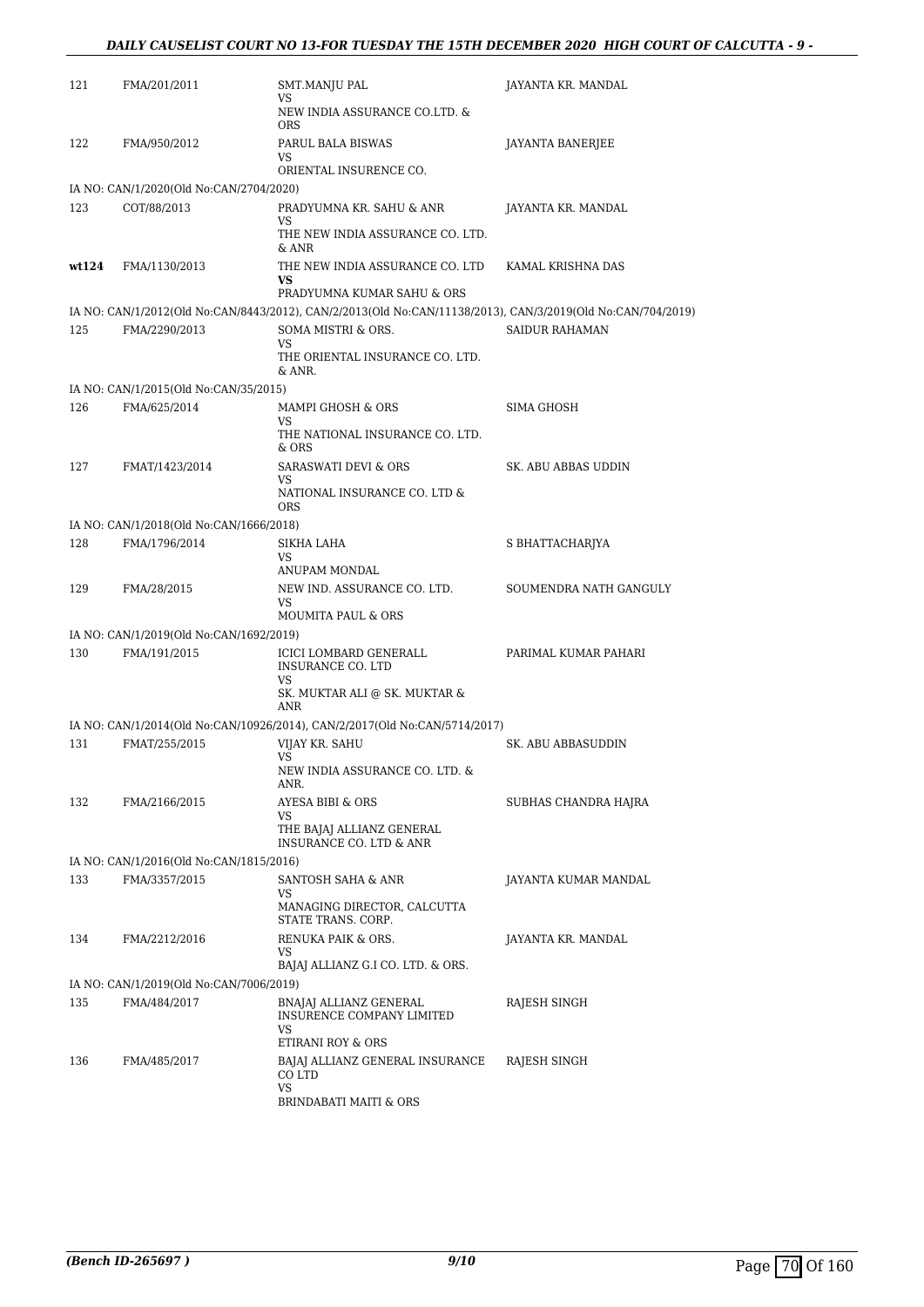| 137   | FMAT/137/2018                           | DULALI BHAKTA & ANR<br><b>VS</b><br>THE NEW INDIA ASSURANCE CO LTD<br>& ANR                             | S RAHAMAN             |
|-------|-----------------------------------------|---------------------------------------------------------------------------------------------------------|-----------------------|
|       | IA NO: CAN/1/2018(Old No:CAN/8930/2018) |                                                                                                         |                       |
| 138   | FMAT/1109/2018                          | THE DM MALDA<br><b>VS</b><br><b>IHARNA PRAMANIK</b>                                                     | <b>SANJAY PAUL</b>    |
|       |                                         | IA NO: CAN/1/2019(Old No:CAN/1425/2019), CAN/2/2019(Old No:CAN/1430/2019)                               |                       |
| wt139 | COT/83/2019                             | JHARNA PRAMANIK<br><b>VS</b><br>THE DISTRICT MAGISTRATE , MALDA                                         | SAIDUR RAHAMAN        |
| 140   | FMAT/132/2019                           | PRAFULLA CHOWDHURY & ANR<br><b>VS</b><br>NATIONAL INSURANCE CO LTD & ANR                                | <b>SAIDUR RAHAMAN</b> |
| 141   | FMAT/259/2019                           | KRISHNA SARKAR ROY & ANR<br>VS<br>THE NATIONAL INSURANCE CO. LTD<br>& ANR                               | <b>SAIDUR RAHAMAN</b> |
| 142   | FMAT/263/2019                           | <b>FAIJUN BIBI &amp; ORS</b><br><b>VS</b><br>THE ORIENTAL INSURANCE COMPANY<br><b>LIMITED &amp; ANR</b> | <b>SAIDUR RAHAMAN</b> |
| 143   | FMAT/276/2019                           | SANTANA HAZRA & ORS<br>VS<br>THE NATIONAL INSURANCE CO LTD &<br>ANR                                     | <b>SAIDUR RAHAMAN</b> |
| 144   | FMA/277/2019                            | THE NATIONAL INSURANCE CO LTD<br><b>VS</b><br>TANUJA BIBI & ORS                                         | <b>SANJOY PAUL</b>    |
|       |                                         | IA NO: CAN/1/2018(Old No:CAN/794/2018), CAN/2/2018(Old No:CAN/4920/2018)                                |                       |
| wt145 | COT/36/2018                             | TANUJA BIBI & ORS<br>VS.<br>NATIONAL INSURANCE CO. LTD &<br>ANR                                         | JAYANTA KUMAR MANDAL  |
| 146   | FMAT/300/2019                           | RAJESHWARI TIRKEY XAKA & ORS<br>VS<br>THE NATIONAL INSURANCE CO. LTD<br>& ANR                           | <b>SAIDUR RAHAMAN</b> |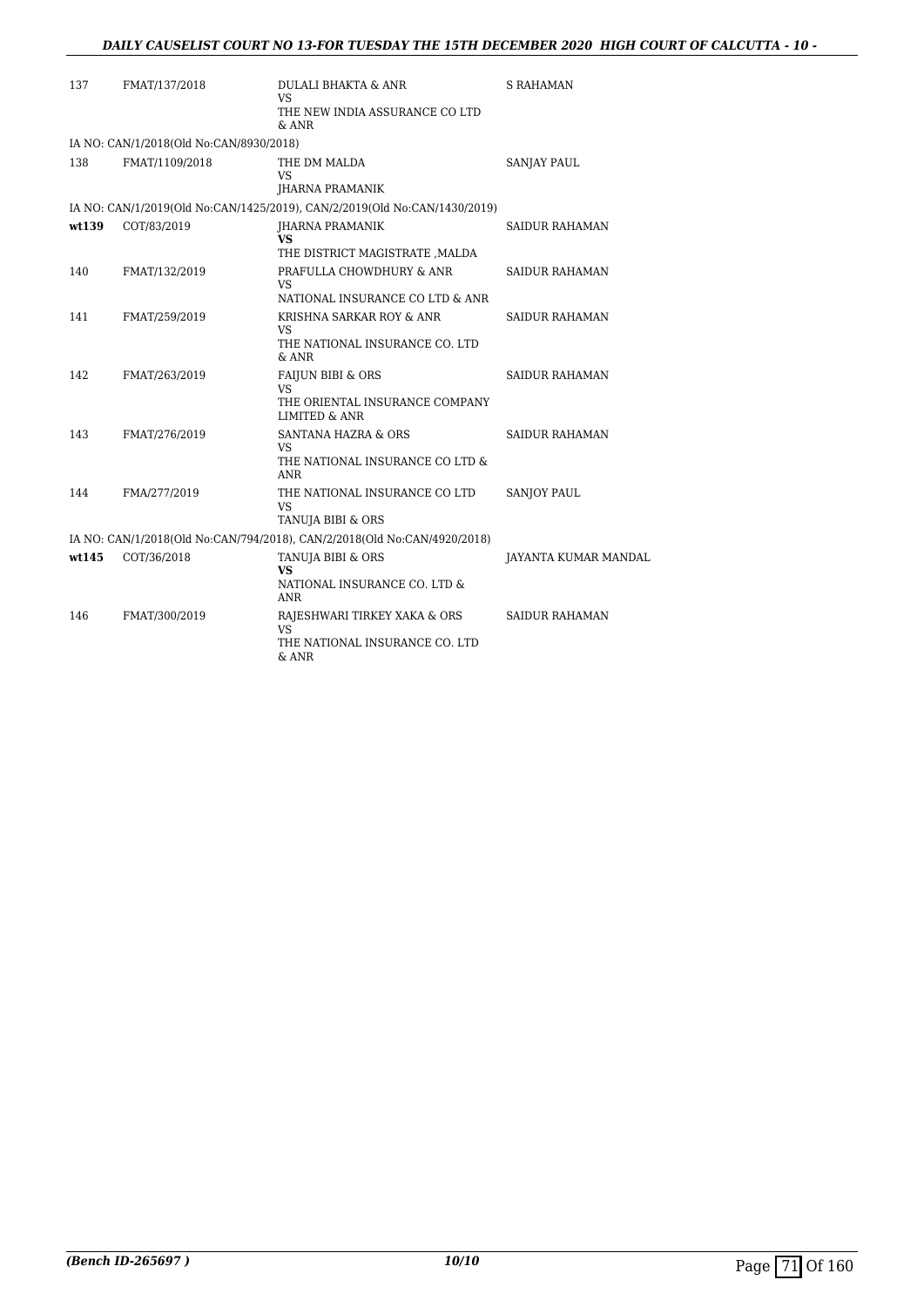

## **Appellate Side**

**DAILY CAUSELIST For Tuesday The 15th December 2020**

**COURT NO. 8**

**SINGLE BENCH (SB - VII)**

**AT 10:45 AM**

**HON'BLE JUSTICE SABYASACHI BHATTACHARYYA**

**ON AND FROM MONDAY, THE 7TH DECEMBER, 2020 – MATTERS (INCLUDING MOTIONS ) UNDER ARTICLE 226 OF THE CONSTITUTION RELATING TO RESIDUARY UNDER GROUP IX [EXCLUDING ELECTRICITY MATTERS AND MATTERS UNDER PUBLIC PREMISES (UNAUTHORISED OCCUPANTS) ACT, 1971] INCLUDING APPLICATIONS CONNECTED THERETO. NOTE : ORIGINAL SIDE MATTERS WILL BE TAKEN UP FROM 10.45 TO 1.00 P.M.**

**NOTE : APPELLATE SIDE MATTERS WILL BE TAKEN UP AT 2 P.M. OR IMMEDIATELY AFTER COMPLETION OF ORIGINAL SIDE MATTERS, WHICHEVER IS EARLIER.**

**NOTE : MENTIONING SHALL BE ENTERTAINED ONLY ON THE FIRST WORKING DAY OF THE WEEK AT THE FIRST SITTING OF THE COURT.**

**NOTE: MATTERS WILL BE TAKEN UP THROUGH PHYSICAL HEARING ONLY WHEN BOTH THE PARTIES ARE AGREED.**

|                |                                          | <b>EXTENSION OF INTERIM ORDER</b>                                                                |                       |  |
|----------------|------------------------------------------|--------------------------------------------------------------------------------------------------|-----------------------|--|
| 1              | WPA/3194/2018                            | REGAL UDYOG PVT, LTD, & ANR<br><b>VS</b>                                                         | <b>M.S TIWARI</b>     |  |
|                |                                          | STATE OF WEST BENGAL & ORS                                                                       |                       |  |
|                | IA NO: CAN/2/2019(Old No:CAN/10228/2019) |                                                                                                  |                       |  |
|                |                                          | <b>NEW MOTION</b>                                                                                |                       |  |
| $\overline{2}$ | WPA/10283/2020                           | ASHOK MONDAL ALIAS ASHOK<br><b>KUMAR MONDAL</b><br><b>VS</b><br>STATE OF WEST BENGAL AND<br>ORS. | <b>ALOKESH DALAI</b>  |  |
| 3              | WPA/10311/2020                           | JAKIR ALI MOLLA<br><b>VS</b><br>STATE OF WEST BENGAL AND<br>ORS.                                 | <b>ANINDITA AUDDY</b> |  |
| 4              | WPA/10378/2020                           | <b>RUBI MANDI</b><br><b>VS</b><br>STATE OF WEST BENGAL AND<br>ORS.                               | SUTAPA UPADUYAY       |  |
| 5              | WPA/10414/2020                           | <b>ASHOK GHOSH</b><br><b>VS</b><br>STATE OF WEST BENGAL AND<br>ORS.                              | PRASENJIT DEBNATH     |  |
| 6              | WPA/10419/2020                           | MAHENDRA PRATAP SINGH AND<br><b>OTHERS</b><br><b>VS</b><br>UNION OF INDIA AND OTHERS             | <b>JOYJIT DUTTA</b>   |  |
| 7              | WPA/10444/2020                           | PULAK MAJUMDER<br><b>VS</b><br>STATE OF WEST BENGAL AND<br>ORS.                                  | MANDOBI CHOWDHURY     |  |
| 8              | WPA/10452/2020                           | PINKI MAJI<br><b>VS</b><br>STATE OF WEST BENGAL AND<br>ORS.                                      | HIMADRI KUMAR MAHATA  |  |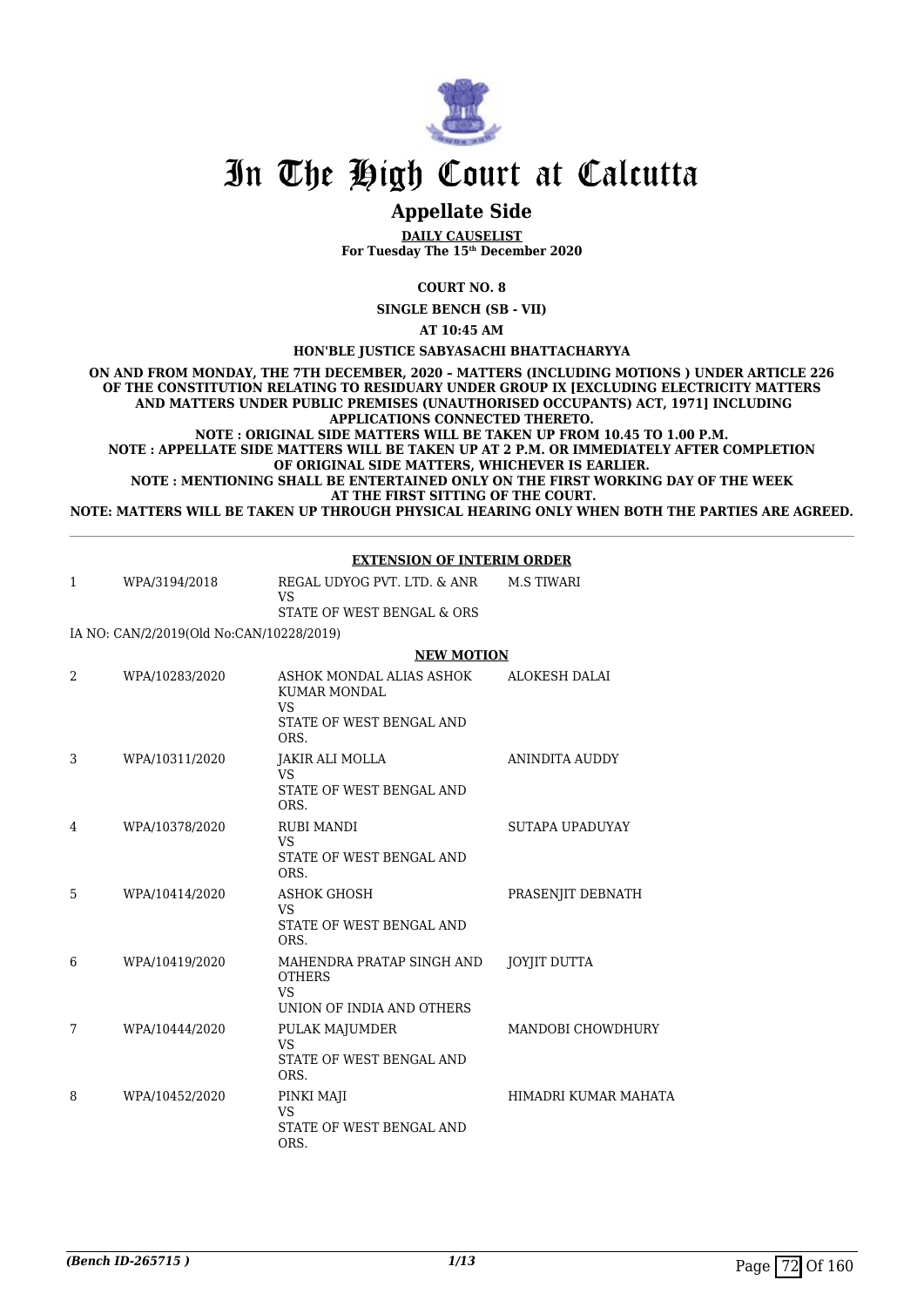| 9  | WPA/10461/2020 | CIVTECT (INDIA) PVT.LTD. AND<br><b>ANOTHER</b>                      | RITWIK PATTANAYAK                       |
|----|----------------|---------------------------------------------------------------------|-----------------------------------------|
|    |                | VS<br>STATE OF WEST BENGAL AND<br>ORS.                              |                                         |
| 10 | WPA/10466/2020 | SHAIBAL ROUT AND ANOTHER                                            | <b>BHARAT CHANDRA SIMAI</b>             |
|    |                | VS<br>STATE OF WEST BENGAL AND<br>ORS.                              |                                         |
| 11 | WPA/10483/2020 | PURNIMA MURMU                                                       | SUMALYA CHAKRABORTY                     |
|    |                | VS<br>STATE OF WEST BENGAL AND<br>ORS.                              |                                         |
| 12 | WPA/10485/2020 | <b>BISWAJIT DAS</b><br>VS                                           | RAJAT DUTTA                             |
|    |                | STATE OF WEST BENGAL AND<br>ORS.                                    |                                         |
| 13 | WPA/10552/2020 | ANIL GHOSH<br>VS                                                    | RAJIB KUMAR BASU                        |
|    |                | THE CHIEF ELECTION OFFICER                                          |                                         |
| 14 | WPA/10557/2020 | <b>SUCHITRA DULEY</b>                                               | SANTOSH KUMAR                           |
|    |                | VS<br>STATE OF WEST BENGAL AND<br>ORS.                              | <b>CHAKRABORTY</b>                      |
| 15 | WPA/10581/2020 | UTPAL DUTTA                                                         | <b>ASHOK HALDER</b>                     |
|    |                | VS<br>STATE OF WEST BENGAL AND<br>ORS.                              |                                         |
| 16 | WPA/10586/2020 | NETAI DAS<br>VS                                                     | TRIPTIMOY TALUKDER                      |
|    |                | UNION OF INDIA AND ORS.                                             |                                         |
| 17 | WPA/10597/2020 | SATISH ROSIN AND TURPENTINE<br><b>WORKS AND ANR</b><br><b>VS</b>    | NILAY SENGUPTA                          |
|    |                | STATE OF WEST BENGAL AND<br>ORS.                                    |                                         |
| 18 | WPA/10614/2020 | MANAB SAMPAD UNNAYAN<br>SAHAYAK KARMI UNION AND<br><b>ORS</b><br>VS | SALONI BHATTACHARJEE                    |
|    |                | STATE OF WEST BENGAL AND<br>ORS.                                    |                                         |
| 19 | WPA/10660/2020 | SABIR MALLICK                                                       | <b>JUIN DUTTA</b><br><b>CHAKRABORTY</b> |
|    |                | VS<br>STATE OF WEST BENGAL AND<br>ORS.                              |                                         |
| 20 | WPA/10661/2020 | HASANUJJAMAN SK AND OTHERS<br>VS                                    | ARNAB SAHA                              |
|    |                | STATE OF WEST BENGAL AND<br>ORS.                                    |                                         |
| 21 | WPA/10671/2020 | $M/S. UCC-SI(IV)$<br>VS                                             | ANUJIT MOOKHERJI                        |
|    |                | EASTERN COALFIELDS LIMITED                                          |                                         |
|    |                | <b>NEW MOTION - 1</b>                                               |                                         |
| 22 | WPA/10108/2020 | TAPAN KUMAR DAS AND ANR<br>VS                                       | DILIP KUMAR SHYAMAL                     |
|    |                | THE STATE OF WEST BENGAL<br>AND ORS                                 |                                         |
| 23 | WPA/10115/2020 | DEBABRATA HALDER<br>VS<br>State of West Bengal AND ORS              | LALRATAN MANDAL                         |
| 24 | WPA/10134/2020 | <b>SOMA KHAN AND ANR</b>                                            | PRADIPTA BOSE                           |
|    |                | VS<br>INDIAN BANK AND ORS                                           |                                         |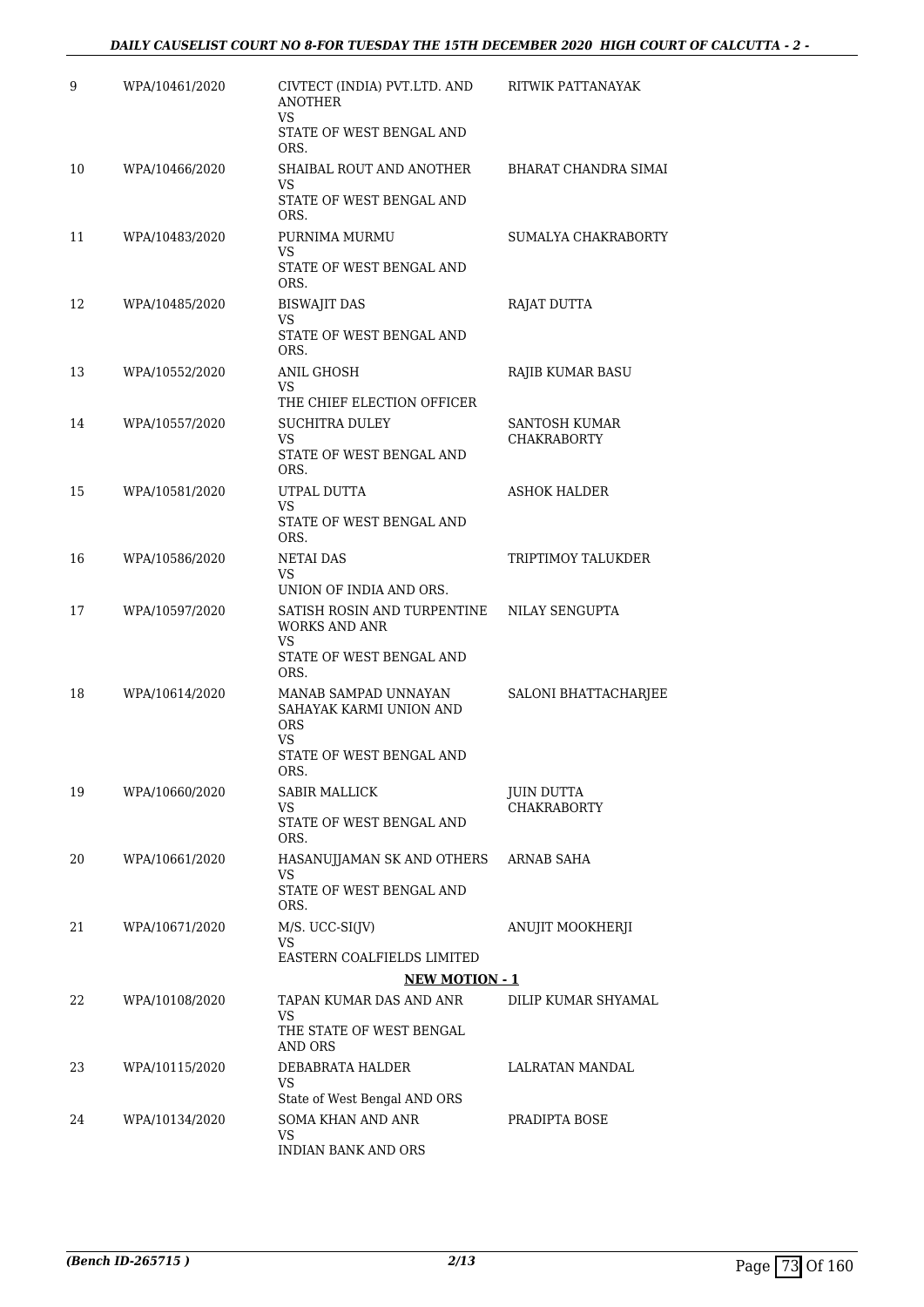| 25 | WPA/10144/2020 | SARALA MONDAL<br>VS                                                               | DILIP KUMAR SHYAMAL   |
|----|----------------|-----------------------------------------------------------------------------------|-----------------------|
|    |                | STATE OF WEST BENGAL AND<br>ORS.                                                  |                       |
| 26 | WPA/10171/2020 | SHAMPA PURAKAYASTHA@GORAI<br>VS<br>State of West Bengal                           | JAMIRUDDIN KHAN       |
| 27 | WPA/10173/2020 | RINKU MONDAL                                                                      | PRANTICK GHOSH        |
|    |                | VS<br><b>GARDEN REACH SHIPBUILDERS</b><br>AND ENGINEERS LTD. AND<br><b>OTHERS</b> |                       |
| 28 | WPA/10176/2020 | <b>ANIMA MUKHERJEE</b>                                                            | PARTHA CHAKRABORTY    |
|    |                | VS<br>STATE OF WEST BENGAL AND<br>ORS.                                            |                       |
| 29 | WPA/10181/2020 | SHUBHASIS BISWAS AND<br><b>ANOTHER</b><br>VS                                      | <b>ABHIJIT SARKAR</b> |
|    |                | STATE OF WEST BENGAL AND<br>ORS.                                                  |                       |
| 30 | WPA/10205/2020 | JOYDIP KUMAR SINHA<br>VS                                                          | DILIP KUMAR SHYAMAL   |
|    |                | State of West Bengal<br><b>TAPAS DUTTA</b>                                        |                       |
| 31 | WPA/10215/2020 | <b>VS</b><br>STATE OF WEST BENGAL AND<br>ORS.                                     | MRITUNJOY HALDER      |
| 32 | WPA/10255/2020 | AMRI HOSPITALS LTD AND ANR<br>VS<br>STATE OF WEST BENGAL AND                      | SANJAY GINODIA        |
|    |                | ORS.                                                                              |                       |
| 33 | WPA/10268/2020 | BAIDYANATH GHOSH<br>VS<br>STATE OF WEST BENGAL AND                                | DEBABRATA DAS GUPTA   |
|    |                | ORS.                                                                              |                       |
| 34 | WPA/10269/2020 | MANIK DEBNATH<br><b>VS</b>                                                        | ZIAUL HAQUE           |
|    |                | THE STATE OF WEST BENGAL<br><b>AND ORS</b>                                        |                       |
| 35 | WPA/10278/2020 | <b>BISWAJIT DEBNATH</b><br>VS                                                     | ZIAUL HAQUE           |
|    |                | THE STATE OF WEST BENGAL<br>AND ORS                                               |                       |
| 36 | WPA/10282/2020 | MITHU RANI (MONDAL)<br>DEBNATH<br>VS                                              | ZIAUL HAQUE           |
|    |                | THE STATE OF WEST BENGAL<br>AND ORS                                               |                       |
| 37 | WPA/10287/2020 | SAMPA DEBNATH<br>VS                                                               | ZIAUL HAQUE           |
|    |                | THE STATE OF WEST BENGAL<br>AND ORS                                               |                       |
| 38 | WPA/10290/2020 | SONALI DAS<br>VS                                                                  | ZIAUL HAQUE           |
|    |                | THE STATE OF WEST BENGAL<br>AND ORS                                               |                       |
| 39 | WPA/10323/2020 | DEBABRATA PAL<br>VS                                                               | MAHESWARI SHARM       |
|    |                | STATE OF WEST BENGAL AND<br>ORS.                                                  |                       |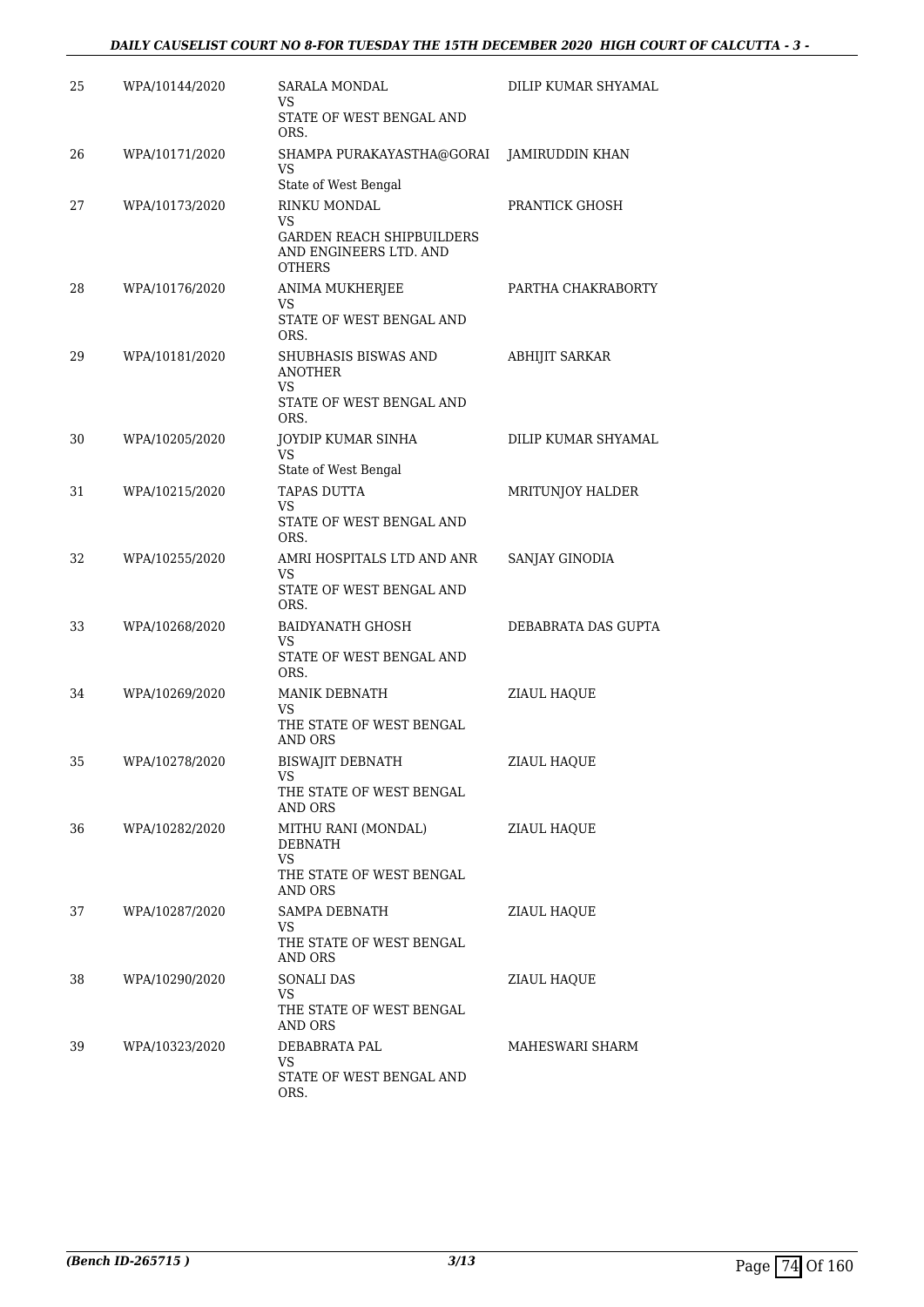### *DAILY CAUSELIST COURT NO 8-FOR TUESDAY THE 15TH DECEMBER 2020 HIGH COURT OF CALCUTTA - 4 -*

| 40   | WPA/10367/2020    | COLOR PRINTING AND HOLLOW<br>WARES LTD.                                            | Debangshu Dinda     |
|------|-------------------|------------------------------------------------------------------------------------|---------------------|
|      |                   | <b>VS</b><br>THE REGISTRAR OF COMPANIES<br>AND ORS                                 |                     |
| 41   | WPA/10368/2020    | AJAY BARWAR                                                                        | ARNAB SAHA          |
|      |                   | VS<br>STATE OF WEST BENGAL AND<br>ORS.                                             |                     |
| 42   | WPA/10379/2020    | SK.SHAZAHAN MOLLA<br>VS                                                            | SOUNAK BHATTACHARYA |
|      |                   | STATE OF WEST BENGAL AND<br>ORS.                                                   |                     |
| 43   | WPA/10393/2020    | HANUMAN MAJHI AND OTHERS<br><b>VS</b>                                              | MANAS KUMAR DAS     |
|      |                   | STATE OF WEST BENGAL AND<br>ORS.                                                   |                     |
| 44   | WPA/10400/2020    | ARBIND SINGH AND ANOTHER<br>VS                                                     | SANDIPAN BANERJEE   |
|      |                   | STATE OF WEST BENGAL AND<br>ORS.                                                   |                     |
| 45   | WPA/10404/2020    | KAJAL DAS AND ANOTHER<br>VS                                                        | NAZIR AHMED         |
|      |                   | STATE OF WEST BENGAL AND<br>ORS.                                                   |                     |
| 46   | WPA/10415/2020    | SK.ABDUL HAI<br>VS                                                                 | SUJIT SAHA          |
|      |                   | STATE OF WEST BENGAL AND<br>ORS.                                                   |                     |
| 47   | WPA/10434/2020    | RISHI CHOWDHURY<br>VS<br>UNION OF INDIA AND ORS.                                   | AYUSH JAIN          |
| 48   | WPA/10446/2020    | PRASANNA HEMBRAM                                                                   | DYUTIMOY PAUL       |
|      |                   | VS<br>HINDUSTAN PETROLEUM CORP<br>LTD AND ORS                                      |                     |
| 49   | WPA/10449/2020    | BANK OF INDIA THIKA SHRAMIK<br>SANGRAM COMMITTEE(WB)<br>VS<br><b>BANK OF INDIA</b> | MANIKA SWARNOKAR    |
| 50   | WPA/10457/2020    | <b>ANUP MAJEE</b>                                                                  | ABDUR RAKIB         |
|      |                   | VS<br>UNION OF INDIA AND ORS.                                                      |                     |
| 51   | WPA/10529/2020    | MINARUL ISLAM                                                                      | ARGHYA CHAKRABARTI  |
|      |                   | VS<br>STATE OF WEST BENGAL AND<br>ORS.                                             |                     |
|      |                   | <b>NEW MOTION - 2</b>                                                              |                     |
| 52   | WPA/878/2020      | M/S. SONAR BANGLA CATERER &<br>ANR<br>VS.                                          | SOMA KAR GHOSH      |
| wt53 | WPA/18675/2019    | STATE OF WEST BENGAL & ORS<br>UNITED ORDER & SUPP. COOP.                           | AMRITA MAJI         |
|      |                   | SO. LTD.<br>VS.<br>STATE OF WEST BENGAL & ORS.                                     |                     |
|      | IA NO: CAN/1/2020 |                                                                                    |                     |
| 54   | WPA/3525/2020     | AMIT DINDA                                                                         | ARUN BANDYOPADHYAY  |
|      |                   | VS.<br>STATE OF WEST BENGAL & ORS.                                                 |                     |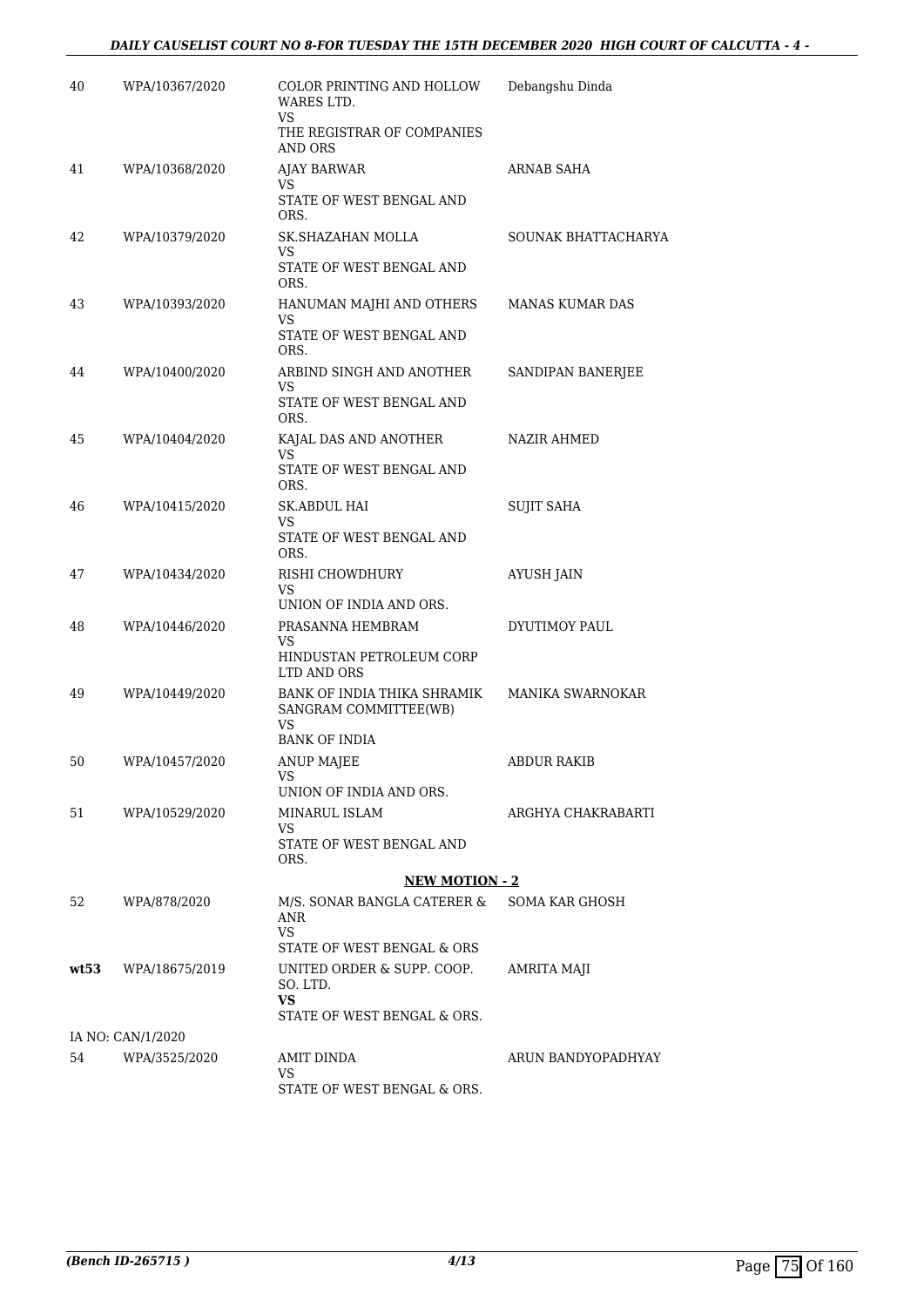| 55 | WPA/9180/2020              | RANAGHAT OBR BRIHATTARA<br><b>GRADUATE TEACHERS'</b><br><b>ASSOCIATION AND ANR</b><br>VS.<br>THE STATE OF WEST BENGAL<br>AND ORS | DIPTENDU MANDAL               |
|----|----------------------------|----------------------------------------------------------------------------------------------------------------------------------|-------------------------------|
| 56 | WPA/9210/2020              | HCC - L AND T PURULIA JV<br>VS.<br>RECOVERY OFFICER DURGAPUR<br>REGIONAL SUB OFFICE                                              | ASISH CHOUDHURY               |
| 57 | WPA/9226/2020              | CAPITAL ELECTRONICS AND<br>APPLIANCES LTD AND OTHERS<br>VS.<br>RESERVE BANK OF INDIA AND<br>OTHERS                               | ANIRUDDHA MITRA               |
| 58 | WPA/9307/2020              | SARAF TREXIM LTD. AND ANR<br>VS.<br>STATE OF WEST BENGAL AND<br>ORS.                                                             | SANTANU CHATTERJEE            |
| 59 | WPA/9499/2020              | <b>SUNANDA SANTRA</b><br>VS.<br>STATE OF WEST BENGAL AND<br>ORS.                                                                 | SYED MOSIHAR RAHAMAN          |
|    | IA NO: CAN/1/2020          |                                                                                                                                  |                               |
| 60 | WPA/9535/2020              | LORDS BLUETECH CO. PRIVATE<br>LIMITED<br>VS                                                                                      | ROSHAN SENGUPTA               |
|    |                            | STATE OF WEST BENGAL AND<br>ORS.                                                                                                 |                               |
| 61 | WPA/9658/2020              | JAYARSHI BHATTACHARYA<br>VS.<br>STATE OF WEST BENGAL AND<br>ORS.                                                                 | SALONI BHATTACHARJEE          |
| 62 | WPA/9773/2020              | ANJALI BEGUM(SEKH HAZERA)<br><b>VS</b><br>STATE OF WEST BENGAL AND<br>ORS.                                                       | PARTHA PRATIM<br>MUKHOPADHYAY |
| 63 | WPA/9898/2020              | SRISTIDHAR MAHATO<br>VS<br>STATE OF WEST BENGAL AND                                                                              | DEBDEEP SINHA                 |
| 64 | WPA/10074/2020<br>(2 P.M.) | ORS.<br>MANUKCHAK ASTHA WELFARE<br>SOCIETY REP BY SECRETARY<br>HABIBUR RAHAMAN<br>VS.<br>STATE OF WEST BENGAL AND<br>ORS.        | SAYAN MUKHERJEE               |
| 65 | WPA/10081/2020             | M/S K. A. AND SONS(JEWELLERS)<br>VS.<br>AXIS BANK LTD AND ORS                                                                    | <b>SHAILA AFRIN</b>           |
| 66 | WPA/10102/2020             | SMT MANI BALA DAS<br>VS<br>State of West Bengal AND ORS                                                                          | MIT GUHAROY                   |
| 67 | WPA/10109/2020             | KUSHOL CHANDRA KOERI<br>VS<br>STATE OF WEST BENGAL AND<br>ORS.                                                                   | <b>GOPAL MONDAL</b>           |
| 68 | WPA/10113/2020             | AMENA BIBI<br>VS.<br>STATE OF WEST BENGAL AND<br>ORS.                                                                            | GOPAL MONDAL                  |
| 69 | WPA/10127/2020             | DEBABRATA BHATTACHARYA<br>VS.<br>STATE OF WEST BENGAL AND<br>ORS.                                                                | MAHAMMAD MAHMUD               |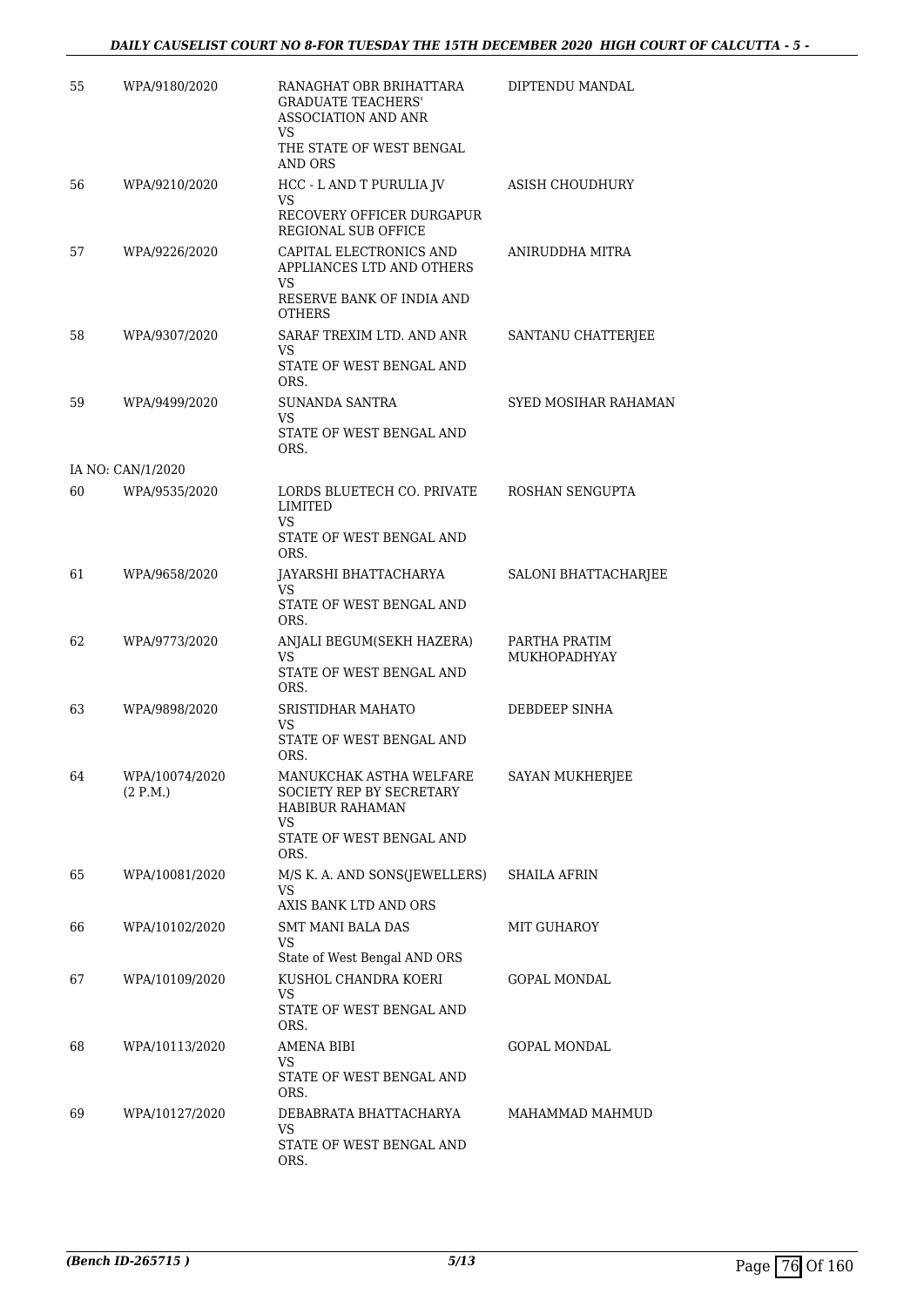| 70 | WPA/10128/2020 | SARJU PRASAD GUPTA AND ANR<br>VS<br>STATE OF WEST BENGAL AND               | RAJENDRA BANERJEE                       |
|----|----------------|----------------------------------------------------------------------------|-----------------------------------------|
|    |                | ORS.                                                                       |                                         |
| 71 | WPA/10130/2020 | NIAZ MOHAMMAD<br>VS<br>STATE OF WEST BENGAL AND                            | PRASANTA PAKRASHI                       |
| 72 | WPA/10131/2020 | ORS.<br><b>BIMAN KUMAR SHEE</b>                                            | <b>SMIRUL SARDAR</b>                    |
|    |                | VS<br>STATE OF WEST BENGAL AND<br>ORS.                                     |                                         |
| 73 | WPA/10135/2020 | BASIRHAT FOOD SUPPLY MAHILA<br>CO-OPERATIVE SOCIETY LIMITED<br>VS          | SATRAJIT SINHA ROY                      |
|    |                | THE STATE OF WEST BENGAL<br>AND ORS                                        |                                         |
| 74 | WPA/10150/2020 | <b>SK.ABDUL RASHID</b>                                                     | MAIDUL ISLAM KAYAL                      |
|    |                | VS<br>STATE OF WEST BENGAL AND<br>ORS.                                     |                                         |
| 75 | WPA/10155/2020 | KAKOLI SARKAR<br>VS                                                        | <b>IBRAHIM SHAIKH</b>                   |
|    |                | INDIAN OIL CORPORATION<br>LIMITED AND OTHERS                               |                                         |
| 76 | WPA/10157/2020 | PRANAB KUMAR BERA<br>VS                                                    | SANDIP KUMAR MANDAL                     |
|    |                | State of West Bengal                                                       |                                         |
| 77 | WPA/10161/2020 | SHAINE LEX ADVISORS LLP<br>VS<br>State of West Bengal                      | <b>STEVEN SOURODIP</b><br><b>BISWAS</b> |
| 78 | WPA/10165/2020 | <b>MAJET MONDAL</b><br>VS<br>STATE OF WEST BENGAL AND                      | <b>ABDUL MURSHID</b>                    |
| 79 | WPA/10169/2020 | ORS.<br>SEKH IBRAHIM MONDAL                                                | ABDUL MURSHID                           |
|    |                | VS<br>STATE OF WEST BENGAL AND<br>ORS.                                     |                                         |
| 80 | WPA/10179/2020 | SIDDHARTHA PAL                                                             | <b>CHIRANJIB ROY</b>                    |
|    |                | VS<br>STATE OF WEST BENGAL AND<br>ORS.                                     |                                         |
| 81 | WPA/10188/2020 | GOURGOPAL PRADHAN                                                          | PAMPA DEY(DHABAL)                       |
|    |                | VS<br>STATE OF WEST BENGAL AND<br>ORS.                                     |                                         |
| 82 | WPA/10194/2020 | GOUTAM KISHOR<br><b>ROYCHOWDHURY</b><br>VS                                 | SARBANANDA SANYAL                       |
|    |                | STATE OF WEST BENGAL AND<br>ORS.                                           |                                         |
| 83 | WPA/10206/2020 | SHEFALI AND GHOSH AND<br><b>ANOTHER</b><br>VS.<br>STATE OF WEST BENGAL AND | SK JAYED HOSSAIN                        |
| 84 | WPA/10210/2020 | ORS.<br>EAST HOOGHLY POLYPLAST                                             | ANIRUDHA AGARWALLA                      |
|    |                | PRIVATE LIMITED<br>VS                                                      |                                         |
| 85 |                | State of West Bengal                                                       |                                         |
|    | WPA/10213/2020 | MEDIPOL PHARMACEUTICALS<br><b>INDIA PRIVATE LIMITED</b><br>VS              | INDRAJIT DASGUPTA                       |
|    |                | UNION OF INDIA AND ORS.                                                    |                                         |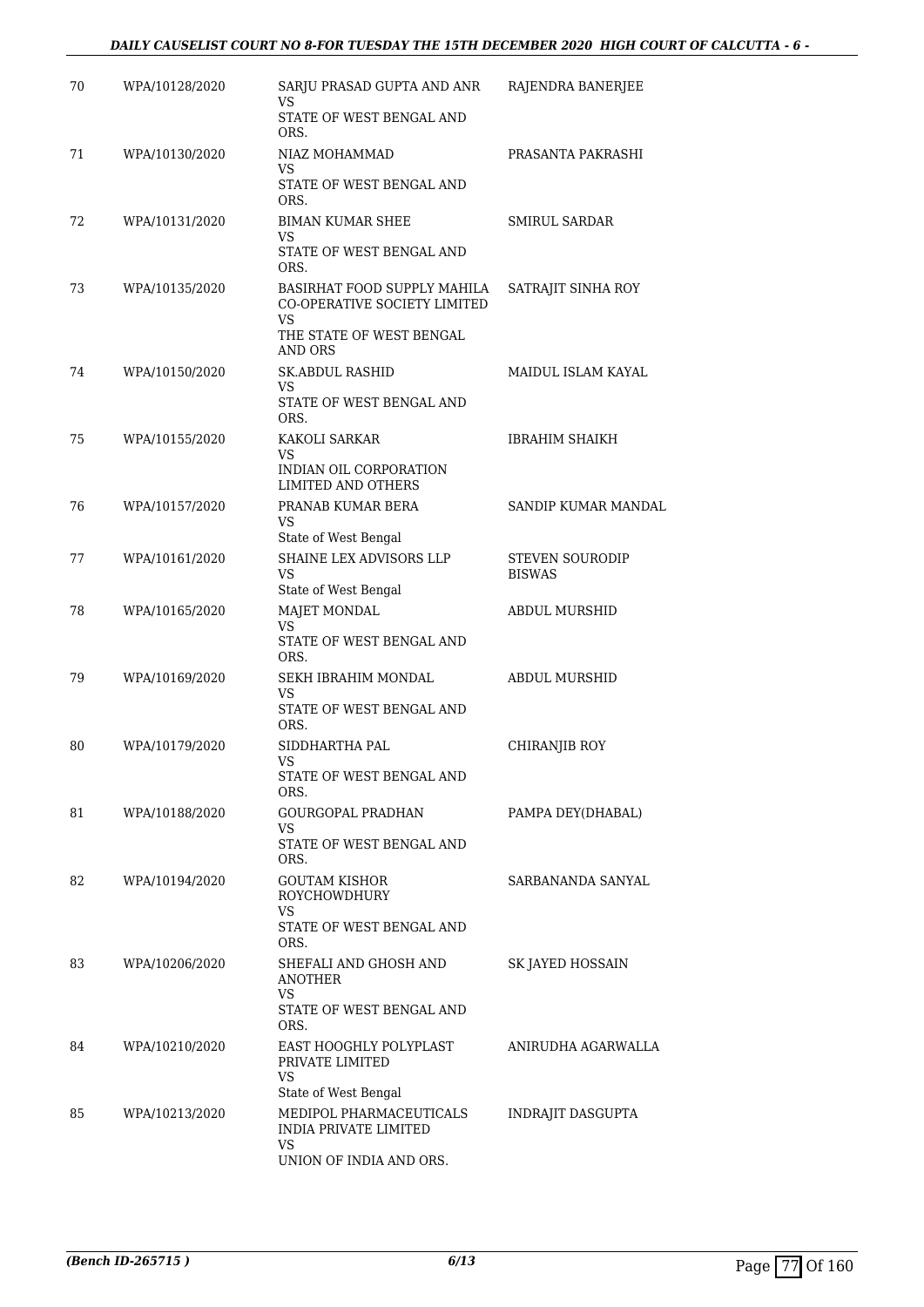### *DAILY CAUSELIST COURT NO 8-FOR TUESDAY THE 15TH DECEMBER 2020 HIGH COURT OF CALCUTTA - 7 -*

| 86  | WPA/10225/2020                           | MIRA BANERJEE AND ORS<br>VS                                           | SOMNATH MUKHERJEE                    |
|-----|------------------------------------------|-----------------------------------------------------------------------|--------------------------------------|
|     |                                          | THE DISTRICT MAGISTRATE,<br>NORTH 24 PARGANAS AND ORS                 |                                      |
| 87  | WPA/10229/2020                           | <b>SUKALYAN BANGA</b><br>VS.                                          | SK SUJAUDDIN                         |
|     |                                          | STATE OF WEST BENGAL AND<br>ORS.                                      |                                      |
| 88  | WPA/10241/2020                           | VISHAMBHAR SARAN<br>VS.                                               | NIKITA JHUNJHUNWALA                  |
|     |                                          | BUERAU OF IMMIGRATION AND<br><b>ORS</b>                               |                                      |
| 89  | WPA/10247/2020                           | SAROJ AGARWAL<br>VS                                                   | NIKITA JHUNJHUNWALA                  |
|     |                                          | BUREAU OF IMMIGRATION AND<br><b>ORS</b>                               |                                      |
| 90  | WPA/10249/2020                           | VISHAL AGARWAL<br>VS                                                  | NIKITA JHUNJHUWALA                   |
|     |                                          | <b>BUREAU OF IMMIGRATION AND</b><br><b>ORS</b>                        |                                      |
| 91  | WPA/10258/2020                           | HAYDAR ALI KHAN @ HAIDER ALI<br>KHAN @ BAPANSON                       | JAYANTA KUMAR<br><b>MUKHOPADHYAY</b> |
|     |                                          | VS<br>THE STATE OF WEST BENGAL<br>AND ORS                             |                                      |
| 92  | WPA/10259/2020                           | SMT SHYAMALI ROY<br>VS                                                | ARUNIKA GHOSH                        |
|     |                                          | STATE OF WEST BENGAL AND<br>ORS.                                      |                                      |
| 93  | WPA/10289/2020                           | ANADI JANA AND ORS<br>VS.                                             | PARDIP PAUL                          |
|     |                                          | STATE OF WEST BENGAL AND<br>ORS.                                      |                                      |
| 94  | WPA/10310/2020                           | SAMARTH MEHTA AND ANR<br>VS                                           | ANURAG BAGARIA                       |
|     |                                          | THE STATE OF WEST BENGAL<br>AND ORS                                   |                                      |
| 95  | WPA/10315/2020                           | KSHETRIYA SHERI GANDHI<br><b>ASHRAM AND ANR</b>                       | <b>SUJIT SAHA</b>                    |
|     |                                          | VS<br>STATE OF WEST BENGAL AND<br>ORS.                                |                                      |
| 96  | WPA/10319/2020                           | MONORANJAN MANNA                                                      | PRASANTA KUMAR                       |
|     |                                          | VS<br>STATE OF WEST BENGAL AND<br>ORS.                                | PAKRASHI                             |
|     |                                          | <b>SPECIALLY FIXED MATTERS</b>                                        |                                      |
| 97  | WPA/21476/2018                           | RABIN SARDAR<br>VS.                                                   | MADHUSUDAN DUTTA<br>MAJUMDER         |
|     |                                          | STATE OF WEST BENGAL & ORS                                            |                                      |
| 98  | WPA/21981/2018                           | HIGH GROWTH ADVISORY<br>PRIVATE LIMITED & ANR                         | S. RAY CHOWDHURY                     |
|     |                                          | VS.<br>UNION OF INDIA & ORS                                           |                                      |
|     | IA NO: CAN/2/2019(Old No:CAN/12674/2019) |                                                                       |                                      |
| 99  | WPA/9866/2019                            | VIKASH KHEMKA, PRESIDENT OF<br>BENGAL TIMBER IMPORTERS<br>ASSO.<br>VS | SUBHAMOY PATRA                       |
|     |                                          | UNION OF INDIA & ORS                                                  |                                      |
| 100 | WPA/11632/2019                           | SWAPNA BISWAS<br>VS.                                                  | INDRADEEP PAL                        |
|     |                                          | STATE OF WEST BENGAL & ORS                                            |                                      |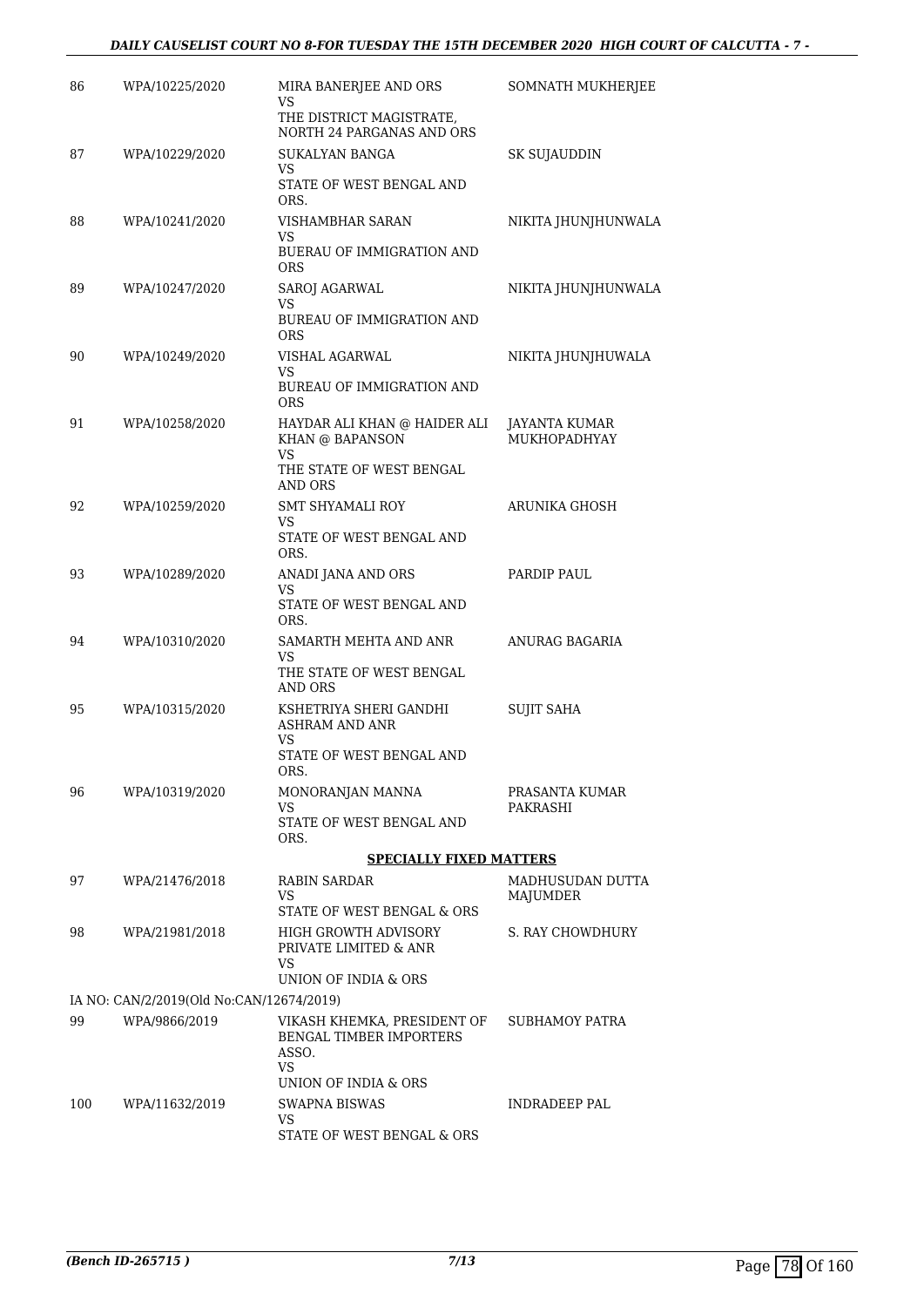| 101 | WPA/23049/2019                         | JAGATBALLAVPUR HIGH SCHOOL ANWASHA HALDER<br>$&$ ORS<br>VS.    |                       |
|-----|----------------------------------------|----------------------------------------------------------------|-----------------------|
|     |                                        | STATE OF WEST BENGAL & ORS                                     |                       |
| 102 | WPA/23322/2019                         | BIPLAB KUMAR BANERJEE<br>VS                                    | KALYANI BHATTACHARYA  |
|     |                                        | STATE BANK OF INDIA & ORS                                      |                       |
| 103 | WPA/111/2020                           | <b>SAMBIT PAUL</b><br>VS                                       | NITAI CHANDRA SAHA    |
|     |                                        | STATE OF WEST BENGAL & ORS                                     |                       |
|     | IA NO: CAN/1/2020                      |                                                                |                       |
| 104 | WPA/413/2020                           | NARAYAN CHANDRA SAHA<br>VS                                     | <b>DUKE BANERJEE</b>  |
|     |                                        | STATE OF WEST BENGAL & ORS                                     |                       |
| 105 | WPA/1323/2020                          | SAHAZADI BEGUM<br>VS                                           | BISWAJIT HAZRA        |
|     |                                        | STATE OF WEST BENGAL & ORS                                     |                       |
| 106 | WPA/2486/2020                          | <b>BROJA MOHAN GHOSH</b><br>VS                                 | PRIYABRATA SAHA       |
|     |                                        | STATE OF WEST BENGAL & ORS                                     |                       |
| 107 | WPA/2603/2020                          | <b>SAHELA KHATUN</b><br><b>VS</b>                              | BISWAJIT TIWARI       |
|     |                                        | STATE OF WEST BENGAL & ORS                                     |                       |
| 108 | WPA/3410/2020                          | <b>AKASH RUIA &amp; ANR</b><br>VS                              | DEBOLINA DEY          |
|     |                                        | THE DISTRICT MAGISTRATE<br>24PGS. SOUTH & ORS                  |                       |
| 109 | WPA/3574/2020                          | RELIABLE FACILITIES SERVICES<br>PVT.LTD                        | PRASUN GHOSH          |
|     |                                        | <b>VS</b><br>CHITTARANJAN NATIONAL                             |                       |
|     |                                        | CANCER INSTITUTE & ORS                                         |                       |
| 110 | WPA/3758/2020                          | M/S FITWELL CONSTRUCTIONS<br>& ANR<br>VS                       | BINAY KR JAIN         |
|     |                                        | <b>BHARAT HEAVY ELECTRICALS</b><br>LIMITED (BHEL) & ORS        |                       |
| 111 | WPA/3801/2020                          | RAJ KISHORE SINGH                                              | KOUSTAV BAGCHI        |
|     |                                        | VS<br>STATE OF WEST BENGAL & ORS                               |                       |
| 112 | WPA/4610/2020                          | BOLPUR MUNICIPALITY & ANR                                      | DEBABRATA DAS GUPTA   |
|     |                                        | VS                                                             |                       |
|     |                                        | UNION OF INDIA & ORS                                           |                       |
| 113 | WPA/4897/2020                          | NEWAZ SHARIF<br>VS                                             | <b>SOURAV DUTTA</b>   |
|     |                                        | STATE OF WEST BENGAL & ORS                                     |                       |
|     |                                        | <b>UPGRADED MATTERS</b>                                        |                       |
| 114 | WPA/2346/2018                          | KRISHNA VENI<br>VS                                             | VINIT KUMAR CHOUBEY   |
|     |                                        | UNION OF INDIA & ORS                                           |                       |
| 115 | WPA/7334/2018                          | MANASI PARIA<br>VS.                                            | A CHAKRABORTY         |
|     |                                        | UNION OF INDIA & ORS                                           |                       |
|     | IA NO: CAN/2/2020(Old No:CAN/917/2020) |                                                                |                       |
| 116 | WPA/13684/2018                         | DR BAIJAYANTI BAUR & ORS<br>VS.                                | <b>SUMAN BANERJEE</b> |
|     |                                        | STATE OF WEST BENGAL & ORS<br><b>SKIPPER LIMITED &amp; ANR</b> |                       |
| 117 | WPA/24284/2018                         | VS<br>IRRIGATION & WATER                                       | RAJSHREE KAJARIA      |
|     |                                        | RESOURCES DEPTT. GOVT. OF<br>U.P. & ORS                        |                       |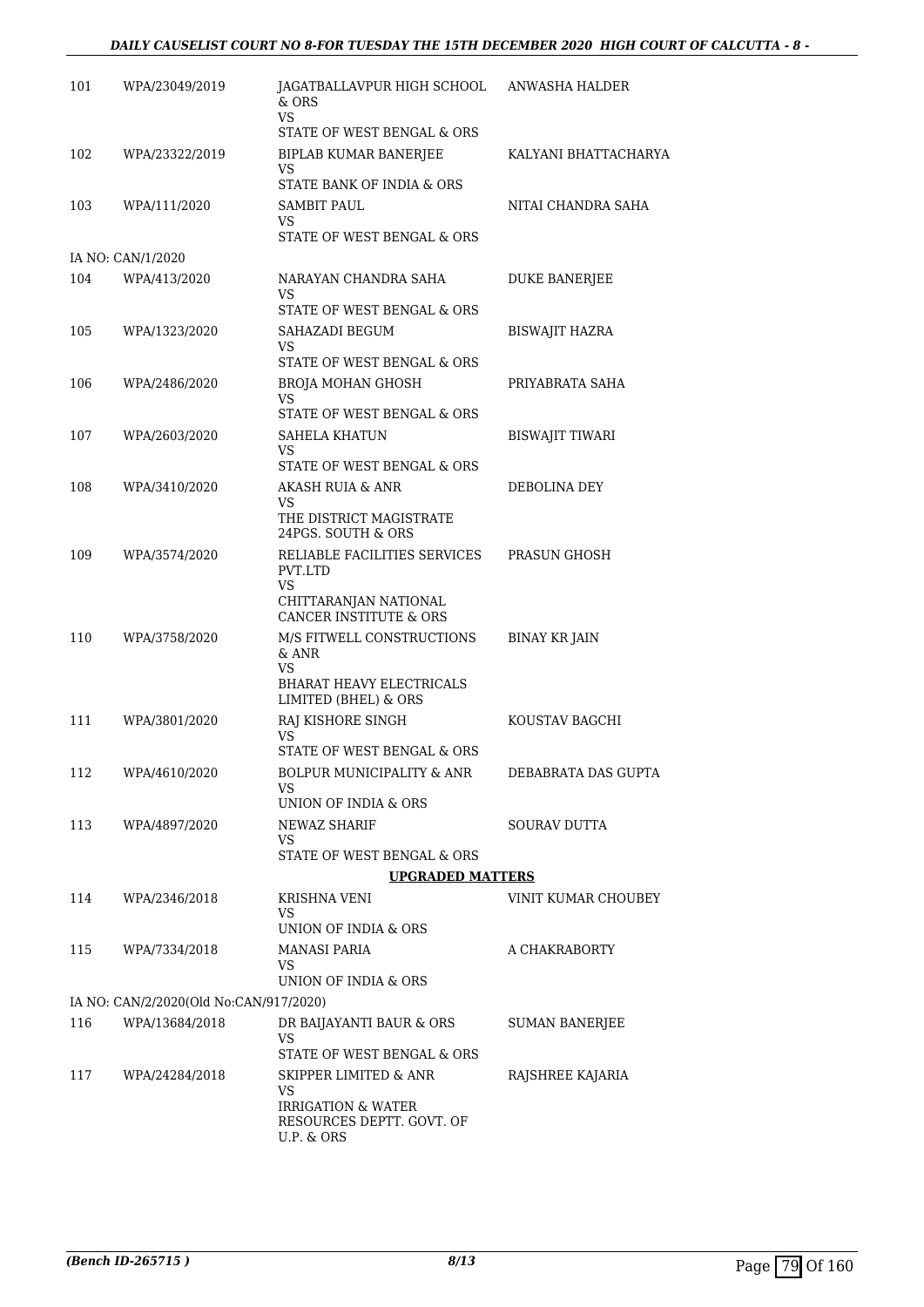### *DAILY CAUSELIST COURT NO 8-FOR TUESDAY THE 15TH DECEMBER 2020 HIGH COURT OF CALCUTTA - 9 -*

| 118 | WPA/24967/2018                           | SK ASLAM<br>VS                                           | SAFILA KHANAM                                                                                               |
|-----|------------------------------------------|----------------------------------------------------------|-------------------------------------------------------------------------------------------------------------|
| 119 | WPA/2753/2019                            | STATE OF WEST BENGAL & ORS<br>BATESWAR MAITY & ANR<br>VS | LIPIKA CHATTERJEE                                                                                           |
|     |                                          | STATE OF WEST BENGAL & ORS                               |                                                                                                             |
| 120 | WPA/9615/2019                            | ESHITA JANA                                              | KALIPADA CHAKRABORTY                                                                                        |
|     |                                          | VS<br>WEST BENGAL NURSING<br><b>COUNCIL &amp; ORS</b>    |                                                                                                             |
| 121 | WPA/11721/2019                           | ANJU BANERJEE                                            | PAROMITA JATI                                                                                               |
|     |                                          | VS<br>THE SENIOR MANAGER, BANK<br>OF INDIA & ORS         |                                                                                                             |
| 122 | WPA/12397/2019                           | RAMA BHATTACHARYA                                        | MONOMOHAN BASU                                                                                              |
|     |                                          | VS<br>STATE OF WEST BENGAL & ORS                         |                                                                                                             |
| 123 | WPA/13806/2019                           | SONALI HATUA GIRI                                        | PRIYABRATA SAHA                                                                                             |
|     |                                          | VS.<br>UNION OF INDIA & ORS                              |                                                                                                             |
| 124 | WPA/14149/2019                           | TAPAS DUTTA REP. BY BISWAJIT                             | MRITUNJOY HALDER                                                                                            |
|     |                                          | <b>GOSWAMI</b><br><b>VS</b>                              |                                                                                                             |
|     |                                          | STATE OF WEST BENGAL & ORS                               |                                                                                                             |
|     | IA NO: CAN/1/2019(Old No:CAN/12386/2019) |                                                          |                                                                                                             |
| 125 | WPA/20997/2019                           | SK. IBRAHIM & ORS<br>VS                                  | <b>SOUMYA RAY</b>                                                                                           |
|     |                                          | STATE OF WEST BENGAL & ORS                               |                                                                                                             |
|     | CAN/4/2020, CAN/5/2020                   |                                                          | IA NO: CAN/1/2019(Old No:CAN/12042/2019), CAN/2/2020(Old No:CAN/271/2020), CAN/3/2020(Old No:CAN/272/2020), |
|     | wt126 WPA/5575/2007                      | SK. A. RAHIM & ORS.<br>VS<br>STATE OF W.B.               | SOMIR KUMAR DAS KAR                                                                                         |
|     |                                          |                                                          | IA NO: CAN/2/2009(Old No:CAN/9780/2009), CAN/3/2009(Old No:CAN/9782/2009), CAN/4/2018(Old No:CAN/79/2018),  |
|     | CAN/5/2018(Old No:CAN/80/2018)           |                                                          |                                                                                                             |
| 127 | WPA/21578/2019                           | AMIT SHARMA<br>VS<br>STATE OF WEST BENGAL & ORS          | <b>LAILA KHATUN</b>                                                                                         |
|     | IA NO: CAN/1/2020(Old No:CAN/595/2020)   |                                                          |                                                                                                             |
| 128 | WPA/21800/2019                           | KABITA MONDAL & ANR                                      | ARUN NASKAR                                                                                                 |
|     |                                          | VS                                                       |                                                                                                             |
|     |                                          | STATE OF WEST BENGAL & ORS                               |                                                                                                             |
| 129 | WPA/22407/2019                           | HANSHREE APARTMENT<br>OWNERS ASSOCIATION<br><b>VS</b>    | <b>SHUVRADEEP ROY</b>                                                                                       |
|     |                                          | THE COMPETENT AUTHORITY &<br>ANR                         |                                                                                                             |
| 130 | WPA/22510/2019                           | ANIL KUMAR SINGH<br>VS                                   | GANESH CHANDRA PATRA                                                                                        |
|     |                                          | UCO BANK & ORS                                           |                                                                                                             |
| 131 | WPA/22715/2019                           | MALAY KR BANDYOPADHYAY                                   | <b>OOISEEROOP SINHA</b>                                                                                     |
|     |                                          | VS.<br>UNION OF INDIA & ORS                              |                                                                                                             |
| 132 | WPA/23191/2019                           | PURNA CHANDRA DAS & ANR                                  | HIMADRI KR MAHATA                                                                                           |
|     |                                          | VS.<br>STATE OF WEST BENGAL & ORS                        |                                                                                                             |
| 133 | WPA/23817/2019                           | HI-TECH MEDICOS & ANR                                    | ARGHYA KAMAL DAS                                                                                            |
|     |                                          | <b>VS</b>                                                |                                                                                                             |
|     |                                          | UNION OF INDIA & ORS                                     |                                                                                                             |
| 134 | WPA/23824/2019                           | LATIB SK.<br><b>VS</b>                                   | MANAS KUMAR DAS                                                                                             |
|     |                                          | STATE OF WEST BENGAL & ORS                               |                                                                                                             |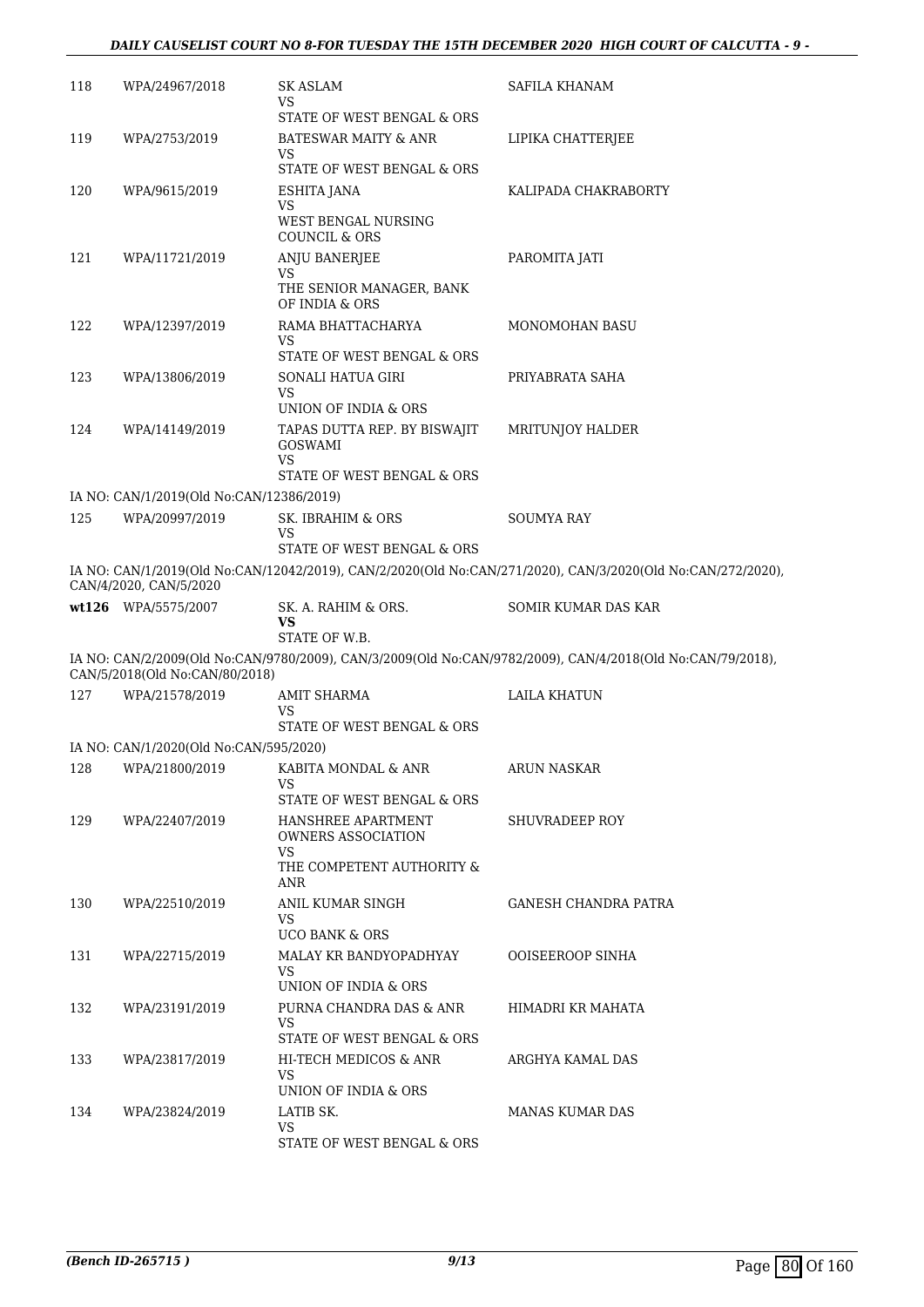| 135   | WPA/23941/2019                          | <b>UDAY GIRI</b><br>VS                                                                     | SHEKHAR BARMAN                  |
|-------|-----------------------------------------|--------------------------------------------------------------------------------------------|---------------------------------|
| 136   | WPA/107/2020                            | STATE OF WEST BENGAL & ORS<br><b>BANHI SIKHA KUNDU</b><br>VS<br>STATE OF WEST BENGAL & ORS | SUDIP GHOSH<br><b>CHOWDHURY</b> |
| 137   | WPA/426/2020                            | AKSHAY NARAYAN SAHOO & ORS<br>VS                                                           | MANORANJAN JANA                 |
|       |                                         | BLOCK DEVELOPMENT OFFICER,<br>RAMNAGAR, BOLCK -1 & NORS                                    |                                 |
| wt138 | WPA/12866/2019                          | AKSHAY NARAYAN SAHOO<br>VS<br>STATE OF WEST BENGAL & ORS                                   | MANORANJAN JANA                 |
| 139   | WPA/466/2020                            | SAROJ KUMAR BOSE & ORS                                                                     | ANIRUDDHA                       |
|       |                                         | VS<br>STATE OF WEST BENGAL & ORS                                                           | <b>BHATACHARYA</b>              |
|       | IA NO: CAN/1/2020(Old No:CAN/1615/2020) |                                                                                            |                                 |
| 140   | WPA/470/2020                            | PASCHIM BANGA VIGYAN<br>MANCHA & ANR<br>VS                                                 | SALONI BHATTACHARJEE            |
|       |                                         | STATE OF WEST BENGAL & ORS                                                                 |                                 |
| 141   | WPA/695/2020                            | SYNTHICO MARKETING PRIVATE<br><b>LIMITED &amp; ANR</b><br>VS                               | <b>SAYANTAK DAS</b>             |
|       |                                         | UNION OF INDIA & ORS                                                                       |                                 |
| wt142 | WPA/693/2020                            | SHRI ARIHANT MERCHANTS<br>PRIVATE LIMITED & ANR<br>VS                                      | <b>SAYANTAK DAS</b>             |
|       |                                         | UNION OF INDIA & ORS                                                                       |                                 |
| 143   | WPA/833/2020                            | CHANDRACHUR<br>MUKHOPADHYAY<br>VS<br>UNION OF INDIA & ORS                                  | DEBABRATA DAS GUPTA             |
| 144   | WPA/977/2020                            | KOLKATA MUNICIPAL<br><b>CORPORATION &amp; ANR</b><br>VS                                    | ANINDYA SUNDAR<br>CHATTERJEE    |
|       |                                         | UNION OF INDIA & ORS                                                                       |                                 |
| 145   | WPA/1102/2020                           | CHANDNI HYDAR ALY<br>VS<br>STATE OF WEST BENGAL & ORS                                      | SUBHANKAR DAS                   |
| 146   | WPA/1103/2020                           | ANGSHUMAN BHADRA                                                                           | SUBHANKAR DAS                   |
|       |                                         | VS.<br>STATE OF WEST BENGAL & ORS                                                          |                                 |
| 147   | WPA/1104/2020                           | DEBANANDA MULLEY<br>VS.                                                                    | SUBHANKAR DAS                   |
|       |                                         | STATE OF WEST BENGAL & ORS                                                                 |                                 |
| 148   | WPA/1105/2020                           | ARUP KUMAR ROY<br>VS<br>STATE OF WEST BENGAL & ORS                                         | SUBHANKAR DAS                   |
| 149   | WPA/1108/2020                           | LATASREE JANA                                                                              | SUBHANKAR DAS                   |
|       |                                         | VS.<br>STATE OF WEST BENGAL & ORS                                                          |                                 |
| 150   | WPA/1109/2020                           | AKHIL BANDHU GHOSH                                                                         | SUBHNAKR DAS                    |
|       |                                         | VS.<br>STATE OF WEST BENGAL & ORS                                                          |                                 |
| 151   | WPA/1110/2020                           | TAPAN KUMAR PAKHIRA<br>VS.<br>STATE OF WEST BENGAL & ORS                                   | SUBHANKAR DAS                   |
| 152   | WPA/1111/2020                           | SOUMEN BANERJEE                                                                            | SUBHANKAR DAS                   |
|       |                                         | VS<br>STATE OF WEST BENGAL & ORS                                                           |                                 |
| 153   | WPA/1112/2020                           | <b>BISWANATH DAS</b><br>VS.<br>STATE OF WEST BENGAL & ORS                                  | SUBHANKAR DAS                   |
|       |                                         |                                                                                            |                                 |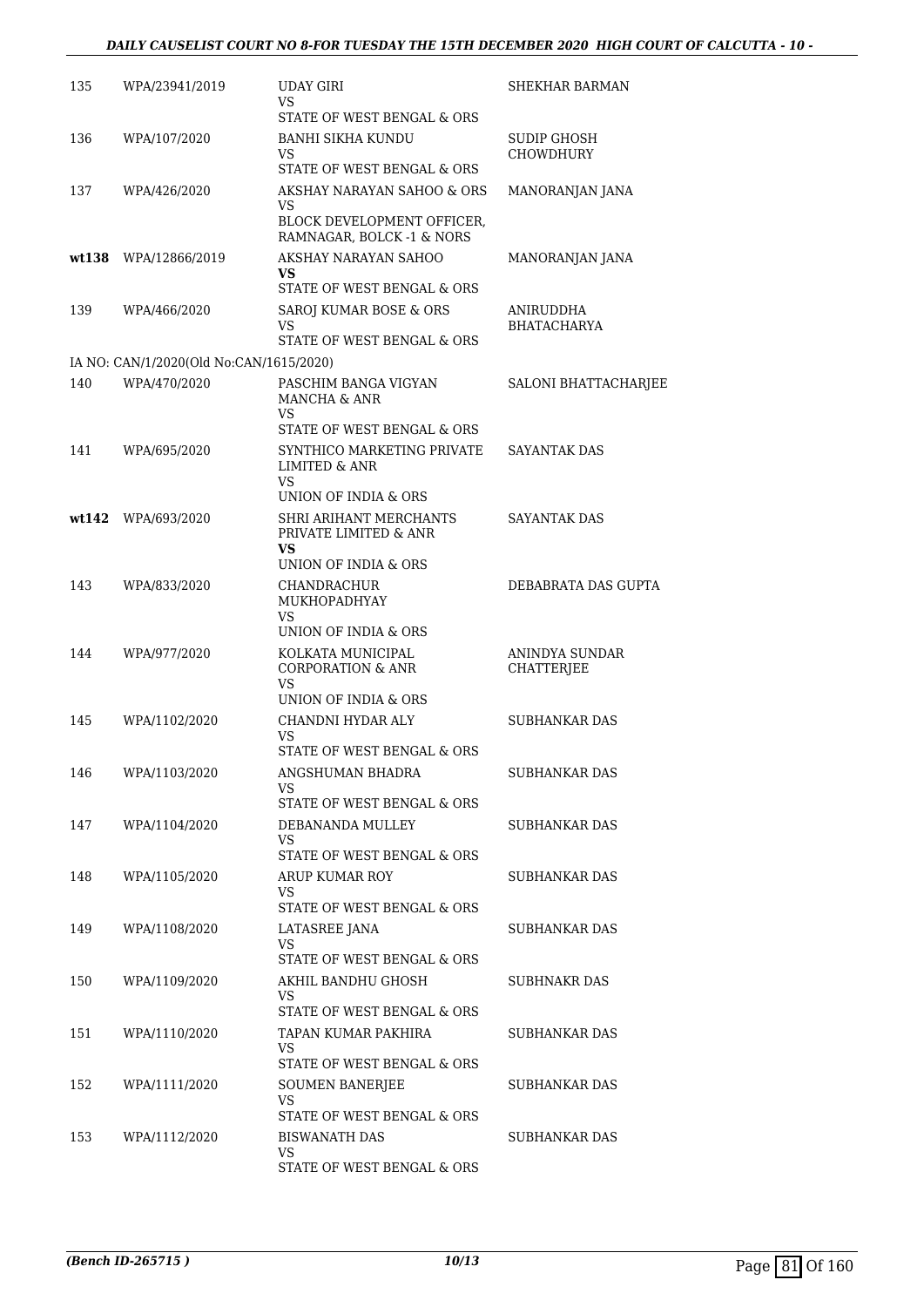| 154   | WPA/1570/2020 | ALADARPUT VIVEKANANDA<br><b>VIDYAMANDIR</b><br>VS.                                                                | KAUSHIK CHANDRA<br><b>GUPTA</b> |
|-------|---------------|-------------------------------------------------------------------------------------------------------------------|---------------------------------|
|       |               | RESERVE BANK OF INDIA & ANR                                                                                       |                                 |
| 155   | WPA/2264/2020 | ASPEN REALCON PRIVATE<br>LIMITED<br>VS.<br>W.B. HOUSING DEVELOPMENT<br><b>CORPORATION &amp; ORS</b>               | ARUNABHA SOM                    |
| 156   | WPA/2279/2020 | BIPLAB KUMAR CHOWDHURY<br>VS<br>UNION OF INDIA & ORS                                                              | PARASHAR BAIDYA                 |
| 157   | WPA/2281/2020 | BIPLAB KUMAR CHOWDHURY<br>VS                                                                                      | PARASHAR BAIDYA                 |
|       |               | STATE OF WEST BENGAL & ORS                                                                                        |                                 |
| 158   | WPA/2283/2020 | BIPLAB KUMAR CHOWDHURY<br>VS<br>STATE OF WEST BENGAL & ORS                                                        | PARASHAR BAIDYA                 |
| 159   | WPA/2314/2020 | CITY LIFE RETAIL PRIVATE<br>LIMITED & ANR<br>VS                                                                   | <b>SUBHAMOY PATRA</b>           |
|       |               | UNION OF INDIA & ORS                                                                                              |                                 |
| 160   | WPA/2329/2020 | CHAYA RANI SAHA & ANR<br>VS<br>UNION OF INDIA & ORS                                                               | PARAMITA ROY                    |
| wt161 | WPA/4708/2020 | CHHAYA RANI SAHA & ANR                                                                                            | ARPAN GUHA                      |
|       |               | VS.<br>UNION OF INDIA & ORS                                                                                       |                                 |
| 162   | WPA/2418/2020 | NARAYAN CHANDRA GHOSH<br>VS<br>STATE OF WEST BENGAL & ORS                                                         | SOMA GHOSH                      |
| 163   | WPA/2618/2020 | BIPLAB KR CHOWDHURY<br>VS                                                                                         | <b>ANIKET MITRA</b>             |
|       |               | THE STATE PUBLIC<br>INFORMATION OFFICER & THE<br><b>SEC TO THE CM&amp;ORS</b>                                     |                                 |
| 164   | WPA/2620/2020 | <b>BIPLAB KR CHOWDHURY</b><br>VS<br>THE STATE PUBLIC<br>INFORMATION OFFICER & THE<br><b>SEC TO THE CM&amp;ORS</b> | <b>ANIKET MITRA</b>             |
| 165   | WPA/2621/2020 | <b>BIPLAB KR CHOWDHURY</b><br>VS<br>THE STATE PUBLIC<br><b>INFORMATION OFFICER &amp; THE</b>                      | <b>ANIKET MITRA</b>             |
|       |               | <b>SEC TO THE CM&amp;ORS</b>                                                                                      |                                 |
| 166   | WPA/2635/2020 | RAJAB ALI MALLICK<br>VS<br>STATE OF WEST BENGAL & ORS                                                             | <b>MAINAK SWARNAKAR</b>         |
| wt167 | WPA/2634/2020 | RAJAB ALI MALLICK                                                                                                 | MAINAK SWARNOKAR                |
|       |               | VS.<br>STATE OF WEST BENGAL & ORS                                                                                 |                                 |
| 168   | WPA/2646/2020 | PRAMOD KUMAR AGARWAL<br>VS                                                                                        | SABYASACHI SEN                  |
|       |               | BANK OF BARODA & ORS                                                                                              |                                 |
| 169   | WPA/2716/2020 | PRIYA SAMANTA<br>VS.<br>UNION OF INDIA & ORS                                                                      | PRONAY BASAK                    |
| 170   | WPA/2729/2020 | MOHAMMAD SHAMI                                                                                                    | SUBRATA GHOSH                   |
|       |               | VS<br>STATE OF WEST BENGAL & ORS                                                                                  |                                 |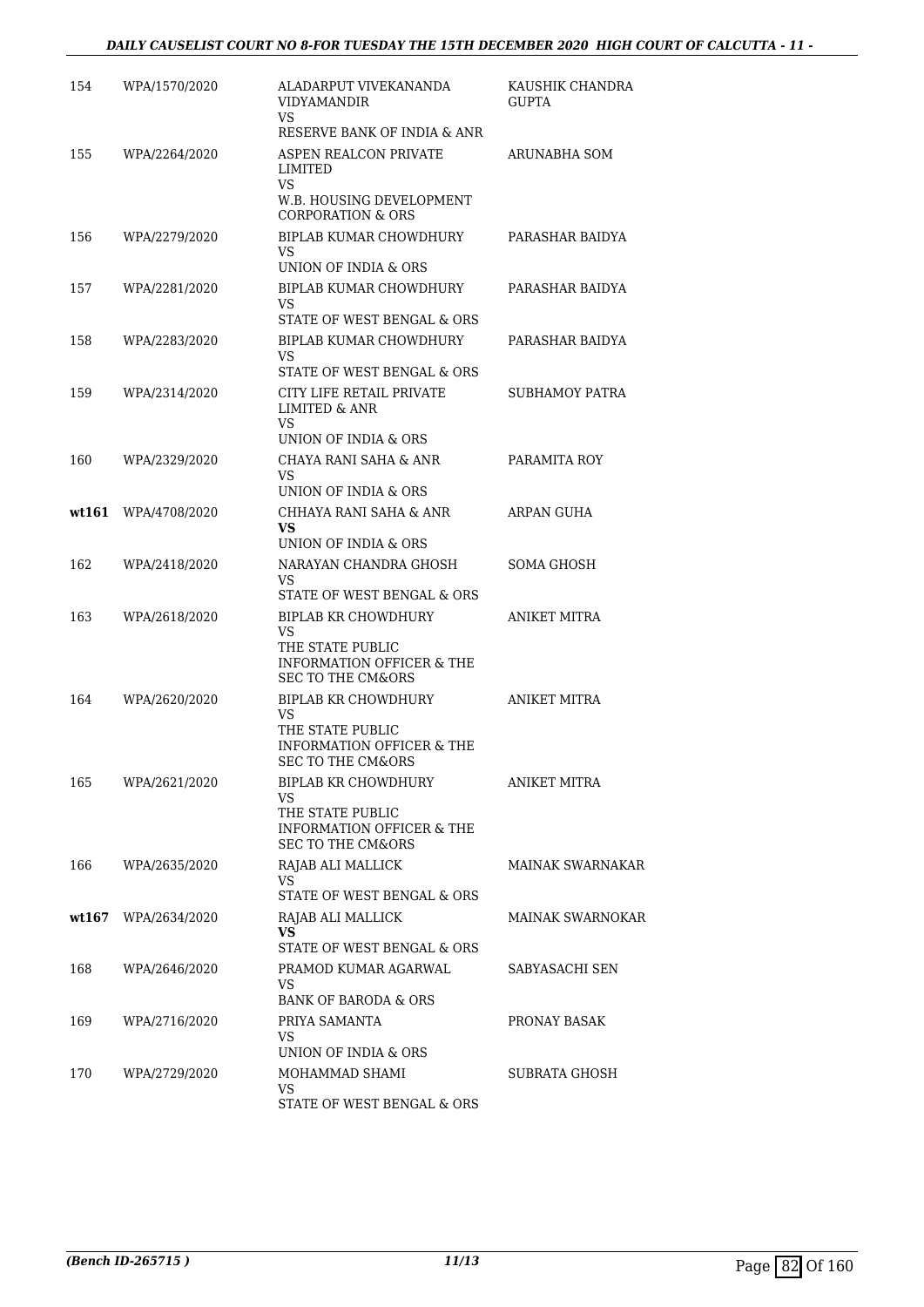| 171 | WPA/2896/2020                           | HAJI MUMTAZ KHAN @ MUMTAZ<br><b>KHAN</b><br><b>VS</b>             | ISHITA RAUT             |
|-----|-----------------------------------------|-------------------------------------------------------------------|-------------------------|
|     |                                         | THE GENERAL MANAGER,<br>METRO RAILWAY & ORS                       |                         |
| 172 | WPA/3040/2020                           | ICON TOWER LLP & ANR<br>VS.                                       | ANIRUDHA AGARWALLA      |
|     |                                         | PUNJAB & SIND BANK & ORS                                          |                         |
|     | IA NO: CAN/1/2020                       |                                                                   |                         |
| 173 | WPA/3101/2020                           | MILAN SARKAR<br>VS                                                | SANDHYA DAS ADHIKARI    |
|     |                                         | <b>BANK OF BARODA &amp; ORS</b>                                   |                         |
|     | IA NO: CAN/1/2020(Old No:CAN/1773/2020) |                                                                   |                         |
| 174 | WPA/3206/2020                           | REJINA KHATUN<br>VS<br>STATE OF WEST BENGAL & ORS                 | VIEKY                   |
| 175 | WPA/3263/2020                           | ACHINTYA KUMAR HALDER &<br><b>ORS</b>                             | <b>BIKRAM BANERJEE</b>  |
|     |                                         | VS.<br><b>BANK OF BARODA &amp; ORS</b>                            |                         |
| 176 | WPA/3453/2020                           | ABDUL MANNAN MALI & ORS                                           | <b>MARIA RAHAMAN</b>    |
|     |                                         | VS.                                                               |                         |
| 177 | WPA/3535/2020                           | STATE OF WEST BENGAL & ORS<br>FAKRUL ISLAM @ FAKARUL              | <b>SHATAROOP</b>        |
|     |                                         | <b>ISLAM &amp; ORS</b><br><b>VS</b>                               | PURKAYASTHA             |
|     |                                         | STATE OF WEST BENGAL & ORS                                        |                         |
| 178 | WPA/3699/2020                           | <b>BASHIR AHMED &amp; ANR</b><br>VS<br>STATE OF WEST BENGAL & ORS | MOHAMMED<br>FARHADUDDIN |
| 179 | WPA/3701/2020                           | PARVEEN ISLAM                                                     | MOHAMMED                |
|     |                                         | VS.<br>STATE OF WEST BENGAL & ORS                                 | FARHADUDDIN             |
| 180 | WPA/3862/2020                           | SWATI AGARWALA<br>VS                                              | NISHANT KR SARAF        |
| 181 | WPA/3969/2020                           | UNION OF INDIA & ORS<br>NOEL GEORGE                               | <b>SOHAM BANERJEE</b>   |
|     |                                         | VS.<br>UNION OF INDIA & ORS                                       |                         |
| 182 | WPA/4007/2020                           | SUPRAVA PANDA & ANR                                               | KOUSTAV BAGCHI          |
|     |                                         | VS<br>STATE OF WEST BENGAL & ORS                                  |                         |
|     | IA NO: CAN/1/2020                       |                                                                   |                         |
| 183 | WPA/4329/2020                           | DULAL SARDAR                                                      | SANTANU DAS             |
|     |                                         | VS<br>STATE OF WEST BENGAL & ORS                                  |                         |
| 184 | WPA/4473/2020                           | JOGESH DENRE & ORS.                                               | <b>BRATIN KR. DEY</b>   |
|     |                                         | VS.<br><b>UCO BANK &amp; ORS.</b>                                 |                         |
| 185 | WPA/4517/2020                           | SHANKHAJIT RAY                                                    | SAMARJIT GHOSAL         |
|     |                                         | VS.<br>STATE OF WB & ORS                                          |                         |
| 186 | WPA/4777/2020                           | JAHANGIR ALAM                                                     | KRISHNA DAS PODDAR      |
|     |                                         | VS<br>STATE OF WEST BENGAL & ORS                                  |                         |
|     | IA NO: CAN/1/2020                       |                                                                   |                         |
| 187 | WPA/4994/2020                           | M/S GREMONT PROJECTSF &<br>SERVICES PVT. LTD. & ANR               | SANJUKTA RAY            |
|     |                                         | VS.                                                               |                         |
| 188 | WPA/5090/2020                           | STATE OF WEST BENGAL & ORS<br>ASOKE KUMAR AGASTI                  | <b>SOURAV DUTTA</b>     |
|     |                                         | VS<br>STATE OF WEST BENGAL & ORS                                  |                         |
|     |                                         |                                                                   |                         |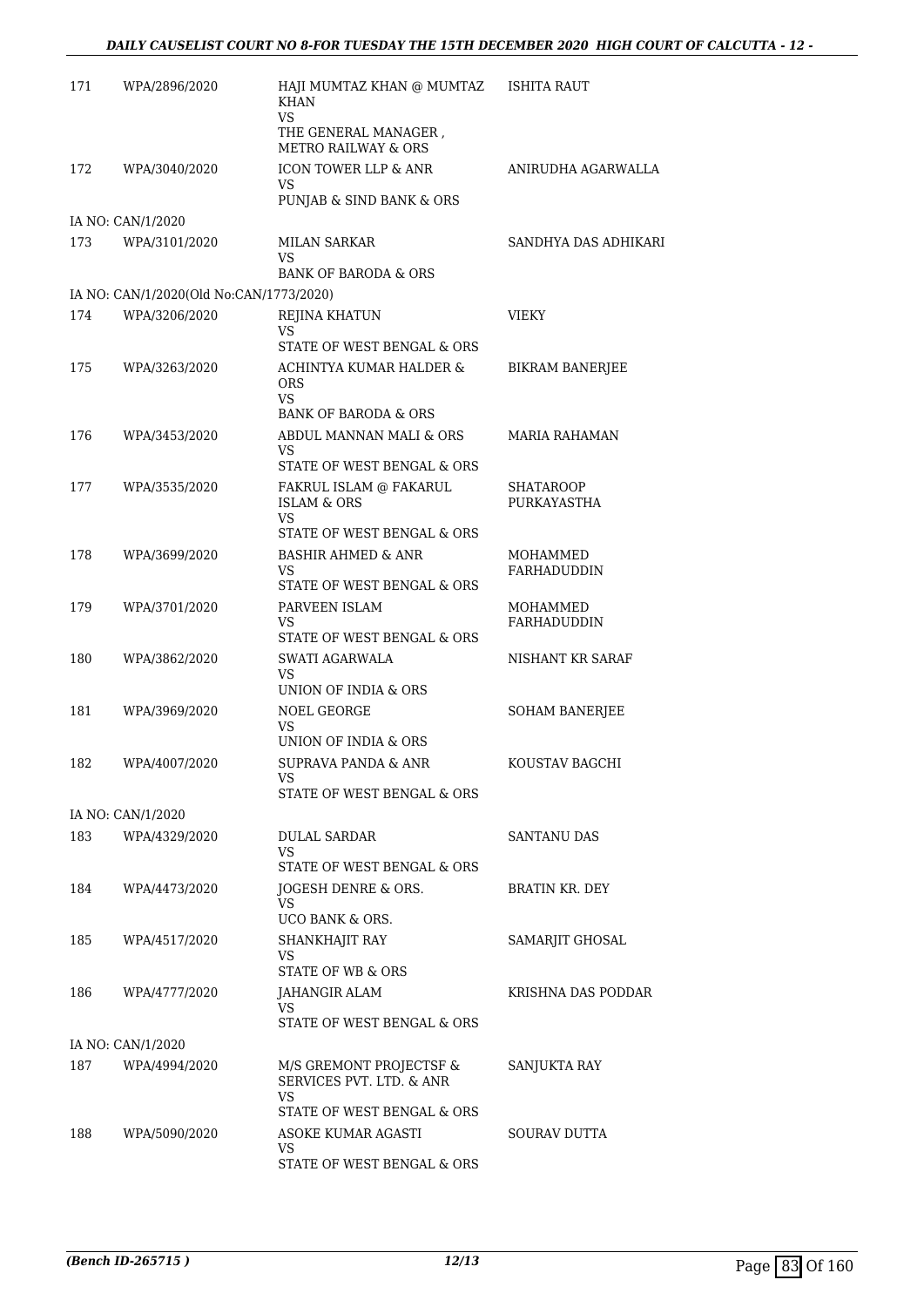| 189 | WPA/5144/2020  | TATA CONSUMER PRODUCTS<br>LTD & ORS<br>VS<br>UNION OF INDIA & ORS                                                                   | RUSHA SAHA        |
|-----|----------------|-------------------------------------------------------------------------------------------------------------------------------------|-------------------|
| 190 | WPA/8270/2020  | SABNAM SULTANA<br>VS<br>STATE OF WEST BENGAL AND<br>ORS.                                                                            | SOURAV DUTTA      |
| 191 | WPA/9832/2020  | M/S. GHOSH SURVEYORS AND<br>VALUERS P. LTD. AND ORS.<br>VS<br>INDIAN BANKS ASSOCIATION<br>AND ORS.                                  | <b>SOURAV ROY</b> |
| 192 | WPA/10121/2020 | HINDUSTHAN NATIONAL GLASS<br>AND INDUSTRIES AND ANR<br>VS<br>THE DESIGNATED<br>AUTHORITY, DIR. GENERAL OF<br>TRADE REMEDIES AND ORS | SUDESHNA BAGCHI   |
|     |                | <b>LISTED MOTION</b>                                                                                                                |                   |
| 193 | WPA/16458/2019 | PADMA MONDAL<br>VS<br>STATE OF WEST BENGAL & ORS                                                                                    | RAVI RANJAN KUMAR |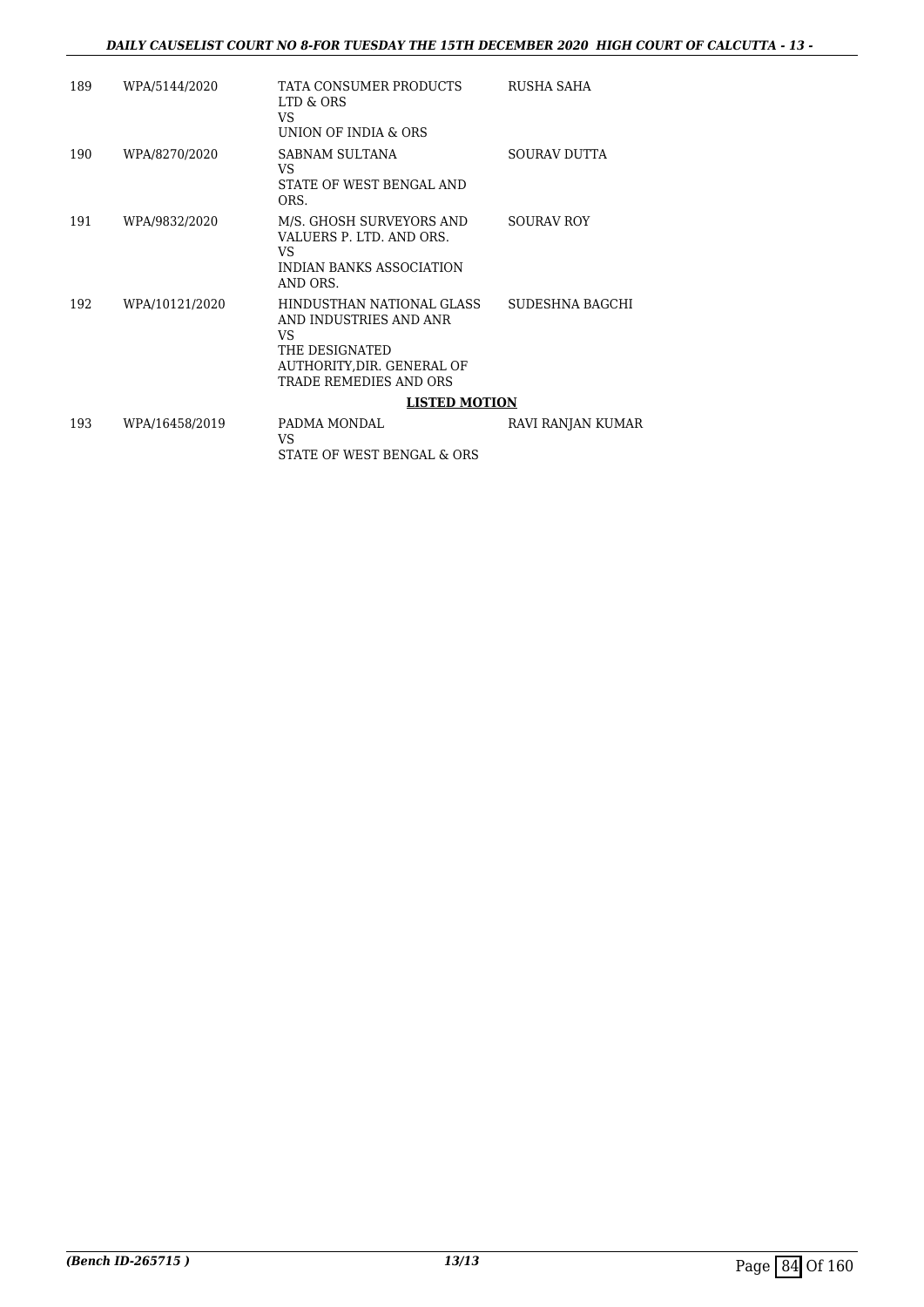

## **Appellate Side**

**DAILY CAUSELIST For Tuesday The 15th December 2020**

**COURT NO. 26**

**SINGLE BENCH (SB - IX)**

**AT 10:45 AM**

#### **HON'BLE JUSTICE SHEKHAR B. SARAF**

#### **(VIA VIDEO CONFERENCE)**

#### **ON AND FROM MONDAY, THE 7TH DECEMBER, 2020 -- REGULATION OF INDUSTRIES & ESSENTIAL COMMODITIES & VARIOUS CENTRAL ORDERS UNDER GROUP VIII INCLUDING APPLICATIONS CONNECTED THERETO;**

**REVENUE AND TAX LAWS (EXCLUDING LAND REVENUE) UNDER GROUP IV INCLUDING APPLICATIONS CONNECTED THERETO.**

**NOTE : MATTERS WILL BE TAKEN UP THROUGH PHYSICAL HEARING WHEN BOTH THE PARTIES ARE AGREED.**

|                |                                         | <b>TO BE MENTIONED</b>                                                                                        |                                           |  |
|----------------|-----------------------------------------|---------------------------------------------------------------------------------------------------------------|-------------------------------------------|--|
| $\mathbf{1}$   | WPA/5984/2020                           | <b>VINEET KUMAR PODDAR</b><br><b>VS</b>                                                                       | <b>RAJIB MULLICK</b>                      |  |
|                |                                         | STATE OF WEST BENGAL & ORS                                                                                    |                                           |  |
|                | IA NO: CAN/1/2020(Old No:CAN/4153/2020) |                                                                                                               |                                           |  |
| $\mathfrak{D}$ | WPA/8153/2020<br>(Correction)           | KRISHNA ROY CHOWDHURY<br>VS<br>STATE OF WEST BENGAL AND<br>ORS.                                               | KRISHNENDU BERA                           |  |
|                |                                         | <b>FIXED MATTER</b>                                                                                           |                                           |  |
| 3              | WPA/4683/2020                           | M/S. PURE KOPPER<br>MANUFACTURER & ANR<br><b>VS</b><br>UNION OF INDIA & ORS                                   | NILOTPAL CHOWDHURY                        |  |
|                | IA NO: CAN/1/2020(Old No:CAN/5641/2020) |                                                                                                               |                                           |  |
| 4              | WPA/8839/2020                           | SURENDRA KUMAR PERIWAL<br><b>VS</b>                                                                           | NILOTPAL CHOWDHURY                        |  |
|                |                                         | STATE OF WEST BENGAL AND<br><b>ORS</b>                                                                        |                                           |  |
|                |                                         | <b>GROUP - VIII</b>                                                                                           |                                           |  |
|                |                                         | (ESSENTIAL COMMODITIES)                                                                                       |                                           |  |
| 5              | WPA/7442/2019                           | BENGAL FAIR PRICE SHOP<br><b>DEALER'S WELFARE</b><br>ASSOCIATION, HOOGHLY<br>VS<br>STATE OF WEST BENGAL & ORS | <b>DIPIKA BANU</b>                        |  |
| 6              | WPA/7760/2019                           | <b>ASHOK KR SAHA</b><br>VS<br>STATE OF WEST BENGAL & ORS                                                      | <b>SK SAIFUDDIN</b>                       |  |
| 7              | WPA/18382/2019                          | <b>SANTANU DAS</b><br><b>VS</b><br>STATE OF WEST BENGAL & ORS                                                 | <b>RATAN KUMAR</b><br><b>MUKHOPADHYAY</b> |  |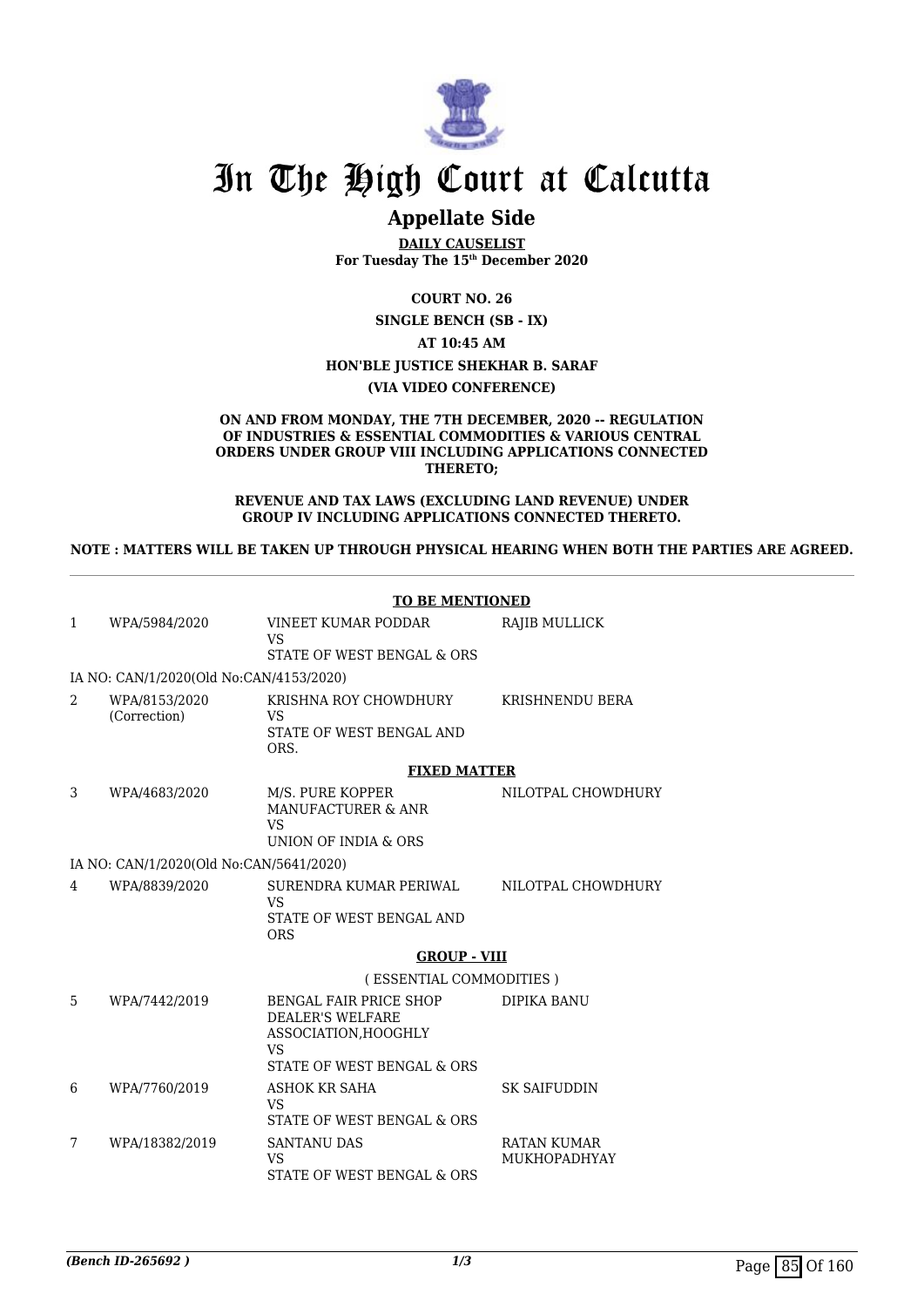### *DAILY CAUSELIST COURT NO 26-FOR TUESDAY THE 15TH DECEMBER 2020 HIGH COURT OF CALCUTTA - 2 -*

| 8  | WPA/18383/2019    | <b>SANTANU PAL</b><br>VS<br>STATE OF WEST BENGAL & ORS                                     | <b>RATAN KUMAR</b><br><b>MUKHOPADHYAY</b> |
|----|-------------------|--------------------------------------------------------------------------------------------|-------------------------------------------|
| 9  | WPA/20495/2019    | <b>TANMOY SAIN</b><br>VS<br>STATE OF WEST BENGAL & ORS                                     | <b>SUBHANKAR DAS</b>                      |
| 10 | WPA/1438/2020     | SOMA RANI PAHARI & ORS<br>VS<br>THE BHARAT PETROLEUM<br><b>CORPORATION LTD. &amp; ORS</b>  | <b>GOURAV DAS</b>                         |
| 11 | WPA/3092/2020     | NIMAI CHAND PARIHARI & ANR<br><b>VS</b><br>STATE OF WEST BENGAL & ORS                      | PINGAL BHATTACHARYYA                      |
| 12 | WPA/3093/2020     | KARABI MONDAL<br>VS<br>STATE OF WEST BENGAL & ORS                                          | <b>NEIL BASU</b>                          |
| 13 | WPA/3417/2020     | <b>GOLAM MOHIUDDIN MONDAL</b><br>VS<br>STATE OF WEST BENGAL & ORS.                         | MD. M. NAZAR<br><b>CHOWDHURY</b>          |
| 14 | WPA/3783/2020     | BISWA PARICHAY SELF HELP<br><b>GROUP AN &amp; ANR</b><br>VS.<br>STATE OF WEST BENGAL & ORS | <b>BENAJIR HASNA</b>                      |
| 15 | WPA/4346/2020     | MONORANJAN DAS<br><b>VS</b><br>STATE OF WEST BENGAL & ORS.                                 | <b>MUKTESWAR MAITY</b>                    |
| 16 | WPA/7647/2020     | KANAN MONDAL<br>VS<br>STATE OF WEST BENGAL AND<br>ORS.                                     | MAHADEB SARKAR                            |
|    | IA NO: CAN/1/2020 |                                                                                            |                                           |
| 17 | WPA/8125/2020     | ANTARA MONDAL<br>VS<br>INDIAN OIL CORPORATION AND<br>ORS                                   | <b>SUDIP SARKAR</b>                       |
|    |                   | <b>MOTION</b>                                                                              |                                           |
| 18 | WPA/22486/2019    | THE FORT WILLIAM COMPANY<br>LTD MILL WORKERS P.F.<br>VS                                    | PRANAV SHARMA                             |
|    |                   | THE CHIEF COMMISSIONER OF<br>INCOME TAX, W.B.                                              |                                           |
| 19 | WPA/24027/2019    | <b>BHANU PRASAD KHAN</b><br>VS<br>COMMISSIONER OF INCOME                                   | DEBANWITA PRAMANIK                        |
| 20 | WPA/3531/2020     | TAX KOLKATA & ORS<br>ANANDA MARGA PRACARAKA<br>SAMGHA & ANR.                               | ANUJIT MOOKHERJI                          |
|    |                   | VS<br>UNION OF INDIA & ORS.                                                                |                                           |
| 21 | WPA/4567/2020     | SANDVIK ASIA PVT LTD & ANR<br>VS<br>THE DY COMMSSIONER, COMM.<br>TAX., TALTALA & ORS       | PUJON CHATTERJEE                          |

IA NO: CAN/1/2020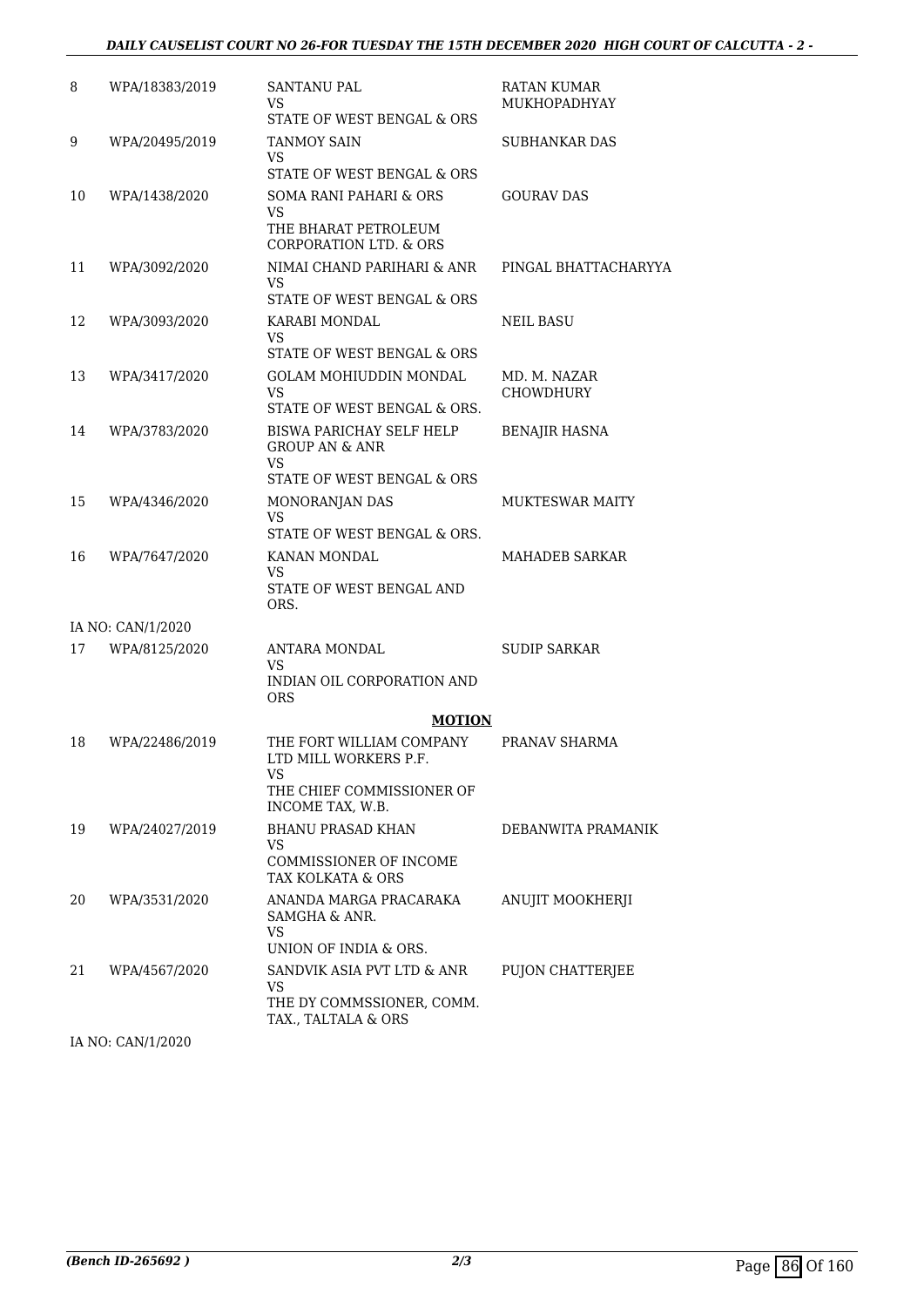| 22 | WPA/5239/2020                           | M/S. JAYASHREE<br>ELECTROMECH PVT. LTD. &<br><b>ANR</b><br><b>VS</b><br>THE W B STATE ELECTRICITY<br>TRANSMISSION COMPANY LTD.<br>$&$ ORS | <b>SUDEEP PAL</b><br><b>CHOUDHURI</b> |
|----|-----------------------------------------|-------------------------------------------------------------------------------------------------------------------------------------------|---------------------------------------|
|    | IA NO: CAN/1/2020                       |                                                                                                                                           |                                       |
| 23 | WPA/6720/2020                           | <b>BANKE LAL JAISWAL</b><br><b>VS</b><br>SUPERINTENDENT, CGST &<br>CX, SHYAMBAZAR DIV.RANGE-II<br>$&$ ORS                                 | <b>SURYANEEL DAS</b>                  |
|    | IA NO: CAN/1/2020(Old No:CAN/5629/2020) |                                                                                                                                           |                                       |
| 24 | WPA/8298/2020                           | VIJAY JAISWAL<br><b>VS</b><br><b>SUPERINTENDENT RANGE 1</b><br>SHYAMBAZAR DIVISION<br>KOLKATA GST BHAWAN AND<br><b>ORS</b>                | <b>ABHIJIT DAS</b>                    |
| 25 | WPA/9356/2020                           | <b>GABANA AGGREGATES AND</b><br>PROJECTS PVT. LTD<br><b>VS</b><br>UNION OF INDIA AND ORS.                                                 | PRADIPTA BOSE                         |
| 26 | WPA/9473/2020                           | KALINDI DISTRIBUTORS PVT<br><b>LTD</b><br><b>VS</b><br>PRINCIPAL COMMISSIONER OF<br>INCOME TAX I, KOL AND ORS                             | <b>BAJRANG MANOT</b>                  |
| 27 | WPA/9474/2020                           | RAJSHREE VINIMAY PVT LTD<br><b>VS</b><br>PRINCIPAL COMMISSIONER OF<br>INCOME TAX I , KOL AND ORS                                          | <b>BAJRANG MANOT</b>                  |
| 28 | WPA/9664/2020                           | MERLIN GANGES PROJECTS<br>VS<br>UNION OF INDIA AND ORS.                                                                                   | PIYUSH AGARWAL                        |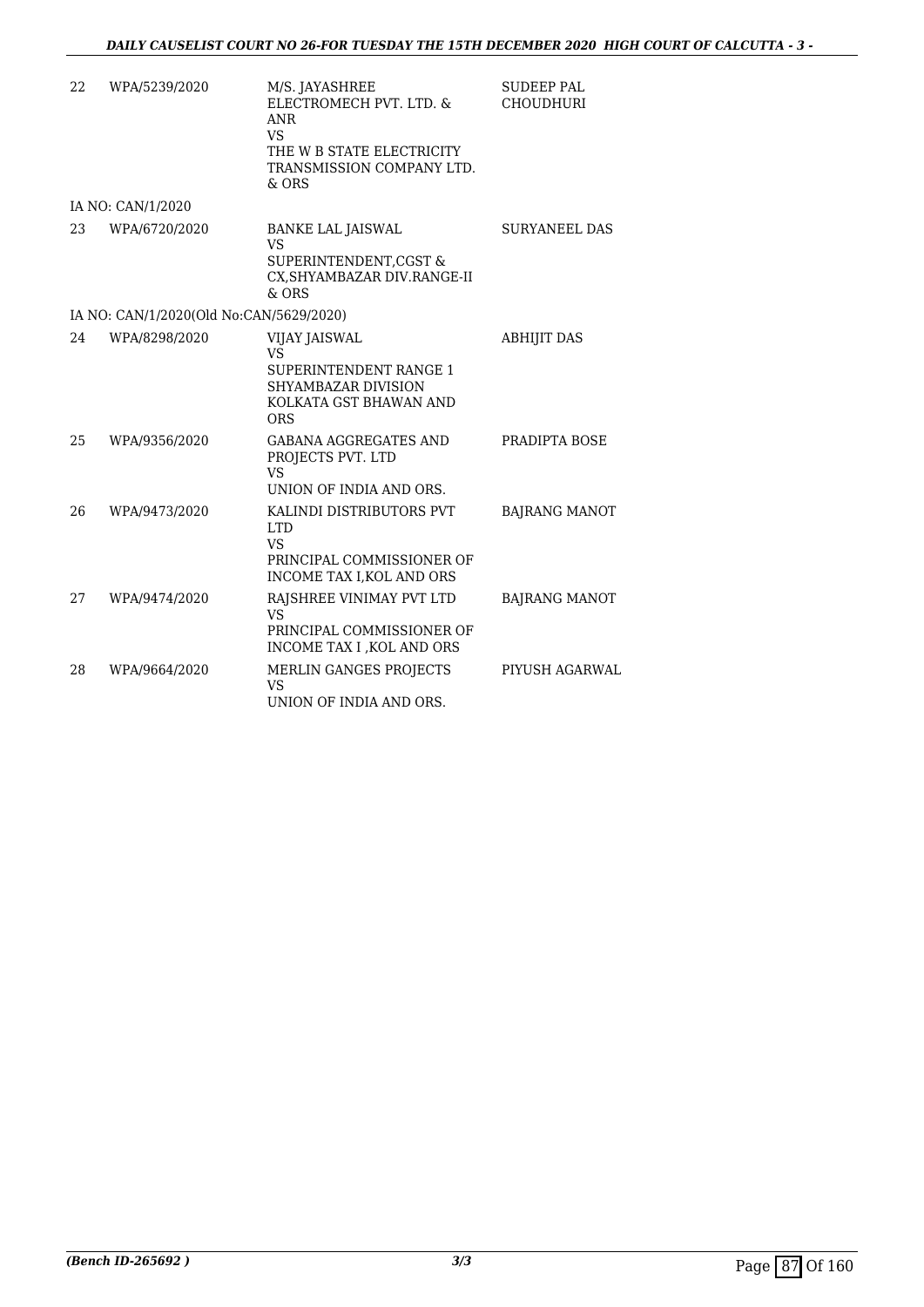

### **Appellate Side**

**DAILY CAUSELIST For Tuesday The 15th December 2020**

**COURT NO. 15**

**SINGLE BENCH (SB - X) AT 10:45 AM HON'BLE JUSTICE RAJARSHI BHARADWAJ (VIA VIDEO CONFERENCE)**

**NOT SITTING ON 15.12.2020**

#### **ON AND FROM MONDAY, THE 7TH DECEMBER, 2020 - MATTERS (INCLUDINGMOTIONS) UNDER ARTICLE 226 OF THE CONSTITUTION RELATING TO PRIMARYEDUCATION UNDER GROUP-II INCLUDING SERVICES AND APPLICATIONS CONNECTED THERETO;**

#### **MATTERS (INCLUDING MOTIONS) UNDER ARTICLE 226 OF THE CONSTITUTIONRELATING TO COLLEGES, UNIVERSITIES AND LIBRARIES UNDER GROUP - II INCLUDING SERVICES AND APPLICATIONS CONNECTED THERETO.**

**NOTE : EVERY MONDAY & TUESDAY NEW MOTION, URGENT MOTION AND MOTION WILL BE TAKEN UP SERIALLY.**

**NOTE : EVERY WEDNESDAY & THURSDAY URGENT MOTION AND MOTION WILL BE TAKEN UP SERIALLY.**

**NOTE : EVERY FRIDAY APPLICATION, MOTION AND URGENT MOTION WILL BE TAKEN UP SERIALLY.**

**NOTE : ORIGINAL SIDE MATTERS WILL BE TAKEN UP FROM 10:45 A.M. ON FRIDAY,18TH DECEMBER, 2020.**

**NOTE : MENTIONING WILL BE ALLOWED ONLY ON VIRTUAL MODE.**

**NOTE : NO UPGRADATION WILL BE ALLOWED.**

#### **NOTE : APPELLATE SIDE MATTERS WILL BE TAKEN UP FROM 11:00 A.M. ON FRIDAY, 18TH DECEMBER, 2020 OR IMMEDIATELY AFTER COMPLETION OF THE ORIGINAL SIDE MATTERS,WHICH EVER IS EARLIER.**

**NOTE : MATTERS WILL BE TAKEN UP THROUGH PHYSICAL HEARING WHEN BOTH THE PARTIES ARE AGREED.**

|   |               | <b>NEW MOTION</b>                                                  |                                  |
|---|---------------|--------------------------------------------------------------------|----------------------------------|
|   | WPA/1989/2020 | MD RAFIOUE ALAM & ORS<br>VS<br>STATE OF WEST BENGAL & ORS          | MD. M NAZAR<br><b>CHOWDHURY</b>  |
|   | WPA/3391/2020 | MD. ABUZER TAMANNAI & ORS.<br>VS<br>STATE OF WEST BENGAL &<br>ORS. | MD. M. NAZAR<br><b>CHOWDHURY</b> |
| 3 | WPA/3901/2020 | HILLOL MUKHERJEE<br>VS<br>UNION OF INDIA & ORS                     | DONA GHOSH                       |

IA NO: CAN/1/2020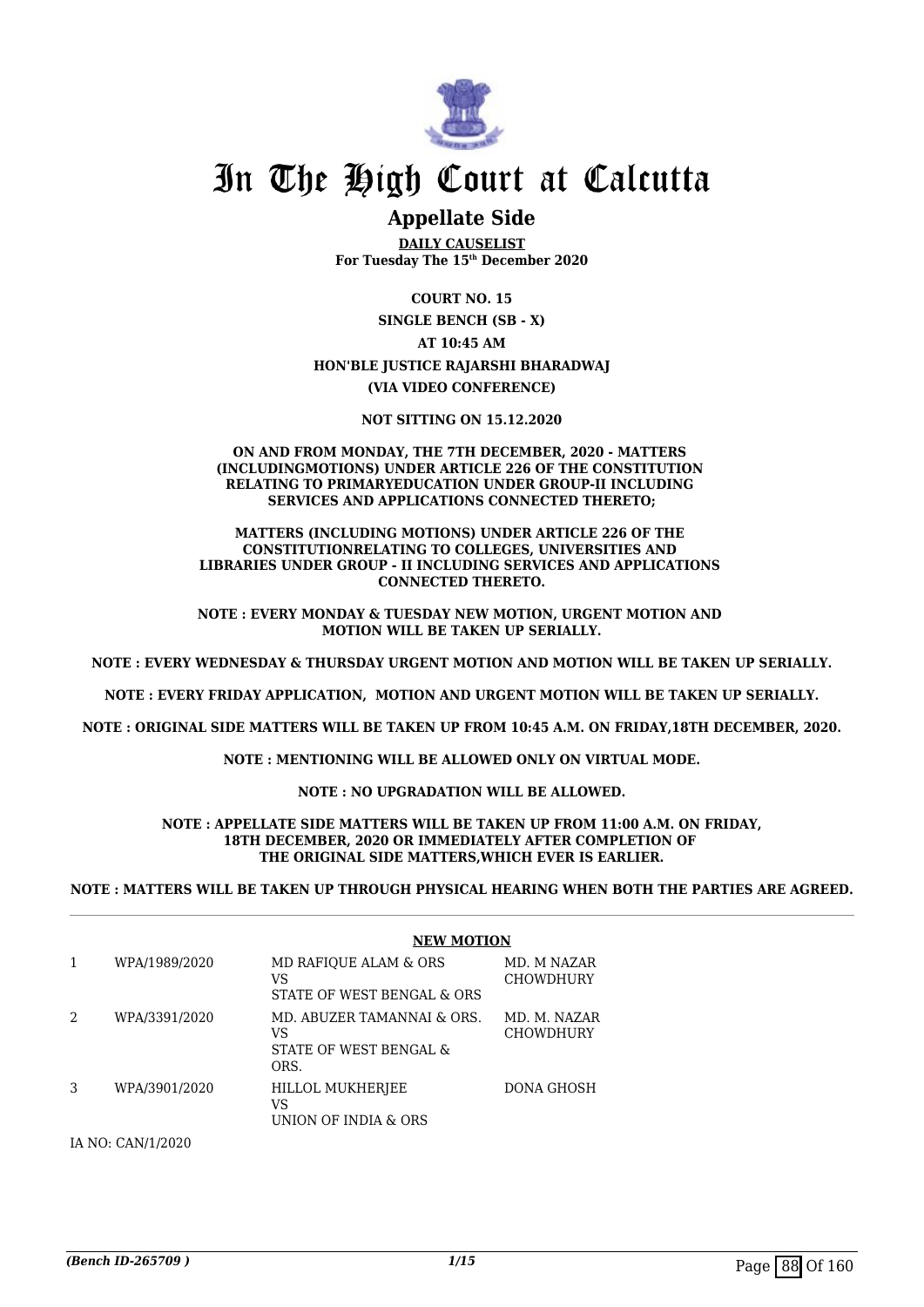### *DAILY CAUSELIST COURT NO 15-FOR TUESDAY THE 15TH DECEMBER 2020 HIGH COURT OF CALCUTTA - 2 -*

| 4  | WPA/10387/2020 | PARTHA PRATIM HOWLY<br>VS                                                     | MOUSUMI CHATTERJEE   |
|----|----------------|-------------------------------------------------------------------------------|----------------------|
|    |                | STATE OF WEST BENGAL AND<br>ORS.                                              |                      |
| 5  | WPA/10417/2020 | <b>MAIMUNA KHATUN</b><br>VS<br>STATE OF WEST BENGAL AND                       | KAMAL KANTA KAR      |
| 6  | WPA/10547/2020 | ORS.<br>SHARMILA PAL AND OTHERS<br>VS                                         | DIBYENDU CHATTERJEE  |
|    |                | STATE OF WEST BENGAL AND<br>ORS.                                              |                      |
| 7  | WPA/10558/2020 | <b>SUJAN CHATTERJEE</b><br><b>VS</b><br>STATE OF WEST BENGAL AND<br>ORS.      | DIBYENDU CHATTERJEE  |
| 8  | WPA/10607/2020 | SUBHAS CHANDRA SINHA<br>VS<br>STATE OF WEST BENGAL AND<br>ORS.                | SABITA KHUTIA BHUNYA |
| 9  | WPA/10610/2020 | MANJUSRI BISWAS<br>VS<br>STATE OF WEST BENGAL AND<br>ORS.                     | SABITA KHUTIA BHUNYA |
| 10 | WPA/10617/2020 | NARAYAN CHANDRA DAS<br>VS<br>STATE OF WEST BENGAL AND<br>ORS.                 | SABITA KHUTIA BHUNYA |
| 11 | WPA/10620/2020 | ANIL KUMAR BISWAS<br>VS<br>STATE OF WEST BENGAL AND                           | SABITA KHUTAI BHUNYA |
| 12 | WPA/10623/2020 | ORS.<br>KAMALA KANTA MAHATA                                                   | SABITA KHUTAI BHUNYA |
|    |                | <b>VS</b><br>STATE OF WEST BENGAL AND<br>ORS.                                 |                      |
| 13 | WPA/10640/2020 | MONIKA BANERJEE<br>VS<br>STATE OF WEST BENGAL AND<br>ORS.                     | SABITA KHUTIA BHUNYA |
| 14 | WPA/10644/2020 | ARATI SAMAJPATI<br><b>VS</b><br>STATE OF WEST BENGAL AND<br>ORS.              | SABITA KHUTIA BHUNYA |
| 15 | WPA/10649/2020 | MANJU RANI KARMAKAR<br>VS<br>STATE OF WEST BENGAL AND<br>ORS.                 | SABITA KHUTIA BHUNYA |
| 16 | WPA/10653/2020 | JIBAN MOHAN DEB ADHIKARY<br>VS<br>STATE OF WEST BENGAL AND                    | SABITA KHUTIA BHUNYA |
| 17 | WPA/10663/2020 | ORS.<br>NARAYAN CHANDRA BISWAS<br>VS<br>STATE OF WEST BENGAL AND              | SABITA KHUTIA BHUNYA |
| 18 | WPA/10667/2020 | ORS.<br>DEBENDRA NATH SINGHA<br><b>VS</b><br>STATE OF WEST BENGAL AND<br>ORS. | <b>SUDIP SARKAR</b>  |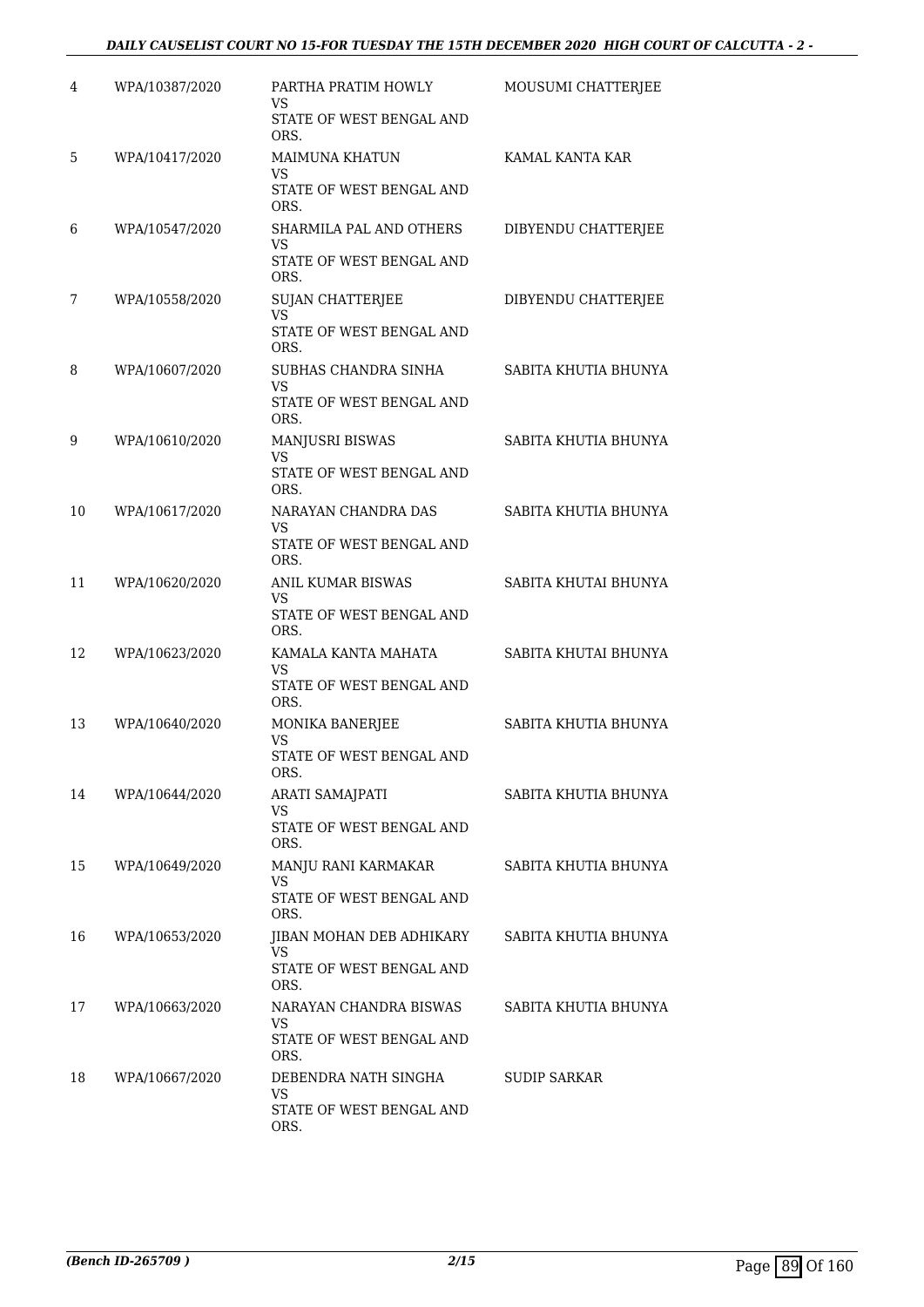| 19 | WPA/10669/2020                | <b>MAYA TARAFDAR</b><br>VS                                  | <b>SUDIP SARKAR</b>       |
|----|-------------------------------|-------------------------------------------------------------|---------------------------|
|    |                               | STATE OF WEST BENGAL AND<br>ORS.                            |                           |
| 20 | WPA/10673/2020                | <b>SUDHAMOY BISWAS</b><br><b>VS</b>                         | SABITA KHUTIA BHUNYA      |
|    |                               | STATE OF WEST BENGAL AND<br>ORS.                            |                           |
| 21 | WPA/10675/2020                | KARTICK CHANDRA PRAMANICK<br><b>VS</b>                      | <b>TAPAS KUMAR DEY</b>    |
|    |                               | STATE OF WEST BENGAL AND<br>ORS.                            |                           |
|    |                               | <b>URGENT MOTION</b>                                        |                           |
| 22 | WPA/1205/2020                 | <b>ATANU SAHA &amp; ORS</b><br>VS                           | SAMIRAN MANDAL            |
| 23 | WPA/1876/2020                 | STATE OF WEST BENGAL & ORS<br>DR. PRATAP CHANDRA MANDAL     | PUSPAL CHAKRABORTY        |
|    |                               | <b>VS</b><br>STATE OF WEST BENGAL & ORS                     |                           |
|    | IA NO: CAN/1/2020, CAN/2/2020 |                                                             |                           |
| 24 | WPA/7921/2020                 | DR. PREMANJAN<br><b>BHATTACHARJEE</b><br><b>VS</b>          | <b>SUVAM SINHA</b>        |
|    |                               | State of West Bengal                                        |                           |
| 25 | WPA/8151/2020                 | DIPANKAR BHANDARI<br><b>VS</b>                              | <b>GOUTAM KUMAR MAITY</b> |
| 26 | WPA/8308/2020                 | State of West Bengal<br>SABUJ KOLI SEN                      | SALONI                    |
|    |                               | VS<br>VISWA BHARATI AND OTHERS                              | BHATTACHARYYA             |
| 27 | WPA/8316/2020                 | SAUGATA CHATTOPADHYAY<br>VS                                 | SALONI BHATTACHARJEE      |
| 28 | WPA/9192/2020                 | VISWA BHARATI AND OTHERS<br>CHANDRIMA PARIA                 | KARTIK KUMAR ROY          |
|    |                               | VS<br>STATE OF WEST BENGAL AND<br>ORS.                      |                           |
| 29 | WPA/9458/2020                 | <b>GOLAK GUHA AND ORS</b>                                   | TANUJA BASAK              |
|    |                               | VS<br>STATE OF WEST BENGAL AND                              |                           |
| 30 | WPA/10016/2020                | ORS.<br>DIPAK SAMANTA                                       | ASHIM KUMAR HALDER        |
|    |                               | VS.                                                         |                           |
|    |                               | <b>GOVERNING BODY SUNDARBAN</b><br>MAHAVIDYALAYA AND OTHERS |                           |
| 31 | WPA/10019/2020                | <b>ASRAFI KHATUN</b><br>VS.                                 | SMITA PAL                 |
|    |                               | STATE OF WEST BENGAL AND<br>ORS.                            |                           |
| 32 | WPA/10103/2020                | RATHINDRA NATH MISHRA                                       | GOPA BISWAS               |
|    | (16.12.2020)                  | VS<br>STATE OF WEST BENGAL AND<br>ORS.                      |                           |
| 33 | WPA/10153/2020                | NAZIA SHIRIN AND OTHERS<br>VS                               | <b>SHAREQ SIDDIQUE</b>    |
|    |                               | STATE OF WEST BENGAL AND<br>ORS.                            |                           |
| 34 | WPA/10190/2020                | NILMADHAB KUNDU<br><b>VS</b>                                | <b>BISWAJIT MAL</b>       |
|    |                               | STATE OF WEST BENGAL AND<br>ORS.                            |                           |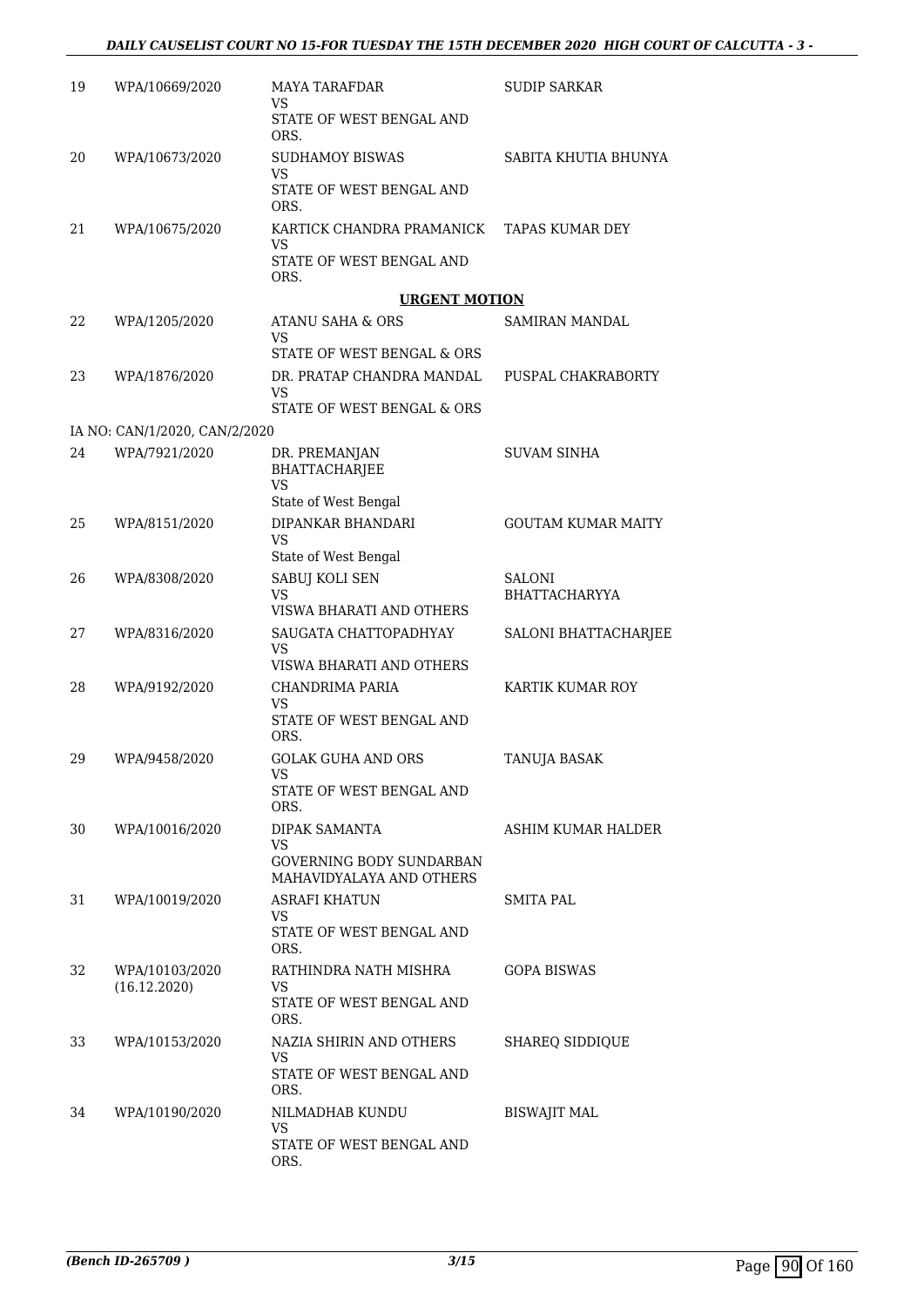### *DAILY CAUSELIST COURT NO 15-FOR TUESDAY THE 15TH DECEMBER 2020 HIGH COURT OF CALCUTTA - 4 -*

| 35 | WPA/10192/2020            | NIRUPAMA DE<br>VS<br>STATE OF WEST BENGAL AND                                                        | <b>BISWAJIT MAL</b>        |
|----|---------------------------|------------------------------------------------------------------------------------------------------|----------------------------|
|    |                           | ORS.                                                                                                 |                            |
| 36 | WPA/10200/2020            | RABINDRA NATH SEN<br>VS                                                                              | <b>BISWAJIT MAL</b>        |
|    |                           | STATE OF WEST BENGAL AND<br>ORS.                                                                     |                            |
| 37 | WPA/10204/2020            | MATHURA KANTA MANDAL<br><b>VS</b><br>STATE OF WEST BENGAL AND                                        | <b>BSIWAJIT MAL</b>        |
|    |                           | ORS.                                                                                                 |                            |
| 38 | WPA/10219/2020            | KAINAT BANO<br>VS                                                                                    | PAYEL SHOME                |
|    |                           | STATE OF WEST BENGAL AND<br>ORS.                                                                     |                            |
| 39 | WPA/10234/2020            | KAMANASHIS GOSWAMI                                                                                   | RAJENDRA BANERJEE          |
|    |                           | VS<br>THE BIRBHUM INSTITUTE OF<br><b>ENGINEERING AND</b><br>TECHNOLOGY                               |                            |
| 40 | WPA/10325/2020            | SOMA BHATTACHARYA                                                                                    | <b>SUMITA SEN</b>          |
|    | $(16.12.2020)$ $(2 P.M.)$ | VS<br>STATE OF WEST BENGAL AND<br>ORS.                                                               |                            |
|    | wt41 WPA/10318/2020       | MINU SINHA RATNA                                                                                     | TAPAN BHANJA               |
|    |                           | VS<br>DIR OF PUBLIC INSTRUCTION<br>DIR. OF H.E. AND ORS                                              |                            |
|    | wt42 WPA/10320/2020       | TAMASHA CHATTERJEE<br><b>VS</b><br>THE DIR. OF PUBLIC<br>INSTRUCTION, DIR OF H.EDU<br><b>AND ORS</b> | TAPAN BHANJA               |
|    |                           | <b>MOTION</b>                                                                                        |                            |
|    |                           | $($ GROUP - II $)$                                                                                   |                            |
| 43 | WPA/4126/2020             | MOUSUMI PAUL (DUTTA)<br>VS                                                                           | DIPTENDU MANDAL            |
|    |                           | STATE OF WEST BENGAL & ORS                                                                           |                            |
| 44 | WPA/4127/2020             | KABITABALA LAL<br>VS                                                                                 | PABITRA BHAUMIK            |
|    |                           | STATE OF WEST BENGAL & ORS                                                                           |                            |
| 45 | WPA/4140/2020             | ANUP KUMAR PURKAIT & ORS<br>VS                                                                       | SK. ABU JAFAR              |
|    |                           | STATE OF WEST BENGAL & ORS                                                                           |                            |
| 46 | WPA/4180/2020             | MANDIRA SASMAL & ANR<br><b>VS</b><br>STATE OF WEST BENGAL & ORS                                      | <b>BIKRAM BANERJEE</b>     |
| 47 | WPA/4182/2020             | BIPLAB MAZUMDER                                                                                      | <b>BIKRAM BANERJEE</b>     |
|    |                           | <b>VS</b><br>STATE OF WEST BENGAL & ORS                                                              |                            |
| 48 | WPA/4208/2020             | <b>BICHITRA HEMBRAM &amp; ORS</b><br>VS                                                              | SAMIRAN MANDAL             |
|    |                           | <b>STATE OF WEST BENGAL &amp;ORS</b>                                                                 |                            |
| 49 | WPA/4219/2020             | MAYNA MALI & ORS<br>VS<br>STATE OF WEST BENGAL & ORS                                                 | SAMIRAN MANDAL             |
| 50 | WPA/4244/2020             | HABIBUL ISLAM KHAN                                                                                   | <b>SYED SHAMSUL AREFIN</b> |
|    |                           | VS<br>STATE OF WEST BENGAL & ORS                                                                     |                            |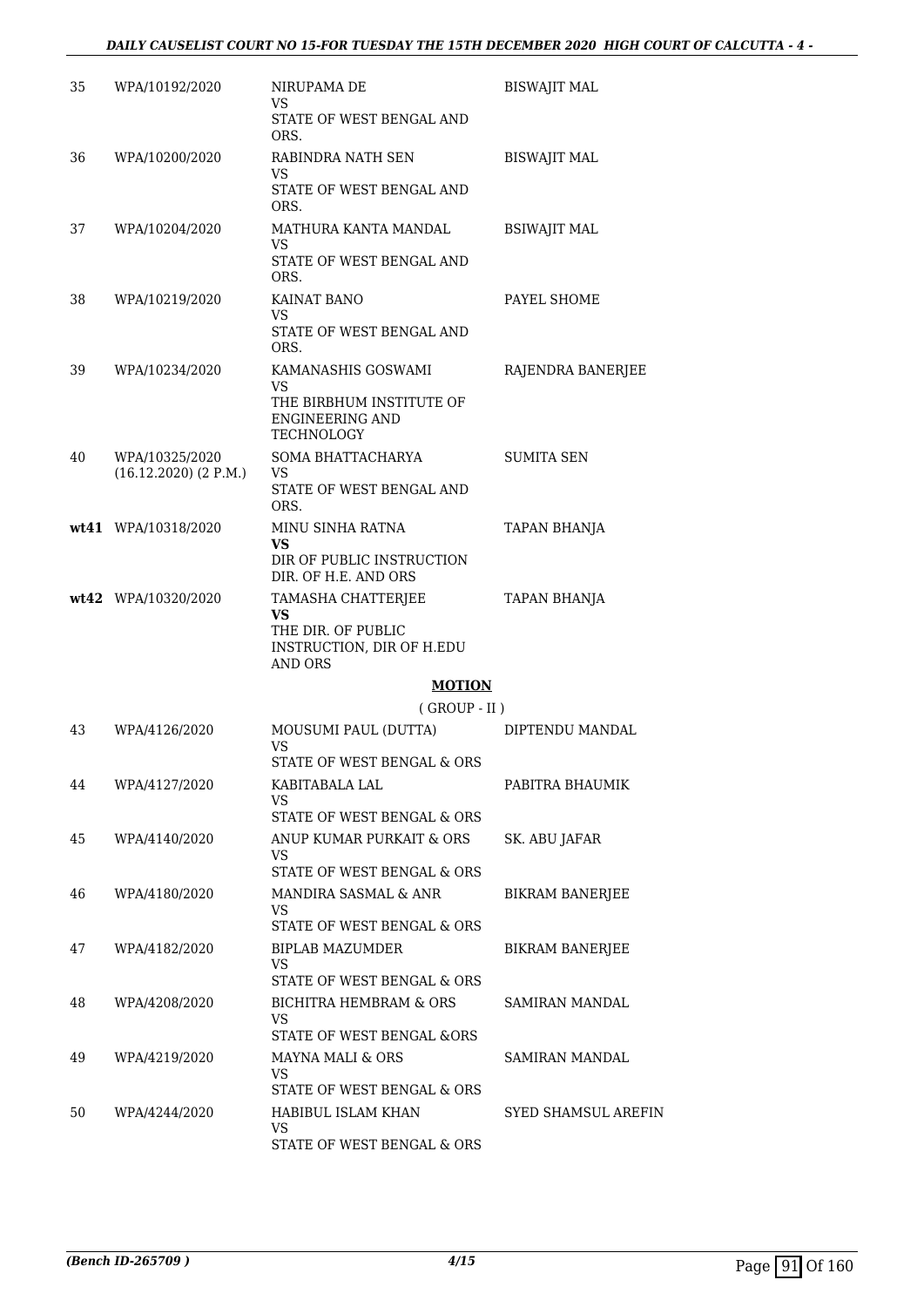### *DAILY CAUSELIST COURT NO 15-FOR TUESDAY THE 15TH DECEMBER 2020 HIGH COURT OF CALCUTTA - 5 -*

| 51 | WPA/4262/2020 | <b>SASWATI MONDAL &amp; ORS</b><br>VS<br>STATE OF WEST BENGAL & ORS                      | <b>SALONI BHATTACHARJEE</b>     |
|----|---------------|------------------------------------------------------------------------------------------|---------------------------------|
| 52 | WPA/4263/2020 | MANALI GHORAI & ANR<br>VS<br>STATE OF WEST BENGAL & ORS                                  | <b>BANDANA MAITY</b>            |
| 53 | WPA/4286/2020 | SWAPAN JANA<br><b>VS</b><br><b>STATE OF WEST BENGAL &amp;ORS</b>                         | SURANJAN MANDAL                 |
| 54 | WPA/4300/2020 | MOUMITA DAS @ MOUMITA<br>MAHAPATRA<br>VS                                                 | TARA PADA DAS                   |
| 55 | WPA/4310/2020 | STATE OF WEST BENGAL & ORS<br>SOVAN ROY CHOWDHURY &<br>ORS<br><b>VS</b>                  | AHASHISH CHATTERJEE             |
| 56 | WPA/4313/2020 | STATE OF WEST BENGAL & ROS<br>HOJAIFUR RAHAMAN BAIDYA &<br><b>ORS</b><br>VS              | DONA GHOSH                      |
| 57 | WPA/4314/2020 | STATE OF WEST BENGAL & ORS<br>PURABI MUKHERJEE & ORS<br>VS<br>STATE OF WEST BENGAL & ROS | SAMIRAN MANDAL                  |
| 58 | WPA/4333/2020 | MANOJ KUMAR GARAIN & ANR<br>VS<br>STATE OF WEST BENGAL & ANR                             | <b>SHUVRA PROKASH</b><br>LAHIRI |
| 59 | WPA/4352/2020 | <b>BANDANA HANSDA</b><br><b>VS</b><br>STATE OF WEST BENGAL &<br>ORS.                     | ASHIS KR. PAUL                  |
| 60 | WPA/4362/2020 | KRISHNA BHATTACHARJEE &<br>ANR.<br>VS<br>STATE OF WEST BENGAL &<br>ORS.                  | SUBHRANGSU PANDA                |
| 61 | WPA/4414/2020 | ANAMIKA MONDAL<br>VS<br>STATE OF WEST BENGAL & ORS                                       | <b>GOPA BISWAS</b>              |
| 62 | WPA/4425/2020 | APURBA GHOSH<br>VS.<br>STATE OF WEST BENGAL & ORS                                        | GOPAL DAS                       |
| 63 | WPA/4428/2020 | <b>SANKAR BISWAS</b><br>VS<br>STATE OF WEST BENGAL & ORS                                 | <b>GOPAL DAS</b>                |
| 64 | WPA/4430/2020 | WASIM REZA<br>VS<br>STATE OF WEST BENGAL & ORS                                           | GOPAL DAS                       |
| 65 | WPA/4434/2020 | <b>JOYJIT KARMAKAR</b><br>VS<br>STATE OF WEST BENGAL & ORS                               | GOPAL DAS                       |
| 66 | WPA/4436/2020 | SANKAR GHOSH<br>VS<br>STATE OF WEST BENGAL & ORS                                         | GOPAL DAS                       |
| 67 | WPA/4440/2020 | ANIRUDDHA SARKAR<br>VS.<br>STATE OF WEST BENGAL & ORS                                    | GOPAL DAS                       |
| 68 | WPA/4442/2020 | DILIP KUMAR SINGHA<br><b>VS</b><br>STATE OF WEST BENGAL & ORS                            | <b>GOPAL DAS</b>                |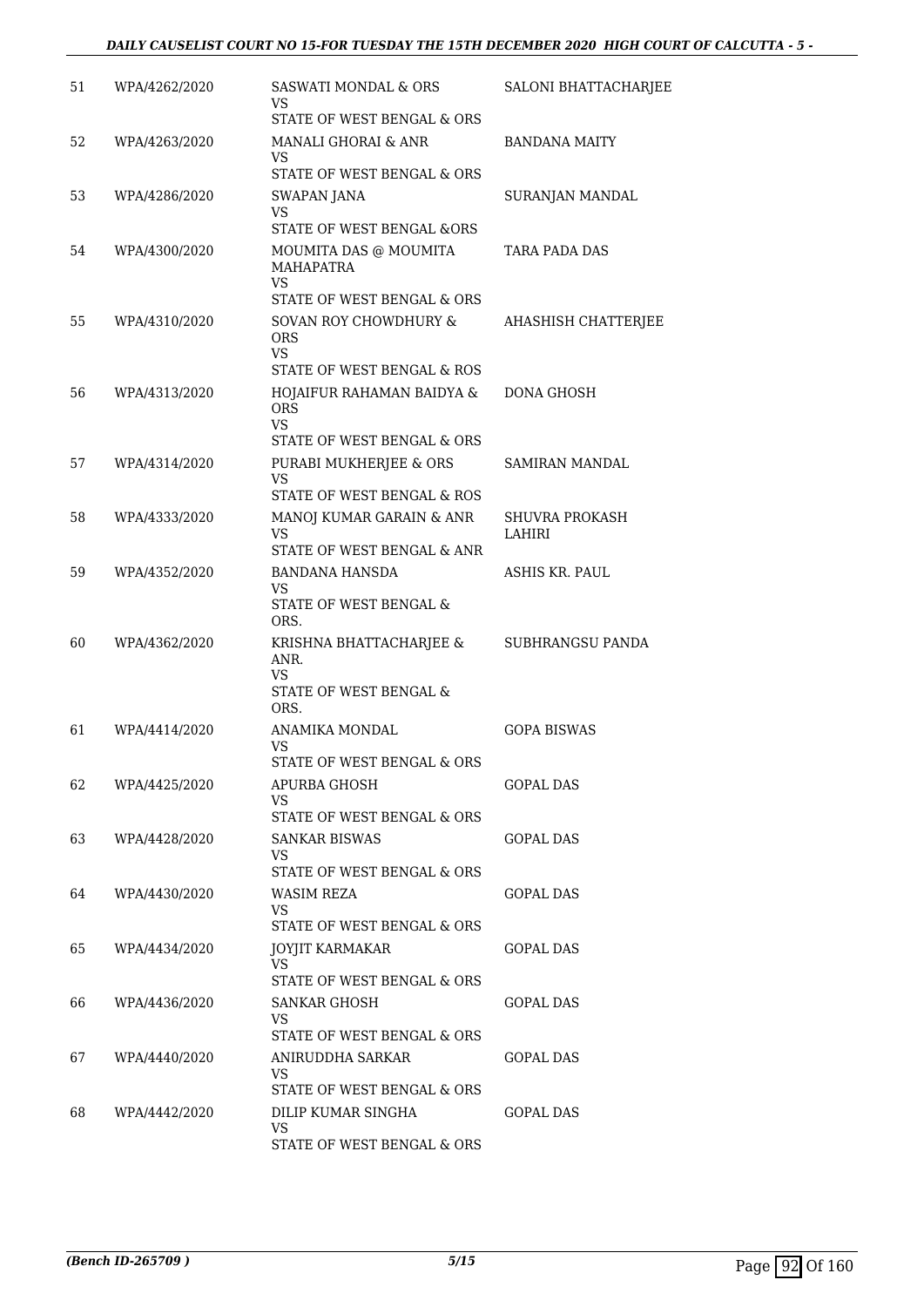### *DAILY CAUSELIST COURT NO 15-FOR TUESDAY THE 15TH DECEMBER 2020 HIGH COURT OF CALCUTTA - 6 -*

| 69 | WPA/4443/2020                 | CHIRANJIB PATRA<br>VS                                            | <b>GOPAL DAS</b>      |
|----|-------------------------------|------------------------------------------------------------------|-----------------------|
|    |                               | STATE OF WEST BENGAL & ORS                                       |                       |
| 70 | WPA/4453/2020                 | AMIT SAHA & ORS<br>VS                                            | DIPTENDU MANDAL       |
|    |                               | STATE OF WEST BENGAL & ORS                                       |                       |
| 71 | WPA/4479/2020                 | SHYAMAL KUMAR SETH<br>VS<br>STATE OF WEST BENGAL & ORS           | DILIP KUMAR SHYAMAL   |
| 72 |                               | SHYAMAL ADHIKARI                                                 | ANIMESH               |
|    | WPA/4481/2020                 | VS<br>STATE OF WEST BENGAL & ORS                                 | <b>BHATTACHARYA</b>   |
| 73 | WPA/4489/2020                 | <b>MANISHA BAIRAGI</b>                                           | SANTANU MAJI          |
|    |                               | VS<br>STATE OF WEST BENGAL & ORS                                 |                       |
| 74 | WPA/4513/2020                 | PANKAJ BHOWMIK & ORS.                                            | <b>SONALI DAS</b>     |
|    |                               | VS<br>STATE OF WEST BENGAL &<br>ORS.                             |                       |
| 75 | WPA/4547/2020                 | PRASENJIT HALDER                                                 | KHANDEKAR             |
|    |                               | VS                                                               | MOAZZEMAN HOSSAIN     |
|    |                               | STATE OF WEST BENGAL & ORS                                       |                       |
| 76 | WPA/4552/2020                 | GOURI RANI MANDAL & ANR<br>VS                                    | <b>SANDIP GHOSH</b>   |
|    |                               | STATE OF WEST BENGAL & ORS                                       |                       |
| 77 | WPA/4570/2020                 | <b>MANAS GHOSH</b><br>VS                                         | ASIT BARAN MUKHERJEE  |
|    |                               | STATE OF WEST BENGAL & ORS                                       |                       |
| 78 | WPA/4587/2020                 | SISIR KUMAR CHATTERJEE                                           | P.K. BHATTACHARYA     |
|    |                               | <b>VS</b><br>SECRETARY BANGIYA SANSKRIT<br>SIKSHA PARISHAD & ORS |                       |
| 79 | WPA/4651/2020                 | SK. LIAKAT ALI                                                   | <b>SHUVRO PROKASH</b> |
|    |                               | VS<br>STATE OF WEST BENGAL & ORS                                 | LAHIRI                |
|    | IA NO: CAN/1/2020, CAN/2/2020 |                                                                  |                       |
| 80 | WPA/4687/2020                 | <b>BIRESWAR MUKHERJEE</b><br><b>VS</b>                           | MANOJ KUMAR MONDAL    |
|    |                               | STATE OF WEST BENGAL & ORS                                       |                       |
| 81 | WPA/4693/2020                 | SANTANU BASU<br><b>VS</b>                                        | KAKALI DUTTA          |
|    |                               | W.B. COLLEGE SERVICE<br><b>COMMISSION &amp; ORS</b>              |                       |
|    | IA NO: CAN/1/2020             |                                                                  |                       |
| 82 | WPA/4702/2020                 | PRATIVA GAYEN (MONDAL)                                           | NAMITA BASU           |
|    |                               | VS<br>STATE OF WEST BENGAL & ORS                                 |                       |
| 83 | WPA/4703/2020                 | SOUMITA HAZRA                                                    | PRADIP KUMAR GHOSH    |
|    |                               | <b>VS</b><br>STATE OF WEST BENGAL & ORS                          |                       |
| 84 | WPA/4704/2020                 | KALPANA NAIR                                                     | NAMITA BASU           |
|    |                               | VS<br>STATE OF WEST BENGAL & ORS                                 |                       |
| 85 | WPA/4705/2020                 | TINKU SARKAR                                                     | PRADIP KUMAR GHOSH    |
|    |                               | VS<br>STATE OF WEST BENGAL & ORS                                 |                       |
|    |                               |                                                                  |                       |
| 86 | WPA/4731/2020                 | PRIYABRATA BARIK<br>VS                                           | DILIP KUMAR SHYAMAL   |
|    |                               | STATE OF WEST BENGAL & ORS                                       |                       |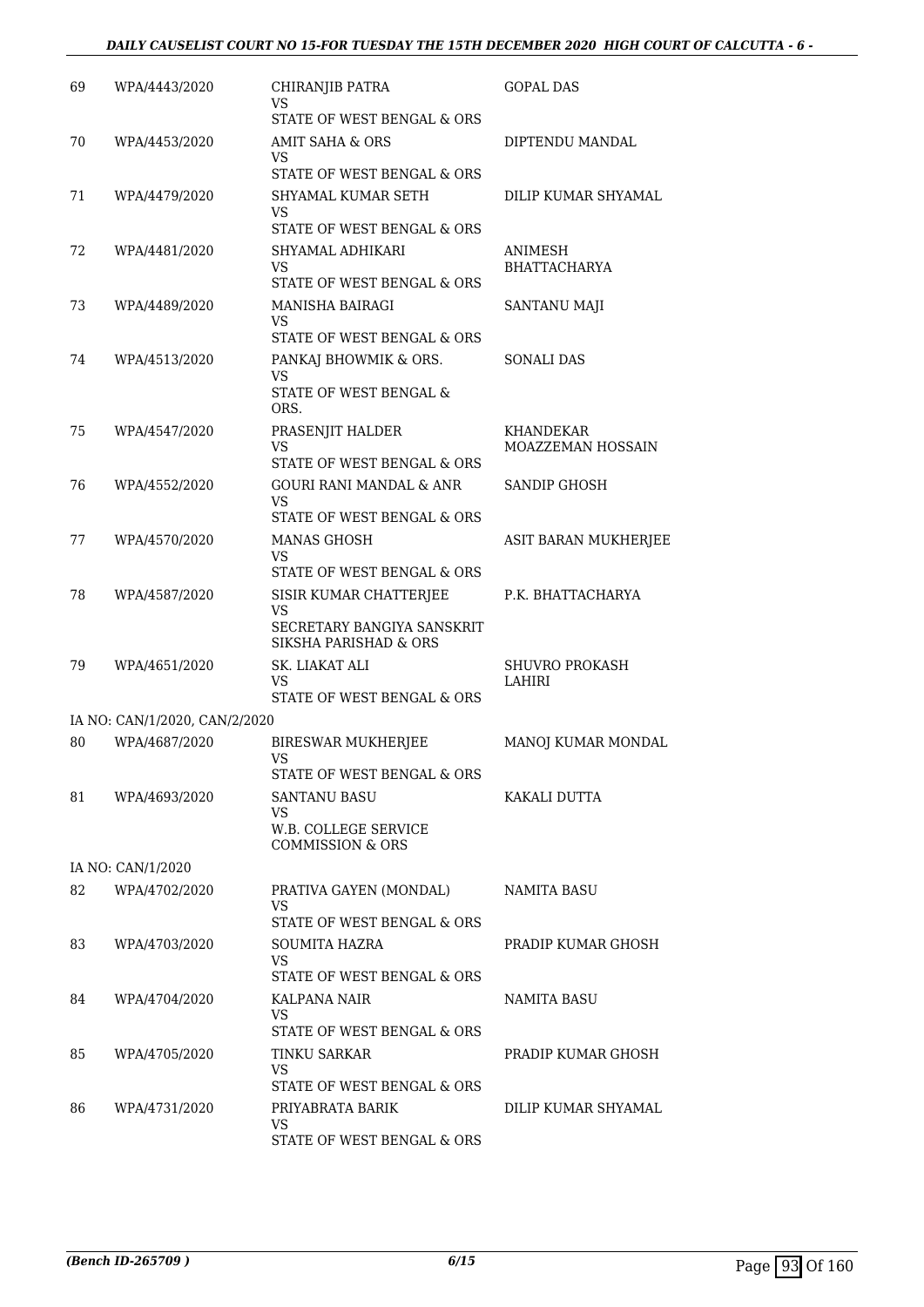| 87  | WPA/4734/2020 | <b>RIZWANA BEGUM</b><br>VS<br>STATE OF WEST BENGAL & ORS                                           | LALRATAN MONDAL           |
|-----|---------------|----------------------------------------------------------------------------------------------------|---------------------------|
| 88  | WPA/4766/2020 | ANAMIKA BHATTACHARYA NEE<br><b>DHAR</b><br>VS<br>STATE OF WEST BENGAL & ORS                        | DEPESH MAJHI              |
| 89  | WPA/4767/2020 | APARNA DAS<br>VS<br>STATE OF WEST BENGAL & ORS                                                     | VIVASWAN DHAR             |
| 90  | WPA/4815/2020 | KALYANI SARKAR<br>VS<br>STATE OF WEST BENGAL & ORS                                                 | ANANYA NEOGI              |
| 91  | WPA/4820/2020 | PARESH CH. SAHA<br>VS<br>STATE OF WEST BENGAL & ORS                                                | NARAYAN CHANDRA<br>MONDAL |
| 92  | WPA/4822/2020 | SANDIPAN GIRI<br>VS                                                                                | SANTU DAS ADHIKARI        |
| 93  | WPA/4823/2020 | STATE OF WEST BENGAL & ORS<br>SEPHALI JANA<br>VS<br>STATE OF WEST BENGAL & ORS                     | SANTU DAS ADHIKARI        |
| 94  | WPA/4824/2020 | SANCHITA PRADHAN<br>VS<br>STATE OF WEST BENGAL & ORS                                               | SANTU DAS ADHIKARI        |
| 95  | WPA/4825/2020 | RAJKUMAR SAHOO<br><b>VS</b><br>STATE OF WEST BENGAL & ORS                                          | SANTU DAS ADHIKARI        |
| 96  | WPA/4832/2020 | DILIP KUMAR KHAMARU<br>VS<br>STATE OF WEST BENGAL & ORS                                            | TARA PRASAD HALDAR        |
| 97  | WPA/4854/2020 | SUBHAJIT MONDAL & ORS<br><b>VS</b><br>STATE OF WEST BENGAL & ORS                                   | ATARUL HAQUE MOLLA        |
| 98  | WPA/4877/2020 | <b>SAMIRAB MAITY</b><br>VS<br>STATE OF WEST BENGAL &<br>ORS.                                       | ANIL KR.<br>CHATTOPADHYAY |
| 99  | WPA/4954/2020 | KATHAKALI MANDAL (GHOSH)<br>VS<br>STATE OF WEST BENGAL & ORS                                       | PRIYANKA MONDAL           |
| 100 | WPA/4955/2020 | PALASH MANDAL<br>VS<br>STATE OF WEST BENGAL & ORS                                                  | PRIYANKA MONDAL           |
| 101 | WPA/4971/2020 | <b>MRINMOY BHARATI</b><br>VS<br>UNION OF INDIA & ORS                                               | ABHIJIT MANDAL            |
| 102 | WPA/4980/2020 | PRIYANKA MANNA<br>VS<br>STATE OF WEST BENGAL & ORS                                                 | BIKRAM BANERJEE           |
| 103 | WPA/4996/2020 | NIRANJAN TIKADAR & ORS<br>VS<br>WB UNIVERSITY OF TEACHERS'<br>TRANING EDUCATION<br>PLANNING && ORS | ATIS KR BISWAS            |
| 104 | WPA/5013/2020 | NILAY MUKHOPADHYAY<br><b>VS</b><br>STATE OF WEST BENGAL & ORS                                      | SUSANTA PAL               |
| 105 | WPA/5040/2020 | PRITI SINGH<br>VS<br>UNION OF INDIA & ORS                                                          | MD. ALAUDDIN MANDAL       |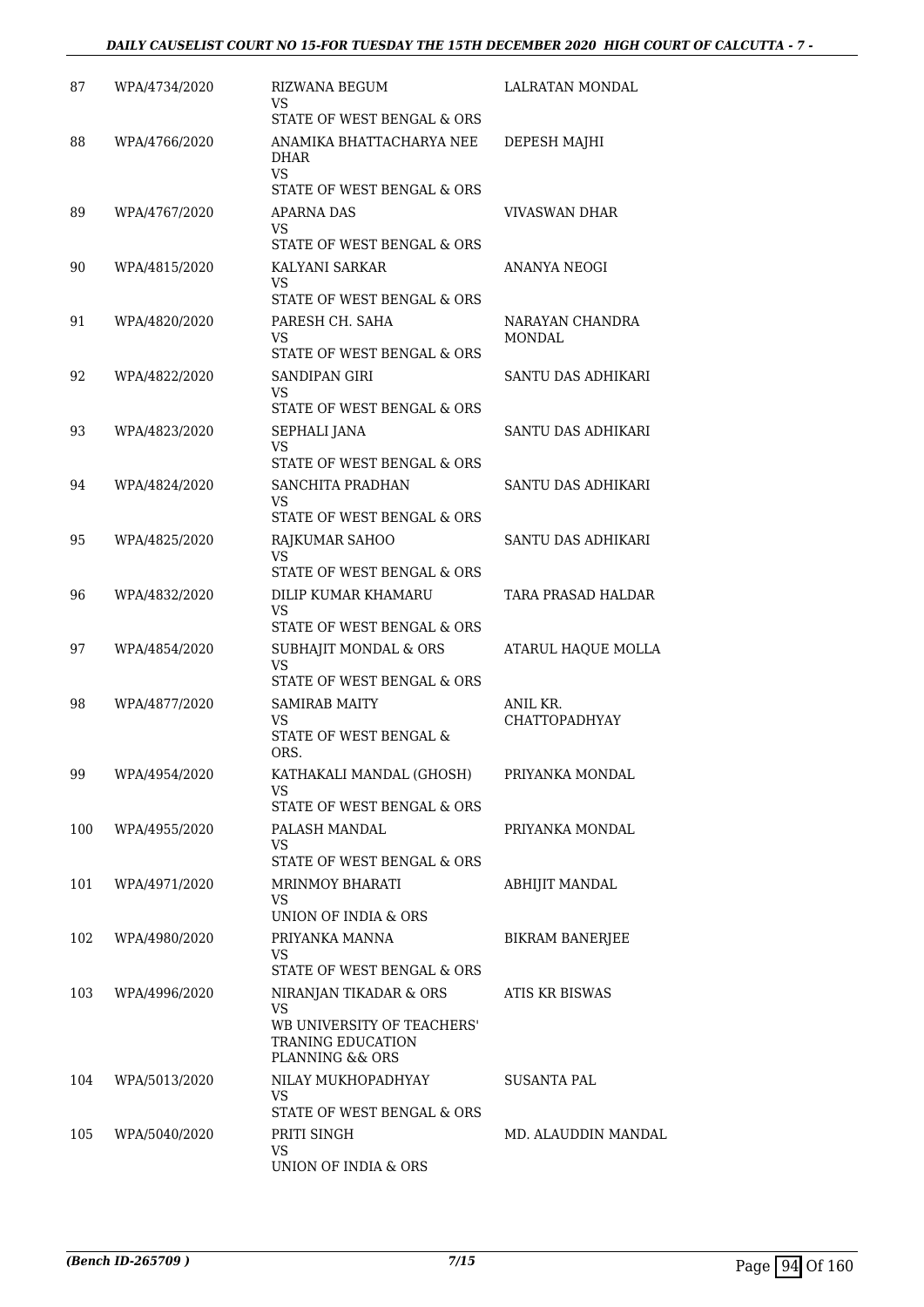### *DAILY CAUSELIST COURT NO 15-FOR TUESDAY THE 15TH DECEMBER 2020 HIGH COURT OF CALCUTTA - 8 -*

| 106 | WPA/5080/2020                           | RAFIKUL MOLLA<br>VS<br>STATE OF WEST BENGAL & ORS                                                                            | <b>AMLAN KUMAR</b><br>MUKHERJEE       |
|-----|-----------------------------------------|------------------------------------------------------------------------------------------------------------------------------|---------------------------------------|
| 107 | WPA/5094/2020                           | CHANDAN PAL & ANR<br>VS<br>STATE OF WEST BENGAL & ORS                                                                        | <b>SOUMEN</b><br><b>BHATTACHARJEE</b> |
| 108 | WPA/5095/2020                           | ALLAUDDIN & ANR<br>VS<br>STATE OF WEST BENGAL & ORS                                                                          | RAM UDAY<br><b>BHATTACHARYA</b>       |
| 109 | WPA/5106/2020                           | MD. SOHIDUL ISLAM & ORS<br>VS                                                                                                | <b>BIKRAMJIT BISWAS</b>               |
| 110 | WPA/5111/2020                           | STATE OF WEST BENGAL & ORS<br>DE. SHALIGRAM SHUKLA & ORS<br>VS<br>INDIRA GANDHI NATIONAL<br><b>OPEN UNIVERSITY &amp; ORS</b> | <b>SUPRIYO</b><br>CHATTOPADHYAY       |
| 111 | WPA/5112/2020                           | <b>GOLAM ROSUL</b><br>VS.<br>STATE OF WEST BENGAL & ORS                                                                      | <b>BISWAJIT HAZRA</b>                 |
| 112 | WPA/5114/2020                           | SUBHAS BISUI<br>VS<br>STATE OF WEST BENGAL & ORS                                                                             | <b>BISWAJIT HAZRA</b>                 |
| 113 | WPA/5116/2020                           | <b>BABLU DAS</b><br>VS<br>STATE OF WEST BENGAL & ORS                                                                         | <b>BISWAJIT HAZRA</b>                 |
| 114 | WPA/5118/2020                           | ASADUL KHAN<br>VS<br>STATE OF WEST BENGAL & ORS                                                                              | <b>BISWAJIT HAZRA</b>                 |
| 115 | WPA/5119/2020                           | SAINUR SK.<br>VS<br>STATE OF WEST BENGAL & ORS                                                                               | <b>BISWAJIT HAZRA</b>                 |
| 116 | WPA/5131/2020                           | RAJ SHEKHAR SARKAR<br>VS<br>STATE OF WEST BENGAL & ORS                                                                       | <b>SAMIR KUMAR CHAKI</b>              |
| 117 | WPA/5134/2020                           | DIPANKAR DUTTA & ORS<br><b>VS</b><br>THE UNIVERSITY OF BURDWAN<br>$&$ ORS                                                    | RITIWIK PATTANAYAK                    |
| 118 | WPA/5141/2020                           | <b>SAIMA KHATUN</b><br>VS<br>STATE OF WEST BENGAL & ORS                                                                      | <b>SUJIT BHUNIA</b>                   |
| 119 | WPA/5145/2020                           | <b>JAYASRI TRIPATHI</b><br>VS.<br>STATE OF WEST BENGAL & ORS                                                                 | <b>SANTU DAS ADHIKARI</b>             |
| 120 | WPA/5150/2020                           | PANCHANAN DAS<br>VS                                                                                                          | SHIBAJI KUMAR DAS                     |
| 121 | WPA/5156/2020                           | STATE OF WEST BENGAL & ORS<br>CHALANTIKA LAHA SALUI<br>VS                                                                    | <b>DAISY BASU</b>                     |
|     | IA NO: CAN/1/2020(Old No:CAN/4694/2020) | THE WEST BENGAL COLLEGE<br>SERVICE COMMISSION & ORS                                                                          |                                       |
|     |                                         |                                                                                                                              |                                       |
| 122 | WPA/5164/2020                           | BINAY DEY & ORS.<br>VS<br>STATE OF WEST BENGAL &<br>ORS.                                                                     | <b>IBRAHIM SARDAR</b>                 |
| 123 | WPA/5171/2020                           | ANIMA CHAKRABORTY NEE<br>CHATTERJEE<br><b>VS</b>                                                                             | PALASH MUKHERJEE                      |
|     |                                         | STATE OF WEST BENGAL & ORS                                                                                                   |                                       |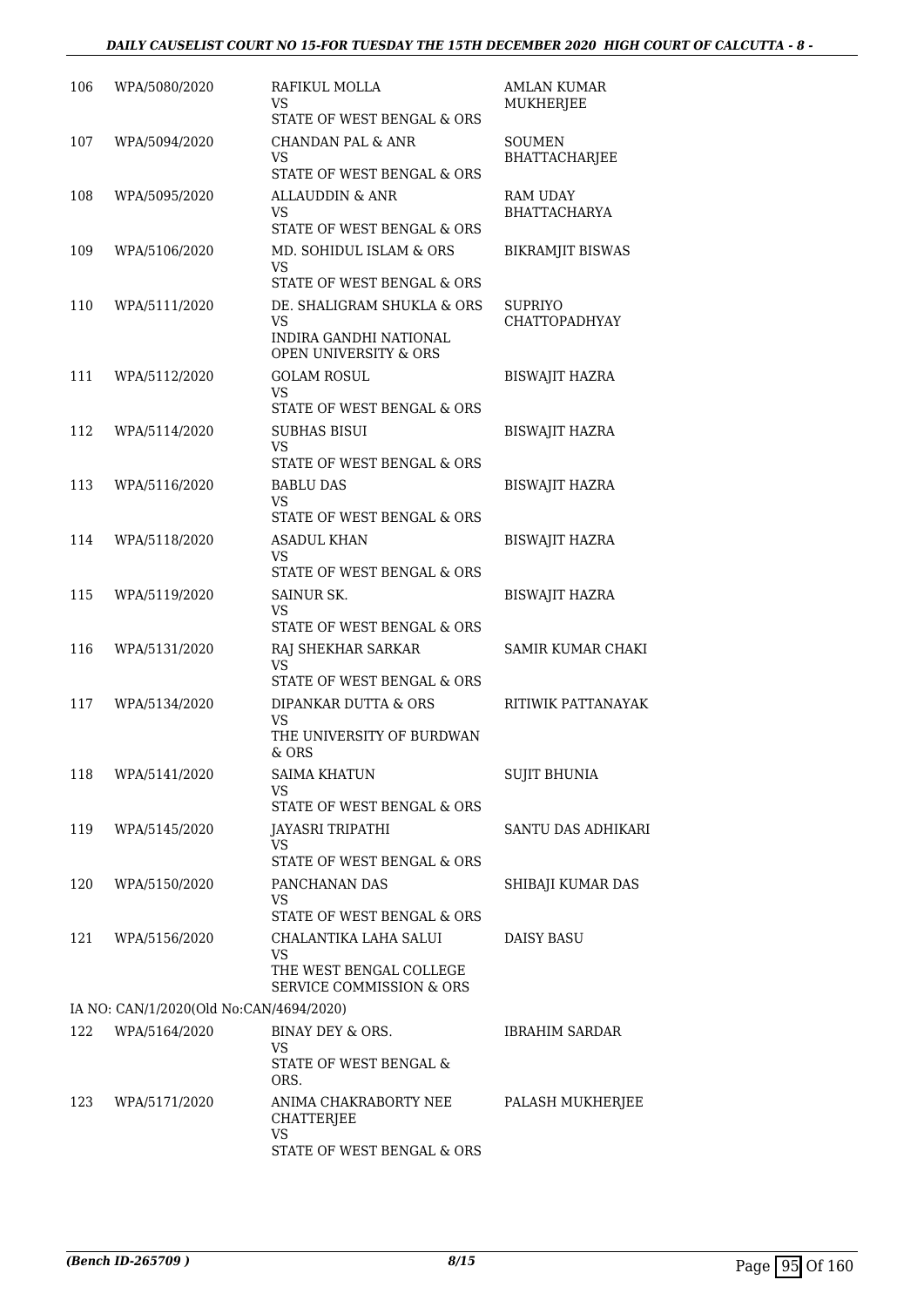### *DAILY CAUSELIST COURT NO 15-FOR TUESDAY THE 15TH DECEMBER 2020 HIGH COURT OF CALCUTTA - 9 -*

| 124 | WPA/5172/2020     | BHAGAWAN CHANDRA BERA<br>VS<br>STATE OF WEST BENGAL & ORS                                 | ANINDA BHATTACHARYA   |
|-----|-------------------|-------------------------------------------------------------------------------------------|-----------------------|
| 125 | WPA/5176/2020     | ARDHENDU MAONDAL<br>VS<br>STATE OF WEST BENGAL & ORS                                      | <b>SUPRIYA DUBEY</b>  |
|     | IA NO: CAN/1/2020 |                                                                                           |                       |
| 126 | WPA/5180/2020     | RAJESH SAU<br>VS<br>STATE OF WEST BENGAL & ORS                                            | DIPTENDU MONDAL       |
| 127 | WPA/5203/2020     | <b>SAHIN MONDAL</b><br>VS<br>STATE OF WEST BENGAL & ORS                                   | SANTANU MAJI          |
| 128 | WPA/5204/2020     | REBEKA SULTANA<br><b>VS</b><br>STATE OF WEST BENGAL & ORS                                 | SANTANU MAJI          |
| 129 | WPA/5231/2020     | RADHESHYAM HALDER & ORS<br>VS<br>STATE OF WEST BENGAL & ORS                               | <b>GOPAL DAS</b>      |
| 130 | WPA/5232/2020     | <b>JYOTIRMOY DAS &amp; ORS</b><br>VS<br>STATE OF WEST BENGAL & ORS                        | <b>GOPAL DAS</b>      |
| 131 | WPA/5233/2020     | TAPAN KUMAR MAHATO & ORS<br>VS                                                            | <b>GOPAL DAS</b>      |
| 132 | WPA/5236/2020     | STATE OF WEST BENGAL & ORS<br>SRICHARAN MAL & ORS<br>VS<br>STATE OF WEST BENGAL & ORS     | <b>GO[PAL DAS</b>     |
| 133 | WPA/5243/2020     | KAKALI GHOSAL<br>VS<br>STATE OF WEST BENGAL & ANR                                         | AVIJIT CHAKRABORTY    |
| 134 | WPA/5250/2020     | DR. DEBASISH BISWAS<br>VS<br>STATE OF WEST BENGAL & ORS                                   | MOUSUMI BHOWAL        |
|     | IA NO: CAN/1/2020 |                                                                                           |                       |
| 135 | WPA/8029/2020     | RADHARAMAN MANDAL<br>VS<br>State of West Bengal                                           | <b>IBRAHIM SARDAR</b> |
| 136 | WPA/8281/2020     | MOUMITA GHOSH<br>VS<br>STATE OF WEST BENGAL AND                                           | ARGHYA CHAKRABARTI    |
| 137 | WPA/8283/2020     | ORS.<br><b>SUJAIT HOSSAIN</b><br>VS<br>STATE OF WEST BENGAL AND                           | ARGHYA CHAKRABARTI    |
| 138 | WPA/8286/2020     | ORS.<br>HASANUZZAMAN BISWAS AND<br><b>OTHERS</b><br><b>VS</b><br>STATE OF WEST BENGAL AND | PALASH MUKHERJEE      |
| 139 | WPA/8294/2020     | ORS.<br><b>BISWAJIT MOHANTO</b><br>VS                                                     | <b>ALOKESH DALAI</b>  |
| 140 | WPA/8296/2020     | State of West Bengal<br>ASHOKEKUMAR HALDAR<br>VS<br>State of West Bengal                  | <b>ALOKESH DALAI</b>  |
| 141 | WPA/8418/2020     | <b>AVIJIT BARMAN</b><br>VS<br>State of West Bengal                                        | DIBYENDU CHATTERJEE   |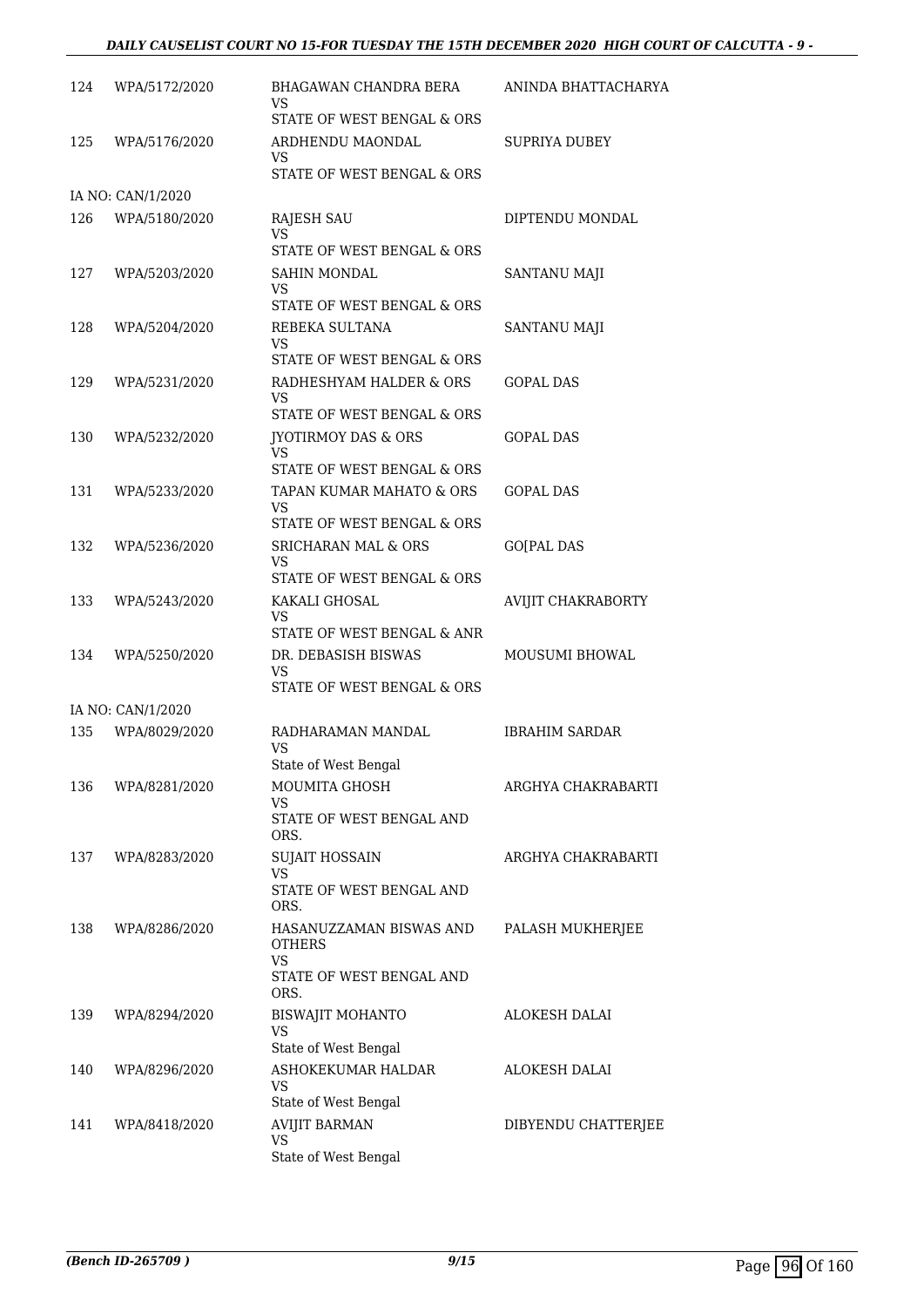### *DAILY CAUSELIST COURT NO 15-FOR TUESDAY THE 15TH DECEMBER 2020 HIGH COURT OF CALCUTTA - 10 -*

| 142 | WPA/8441/2020 | SANCHITA SAHA RAY                                 | TANUJA BASAK          |
|-----|---------------|---------------------------------------------------|-----------------------|
|     |               | VS.<br>STATE OF WEST BENGAL AND<br>ORS.           |                       |
| 143 | WPA/8512/2020 | SWAGATA MUKHERJEE<br>VS                           | BISWAJIT HAZRA        |
|     |               | STATE OF WEST BENGAL AND<br>ORS.                  |                       |
| 144 | WPA/8519/2020 | supriti mukherjee<br>VS                           | <b>BISWAJITHAZRA</b>  |
|     |               | STATE OF WEST BENGAL AND<br>ORS.                  |                       |
| 145 | WPA/8523/2020 | SOUMYASRI SARKAR<br>VS                            | <b>BISWAJITHAZRA</b>  |
|     |               | STATE OF WEST BENGAL AND<br>ORS.                  |                       |
| 146 | WPA/8528/2020 | SK. MAHABOOB AHAMED<br>VS                         | <b>GOPA BISWAS</b>    |
|     |               | UNION OF INDIA AND ORS                            |                       |
| 147 | WPA/8585/2020 | ASHA SRIVASTAVA<br>VS                             | RANUJA BASAK          |
|     |               | STATE OF WEST BENGAL AND<br>ORS.                  |                       |
| 148 | WPA/8634/2020 | MD. BADSHAH<br>VS                                 | MD. NAUROZ RAHBER     |
|     |               | THE STATE OF WEST BENGAL<br>AND ORS               |                       |
| 149 | WPA/8638/2020 | <b>USUF MAMUD</b><br>VS.                          | ARGHYA CHAKRABARTI    |
|     |               | THE STATE OF WEST BENGAL<br><b>AND ORS</b>        |                       |
| 150 | WPA/8707/2020 | SAGAR CHANDRA GHOSH<br>VS                         | KRISHNA DEO DAS       |
|     |               | STATE OF WEST BENGAL AND<br>ORS.                  |                       |
| 151 | WPA/8762/2020 | <b>SUSHANTA GIRI</b><br><b>VS</b>                 | <b>BAISALI GHOSAL</b> |
|     |               | STATE OF WEST BENGAL AND<br>ORS.                  |                       |
| 152 | WPA/8773/2020 | NITYANANDA GHOSH AND ORS<br>VS                    | <b>IBRAHIM SARDAR</b> |
|     |               | STATE OF WEST BENGAL AND<br>ORS.                  |                       |
| 153 | WPA/8786/2020 | HABIBUR RAHAMAN SK AND<br><b>ORS</b><br><b>VS</b> | <b>IBRAHIM SARDAR</b> |
|     |               | STATE OF WEST BENGAL AND<br>ORS.                  |                       |
| 154 | WPA/8850/2020 | <b>KRISHNADEB DAS</b><br>VS.                      | MANOJIT PAL           |
|     |               | STATE OF WEST BENGAL AND<br>ORS.                  |                       |
| 155 | WPA/8942/2020 | MANORANJAN MONDAL<br>VS                           | DEBSOUMYA BASAK       |
|     |               | STATE OF WEST BENGAL AND<br>ORS.                  |                       |
| 156 | WPA/8947/2020 | RAJA JHA<br>VS                                    | DEBSOUMYA BASAK       |
|     |               | STATE OF WEST BENGAL AND<br>ORS.                  |                       |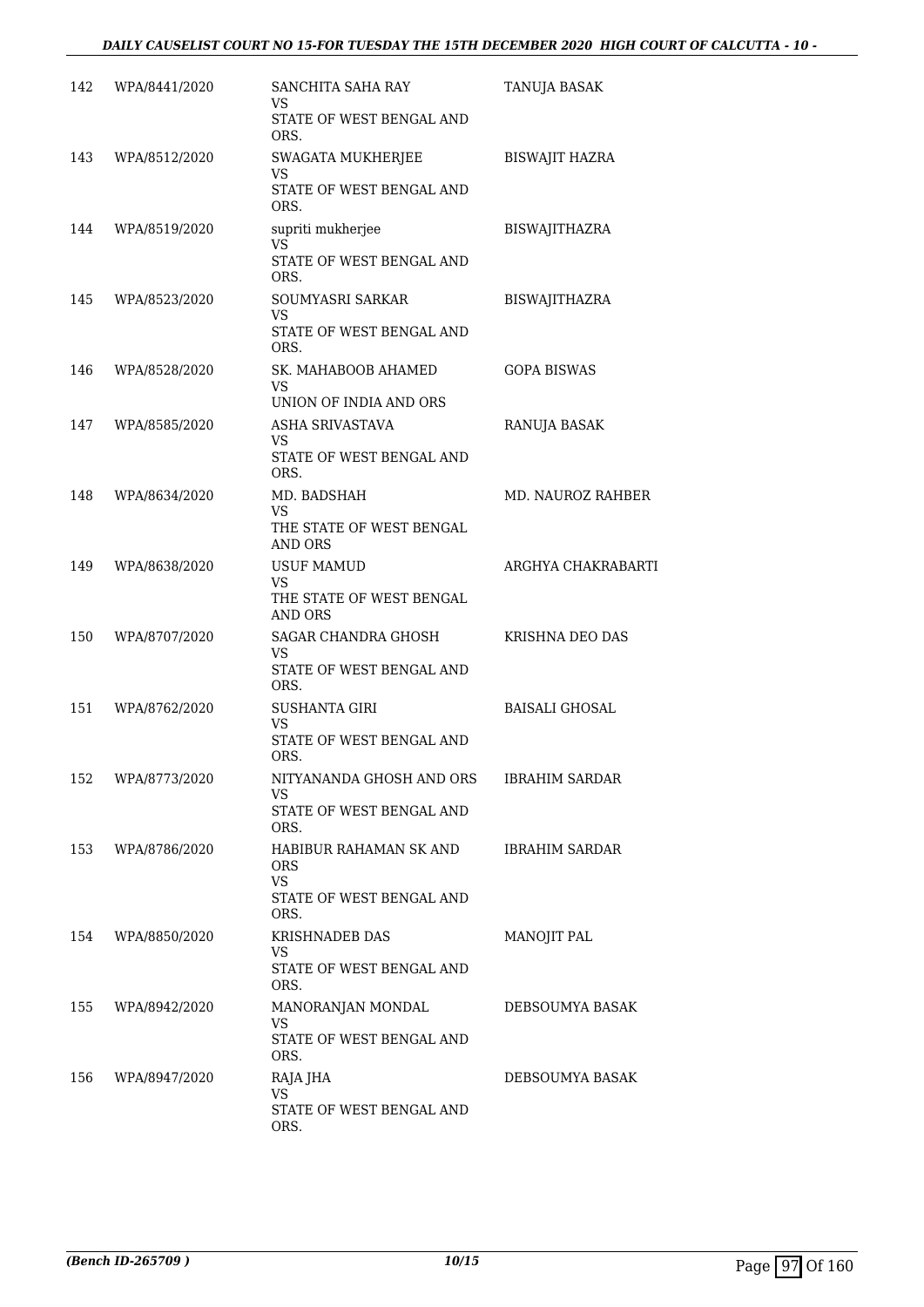| 157 | WPA/8948/2020 | <b>BASIR SK.</b><br>VS.<br>STATE OF WEST BENGAL AND<br>ORS.                                        | DEBSOUMYA BASAK         |
|-----|---------------|----------------------------------------------------------------------------------------------------|-------------------------|
| 158 | WPA/8960/2020 | CHITTARANJAN SARDAR<br>VS<br>STATE OF WEST BENGAL AND<br>ORS.                                      | TANUJA BASAK            |
| 159 | WPA/8963/2020 | MITHU GHOSH<br><b>VS</b><br>State of West Bengal                                                   | SIDDHARTHA ROY          |
| 160 | WPA/9085/2020 | CHINMOY JANA<br><b>VS</b><br>STATE OF WEST BENGAL AND<br>ORS.                                      | <b>BISWAJIT HAZRA</b>   |
| 161 | WPA/9110/2020 | <b>BIPLAB TEWARI</b><br>VS<br>STATE OF WEST BENGAL AND<br>ORS.                                     | <b>BISWAJIT HAZRA</b>   |
| 162 | WPA/9122/2020 | <b>SUBHASRI SAU</b><br><b>VS</b><br>STATE OF WEST BENGAL AND<br>ORS.                               | <b>BAISHALI GHOSHAL</b> |
| 163 | WPA/9125/2020 | <b>SUJATA KAMILA</b><br><b>VS</b><br>STATE OF WEST BENGAL AND<br>ORS.                              | <b>BISWAJIT HAZRA</b>   |
| 164 | WPA/9127/2020 | SUBHADIP JANA<br><b>VS</b><br>STATE OF WEST BENGAL AND<br>ORS.                                     | <b>BISWAJIT HAZRA</b>   |
| 165 | WPA/9128/2020 | <b>BELLAL SHAIKH</b><br><b>VS</b><br>THE STATE OF WEST BENGAL<br>AND ORS                           | SALONI BHATTACHARJEE    |
| 166 | WPA/9130/2020 | PRIYANKA PUURKAIT<br>VS<br>State of West Bengal                                                    | <b>BISWAJIT HAZRA</b>   |
| 167 | WPA/9336/2020 | TAPAN KUMAR ADHIKARY<br>VS<br>STATE OF WEST BENGAL AND<br>ORS.                                     | PRABIR REJ              |
| 168 | WPA/9376/2020 | NURJAHAN KHATUN @<br><b>NURJAHAN</b><br>VS<br>STATE OF WEST BENGAL AND<br>ORS.                     | TANUJA BASAK            |
| 169 | WPA/9423/2020 | TAPASH CHANDRA BARMAN<br>AND ORS<br><b>VS</b><br>STATE OF WEST BENGAL AND<br>ORS.                  | IBRAHIM SARDAR          |
| 170 | WPA/9425/2020 | SWETA BERA(DHARA) AND ORS<br><b>VS</b><br>STATE OF WEST BENGAL AND<br>ORS.                         | IBRAHIM SARDAR          |
| 171 | WPA/9450/2020 | PRATIMA RANI KAYAL@<br>PRATIMA KAYAL JANA AND ORS<br><b>VS</b><br>STATE OF WEST BENGAL AND<br>ORS. | SALONI BHATTACHARYA     |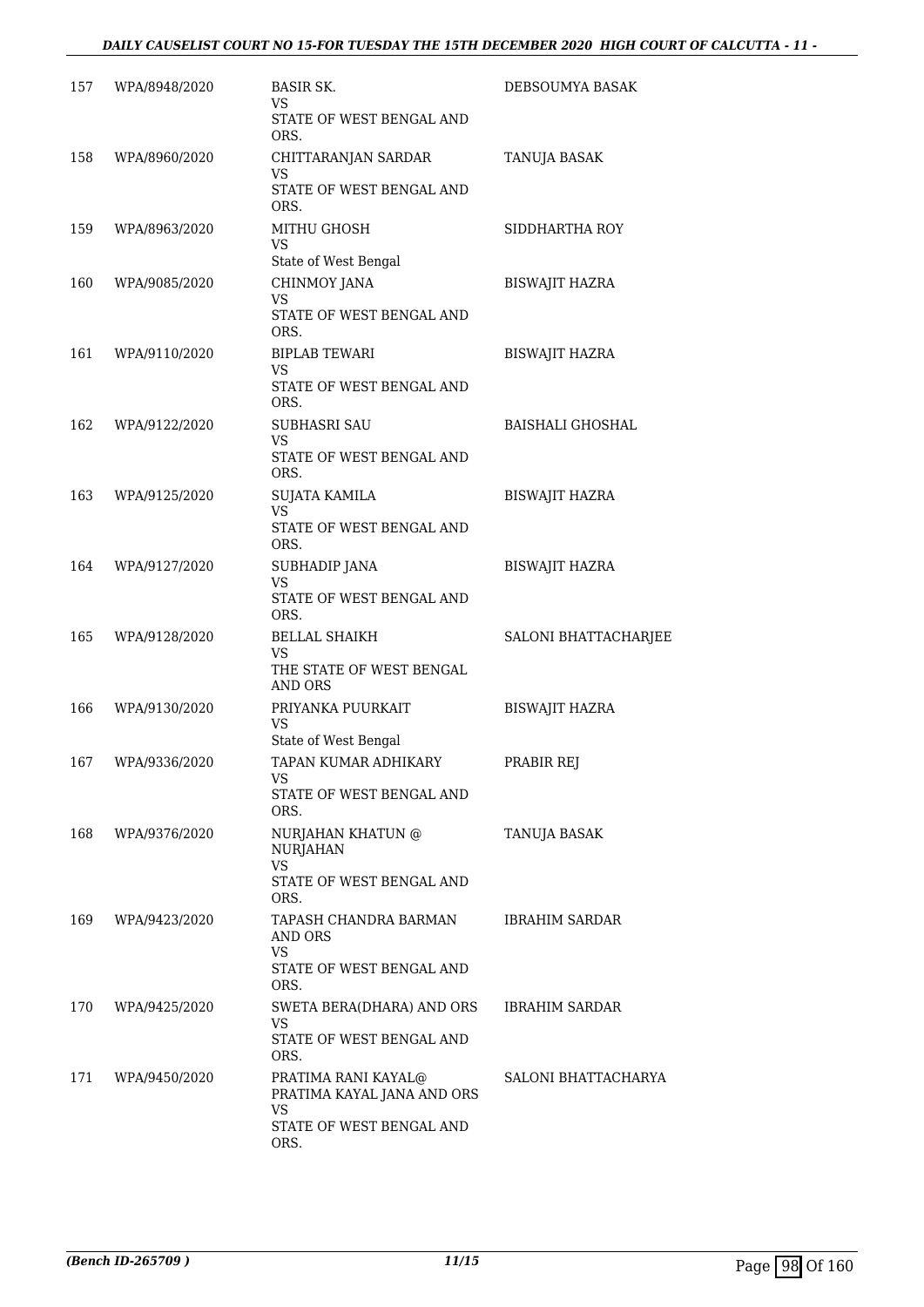| 172 | WPA/9460/2020 | JANNAVI PATRA<br>VS                           | TANUJA BASAK                               |
|-----|---------------|-----------------------------------------------|--------------------------------------------|
|     |               | STATE OF WEST BENGAL AND<br>ORS.              |                                            |
| 173 | WPA/9567/2020 | TUMPA MALAKAR AND OTHERS<br><b>VS</b>         | DILIP KUMAR SADHU                          |
|     |               | STATE OF WEST BENGAL AND<br>ORS.              |                                            |
| 174 | WPA/9569/2020 | ABHAYA RAY ANR ORS<br>VS                      | DIBYENDU CHATTERJEE                        |
|     |               | STATE OF WEST BENGAL AND<br>ORS.              |                                            |
| 175 | WPA/9586/2020 | RANJAN PATRA<br><b>VS</b>                     | KESHAB CHANDRA DAS                         |
|     |               | STATE OF WEST BENGAL AND<br>ORS.              |                                            |
| 176 | WPA/9609/2020 | SUSAMA SING AND ORS<br><b>VS</b>              | <b>IBRAHIM SARDAR</b>                      |
|     |               | THE STATE OF WEST BENGAL<br>AND ORS           |                                            |
| 177 | WPA/9623/2020 | REZINA CHOWDHURY AND ORS<br>VS                | <b>IBRAHIM SARDAR</b>                      |
|     |               | THE STATE OF WEST BENGAL<br>AND ORS           |                                            |
| 178 | WPA/9639/2020 | OMPRAKASH JHARIAT<br>VS                       | <b>MANI SANKAR</b><br><b>CHATTAPADHYAY</b> |
|     |               | THE STATE OF WEST BENGAL<br><b>AND ORS</b>    |                                            |
| 179 | WPA/9644/2020 | TARARANI MAHANTA<br>VS                        | SAPTARSHI KUMAR MAL                        |
|     |               | STATE OF WEST BENGAL AND<br><b>ORS</b>        |                                            |
| 180 | WPA/9683/2020 | MISS PAYEL NAG<br><b>VS</b>                   | TRIPTIMOY TALUKDER                         |
|     |               | STATE OF WEST BENGAL AND<br>ORS.              |                                            |
| 181 | WPA/9686/2020 | MISS PINKI NAG<br><b>VS</b>                   | TRIPTIMOY TALUKDER                         |
|     |               | STATE OF WEST BENGAL AND<br>ORS.              |                                            |
| 182 | WPA/9689/2020 | SONTU JAISWAL<br>VS                           | TRIPTIMOY TALUKDER                         |
|     |               | STATE OF WEST BENGAL AND<br>ORS.              |                                            |
| 183 | WPA/9702/2020 | NURUZZAMAN LASKAR<br>VS                       | LAKSHMI NATH<br><b>BHATTACHARYA</b>        |
|     |               | STATE OF WEST BENGAL AND<br>ORS.              |                                            |
| 184 | WPA/9717/2020 | KRISHNENDU GHARAMI AND<br><b>ORS</b>          | PRADIP KUMAR GHOSH                         |
|     |               | VS<br>STATE OF WEST BENGAL AND<br>ORS.        |                                            |
| 185 | WPA/9800/2020 | RANJIT KUMAR BOURI                            | TANUJA BASAK                               |
|     |               | <b>VS</b><br>STATE OF WEST BENGAL AND<br>ORS. |                                            |
| 186 | WPA/9801/2020 | DR SUBHADEEP PAUL<br>VS                       | TANUJA BASAK                               |
|     |               | STATE OF WEST BENGAL AND<br>ORS.              |                                            |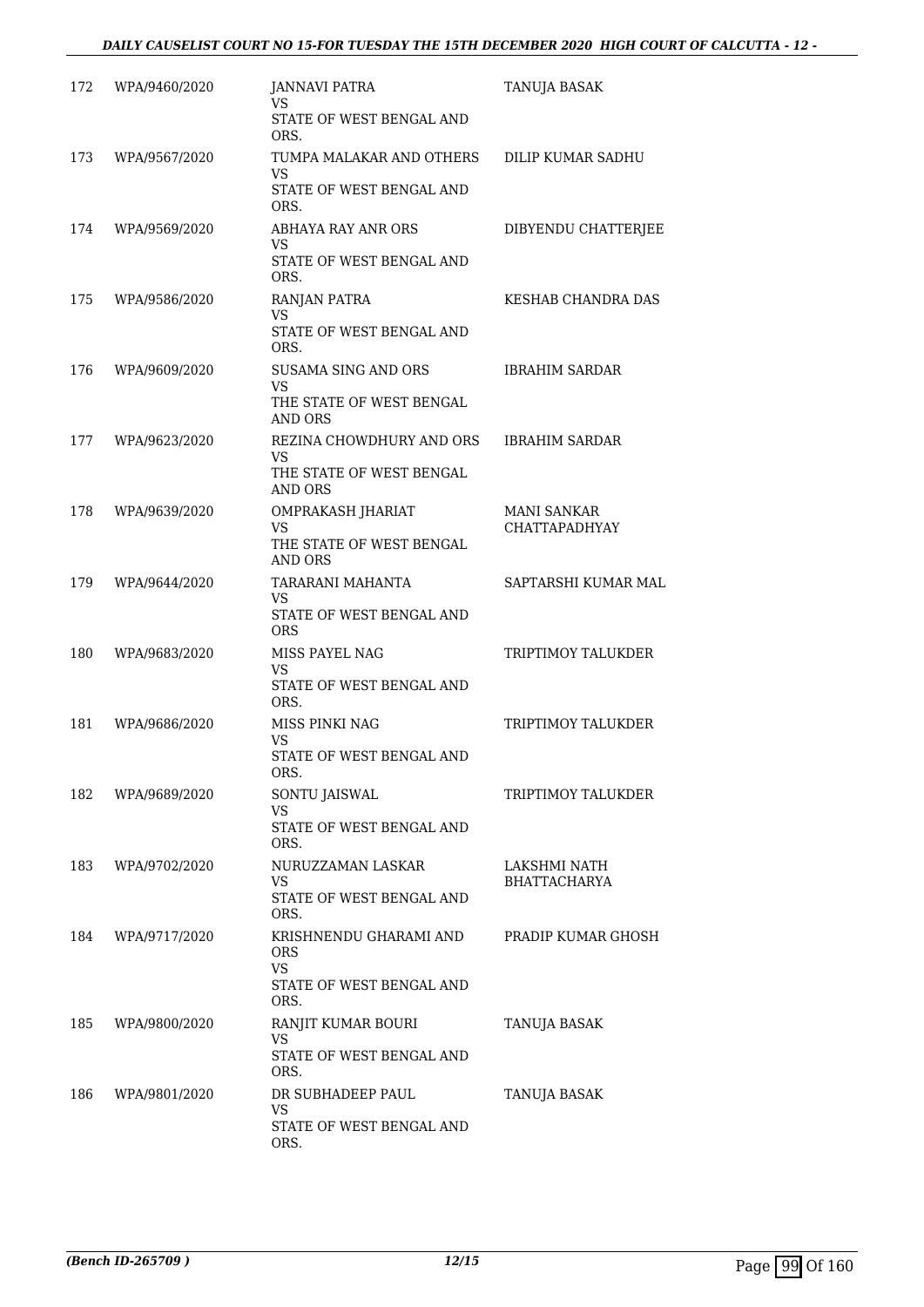| 187 | WPA/9811/2020  | BARRACKPORE CO OPERATIVE<br><b>COLONY LIMITED</b><br>VS.                                      | <b>SHRABONI SARKAR</b>  |
|-----|----------------|-----------------------------------------------------------------------------------------------|-------------------------|
|     |                | STATE OF WEST BENGAL AND<br>ORS.                                                              |                         |
| 188 | WPA/9869/2020  | AMIT KUMAR GIRI AND OTHERS<br><b>VS</b><br>STATE OF WEST BENGAL AND                           | <b>SAKYA MAITY</b>      |
| 189 | WPA/9876/2020  | ORS.<br>ASHIM KUMAR BHANJA AND<br><b>ORS</b><br><b>VS</b><br>STATE OF WEST BENGAL AND<br>ORS. | <b>IBRAHIM SARDAR</b>   |
| 190 | WPA/9946/2020  | CHANCHAL DHAMALI AND<br><b>OTHERS</b><br><b>VS</b><br>STATE OF WEST BENGAL AND<br>ORS.        | PINTU KARAR             |
| 191 | WPA/9974/2020  | MAIDUL ISLAM PURKAIT<br>VS<br>STATE OF WEST BENGAL AND<br>ORS.                                | PRADIP KUMAR GHOSH      |
| 192 | WPA/9975/2020  | DIBYENDU CHAUDHURY AND<br><b>ORS</b><br><b>VS</b><br>STATE OF WEST BENGAL AND<br>ORS.         | HAIDER ALI SK           |
| 193 | WPA/9982/2020  | <b>RITA GAYEN</b><br>VS<br>STATE OF WEST BENGAL AND<br>ORS.                                   | TANUJA BASAK            |
| 194 | WPA/9993/2020  | <b>ATEEN BARDOLUI</b><br>VS<br>STATE OF WEST BENGAL AND<br>ORS.                               | SUDIPTA DASGUPTA        |
| 195 | WPA/9995/2020  | DEBYAYAN JANA<br>VS<br>STATE OF WEST BENGAL AND<br>ORS.                                       | SUDIPTA DASGUPTA        |
| 196 | WPA/9997/2020  | RUBI MANDAL<br>VS<br>STATE OF WEST BENGAL AND<br>ORS.                                         | SUDIPTA DASGUPTA        |
| 197 | WPA/10001/2020 | <b>MOUMITA HALDER</b><br><b>VS</b><br>STATE OF WEST BENGAL AND<br>ORS.                        | SUDIPTA DASGUPTA        |
| 198 | WPA/10002/2020 | PARAMITA KUNDU<br>VS.<br>STATE OF WEST BENGAL AND<br>ORS.                                     | <b>MANDIRA BHOWMICK</b> |
| 199 | WPA/10015/2020 | PARTHA SARATHI MITRA<br>VS<br>STATE OF WEST BENGAL AND<br>ORS.                                | SALONI BHATTACHARJEE    |
| 200 | WPA/10025/2020 | <b>SIRIN SULTANA</b><br>VS<br>STATE OF WEST BENGAL AND<br>ORS.                                | MD. TUSUF ALI           |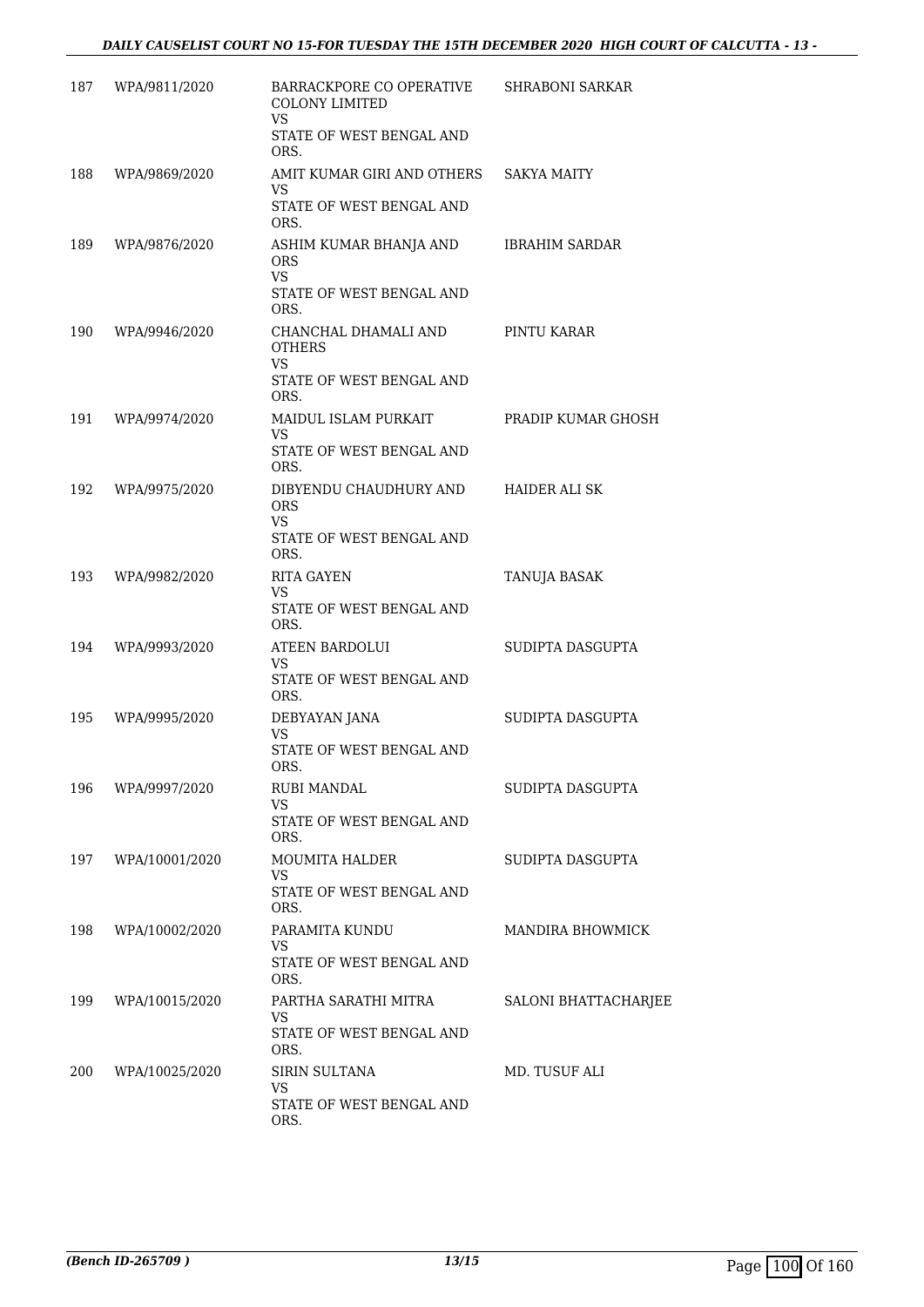| 201 | WPA/10028/2020     | JAHRUL ALAM<br>VS<br>STATE OF WEST BENGAL AND<br>ORS.                                               | MD. YUSUF ALI        |
|-----|--------------------|-----------------------------------------------------------------------------------------------------|----------------------|
| 202 | WPA/10029/2020     | SARIFUL SK.<br>VS<br>STATE OF WEST BENGAL AND<br>ORS                                                | MD. YUSUF ALI        |
| 203 | WPA/10030/2020     | MAJNUBAR DAPTARY<br><b>VS</b><br>STATE OF WEST BENGAL AND<br>ORS.                                   | PANKAJ HALDER        |
| 204 | WPA/10039/2020     | SUTAPA PRADHAN (PATRA) AND K. M. HOSSAIN<br>ORS<br><b>VS</b><br>THE STATE OF WEST BENGAL<br>AND ORS |                      |
| 205 | WPA/10090/2020     | MAHENDRA PRASAD GUPTA<br><b>AND ORS</b><br>VS<br>STATE OF WEST BENGAL AND<br>ORS.                   | EJAZ KHAN            |
| 206 | WPA/10095/2020     | ASHISH MANDAL<br>VS<br>STATE OF WEST BENGAL AND<br>ORS.                                             | MADHUSUDAN MONDAL    |
| 207 | WPA/10145/2020     | MOKBUL HASAN MONDAL<br>VS<br>STATE OF WEST BENGAL AND<br>ORS.                                       | SYED SHAMSUL AREFIN  |
| 208 | WPA/10163/2020     | <b>GADADHAR KUNDU</b><br>VS<br>STATE OF WEST BENGAL AND<br>ORS.                                     | DIPTENDU MONDAL      |
| 209 | WPA/10186/2020     | TAPAS KUMAR KHEARU AND<br><b>OTHERS</b><br>VS<br>STATE OF WEST BENGAL AND<br>ORS.                   | SUDIPTA DASGUPTA     |
|     | 210 WPA/10257/2020 | SAIKAT BHATTACHARYA<br>VS<br>UNION OF INDIA AND ORS.                                                | ARUNIKA GHOSH        |
| 211 | WPA/10262/2020     | PRANAB KR. SARKAR AND ORS<br>VS.<br>THE STATE OF WEST BENGAL<br><b>AND ORS</b>                      | <b>GOPAL DAS</b>     |
| 212 | WPA/10330/2020     | MD. SAMIUL KABIR<br>VS<br>STATE OF WEST BENGAL AND<br>ORS.                                          | NAYEEMUL HAQUE       |
| 213 | WPA/10333/2020     | SHYAMAPRASAD SAMANTA<br><b>VS</b><br>STATE OF WEST BENGAL AND<br>ORS.                               | SOUMYAJIT MISHRA     |
| 214 | WPA/10352/2020     | SUDIPTA BHATTACHARYYA<br><b>VS</b><br>VISVA BHARATI                                                 | SALONI BHATTACHARJEE |
|     |                    | <b>MOTION 1</b>                                                                                     |                      |
| 215 | WPA/2510/2020      | MUNMUN GHOSH<br><b>VS</b>                                                                           | PRIYABRATA BATABYAL  |
|     |                    | STATE OF WEST BENGAL & ORS                                                                          |                      |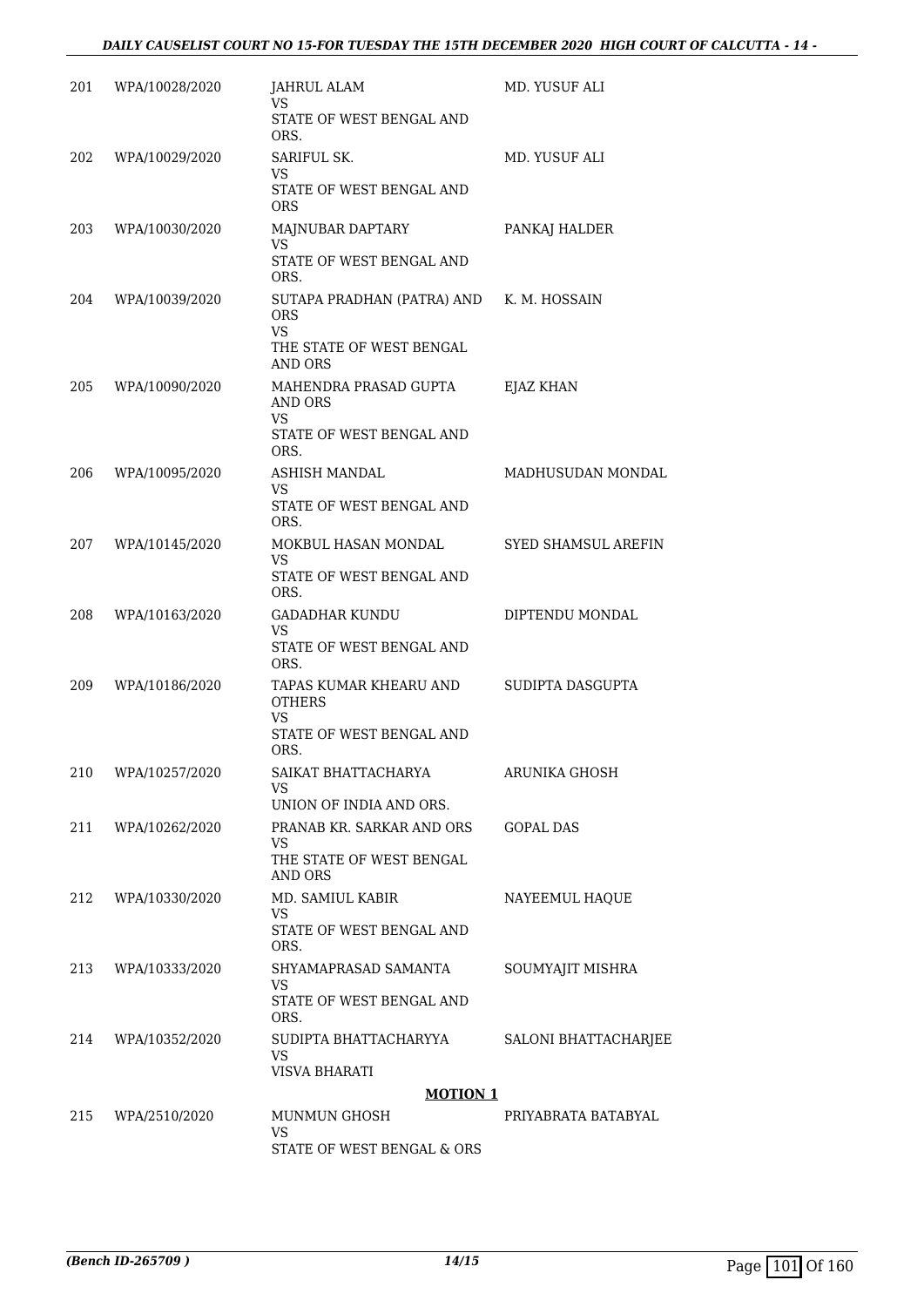### *DAILY CAUSELIST COURT NO 15-FOR TUESDAY THE 15TH DECEMBER 2020 HIGH COURT OF CALCUTTA - 15 -*

| 216 | WPA/8174/2020  | HAMIDUR RAHAMAN<br>VS<br>STATE OF WEST BENGAL AND<br>ORS.  | md ashraful hug       |
|-----|----------------|------------------------------------------------------------|-----------------------|
| 217 | WPA/9540/2020  | OISHANI PAL<br>VS<br>STATE OF WEST BENGAL AND<br>ORS.      | ASUMDIPTA SANTRA      |
| 218 | WPA/10305/2020 | SHARMISTHA DALAL<br>VS<br>STATE OF WEST BENGAL AND<br>ORS. | <b>BISWAJIT HAZRA</b> |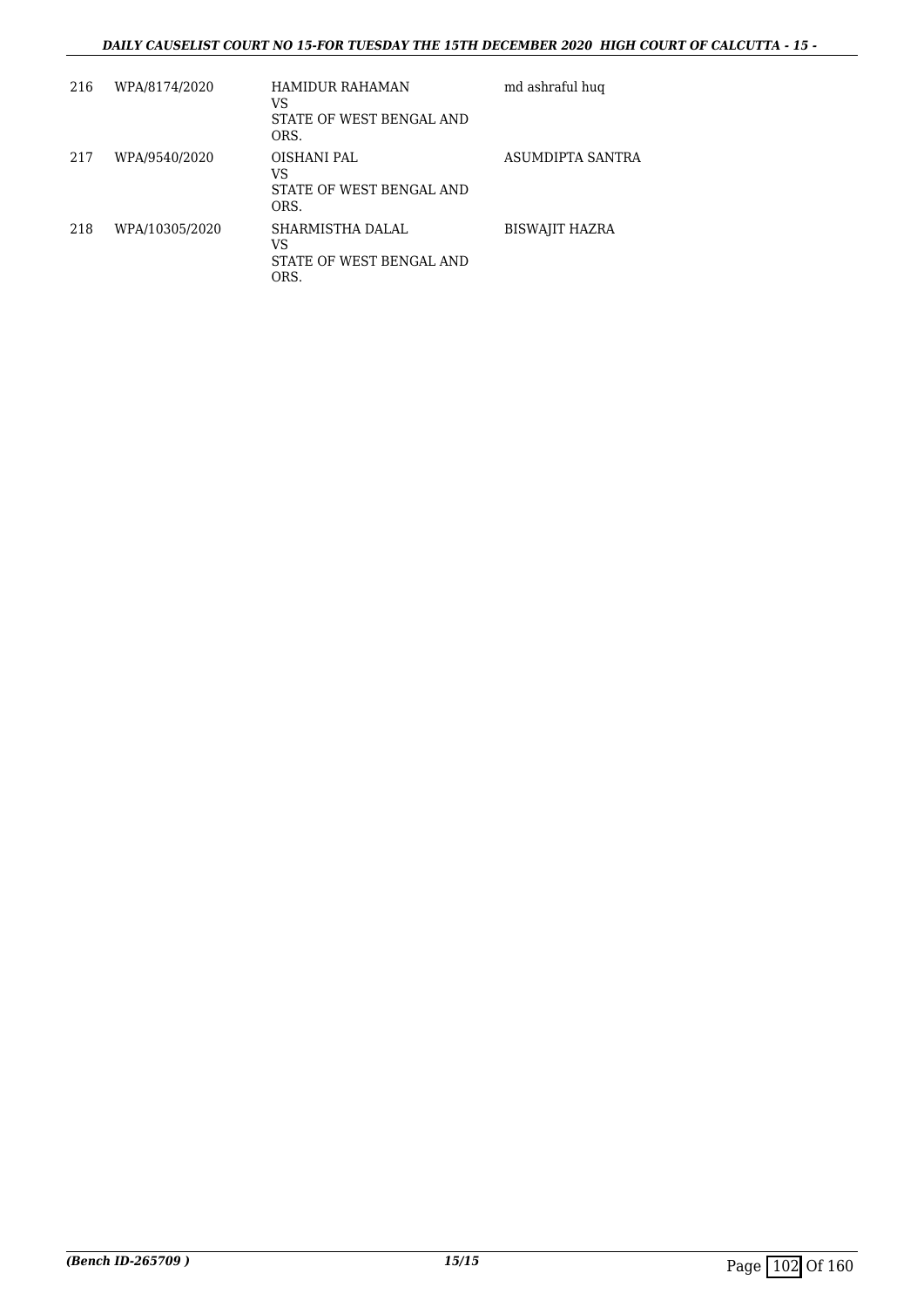

## **Appellate Side**

**DAILY CAUSELIST For Tuesday The 15th December 2020**

**COURT NO. 19**

**SINGLE BENCH (SB - XI)**

**AT 10:45 AM**

**HON'BLE JUSTICE SHAMPA SARKAR**

**(VIA VIDEO CONFERENCE)**

 **ON AND FROM MONDAY, THE 7TH DECEMBER, 2020 - ADMISSION AND HEARING OF CIVIL REVISION APPLICATIONS AND APPLICATIONS UNDER ARTICLE 227 OF THE CONSTITUTION INCLUDING APPLICATIONS CONNECTED THERETO [EXCLUDING CIVIL REVISIONS ARISING OUT OF TESTAMENTARY AND EJECTMENT SUITS AND PUBLIC PREMISES (UNAUTHORISED OCCUPANTS) ACT, 1971**

**SPECIAL NOTE : TODAY "NEW MOTION" MATTERS WILL BE TAKEN UP FIRST. THEREAFTER " MOTION" WILL BE TAKEN UP WHOLE DAY.**

**NOTE: MATTERS WILL BE TAKEN UP THROUGH PHYSICAL HEARING ONLY WHEN BOTH THE PARTIES ARE AGREED.**

**NEW MOTION**

| 1  | CO/1452/2020      | CHANDRA BHUSAN CHAUDHURY<br><b>VS</b>                               | SANJAY MUKHERJEE         |
|----|-------------------|---------------------------------------------------------------------|--------------------------|
|    |                   | RAM PRASAD GUPTA AND NORS                                           |                          |
| 2  | CO/1550/2020      | KANAK KUMAR CHATTERJEE<br><b>VS</b>                                 | DEBABRATA MONDAL         |
|    |                   | SWATI CHATTERJEE                                                    |                          |
| 3  | CO/1551/2020      | <b>MANAS MITRA</b><br><b>VS</b>                                     | PRABIR CHANDRA GHOE      |
|    |                   | <b>ARNIVA MITRA</b>                                                 |                          |
|    |                   | <b>MOTION</b>                                                       |                          |
| 4  | CO/254/2020       | <b>MD ARIF BHATI</b><br><b>VS</b>                                   | <b>ANIRBAN DEY</b>       |
|    |                   | <b>BISWAJIT CHAKI &amp; ORS</b>                                     |                          |
|    | IA NO: CAN/1/2020 |                                                                     |                          |
| 5  | CO/822/2020       | MOHANLAL KHAITAN<br><b>VS</b>                                       | SOBHAN KUMAR PATHAK      |
|    |                   | H.R. INFRACON LIMITED                                               |                          |
| 6  | CO/1033/2020      | RAM MOHAN GHOSH & ANR<br><b>VS</b><br><b>GAUTAM GHOSH &amp; ORS</b> | <b>SIVA PRASAD GHOSE</b> |
|    |                   |                                                                     |                          |
|    | IA NO: CAN/1/2020 |                                                                     |                          |
| 7  | CO/1034/2020      | PAPIYA KUNDU<br><b>VS</b>                                           | SIVA PRASAD GHOSE        |
|    |                   | SABITRI KUNDU                                                       |                          |
| 8  | CO/1060/2020      | <b>MATIYUR RAHMAN</b><br><b>VS</b>                                  | SHEBATEE DATTA           |
|    |                   | <b>SERAJUL ISLAM &amp; ORS</b>                                      |                          |
| 9  | CO/1062/2020      | PRADIP BOSE<br><b>VS</b><br><b>MAYA RANI BASAK &amp; ORS</b>        | <b>TARAK NATH HALDER</b> |
|    |                   |                                                                     |                          |
| 10 | CO/1063/2020      | ASHOK KUMAR PANDIT<br><b>VS</b>                                     | <b>TARAK NATH HALDER</b> |
|    |                   | HAMID ALI MONDAL @ LALU &<br><b>ORS</b>                             |                          |
|    |                   |                                                                     |                          |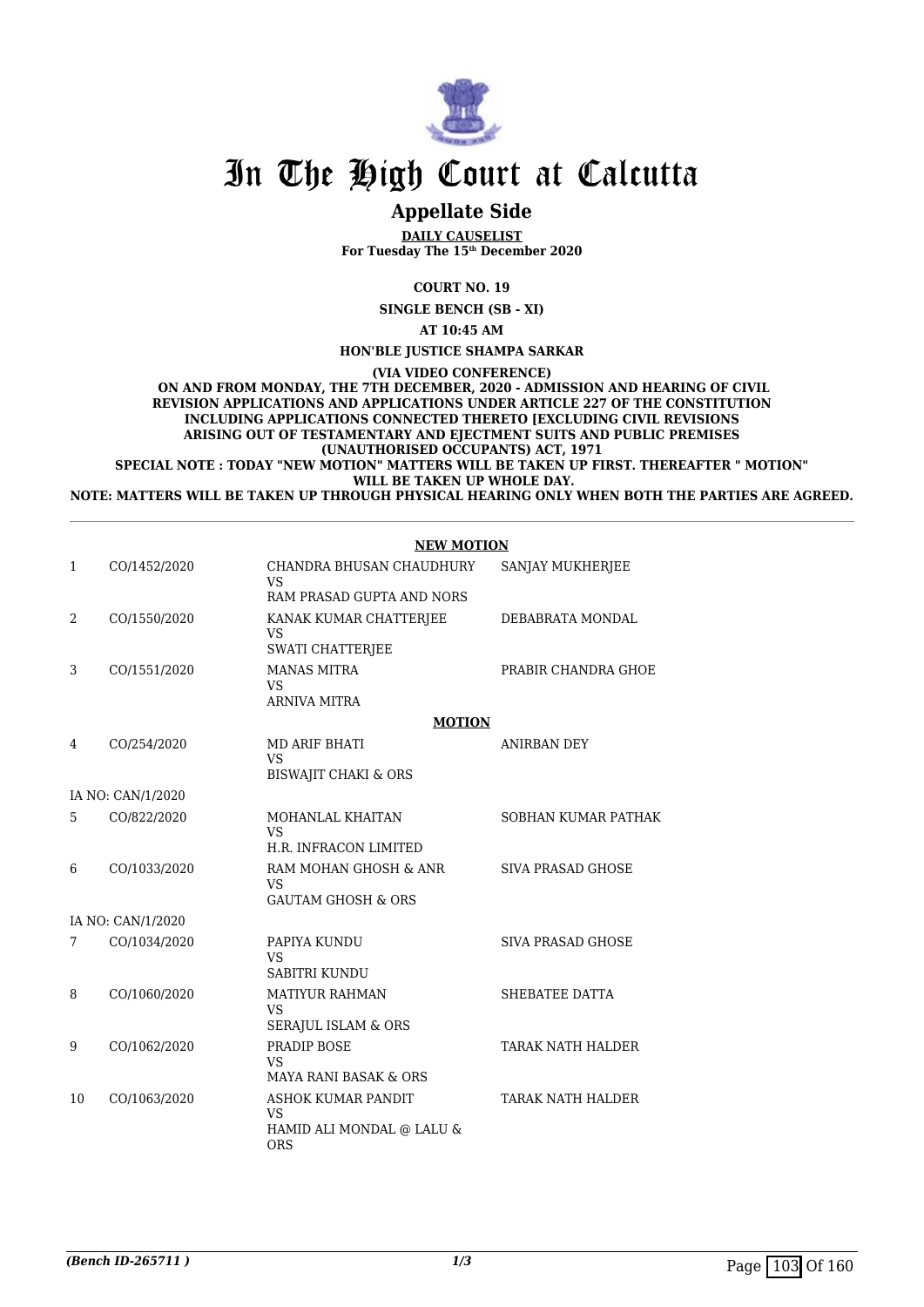| 11 | CO/1064/2020 | SUNCOM FORMULATION (I) LTD<br>VS.<br>SOURAV CHAKRABORTY                                                               | MOTI SAGAR JAMUI       |
|----|--------------|-----------------------------------------------------------------------------------------------------------------------|------------------------|
| 12 | CO/1070/2020 | <b>GANESH MONDAL &amp; ORS</b><br>VS.<br>SUB DIVISIONAL OFFICER,<br>KALYANI & ORS                                     | SURAJIT ROY            |
| 13 | CO/1072/2020 | KALICHARAN SINGHA & ORS.<br>VS.<br>SDO KALYANI & ORS.                                                                 | <b>SURAJIT ROY</b>     |
| 14 | CO/1076/2020 | JAI KRISHNA AGARWAL & ORS.<br>VS<br>M/S. SINCHI CONST. P. LTD. &<br>ORS.                                              | ABIR LAL CHAKRAVARTI   |
| 15 | CO/1079/2020 | ANINDITA MAITY<br>VS<br>JAYANTA KR. MAITY                                                                             | ANIMESH PAUL           |
| 16 | CO/1080/2020 | PRAMSHILA DEBI @ PREM SHILA<br>DEVI @PREM SHILA KUMAR<br><b>VS</b><br>UNITED INDIA INSURANCE<br>COMPANY LIMITED & ANR | <b>ASHIQUE MONDAL</b>  |
| 17 | CO/1081/2020 | PIYUSH KANODIA<br>VS<br>RESHMI KANODIA NEE<br>PARASRAMPURIA                                                           | DEBASHIS SARKAR        |
| 18 | CO/1082/2020 | <b>DIBAKAR ROY</b><br>VS<br>ARUN KUMAR DAS & ANR                                                                      | HARPAL SINGH           |
| 19 | CO/1083/2020 | MD LAIQUE KHAN<br>VS.<br>STATE OF WEST BENGAL & ORS                                                                   | MD ABDULLA GAZI        |
| 20 | CO/1085/2020 | SAMAR KR. PAN & ANR.<br><b>VS</b><br>BALARAM MONDAL & ANR.                                                            | AYAN KR. BORAL         |
| 21 | CO/1086/2020 | SUNIL KRISHNA THAKUR & ORS.<br>VS<br>ANGUR BISWAS & ORS.                                                              | PRANTICK GHOSH         |
| 22 | CO/1087/2020 | KHERU RAM<br>VS<br>ALYA BEGUM & ORS                                                                                   | <b>SAMRAT DEY PAUL</b> |
| 23 | CO/1088/2020 | PRIYA BALA DAS<br>VS.<br><b>APARNA DAS</b>                                                                            | SARBANANDA SANYAL      |
| 24 | CO/1089/2020 | DHARMENDRA JAISWAL<br><b>VS</b><br>PRITAM KR. MANNA & ORS.                                                            | SOMNATH DE             |
| 25 | CO/1098/2020 | BALAKA GHOSH & ANR<br><b>VS</b><br>MAA CHANDI REAL ESTATE<br><b>DEVELOPER &amp; ORS</b>                               | PAMAP DEY (DHABAL)     |
| 26 | CO/1103/2020 | <b>ANANDA PRAMANIK</b><br>VS.<br>NIYATI GHOSH & ORS                                                                   | <b>MANAS KUMAR DAS</b> |
| 27 | CO/1104/2020 | <b>UCO BANK &amp; ANR</b><br>VS.<br>EASTERN TIMBER COMMO TRADE<br>PVT. LTD. & ORS                                     | PRABIR CHANDRA GHOSE   |
| 28 | CO/1107/2020 | UMESH KUMAR DANGI<br>VS.<br>LAKSHMAN PRASAD AGARWAL &<br>ANR                                                          | DEBARATI DAS           |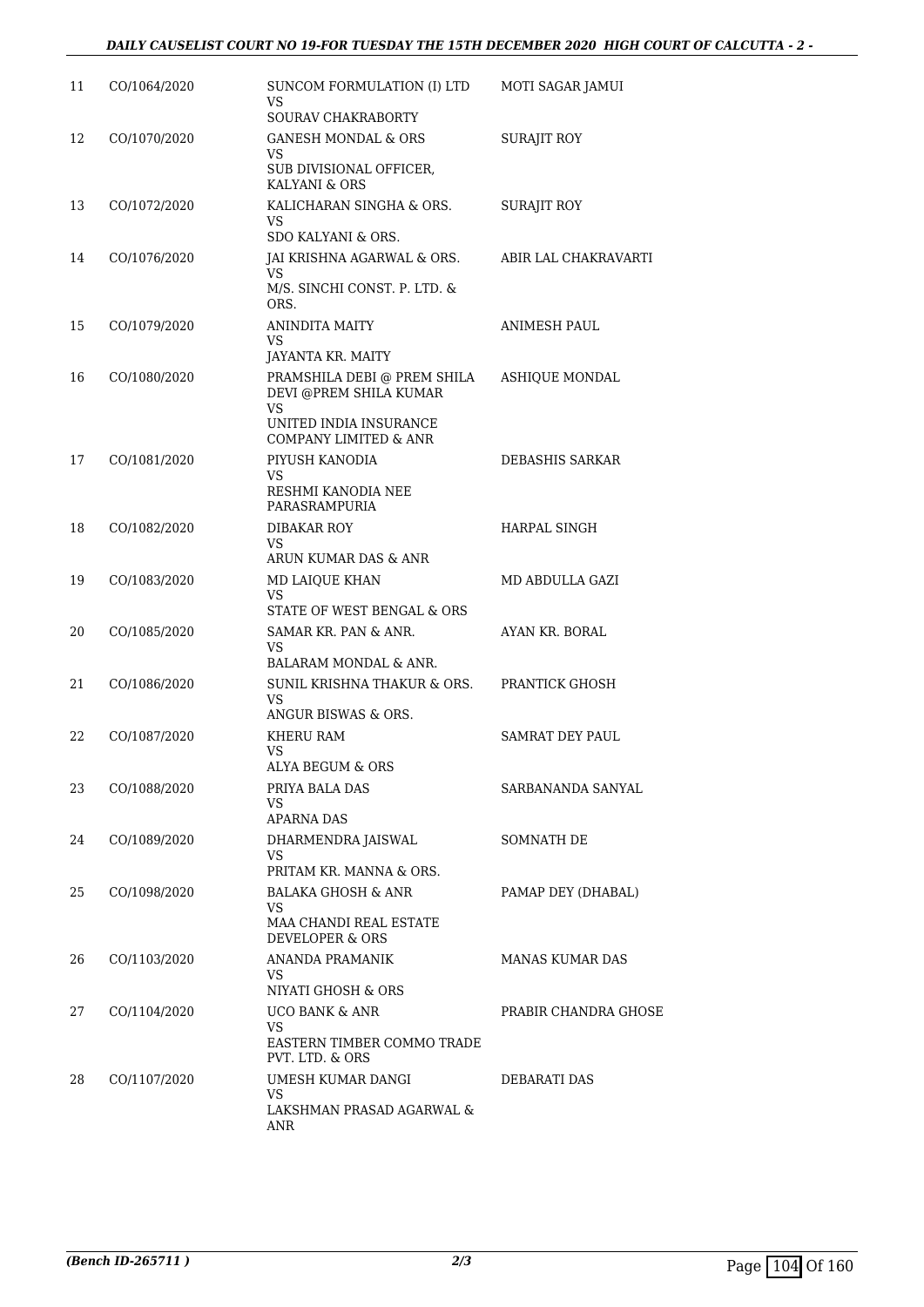#### *DAILY CAUSELIST COURT NO 19-FOR TUESDAY THE 15TH DECEMBER 2020 HIGH COURT OF CALCUTTA - 3 -*

BHATTACHARYYA

| 29 | CO/1108/2020   | UMESH KUMAR DANGI<br>VS.<br>LAKSHMAN PRASAD AGARWAL &<br>ANR     | DEBARATI DAS                    |
|----|----------------|------------------------------------------------------------------|---------------------------------|
| 30 | CO/1109/2020   | GOVINDA RAN SWAMI<br>VS.<br>P.M. COLD STORAGE PVT. LTD. &<br>ANR | DEBARATI DAS                    |
| 31 | CO/1314/2020   | EMAMI REALITY LTD<br>VS<br>VIKASH KUMAR BATHWAL                  | AMAL KUMAR SAHA                 |
| 32 | CO/1338/2020   | TARANNUM BEGUM<br>VS<br>ANWAR ALI AND ANR                        | ZAINAB TAHUR                    |
|    |                | <b>FOR HEARING</b>                                               |                                 |
|    |                | ( (AT 2.00 P.M.) )                                               |                                 |
| 33 | WPA/12218/2014 | NITYANANDA BERA<br>VS                                            | <b>ANIMESH</b><br>BHATTACHARYYA |

STATE OF WEST BENGAL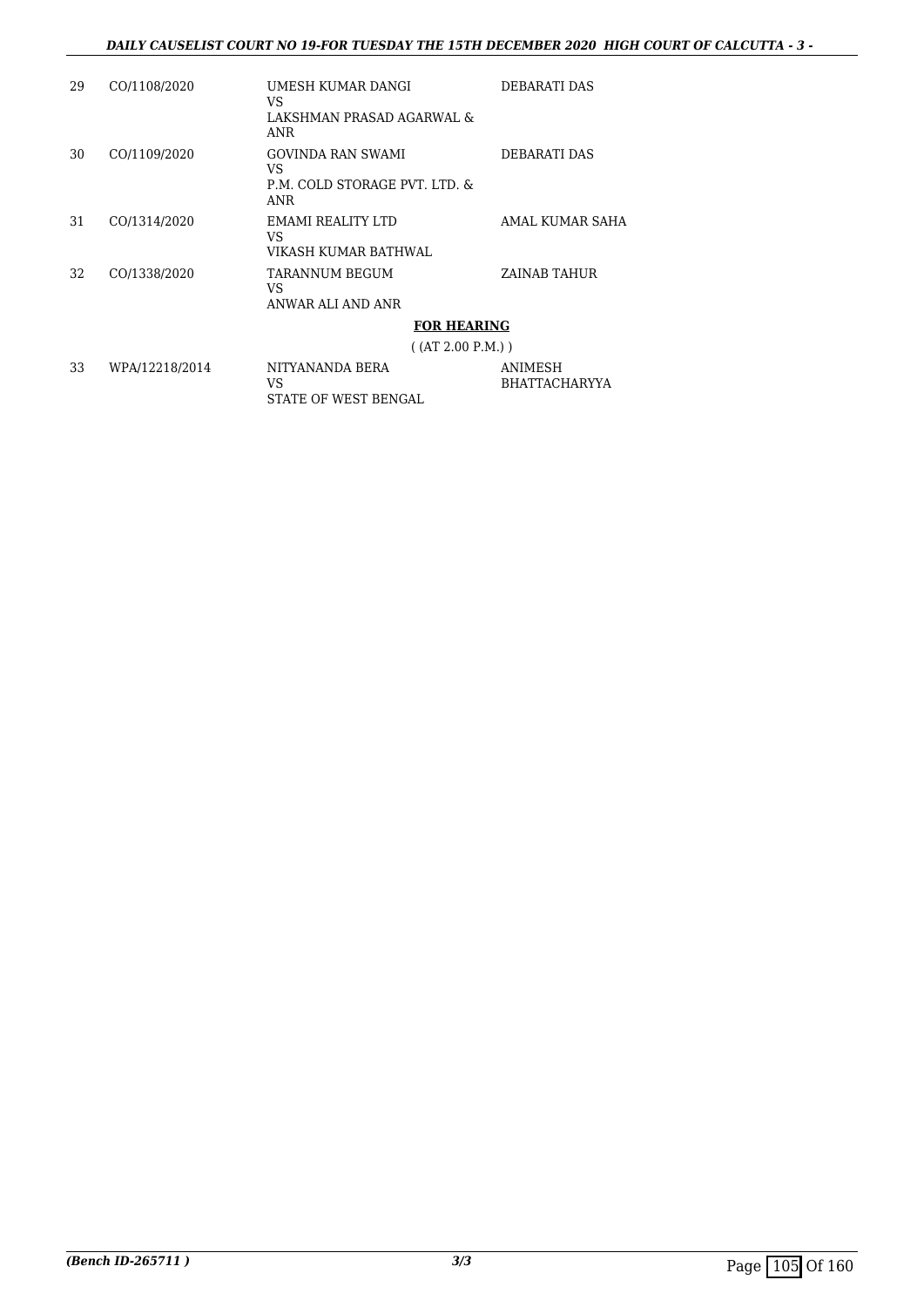

## **Appellate Side**

**DAILY CAUSELIST For Tuesday The 15th December 2020**

**COURT NO. 10**

**SINGLE BENCH (SB - XI)**

**AT 10:45 AM**

**HON'BLE JUSTICE RAVI KRISHAN KAPUR**

#### **(VIA VIDEO CONFERENCE)**

 **ON AND FROM MONDAY, THE 7TH DECEMBER, 2020 - MATTERS (INCLUDING MOTIONS) UNDER ARTICLE 226 OF THE CONSTITUTION RELATING TO MADHYAMIK SIKSHYA KENDRA, INCLUDING APPLICATIONS CONNECTED THERETO;**

**MATTERS (INCLUDING MOTIONS) UNDER ARTICLE 226 OF THE CONSTITUTION RELATING TO RESIDUARY UNDER GROUP IX RELATING TO PUBLIC PREMISES (UNAUTHORISED OCCUPANTS) AT, 1971 INCLUDING APPLICATION CONNECTED THERETO;**

**HEARING OF WRIT PETITIONS IRRESPECTIVE OF CLASSIFICATION AND APPLICATIONS CONNECTED THERETO;**

**NOTE : ON TUESDAY, THE 15THE DECEMBER, 2020 - WILL TAKE, IN ADDITION TO HIS/HER OWN LIST AND DETERMINATION, URGENT MATTERS RELATING TO THE LIST OF HON'BLE JUSTICE RAJARSHI BHARADWAJ.**

**NOTE : MATTERS WILL BE TAKEN UP THROUGH PHYSICAL HEARING WHEN BOTH THE PARTIES ARE AGREED.**

|    |                                                     | <b>TO BE MENTIONED</b>                                                                            |                           |
|----|-----------------------------------------------------|---------------------------------------------------------------------------------------------------|---------------------------|
| 1  | WPA/28183/2017                                      | BISWANATH SINGH A RAY & ORS<br>VS                                                                 | D. K. CHAKRABARTY         |
|    |                                                     | THE CENTRAL GOVERNMENT<br>INDUSTRIAL TRIBUNAL AT CALCUTTA &<br><b>ORS</b>                         |                           |
|    |                                                     | IA NO: CAN/1/2018(Old No:CAN/2115/2018), CAN/2/2019(Old No:CAN/1068/2019), CAN/3/2020, CAN/4/2020 |                           |
| 2  | WPA/17970/2018                                      | <b>CIMA ROADLINERS &amp; ANR</b><br>VS<br>HPCL & ORS                                              | D CHATTARAI               |
| 3  | WPA/838/2019<br>(File in Deptt.)                    | NIRMAL KUMAR DASGUPTA<br><b>VS</b><br>STATE OF WEST BENGAL & ORS                                  | <b>AMRITA PANDEY</b>      |
|    | IA NO: CAN/1/2020(Old No:CAN/2700/2020), CAN/2/2020 |                                                                                                   |                           |
| 4  | WPA/13120/2019                                      | <b>SWAGATA BOSE</b><br><b>VS</b>                                                                  | <b>SOBHAN MAJUMDER</b>    |
|    |                                                     | STATE OF WEST BENGAL & ORS                                                                        |                           |
| 5  | WPA/10577/2020                                      | <b>MOTION</b><br><b>UDAY SANKAR NEOGI</b>                                                         | DEBAJIT KUNDU             |
|    |                                                     | VS <sub>1</sub><br>STATE OF WEST BENGAL AND ORS.                                                  |                           |
|    |                                                     | <b>FOR HEARING</b>                                                                                |                           |
| 6  | WPA/17108/2004                                      | <b>BHUBANESWAR DAS</b><br>VS<br><b>UNION OF INDIA</b>                                             | <b>BIPLAB GUHA</b>        |
| 7  | WPA/5289/2008                                       | <b>BHASWATI CHAKRABORTY</b><br>VS                                                                 | SUPARNA ROY CHATTERJEE    |
|    |                                                     | STATE OF WEST BENGAL & ORS.                                                                       |                           |
|    | IA NO: CAN/1/2011(Old No:CAN/2642/2011)             |                                                                                                   |                           |
| 8  | WPA/7842/2009                                       | <b>BAJRANGLAL SARAF</b><br>VS<br>STATE OF WEST BENGAL & ORS                                       | <b>AYAN BANERJEE</b>      |
| 9  | WPA/6957/2012                                       | <b>SMT BIRLA BALA MAHATO</b><br>VS <sub>1</sub><br>STATE OF WEST BENGAL & ORS                     | HIMADRI KUMAR MAHATA      |
| 10 | WPA/12870/2012                                      | <b>RENUKA SEN</b><br>VS<br><b>STATE &amp; ORS.</b>                                                | <b>BISWAPRIYA SAMANTA</b> |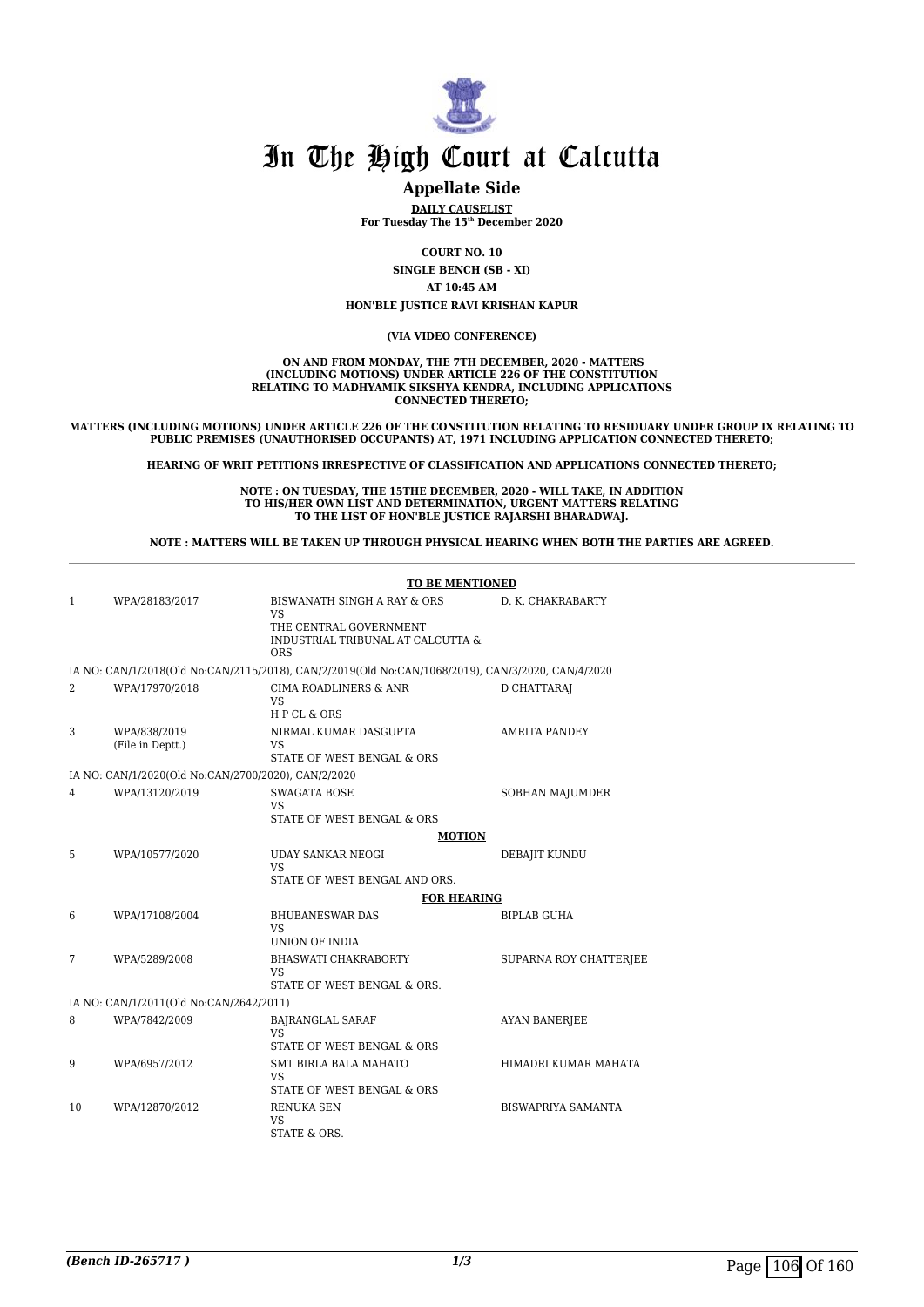| 11 | WPA/27540/2012                          | MOHITOSH KR SARKAR<br>VS                                                   | <b>SUNNY NANDY</b>     |  |  |
|----|-----------------------------------------|----------------------------------------------------------------------------|------------------------|--|--|
|    |                                         | STATE & ORS                                                                |                        |  |  |
|    | IA NO: CAN/1/2017(Old No:CAN/3489/2017) |                                                                            |                        |  |  |
| 12 | WPA/9242/2013                           | NAMITA BERA<br>VS                                                          | TRIDIB KUMAR SARKAR    |  |  |
|    |                                         | STATE OF WEST BENGAL & ORS                                                 |                        |  |  |
|    | IA NO: CAN/2/2019(Old No:CAN/3894/2019) |                                                                            |                        |  |  |
| 13 | WPA/23683/2013                          | J.M.P.A. SRAMIK KARMACHARI UNION &<br><b>ANR</b><br><b>VS</b>              | DIPAK KR MUKHOPADHYAY  |  |  |
|    |                                         | STATE OF WEST BENGAL & ORS                                                 |                        |  |  |
|    | IA NO: CAN/1/2020(Old No:CAN/433/2020)  |                                                                            |                        |  |  |
| 14 | WPA/16086/2014                          | <b>BANESWAR SINGHA</b><br>VS                                               | ANINDYA SUNDAR DAS     |  |  |
|    |                                         | STATE OF WEST BENGAL & ORS                                                 |                        |  |  |
| 15 | WPA/17649/2014                          | JAYANTA MONDAL<br>VS                                                       | CHAMDRIMA KUNDU        |  |  |
|    |                                         | SOUTH BENGAL STATE TRANSPORT<br><b>CORPORATION &amp; ORS</b>               |                        |  |  |
| 16 | WPA/27580/2014                          | TAPAN SARKAR & ORS                                                         | SIBANI BHAGAT          |  |  |
|    |                                         | VS<br>STATE OF WEST BENGAL & ORS                                           |                        |  |  |
|    |                                         | IA NO: CAN/2/2018(Old No:CAN/2655/2018), CAN/3/2019(Old No:CAN/12562/2019) |                        |  |  |
| 17 | WPA/2033/2015                           | <b>BUDGE BUDGE CO LTD</b>                                                  | RUMA SARKAR            |  |  |
|    |                                         | VS<br>STATE OF WEST BENGAL & ORS                                           |                        |  |  |
| 18 | WPA/4014/2015                           | RABI SHANKAR PANDEY & ANR                                                  | <b>SAMRAT DEY PAUL</b> |  |  |
|    |                                         | VS                                                                         |                        |  |  |
|    |                                         | UNION OF INDIA & ORS<br>SUNIL KRISHNA BANIK                                |                        |  |  |
| 19 | WPA/4016/2015                           | <b>VS</b>                                                                  | SANTANU MAJI           |  |  |
|    |                                         | STATE OF WEST BENGAL & ORS                                                 |                        |  |  |
| 20 | WPA/9253/2015                           | UJJAL MONDAL<br>VS                                                         | A. DEB ROY             |  |  |
|    |                                         | STATE OF WEST BENGAL & ORS                                                 |                        |  |  |
| 21 | WPA/13237/2016                          | AYAN SEN                                                                   | BRATIN KUMAR DEY       |  |  |
|    |                                         | VS<br>STATE OF WEST BENGAL & ORS                                           |                        |  |  |
| 22 | WPA/18508/2016                          | HARISADHAN NASKAR                                                          | LAKSHMI NARAYAN        |  |  |
|    |                                         | VS<br>STATE OF WEST BENGAL & ORS                                           | <b>BHATTACHARYA</b>    |  |  |
| 23 | WPA/22876/2016                          | KASHI NATH KULAVI                                                          | RWITENDRA BANERJEE     |  |  |
|    |                                         | VS<br>STATE OF WEST BENGAL                                                 |                        |  |  |
| 24 | WPA/2497/2017                           | PLABAN CHATTERJEE & ANR                                                    | NILANJAN CHAKRABORTY   |  |  |
|    |                                         | VS                                                                         |                        |  |  |
|    |                                         | UNION OF INDIA & ORS                                                       |                        |  |  |
| 25 | IA NO: CAN/1/2020<br>WPA/16315/2017     | PARTHA BARDHAN ROY                                                         | D.N. BANERJEE          |  |  |
|    |                                         | VS                                                                         |                        |  |  |
|    |                                         | STATE OF WEST BENGAL & ORS                                                 |                        |  |  |
| 26 | WPA/16394/2017                          | GULSHAN KUMAR KHANNA<br>VS                                                 | SUBRATA BHATTACHARIYA  |  |  |
|    |                                         | UNION OF INDIA & ORS                                                       |                        |  |  |
| 27 | WPA/18403/2017                          | HAKIM MONDAL@ ABDUL HAKIM<br>MONDAL<br>VS                                  | T.S SAMANTA            |  |  |
|    |                                         | STATE OF WEST BENGAL & ORS                                                 |                        |  |  |
|    | IA NO: CAN/1/2020(Old No:CAN/170/2020)  |                                                                            |                        |  |  |
| 28 | WPA/21065/2017                          | TUSHAR KANTI MANDAL<br><b>VS</b>                                           | ANINDYA BHATTACHARYA   |  |  |
|    |                                         | STATE OF WEST BENGAL & ORS.                                                |                        |  |  |
|    | IA NO: CAN/1/2018(Old No:CAN/9660/2018) |                                                                            |                        |  |  |
| 29 | WPA/21066/2017                          | HARIPADA BARMAN<br>VS                                                      | ANINDYA BHATTACHARYA   |  |  |
|    |                                         | STATE OF WEST BENGAL & ORS.                                                |                        |  |  |
|    | IA NO: CAN/1/2018(Old No:CAN/9661/2018) |                                                                            |                        |  |  |
| 30 | WPA/21067/2017                          | DEBAJYOTI BANERJEE<br>VS                                                   | A. BHATTACHARYYA       |  |  |
|    |                                         | STATE OF WEST BENGAL& ORS                                                  |                        |  |  |
|    | IA NO: CAN/1/2018(Old No:CAN/9662/2018) |                                                                            |                        |  |  |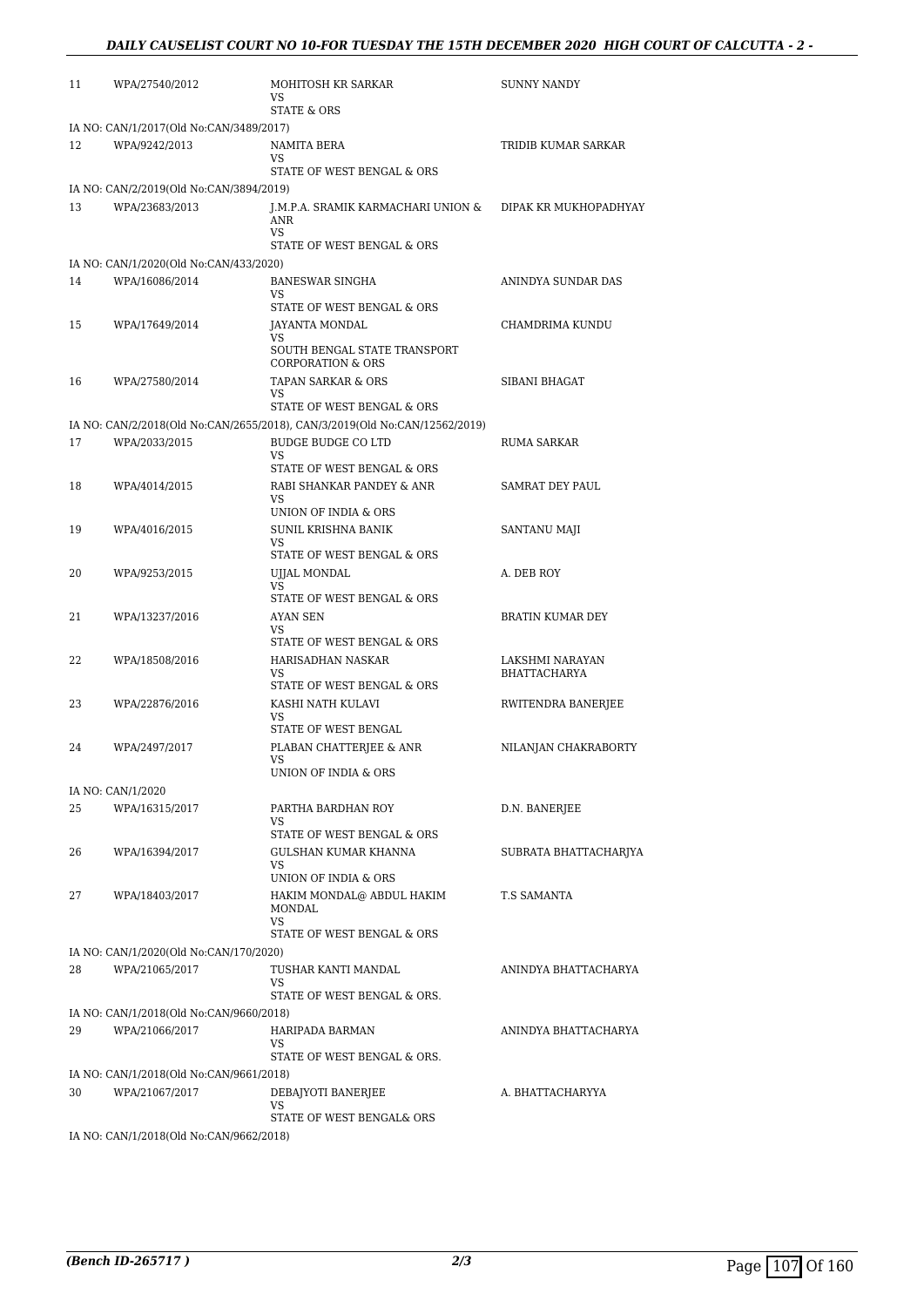### *DAILY CAUSELIST COURT NO 10-FOR TUESDAY THE 15TH DECEMBER 2020 HIGH COURT OF CALCUTTA - 3 -*

| 31   | WPA/21068/2017                          | SAHANOWAZ AHMED<br>VS.<br>STATE OF WEST BENGAL & ORS.                     | ANINDYA BHATTACHARYA |
|------|-----------------------------------------|---------------------------------------------------------------------------|----------------------|
|      | IA NO: CAN/1/2018(Old No:CAN/9663/2018) |                                                                           |                      |
| 32   | WPA/21070/2017                          | NAJRIN NAHAR<br>VS<br>STATE OF WEST BENGAL & ORS.                         | ANINDYA BHATTACHARYA |
|      | IA NO: CAN/1/2018(Old No:CAN/9664/2018) |                                                                           |                      |
| 33   | WPA/22064/2017                          | RAMNARAYAN RAY<br>VS.<br>UTTARPARA KOTRANG MUNICIPALITY &<br><b>ORS</b>   | S CHAUDHURY          |
| 34   | WPA/30475/2017                          | SANJAY BHUNIYA<br>VS<br>STATE OF WEST BENGAL & ORS                        | B.C. MANNA           |
| 35   | WPA/15571/2018                          | PARILA @ PARIBALA MONDAL<br><b>VS</b><br>EASTERN COALFIELDS LIMITED & ORS | SNIGDHA SAHA         |
| wt36 | WPA/15540/2018                          | PRASANTA MONDAL<br><b>VS</b><br>EASTERN COALFIELDS LTD & ORS              | SNIGDHA SAHA         |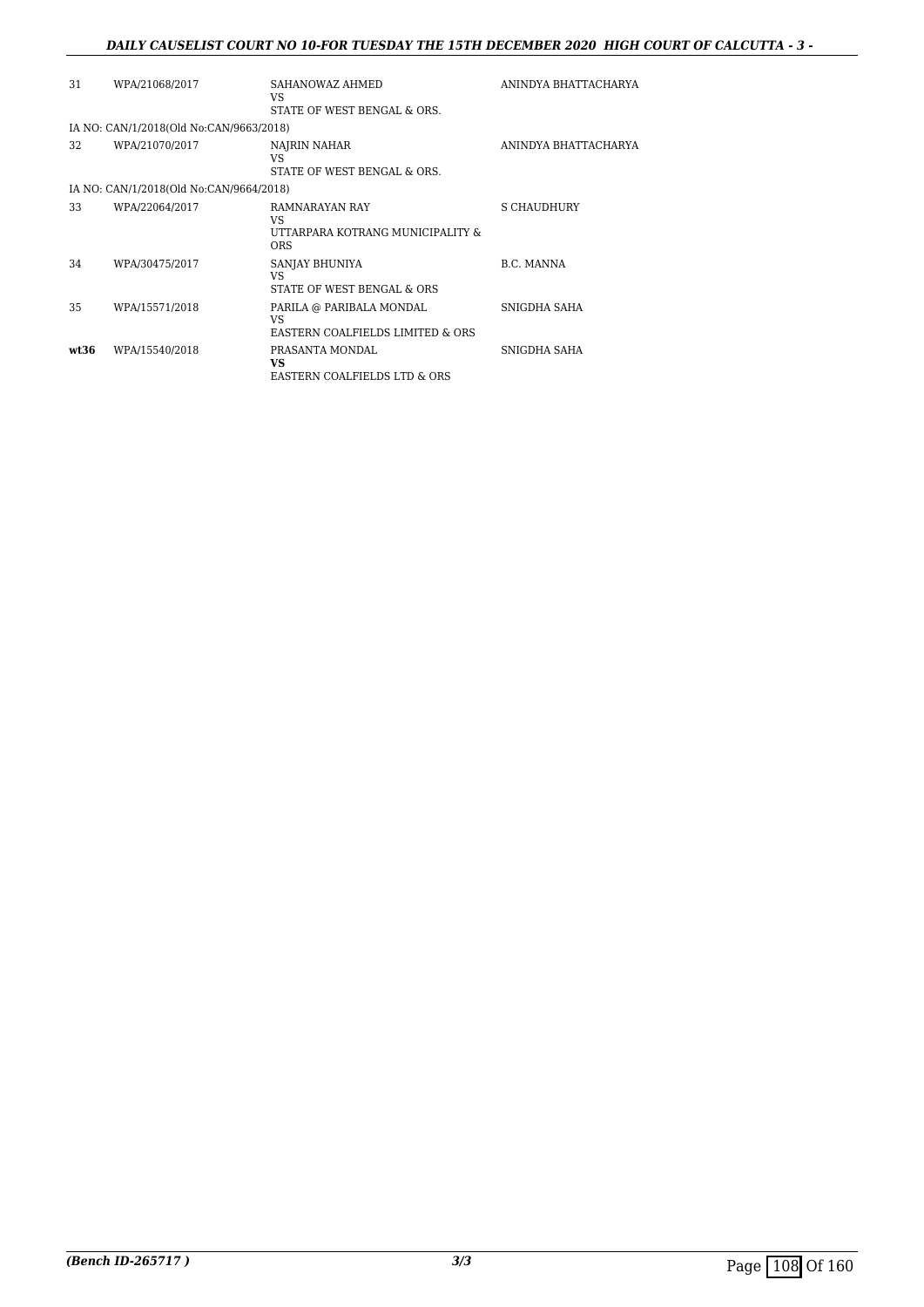

## **Appellate Side**

**DAILY CAUSELIST For Tuesday The 15th December 2020**

**COURT NO. 23**

**SINGLE BENCH (SB - XIII)**

**AT 10:45 AM**

**HON'BLE JUSTICE ARINDAM MUKHERJEE**

**(VIA VIDEO CONFERENCE)**

### **ON AND FROM MONDAY, THE 7TH DECEMBER, 2020 - MATTERS (INCLUDING MOTIONS) UNDER ARTICLE 226 OF THE CONSTITUTION RELATING TO RESIDUARY UNDER GROUP IX (ELECTRICITY ONLY) INCLUDING APPLICATIONS CONNECTED THERETO.**

### **HEARING OF CIVIL REVISION APPLICATIONS AND APPLICATIONS UNDER ARTICLE 227 OF THE CONSTITUTION INCLUDING APPLICATIONS CONNECTED THERETO.**

**HEARING OF WRIT PETITIONS IRRESPECTIVE OF CLASSIFICATION AND APPLICATIONS CONNECTED THERETO.**

**NOTE : APPELLATE SIDE MATTERS WILL BE TAKEN UP FIRST.**

**ORIGINAL SIDE MATTERS WILL BE TAKEN UP FROM 2 :00 P.M. AFTER COMPLETION OF ORIGINAL SIDE MATTERS,IF TIME PERMITS APPELLATE SIDE MATTERS WILL BE TAKEN UP.**

**NOTE : MATTERS WILL BE TAKEN UP THROUGH PHYSICAL HEARING WHEN BOTH THE PARTIES ARE AGREED.**

|   |                | (GROUP - IX ELECTRICITY)                                                              |                   |  |
|---|----------------|---------------------------------------------------------------------------------------|-------------------|--|
| 1 | WPA/24149/2019 | MADHAB SARDAR<br>VS<br>W.B. STATE ELECTRICITY<br>DISTRIBUTION COMPANY LTD.<br>& ORS   | ARINDAM SEN       |  |
| 2 | WPA/24202/2019 | ABDUL GAFFAR<br>VS<br>THE CHAIRMAN & MD.<br>WBSEDCL & ORS                             | <b>JOYITA RAY</b> |  |
| 3 | WPA/24221/2019 | SK. SAFIUDDIN<br>VS<br>STATE OF WEST BENGAL & ORS                                     | RAJESH NASKAR     |  |
| 4 | WPA/24229/2019 | TAPAS KUMAR DAS<br>VS<br>W.B. STATE ELECTRICITY<br>DISTRIBUTION COMPANY LTD.<br>& ORS | MAHAMMAD MAHMUD   |  |
| 5 | WPA/2859/2020  | RAMESH NASKAR<br>VS<br>CESC LTD. & ORS                                                | DIPANKAR ADITYA   |  |

### **MOTION**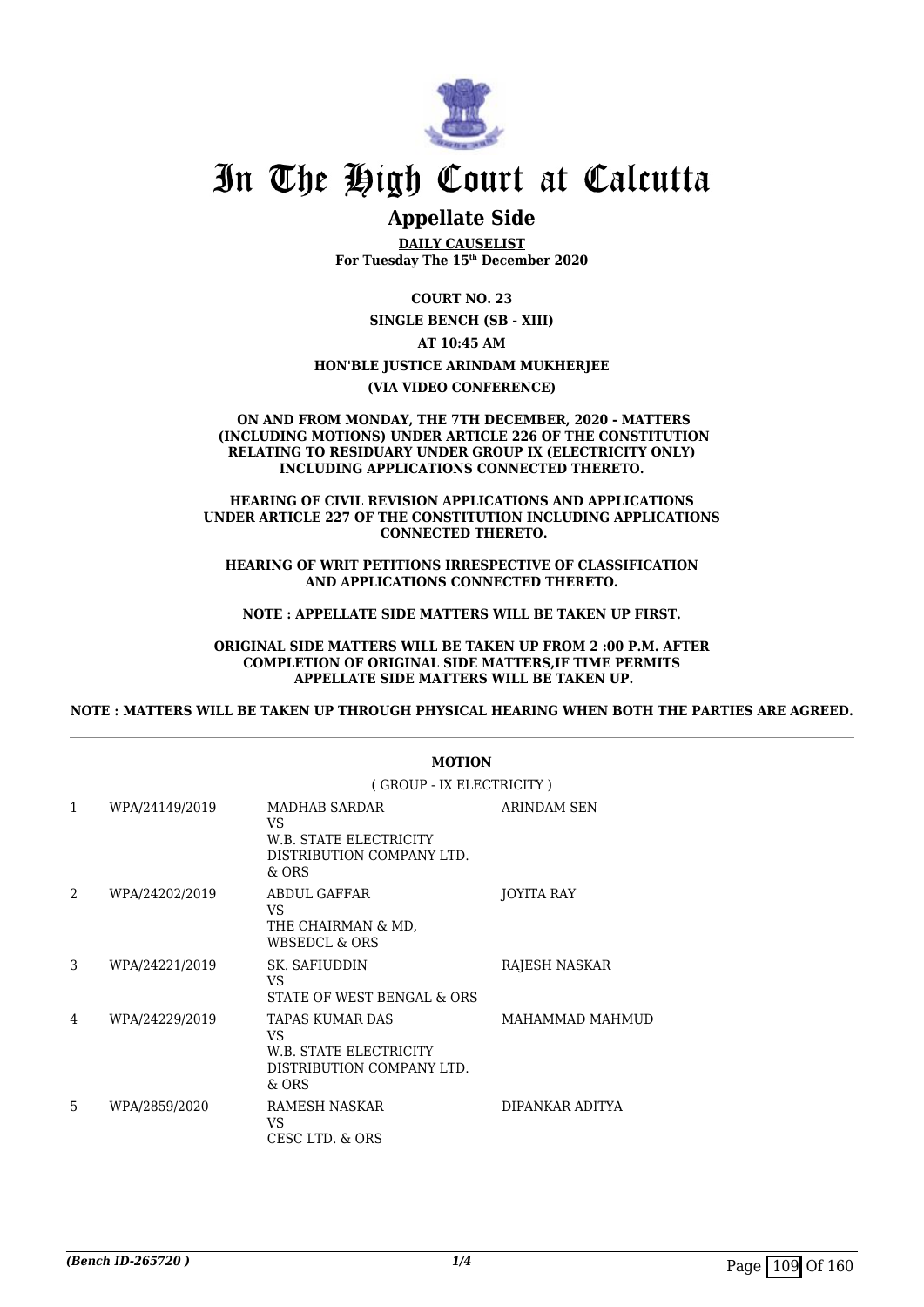| 6  | WPA/2872/2020 | <b>AZIZUL HAQUE</b><br>VS<br>W.B. STATE ELECTRICITY                         | <b>MANAS KUMAR DAS</b>                 |
|----|---------------|-----------------------------------------------------------------------------|----------------------------------------|
|    |               | DISTRIBUTION COMPANY LTD.<br>& ORS                                          |                                        |
| 7  | WPA/2876/2020 | <b>KRISHNA LAL SHAW</b><br><b>VS</b>                                        | <b>FALGUNI</b><br><b>BANDYOPADHYAY</b> |
|    |               | CALCUTTA ELECTRICITY<br>SUPPLY CORPORATION LTD &<br><b>ORS</b>              |                                        |
| 8  | WPA/2914/2020 | PRAVASH CHANDRA SARDAR<br>VS                                                | MD. GIASUDDIN MULLA                    |
|    |               | STATE OF WEST BENGAL & ORS                                                  |                                        |
| 9  | WPA/2932/2020 | DIPAK KR SENGUPTA @ KAJAL<br><b>SENGUPTA</b><br>VS                          | PARTHA SARATHI DAS                     |
|    |               | THE CESC LTD & ORS                                                          |                                        |
| 10 | WPA/2936/2020 | <b>SWARUP KR SEN</b><br><b>VS</b><br>CESC LTD & ORS                         | SUBHOJIT CHATTERJEE                    |
| 11 | WPA/4151/2020 | <b>BAPI PAHARI</b>                                                          | SWAPNA MITRA PAUL                      |
|    |               | VS                                                                          |                                        |
|    |               | THE CALCUTTA ELECTRIC<br>SUPPLY CORPORATION LTD &<br><b>ORS</b>             |                                        |
| 12 | WPA/4157/2020 | SUSHIL PRASAD SINGH                                                         | MOHIT KUMAR DEY                        |
|    |               | VS<br>THE CALCUTTA ELECTRIC                                                 |                                        |
|    |               | SUPPLY CORPORATION LTD &<br><b>ORS</b>                                      |                                        |
| 13 | WPA/4172/2020 | <b>RAJU SHAW</b>                                                            | MOHIT KUMAR DEY                        |
|    |               | <b>VS</b><br>THE CALCUTTA ELECTRIC                                          |                                        |
|    |               | SUPPLY CORPORATION LTD &<br>ORS                                             |                                        |
| 14 | WPA/4507/2020 | <b>SAKILA BIBI &amp; ANR</b>                                                | MD. KUTUBUDDIN                         |
|    |               | VS<br><b>W.B. STATE ELECTRICITY</b>                                         |                                        |
|    |               | DISTRIBUTION COMPANY LTD.<br>$&$ ORS                                        |                                        |
| 15 | WPA/4558/2020 | RANJIT MONDAL & ORS                                                         | <b>INDRAJIT BISWAS</b>                 |
|    |               | VS<br><b>CESC LIMITED &amp; ORS</b>                                         |                                        |
| 16 | WPA/4746/2020 | LAKSHMIN MATA HEEMGHAR                                                      | <b>SUFI KAMAL</b>                      |
|    |               | $(P)$ LTD.<br><b>VS</b>                                                     |                                        |
|    |               | <b>W.B. STATE ELECTRICITY</b><br>DISTRIBUTION COMPANY LTD.<br>& ORS         |                                        |
| 17 | WPA/8621/2020 | <b>ABDUL KADER</b>                                                          | LIPIKA CHATTERJEE                      |
|    |               | <b>VS</b>                                                                   |                                        |
|    |               | THE WEST BENGAL STATE<br>ELECTRICITY DISTRIBUTION<br><b>COMPANY LIMITED</b> |                                        |
| 18 | WPA/8624/2020 | <b>ABDUL KADER</b>                                                          | LIPIKA CHATTERJEE                      |
|    |               | VS<br>THE WEST BENGAL STATE                                                 |                                        |
|    |               | ELECTRICITY DISTRIBUTION<br><b>COMPANY LTD</b>                              |                                        |
| 19 | WPA/8847/2020 | SHANKARI MUKHERJEE                                                          | K.M. HOSSAIN                           |
|    |               | VS<br>STATE OF WEST BENGAL AND<br>ORS.                                      |                                        |
|    |               |                                                                             |                                        |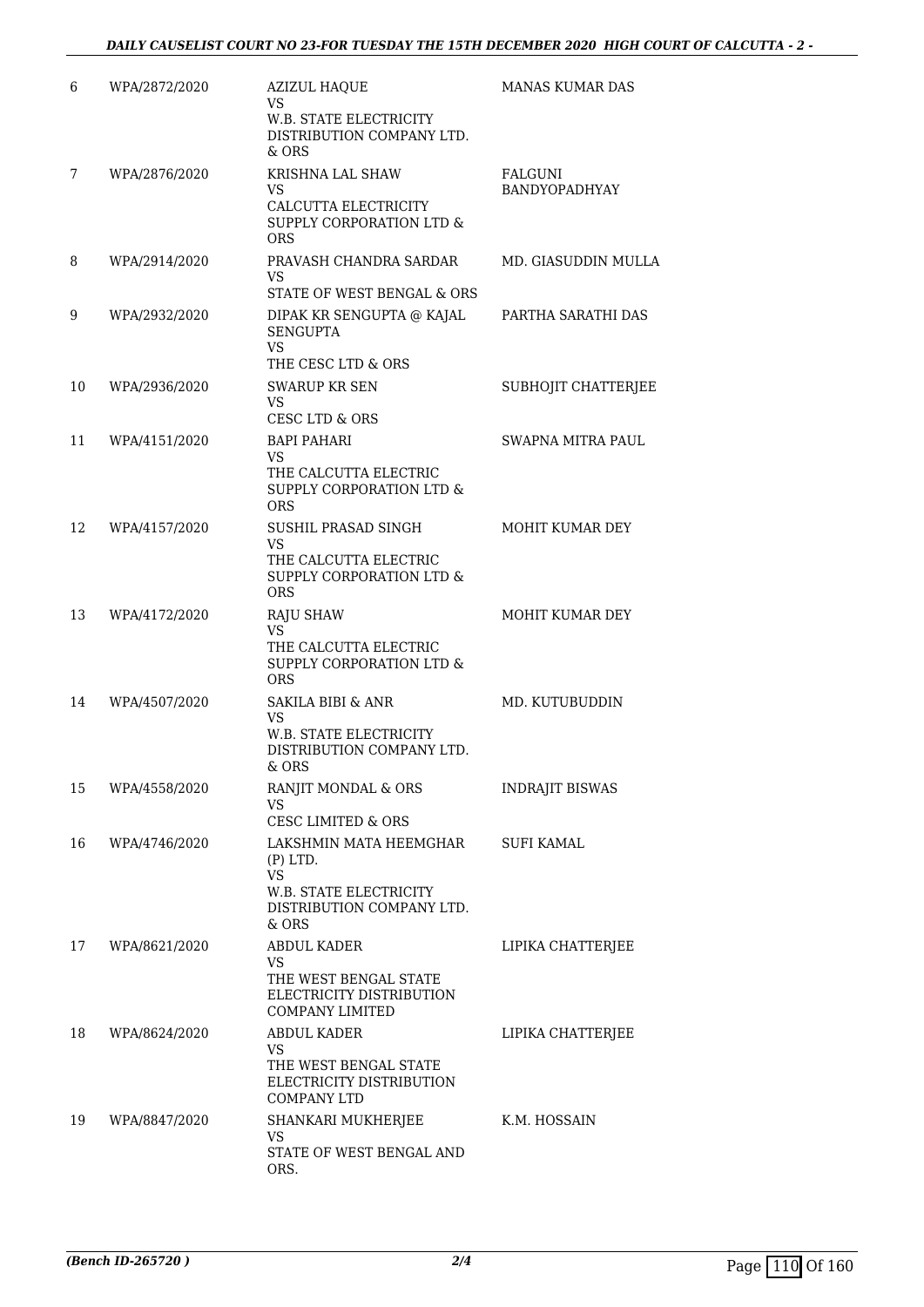### *DAILY CAUSELIST COURT NO 23-FOR TUESDAY THE 15TH DECEMBER 2020 HIGH COURT OF CALCUTTA - 3 -*

| 20 | WPA/9505/2020  | <b>ISHRAT PARVEEN</b><br>VS                                                                                               | MD KALAM                              |
|----|----------------|---------------------------------------------------------------------------------------------------------------------------|---------------------------------------|
|    |                | STATE OF WEST BENGAL AND<br>ORS.                                                                                          |                                       |
| 21 | WPA/9512/2020  | KHOKAN MANDAL<br>VS<br><b>CESC LIMITED</b>                                                                                | <b>INDRANIL HALDER</b>                |
| 22 | WPA/9514/2020  | <b>HARI SWARNAKAR</b><br>VS                                                                                               | <b>INDRANIL HALDER</b>                |
| 23 | WPA/9589/2020  | <b>CESC LIMITED</b><br><b>SAMIR MAITY</b><br><b>VS</b><br>THE CHAIRMAN, W.B.S.E.D.C.L.<br>AND ORS                         | <b>SYED MOSIHAR</b><br><b>RAHAMAN</b> |
| 24 | WPA/9646/2020  | SMT REBA CHATTERJEE<br>VS<br>STATE OF WEST BENGAL AND<br>ORS.                                                             | ARJUN SAMANTA                         |
| 25 | WPA/9655/2020  | <b>SUDAM SARKAR</b><br><b>VS</b><br>STATE OF WEST BENGAL AND<br>ORS.                                                      | <b>TANMAY CHOWDHURY</b>               |
| 26 | WPA/9812/2020  | <b>TAPAN KUMAR MAITY</b><br>VS<br><b>WBSEDCL AND ORS</b>                                                                  | SAHJAHAN ALI                          |
| 27 | WPA/9915/2020  | SK. ANSAR ALI<br><b>VS</b><br><b>WEST BENGAL STATE</b>                                                                    | Sobhan Majumder                       |
|    |                | ELECTRICITY DISTRIBUTION<br><b>COMPANY LIMITED</b>                                                                        |                                       |
| 28 | WPA/10024/2020 | NIRANJAN MONDAL<br>VS<br>THE WEST BENGAL STATE<br>ELECTRICITY DISTRIBUTION<br>COMPANY LIMITED AND ORS                     | <b>GOURANGA KUMAR DAS</b>             |
| 29 | WPA/10036/2020 | <b>MANSUR SARDAR</b><br><b>VS</b><br><b>WEST BENGAL STATE</b><br>ELECTRICITY DISTRIBUTION<br><b>COMPANY LIMITED</b>       | DONA AKTER                            |
| 30 | WPA/10083/2020 | ASLEMA KHATUN BEGUM<br><b>VS</b><br><b>WEST BENGAL STATE</b><br>ELECTRICITY DISTRIBUTION<br><b>COMPANY LTD AND OTHERS</b> | <b>BHASKAR CHANDRA</b><br>MANNA       |
| 31 | WPA/10140/2020 | <b>BIJOY MANDAL</b><br>VS.<br>STATE OF WEST BENGAL AND<br>ORS.                                                            | RAMDULAL MANNA                        |
| 32 | WPA/10152/2020 | TANDRA CHATTERJEE<br>VS<br>WEST BENGALSTATE<br>ELECTRICITY DISTRIUTION<br><b>COMPANY LIMITED</b>                          | ANIRUDDHA KARMAKAR                    |
| 33 | WPA/10296/2020 | KHITISH CHANDRA BISWAS<br>VS.<br>CESC LTD.                                                                                | INDRANIL HALDER                       |
| 34 | WPA/10301/2020 | IYOTISH CHANDRA RICE MILL<br><b>VS</b><br>THE WEST BENGAL STATE<br>ELECTRICITY DISTRIBUTION<br><b>COMPANY LIMITED</b>     | PAYEL SHOME                           |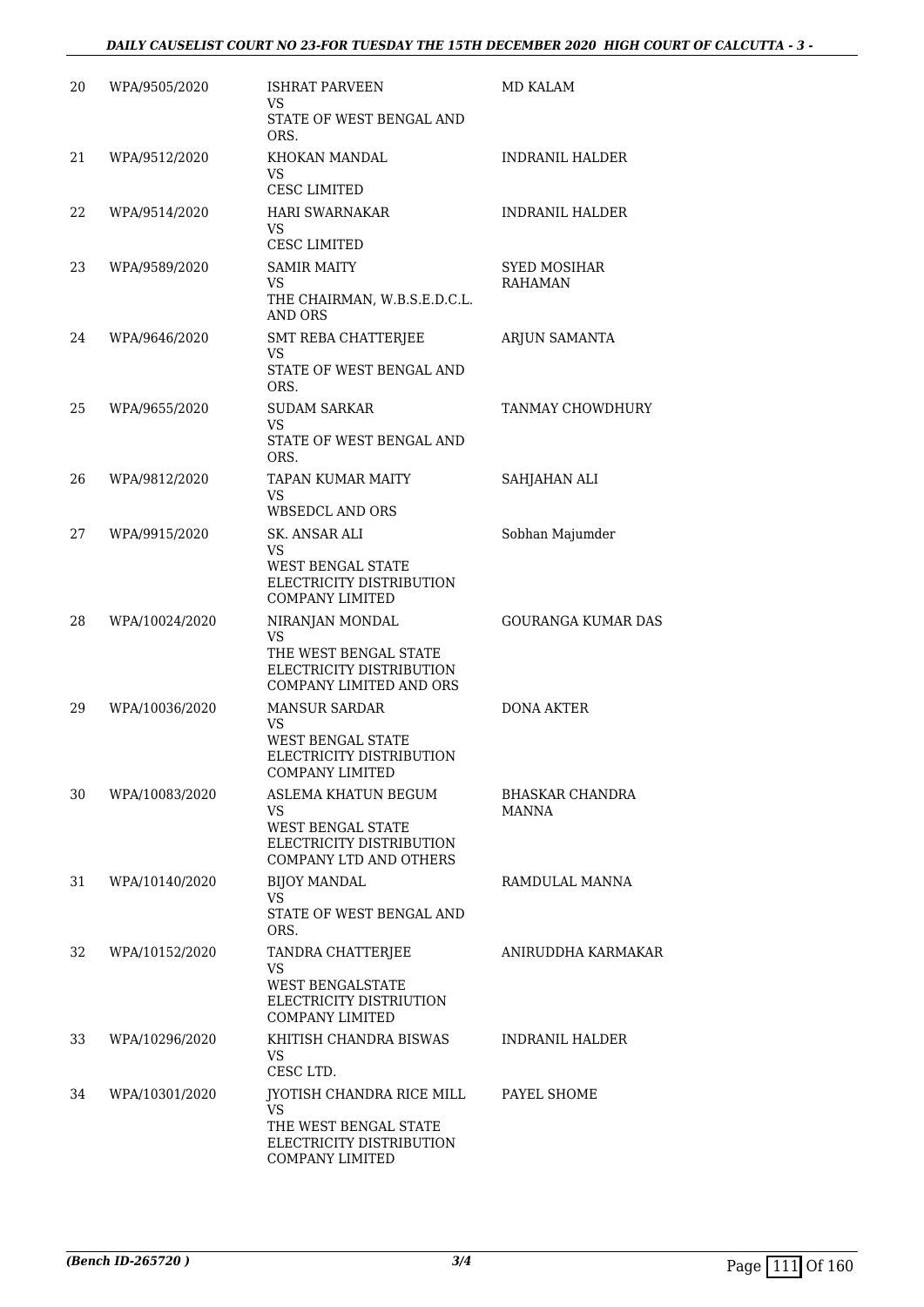35 WPA/10314/2020 SHYAMAL NATH

VS CESC LIMITED SHABAZ ALAM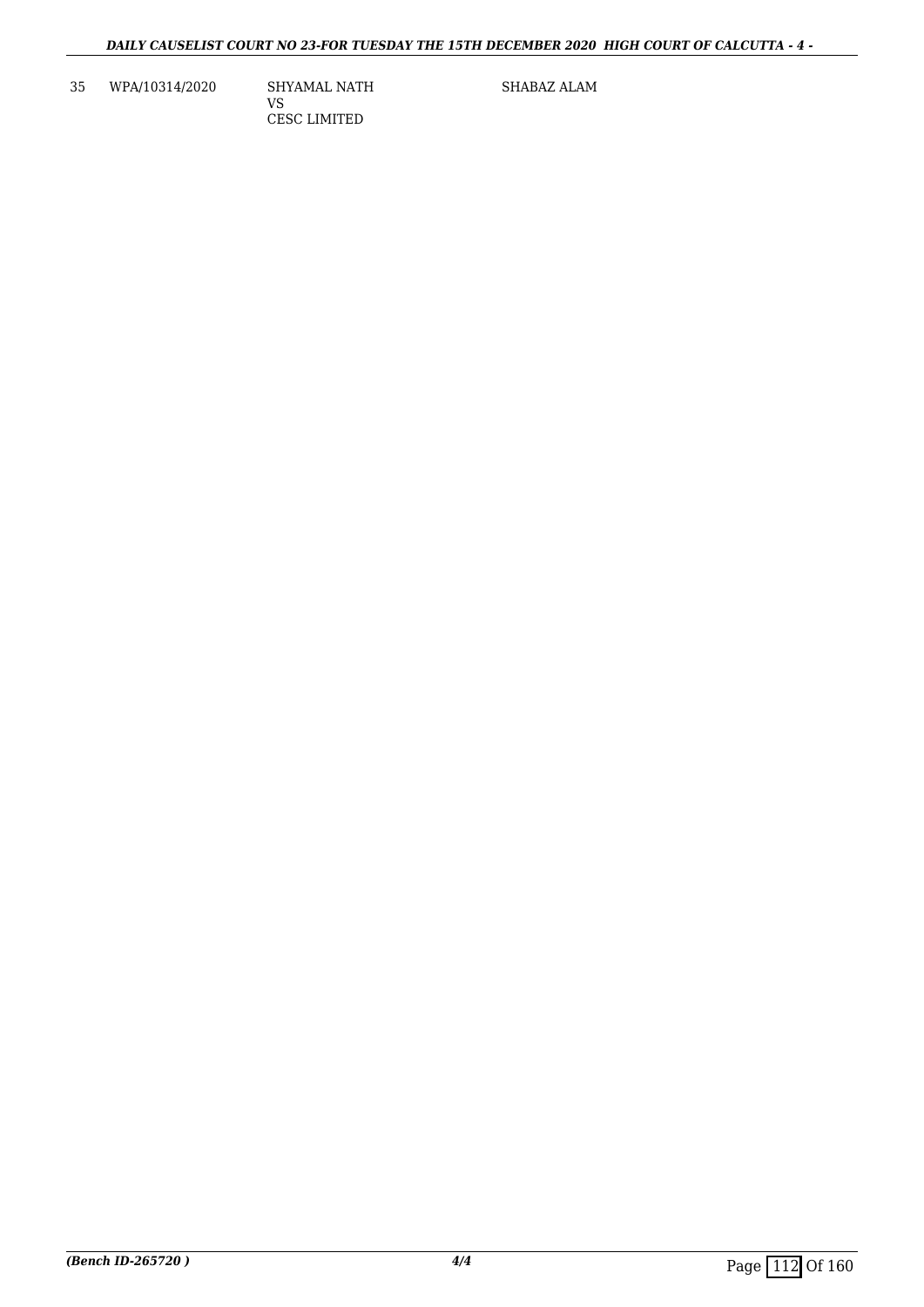

### **Appellate Side**

**DAILY CAUSELIST For Tuesday The 15th December 2020**

**COURT NO. 18**

**SINGLE BENCH (SB - XIV)**

**AT 10:45 AM**

**HON'BLE JUSTICE BISWAJIT BASU**

**(VIA VIDEO CONFERENCE)**

**ON AND FROM MONDAY, THE 7TH DECEMBER, 2020 - ADMISSION AND HEARING OF CIVIL REVISION APPLICATIONS AND APPLICATIONS UNDER ARTICLE 227 OF THE CONSTITUTION INCLUDING APPLICATIONS CONNECTED THERETO ARISING OUT OF TESTAMENTARY AND EJECTMENT SUITS AND PUBLIC PREMISES (UNAUTHORISED OCCUPANTS) ACT, 1971.**

**AND**

**ON AND FROM MONDAY, THE 7TH DECEMBER, 2020 ISSUED ON 1ST DECEMBER, 2020 IS MODIFIED TO THE FOLLOWING EXTENT IN ADDITION TO HIS OWN DETERMINATION, WILL TAKE HEARING OF CIVIL REVISION APPLICATIONS AND APPLICATIONS UNDER ARTICLE 227 OF THE CONSTITUTION FROM 2016 TO 2018 INCLUDING APPLICATIONS CONNECTED THERETO.**

**AND**

**FROM MONDAY, 14TH DECEMBER, 2020 TO WEDNESDAY, 16TH DECEMBER, 2020 – WILL SIT SINGLY AND TAKE UP THE URGENT LISTED MATTERS OF HON'BLE JUSTICE BIBEK CHAUDHURI IN ADDITION TO HIS OWN LIST.** 

**NOTE: MATTERS WILL BE TAKEN UP THROUGH PHYSICAL HEARING ONLY WHEN BOTH THE PARTIES ARE AGREED.**

|    |                                         | <b>NEW MOTION</b>                                                                                         |                          |  |  |
|----|-----------------------------------------|-----------------------------------------------------------------------------------------------------------|--------------------------|--|--|
| 1  | CO/1455/2020<br>(No Caveat)             | BOARD OF TRUSTEES FOR THE PORT<br>OF KOLKATA<br><b>VS</b><br>NEW ALIPORE YOUNG MENS<br><b>ASSOCIATION</b> | AMIT KUMAR NAG           |  |  |
| 2  | CO/1517/2020<br>(No Caveat)             | <b>LAKSHMI PAL</b><br>VS.<br>PRADIP KUMAR DUTTA                                                           | RAJARSHI HALDER          |  |  |
| 3  | CO/1549/2020<br>(No Caveat)             | NOOR AFROZ<br><b>VS</b><br>LEENA SAMAD AND ORS                                                            | SOUNAK BHATTACHARYYA     |  |  |
| 4  | CO/1554/2020<br>(No Caveat)             | <b>BIJOY KUMAR SARKAR</b><br><b>VS</b><br>BIMAL DUTTA CHOUDHURY AND ORS                                   | SABYASACHI MUKHERJEE     |  |  |
| 5  | CO/1556/2020<br>(No Caveat)             | SAMBHUNATH ROY<br><b>VS</b><br>HARENDRA PROSAD ROY                                                        | SABYASACHI MUKHERJEE     |  |  |
| 6  | CO/1557/2020<br>(No Caveat)             | <b>CHHAYA SEN</b><br>VS.<br>BIPLAB ROY CHOWDHURY AND ORS                                                  | KIRON C SAHA             |  |  |
| 7  | CO/1558/2020<br>(No Caveat)             | MANOTOSH JANA<br><b>VS</b><br>MIRA CHAKRABORTY                                                            | Subrata Santra           |  |  |
| 8  | CO/3961/2013                            | <b>MOTION</b><br>ELITE ENGINEERING ENTRPS.<br>VS <sub>1</sub><br>PRABIR KR SAHA                           | <b>BIJAN DATTA</b>       |  |  |
|    | IA NO: CAN/1/2016(Old No:CAN/3575/2016) |                                                                                                           |                          |  |  |
| 9  | CO/3994/2013                            | TRIDIP KR BAIDYA & ORS<br>VS.<br>M/S M S AGARWALA & SONS PVT LTD                                          | <b>AVIRUP CHATTERIEE</b> |  |  |
| 10 | CO/1738/2016                            | SUBHAS CHANDRA JANA<br><b>VS</b><br><b>GURUDAS GHOSH</b>                                                  | DEBAPRATIM BANERJEE      |  |  |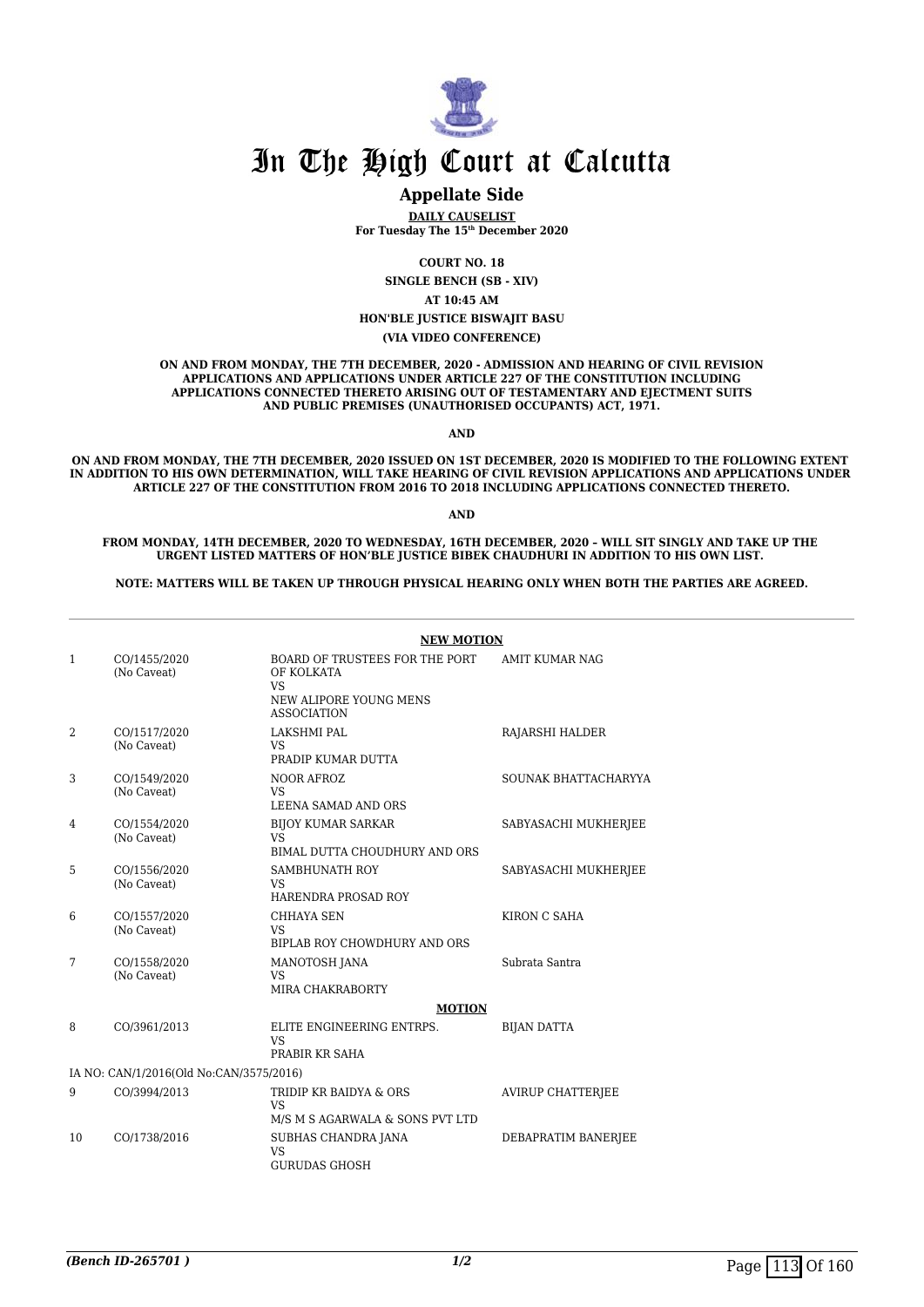### *DAILY CAUSELIST COURT NO 18-FOR TUESDAY THE 15TH DECEMBER 2020 HIGH COURT OF CALCUTTA - 2 -*

| 11   | CO/1036/2018                            | SAMARIA AGARWAL & ANR<br>VS.<br>SPECIAL LAND ACQUISITION<br><b>CELLECTOR</b> | <b>B. MANOT</b>         |
|------|-----------------------------------------|------------------------------------------------------------------------------|-------------------------|
| 12   | CO/2562/2019                            | CHHAYA SEN & ANR<br>VS<br>BIPLAB ROY CHOWDHURY & ORS                         | KIRAN C. SAHA           |
|      | IA NO: CAN/1/2019(Old No:CAN/9709/2019) |                                                                              |                         |
| 13   | CO/81/2020                              | ALOKA BOSE & ANR.<br>VS.<br>CHANDRAMOULI VITHANI                             | ASHIM GHOSHAL           |
| wt14 | CO/1218/2020                            | <b>ARATI BASU</b><br><b>VS</b><br>CHANDRAMOULI VITHANI                       | ASHIM GHOSHAL           |
|      | IA NO: CAN/1/2020                       |                                                                              |                         |
| 15   | CO/750/2020                             | <b>SUBHENDU DAS</b><br>VS<br>SUDHA DEVI SHAW                                 | <b>UDDIPAN BANERIEE</b> |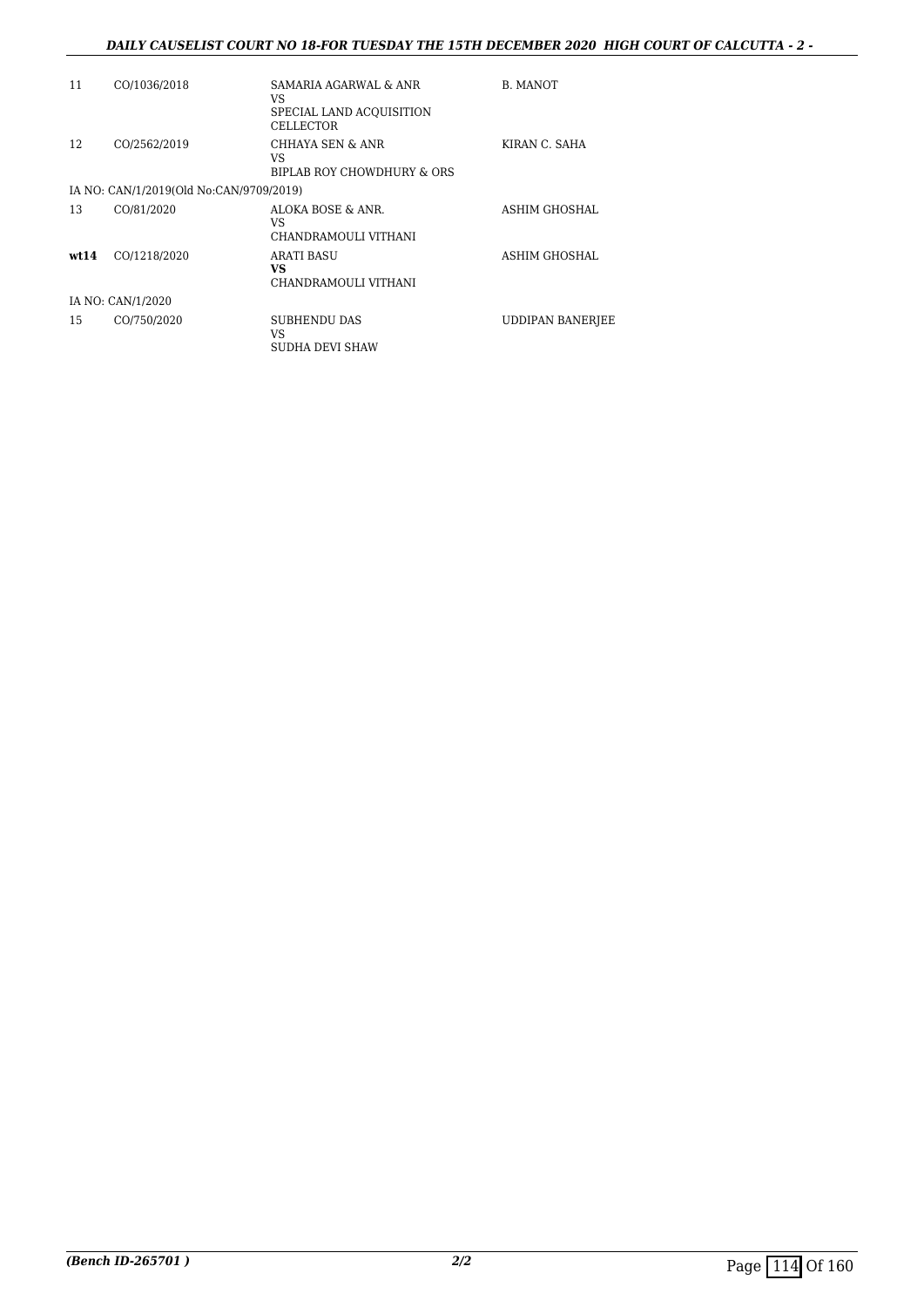

## **Appellate Side**

**DAILY CAUSELIST For Tuesday The 15th December 2020**

**COURT NO. 24**

**SINGLE BENCH (SB - XV) AT 10:45 AM**

### **HON'BLE JUSTICE AMRITA SINHA**

### **(VIA VIDEO CONFERENCE)**

**ON AND FROM MONDAY, THE 7TH DECEMBER, 2020 - MATTERS (INCLUDING MOTIONS) UNDER ARTICLE 226 OF THE CONSTITUTION RELATING TO ALL SERVICE MATTERS RELATING TO MUNICIPALITIES AND PANCHAYATS UNDER GROUP V AND APPLICATIONS CONNECTED THERETO;**

**MATTERS (INCLUDING MOTIONS) UNDER ARTICLE 226 OF THE CONSTITUTION RELATING TO SERVICE UNDER GROUP VI INCLUDING HEARING OF WRIT PETITIONS AND APPLICATIONS CONNECTED THERETO.**

**NOTE : MATTERS WILL BE TAKEN UP THROUGH PHYSICAL HEARING ONLY WHEN BOTH THE PARTIES ARE AGREED.**

|              |                                         | <b>TO BE MENTIONED</b>                                                                                               |                       |  |
|--------------|-----------------------------------------|----------------------------------------------------------------------------------------------------------------------|-----------------------|--|
| $\mathbf{1}$ | WPA/1919/2020<br>(Correction)           | ALOKE CHATTOPADHYAY<br><b>VS</b><br>STATE OF WEST BENGAL & ORS                                                       | DIBYENDU CHATTERJEE   |  |
| 2            | WPA/6536/2020                           | MUKUL KANTI SINHA<br><b>VS</b><br>UNION OF INDIA & ORS                                                               | <b>TAPOJIT DEY</b>    |  |
|              | IA NO: CAN/1/2020(Old No:CAN/5296/2020) |                                                                                                                      |                       |  |
|              |                                         | <b>MOTION GROUP - V</b>                                                                                              |                       |  |
| 3            | WPA/8272/2020                           | SHYAMAL RANA AND ORS<br>VS<br>STATE OF WEST BENGAL AND<br>ORS.                                                       | <b>SANTI DAS</b>      |  |
| 4            | WPA/9416/2020                           | MUSHTAK SHEKH<br><b>VS</b><br>STATE OF WEST BENGAL AND<br>ORS.                                                       | <b>NILADRI SAHA</b>   |  |
| 5            | WPA/9418/2020                           | <b>BABLU MOHAMMAD</b><br><b>VS</b><br>STATE OF WEST BENGAL AND<br>ORS.                                               | NILADRI SAHA          |  |
| 6            | WPA/9420/2020                           | UTTAM DHAR<br><b>VS</b><br>STATE OF WEST BENGAL AND<br>ORS.                                                          | NILADRI SAHA          |  |
| 7            | WPA/9427/2020                           | MAHABIR SWANIRVAR DAL<br>(MAJHPARA)(SELF HELP GROUP)<br>AND ANOTHER<br><b>VS</b><br>STATE OF WEST BENGAL AND<br>ORS. | SHUVRO PROKASH LAHIRI |  |
| 8            | WPA/9440/2020                           | <b>MASUM ALI SARENG</b><br><b>VS</b><br>STATE OF WEST BENGAL AND<br>ORS.                                             | PRIYAKSHI BANERJEE    |  |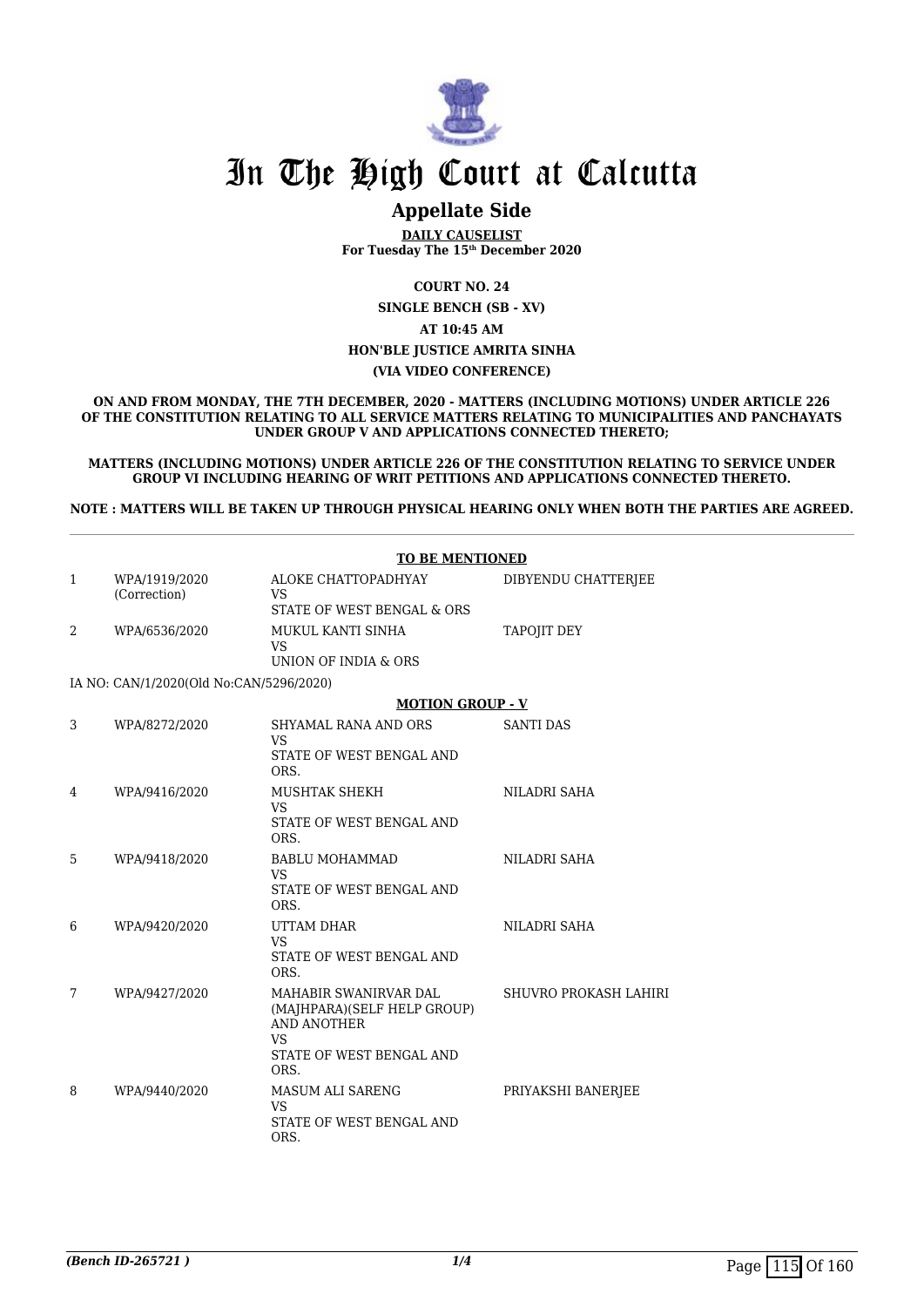### *DAILY CAUSELIST COURT NO 24-FOR TUESDAY THE 15TH DECEMBER 2020 HIGH COURT OF CALCUTTA - 2 -*

| 9  | WPA/9444/2020 | DIPALI SUTRADHAR @ KIRTANIA<br>VS<br>THE STATE OF WEST BENGAL<br>AND ORS                             | JAYANTA BANERJEE         |
|----|---------------|------------------------------------------------------------------------------------------------------|--------------------------|
| 10 | WPA/9457/2020 | RAKHI CHATTERJEE<br>VS<br>MIDNAPUR MUNICIPALITY AND<br><b>ORS</b>                                    | PINGAL BHATTACHARYA      |
| 11 | WPA/9480/2020 | AMAR KUMAR SONKAR<br>VS<br>State of West Bengal                                                      | MRITUNJOY CHATTERJEE     |
| 12 | WPA/9481/2020 | <b>ESHAK MOLLA</b><br><b>VS</b><br>STATE OF WEST BENGAL AND<br>ORS.                                  | SOMA MAL                 |
| 13 | WPA/9482/2020 | MADHU GHOSH<br>VS<br>THE CHANDERNAGORE<br>MUNICIPAL CORPORATION AND<br><b>OTHERS</b>                 | MAHABOOB AHMED           |
| 14 | WPA/9490/2020 | PRASANTA GHOSH AND ORS<br>VS<br>STATE OF WEST BENGAL AND<br>ORS.                                     | SHAHAN SHAH              |
| 15 | WPA/9498/2020 | AJIT KUMAR NANDI ALIAS AJIT<br><b>NANDI</b><br>VS<br>STATE OF WEST BENGAL AND<br>ORS.                | SUBRATA BHATTACHARIYA    |
| 16 | WPA/9503/2020 | SANTOSH KUMAR SINGH<br>VS<br>STATE OF WEST BENGAL AND<br>ORS.                                        | <b>SYED NURUL AREFIN</b> |
| 17 | WPA/9508/2020 | <b>ALOKA PAL</b><br>VS<br>STATE OF WEST BENGAL AND<br>ORS.                                           | SUDDHADEV ADKA           |
| 18 | WPA/9509/2020 | NAUSHAD ALAM<br>VS<br>STATE OF WEST BENGAL AND<br>ORS.                                               | SK ABUMUSA               |
| 19 | WPA/9510/2020 | RATHIN MALLICK<br>VS<br>STATE OF WEST BENGAL AND<br>ORS.                                             | MRINMOY CHATTERJEE       |
| 20 | WPA/9522/2020 | AMBOOJ SHARMA<br>VS<br>HOWRAH MUNICIPAL<br>CORPORATION                                               | SABYASACHI CHATTERJEE    |
| 21 | WPA/9566/2020 | ARUN KUMAR CHOWDHURY<br>VS.<br>STATE OF WEST BENGAL AND<br>ORS.                                      | DIBYENDU CHATTERJEE      |
| 22 | WPA/9606/2020 | ANOWARUL ISLAM<br>VS<br>STATE OF WEST BENGAL AND<br>ORS.                                             | MD HABIBUR RAHAMAN       |
| 23 | WPA/9611/2020 | MD. HUSNE ALAM @ MD. HUSNE<br><b>ALAM ANSARI</b><br><b>VS</b><br>KOLKATA MUNICIPAL CORP. AND<br>ORS. | SHABAZ ALAM              |
| 24 | WPA/9616/2020 | TUSHSAR KANTI KAYAL<br>VS.<br>STATE OF WEST BENGAL AND<br>ORS.                                       | <b>SOUMYA BANERJEE</b>   |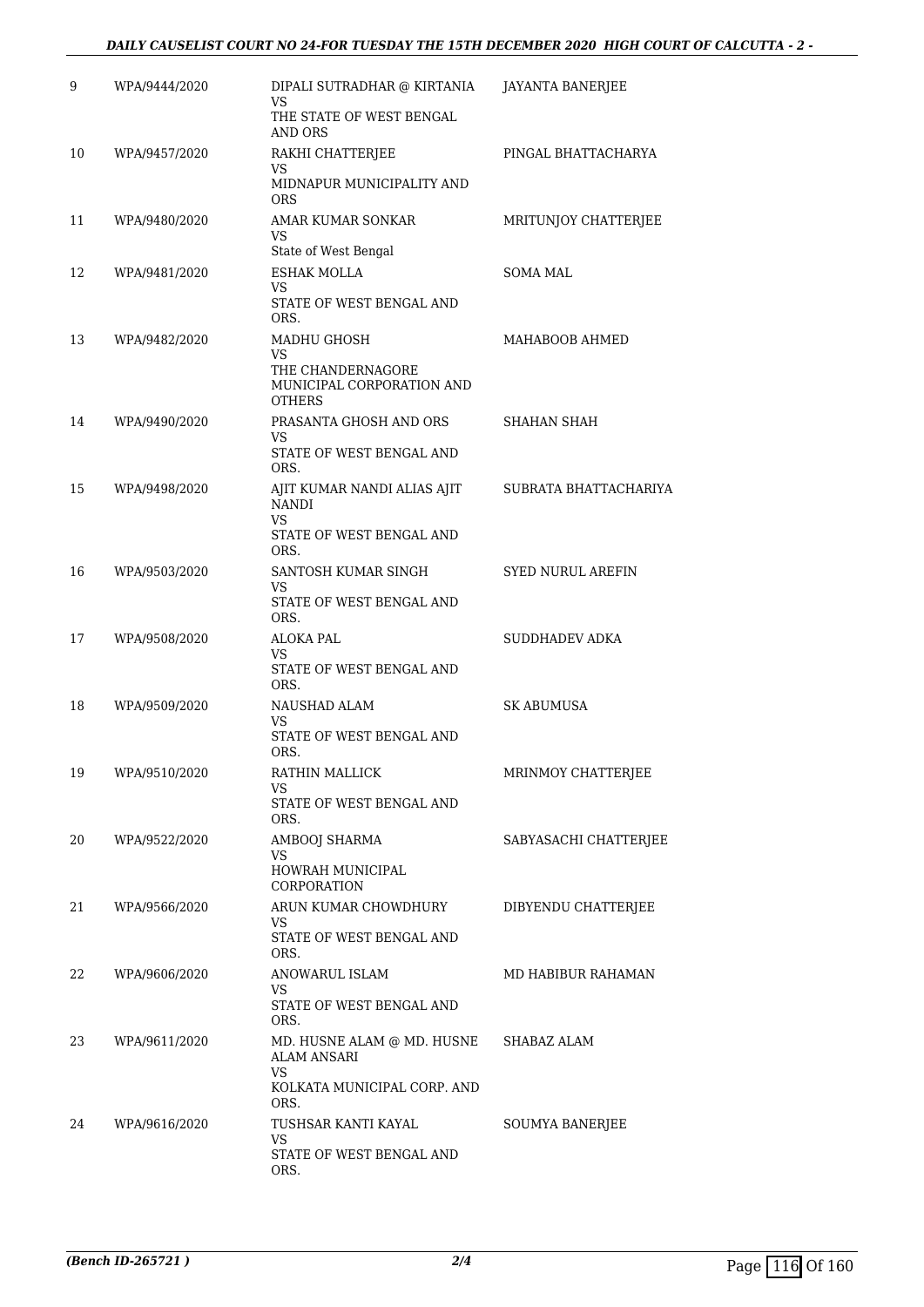| 25 | WPA/9618/2020  | DIPAK GUHA<br>VS.                                                           | SOUMYAJIT BHATTA          |
|----|----------------|-----------------------------------------------------------------------------|---------------------------|
|    |                | KOLKATA MUNICIPAL CORP ANR<br>ORS                                           |                           |
| 26 | WPA/9643/2020  | JASPAL SINGH CHANDHOK<br>VS.                                                | SOMALI MUKHOPADHYAY       |
|    |                | KOLKATA MUNICIPAL<br>CORPORATION AND ORS                                    |                           |
| 27 | WPA/10517/2020 | JHUMUR BISWAS AND ORS<br>VS                                                 | Atis Kumar Biswas         |
|    |                | STATE OF WEST BENGAL AND<br>ORS.                                            |                           |
|    |                | <b>MOTION (GROUP VI)</b>                                                    |                           |
| 28 | WPA/10601/2020 | <b>BINAYAK SINHA</b><br>VS.                                                 | SUPRIYA CHATTOPADHYAY     |
|    |                | THE PUBLIC SERVICE<br>COMMISSION, WEST BENGAL                               |                           |
| 29 | WPA/5708/2020  | LADUKISHORE DASH<br>VS                                                      | PRATIK MAJUMDER           |
|    |                | UNION OF INDIA & ORS                                                        |                           |
| 30 | WPA/8237/2020  | <b>SUDIP DAS</b><br>VS<br>Union of India AND ORS                            | SOURAV SENGUPTA           |
| 31 | WPA/8342/2020  | <b>BUDHADEV MALLICK</b>                                                     | EBASISH CHATTOPADHYAY     |
|    |                | <b>VS</b><br>UNION OF INDIA AND ORS                                         |                           |
| 32 | WPA/8957/2020  | CONTRACTORS' WORKERS UNION<br>OF BSNL ( CALCUTTA<br>TELEPHONE)<br><b>VS</b> | SIDDHARTHA ROY            |
|    |                | Union of India                                                              |                           |
| 33 | WPA/9488/2020  | TANMAY KUMAR JANA<br>VS                                                     | TANUJA BASAK              |
|    |                | STATE OF WEST BENGAL AND<br>ORS.                                            |                           |
| 34 | WPA/9593/2020  | <b>GOPINATH ROUT</b><br>VS<br>UNION OF INDIA AND ORS.                       | PRATIK MAJUMDER           |
| 35 | WPA/9605/2020  | <b>GAUTAM SAHA</b>                                                          | <b>SUSMITA DEY (BASU)</b> |
|    |                | VS<br>CALCUTTA STATE TRANSPORT                                              |                           |
|    |                | CORPORATION AND ORS                                                         |                           |
| 36 | WPA/9612/2020  | NITU DEVI<br>VS<br>THE UNION OF INDIA AND ORS                               | ANASUYA BHATTACHARYA      |
| 37 | WPA/9642/2020  | <b>SUSHANTA KUMAR MITRA</b>                                                 | SANJUKTA DUTTA            |
|    |                | VS<br>STATE OF WEST BENGAL AND<br>ORS                                       |                           |
| 38 | WPA/9648/2020  | SABITA BHATTACHARYYA<br>VS                                                  | RAJLAKSHMI GHATAK         |
|    |                | UNION OF INDIA AND ORS                                                      |                           |
| 39 | WPA/9700/2020  | HARUN AL RASHID<br>VS<br>STATE OF WEST BENGAL AND                           | PRIYANKA JANA             |
|    |                | ORS.                                                                        |                           |
| 40 | WPA/9701/2020  | JIBAN KRISHNA SAHA<br>VS                                                    | DIP JYOTI CHAKRABORTY     |
|    |                | STATE OF WEST BENGAL AND<br>ORS.                                            |                           |
| 41 | WPA/9710/2020  | TRIDIP SARKAR<br>VS                                                         | DEBAPRIYA MONDAL          |
|    |                | UNION OF INDIA AND ORS.                                                     |                           |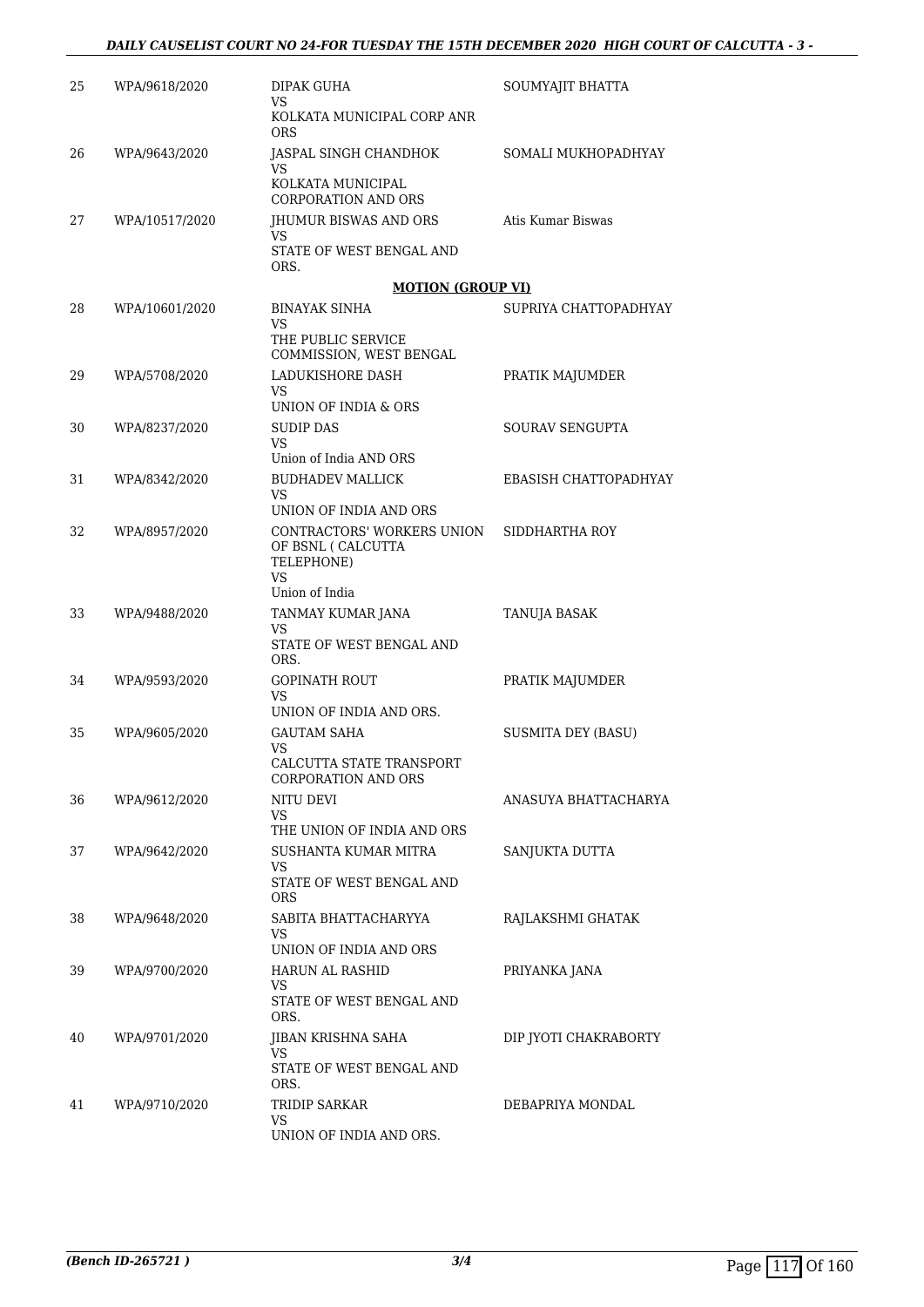### *DAILY CAUSELIST COURT NO 24-FOR TUESDAY THE 15TH DECEMBER 2020 HIGH COURT OF CALCUTTA - 4 -*

| 42   | WPA/9712/2020                            | RAHIDUL SK<br>VS<br>THE DIRECTORATE GENERAL,<br><b>CRPF AND ORS</b>                                                                                  | SANKHA SUBHRA RAY               |
|------|------------------------------------------|------------------------------------------------------------------------------------------------------------------------------------------------------|---------------------------------|
| 43   | WPA/9742/2020                            | ARPAN KUMAR CHATTOPADHYAY<br>VS.<br>Union of India AND ANR                                                                                           | ANIRBAN GHOSH                   |
| 44   | WPA/9743/2020                            | <b>MONIRUL ISLAM</b><br><b>VS</b><br>Union of India                                                                                                  | <b>ASHRAFUL HUO</b>             |
| 45   | WPA/10147/2020                           | AMBIYA KHATUN @ AMBIYA BIBI<br>AND ANOTHER<br>VS<br>STATE OF WEST BENGAL AND<br>ORS.                                                                 | <b>JAKIR HOSSAIN</b>            |
| 46   | WPA/10164/2020                           | CALCUTTA HIGH COURT<br>SCHEDULTE CASTE/SCHEDULED<br>TRIBES AND O.B.C. EMPLOYEES<br><b>FORUM AND OTHERS</b><br>VS<br>STATE OF WEST BENGAL AND<br>ORS. | TIRTHANKAR RAY                  |
| 47   | WPA/10377/2020                           | SWAPAN KUMAR PANDA<br>VS<br>LIFE INSURANCE CORPORATION<br>OF INDIA                                                                                   | PRASENJIT SAHA                  |
|      |                                          | <b>APPLICATION</b>                                                                                                                                   |                                 |
| 48   | WPA/20797/2016                           | <b>SANTU PARAMANIK &amp; ORS</b><br>VS<br>UNION OF INDIA & ORS                                                                                       | PRATIK MAJUMDER                 |
|      | IA NO: CAN/1/2019(Old No:CAN/12164/2019) |                                                                                                                                                      |                                 |
| 49   | WPA/23736/2019                           | SEKH SHAUKAT ALI @ SHOUKAT<br>ALI<br><b>VS</b><br>STATE OF WEST BENGAL & ORS                                                                         | <b>AMLAN KUMAR</b><br>MUKHERJEE |
| wt50 | CPAN/198/2020                            | RAJA CHOWDHURY<br><b>VS</b><br>PANCHU GOPAL ROY @ PANCHU<br>RAY                                                                                      | PUSPAL CHAKRABORTY              |
|      |                                          | IA NO: CAN/1/2020(Old No:CAN/4839/2020), CAN/2/2020(Old No:CAN/4840/2020)                                                                            |                                 |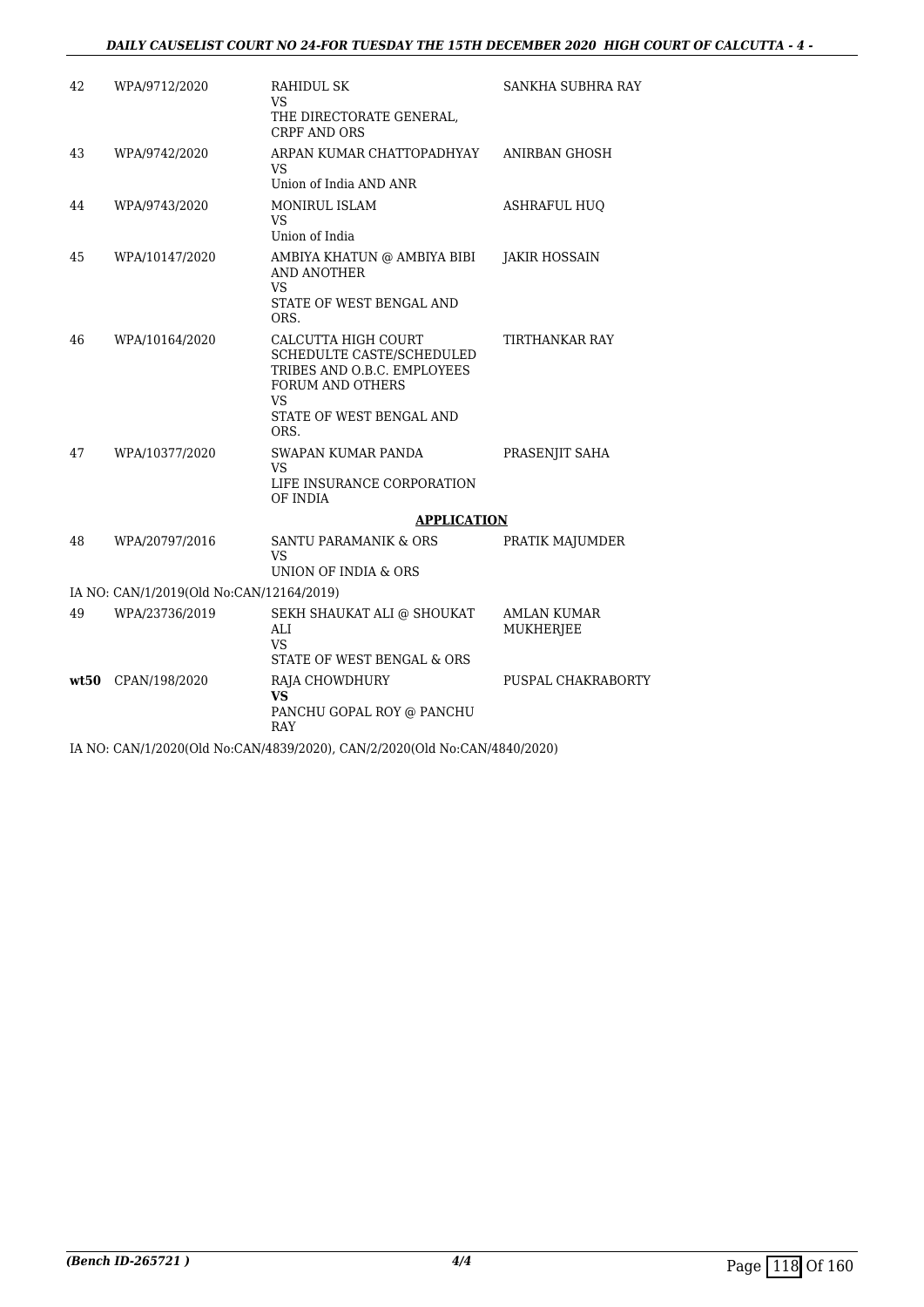

## **Appellate Side**

**DAILY CAUSELIST For Tuesday The 15th December 2020**

**COURT NO. 22**

**SINGLE BENCH (SB - XVI)**

**AT 10:45 AM**

**HON'BLE JUSTICE ABHIJIT GANGOPADHYAY**

**(VIA VIDEO CONFERENCE)**

**ON AND FROM MONDAY, THE 7TH DECEMBER, 2020 – MATTERS (INCLUDING MOTIONS) UNDER ARTICLE 226 OF THE CONSTITUTION OF INDIA RELATING TO LABOUR UNDER GROUP III ; MATTERS (INCLUDING MOTIONS) UNDER ARTICLE 226 OF THE CONSTITUTION RELATING TO TRANSPORT & TELECOMMUNICATION UNDER GROUP VII INCLUDING HEARING OF WRIT PETITIONS AND APPLICATIONS CONNECTED THERETO; NO MENTIONING WILL BE ENTERTAINED WITHOUT SERVICE OF NOTICE OF MENTIONING; NOTE: MATTERS WILL BE TAKEN UP THROUGH PHYSICAL HEARING ONLY WHEN BOTH THE PARTIES ARE AGREED.**

### **TO BE MENTIONED**

| $\mathbf{1}$ | WPA/3811/2020                           | <b>KURARAM DAS</b><br>VS                                                                                                  | ARUNAVA GANGULY       |
|--------------|-----------------------------------------|---------------------------------------------------------------------------------------------------------------------------|-----------------------|
|              |                                         | UNION OF INDIA & ORS                                                                                                      |                       |
| 2            | WPA/3813/2020                           | PARSHURAM PRASAD<br><b>VS</b><br>UNION OF INDIA & ORS                                                                     | ARUNAVA GANGULY       |
|              |                                         |                                                                                                                           |                       |
| 3            | WPA/6682/2020                           | <b>ANIRBAN GHOSH</b><br>VS<br>STATE OF WEST BENGAL                                                                        | DEBAPRIYA SAMANTA     |
|              |                                         |                                                                                                                           |                       |
|              | IA NO: CAN/1/2020(Old No:CAN/5566/2020) |                                                                                                                           |                       |
| 4            | WPA/8101/2020                           | KASHINATH DAS<br><b>VS</b>                                                                                                | Suvadip Bhattacharjee |
|              |                                         | State of West Bengal                                                                                                      |                       |
| 5            | WPA/8108/2020                           | KHAIRULLAH KHAN<br><b>VS</b>                                                                                              | Suvadip Bhattacharjee |
|              |                                         | State of West Bengal                                                                                                      |                       |
|              |                                         | <b>NEW MOTION (GROUP - III)</b>                                                                                           |                       |
| 6            | WPA/9304/2020                           | M/S. PRIVATE SECURITY AGENCY<br>AND DETECTIVE WORKS<br><b>VS</b>                                                          | AVIROOP BHATTACHARYA  |
|              |                                         | THE REGIONAL PROVIDENT FUND<br><b>COMMISSIONER</b>                                                                        |                       |
|              |                                         | <b>GR. - III (MOTION)</b>                                                                                                 |                       |
| 7            | WPA/17834/2016                          | HINDUSTAN MOTORS WORKERS<br><b>UNION &amp; ANR.</b><br><b>VS</b><br>STATE OF WEST BENGAL & ORS.                           | <b>SUMANTA BISWAS</b> |
|              | IA NO: CAN/1/2020                       |                                                                                                                           |                       |
| 8            | WPA/1753/2018                           | RAMA SHANKAR CHOUDHURY                                                                                                    | <b>B. SHAW</b>        |
|              |                                         | VS<br>STATE OF WEST BENGAL & ORS                                                                                          |                       |
| 9            | WPA/19137/2019                          | CESC SRAMIK KARMACHARI<br><b>UNION &amp; ORS</b><br><b>VS</b><br>REGIONAL PROVIDENT FUND<br><b>COMMISSIONER &amp; ORS</b> | SOMNATH GHOSHAL       |
|              | IA NO: CAN/1/2020                       |                                                                                                                           |                       |
|              |                                         |                                                                                                                           |                       |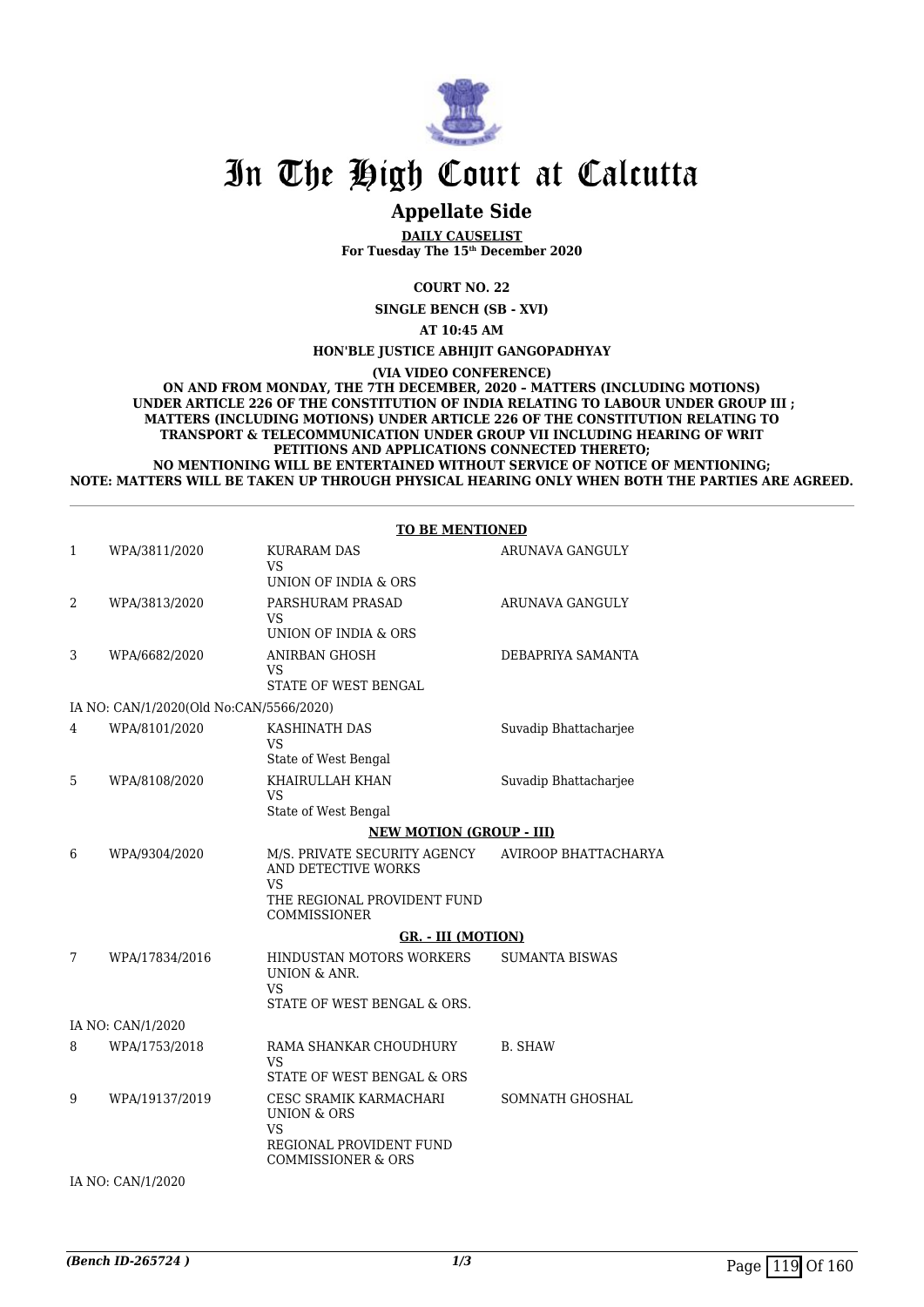### *DAILY CAUSELIST COURT NO 22-FOR TUESDAY THE 15TH DECEMBER 2020 HIGH COURT OF CALCUTTA - 2 -*

| 10 | WPA/22517/2019                          | SK. AMIR ALI<br>VS<br>STATE OF WEST BENGAL & ORS                                             | SUVADIP BHATTACHARJEE                 |
|----|-----------------------------------------|----------------------------------------------------------------------------------------------|---------------------------------------|
| 11 | WPA/23649/2019                          | STRASSENBURG<br>PHARMACEUTICALS EMPLOYEES'<br><b>UNION</b><br><b>VS</b>                      | RANANEESH GUHA<br>THAKURTA            |
|    |                                         | STATE OF WEST BENGAL & ORS                                                                   |                                       |
| 12 | WPA/23651/2019                          | DEONATH PRASAD<br>VS<br>STATE OF WEST BENGAL & ORS                                           | DRANANEESH GUHA<br>THAKURTA           |
| 13 | WPA/23701/2019                          | BENGAL CHATKAL MOZDOOR<br><b>UNION &amp; ANR</b><br><b>VS</b>                                | BIKASH SHAW                           |
|    |                                         | STATE OF WEST BENGAL & ORS                                                                   |                                       |
|    | IA NO: CAN/1/2020                       |                                                                                              |                                       |
| 14 | WPA/23745/2019                          | M/S PAUL & COMPANY & ANR<br>VS.<br>UNION OF INDIA & ORS                                      | <b>SOUMEN BANERJEE</b>                |
| 15 | WPA/23983/2019                          | DEVELOPMENT CONSULTANTS<br><b>PVT LTD &amp; ANR</b><br><b>VS</b>                             | <b>BALARAM PATRA</b>                  |
|    |                                         | STATE OF WEST BENGAL & ORS                                                                   |                                       |
| 16 | WPA/24041/2019                          | JAY SHREE TEA AND INDUSTRIES<br><b>LTD</b><br><b>VS</b><br>REGIONAL P.F. COMMISSIONER &      | ASHIS KUMAR<br>MUKHERJEE              |
|    |                                         | ANR                                                                                          |                                       |
| 17 | WPA/24052/2019                          | THE FOOD CORPORATION OF<br><b>INDIA &amp; ANR</b><br>VS                                      | PRABIR KR CHAUDHURI                   |
|    |                                         | THE DEPUTY CHIEF LABOUR<br>COMMISSIONER (CENTRAL)<br>KOLKATA & ORS                           |                                       |
| 18 | WPA/135/2020                            | PRABARTAK JUTE MILLS LTD.<br>VS<br><b>ASSISTANT LABOUR</b><br>COMMISSIONER, WEST BENGAL<br>& | TRIPTIMOY TALUKDER                    |
|    | IA NO: CAN/1/2020(Old No:CAN/2807/2020) |                                                                                              |                                       |
|    |                                         | 19 WPA/2675/2020 KAILASH NATH TIWARI<br>VS<br>STATE OF WEST BENGAL & ORS                     | <b>SOMNATH</b><br>GANGOPADHYAY        |
| 20 | WPA/2676/2020                           | <b>BHULU SARKAR</b><br>VS                                                                    | <b>SOMNATH</b><br><b>GANGOPADHYAY</b> |
|    |                                         | STATE OF WEST BENGAL & ORS                                                                   |                                       |
| 21 | WPA/2677/2020                           | <b>SUBIR KR DAS</b><br>VS<br>STATE OF WEST BENGAL & ORS                                      | <b>SOMNATH</b><br><b>GANGOPADHYAY</b> |
| 22 | WPA/2678/2020                           | SATYEN RAY CHOWDHURY<br><b>VS</b><br>STATE OF WEST BENGAL & ORS                              | SOMNATH<br><b>GANGOPADHYAY</b>        |
| 23 | WPA/2679/2020                           | RATHIN DHARA<br>VS.                                                                          | <b>SOMNATH</b><br>GANGOPADHYAY        |
|    |                                         | STATE OF WEST BENGAL & ORS                                                                   |                                       |
| 24 | WPA/2680/2020                           | PALLAB DAS<br>VS<br>STATE OF WEST BENGAL & ORS                                               | SOMNATH<br><b>GANGOPADHYAY</b>        |
| 25 | WPA/2681/2020                           | <b>FAROOQ</b><br>VS<br>STATE OF WEST BENGAL & ORS                                            | SOMNATH<br><b>GANGOPADHYAY</b>        |
| 26 | WPA/2682/2020                           | SAROJIT CHOWDHURY<br>VS.<br>STATE OF WEST BENGAL & ORS                                       | <b>SOMNATH</b><br><b>GANGOPADHYAY</b> |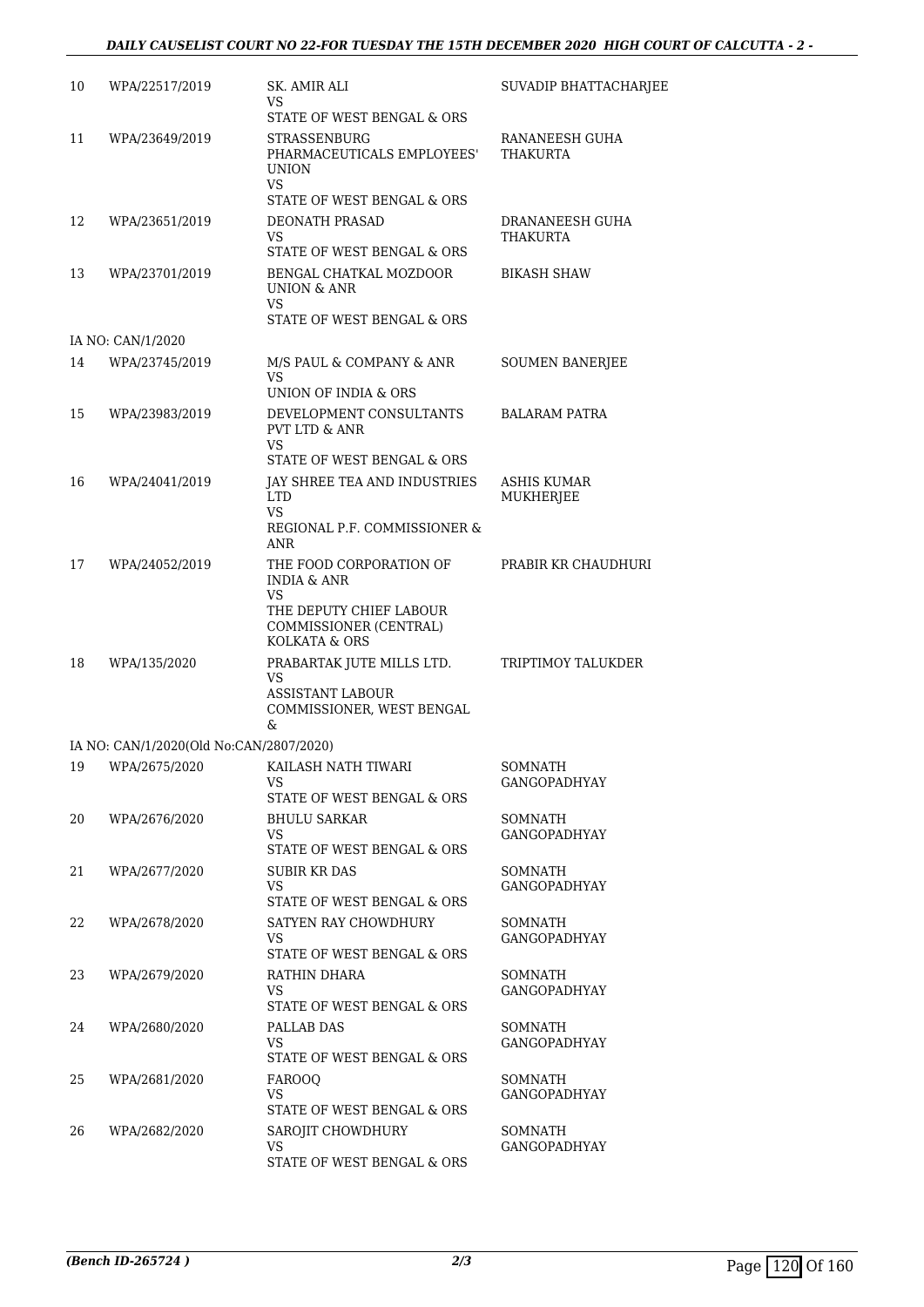| 27 | WPA/3376/2020                    | <b>BURDWAN CENTRAL</b><br>COOPERATIVE BANK LTD. STAFF<br><b>UNION &amp; ORS</b><br>VS.                                        | INDRANATH MITRA        |
|----|----------------------------------|-------------------------------------------------------------------------------------------------------------------------------|------------------------|
| 28 | WPA/3377/2020                    | UNION OF INDIA & ORS<br><b>BUIRDWAN CENTRAL</b><br>COOPERATIVE BANK STAFF<br><b>ASSOCIATION &amp; ORS</b><br>VS.              | <b>INDRANATH MITRA</b> |
| 29 | WPA/3975/2020                    | UNION OF INDIA & ORS<br>KRISHNA KR SINGHANIA<br>VS<br>ASSISTANT PF COMMISSIONER,<br>DIST OFFICE, D.O. DHANBAD &<br><b>ORS</b> | RAJESH UPADHAYAY       |
| 30 | WPA/8110/2020                    | MD. SK. ISLAM<br>VS<br>State of West Bengal                                                                                   | Suvadip Bhattacharjee  |
| 31 | WPA/8312/2020                    | CENTRAL BANK OF INDIA<br>VS<br>sanjay sutradhar and others                                                                    | <b>BISWANATH JHA</b>   |
| 32 | WPA/8313/2020<br>(FILE NOT HERE) | SUSIL KR. SINGH AND ANR.<br>VS<br>STATE OF WEST BENGAL AND<br>ORS.                                                            | PRIYABRATA SAHA        |
| 33 | WPA/10159/2020                   | <b>JULIEN DAY SCHOOL</b><br>VS.<br><b>SANKAR SARKAR</b>                                                                       | TARAK DUTTA            |
| 34 | WPA/10162/2020                   | <b>JULIEN DAY SCHOOL</b><br>VS.<br>SANJOY NAYAK                                                                               | TARAK DUTTA            |
|    |                                  | <b>GROUP - VII (MOTION)</b>                                                                                                   |                        |
| 35 | WPA/9082/2020                    | RAMPRASAD SARDAR AND ORS<br>VS<br>STATE OF WEST BENGAL AND<br>ORS.                                                            | <b>SAMIK SARKAR</b>    |
| 36 | WPA/9472/2020                    | MOLY DAS AND ORS<br>VS.<br>STATE OF WEST BENGAL AND<br>ORS.                                                                   | ITI DUTTA              |
| 37 | WPA/10105/2020                   | <b>GURUPADA DAS</b><br>VS.<br>STATE OF WEST BENGAL AND<br>ORS.                                                                | SK SAMIM AKHTAR        |
| 38 | WPA/10272/2020                   | MISS ALPANA HALDAR<br>VS.<br>STATE OF WEST BENGAL AND<br>ORS.                                                                 | SOUVIK SEN             |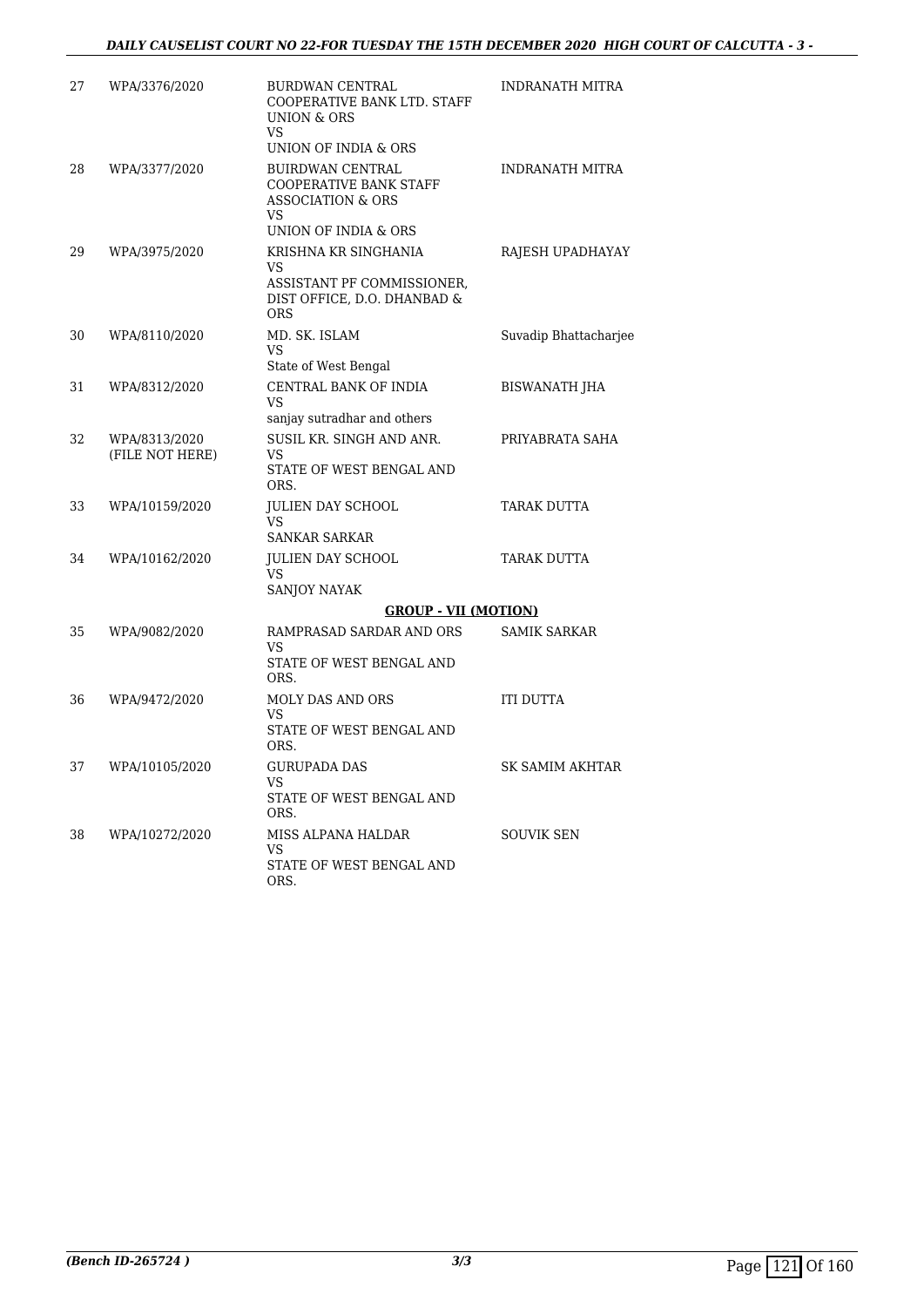

## **Appellate Side**

**DAILY CAUSELIST For Tuesday The 15th December 2020**

**COURT NO. 32 SINGLE BENCH (SB - XVII) AT 10:45 AM HON'BLE JUSTICE JAY SENGUPTA (VIA VIDEO CONFERENCE)**

### **ON AND FROM MONDAY, THE 7TH DECEMBER, 2020 - ADMISSION OF CRIMINAL MOTIONS AND HEARING OF CRIMINAL REVISIONS ARISING OUT OF N.I. ACT, POSCO; MAINTENANCE AND CRIME AGAINST WOMEN (NOT ASSIGNED TO ANY OTHER BENCH) INCLUDING APPLICATIONS CONNECTED THERETO;**

**HEARING OF CRIMINAL REVISIONS (IRRESPECTIVE OF CLASSIFICATION) FILED FROM 2016 INCLUDING CONNECTED APPLICATIONS;** 

### **HEARING OF CRIMINAL APPEALS**

**NOTE : MATTERS WILL BE TAKEN UP THROUGH PHYSICAL HEARING WHEN BOTH THE PARTIES ARE AGREED**

### **LISTED MOTION**

| 1 | CRR/2834/2018 | BENU SAHOO @<br>BENUMADHAB SAHOO &<br><b>ORS</b><br>VS<br>STATE OF WEST BENGAL &<br>ANR | A GHOSH                 |
|---|---------------|-----------------------------------------------------------------------------------------|-------------------------|
| 2 | CRR/1515/2019 | SOMESH DASGUPTA<br>VS<br>STATE OF WEST BENGAL &<br>ANR                                  | <b>BRATIN KUMAR DEY</b> |
|   |               | IA NO: CRAN/1/2019(Old No:CRAN/3776/2019), CRAN/3/2020(Old No:CRAN/300/2020)            |                         |
| 3 | CRR/1962/2019 | TIRTHANKAR SARKAR<br>17 C                                                               | USHNISH DATTA           |

## VS STATE OF WEST BENGAL&

ANR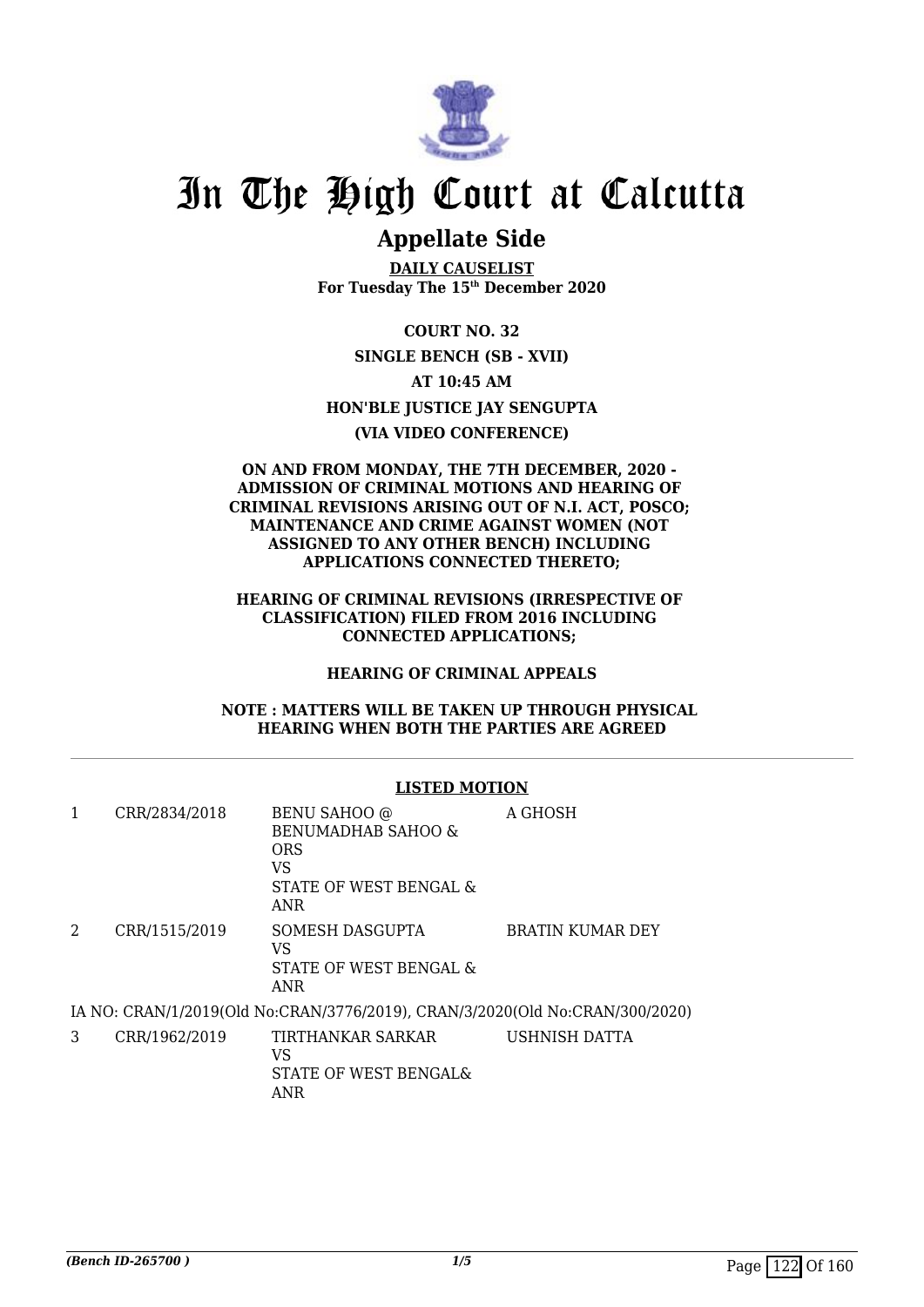| 4   | CRR/2306/2019                             | VIKASH AGARWAL & ORS<br><b>VS</b><br>STATE OF WEST BENGAL &<br><b>ANR</b>                         | <b>SUBIR DEBNATH</b>                 |
|-----|-------------------------------------------|---------------------------------------------------------------------------------------------------|--------------------------------------|
|     | IA NO: CRAN/1/2019(Old No:CRAN/3445/2019) |                                                                                                   |                                      |
| 5   | CRR/3391/2019                             | NAMITA MAL & ORS<br><b>VS</b><br>STATE OF WEST BENGAL &<br><b>ANR</b>                             | PRANTICK GHOSH                       |
| 6   | CRR/988/2020                              | <b>INDRANIL MUKERJEE</b><br><b>VS</b><br><b>RAJEEV ARORA</b>                                      | <b>SHAREQUL HAQUE</b>                |
| 7   | CRR/1145/2020                             | DHRUBAJYOTI CHATTERJEE<br><b>VS</b><br>STATE OF WEST BENGAL &<br>ANR                              | <b>UJJAL RAY</b>                     |
|     | IA NO: CRAN/1/2020(Old No:CRAN/4633/2020) |                                                                                                   |                                      |
| 8   | CRR/1452/2020                             | KAMAL AGARWAL<br><b>VS</b><br>State of West Bengal AND<br><b>ANOTHER</b>                          | RISHAV THAKUR                        |
| wt9 | CRR/754/2020                              | KAMAL AGARWAL & ORS<br><b>VS</b><br>STATE OF WEST BENGAL &<br><b>ORS</b>                          | <b>RISHAV KUMAR</b><br><b>THAKUR</b> |
| 10  | CRR/1515/2020                             | <b>SMT SUMITA PAINE</b><br>VS<br><b>BIPLAB PAINE</b>                                              |                                      |
|     | IA NO: CRAN/1/2020                        |                                                                                                   |                                      |
| 11  | CRR/1552/2020                             | SAMARPAN SHARMA<br><b>VS</b><br><b>INDRANI DAS AND ANR</b>                                        | <b>AMAL KUMAR</b><br><b>BANERJEE</b> |
| 12  | CRR/1697/2020                             | JOY PRAKASH SARKAR @<br>JOY PROKASH<br>VS<br>STATE OF WEST BENGAL<br>AND ORS.                     | <b>KOUSHIK</b><br>CHOUDHURY          |
| 13  | CRR/1721/2020                             | KALYANMOY ROY AND ORS.<br><b>VS</b><br>STATE OF WEST BENGAL<br>AND ANR                            | ARJUN SAMANTA                        |
|     | IA NO: CRAN/1/2020                        |                                                                                                   |                                      |
| 14  | CRR/1731/2020                             | SAMIR KUMAR ADHIKARI<br><b>VS</b><br>SUBHOJIT GHOSH AND ANR                                       | <b>ASHOKE KUMAR</b><br>NATH          |
| 15  | CRR/1753/2020                             | HARIKESANLLUR RAMANI<br>SRINIVASAN AND ORS<br><b>VS</b><br>State of West Bengal AND<br><b>ANR</b> | KISHWAR RAHAMAN                      |
| 16  | CRR/1760/2020                             | SOUGATA GHOSH AND ANR<br>VS<br>State of West Bengal                                               | <b>SOMESH KUMAR</b><br><b>GHOSH</b>  |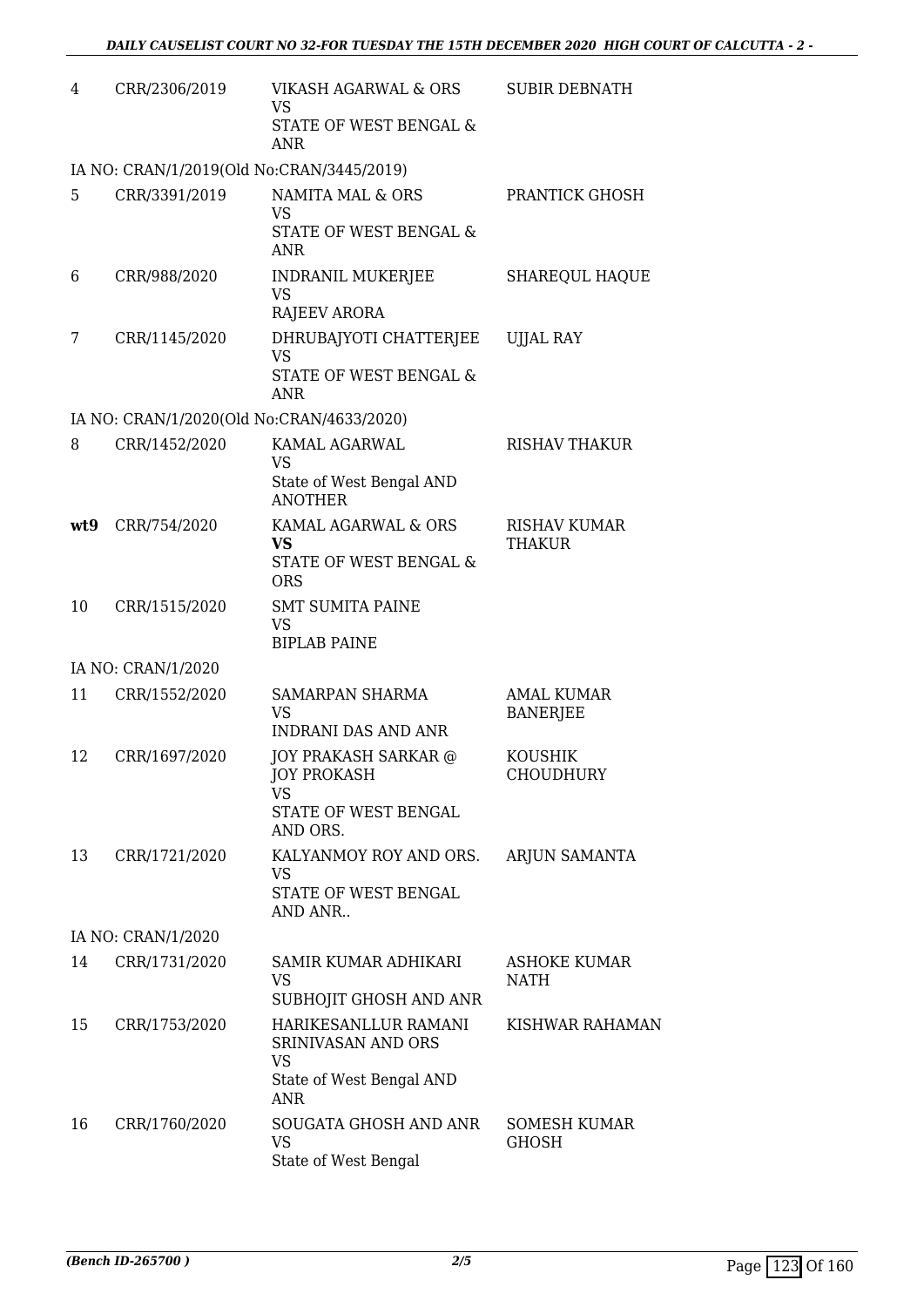| 17 | CRR/1765/2020      | <b>ABHISEK NATTA</b><br><b>VS</b>                                             | <b>ABHIJIT SARKAR</b>                                                                          |
|----|--------------------|-------------------------------------------------------------------------------|------------------------------------------------------------------------------------------------|
|    |                    | State of West Bengal AND<br><b>ANOTHER</b>                                    |                                                                                                |
| 18 | CRR/1766/2020      | <b>RAJU BARMAN</b>                                                            | <b>ABHIJIT SARKAR</b>                                                                          |
|    |                    | <b>VS</b><br>STATE OF AND ANOTHER                                             |                                                                                                |
| 19 | CRR/1767/2020      | RAHUL MAJUMDER                                                                | ANGSHUMAN                                                                                      |
|    |                    | <b>VS</b><br>STATE OF WEST BENGAL                                             | <b>CHAKRABORTY</b>                                                                             |
|    |                    | AND ANR.                                                                      |                                                                                                |
| 20 | CRR/1768/2020      | PRSAENJIT KUNDU AND<br><b>ANR</b>                                             | <b>SHASANKA SEKHAR</b><br><b>SAHA</b>                                                          |
|    |                    | <b>VS</b>                                                                     |                                                                                                |
|    |                    | State of West Bengal AND<br><b>ANR</b>                                        |                                                                                                |
| 21 | CRR/1771/2020      | SK. ABU NAHAR                                                                 | S.G. CHOWDHURY                                                                                 |
|    |                    | <b>VS</b><br>State of West Bengal                                             |                                                                                                |
| 22 | CRR/1772/2020      | HEMANT KUMAR SHARMA                                                           | RAMESHERA SINHA                                                                                |
|    |                    | <b>VS</b><br>State of West Bengal AND<br><b>ANR</b>                           |                                                                                                |
|    |                    | <b>ASSIGNED MATTERS</b>                                                       |                                                                                                |
| 23 | CRR/209/2006       | <b>ASHOK PRASAD</b><br><b>VS</b><br><b>STATE</b>                              | KOUSHIK KUNDU                                                                                  |
|    | No:CRAN/4977/2019) |                                                                               | IA NO: CRAN/1/2019(Old No:CRAN/4867/2019), CRAN/2/2019(Old No:CRAN/4868/2019), CRAN/3/2019(Old |
| 24 | CRR/705/2018       | MILAN KUMAR DATTA                                                             | DEBAKI NANDAN                                                                                  |
|    |                    | <b>VS</b><br>STATE OF WEST BENGAL<br><b>&amp;ANR</b>                          | <b>MAITY</b>                                                                                   |
|    |                    | IA NO: CRAN/1/2020(Old No:CRAN/547/2020)                                      |                                                                                                |
| 25 | CRR/674/2020       | RAJ PAL SINGH KAHLON                                                          | <b>SAFDAR AZAM</b>                                                                             |
|    |                    | <b>VS</b><br>STATE OF WEST BENGAL &                                           |                                                                                                |
|    |                    | <b>ANR</b>                                                                    |                                                                                                |
| 26 | CRR/1646/2020      | BIKRAM CHATTERJEE @<br>VIKRAM CHATTERJEE                                      | <b>ABHRIUP</b><br><b>CHAKRABORTY</b>                                                           |
|    |                    | <b>VS</b>                                                                     |                                                                                                |
|    |                    | State of West Bengal                                                          |                                                                                                |
|    |                    | <b>EXTENSION OF INTERIM ORDER</b>                                             |                                                                                                |
| 27 | CRR/2580/2018      | SIRAJ HAQUE @ NILU<br><b>VS</b><br>STATE OF WEST BENGAL &<br>ANR.             | <b>JOY CHAKRABORTY</b>                                                                         |
|    |                    | IA NO: CRAN/4/2019(Old No:CRAN/3817/2019), CRAN/5/2020(Old No:CRAN/1157/2020) |                                                                                                |
|    |                    |                                                                               |                                                                                                |

### **CONTESTED APPLICATION**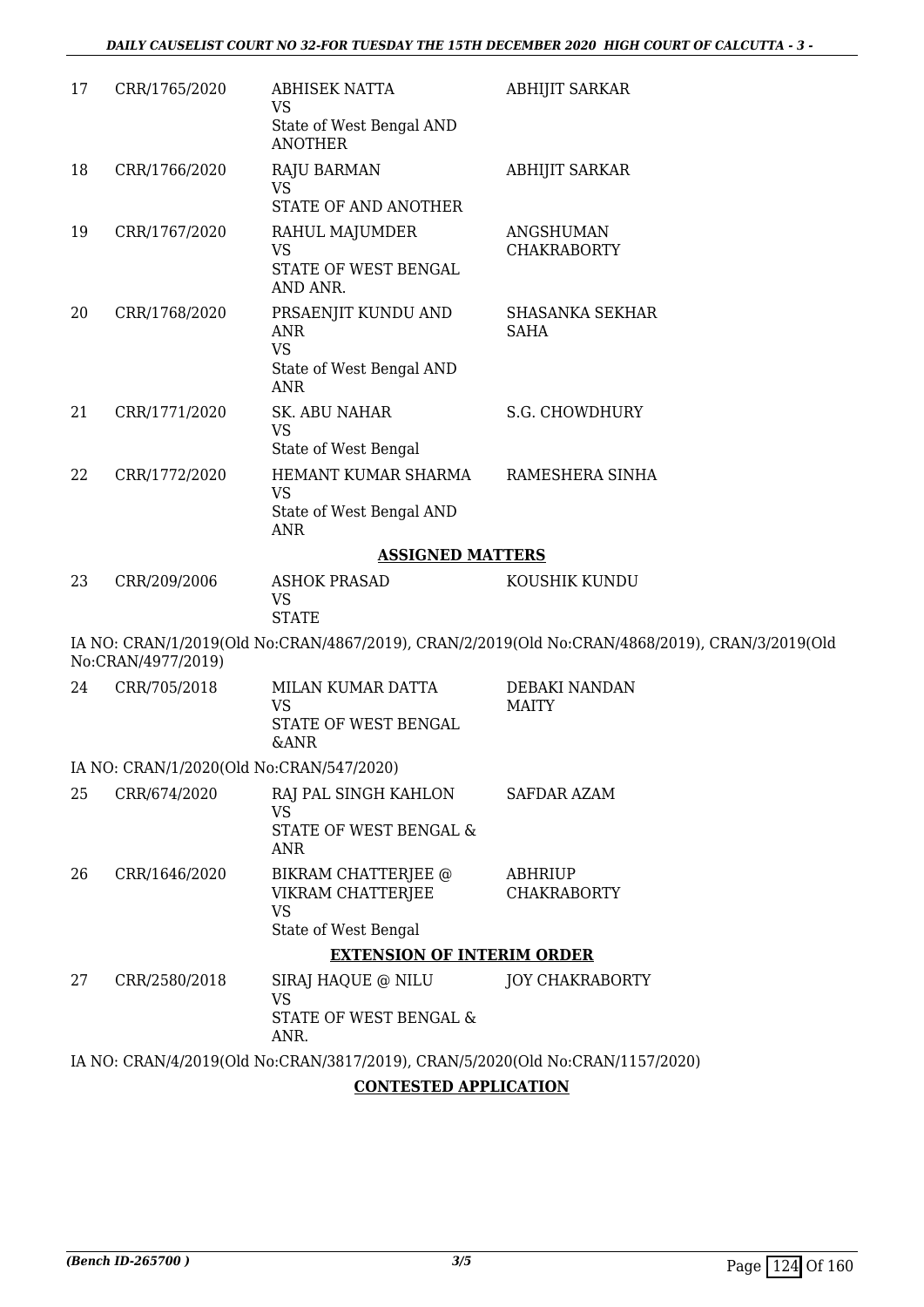| 28 | CRR/3538/2015                                              | <b>BISWAJIT MAJI</b><br><b>VS</b><br><b>MOLOY DE &amp; ANR</b>                                       | <b>S N SINHA RAY</b>          |
|----|------------------------------------------------------------|------------------------------------------------------------------------------------------------------|-------------------------------|
|    | IA NO: CRAN/2/2020                                         |                                                                                                      |                               |
| 29 | CRR/3106/2016                                              | DR. SAMIR KUMAR NANDA SK. FARIDULLAH<br><b>VS</b><br>STATE OF WEST BENGAL                            |                               |
|    | IA NO: CRAN/5/2018(Old No:CRAN/437/2018)                   |                                                                                                      |                               |
| 30 | CRR/3811/2016                                              | M/S. ANTARTICA GRAPHICS<br><b>LTD</b><br><b>VS</b><br>STATE OF WEST BENGAL &                         | KAUSHIK BANERJEE              |
|    |                                                            | <b>ORS</b>                                                                                           |                               |
|    | IA NO: CRAN/3/2020(Old No:CRAN/1334/2020)                  |                                                                                                      |                               |
| 31 | CRR/3025/2017                                              | DEBAPRASAD BANERJEE<br>VS<br>STATE OF WEST BENGAL                                                    | A K ADHYA                     |
|    | IA NO: CRAN/1/2017(Old No:CRAN/4856/2017)                  |                                                                                                      |                               |
| 32 | CRR/3028/2017                                              | MANJURA BEGUM<br><b>VS</b><br><b>MASHIAR RAHAMAN</b>                                                 | <b>BISWAJIT MANNA</b>         |
| 33 | CRR/3619/2017                                              | RANA PRATAP SINGH<br><b>VS</b>                                                                       | <b>S CHAKRABORTY</b>          |
| 34 | CRR/980/2018                                               | STATE OF WEST BENGAL<br>NIRMAL KUMAR AGARWALA<br><b>VS</b><br>STATE OF WEST BENGAL                   | SUBHADIP PRAMANIK             |
| 35 | CRR/1520/2018                                              | SANJIT DUTTA & ANR<br><b>VS</b><br>STATE OF WEST BENGAL &<br>ANR                                     | <b>K BANERJEE</b>             |
|    | IA NO: CRAN/6/2020(Old No:CRAN/1338/2020)                  |                                                                                                      |                               |
|    |                                                            | 36 CRR/1626/2018 PUBALI CHAKRABORTY @ S BHOWMICK<br>PUBALI SENGUPTA<br><b>VS</b><br><b>SUBHANKAR</b> |                               |
|    |                                                            | <b>CHAKRABORTY</b>                                                                                   |                               |
| 37 | IA NO: CRAN/1/2018(Old No:CRAN/3021/2018)<br>CRR/2350/2018 | AMIT KUMAR GUPTA                                                                                     | <b>KRISHAN RAY</b>            |
|    |                                                            | <b>VS</b><br>STATE OF WEST BENGAL&<br>ANR.                                                           |                               |
|    |                                                            | IA NO: CRAN/1/2019(Old No:CRAN/1988/2019), CRAN/2/2019(Old No:CRAN/2154/2019)                        |                               |
| 38 | CRR/2398/2018                                              | TARAK NATH PRAMANIK<br><b>VS</b><br>JADUPATI DUTTA & ANR                                             | R CHATTERJEE                  |
| 39 | CRR/3353/2018                                              | DILIP ADHIKARY<br><b>VS</b><br><b>BASANTA NATH</b>                                                   | ABHIJIT KUMAR<br><b>ADHYA</b> |
| 40 | CRR/3354/2018                                              | DILIP ADHIKARY<br><b>VS</b><br><b>BASANTA NATH</b>                                                   | ABHIJIT KUMAR<br><b>ADHYA</b> |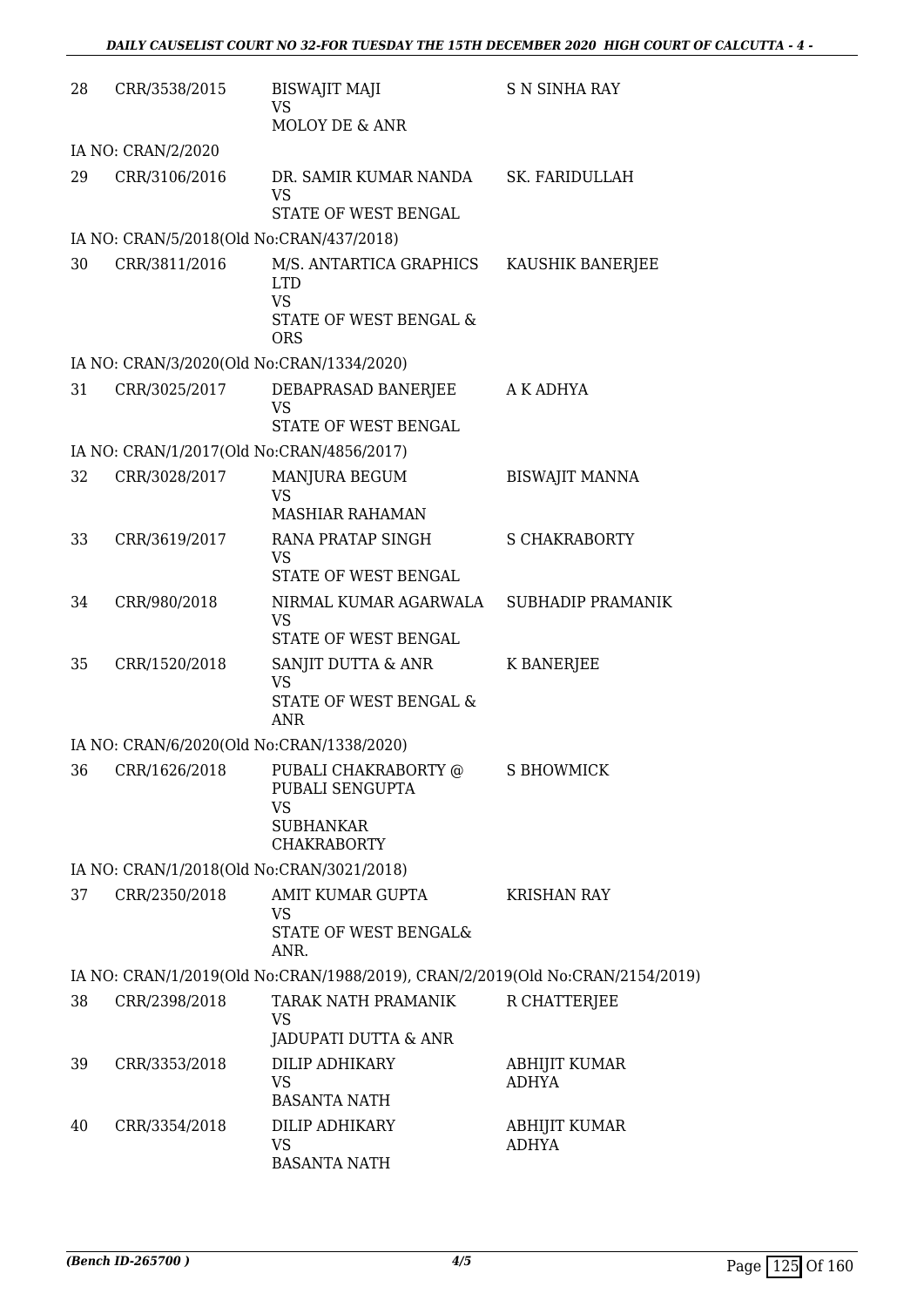| 41 | CRR/3497/2018                             | M/S ALISHA<br><b>CONSTRUCTION &amp; ANR</b><br><b>VS</b><br>STATE OF WEST BENGAL &<br>ANR.                                 | AVINABA PATRA         |
|----|-------------------------------------------|----------------------------------------------------------------------------------------------------------------------------|-----------------------|
|    | wt42 CRR/3498/2018                        | KALIACHAK NURSING<br>HOME REP BY<br><b>ASHADULLAH BISWAS</b><br>@ASADULLA &A<br>VS<br>STATE OF WEST BENGAL &<br><b>ANR</b> | AVINABA PATRA         |
| 43 | CRR/885/2019                              | SK ABDUL SALAM<br><b>VS</b><br>STATE OF WEST BENGAL                                                                        | SK SALIM              |
| 44 | CRR/3845/2019                             | A.K. GUOTA @ASHOK<br><b>KUMAR GUPTA</b><br><b>VS</b><br><b>AXIS BANKLTD</b>                                                | ANIMESH PAUL          |
|    | IA NO: CRAN/2/2020(Old No:CRAN/1320/2020) |                                                                                                                            |                       |
|    |                                           | <b>APPEAL FOR HEARING</b>                                                                                                  |                       |
| 45 | CRA/63/2003                               | <b>BISWANATH SETT</b><br><b>VS</b><br>THE STATE                                                                            | ASHIM KUMAR ROY       |
| 46 | CRA/330/2015                              | <b>BABU @ PRATAP DAS</b><br><b>VS</b><br>STATE OF WEST BENGAL                                                              | S CHOUDHURY           |
| 47 | CRA/29/2017                               | ANIRUDDHA SENGUPTA<br>VS<br>SUBHANKAR SENGUPTA &<br>ORS.                                                                   | <b>SATADRU LAHIRI</b> |
|    | IA NO: CRAN/1/2018(Old No:CRAN/1368/2018) |                                                                                                                            |                       |
| 48 | CRA/535/2017                              | MAHESH KR SHARMA<br><b>VS</b><br>M/S GEE PEE INFOTEH PVT<br>LTD & ORS                                                      | K GANGULY             |
| 49 | CRA/604/2017                              | <b>BIMAL DHALI</b><br><b>VS</b>                                                                                            | <b>ASRAF MONDAL</b>   |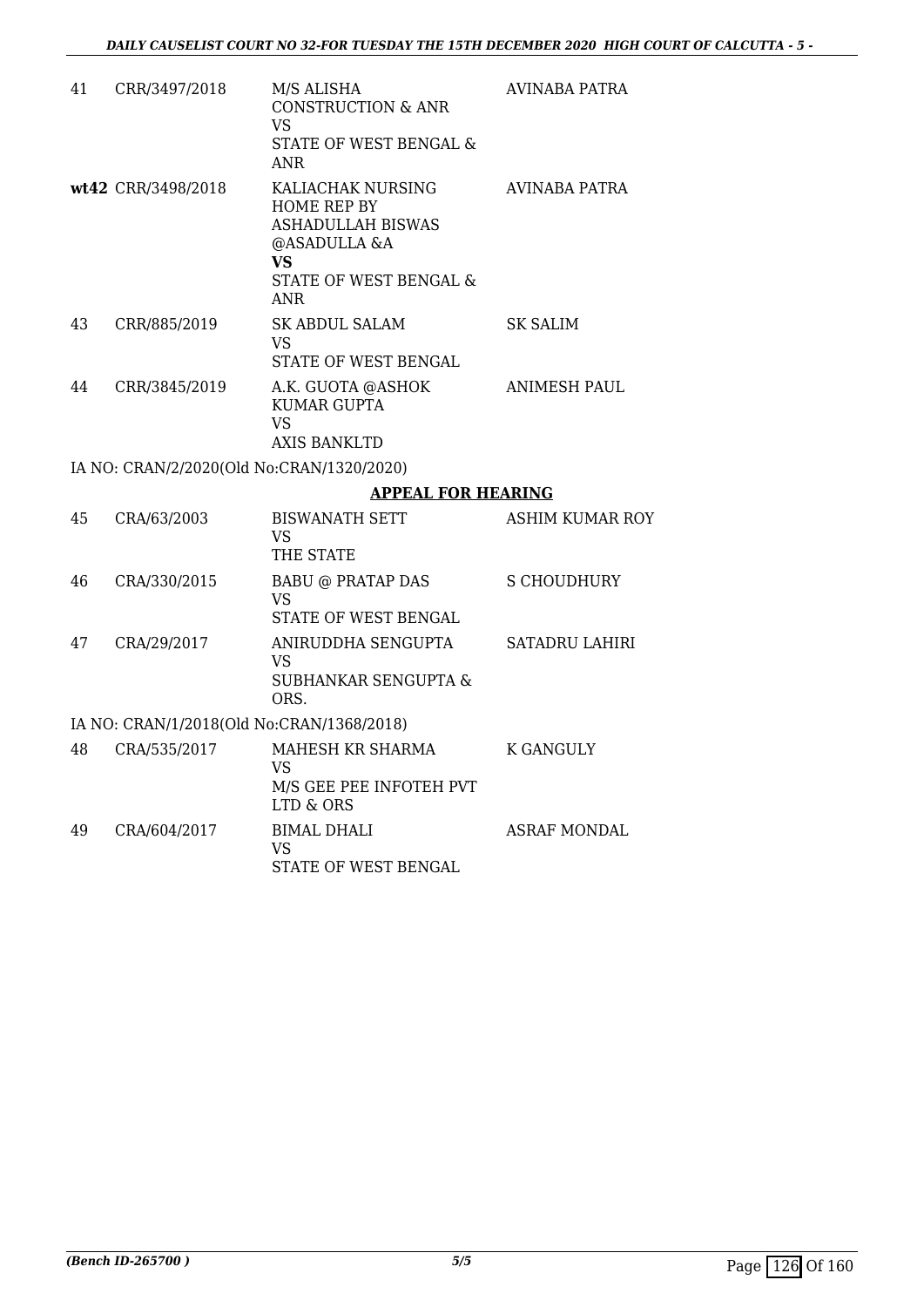

## **Appellate Side**

**DAILY CAUSELIST For Tuesday The 15th December 2020**

**COURT NO. 9**

**SINGLE BENCH (SB)**

**AT 10:45 AM**

**HON'BLE JUSTICE SUBHASIS DASGUPTA**

**(VIA VIDEO CONFERENCE)**

#### **ON WEDNESDAY, 9TH DECEMBER, 2020 AND AS AND WHEN SIT SINGLY - WILL SIT SINGLY AND TAKE MATTERS LISTED BEFORE HIM IN THE DAILY LIST OF 16TH MARCH,2020 EXCEPT THE MATTERS WHICH ARE ALREADY DISPOSED OF.**

**NOTE : MATTERS WILL BE TAKEN UP THROUGH PHYSICAL HEARING ONLY WHEN BOTH THE PARTIES ARE AGREED.**

|     |              | <b>LISTED MOTION</b>                                                                                         |                                |  |
|-----|--------------|--------------------------------------------------------------------------------------------------------------|--------------------------------|--|
| 1   | CO/3434/2011 | <b>AMITABH KHEMKA &amp; ORS</b><br><b>VS</b><br>SOUTHERN AVENUE RAJESHWARI<br>$&$ ORS                        | S.K.KANODIA                    |  |
| wt2 | CO/1032/2012 | SOUTHERN AVENUE RAJESWARI<br><b>WELFARE ASSOCIATION &amp; ORS</b><br>VS<br><b>AMITAVA KHEMKA &amp; ORS</b>   | RAJAT DUTTA                    |  |
| 3   | CO/3603/2011 | TAPATI HAZRA & ORS<br>VS<br>LAKSHMIKANTA NASKAR                                                              | <b>SONI KUMARI</b>             |  |
| 4   | CO/707/2017  | M/S. NEWSTIDAY PVT.LTD.<br>VS.<br><b>JOY CHATTERJEE</b>                                                      | M. S. CHATTERJRR               |  |
| 5   | CO/823/2018  | <b>SMT. MAYA GHOSH</b><br><b>VS</b><br><b>SUJIT ROY</b>                                                      | <b>SHAILA AFRIN</b>            |  |
| 6   | CO/868/2018  | RANJIT KAR<br>VS.<br>JYOTIRENDRA BAIRAGYA & ANR.                                                             | RAFIJUL ALAM                   |  |
| 7   | CO/965/2018  | <b>GREKA DRILLING(INDIA) LTD &amp;</b><br><b>ANR</b><br>VS.<br>M/S. ARIHANT CARGO CARRIERS<br><b>PVT LTD</b> | DEBNATH GANGULY                |  |
| 8   | CO/999/2018  | NAZARA BIBI @ NAJARA KHATOON<br><b>VS</b><br><b>MD SAHID</b>                                                 | <b>SOUMEN DAS</b>              |  |
| 9   | CO/1009/2018 | <b>SANDEEP BOSE</b><br><b>VS</b><br>SWARNALY BOSE (DAS ROY)                                                  | <b>SUBHABRATA</b><br>CHOWDHURY |  |
| 10  | CO/1017/2018 | <b>GITA SEN &amp; ORS</b><br><b>VS</b><br><b>BAIKUNTHA NATH SEN</b>                                          | <b>SALIL KUMAR SARKAR</b>      |  |
| 11  | CO/1033/2018 | SHREE DIGVIJAY CEMENT CO.<br><b>LTD</b><br><b>VS</b><br><b>BANK OF BARODA &amp; ORS</b>                      | R. K. RAI                      |  |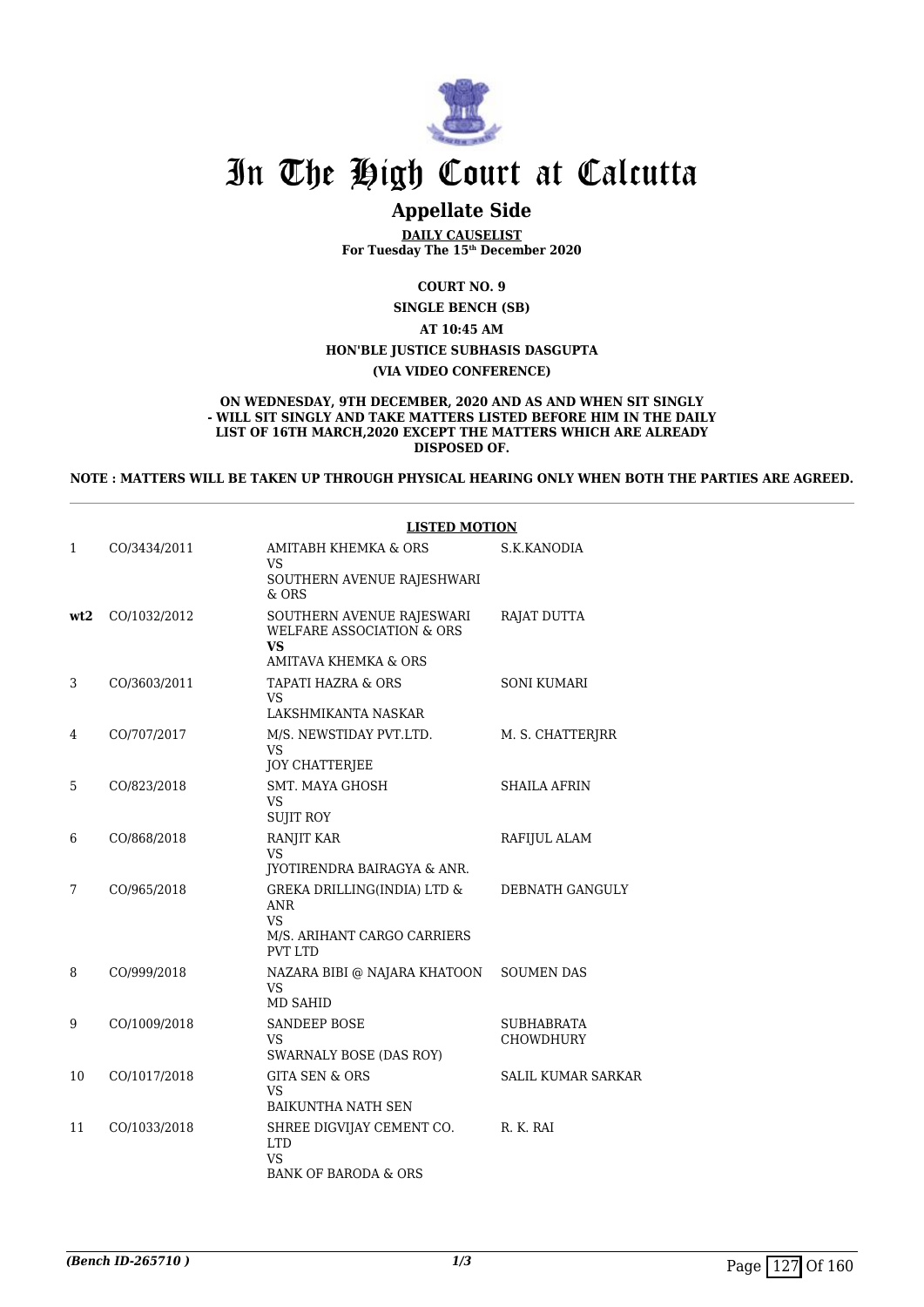| 12 | CO/1047/2018                                            | <b>BASANTI GHOSH &amp; ANR.</b><br>VS                        | <b>ANYASHA DAS</b>   |
|----|---------------------------------------------------------|--------------------------------------------------------------|----------------------|
| 13 | CO/1054/2018                                            | RABINDRANATH GHOSH<br><b>BHABANI KARMAKAR</b><br>VS          | S K GHOSH            |
|    |                                                         | PRADIP RANJAN DEY (DEAD) REP<br>BY MANASHI DEY               |                      |
| 14 | CO/1078/2018                                            | CHANCHAL CHATTERJEE<br>VS<br>RAMRUP BHATTACHARJEE            | UTTAM GHOSH          |
| 15 | CO/1079/2018                                            | ABHIJIT MITRA<br><b>VS</b>                                   | SANJIDA SULTANA      |
| 16 | CO/1081/2018                                            | DIPA MITRA (GHOSH)<br>MIRA BHARATI<br>VS                     | DHANANJAY BANERJEE   |
|    |                                                         | NILIMA GUHA & ORS.                                           |                      |
| 17 | IA NO: CAN/1/2020(Old No:CAN/2641/2020)<br>CO/1087/2018 | <b>RANI MAITY</b>                                            | <b>D BANERJEE</b>    |
|    |                                                         | VS<br>STATE REP BY COLLECTOR,<br>PURBA MEDINIPUR             |                      |
| 18 | CO/1089/2018                                            | BAHARATI AIRTEL LTD& ANR<br>VS.                              | S. BHATTACHARYA      |
|    |                                                         | <b>BADRI PRASAD PODDAR</b>                                   |                      |
| 19 | CO/1177/2018                                            | BHOLANATH MONDAL<br>VS<br><b>ASHOK MONGAL</b>                | SHILA SARKAR         |
| 20 | CO/1201/2018                                            | SANJIB SEAL @ SANJIB SHILL<br>VS                             | R CHATTERJEE         |
|    |                                                         | <b>SEULI SEAL &amp; ANR</b>                                  |                      |
| 21 | CO/1202/2018                                            | M/S ESCO SCRAP CONCERN &<br><b>ORS</b><br>VS<br>PIYUSH BUBNA | TARAK NATH HALDER    |
| 22 | CO/1209/2018                                            | KAPINDRA CHOUDHURY<br>VS<br>SHIBAPRASAD SAHA                 | SUNNY NANDY          |
| 23 | CO/2387/2018                                            | <b>SUJIT KUMAR BANERJEE</b><br>VS                            | ARPITA MONDAL        |
|    |                                                         | PRATIMA BANERJEE & ORS                                       |                      |
| 24 | CO/770/2019                                             | JAHAR JATHI @ JAHAR JATI<br>VS<br>SANDHYA BHAKTA & ORS       | UTTAM KUMAR KAMILA   |
| 25 | CO/1977/2019                                            | BIKASH MAJUMDAR                                              | MANOJ KUMAR ROY      |
|    |                                                         | VS.<br>MANISHA MAJUMDAR                                      |                      |
| 26 | CO/2781/2019                                            | MITA SAHA & ANR<br>VS.                                       | ABHISEK BANERJEE     |
| 27 | CO/2832/2019                                            | RAMESH CHANDRA SAHA & ORS<br><b>BARUN KUMAR BHATTA</b>       | RATUL DAS            |
|    |                                                         | VS.<br>AMAR NATH BHATTACHARJEE &                             |                      |
|    |                                                         | ORS.                                                         |                      |
| 28 | CO/2853/2019                                            | <b>SANJOY SARKAR</b><br>VS.<br>SONALI NANDY                  | ANIMESH PAUL         |
| 29 | CO/2880/2019                                            | ABDUL ROUPH KHAN & ORS<br>VS.                                | MD. MANSOOR ALAM     |
| 30 | CO/2943/2019                                            | ABUL KHAYER KHAN & ORS<br>SAHEM MONDAL                       |                      |
|    |                                                         | VS.<br>UNION OF INDIA                                        | JAYANTA KUMAR MANDAL |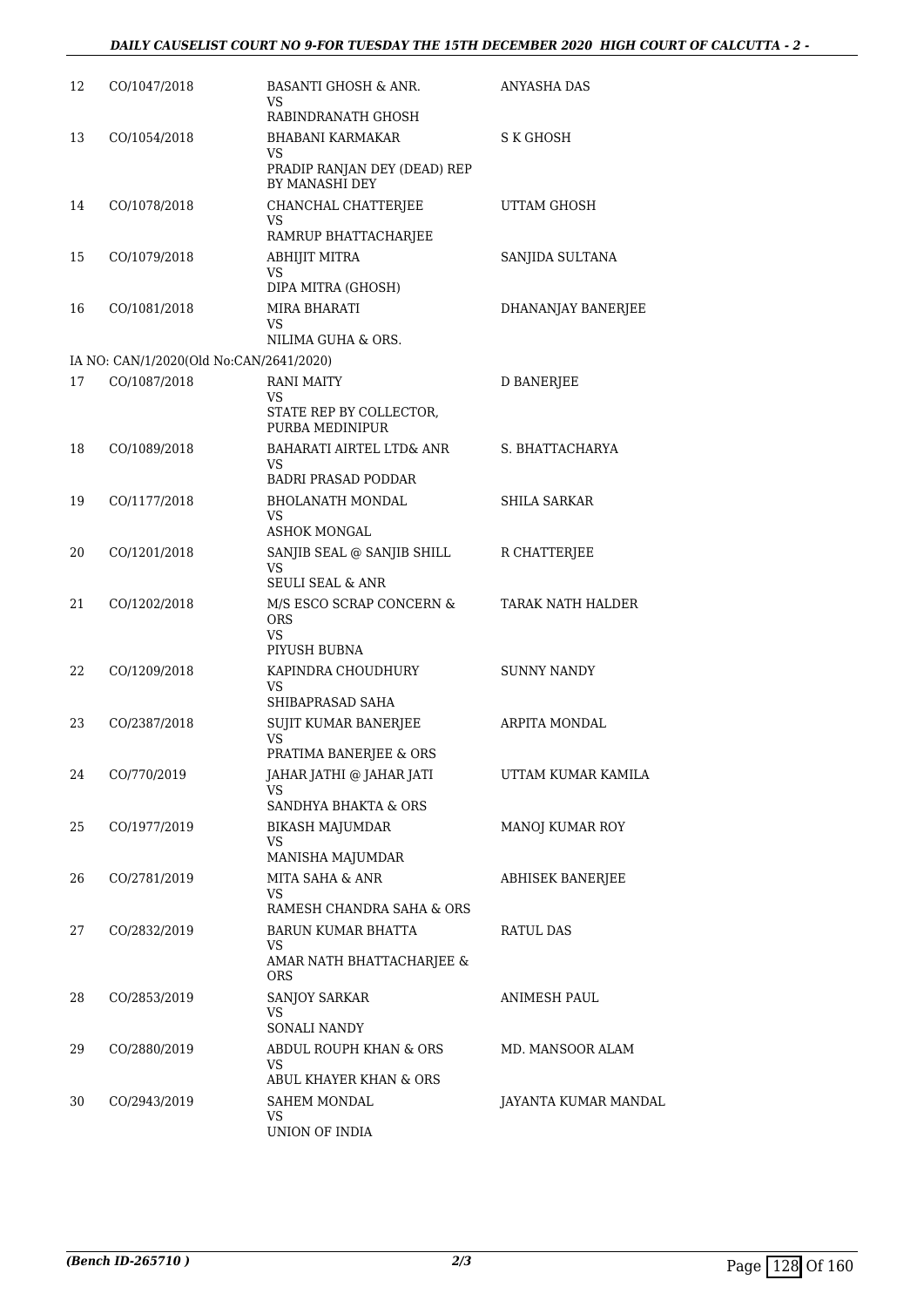| 31 | CO/3015/2019 | NIRMAL MONDAL@NIRMAL<br><b>KUMAR MONDAL</b><br><b>VS</b> | SARBANANDA SANNYAL        |
|----|--------------|----------------------------------------------------------|---------------------------|
|    |              | RABINDRA NATH MONDAL & ORS                               |                           |
| 32 | CO/3053/2019 | SUSHIL KR. CHAKRABORTY<br><b>VS</b>                      | <b>INDRANUI DUTTA</b>     |
|    |              | ANUP KR. CHAKRABORTY & ORS.                              |                           |
| 33 | CO/3179/2019 | <b>DEBASISH DAS</b><br><b>VS</b>                         | SOUNAK BHATTACHARYA       |
|    |              | SHYAM SUNDAR SINGH                                       |                           |
| 34 | CO/3206/2019 | HIRENDRA NATH MUKHERJEE<br>VS                            | <b>BISWADIP MUKHERJEE</b> |
|    |              | PRESIDENT DURGA PRASAD<br><b>MUKHERJEE &amp; ORS</b>     |                           |
| 35 | CO/3254/2019 | <b>SHRABANI KUNDU</b>                                    | <b>SUCHINDRAM</b>         |
|    |              | <b>VS</b>                                                | <b>BHATTACHARYA</b>       |
|    |              | <b>MALAY KUNDU</b>                                       |                           |
| 36 | CO/3259/2019 | ASOK KUAMR MONDAL & ANR<br><b>VS</b>                     | <b>TANMOY MUKHERJEE</b>   |
|    |              | PAWAN KUMAR SHAH                                         |                           |
|    |              | <b>NEW MOTION</b>                                        |                           |
| 37 | CO/1069/2018 | DEBASISH BAGCHI<br><b>VS</b>                             | PRIYAKSHI BANERJEE        |
|    |              | <b>KABITA DAS</b>                                        |                           |
|    |              | <b>CONTESTED APPLICATION</b>                             |                           |
| 38 | CO/1076/2018 | SUPRIYA RAKSHIT<br>VS                                    | P. ROY                    |
|    |              | SISIR KUMAR CHOWDHURY                                    |                           |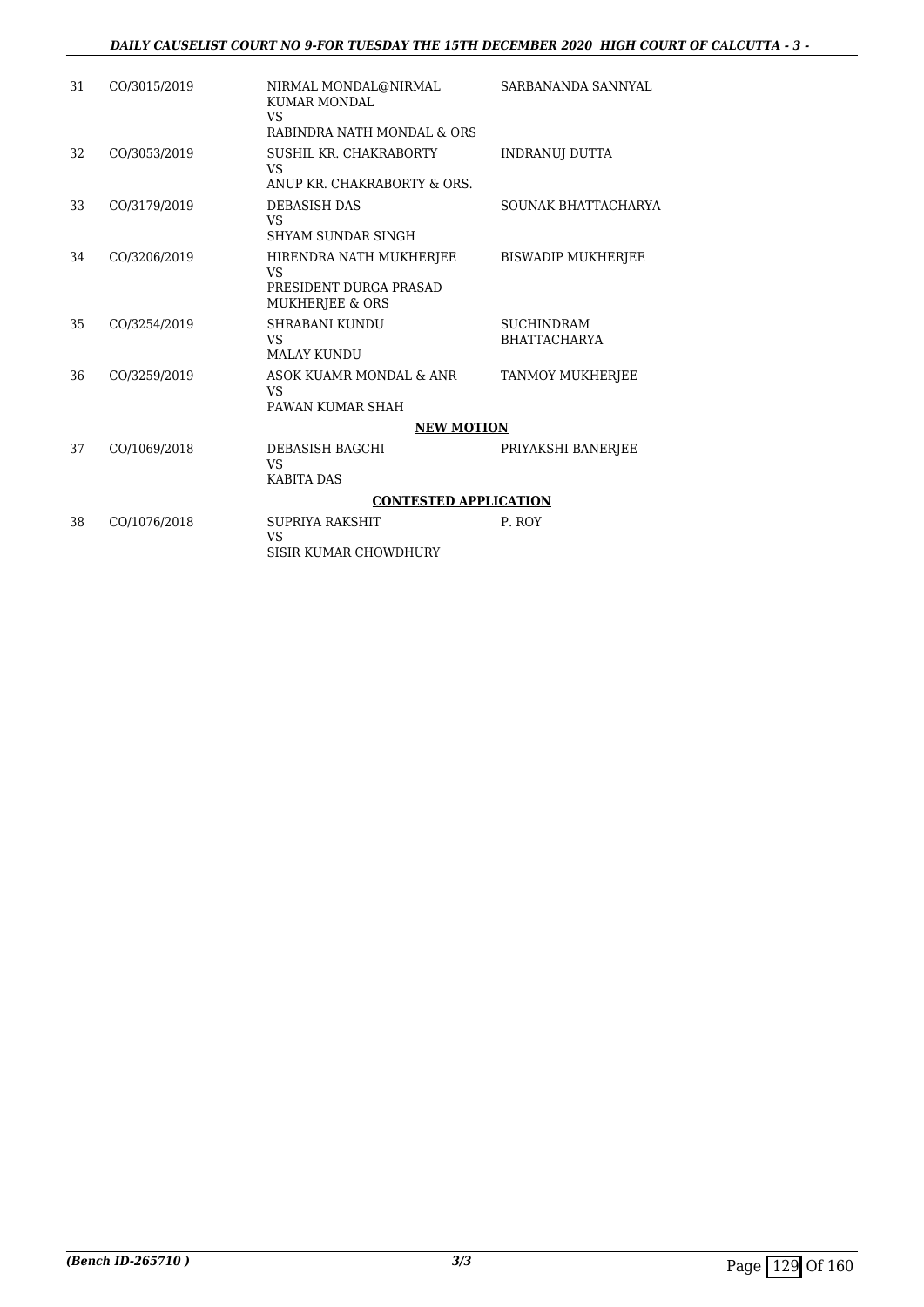

## **Appellate Side**

**DAILY CAUSELIST For Tuesday The 15th December 2020**

**COURT NO. 2**

### **SINGLE BENCH (SB)**

**AT 10:45 AM**

**HON'BLE JUSTICE MD. NIZAMUDDIN**

### **(VIA VIDEO CONFERENCE)**

### **ON MONDAY, 14TH DECEMBER, 2020 AND THEREAFTER AS AND WHEN SITS SINGLY -- WILL SIT SINGLY AND TAKE MATTERS LISTED BEFORE HIM IN THE DAILY LIST OF 16TH MARCH, 2020 EXCEPT THE MATTERS WHICH ARE ALREADY DISPOSED OF.**

### **NOTE : MATTERS WILL BE TAKEN UP THROUGH PHYSICAL HEARING WHEN BOTH THE PARTIES ARE AGREED.**

#### **FOR HEARING** 1 WPA/5767/2009 DEBDULAL GAYEN VS STATE OF WEST BENGAL & ORS. BISWADEB RAY CHOWDHURI 2 WPA/11559/2010 TATA REFRACTORIES LTD. VS UNION OF INDIA & ORS. DALIA **BHATTACHARIEE** IA NO: CAN/2/2019(Old No:CAN/10197/2019), CAN/3/2020 3 WPA/1015/2012 BINAPANI MONDAL VS STATE AND ORS UTTAM KUMAR BHATTACHARYYA 4 WPA/19544/2013 KALYAN SAHA VS WBBSE & ORS BISWAJIT DAS IA NO: CAN/1/2019(Old No:CAN/9309/2019) 5 WPA/35802/2013 LATIKA GHOSE VS STATE OF WEST BENGAL & ORS. SK. FARIDULLAH 6 WPA/6970/2015 SAUVIK MITRA VS STATE OF WEST BENGAL & **ORS** MANABENDRA THAKUR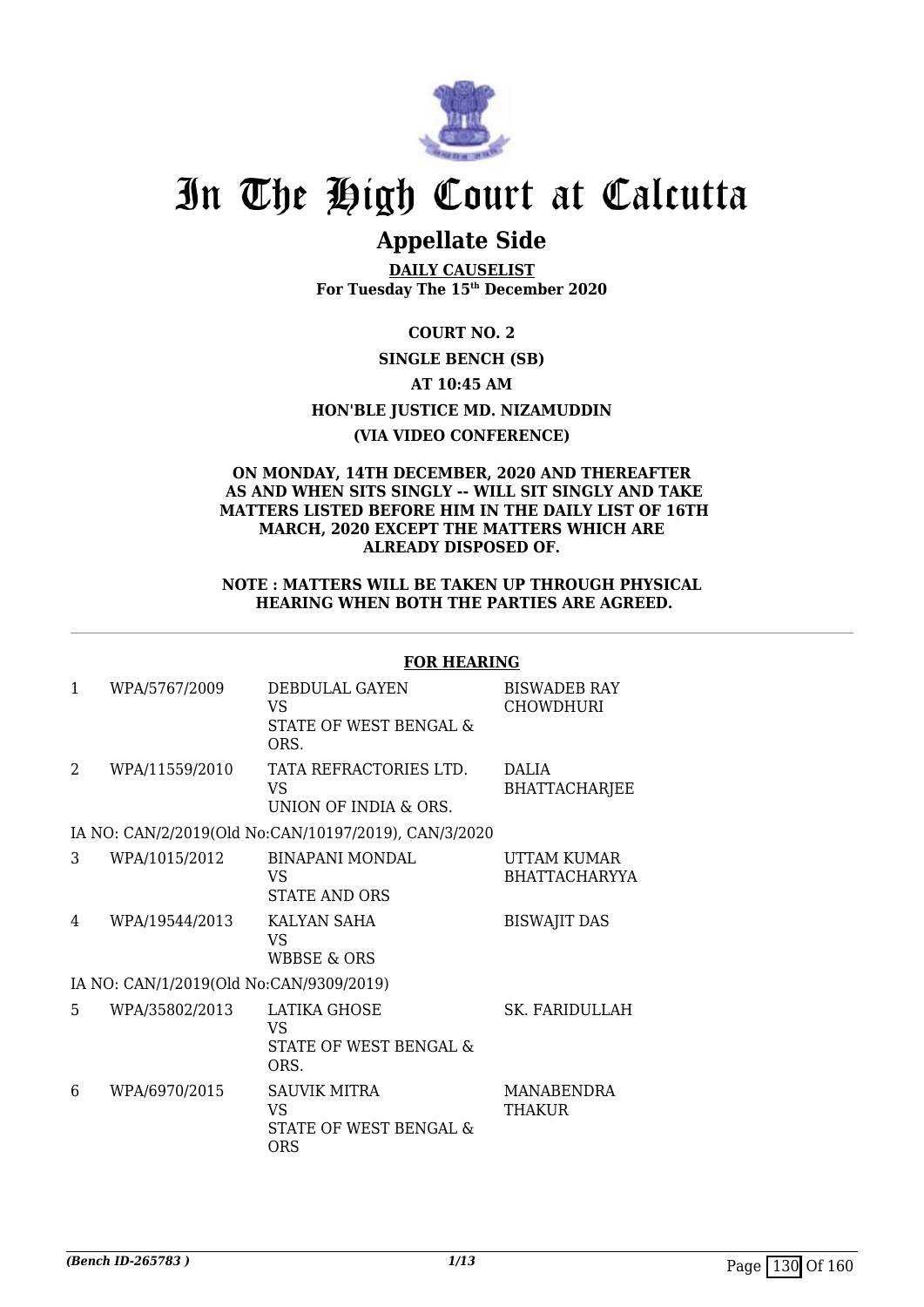| 7  | WPA/15988/2015                           | ARCHANA DEY<br><b>VS</b><br>STATE OF WEST BENGAL &<br><b>ORS</b>                                        | <b>INDRANIL</b><br><b>CHAKRAVARTI</b> |
|----|------------------------------------------|---------------------------------------------------------------------------------------------------------|---------------------------------------|
|    | IA NO: CAN/1/2019(Old No:CAN/10061/2019) |                                                                                                         |                                       |
| 8  | WPA/25180/2015                           | SAROJ KUMAR PANIGRAHI<br>$&$ ANR<br><b>VS</b><br>STATE OF WEST BENGAL &<br><b>ORS</b>                   | UTTAM KUMAR<br><b>BHATTACHARYYA</b>   |
| 9  | WPA/11279/2016                           | <b>HUMAYUN BISWAS</b><br><b>VS</b><br>STATE OF WEST BENGAL &<br><b>ORS</b>                              | DHIMAN KUMAR<br><b>SENGUPTA</b>       |
| 10 | WPA/19071/2017                           | MADHURIMA GHOSH<br><b>VS</b><br>THE COUNCIL FOR THE<br><b>INDIAN SCHOOL</b><br>CERTIFICATE EXAM         | ASISH KR.DUTTA                        |
| 11 | WPA/20585/2017                           | KOUSHIK SEN & ANR<br><b>VS</b><br>THE ADMINISTRATOR,<br><b>CHHATNA CHANDIDAS</b><br>MAHAVIDYALAYA & ORS | A. CHAKRABORTY                        |
| 12 | WPA/22772/2017                           | BINA DUTTA (DASH)<br><b>VS</b><br>STATE OF WEST BENGAL &<br><b>ORS</b>                                  | <b>DEBASIS DEY</b>                    |
| 13 | WPA/23165/2017                           | <b>SMT. THANDA MAHATO</b><br><b>VS</b><br>STATE OF WEST BENGAL &<br>ORS.                                | DIPAK CHAKRABORTY                     |
| 14 | WPA/24573/2017                           | SRI SRI SARADA BANIPITH<br>HIGH SCHOOL & ORS<br>VS<br>STATE OF WEST BENGAL &<br><b>ORS</b>              | <b>ANINDA</b><br><b>BHATTACHARYA</b>  |
| 15 | WPA/26808/2017                           | NISHI KANTA DAS THAKUR<br><b>VS</b><br>STATE OF WEST BENGAL &<br>ORS.                                   | GOPAL CH. RAY                         |
| 16 | WPA/30024/2017                           | PRABHAKAR RANJAN SINGH<br>VS<br><b>STATE OF WEST BENGAL &amp;</b><br><b>ORS</b>                         | TANUJA BASAK                          |
| 17 | WPA/30486/2017                           | SHAHIDA BEGUM<br><b>VS</b><br>STATE OF WEST BENGAL &<br><b>ORS</b>                                      | SK. H. REZA                           |
| 18 | WPA/31026/2017                           | NAZMA BEGAM<br>VS<br>STATE OF WEST BENGAL &<br><b>ORS</b>                                               | S P JANA                              |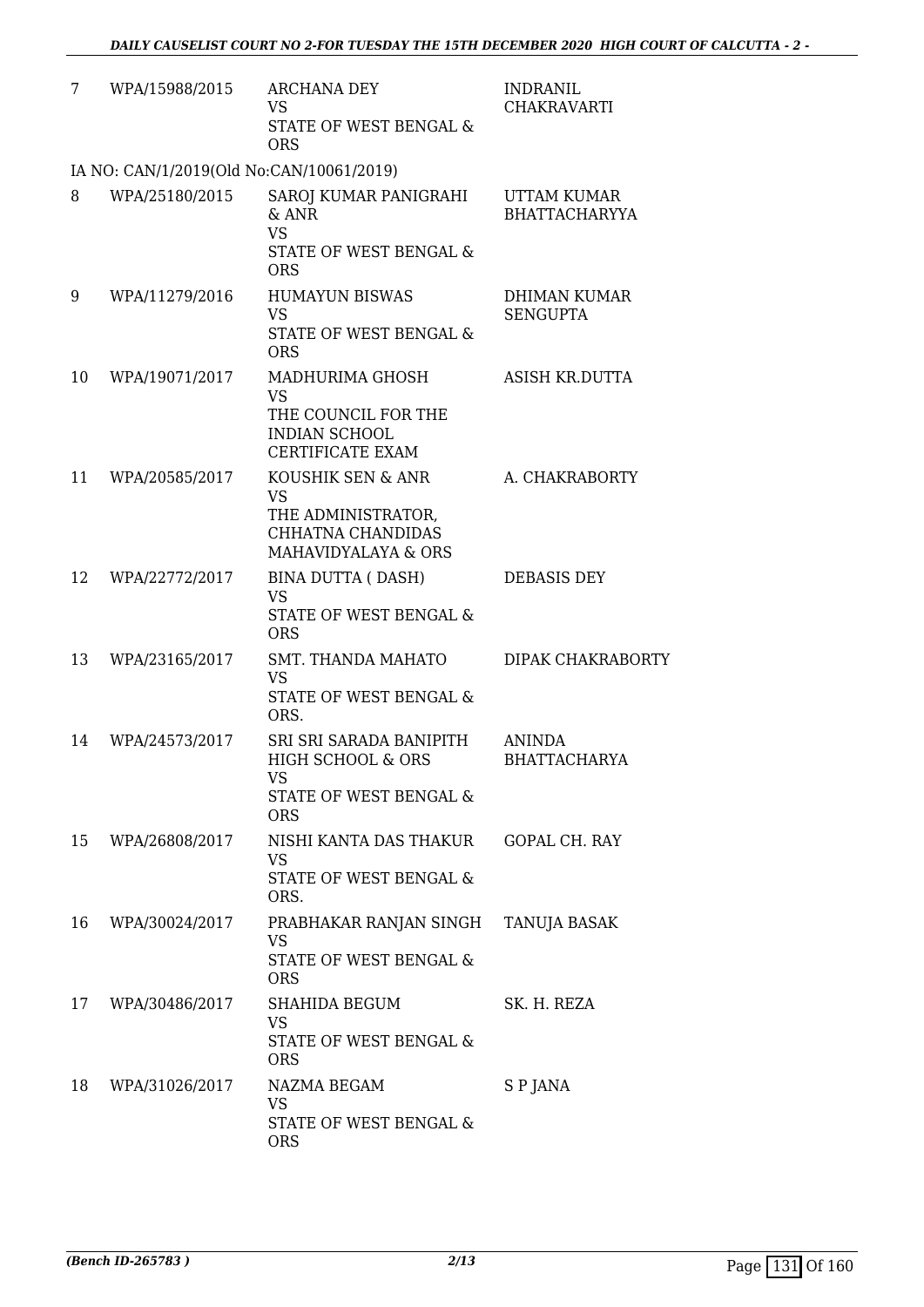| 19 | WPA/31396/2017 | <b>SOURAV BARMAN</b><br><b>VS</b><br>STATE OF WEST BENGAL &<br><b>ORS</b>            | <b>SUJIT KR RATH</b>                   |
|----|----------------|--------------------------------------------------------------------------------------|----------------------------------------|
| 20 | WPA/184/2018   | <b>RITU MASAT</b><br><b>VS</b><br>STATE OF WEST BENGAL &<br><b>ORS</b>               | <b>INDRANI PATRA</b>                   |
| 21 | WPA/362/2018   | HARADHAN MAHATA<br><b>VS</b><br>STATE OF WEST BENGAL &<br><b>ORS</b>                 | <b>SOUGATA MITRA</b>                   |
| 22 | WPA/4843/2018  | BISWANATH SARKAR & ORS<br><b>VS</b><br>STATE OF WEST BENGAL<br>&ORS                  | <b>DHILON SENGUPTA</b>                 |
| 23 | WPA/4844/2018  | <b>BISWAJIT MONDAL</b><br><b>VS</b><br>STATE OF WEST BENGAL<br>&ORS                  | DHILON SEN GUPTA                       |
| 24 | WPA/10005/2018 | MITHILESH KUMAR SINGH<br><b>VS</b><br>STATE OF WEST BENGAL &<br><b>ORS</b>           | ANUSUYA BANERJEE                       |
| 25 | WPA/10010/2018 | PRANABESH KUMAR RAY<br><b>VS</b><br>STATE OF WEST BENGAL &<br><b>ORS</b>             | ANUSUYA BANERJEE                       |
| 26 | WPA/10038/2018 | <b>TARAK NATH GAYEN</b><br><b>VS</b><br>STATE OF WEST BENGAL &<br><b>ORS</b>         | A BANERJEE                             |
| 27 | WPA/10040/2018 | <b>JANNATAN FERDOUS</b><br><b>VS</b><br>STATE OF WEST BENGAL &<br><b>ORS</b>         | T BASAK                                |
| 28 | WPA/12531/2018 | <b>JHIMLI MOULICK</b><br><b>VS</b><br>STATE OF WEST BENGAL &<br>ORS.                 | KRISHNENDU BERA                        |
| 29 | WPA/22508/2018 | DIPANKAR JANA<br><b>VS</b><br>STATE OF WEST BENGAL &<br><b>ORS</b>                   | <b>ADRISNATA</b><br><b>CHAKRABORTY</b> |
| 30 | WPA/22514/2018 | SHYAMPROSAD<br><b>SADHUKHAN</b><br><b>VS</b><br>STATE OF WEST BENGAL &<br><b>ORS</b> | RANAJIT CHATTERJEE                     |
| 31 | WPA/22515/2018 | PABITRA HIRA<br><b>VS</b><br>STATE OF WEST BENGAL &<br><b>ORS</b>                    | RANAJIT CHATTERJEE                     |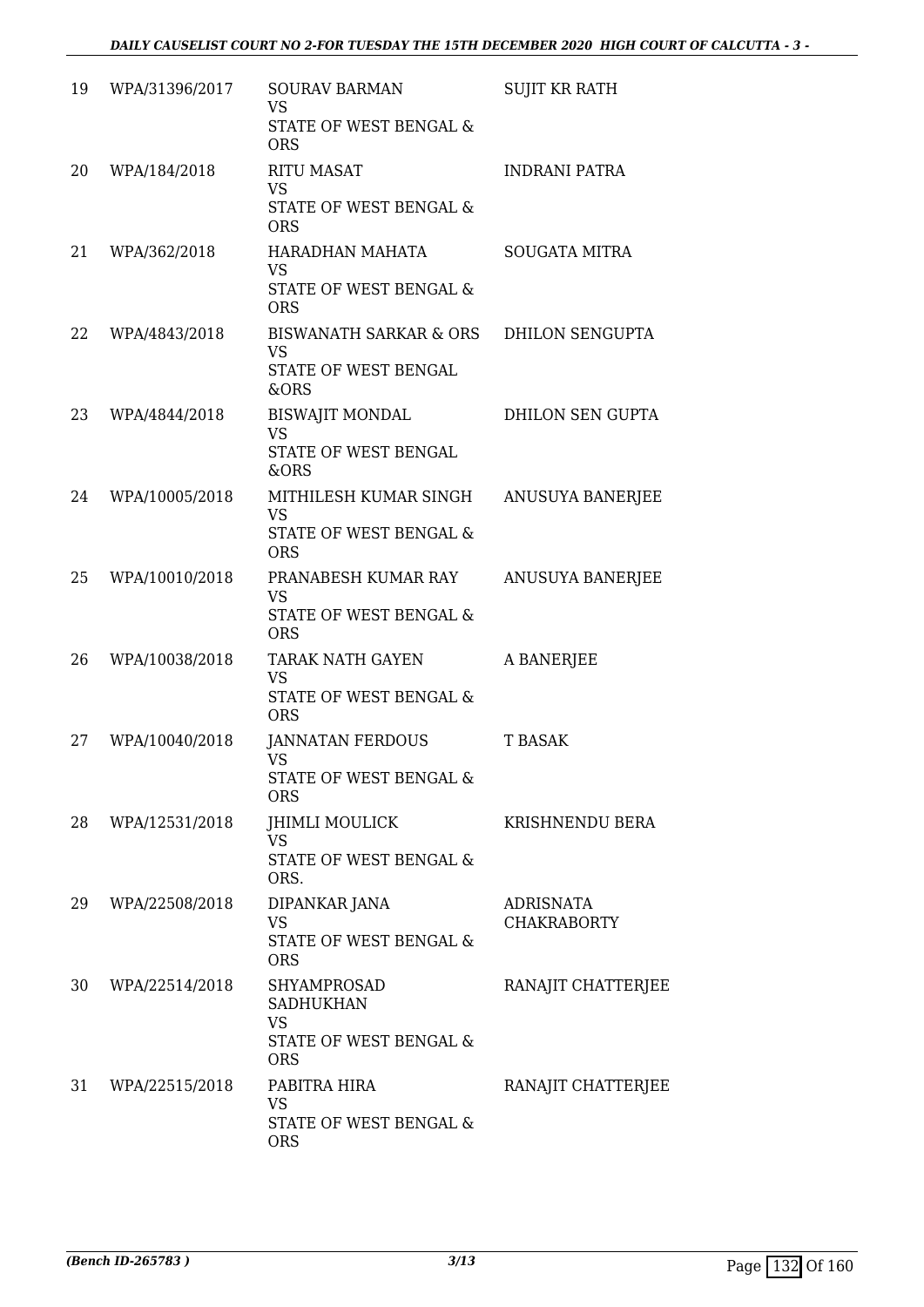| 32 | WPA/22652/2018 | ABHIJIT CHAUDHURY<br><b>VS</b><br>STATE OF WEST BENGAL &<br><b>ORS</b>                 | <b>GANAPATI</b><br>CHAUDHURI |
|----|----------------|----------------------------------------------------------------------------------------|------------------------------|
| 33 | WPA/2955/2019  | <b>GOUTAM HANSDA</b><br><b>VS</b><br>STATE OF WEST BENGAL &<br><b>ORS</b>              | TANUJA BASAK                 |
| 34 | WPA/3120/2019  | <b>DEBASIS BHOWMIK</b><br><b>VS</b><br>STATE OF WEST BENGAL &<br><b>ORS</b>            | NIRUPAM DHALI                |
| 35 | WPA/3232/2019  | ANINDITA MAITY<br><b>VS</b><br>NATIONAL CO-ORDINATION<br><b>BOARD - GATE &amp; ORS</b> | <b>SHAMIM UL BARI</b>        |
| 36 | WPA/3367/2019  | PURNENDU SEKHAR<br><b>GHATAK</b><br><b>VS</b><br>STATE OF WEST BENGAL &<br><b>ORS</b>  | RAJDEEP BISWAS               |
| 37 | WPA/3368/2019  | <b>SUSHANTA PAL</b><br><b>VS</b><br>STATE OF WEST BENGAL &<br><b>ORS</b>               | RAJDEEP BISWAS               |
| 38 | WPA/3374/2019  | <b>BARSHA SAHA</b><br><b>VS</b><br>STATE OF WEST BENGAL &<br><b>ORS</b>                | <b>SUBIR DEBNATH</b>         |
| 39 | WPA/3758/2019  | LALITA BARMAN<br><b>VS</b><br>STATE OF WEST BENGAL &<br><b>ORS</b>                     | <b>HIMANGSHU GHOSH</b>       |
| 40 | WPA/3818/2019  | PAYEL BOSE<br><b>VS</b><br>STATE OF WEST BENGAL &<br><b>ORS</b>                        | K. M. HOSSAIN                |
| 41 | WPA/3838/2019  | SABYASACHI DAKUA<br>VS<br>STATE OF WEST BENGAL &<br><b>ORS</b>                         | <b>KASHISWAR GHOSAL</b>      |
| 42 | WPA/4082/2019  | SUJIT CHANDRA SARKAR<br><b>VS</b><br><b>STATE OF WEST BENGAL &amp;</b><br><b>ORS</b>   | SAKTI PADA JANA              |
| 43 | WPA/4105/2019  | <b>SUMITRA NASKAR</b><br><b>VS</b><br>STATE OF WEST BENGAL &<br>ORS.                   | SASWATI ADHIKARY             |
| 44 | WPA/4660/2019  | <b>SANAT MONDAL</b><br>VS<br>STATE OF WEST BENGAL &<br><b>ORS</b>                      | SAKTI PADA JANA              |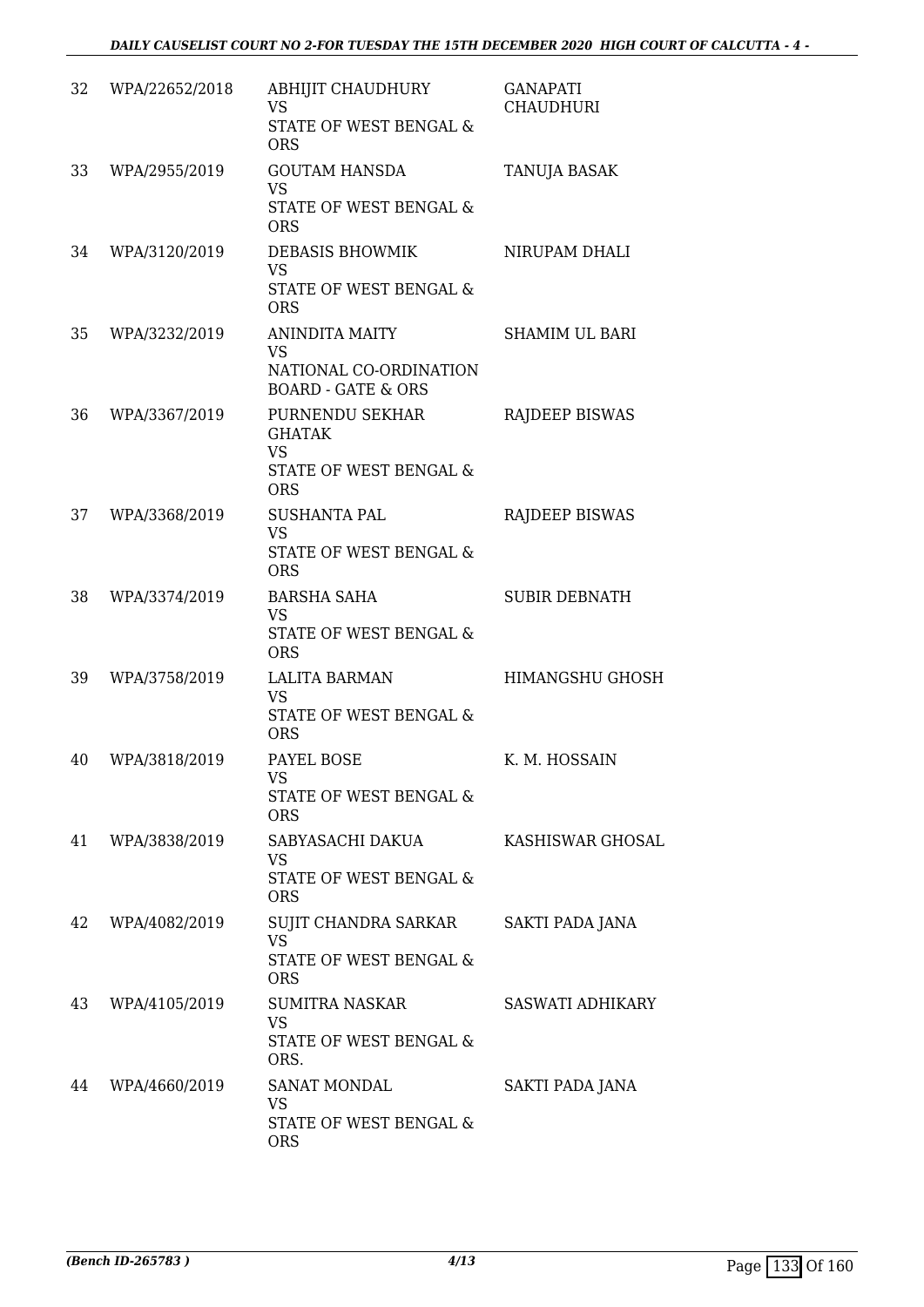| 45 | WPA/4907/2019 | RAJIB RAHA<br><b>VS</b><br>STATE OF WEST BENGAL &<br>ORS.                                                   | SAKTI PADA JANA                     |
|----|---------------|-------------------------------------------------------------------------------------------------------------|-------------------------------------|
| 46 | WPA/4977/2019 | RANTI DEB ROY<br><b>VS</b><br>STATE OF WEST BENGAL &<br><b>ORS</b>                                          | <b>SASWATI</b><br><b>CHATTERJEE</b> |
| 47 | WPA/4999/2019 | BHABENDRA NATH<br><b>BARMAN</b><br><b>VS</b><br>STATE OF WEST BENGAL &<br><b>ORS</b>                        | PRITIKANA GANTAIT                   |
| 48 | WPA/5003/2019 | BIDYA CHARAN BARMAN<br>VS<br><b>STATE OF WEST BENGAL &amp;</b><br><b>ORS</b>                                | PRITIKANA GANTAIT                   |
| 49 | WPA/5111/2019 | <b>JAY PRAKASH NARAYAN</b><br><b>SHARMA</b><br><b>VS</b><br>STATE OF WEST BENGAL<br>&ORS                    | REKHESHWAR DEY<br><b>SARKAR</b>     |
| 50 | WPA/5292/2019 | PALLABI CHAKRABORTY<br><b>VS</b><br>STATE OF WEST BENGAL &<br><b>ORS</b>                                    | <b>SOUMITRA</b><br><b>KARMAKAR</b>  |
| 51 | WPA/5412/2019 | SASWATI DUTTA<br><b>VS</b><br><b>STATE OF WEST BENGAL &amp;</b><br><b>ORS</b>                               | DEBJANI GHOSAL                      |
| 52 | WPA/5413/2019 | MANORANJAN SARKAR<br>VS<br>STATE OF WEST BENGAL &<br><b>ORS</b>                                             | PRITIKANA GANTAIT                   |
| 53 | WPA/5615/2019 | NANDITA BHATTACHARYA<br><b>VS</b><br>THE DIRECTOR OF<br>PENSION, PF & GROUP<br><b>INSURANCE WB&amp; ORS</b> | S. CHATTOPADHYAY                    |
| 54 | WPA/5831/2019 | <b>KAUSTAV SARKAR</b><br><b>VS</b><br>STATE OF WEST BENGAL &<br>ORS.                                        | TANUJA BASAK                        |
| 55 | WPA/5834/2019 | MD. SAMSUZZAMAN<br><b>VS</b><br>STATE OF WEST BENGAL *<br>ORS.                                              | TANUJA BASAK                        |
| 56 | WPA/6028/2019 | RAMESH CH. MURMU<br><b>VS</b><br>STATE OF WEST BENGAL &<br>ORS.                                             | AMIT KR.<br><b>BHATTACHARYA</b>     |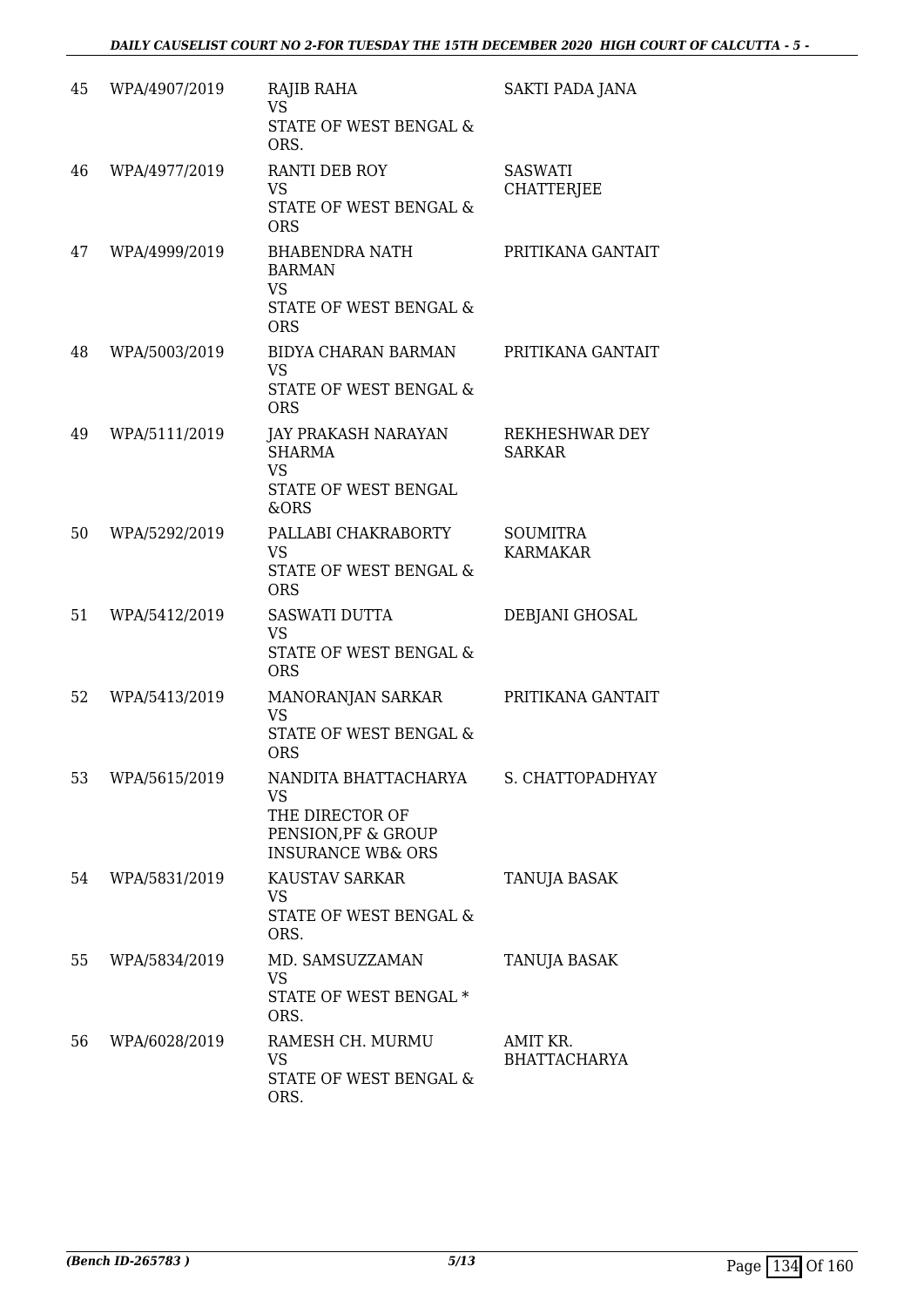| 57 | WPA/6037/2019                           | SK. KALAMUDDIN<br><b>VS</b><br>STATE OF WEST BENGAL &                                            | TARUN KUMAR DAS           |
|----|-----------------------------------------|--------------------------------------------------------------------------------------------------|---------------------------|
| 58 | WPA/6178/2019                           | <b>ORS</b><br>ARIJIT BISWAS & ORS<br>VS<br>STATE OF WEST BENGAL &<br><b>ORS</b>                  | <b>DONA GHOSH</b>         |
|    | IA NO: CAN/1/2019(Old No:CAN/5946/2019) |                                                                                                  |                           |
| 59 | WPA/6276/2019                           | <b>DOLON BARUA</b><br>VS<br>STATE OF WEST BENGAL &<br><b>ORS</b>                                 | <b>ABHIJIT BASU</b>       |
| 60 | WPA/6494/2019                           | DIPANWITA MONDAL<br><b>SARDAR</b><br><b>VS</b><br>STATE OF WEST BENGAL &                         | TANUJA BASAK              |
| 61 | WPA/6556/2019                           | <b>ORS</b><br>MANAS CHANDRA MRIDHA<br>& ORS<br><b>VS</b><br>STATE OF WEST BENGAL &<br><b>ORS</b> | UTSAV DUTTA               |
| 62 | WPA/6805/2019                           | SK. ASRAF ALI & ORS<br>VS<br>STATE OF WEST BENGAL&<br><b>ORS</b>                                 | <b>SUNIL KUMAR RAY</b>    |
| 63 | WPA/6957/2019                           | PRASANTA DAS & ORS<br><b>VS</b><br>STATE OF WEST BENGAL &<br><b>ORS</b>                          | DIPTENDU MONDAL           |
| 64 | WPA/6980/2019                           | <b>MALAY DAS</b><br><b>VS</b><br>STATE OF WEST BENGAL &<br><b>ORS</b>                            | PARTHA PRATIM<br>KANJILAL |
| 65 | WPA/7348/2019                           | DEBDAS NANDI<br>VS<br>STATE OF WEST BENGAL &<br><b>ORS</b>                                       | SAMIRAN MANDAL            |
| 66 | WPA/7367/2019                           | GAUTAM MANDAL & ANR<br>VS<br>STATE OF WEST BENGAL &<br><b>ORS</b>                                | DIPTENDU MONDAL           |
| 67 | WPA/7398/2019                           | UTTAM KR GHOSH & ANR<br><b>VS</b><br>STATE OF WEST BENGAL &<br><b>ORS</b>                        | <b>JOYITA RAY</b>         |
| 68 | WPA/7535/2019                           | MOUSUMI MANDAL<br>VS<br>STATE OF WEST BENGAL &<br><b>ORS</b>                                     | K.M HOSSAIN               |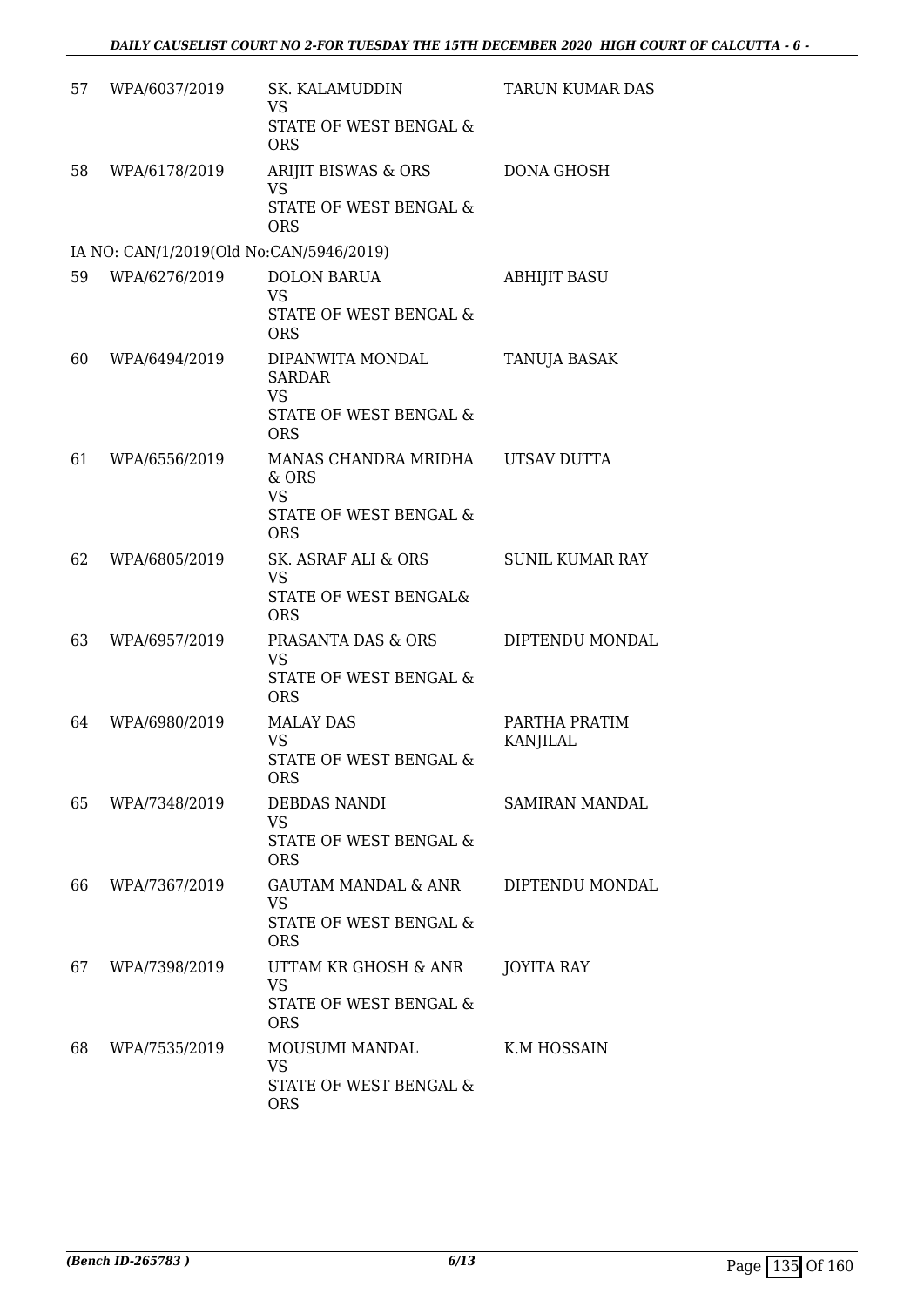| 69 | WPA/7882/2019 | TANUSREE PAL & ORS<br><b>VS</b><br>STATE OF WEST BENGAL &<br><b>ORS</b>                          | INDRANI PATRA                |
|----|---------------|--------------------------------------------------------------------------------------------------|------------------------------|
| 70 | WPA/7924/2019 | MOUMITA BHATTACHARJEE SHAHARAYAR ALAM<br><b>VS</b><br>STATE OF WEST BENGAL &<br><b>ORS</b>       |                              |
| 71 | WPA/7993/2019 | PRADIP KUMAR GHOSH<br><b>VS</b><br><b>STATE OF WEST BENGAL &amp;</b><br><b>ORS</b>               | MIRZA KAMRUDDIN              |
| 72 | WPA/8016/2019 | DEBASMITA CHATTERJEE @<br>DEBASMITA ADHIKARY<br>VS<br>STATE OF WEST BENGAL &<br><b>ORS</b>       | <b>ANIT DEY</b>              |
| 73 | WPA/8088/2019 | DR SWARNENDU KR<br><b>MANDAL</b><br><b>VS</b><br><b>STATE OF WEST BENGAL &amp;</b><br><b>ORS</b> | UJJWAL KANTI JANA            |
| 74 | WPA/8140/2019 | MD. ATAUR RAHMAN<br><b>VS</b><br>STATE OF WEST BENGAL &<br><b>ORS</b>                            | <b>SOMASHREE DUTTA</b>       |
| 75 | WPA/8177/2019 | <b>CHAITALI BISWAS</b><br><b>VS</b><br>STATE OF WEST BENGAL &<br><b>ORS</b>                      | <b>INDRANI PATRA</b>         |
| 76 | WPA/8264/2019 | DIPANKAR DEB & ORS<br><b>VS</b><br>STATE OF WEST BENGAL &<br><b>ORS</b>                          | <b>SABNAM SULTANA</b>        |
| 77 | WPA/8322/2019 | <b>BIPLAB PRAMANIK</b><br>VS.<br>STATE OF WEST BENGAL &<br>ORS.                                  | <b>SOUGATA</b><br>CHATTERJEE |
| 78 | WPA/8416/2019 | AMARNATH PAL<br><b>VS</b><br>STATE OF WEST BENGAL &<br><b>ORS</b>                                | <b>ABHRADIP MAITY</b>        |
| 79 | WPA/8418/2019 | SOMNATH NANDY<br>VS.<br>STATE OF WEST BENGAL &<br><b>ORS</b>                                     | <b>ABHRADIP MAITY</b>        |
| 80 | WPA/8529/2019 | <b>KAMESWAR DAS</b><br><b>VS</b><br>STATE OF WEST BENGAL &<br><b>ORS</b>                         | SK. NEZAMUDDIN               |
| 81 | WPA/8792/2019 | DEBASISH PAUL<br><b>VS</b><br>STATE OF WEST BENGAL &<br>ORS.                                     | TANUJA BASAK                 |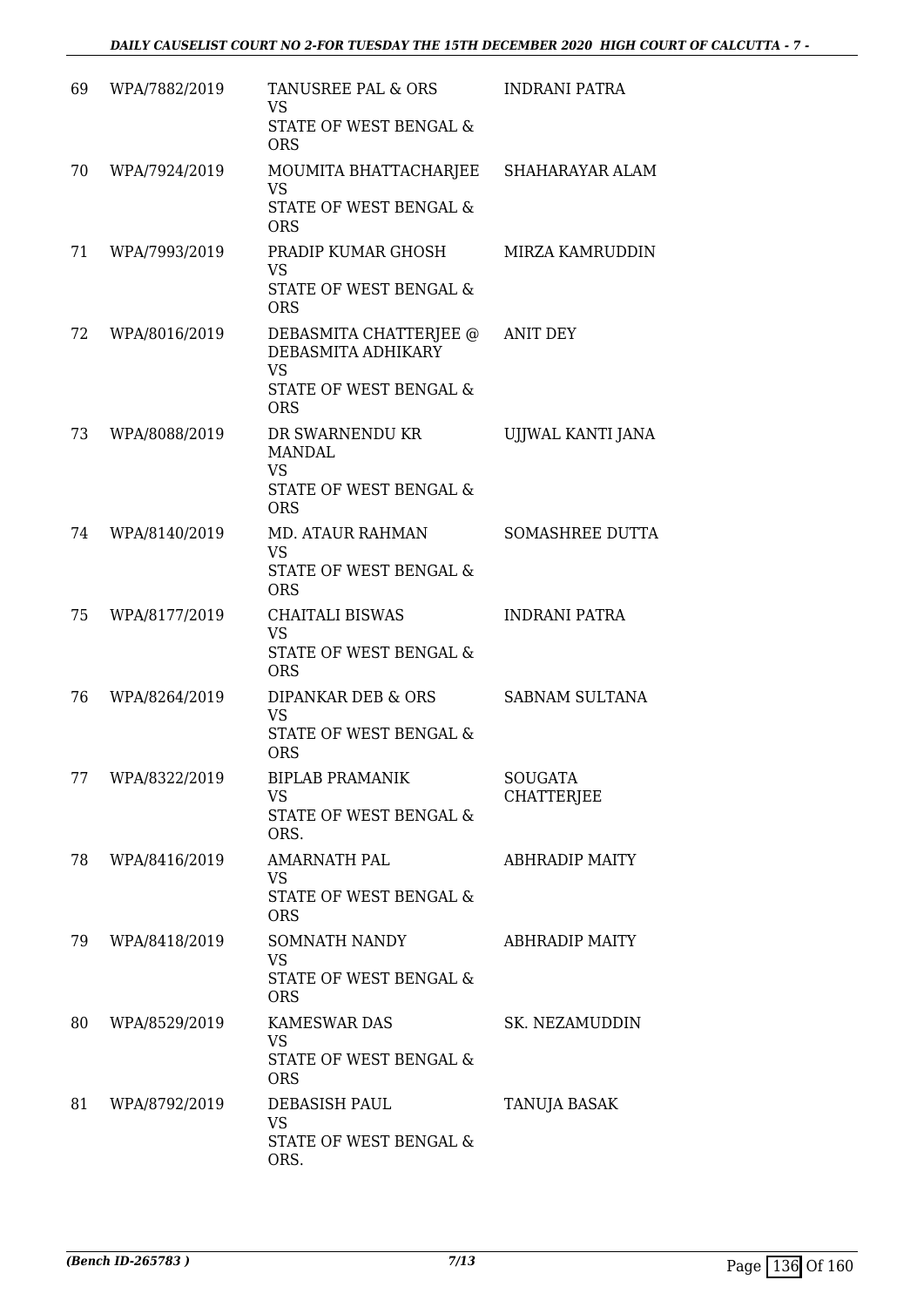| 82 | WPA/8895/2019  | MINATI MONDAL NASKAR<br>VS<br>STATE OF WEST BENGAL &<br><b>ORS</b>                                               | <b>MRINAL KANTI</b><br>GHOSH             |
|----|----------------|------------------------------------------------------------------------------------------------------------------|------------------------------------------|
| 83 | WPA/8902/2019  | SAYAN MAITY (MINOR)<br><b>VS</b><br>STATE OF WEST BENGAL &<br><b>ORS</b>                                         | SIDDHARTHA<br><b>BHATTACHARYA</b>        |
| 84 | WPA/8903/2019  | AYAN MAITY (MINOR)<br><b>VS</b><br>STATE OF WEST BENGAL &<br><b>ORS</b>                                          | <b>SIDDHARTHA</b><br><b>BHATTACHARYA</b> |
| 85 | WPA/9330/2019  | DEBIKA GHOSH<br><b>VS</b><br>STATE OF WEST BENGAL &<br><b>ORS</b>                                                | <b>INDRANI PATRA</b>                     |
| 86 | WPA/9332/2019  | MIHIR KUMAR DAS<br><b>VS</b><br>DEPARTMENT OF SCHOOL<br><b>EDUCATION &amp;</b><br>LITERACY, MINISTRY OF<br>H.R.D | TANUJA BASAK                             |
| 87 | WPA/9445/2019  | <b>MIZANUR RAHAMAN</b><br><b>VS</b><br>STATE OF WEST BENGAL<br>&ORS                                              | <b>ALI AHSAN ALAMGIR</b>                 |
| 88 | WPA/9879/2019  | <b>SUNITA SINGH</b><br><b>VS</b><br>STATE OF WEST BENGAL &<br><b>ORS</b>                                         | STANUJA BASAK                            |
| 89 | WPA/9985/2019  | UTTAM BODAK<br><b>VS</b><br><b>STATE OF WEST BENGAL &amp;</b><br><b>ORS</b>                                      | TANMAY<br><b>CHOWDHURY</b>               |
| 90 | WPA/10161/2019 | SANTOSHEE BANERJEE &<br><b>ORS</b><br><b>VS</b><br>STATE OF WEST BENGAL &<br><b>ORS</b>                          | <b>EKRAMUL BARI</b>                      |
| 91 | WPA/10295/2019 | <b>SAYANI ROY</b><br><b>VS</b><br>STATE OF WEST BENGAL &<br><b>ORS</b>                                           | KRISHNENDU BERA                          |
| 92 | WPA/10410/2019 | SUPARNA BHATTACHRJEE<br><b>VS</b><br>STATE OF WEST BENGAL &<br><b>ORS</b>                                        | NABANKUR PAUL                            |
| 93 | WPA/10501/2019 | SUBHASISH GHOSAL<br><b>VS</b><br>STATE OF WEST BENGAL &<br><b>ORS</b>                                            | <b>BANDHU BRATA</b><br><b>BHULA</b>      |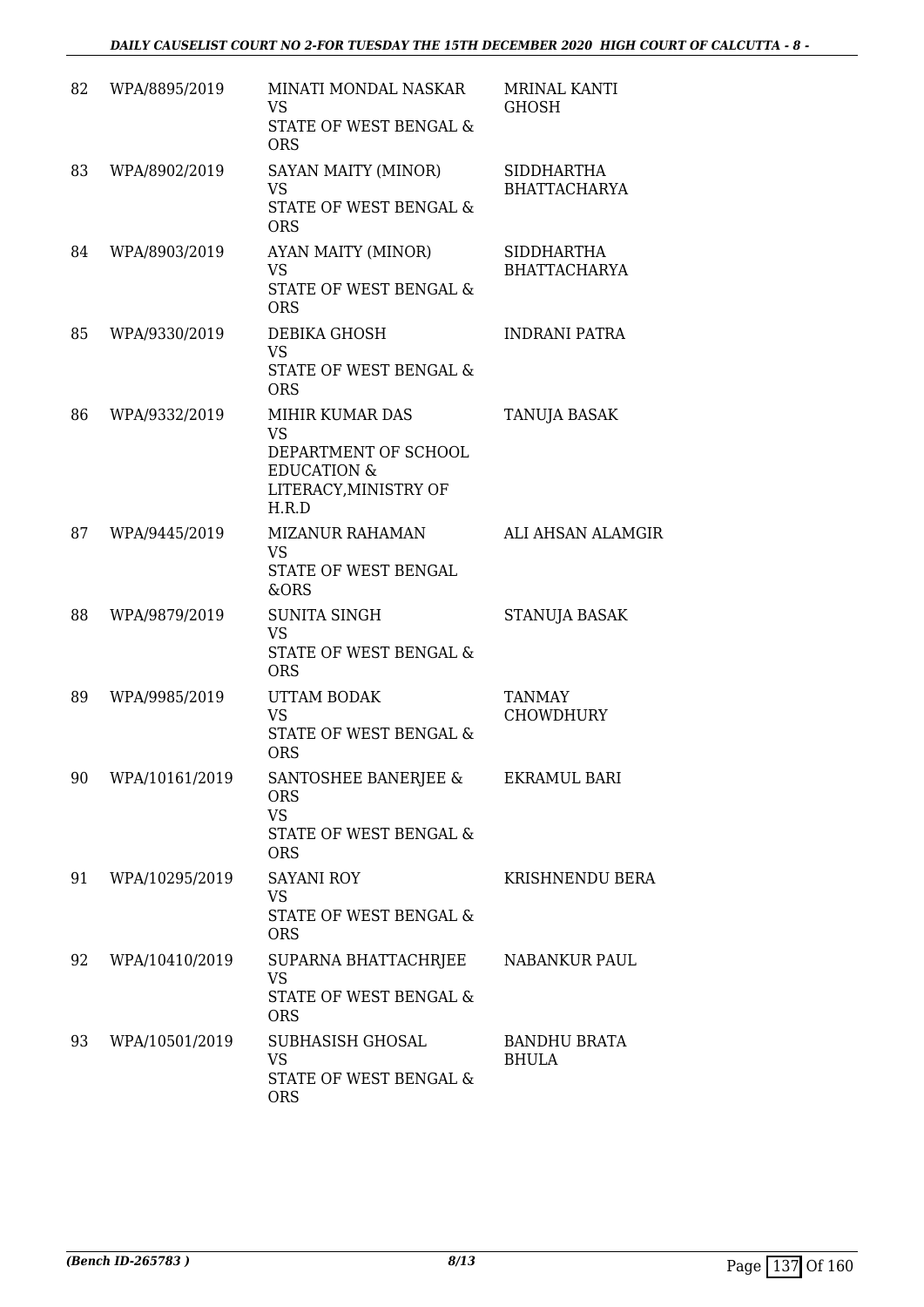| 94 | WPA/10610/2019     | SONALI SEN (DUTTA)<br><b>VS</b><br>STATE OF WEST BENGAL &<br>ORS.                             | <b>GITASHREE MISTRY</b>  |
|----|--------------------|-----------------------------------------------------------------------------------------------|--------------------------|
| 95 | WPA/10924/2019     | PRIYANKA TIWARI (DUBEY)<br><b>VS</b><br>STATE OF WEST BENGAL &<br><b>ORS</b>                  | <b>ASIT DEWAN</b>        |
| 96 | WPA/10986/2019     | HIMADRI SEKHAR DAS<br><b>VS</b><br>STATE OF WEST BENGAL &<br><b>ORS</b>                       | <b>TANUJA BASAK</b>      |
| 97 | WPA/11137/2019     | MAMATA MAITI @ MAMATA<br><b>VS</b><br>STATE OF WEST BENGAL &<br><b>ORS</b>                    | PARTHA PRATIM ROY        |
| 98 | WPA/11193/2019     | MANIKA GHOSH @ MANIKA<br><b>MAJUMDER</b><br><b>VS</b><br>STATE OF WEST BENGAL &<br><b>ORS</b> | SAMIR KUMAR CHAKI        |
| 99 | WPA/11194/2019     | <b>GORACHAND</b><br><b>CHAKRABORTY</b><br><b>VS</b><br>STATE OF WEST BENGAL &<br><b>ORS</b>   | <b>SAMIR KUMAR CHAKI</b> |
|    | 100 WPA/11198/2019 | <b>GORACHAND</b><br><b>CHAKRABORTY</b><br><b>VS</b><br>STATE OF WEST BENGAL &<br><b>ORS</b>   | SAMIR KUMAR CHAKI        |
|    | 101 WPA/11281/2019 | DWAIPAYAN DAS<br><b>VS</b><br>STATE OF WEST BENGAL &<br>ORS                                   | DYUTIMAN BANERJEE        |
|    | 102 WPA/11283/2019 | SHAMPA CHAKRABORTY<br><b>VS</b><br>STATE OF WEST BENGAL &<br><b>ORS</b>                       | DYUTIMAN BANERJEE        |
|    | 103 WPA/11310/2019 | SIDDHARTHA MALLICK &<br><b>ORS</b><br><b>VS</b><br>STATE OF WEST BENGAL &<br><b>ORS</b>       | DIPTENDU MANDAL          |
|    | 104 WPA/11388/2019 | MD QUADIR<br><b>VS</b><br>STATE OF WEST BENGAL &<br><b>ORS</b>                                | <b>INDRANI PAL</b>       |
|    | 105 WPA/11414/2019 | MD MASUDUZZAMAN<br>MOLLAH<br><b>VS</b><br>STATE OF WEST BENGAL &<br><b>ORS</b>                | KUNTAL ROY               |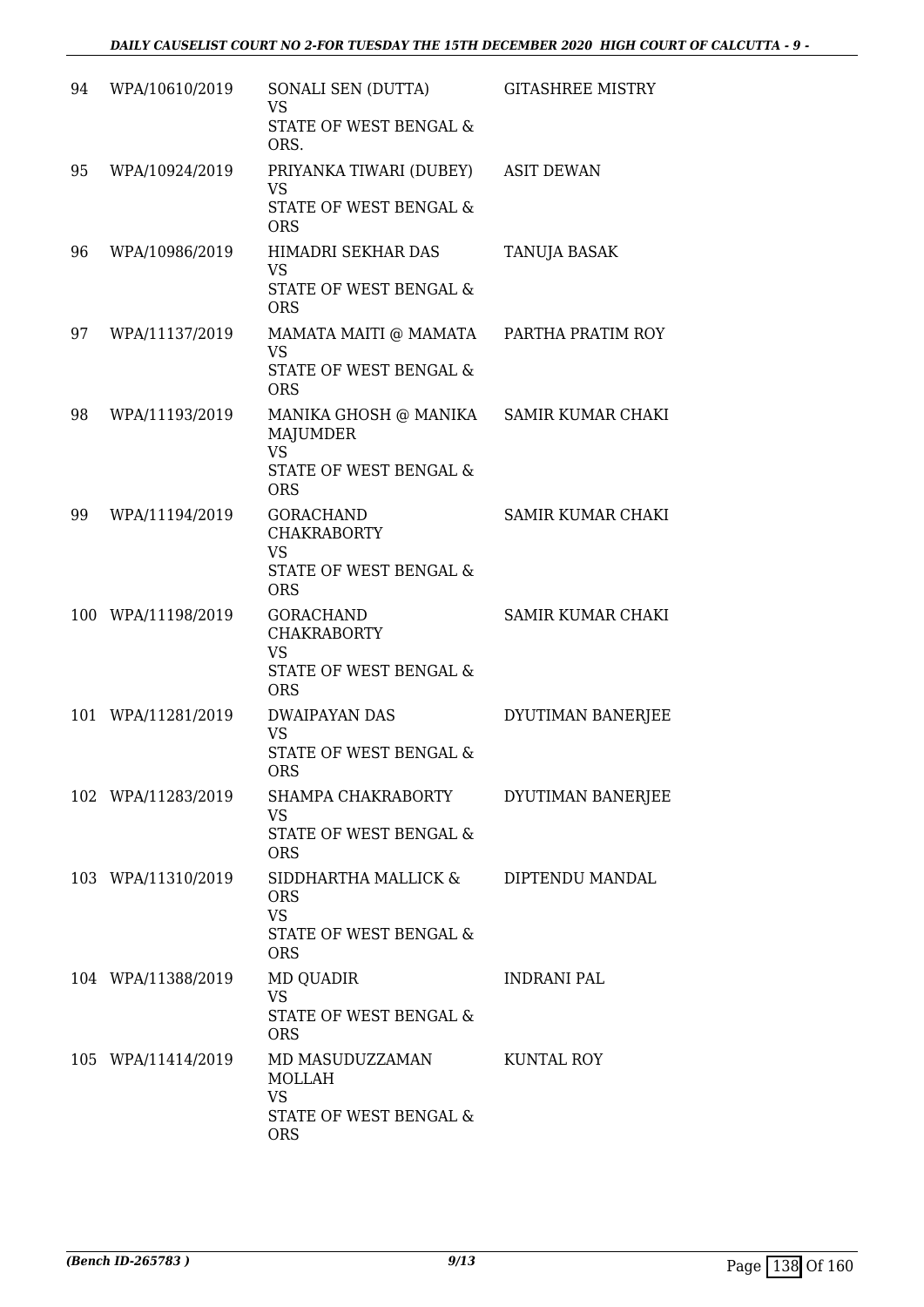| 106 WPA/11719/2019 | KARTICK CHANDRA<br><b>MONDAL</b><br><b>VS</b>   | <b>SMITA PAL</b>        |
|--------------------|-------------------------------------------------|-------------------------|
|                    | STATE OF WEST BENGAL &<br><b>ORS</b>            |                         |
| 107 WPA/11748/2019 | SARASIJ SAMUI & ORS<br><b>VS</b>                | DIPTENDU MANDAL         |
|                    | STATE OF WEST BENGAL &<br><b>ORS</b>            |                         |
| 108 WPA/11905/2019 | NAAZ KHAN SINGH<br><b>VS</b>                    | <b>KUSHAL PAUL</b>      |
|                    | STATE OF WEST BENGAL &<br><b>ORS</b>            |                         |
| 109 WPA/11941/2019 | SUKLA MAL GHOSH<br><b>VS</b>                    | S K HUMAYUN REZA        |
|                    | <b>STATE OF WEST BENGAL &amp;</b><br><b>ORS</b> |                         |
| 110 WPA/11956/2019 | SANJIB NASKAR<br><b>VS</b>                      | <b>BHASKAR SENGUPTA</b> |
|                    | <b>STATE OF WEST BENGAL &amp;</b><br><b>ORS</b> |                         |
| 111 WPA/12327/2019 | SNIGDHA MAITI DUTTA<br><b>VS</b>                | <b>ABHIJIT BASU</b>     |
|                    | <b>STATE OF WEST BENGAL &amp;</b><br><b>ORS</b> |                         |
| 112 WPA/12402/2019 | PIYALI GHOSH<br><b>VS</b>                       | NILANJAN ADHIKARI       |
|                    | <b>STATE OF WEST BENGAL &amp;</b><br><b>ORS</b> |                         |
| 113 WPA/12425/2019 | TANIMA KAYAL<br><b>VS</b>                       | JAYDIPTA MANDAL         |
|                    | <b>STATE OF WEST BENGAL &amp;</b><br><b>ORS</b> |                         |
| 114 WPA/12441/2019 | <b>RAJU HALDER</b><br><b>VS</b>                 | NILADRI SAHA            |
|                    | STATE OF WEST BENGAL &<br><b>ORS</b>            |                         |
| 115 WPA/12455/2019 | SK LUTFAR RAHAMAN<br><b>VS</b>                  | MD ZAKIR HOSSAIN        |
|                    | STATE OF WEST BENGAL<br>&ORS                    |                         |
| 116 WPA/12567/2019 | <b>NETAI DAS</b><br><b>VS</b>                   | PRIYANKA MANDAL         |
|                    | <b>STATE OF WEST BENGAL &amp;</b><br><b>ORS</b> |                         |
| 117 WPA/12635/2019 | DIPAK MONDAL<br><b>VS</b>                       | KM HOSSAIN              |
|                    | STATE OF WEST BENGAL &<br>ORS.                  |                         |
| 118 WPA/12900/2019 | PROSENJIT CHAKRABORTY<br>& ORS.                 | SAKHAWAT<br>KHANDAKAR   |
|                    | <b>VS</b><br>WBCSSC & ORS.                      |                         |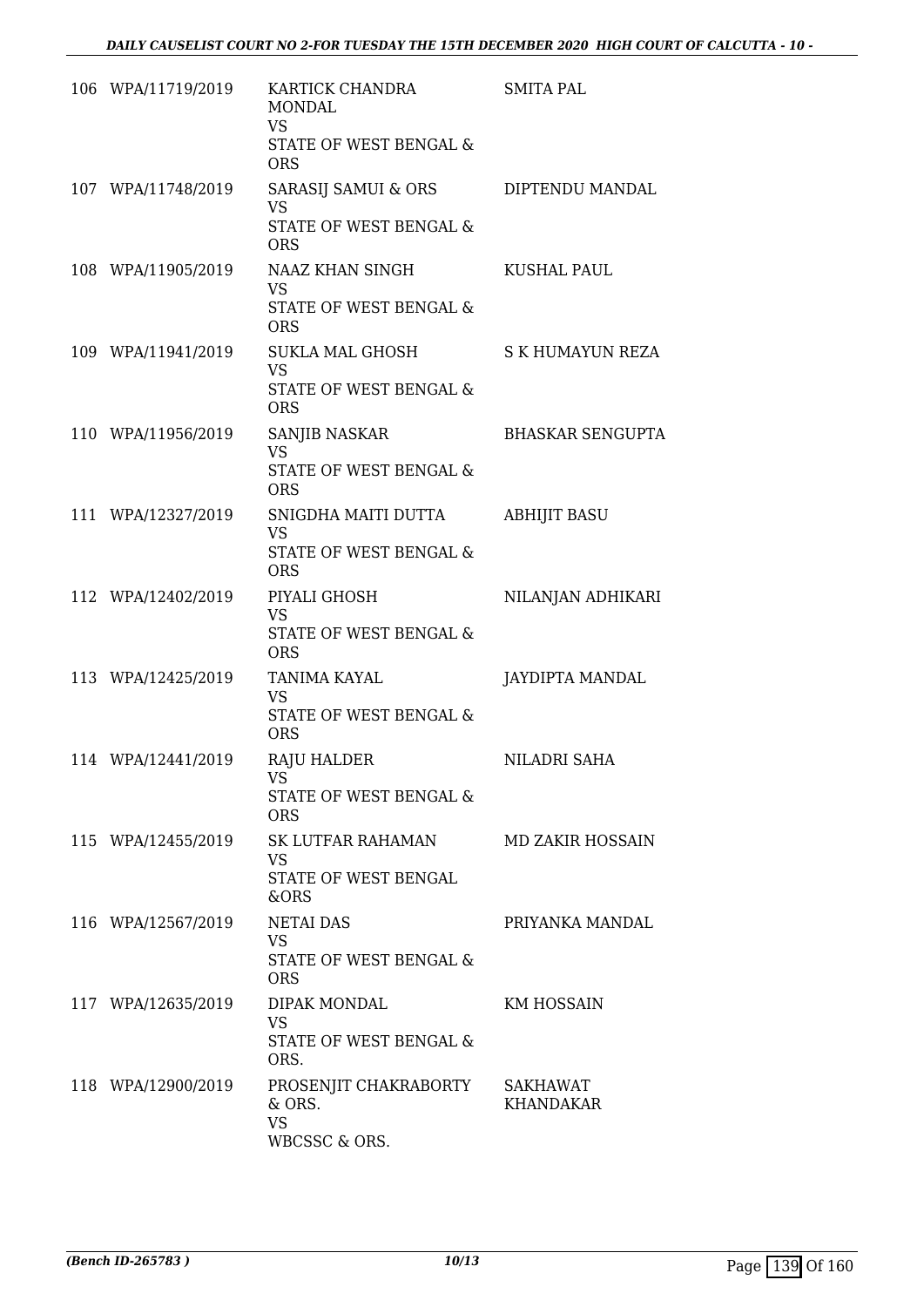| 119 WPA/12924/2019 | <b>BARNALI ROY</b><br><b>VS</b><br>STATE OF WEST BENGAL &<br><b>ORS</b>                                                   | DYUTIMAN BANERJEE                     |
|--------------------|---------------------------------------------------------------------------------------------------------------------------|---------------------------------------|
| 120 WPA/12926/2019 | MONOJ KUMAR DUTTA<br><b>VS</b><br>STATE OF WEST BENGAL &<br><b>ORS</b>                                                    | SARIFUL ISLAM<br><b>MALLICK</b>       |
| 121 WPA/12976/2019 | <b>APARNA SAHOO</b><br><b>VS</b><br><b>STATE OF WEST BENGAL &amp;</b><br><b>ORS</b>                                       | KAZI SAJJAD ALAM                      |
| 122 WPA/13371/2019 | <b>NEMAI GHARA &amp; ORS</b><br><b>VS</b><br>STATE OF WEST BENGAL &<br><b>ORS</b>                                         | <b>VISHAK</b><br>BHATTACHARYYA        |
| 123 WPA/13374/2019 | MD AKHTAR HOSSAIN &<br><b>ORS</b><br><b>VS</b><br>STATE OF WEST BENGAL &<br><b>ORS</b>                                    | <b>VISHAK</b><br><b>BHATTACHARYYA</b> |
| 124 WPA/13378/2019 | JHUMA HALDAR & ORS<br><b>VS</b><br>STATE OF WEST BENGAL &<br><b>ORS</b>                                                   | <b>RUCHIRA</b><br><b>CHATTERJEE</b>   |
| 125 WPA/13380/2019 | MD JOBEDUL ISLAM & ORS<br><b>VS</b><br>STATE OF WEST BENGAL                                                               | <b>RUCHIRA</b><br><b>CHATTERJEE</b>   |
| 126 WPA/13532/2019 | HIMADRI SEKHAR<br><b>CHAKRABORTY</b><br><b>VS</b><br>W.B. CENTRAL SCHOOL<br><b>SERVICE COMMISSION &amp;</b><br><b>ORS</b> | <b>MASUM ALI SARDAR</b>               |
| 127 WPA/13540/2019 | AFTAB MOLLA & ANR.<br><b>VS</b><br>STATE OF WEST BENGAL &<br>ORS.                                                         | MD. JALALUDDIN                        |
| 128 WPA/13575/2019 | <b>BASUDEB NASKAR</b><br><b>VS</b><br>STATE OF WEST BENGAL &<br><b>ORS</b>                                                | TAMAL TARU PANDA                      |
| IA NO: CAN/1/2020  |                                                                                                                           |                                       |
| 129 WPA/13941/2019 | SWAPAN NASKAR & ORS<br><b>VS</b><br>STATE OF WEST BENGAL &<br><b>ORS</b>                                                  | <b>SALONI</b><br><b>BHATTACHARJEE</b> |
| 130 WPA/14215/2019 | SADHAN DE<br><b>VS</b><br>STATE OF WEST BENGAL &<br><b>ORS</b>                                                            | DEBASIS DEY                           |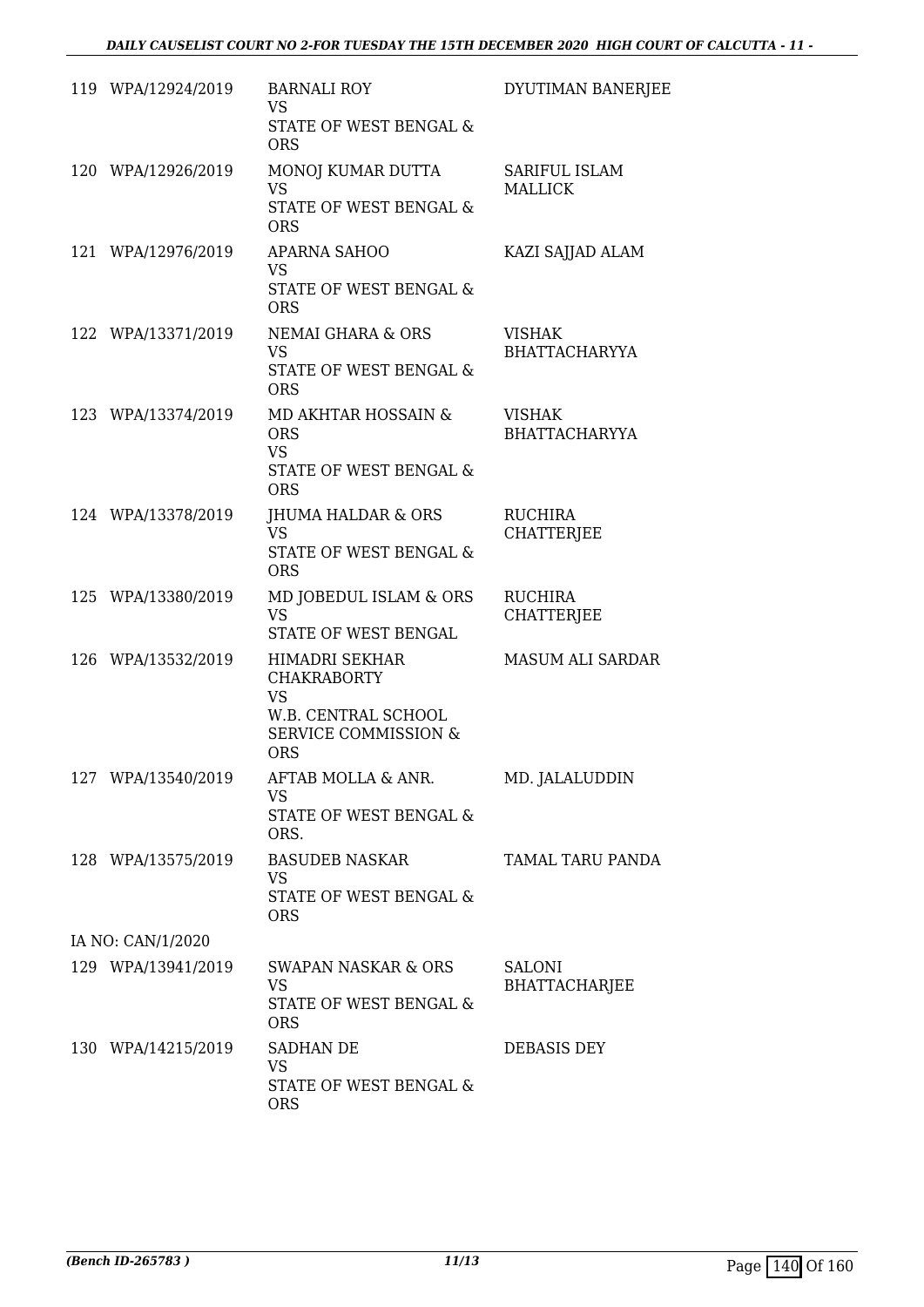| 131 WPA/14248/2019 | SANJOY KUMAR SINGH<br><b>VS</b><br>STATE OF WEST BENGAL &<br><b>ORS</b>                           | KAJAL RAY                          |
|--------------------|---------------------------------------------------------------------------------------------------|------------------------------------|
| 132 WPA/14299/2019 | DIBYENDU MAJUMDAR<br><b>VS</b><br>STATE OF WEST BENGAL &<br><b>ORS</b>                            | <b>SIDDHARTHA</b><br><b>SARKAR</b> |
| 133 WPA/14307/2019 | RUDRA GOPAL SARKAR<br><b>VS</b><br>STATE OF WEST BENGAL &                                         | <b>SOURAV MONDAL</b>               |
| 134 WPA/14329/2019 | <b>ORS</b><br><b>SUJATA SAHA</b><br><b>VS</b><br>STATE OF WEST BENGAL<br>&ORS                     | TANUJA BASAK                       |
| 135 WPA/14408/2019 | <b>SUDIPTA GHORAI &amp; ORS</b><br><b>VS</b><br><b>STATE OF WEST BENGAL &amp;</b><br><b>ORS</b>   | JAYANTA<br><b>BHATTACHARYYA</b>    |
| 136 WPA/14412/2019 | <b>SUKANTA SANTRA &amp; ORS</b><br><b>VS</b><br>STATE OF WEST BENGAL &<br><b>ORS</b>              | JAYANTA<br><b>BHATTACHARYYA</b>    |
| 137 WPA/14427/2019 | <b>SOUMYA ADHYA</b><br><b>VS</b><br>STATE OF WEST BENGAL &                                        | PRIYANKA MANDAL                    |
| 138 WPA/14429/2019 | <b>ORS</b><br><b>AMLAN HALDER</b><br><b>VS</b><br><b>STATE OF WEST BENGAL &amp;</b><br><b>ORS</b> | PRIYANKA MANDAL                    |
| 139 WPA/14431/2019 | BISHNUDEB CHAKRABORTY<br><b>VS</b><br>STATE OF WEST BENGAL &<br><b>ORS</b>                        | PRIYANKA MANDAL                    |
| 140 WPA/14432/2019 | SHRABANTI SARDAR<br>VS.<br>STATE OF WEST BENGAL &<br><b>ORS</b>                                   | <b>RAJA BISWAS</b>                 |
| 141 WPA/14436/2019 | PRODIP KUMAR DAS & ORS<br><b>VS</b><br>STATE OF WEST BENGAL<br>&ORS                               | ALI AHSAN ALAMGIR                  |
| 142 WPA/14704/2019 | JHIMLI ADHIKARY<br><b>VS</b><br>STATE OF WEST BENGAL &<br><b>ORS</b>                              | SUBHENDU KUMAR<br><b>HOTA</b>      |
| 143 WPA/14732/2019 | PRAKASH GHOSH<br><b>VS</b><br>STATE OF WEST BENGAL &<br><b>ORS</b>                                | DYUTIMOY PAUL                      |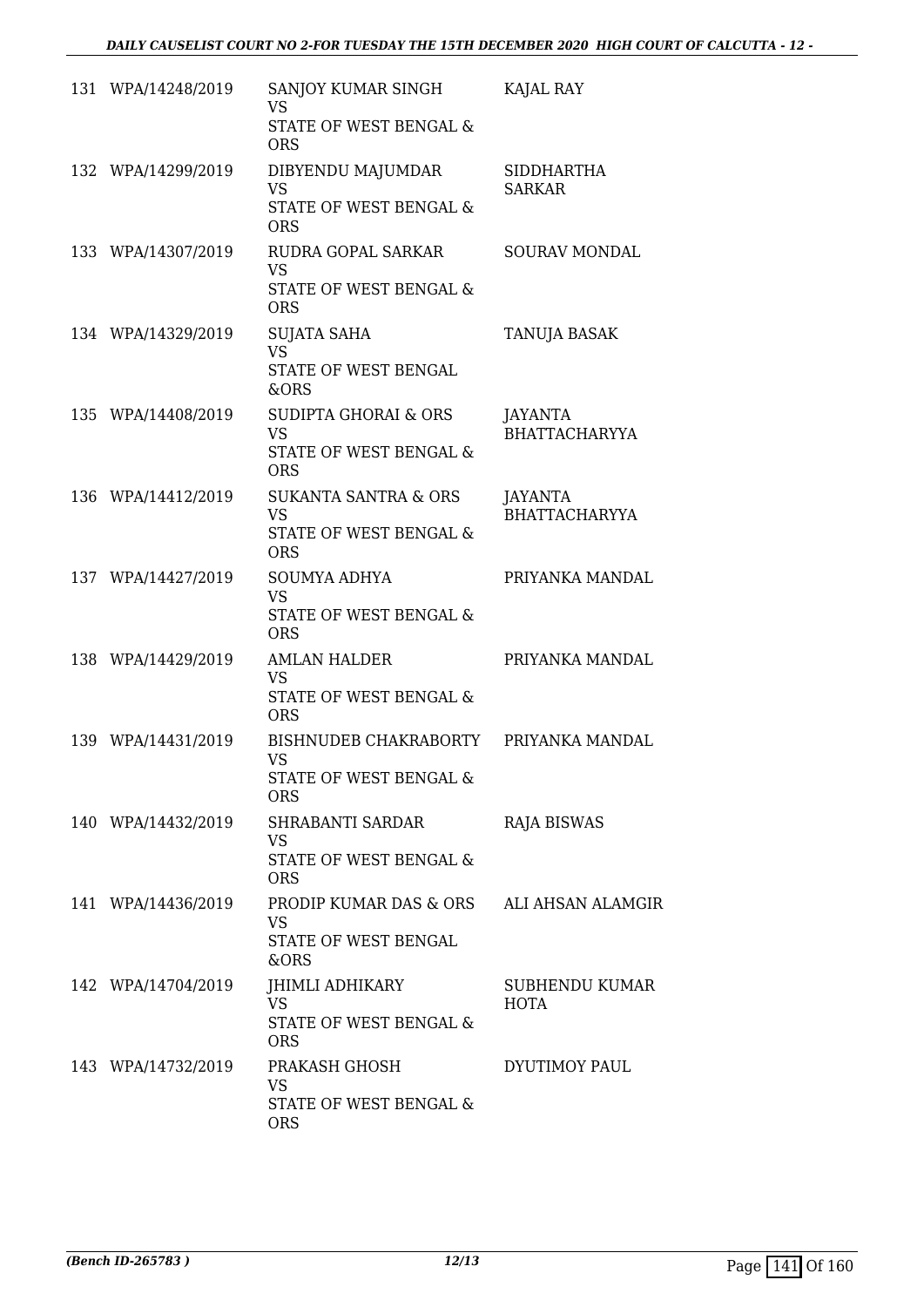| 144 WPA/14738/2019 | <b>CHUNI PAL</b><br><b>VS</b><br>STATE OF WEST BENGAL &<br><b>ORS</b>                           | <b>SAMIR KUMAR</b><br><b>ADHIKARI</b> |
|--------------------|-------------------------------------------------------------------------------------------------|---------------------------------------|
| 145 WPA/14856/2019 | SAPTARSHI GAYEN & ORS<br><b>VS</b><br>STATE OF WEST BENGAL &<br><b>ORS</b>                      | DIPTENDU MANDAL                       |
| 146 WPA/14873/2019 | BHIMA CHARAN GHOSAL<br><b>VS</b><br>STATE OF WEST BENGAL &<br><b>ORS</b>                        | PRADIP KUMAR<br><b>GHOSH</b>          |
| 147 WPA/14879/2019 | GOSTA CHANDRA<br><b>KHAMARU</b><br><b>VS</b><br><b>STATE OF WEST BENGAL &amp;</b><br><b>ORS</b> | <b>ASIF DWAN</b>                      |
| 148 WPA/14884/2019 | MD. MASUD REZA<br><b>VS</b><br><b>STATE OF WEST BENGAL &amp;</b><br><b>ORS</b>                  | MD. YUSUF ALI                         |
| 149 WPA/14886/2019 | <b>MITA DAS</b><br><b>VS</b><br>STATE OF WEST BENGAL &<br><b>ORS</b>                            | <b>SUBHAS JANA</b>                    |
| 150 WPA/14899/2019 | SHIULI MONDAL & ORS<br><b>VS</b><br>STATE OF WEST BENGAL &<br><b>ORS</b>                        | <b>SHREYA</b><br><b>BHATTACHARJEE</b> |
| 151 WPA/14954/2019 | ACHINTYA PANJA<br><b>VS</b><br><b>STATE OF WEST BENGAL &amp;</b><br><b>ORS</b>                  | SANJAY SAHA                           |
| 152 WPA/14984/2019 | <b>SUMAN JANA</b><br><b>VS</b><br>STATE OF WEST BENGAL &<br><b>ORS</b>                          | RAJES JANA                            |
| 153 WPA/14985/2019 | SOMA MANA DAS<br><b>ADHIKARY</b><br><b>VS</b><br>STATE OF WEST BENGAL &<br><b>ORS</b>           | PRANTICK GHOSH                        |
| 154 WPA/14986/2019 | <b>ANJAN BISWAS</b><br><b>VS</b><br>STATE OF WEST BENGAL &<br><b>ORS</b>                        | <b>TANUJA BASAK</b>                   |
| 155 WPA/14988/2019 | MADHUSUDAN BERA<br><b>VS</b><br>STATE OF WEST BENGAL &<br><b>ANR</b>                            | TANUJA BASAK                          |
| 156 WPA/14997/2019 | SAHEB DUTTA & ANR<br><b>VS</b><br>STATE OF WEST BENGAL &<br><b>ORS</b>                          | TAMAL TARU PANDA                      |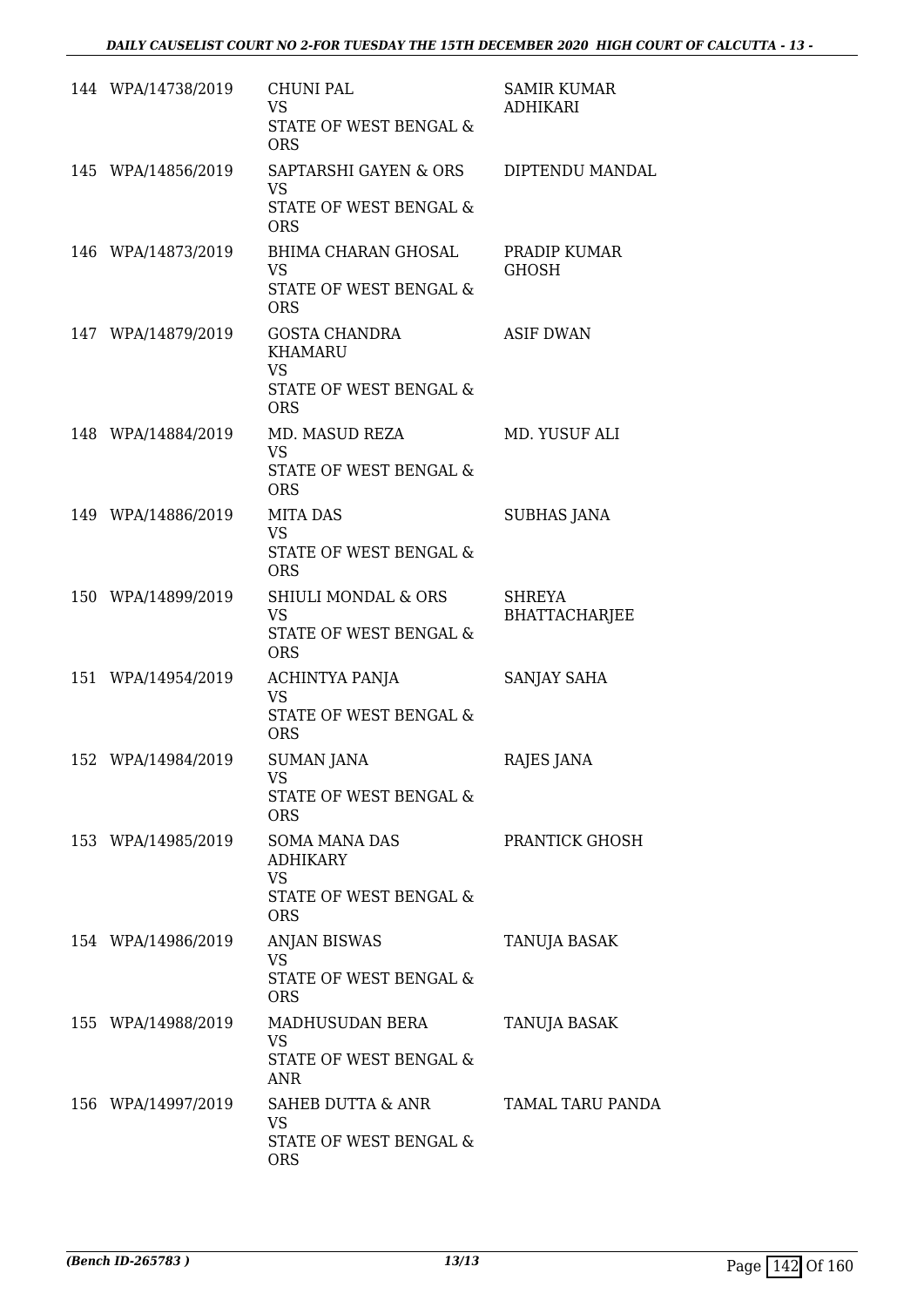

# In The High Court at Calcutta

# **Appellate Side**

**DAILY CAUSELIST For Tuesday The 15th December 2020**

#### **COURT NO. 42**

**SINGLE BENCH (SB - XIX)**

**AT 10:45 AM**

**HON'BLE JUSTICE TIRTHANKAR GHOSH**

**(VIA VIDEO CONFERENCE)**

**ON AND FROM MONDAY, THE 7TH DECEMBER, 2020 – ADMISSION OF CRIMINAL MOTIONS AND HEARING OF CRIMINAL REVISIONS WHICH ARE NOT ASSIGNED TO ANY OTHER BENCH INCLUDING APPLICATIONS CONNECTED THERETO ; HEARING OF CRIMINAL REVISIONS (IRRESPECTIVE OF CLASSIFICATION) FILED UPTO 2015 INCLUDING CONNECTED APPLICATIONS ; HEARING OF CRIMINAL APPEALS, NOTE: MATTERS WILL BE TAKEN UP THROUGH PHYSICAL HEARING ONLY WHEN BOTH** 

**THE PARTIES ARE AGREED.**

#### **FOR JUDGMENT**

| $\mathbf{1}$ | CRA/400/2015                              | <b>BALAHARI GHOSH &amp; ORS.</b><br>VS<br>STATE OF WEST BENGAL                | DEBABRATA DASGUPTA    |
|--------------|-------------------------------------------|-------------------------------------------------------------------------------|-----------------------|
|              |                                           | <b>LISTED MOTION</b>                                                          |                       |
| 2            | CRR/753/2018                              | ANAND SINGH BAID @ ANANDA BED<br>$&$ ORS<br>VS.<br>STATE OF WEST BENGAL & ANR | D GUPTA               |
| 3            | CRR/146/2019                              | KHAGENDRADRANATH GHOSH<br>VS.<br>STATE OF WEST BENGAL& ANR                    | <b>AMARNATH SUKUL</b> |
| 4            | CRR/1914/2019                             | KAMONASISH MISTRY<br>VS.<br>STATE OF WEST BENGAL & ANR                        | <b>DUKE BANERJEE</b>  |
| 5            | CRR/2381/2019                             | SYAMAPADA MEIKAP & ORS<br>VS.<br>STATE OF WEST BENGAL & ORS                   | <b>GAUTAM GURIA</b>   |
| 6            | CRR/2976/2019                             | REKHARANI HAZRA<br>VS.<br><b>SUKHI MALIK &amp; ORS</b>                        | MAHAMMAD MAHMUD       |
|              | IA NO: CRAN/1/2019(Old No:CRAN/3995/2019) |                                                                               |                       |
| 7            | CRR/3050/2019                             | MALAY KUMAR DATTA<br>VS.<br>STATE OF WEST BENGAL                              | SUBRATA BHATTACHARYYA |
| 8            | CRR/3055/2019                             | MRINAL KANTI GHOSH<br>VS.<br>STATE OF WEST BENGAL & ORS                       | MS PRIYANKA MONDAL    |
| 9            | CRR/595/2020                              | <b>MOTARUL ISLAM</b><br>VS.<br>STATE OF WEST BENGAL                           | SK. TOSLIM ALI        |
| 10           | CRR/635/2020                              | <b>TAUSIF ZAMAN</b><br>VS.<br>STATE OF WEST BENGAL & ANR                      | <b>ANKITA BOSE</b>    |
| 11           | CRR/680/2020                              | KALYAN KRISHNA NANDI<br>VS.<br>STATE OF WEST BENGAL                           | KALYAN KRISHNA NANDI  |
| 12           | CRR/695/2020                              | <b>TOYEB MOLLA</b><br>VS<br>STATE OF WEST BENGAL                              | NIMAI RAY             |
| 13           | CRR/711/2020                              | <b>SOURAV HALDER</b><br>VS<br>STATE OF WEST BENGAL & ANR                      | <b>SACHETAN GHOSH</b> |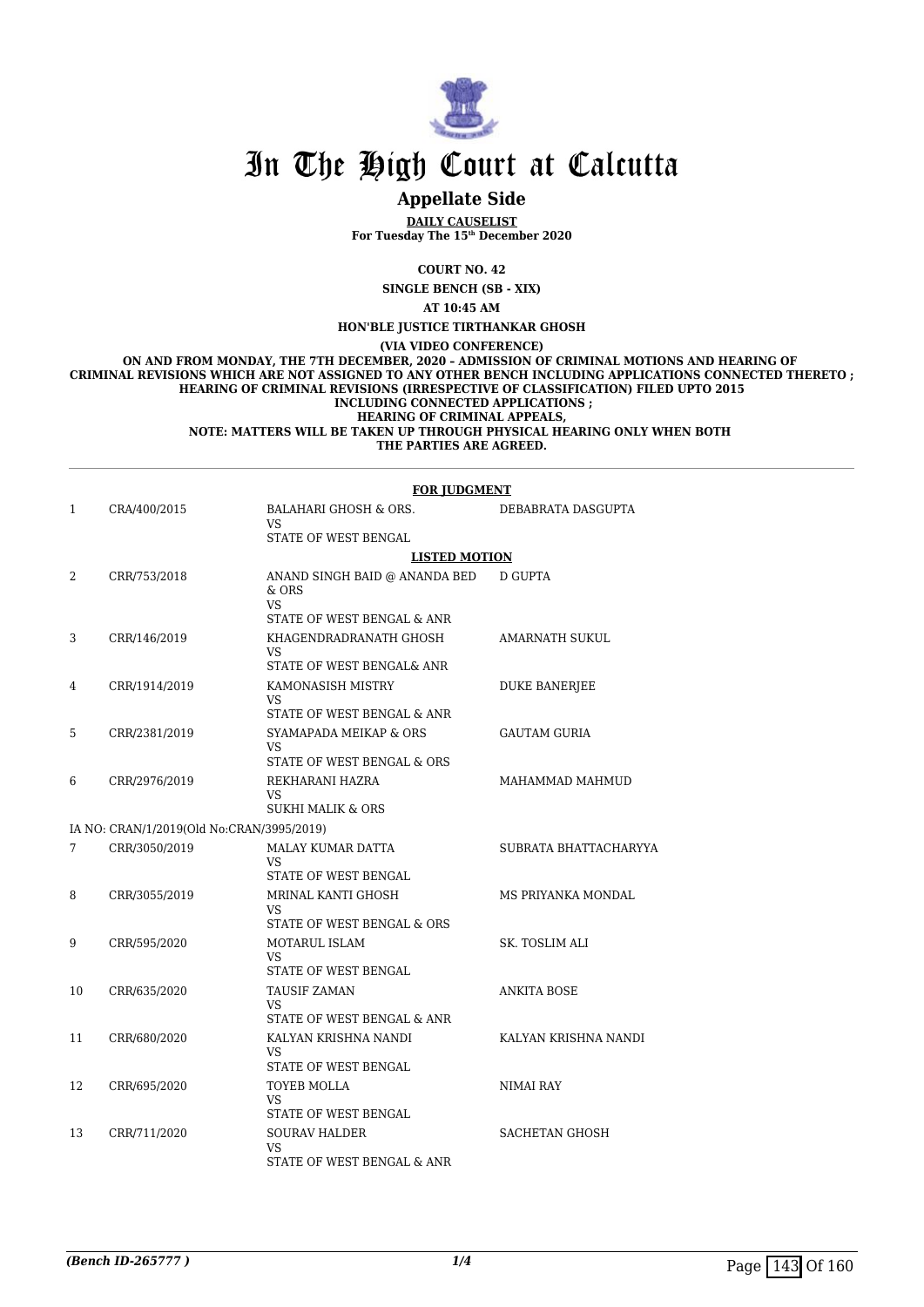| 14 | CRR/767/2020                              | MRS MAYA RANI MANNA<br>VS                                        | SHIBA PROSAD<br>BHATTACHARJEE       |
|----|-------------------------------------------|------------------------------------------------------------------|-------------------------------------|
| 15 | CRR/779/2020                              | STATE OF WEST BENGAL & ORS<br>RITON SK & ANR<br>VS               | KAZI M RAHMANA                      |
|    |                                           | STATE OF WEST BENGAL                                             |                                     |
| 16 | CRR/795/2020                              | SANDIP SARKAR @ BAPI SARKAR &<br>ANR<br><b>VS</b>                | TRIPTI BANERJEE                     |
| 17 | CRR/803/2020                              | STATE OF WEST BENGAL & ORS<br>P. SENTHIL KUMAR @SENTHIL<br>KUMAR | <b>AVIJIT CHAKRABORTY</b>           |
|    |                                           | <b>VS</b><br>L & T FINANCE LTD                                   |                                     |
| 18 | CRR/807/2020                              | MURARI SARDAR@MURARI MOHAN<br>SARDAR<br>VS.                      | DEBABRATA SARDAR                    |
|    |                                           | STATE OF WEST BENGAL & ORS                                       |                                     |
| 19 | CRR/817/2020                              | MALANCHA DASGUPTA<br>VS.<br>CHANDAN CHOWDHURY                    | SOURAV MUKHERJEE                    |
| 20 | CRR/827/2020                              | <b>GAUTAM MONDAL &amp; ANR</b>                                   | <b>TILAK MITRA</b>                  |
|    |                                           | VS                                                               |                                     |
|    |                                           | STATE OF WEST BENGAL                                             |                                     |
|    | IA NO: CRAN/1/2020(Old No:CRAN/1048/2020) |                                                                  |                                     |
| 21 | CRR/841/2020                              | AMIT KUMAR MAHISH @ AMIT<br>MOHISH @ DONA<br><b>VS</b>           | MONIRUZZAMAN                        |
|    |                                           | STATE OF WEST BENGAL & ANR                                       |                                     |
| 22 | CRR/848/2020                              | ASHISH DAS<br>VS<br>STATE OF WEST BENGAL                         | DEBAPRIYA GUPTA                     |
| 23 | CRR/855/2020                              | DOLI GHOSH @ ANANYA GHOSH                                        | JOYITA RAY                          |
|    |                                           | VS.<br>STATE OF WEST BENGAL & ANR                                |                                     |
| 24 | CRR/858/2020                              | MITA DEY                                                         | RABI GHOSH                          |
|    |                                           | VS                                                               |                                     |
|    |                                           | STATE OF WEST BENGAL & ANR                                       |                                     |
| 25 | CRR/870/2020                              | NABIN JAISWAL<br>VS                                              | BIBHAS ADITYA<br><b>CHAKRABORTY</b> |
|    |                                           | STATE OF WEST BENGAL & ANR                                       |                                     |
| 26 | CRR/873/2020                              | PANKAJ KUMAR<br>VS                                               | <b>HABIBUR RAHAMAN</b>              |
|    |                                           | STATE OF WEST BENGAL                                             |                                     |
| 27 | CRR/894/2020                              | TAPAN SAHOO<br>VS                                                | JAGANNATH GANGULY                   |
|    |                                           | STATE OF WEST BENGAL & ANR                                       |                                     |
| 28 | CRR/895/2020                              | CHITRA MUKHERJEE<br>VS<br>STATE OF WEST BENGAL & ANR             | <b>RAJ KR GUPTA</b>                 |
| 29 |                                           | SWAPAN CHATTOPADHYAY                                             | RAJ KUMAR GUPTA                     |
|    | CRR/896/2020                              | VS<br>STATE OF WEST BENGAL & ORS                                 |                                     |
| 30 | CRR/897/2020                              | PUPU MUKHERJEE<br>VS.                                            | RAJ KUMAR GUPTA                     |
|    |                                           | STATE OF WEST BENGAL & ORS                                       |                                     |
| 31 | CRR/904/2020                              | ATANU POCHALI & ORS<br>VS                                        | <b>MALAYASHREE MAITY</b>            |
|    |                                           | STATE OF WEST BENGAL & ANR                                       |                                     |
| 32 | CRR/905/2020                              | TANIA ROY @ ADHIKARY<br>VS                                       | SUNNY NANDY                         |
|    |                                           | STATE OF WEST BENGAL & ANR                                       |                                     |
| 33 | CRR/908/2020                              | MONTU MANDAL<br>VS                                               | ARUP KUMAR BHOWMICK                 |
|    |                                           | STATE OF WEST BENGAL                                             |                                     |
| 34 | CRR/910/2020                              | GANGA MONDAL<br>VS<br><b>SUBHAS PRAMANIK &amp; ORS</b>           | SAMIRAN GIRI                        |
|    |                                           |                                                                  |                                     |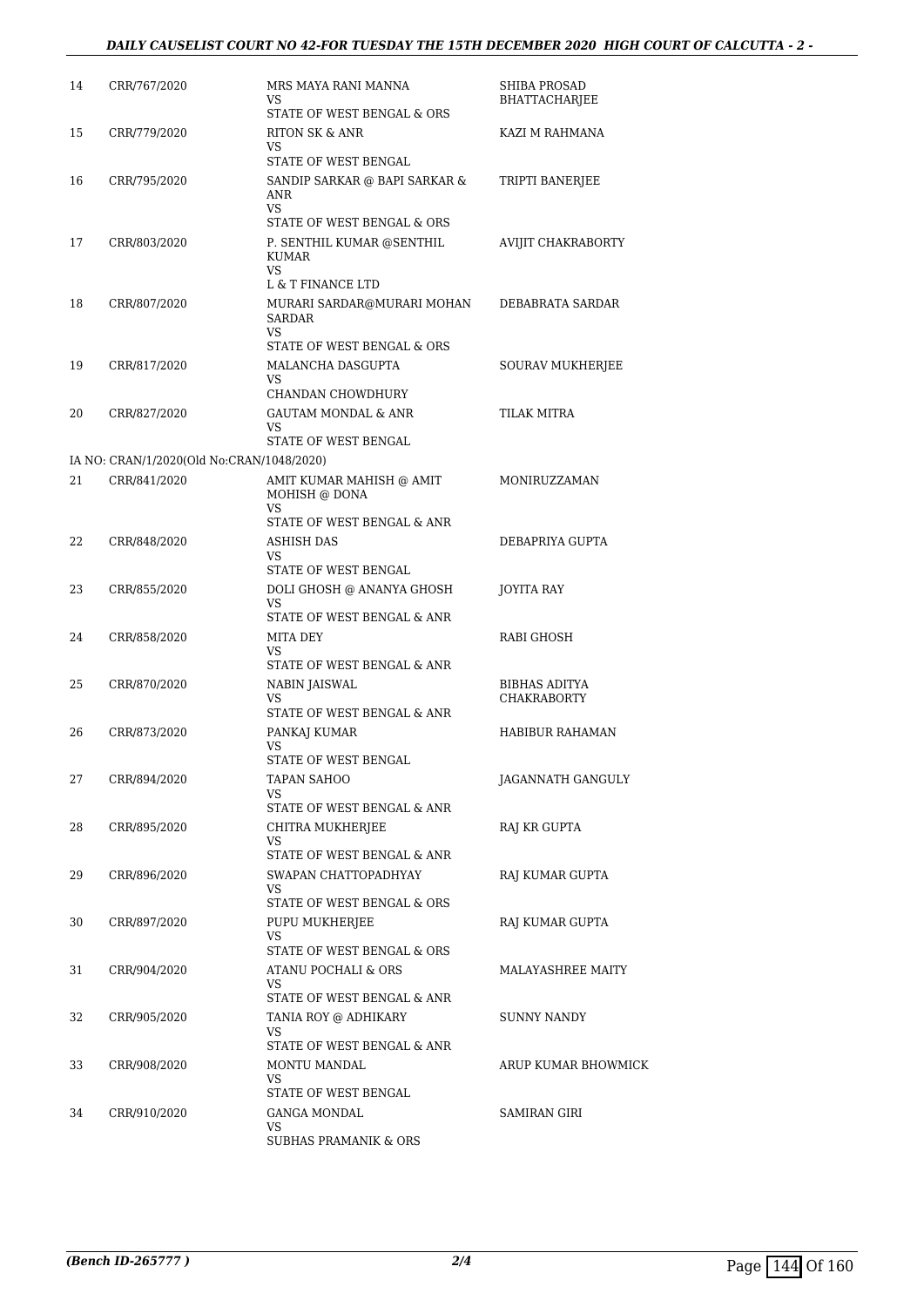#### *DAILY CAUSELIST COURT NO 42-FOR TUESDAY THE 15TH DECEMBER 2020 HIGH COURT OF CALCUTTA - 3 -*

| 35 | CRR/911/2020       | AMIT MAJUMDER & ANR<br>VS<br>STATE OF WEST BENGAL                                                | ANINDYA GHOSH                      |
|----|--------------------|--------------------------------------------------------------------------------------------------|------------------------------------|
| 36 | CRR/920/2020       | <b>BAPI SAMANTA</b><br>VS                                                                        | ARUN KUMAR HALDER                  |
| 37 | CRR/931/2020       | STATE OF WEST BENGAL<br>DHIREN RAGHVJI BHEDA<br>VS                                               | UTTIYO MALLICK                     |
| 38 | CRR/960/2020       | M/S SIDDHARTH FASHION<br>RISHIKESH MEENA<br>VS.                                                  | ANUBRATA SANTRA                    |
| 39 | CRR/963/2020       | STATE OF WEST BENGAL & ANR<br>IMAN KHAN @ IMAI SK @ NEMAI SK<br>VS                               | ASRAF MANDAL                       |
| 40 | CRR/974/2020       | STATE OF WEST BENGAL<br>MADAN MONDAL<br>VS<br>STATE OF WEST BENGAL                               | SHIBAJI KUMAR DAS                  |
|    | IA NO: CRAN/1/2020 |                                                                                                  |                                    |
| 41 | CRR/979/2020       | SATYACHARAN DAS<br>VS                                                                            | LAKSHMINATH<br><b>BHATTACHARYA</b> |
| 42 | CRR/980/2020       | NIKHILESH DEY & ORS<br><b>SUKUMAR GHOSH &amp; ORS</b><br>VS.                                     | <b>KRISHNA YADAV</b>               |
| 43 | CRR/981/2020       | STATE OF WEST BENGAL & ANR<br><b>GULAM MUSTAFA &amp; ORS</b><br>VS<br>MAHHOOB ALAM @ MUNNA & ANR | ASIS BHATTACHARYYA                 |
| 44 | CRR/982/2020       | <b>DUSHYANT PATEL</b><br>VS.<br>STATE OF WEST BENGAL & ANR                                       | SOURAV BOSE                        |
| 45 | CRR/991/2020       | M/S DREAM MILLS<br>VS                                                                            | TANWEER AHMED KHAN                 |
| 46 | CRR/993/2020       | STATE OF WEST BENGAL & ANR<br>SIKHA PAUL<br>VS                                                   | SAMARJIT GHOSAL                    |
| 47 | CRR/994/2020       | STATE OF WEST BENGAL & ORS<br>PURNENDU BIKASH MAITY<br>VS                                        | TAPASH KUMAR MONDAL                |
| 48 | CRR/995/2020       | M/S. PI INDUSTRIES LTD<br>SAILESH SHAW<br>VS                                                     | SOUMAJIT CHATTERJEE                |
| 49 | CRR/996/2020       | <b>BIKASH RANJAN PANJA</b><br>SK ABDUL RAHMAN<br>VS                                              | <b>GOLAM MAHAMMAD</b>              |
| 50 | CRR/997/2020       | SK DEDAR & ANR<br>IMRAN AHAMAD ANSARI & ANR<br>VS<br>STATE OF WEST BENGAL & ANR                  | SAYAN DATTA                        |
| 51 | CRR/998/2020       | JAGAT CHANDRA MONDAL<br>VS<br>PROVASH MONDAL & ORS                                               | SUJIT KUMAR GHOSH                  |
| 52 | CRR/1002/2020      | TASLIMA BIBI @ TASLIMA BEGUM &<br>ANR<br><b>VS</b><br>STATE OF WEST BENGAL                       | SONALI DAS                         |
| 53 | CRR/1003/2020      | MAHABUR GAZI<br>VS.                                                                              | SONALI DAS                         |
| 54 | CRR/1378/2020      | STATE OF WEST BENGAL<br>MD OMAR @ HATI RAJA<br>VS<br>State of West Bengal AND ANOTHER            | ANGSHUMAN<br>CHAKRABO0RTY          |
|    | IA NO: CRAN/1/2020 |                                                                                                  |                                    |
| 55 | CRR/1450/2020      | THE STATE OF WEST BENGAL<br>VS                                                                   | SAYANTI SANTRA                     |
| 56 | CRR/1451/2020      | UNION OF INDIA AND ANR<br>THE STATE OF WEST BENGAL<br>VS<br>UNION OF INDIA AND ANR               | AYANTI SANTRA                      |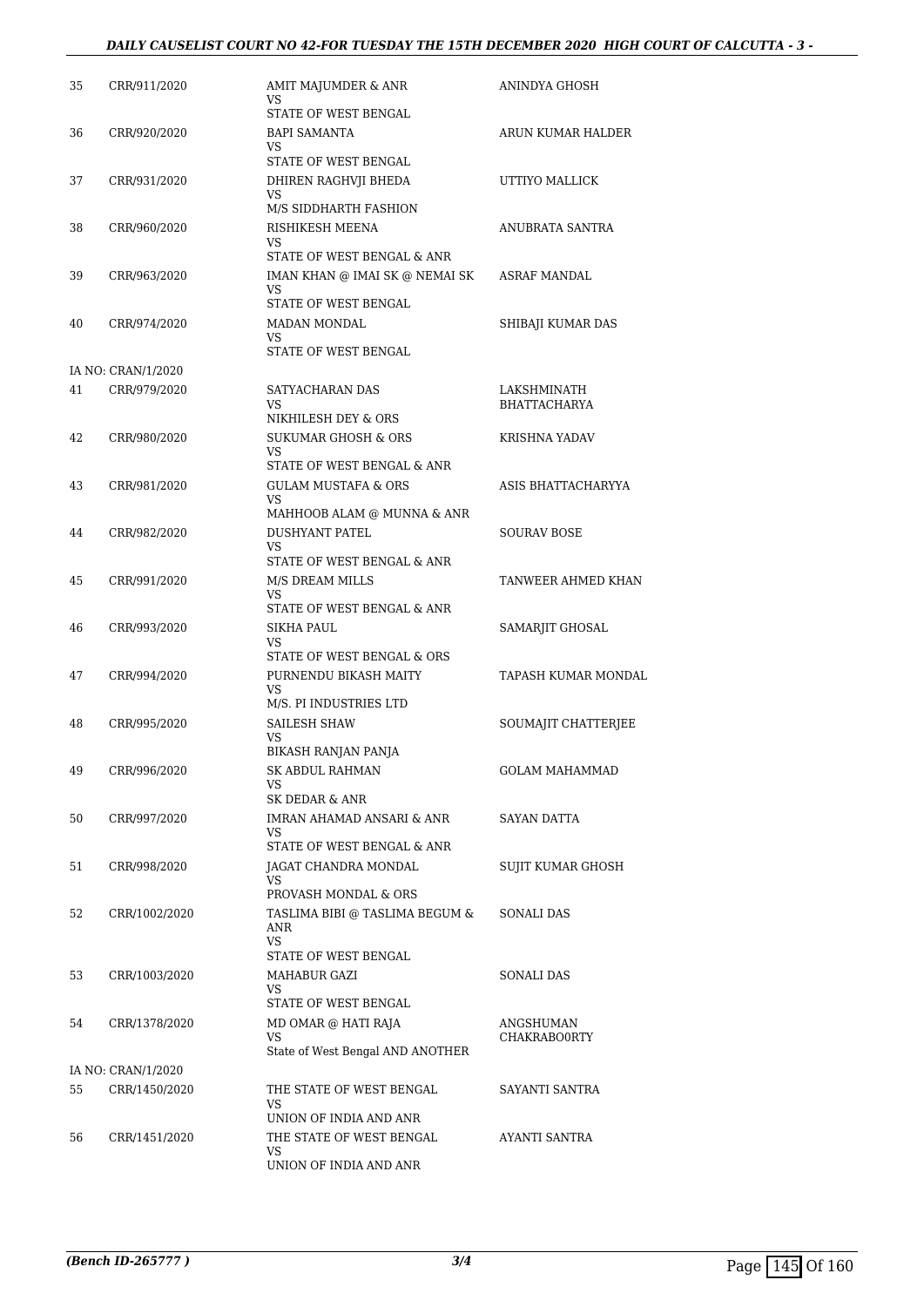### *DAILY CAUSELIST COURT NO 42-FOR TUESDAY THE 15TH DECEMBER 2020 HIGH COURT OF CALCUTTA - 4 -*

| 57 | CRR/1688/2020                             | SMT SHIBANI MAJUMDER<br>VS                                                               | NILOTPAL CHOWDHURY    |
|----|-------------------------------------------|------------------------------------------------------------------------------------------|-----------------------|
| 58 | CRR/1690/2020                             | STATE OF WEST BENGAL AND ORS.<br>M/S. SUR ENTERPRISE<br>VS                               | NILOTPAL CHOWDHURY    |
|    |                                           | STATE OF WEST BENGAL AND ORS.                                                            |                       |
| 59 | CRR/1739/2020                             | BARIN DAS CHAUDHURI@BARIN DAS<br><b>CHOWDHURY</b><br><b>VS</b>                           | DIPANJAN DUTTA        |
|    |                                           | State of West Bengal AND ANR                                                             |                       |
| 60 | CRR/1747/2020                             | MOTILAL@MATILAL SHAW AND ORS<br>VS<br>State of West Bengal AND ANR                       | <b>RUPSA SREEMANI</b> |
| 61 | CRR/1761/2020                             | HARIKESANALLUR RAMANI<br>SRINIVASAN AND OTHERS<br>VS<br>State of West Bengal AND ANOTHER | KISHWAR RAHAMAN       |
|    |                                           |                                                                                          |                       |
| 62 | CRR/1762/2020                             | KALLOL PAL AND ORS<br>VS<br>State of West Bengal AND ANR                                 | SUJAN CHATTERJEE      |
| 63 | CRR/1763/2020                             | <b>SWAPAN BERA</b>                                                                       | LIPIKA NATH           |
|    |                                           | VS                                                                                       |                       |
|    |                                           | State of West Bengal AND ANR                                                             |                       |
| 64 | CRR/1764/2020                             | HARIKESANALLUR RAMANI<br>SRINIVASAN AND OTHERS<br>VS                                     | KISHWAR RAHAMAN       |
|    |                                           | State of West Bengal AND ANOTHER                                                         |                       |
|    |                                           | <b>CONTESTED APPLICATION</b>                                                             |                       |
| 65 | CRR/122/2020                              | SWATI SULTANIA & ANR<br>VS<br>SUJIT PODDAR                                               | KUSAL KUMAR MUKHERJEE |
|    | IA NO: CRAN/1/2020(Old No:CRAN/1082/2020) |                                                                                          |                       |
|    |                                           |                                                                                          |                       |
| 66 | CRA/296/1992                              | <b>CRIMINAL APPEAL HEARING</b><br>GULIN CHANDRA HANSDA<br>VS                             |                       |
|    |                                           | <b>STATE</b>                                                                             |                       |
| 67 | CRA/469/2015                              | DILIP DAS @ NANI<br>VS<br>STATE OF WEST BENGAL                                           | <b>ARIJIT GANGULY</b> |
|    |                                           | IA NO: CRAN/2/2019(Old No:CRAN/92/2019), CRAN/3/2019(Old No:CRAN/93/2019)                |                       |
| 68 | CRA/672/2016                              | HARADHAN DUTTA                                                                           | <b>AINDRILA DE</b>    |
|    |                                           | VS                                                                                       |                       |
|    |                                           | STATE OF WEST BENGAL                                                                     |                       |
| 69 | CRA/35/2017                               | CHIRANJIT KABIRAJ<br>VS<br>STATE OF WEST BENGAL                                          | SNEHANSU MAJUMDER     |
|    |                                           | IA NO: CRAN/1/2018(Old No:CRAN/24/2018), CRAN/2/2019(Old No:CRAN/1317/2019), CRAN/3/2020 |                       |
|    |                                           |                                                                                          |                       |
| 70 | CRA/531/2018                              | SANATAN BARMAN<br>VS<br>STATE OF WEST BENGAL & ANR                                       | K PAUL                |
|    | IA NO: CRAN/2/2019(Old No:CRAN/1590/2019) |                                                                                          |                       |
| 71 | CRA/471/2019                              | SUKUMAR MONDAL & ORS<br>VS<br>STATE OF WEST BENGAL                                       | MONIKA SINHA          |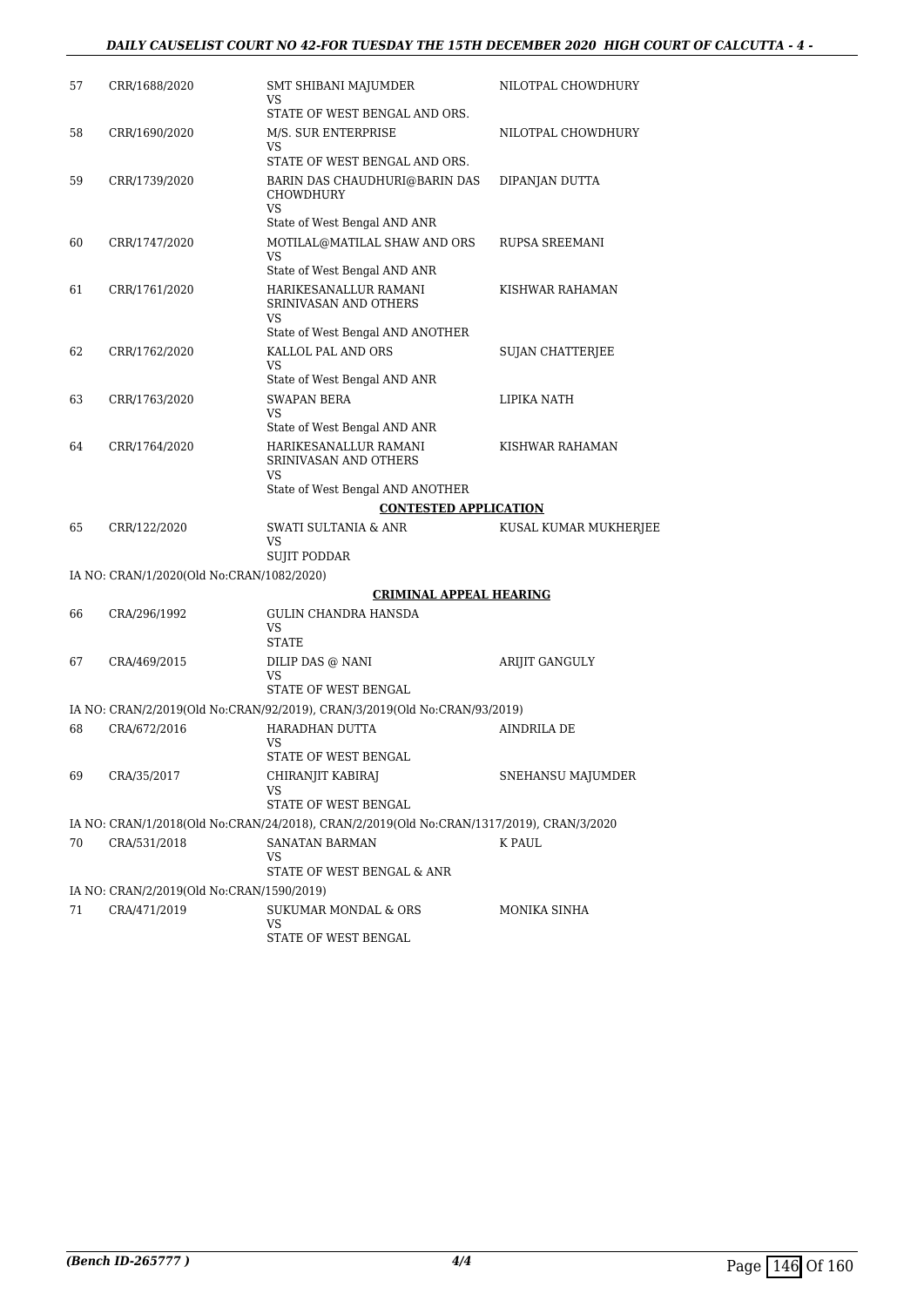

# In The High Court at Calcutta

# **Appellate Side**

**DAILY CAUSELIST For Tuesday The 15th December 2020**

# **COURT NO. 11**

### **SINGLE BENCH ()**

### **AT 10:45 AM**

#### **HON'BLE JUSTICE HIRANMAY BHATTACHARYYA**

#### **(VIA VIDEO CONFERENCE)**

#### **ON MONDAY, 14TH DECEMBER, 2020 AND THEREAFTER AS AND WHEN SITS SINGLY - WILL SIT SINGLY AND TAKE MATTERS LISTED BEFORE HIM IN THE DAILY LIST OF 16TH MARCH, 2020 EXCEPT THE MATTERS WHICH ARE ALREADY DISPOSED OF.**

#### **NOTE : MATTERS WILL BE TAKEN UP THROUGH PHYSICAL HEARING WHENBOTH THE PARTIES ARE AGREED.**

|              |               | <b>NEW MOTION</b>                                                                         |                                      |  |  |
|--------------|---------------|-------------------------------------------------------------------------------------------|--------------------------------------|--|--|
| $\mathbf{1}$ | CO/2290/2011  | ANIL KR. DAS<br>VS<br><b>SANKAR DAS</b>                                                   | <b>DIBASHIS BASU</b>                 |  |  |
| 2            | CO/2166/2019  | ASIT SAMANTA & ANR<br><b>VS</b><br>STANDARD CHARTERED<br><b>BANK</b>                      | <b>SAMRAT MUKHERJEE</b>              |  |  |
| 3            | CO/2167/2019  | GAURAV AGARWAL<br>VS<br>DIPANKAR MAJI & ORS                                               | <b>SAMRAT MUKHERJEE</b>              |  |  |
|              |               | <b>WRIT MATTERS</b>                                                                       |                                      |  |  |
| 4            | WPA/3947/2006 | JAGADISH CHANDRA<br><b>DAFADAR</b><br><b>VS</b><br>STATE OF W.B.                          | HUSN ARA BEGUM                       |  |  |
| 5            | WPA/366/2016  | SUDHANSHU SEKHAR ALI &<br><b>ANR</b><br><b>VS</b><br>STATE OF WEST BENGAL &<br><b>ORS</b> | <b>BISWAJIT DAS</b>                  |  |  |
|              |               | <b>NEW MOTION 1</b>                                                                       |                                      |  |  |
| 6            | CO/4090/2011  | ANIMA DEY & ANR<br><b>VS</b><br><b>SOUMITRA DEY &amp; ANR</b>                             | <b>DEBAPRATIM</b><br><b>BANERJEE</b> |  |  |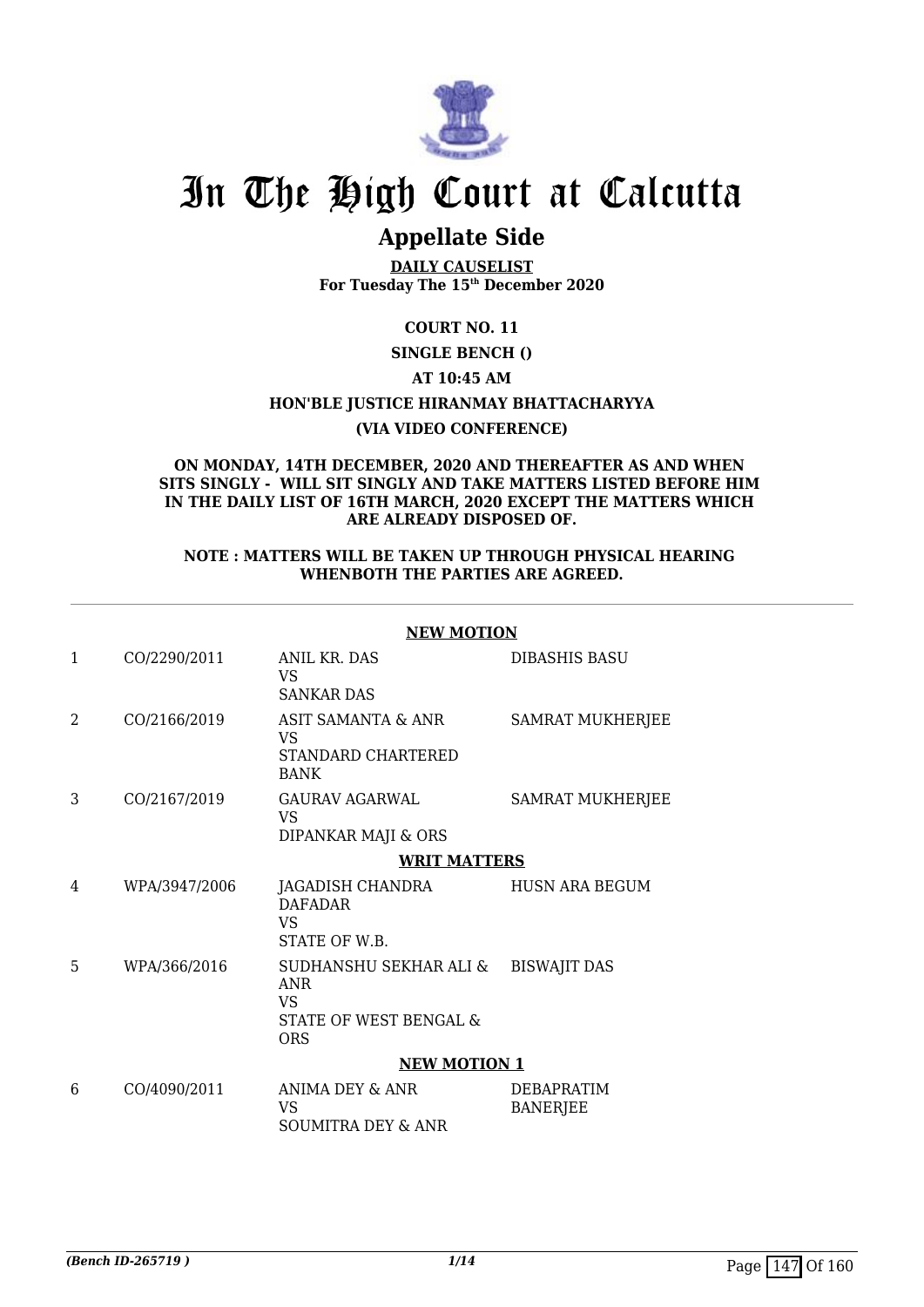| 7  | CO/3727/2017                             | <b>GITA DAS &amp; ANR</b><br><b>VS</b>                                                                                                | <b>SUMITRA DAS</b>                             |
|----|------------------------------------------|---------------------------------------------------------------------------------------------------------------------------------------|------------------------------------------------|
|    |                                          | SEPHALI LATA DAS                                                                                                                      |                                                |
|    | IA NO: CAN/1/2019(Old No:CAN/10626/2019) |                                                                                                                                       |                                                |
| 8  | CO/151/2018                              | NANDAN JANA<br><b>VS</b><br>JAGAI GHOSH @ JAGAI<br><b>CHANDA GHOSH</b>                                                                | M SARDAR                                       |
| 9  | CO/683/2018                              | KAMALA DEVI SHAW<br>VS<br>SRI SRI ISWAR GOPINATH<br>JEW THAKUR.REPT BY ANIL<br><b>KUMAR DEY</b>                                       | <b>ADITYA SINGH</b>                            |
| 10 | CO/809/2018                              | SWAPAN KUMAR PRAMALIK<br>& ORS<br><b>VS</b><br>S S R JEW & S S R JEW & S S<br><b>D D THAKURANI R BY S P</b><br><b>NANDI &amp; ANR</b> | <b>SWAPAN KUMAR</b><br>PRAMANIK (IN<br>PERSON) |
| 11 | CO/1215/2018                             | <b>JYOTSNA CHAKRABORTY &amp;</b><br>ANR.<br><b>VS</b><br>TAPATI DAS & ORS.                                                            | <b>SOUMEN DAS</b>                              |
| 12 | CO/1368/2018                             | JHARNA SINGH<br><b>VS</b><br><b>SMT JAYANTI BOSE</b>                                                                                  | KUHU ROY                                       |
| 13 | CO/1370/2018                             | M/S PASHUPATI DAS &<br>SONS PVT. LTD.<br><b>VS</b><br>RITA DE & ORS.                                                                  | <b>ASHOK KUMAR</b><br>MONDAL                   |
| 14 | CO/1372/2018                             | MRS SAROJ THAKAR<br><b>VS</b><br>CENTRAL ARYA ROAD<br><b>TRANSPORT &amp; ANR</b>                                                      | <b>ARUP BANERJEE</b>                           |
| 15 | CO/1373/2018                             | DILIP KUMAR CHATTERJEE<br>VS<br><b>GAUTAM PATRA &amp; ORS</b>                                                                         | SANKHA SUBHRRA<br><b>RAY</b>                   |
| 16 | CO/1381/2018                             | M/S. NAVNIRMAN<br><b>INFRACON PVT LTD</b><br><b>VS</b><br><b>GURBINDER SINGH &amp; ORS</b>                                            | <b>ARIF ALI</b>                                |
| 17 | CO/1388/2018                             | PURANMAL AGARWAL<br><b>VS</b><br>MEGHDOOT TOWRS<br>OWNERS COMMI. REP BY S<br>K JAIN & ORS                                             | <b>S SANYYAL</b>                               |
| 18 | CO/1389/2018                             | NURSING DAS MOHATTA &<br><b>ANR</b><br><b>VS</b><br>DIPALI SUR & ORS                                                                  | A RAY                                          |
| 19 | CO/1393/2018                             | DHRUBA KUMAR<br>MUKHOPADHYAY<br><b>VS</b><br>MIHIR KUMAR SARKAR &<br><b>ORS</b>                                                       | S SANNAL                                       |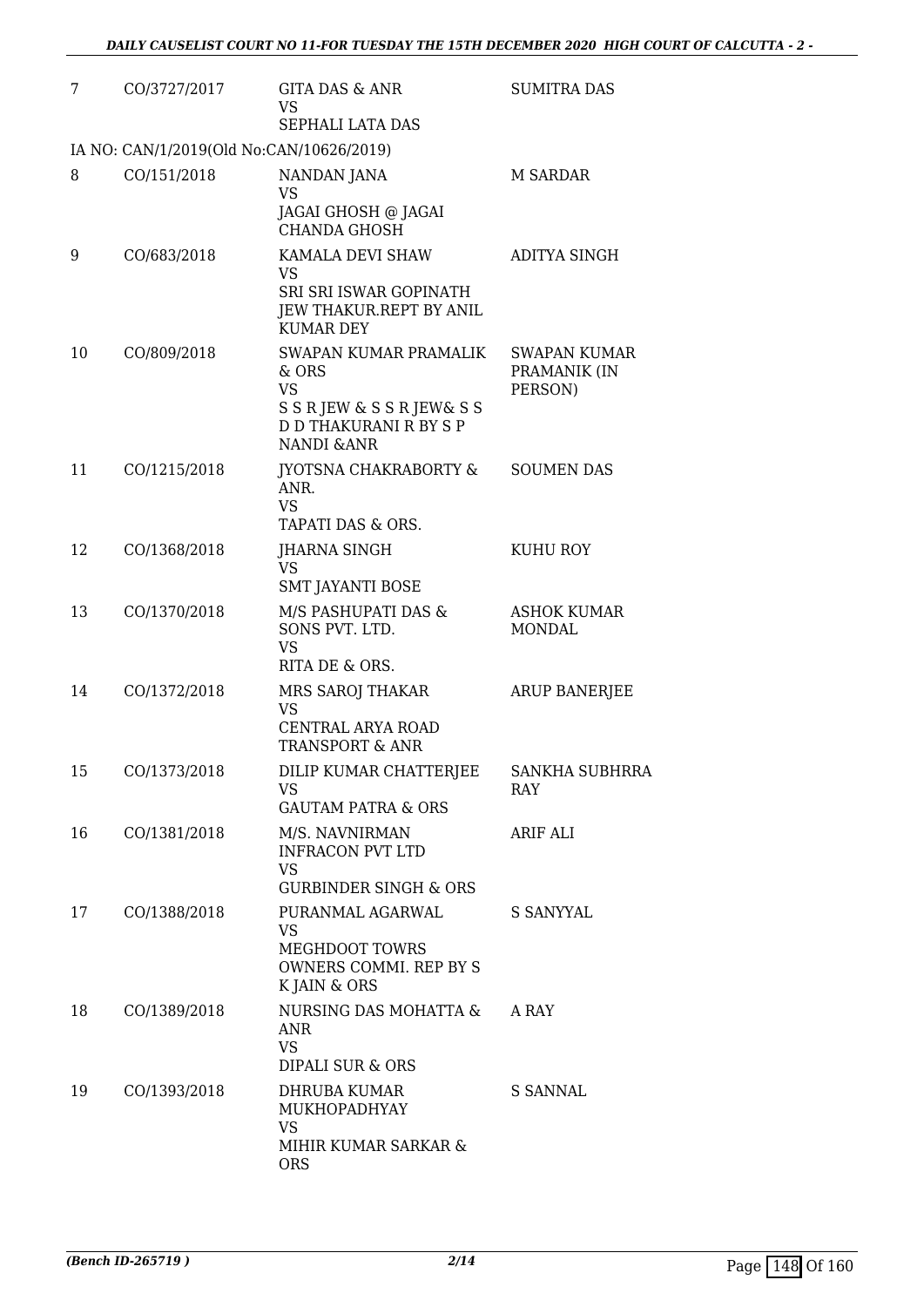| 20 | CO/1421/2018 | RAFIQUE MULLICK<br>VS<br><b>ASGAR ALI &amp; ORS</b>                                         | <b>INDRAJIT</b><br><b>BHATTACHARJEE</b>     |
|----|--------------|---------------------------------------------------------------------------------------------|---------------------------------------------|
| 21 | CO/1423/2018 | <b>GRAVITY VINIMAY PRIVATE</b><br><b>LIMITED</b><br>VS<br><b>HARIHAR SENAPATI &amp; ORS</b> | ARIJIT BARDHAN                              |
| 22 | CO/1430/2018 | <b>SANAT KUMAR PYNE</b><br><b>VS</b><br>DILIP KUMAR PYNE & ORS                              | <b>SUBHO SANKAR</b><br><b>BHATTACHARJEE</b> |
| 23 | CO/1454/2018 | DEBENDRA NATH BIJALI<br>(MONDAL)<br><b>VS</b><br>TULSI BIJALI MONDAL &<br>ORS.              | <b>GOBINDA KAR</b>                          |
| 24 | CO/1456/2018 | <b>RAKESH JAIN</b><br><b>VS</b><br>PARESH CH. MAJUMDER &<br>ORS.                            | <b>ASOK BANERJEE</b>                        |
| 25 | CO/1459/2018 | SANTOSH NANDY & ORS.<br><b>VS</b><br>KALIPADA YADAV & ORS.                                  | <b>GAUTAM DAS</b>                           |
| 26 | CO/1476/2018 | BISWANATH CHANDRA<br>VS<br><b>SHANTI SHAW &amp; ANR.</b>                                    | <b>SUBHO SANKAR</b><br><b>BHATTACHARJEE</b> |
| 27 | CO/1479/2018 | NARAYAN CH. GIRI<br><b>VS</b><br><b>SUNDAR GIRI &amp; ANR.</b>                              | <b>ANYASHA DAS</b>                          |
| 28 | CO/1480/2018 | <b>GYANODA GIRI</b><br><b>VS</b><br><b>SUNDAR GIRI &amp; ANR.</b>                           | <b>ANYASHA DAS</b>                          |
| 29 | CO/1489/2018 | BIJOY KRISHNA SAMANTA<br>VS<br>LALIT KUMAR PANDEY &<br><b>ORS</b>                           | S. SARKAR                                   |
| 30 | CO/1503/2018 | DR SUPTI JASH NEE SEN<br><b>VS</b><br>SMT SADHANA KANJILAL &<br><b>ORS</b>                  | <b>SUBRATA KUMAR</b><br><b>ROY KARMAKAR</b> |
| 31 | CO/1510/2018 | PYARE LAL AGARWAL<br>VS<br><b>INDRASHANI PANDEY &amp;</b><br><b>ORS</b>                     | <b>DHIRAJ TRIVEDI</b>                       |
| 32 | CO/1526/2018 | ASISH CHATTERJEE & ANR<br>VS<br>SATINATH MUKHERJEE &<br>ANR                                 | <b>SUBHENDU</b><br><b>BHATTACHARYA</b>      |
| 33 | CO/1534/2018 | <b>SUJOY MONDAL</b><br><b>VS</b><br>DOLA SARKAR (MONDAL)                                    | <b>SUBHADIP BANERJEE</b>                    |
| 34 | CO/1539/2018 | <b>MALAY HALDER</b><br>VS<br>SULOCHANA GUPTA NEE<br><b>HALDER</b>                           | <b>SUBHAS CHANDRA</b><br><b>SAHA</b>        |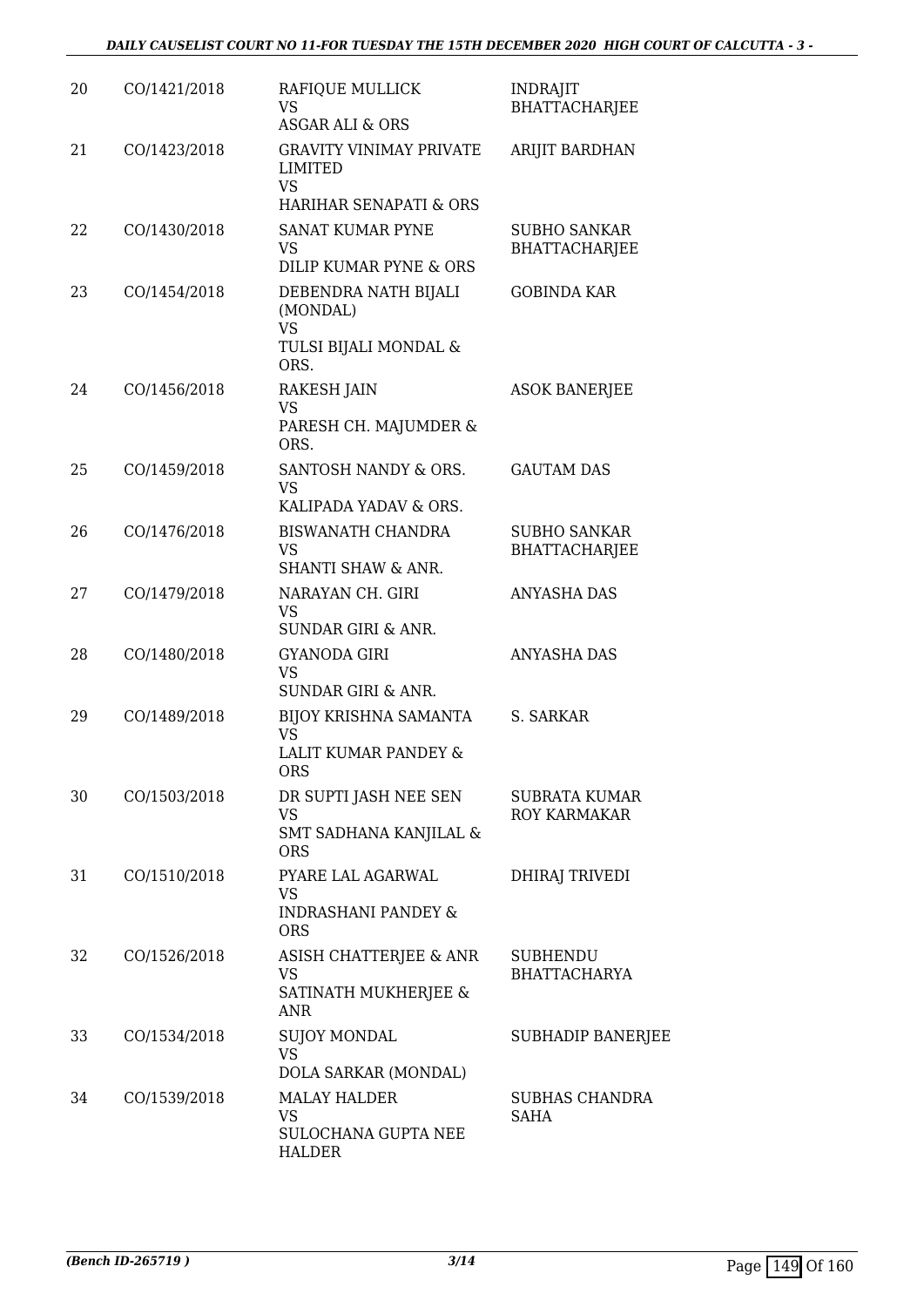| 35 | CO/1544/2018 | SK ARIFUL HAQUE & ORS<br><b>VS</b><br>SK KHAIRUL HAQUE & ORS                            | <b>ALLEN FELIX</b>                            |
|----|--------------|-----------------------------------------------------------------------------------------|-----------------------------------------------|
| 36 | CO/1549/2018 | LATIKA CHOWDHURY<br><b>VS</b><br><b>SURESH CHOWDHURY &amp;</b><br><b>ORS</b>            | <b>CHANDRADOY ROY</b>                         |
| 37 | CO/1553/2018 | <b>TRUSTCON</b><br><b>VS</b><br>SHAIKH JOYNAL ABEDIN &<br>ANR                           | TARUNJYOTI TEWARI                             |
| 38 | CO/1577/2018 | ANANDA GOPAL SAHA<br>VS<br>PARESH NATH SAHA & ORS                                       | DILIP KUMAR MAITI                             |
| 39 | CO/2835/2018 | M/S. LGW INDUSTRIES LTD<br><b>VS</b><br>SHYAMAL KANTI SAHA                              | DEBNATH MAHATA                                |
| 40 | CO/2897/2018 | RATULA SEN NEE<br><b>SENGUPTA</b><br><b>VS</b><br><b>SATYAKI SEN</b>                    | <b>B</b> N JOSHI                              |
| 41 | CO/2964/2018 | PRADIP KUMAR ROY<br>VS<br>RANU ROY @ SABITA                                             | <b>RIYA DAS</b>                               |
| 42 | CO/3088/2018 | KALYANI DAS & ORS<br><b>VS</b><br><b>AMITAVA DHENKI &amp; ORS</b>                       | <b>GOURAB</b><br>MUKHOPADHYAY                 |
| 43 | CO/3093/2018 | PAMPA PAUL<br><b>VS</b><br>SHIBANI MAJUMDER & ORS                                       | D DHAR                                        |
| 44 | CO/3120/2018 | <b>JOLLY CHAKRABORTY</b><br><b>VS</b><br>RINTU CHAKRABORTY                              | <b>SHYAMALI DAS</b>                           |
| 45 | CO/3126/2018 | SANJIT CHAKRABORTY &<br><b>ORS</b><br><b>VS</b><br>BINOY NANDI @ CHOTKA<br><b>NANDI</b> | SOUMITRA DEB                                  |
| 46 | CO/3139/2018 | SARAT MONDAL & ORS<br>VS<br>STATE OF WEST BENGAL &<br><b>ORS</b>                        | SARBANANDA<br><b>SANNYAL</b>                  |
| 47 | CO/3143/2018 | SANKAR GUHA MAJUMDAR<br>VS<br><b>SMT. SUMITRA</b><br><b>CHAKRABORTY &amp; ORS</b>       | P.CHAKRBORTY                                  |
| 48 | CO/3144/2018 | <b>SHYAM SANKAR SHAW</b><br>VS.<br><b>DIPAK DAS</b>                                     | <b>GAUTAM NARAYAN</b><br><b>BHATTACHARYAY</b> |
| 49 | CO/3176/2018 | MANJU MONDAL & ORS<br>VS.<br>SANAT MONDAL & ORS                                         | NITAI CH SAHA                                 |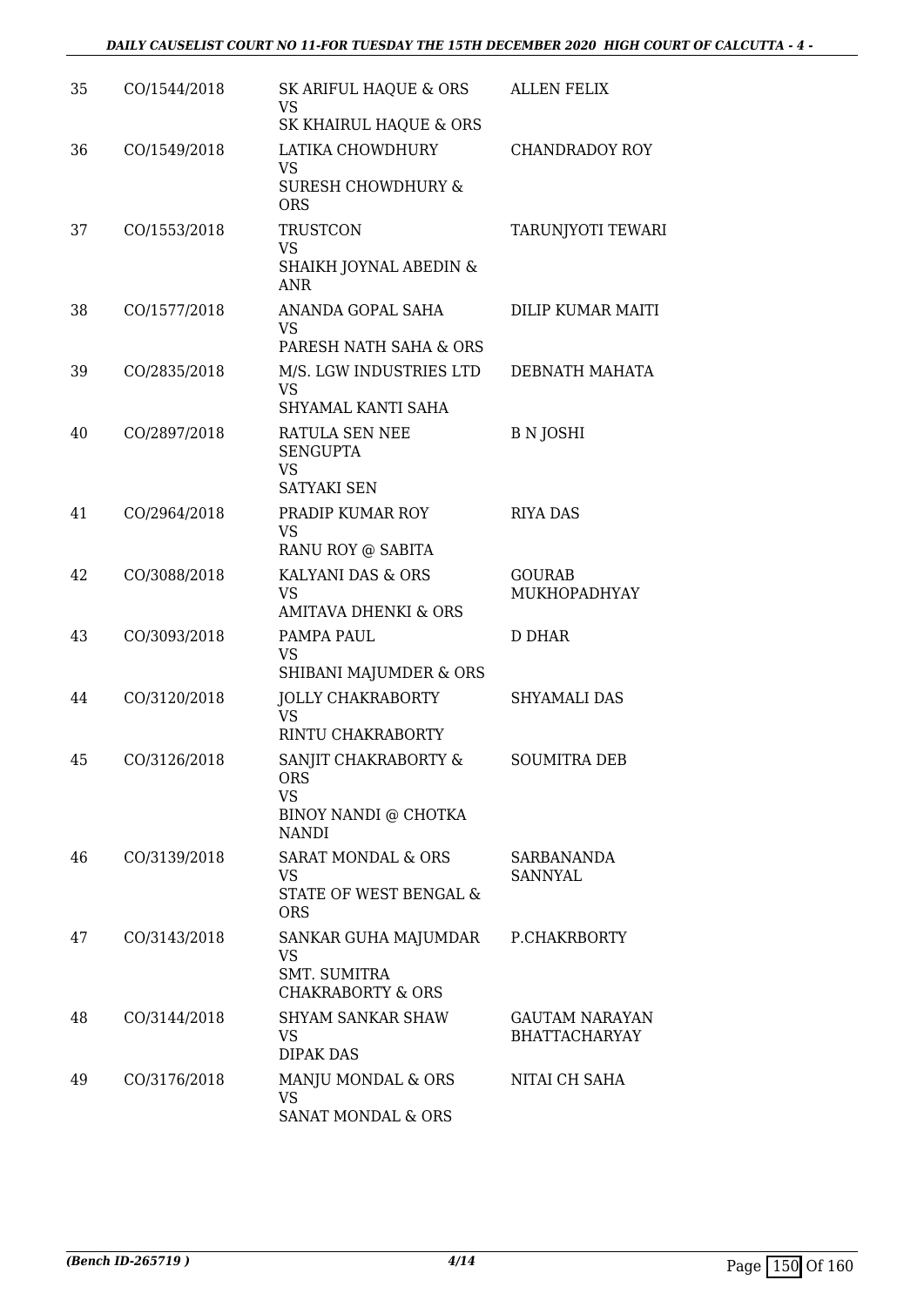| 50 | CO/3177/2018 | SAILENDRA NATH GHOSH<br>& ORS<br><b>VS</b><br><b>SURYA KANTA DAS &amp; ORS</b>  | PRASANTA BISHAL                     |
|----|--------------|---------------------------------------------------------------------------------|-------------------------------------|
| 51 | CO/3183/2018 | DEEPSIKHA CHATTERJEE&<br><b>ANR</b><br><b>VS</b><br>RAJENDRA RAZAK & ANR        | K. SAMANTA                          |
| 52 | CO/3184/2018 | RASBEHARI GHOSH & ANR<br><b>VS</b><br>AJIT KUMAR GHOSH & ORS                    | SIRSENDU SINHA<br>ROY               |
| 53 | CO/3187/2018 | RANADIP SADHUKHAN<br><b>VS</b><br>DIBYENDU SADHUKHAN &<br><b>ORS</b>            | <b>GITASHREE MISTRY</b>             |
| 54 | CO/3197/2018 | <b>SITARAM SAHU</b><br><b>VS</b><br>USHA SHAW & ANR                             | ZIAUL ISLAM                         |
| 55 | CO/3198/2018 | <b>SITARAM SAHU</b><br>VS<br><b>USHA SHAW &amp; ANR</b>                         | ZIAUL ISLAM                         |
| 56 | CO/3201/2018 | SUPRIYA DUTTA<br><b>VS</b><br><b>MAHUA DUTTA</b><br>(CHOUDHURY)                 | PRASHANT PATHAK                     |
| 57 | CO/3203/2018 | RAJ CONCLAVE (P) LTD<br><b>VS</b><br>RANBIR SINGH & ORS                         | <b>KRISHNA DAS</b><br><b>PODDAR</b> |
| 58 | CO/3204/2018 | AMIT KR. BARDHAN<br><b>VS</b><br>SAMAR NATH SEN & ANR.                          | <b>ABHA TIWARI</b>                  |
| 59 | CO/3205/2018 | <b>BADANI MEHJAN</b><br>VS<br>BADAL CH. MURMU & ORS.                            | SANDIP DINDA                        |
| 60 | CO/3210/2018 | <b>HARROW HALL</b><br><b>VS</b><br>KARNANI PROPERTIES LTD.<br>& ORS.            | <b>SMRUTI REKHA DAS</b>             |
| 61 | CO/3211/2018 | HARIPAL SINGH<br><b>CHANDHOK</b><br><b>VS</b><br>BADRI PRASAD JAISWAL           | SOMALI<br>MUKHOPADHYAY              |
| 62 | CO/3212/2018 | SUJIT KR. GHOSH & ORS.<br><b>VS</b><br>PRANAB KR. SARKAR                        | PRIYABRATA<br><b>BATABYAL</b>       |
| 63 | CO/3217/2018 | SIBAPRASAD GOSWAMI &<br><b>ORS</b><br><b>VS</b><br><b>JITAN PATAR &amp; ORS</b> | DK ADHIKARI                         |
| 64 | CO/3220/2018 | SILA SENGUPTA & ANR<br><b>VS</b><br><b>SMT REBA DEY &amp; ANR</b>               | ABDUL AZIZ MONDAL                   |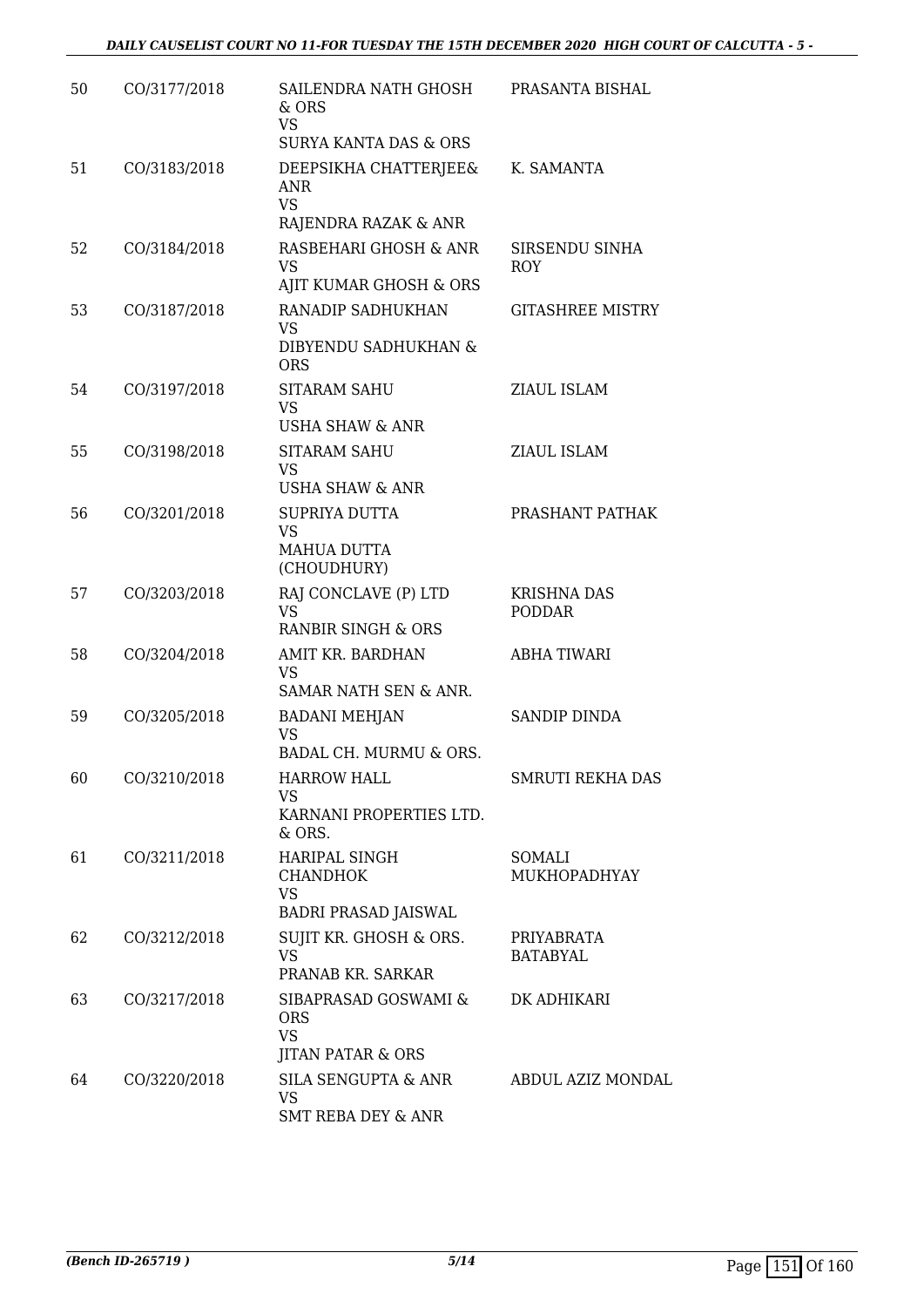| 65 | CO/3223/2018 | SMT TRIPTI MAKHIJA & ORS<br><b>VS</b><br><b>SMT PRATIMA NASKAR &amp;</b><br>ANR                     | <b>DEBAPRATIM</b><br><b>BANERJEE</b> |
|----|--------------|-----------------------------------------------------------------------------------------------------|--------------------------------------|
| 66 | CO/3225/2018 | SMT. PIKU LAHIRI<br><b>VS</b><br>SANKAR NATH LAHIRI                                                 | D. SINHA                             |
| 67 | CO/3226/2018 | ABHOY CHANDRA PURKAIT<br>& ORS<br><b>VS</b><br>LAKSHAN HALDER & ORS                                 | A. GUPTA                             |
| 68 | CO/3227/2018 | <b>SOVAN ROY CHOWDHURY</b><br><b>VS</b><br><b>BARUN ROY CHOWDHURY</b><br>& ORS                      | <b>SOHINI</b><br>BHATTACHARYYA       |
| 69 | CO/3238/2018 | SHARMILA BHATTACHARYA<br><b>VS</b><br>KANAK DASGUPTA & ORS                                          | <b>ABHIJIT RAY</b>                   |
| 70 | CO/3239/2018 | ARABINDA SAMANTA & ANR<br><b>VS</b><br>THE UTTARPARA KOTRANG<br><b>MUNI &amp; ORS</b>               | <b>ASHIM KUMAR</b><br>RAUTH          |
| 71 | CO/3241/2018 | <b>DILIP GHOSH &amp;ORS</b><br><b>VS</b><br><b>ASHOK PODDAR &amp; ORS</b>                           | KRISHNA DEO DAS                      |
| 72 | CO/3242/2018 | <b>SHYAMAL KUMAR</b><br><b>BARDHAN</b><br><b>VS</b><br><b>BASANTI BARDHAN</b>                       | <b>SWAPNA SOM</b>                    |
| 73 | CO/3243/2018 | APARNAPADA @ KANU<br><b>BERA @ ADHIKARY</b><br><b>VS</b><br><b>GOURI BALA CHAKRABORTY</b><br>& ANR. | <b>BINOY KR. DAS</b>                 |
| 74 | CO/3245/2018 | BALRAM KUNDU & ANR<br>VS<br><b>MADAN KUNDU &amp; ORS</b>                                            | S. MAJUMDER                          |
| 75 | CO/3247/2018 | BALARAM KUNDU & ORS.<br><b>VS</b><br>NETAI KUNDU & ORS                                              | SNEHANGSHU<br>MAJUMDER               |
| 76 | CO/3254/2018 | <b>ASHIM SAFUI</b><br><b>VS</b><br>SASANKA SEKHAR SAFUI &<br><b>ORS</b>                             | ANINDYA HALDER                       |
| 77 | CO/3261/2018 | JOGESH CHANDRA<br><b>DEBNATH</b><br><b>VS</b><br>BAIDYA NATH DHUR & ANR                             | SUBRATA GHOSH                        |
| 78 | CO/3264/2018 | SARMILA SAHA ROY<br><b>VS</b><br>DEBOBRATA ROY                                                      | <b>SAIKAT MONDAL</b>                 |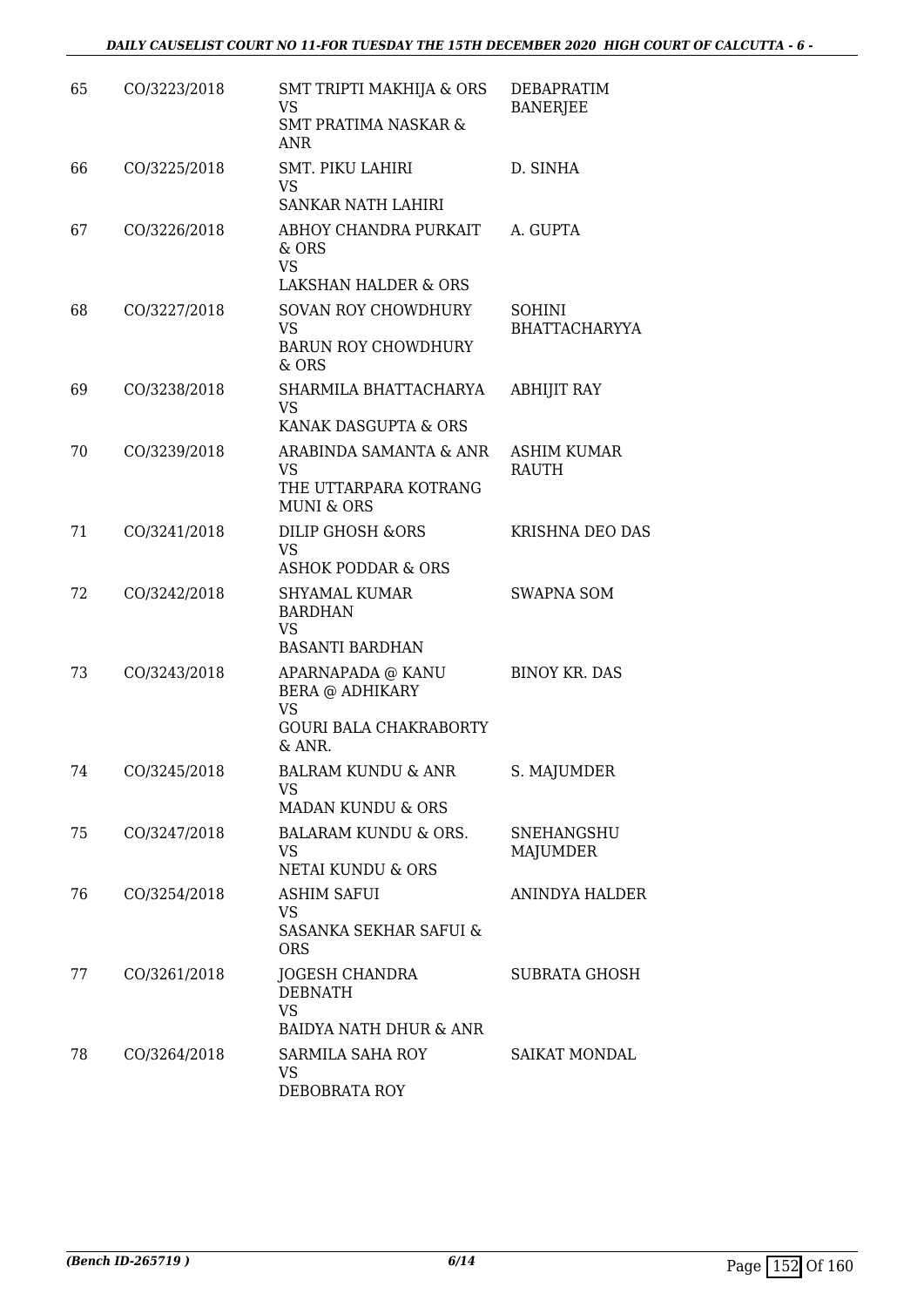| 79 | CO/3266/2018 | SHYAM SUNDAR SINGH<br><b>VS</b><br>KALLOL KUMAR BARDHAN                               | SIBNATH GANGULY                           |
|----|--------------|---------------------------------------------------------------------------------------|-------------------------------------------|
|    |              | & ANR                                                                                 |                                           |
| 80 | CO/3270/2018 | <b>ANJALI DAS</b><br>VS<br>APARNA ROY & ANR                                           | <b>SIBANGHEE</b><br><b>CHATTOPADHYAY</b>  |
| 81 | CO/3272/2018 | DR BIMAN MONDAL<br><b>VS</b>                                                          | SANJIDA SULTANA                           |
|    |              | <b>SMT SHAMPA MONDAL</b>                                                              |                                           |
| 82 | CO/3277/2018 | <b>GOUR JANA &amp; ANR</b><br><b>VS</b><br>MIDNPORE MUNICIPALITY<br>& ORS             | PARAMITA ROY                              |
| 83 | CO/3280/2018 | THE METRO RAILWAY<br><b>VS</b><br>SARITA MIRANIA AGARWAL                              | APARNA BANERJEE                           |
| 84 | CO/3281/2018 | THE METRO RAILWAY<br><b>VS</b>                                                        | APARNA BANERJEE                           |
|    |              | M/S LILY RESIDENCY PVT<br><b>LTD</b>                                                  |                                           |
| 85 | CO/3283/2018 | DHIRENDRA NATH DAS &<br><b>ORS</b><br><b>VS</b>                                       | <b>ANIL KUMAR</b><br><b>CHATTOPADHYAY</b> |
|    |              | <b>SUDHIR CHANDRA DAS &amp;</b><br><b>ANR</b>                                         |                                           |
| 86 | CO/3284/2018 | <b>MAMATA BERA</b><br><b>VS</b>                                                       | ANIL KUMAR<br><b>CHATTOPADHYAY</b>        |
| 87 | CO/3292/2018 | LALTU BERA<br><b>TAPASH MUKHERJEE</b><br><b>VS</b>                                    | <b>SANKAR</b><br><b>CHATTOPADHYAY</b>     |
|    |              | MRS SUCHETA MAYER                                                                     |                                           |
| 88 | CO/3294/2018 | LAKSHMI PROMOTERS &<br>DEVELOPERS (P) LTD &<br>VS<br><b>SHAKUNTALA SHAW &amp; ANR</b> | <b>ABHA TIWARI</b>                        |
| 89 | CO/3301/2018 | MAHADEV DUTTA & ANR<br><b>VS</b>                                                      | <b>DULAL CHANDRA</b><br><b>CHATTERJEE</b> |
| 90 | CO/3303/2018 | ALOK RANJAN SAHA<br>KARTIK CHANDRA ADAK &                                             | <b>ABHIJIT MUKHERJEE</b>                  |
|    |              | <b>ORS</b><br><b>VS</b><br>SATISH CHANDRA BHUNIA                                      |                                           |
|    |              | & ORS                                                                                 |                                           |
| 91 | CO/3304/2018 | AMRAPALI DAS(SEN)<br>VS<br><b>ALOK KUMAR DAS</b>                                      | <b>SOUMI GUHA</b><br>THAKURTA             |
| 92 | CO/3308/2018 | <b>SHANTI SHAW</b><br><b>VS</b>                                                       | <b>ARUP BHOWMICK</b>                      |
| 93 | CO/3311/2018 | <b>BIMAL SHAW</b><br>RAVI RANGANATHAN                                                 | K. SHAH                                   |
|    |              | VS<br><b>SMT. KALA RAMAN</b>                                                          |                                           |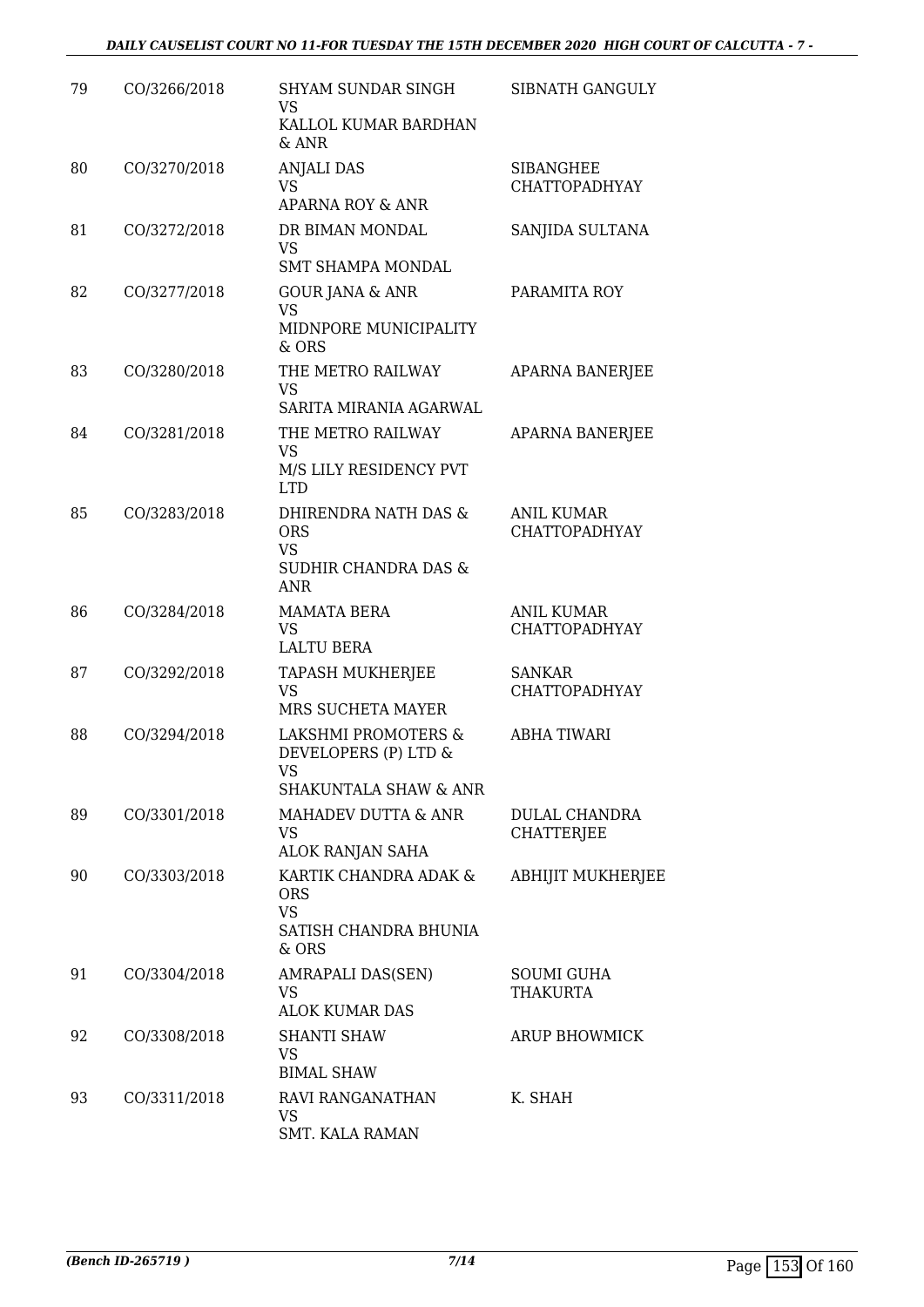| 94  | CO/3313/2018 | <b>SANJOY SHAW</b><br>VS<br>ANJALI SHAW @ SHAMA<br><b>PARVEEN</b>                                                 | <b>SUMAN</b><br><b>CHAKRABORTY</b>   |
|-----|--------------|-------------------------------------------------------------------------------------------------------------------|--------------------------------------|
| 95  | CO/3317/2018 | <b>BIKASH MAJUMDER</b><br><b>VS</b><br>JHUMA MAJUMDER                                                             | <b>MITUL</b><br><b>CHAKRABORTY</b>   |
| 96  | CO/3318/2018 | DEBASISH BHUNIYA<br><b>VS</b>                                                                                     | <b>ANYASHA DAS</b>                   |
| 97  | CO/3320/2018 | MADHUMITA BHUNIYA<br>MD ZIAUDDIN & ANR<br><b>VS</b><br>DIPAK KUMAR JAISWAL &<br><b>ORS</b>                        | D K JAISWAL                          |
| 98  | CO/3321/2018 | <b>SUKANYA BANERJEE</b><br><b>VS</b><br><b>SUJIT KUMAR DAS &amp; ANR</b>                                          | PRITHVI SINHA ROY                    |
| 99  | CO/3323/2018 | ELKOM ENTERPRISES P.<br>LTD.<br><b>VS</b><br>SOUGATA BANERJI & ANR.                                               | <b>SANKAR NARAYAN</b><br><b>SAHA</b> |
| 100 | CO/3325/2018 | PARITOSH ROY<br><b>VS</b><br>UTTAM KR. NATUA & ORS.                                                               | RADHAMOHAN ROY                       |
| 101 | CO/3327/2018 | SANDIP DEY @ SANDIP KR.<br><b>DEY</b><br><b>VS</b><br>SANKAR PROSAD DEY &<br>ANR.                                 | CHANDRAMALA<br>MUKHERJEE             |
| 102 | CO/3333/2018 | SUBRATA SHAW @<br><b>SUBRATA SAAHA</b><br>VS<br>SARASWATI SADHUKHAN &<br>ORS.                                     | ANINDYA HALDER                       |
| 103 | CO/3336/2018 | SUSHMITA PAUL (DAS)<br>VS<br><b>ANITA CHOWDHURY</b>                                                               | RADHAMOHAN RAY                       |
| 104 | CO/3346/2018 | THE KOLKATA MUNICIPAL<br>CORPORATION<br><b>VS</b><br>KAJARI BANERJEE                                              | <b>S K DEBNATH</b>                   |
| 105 | CO/3352/2018 | MITALI MUKHOPADHYAY<br><b>VS</b><br>SRIPARNA BANERJEE & ORS                                                       | <b>B P MONDAL</b>                    |
| 106 | CO/3355/2018 | MOHAN S. JETHWANI<br><b>VS</b><br>HARISH KUMAR PRASAD                                                             | ARGHYA K DAS                         |
| 107 | CO/3372/2018 | TARAPADA DALUI<br><b>VS</b><br>M/S. JOY MATADI<br><b>ENTERPRISE REP BY</b><br>PRATEEM CHAKRABORTY &<br><b>ORS</b> | ARPITA SAHA                          |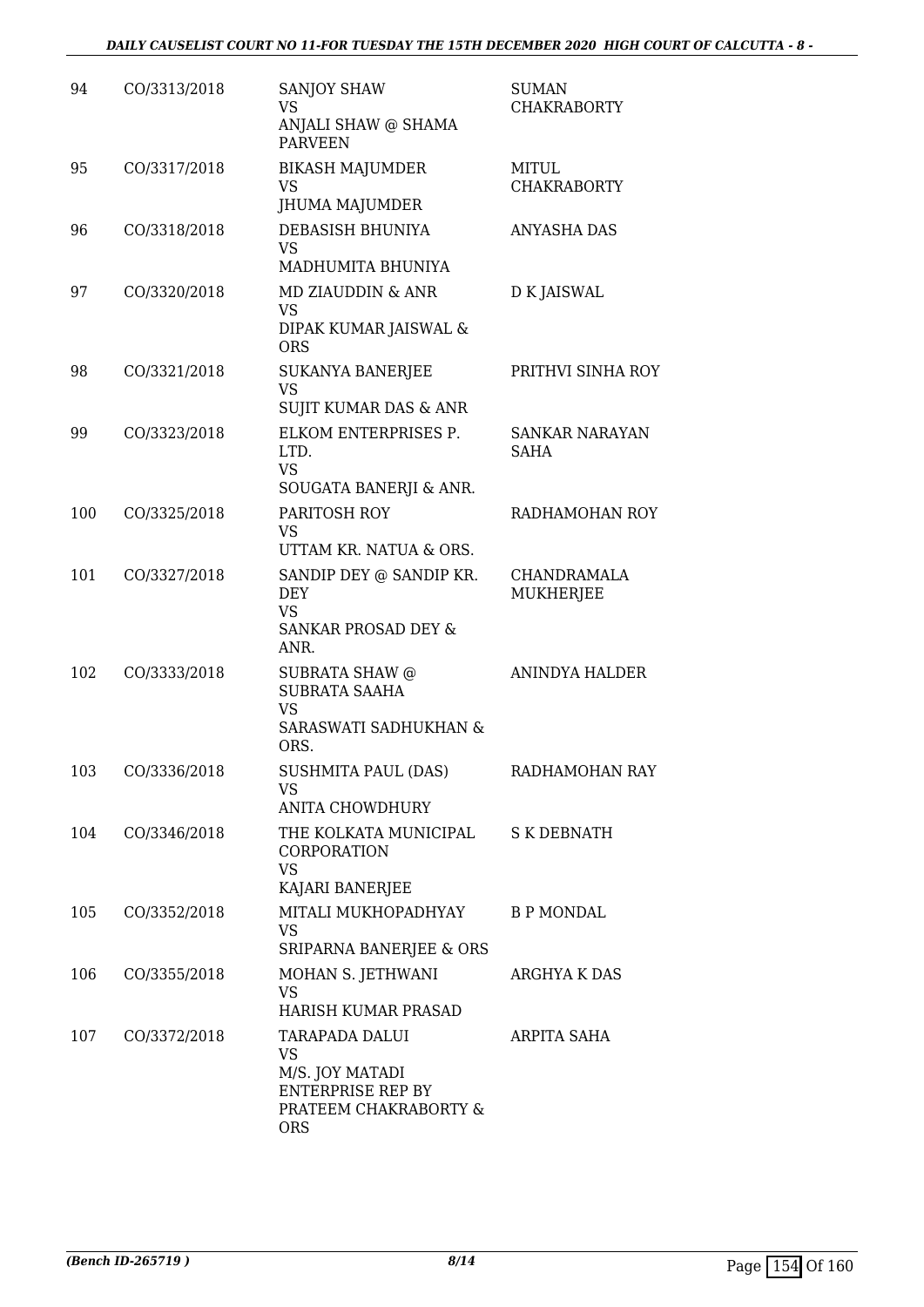| 108 | CO/3379/2018 | JAFAR ALI MOLLA & ORS<br>VS<br><b>CHAYED MOLLA &amp; ORS</b>                                                  | SK. NIZAMUDDIN                      |
|-----|--------------|---------------------------------------------------------------------------------------------------------------|-------------------------------------|
| 109 | CO/3387/2018 | SMT. SHARMISTHA PAL<br>(GANGULY)                                                                              | R. CHATTERJEE                       |
|     |              | <b>VS</b><br><b>MAMATA SINGH</b>                                                                              |                                     |
| 110 | CO/3390/2018 | PRABIR CHANDRA POYRA &<br><b>ORS</b><br><b>VS</b><br><b>SHAKTIPADA POYRA &amp; ORS</b>                        | <b>SANDIP DAS</b>                   |
| 111 | CO/3392/2018 | DEBABRATA PURKAIT<br><b>VS</b><br>PAMPA DAS & ORS                                                             | <b>SANDIP DAS</b>                   |
| 112 | CO/3393/2018 | <b>BHAGBAT DAS &amp; ORS</b><br><b>VS</b>                                                                     | <b>SANDIP DAS</b>                   |
| 113 | CO/3394/2018 | <b>SMT SIKHA PAL &amp; ORS</b><br>DIPANKARSRI PAUL<br><b>VS</b><br>SMT SABITA DUTTA PAUL                      | NARAYAN CHANDRA<br><b>AGHOSH</b>    |
| 114 | CO/3399/2018 | <b>JAHARLAL KANU</b><br><b>VS</b><br>KRISHNENDU MUKHERJEE                                                     | T. TALUKDER                         |
| 115 | CO/3404/2018 | $&$ ORS<br><b>MOTIAR MONDAL</b><br><b>VS</b><br>PARESH CHANDRA<br>MONDAL @ PARESH<br><b>MONDAL</b>            | PARIKSHIT GOSWAMI                   |
| 116 | CO/3405/2018 | PROF SK SAHANUL HAQUE<br><b>VS</b><br>SK MD QUASIN & ORS                                                      | <b>ABHIJIT SARKAR</b>               |
| 117 | CO/3433/2018 | <b>SUVENDU SAHA</b><br><b>VS</b><br><b>BHARATI JANA &amp; ORS</b>                                             | <b>SIVA PRASAD GHOSE</b>            |
| 118 | CO/3434/2018 | <b>SUVENDU SAHA</b><br><b>VS</b><br><b>PUNAM DEVI &amp; ORS</b>                                               | <b>SIVA PRASAD GHOSE</b>            |
| 119 | CO/3441/2018 | <b>SMT NIRMALA</b><br>SINGH@NIRMALA DEVI<br><b>SINGH</b><br><b>VS</b><br>M/S. YAMINI HOUSING PVT<br>LTD & ORS | <b>KRISHNA DAS</b><br><b>PODDAR</b> |
| 120 | CO/3445/2018 | SUDHA KUNDU (MISRA)<br><b>VS</b><br><b>BISWANATH KUNDU</b>                                                    | SIDDHARTHA<br><b>BHATTACHARYA</b>   |
| 121 | CO/3462/2018 | DIPESH SAHA<br>VS<br>SHAMPA ALIAS MAYNA<br><b>SAHA</b>                                                        | LAL MOHAN BASU                      |
| 122 | CO/3470/2018 | <b>SUMIT DEY</b><br><b>VS</b><br>NARESH KUMAR AGARWAL                                                         | <b>GOPAL CHATTERJEE</b>             |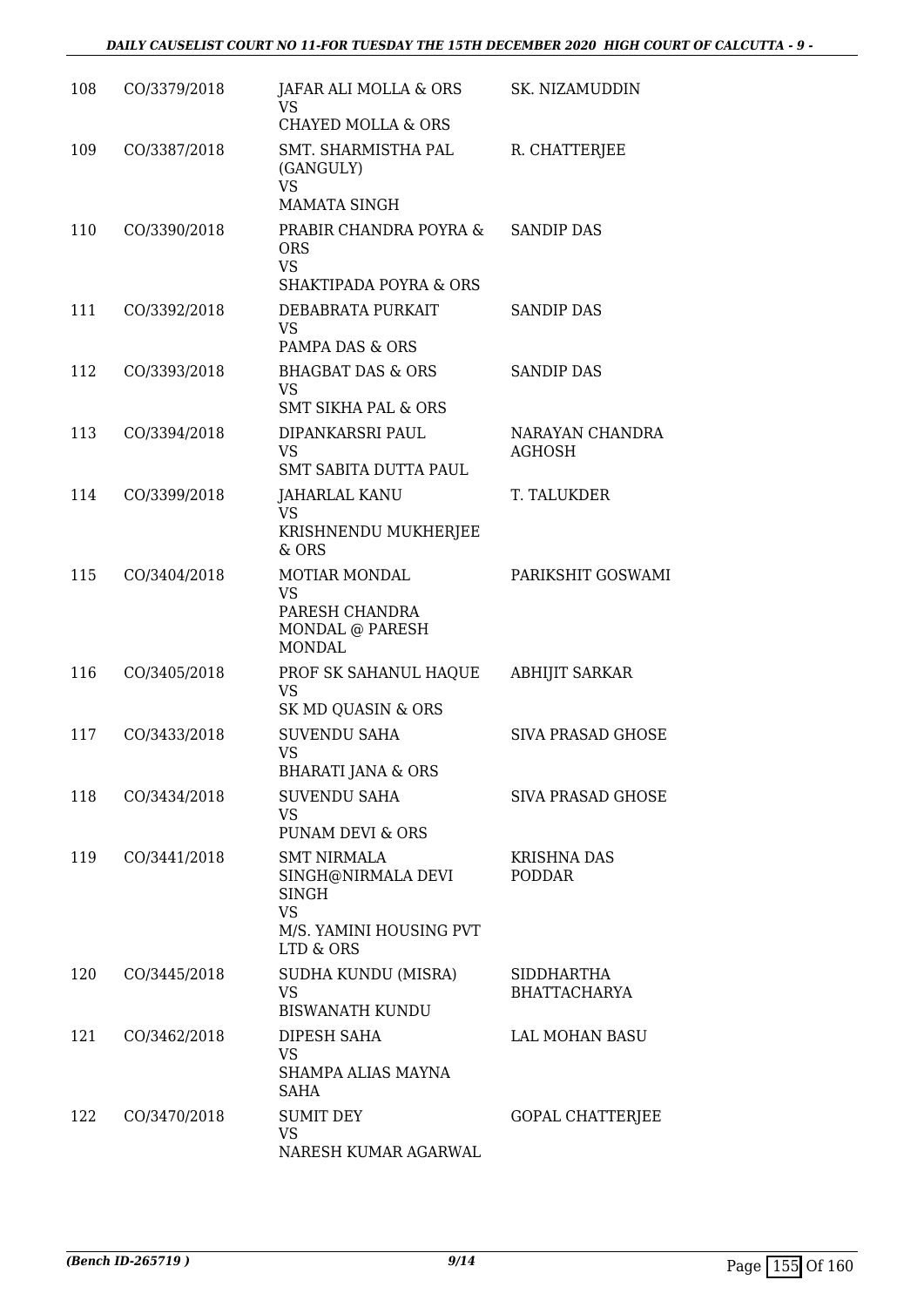| 123 | CO/3482/2018 | <b>BHAGIRATH PAL</b><br><b>VS</b><br>RANAJIT DAS & ANR                                        | <b>SANDIP KUNDU</b>                  |
|-----|--------------|-----------------------------------------------------------------------------------------------|--------------------------------------|
| 124 | CO/3488/2018 | SMT PURNIMA DAS MODAK<br>& ORS<br><b>VS</b>                                                   | KAUSTAV CHANDRA<br><b>DAS</b>        |
|     |              | <b>SMT TARA DAS &amp; ORS</b>                                                                 |                                      |
| 125 | CO/3491/2018 | <b>BASANTI GHOSH &amp; ANR</b><br>VS                                                          | <b>ANYASHA DAS</b>                   |
|     |              | RABINDRANATH GHOSH                                                                            |                                      |
| 126 | CO/3492/2018 | SHANKARI CHITRAKAR<br>VS<br>TAPAN CHITRAKAR & ORS                                             | <b>ANYASHA DAS</b>                   |
| 127 | CO/3517/2018 | SMT PUSHPA DEVI MOHATA<br>& ORS                                                               | SANJIB SETH                          |
|     |              | <b>VS</b><br><b>BIJOY KUMAR JALAN &amp; ORS</b>                                               |                                      |
| 128 | CO/3521/2018 | <b>SULTAN MAHAMOOD</b><br><b>MOLLA &amp; ANR</b><br><b>VS</b>                                 | <b>JAYANTA SAMANTA</b>               |
|     |              | AMAN SAMITY CLUB & ANR                                                                        |                                      |
| 129 | CO/3522/2018 | SMT GAYATRI RANI HAZRA<br>VS<br>NRIPATI BHUSAN HAZRA                                          | <b>SUKRITI BANERJEE</b>              |
| 130 | CO/3523/2018 | <b>TAPAS KUMAR ROY</b>                                                                        | <b>DIPANWITA</b>                     |
|     |              | <b>VS</b><br><b>IDNIAN OVERSEAS BANK &amp;</b><br><b>ORS</b>                                  | <b>BATABYAL</b>                      |
| 131 | CO/3525/2018 | AMBAR KUMAR<br><b>BHATTACHARYA</b><br>VS<br><b>PRITAMBAR</b><br><b>BHATTACHARYA &amp; ORS</b> | SARBANANDA<br><b>SANYAL</b>          |
| 132 | CO/3526/2018 | SMT JASODA MONDAL<br>&ANR<br>VS<br>KISTO MONDAL & ORS                                         | SARBANANDA<br><b>SANNYAL</b>         |
| 133 | CO/3529/2018 | <b>ABDUS SABED &amp; ORS</b><br>VS.<br>ALTAF HOSSAIN & ORS                                    | <b>SAUNAK</b><br><b>BHATTACHARYA</b> |
| 134 | CO/3532/2018 | RABIA BEGUM                                                                                   | ANYASHA DAS                          |
|     |              | <b>VS</b><br>SK. SHOBHAJAN MOLLA @<br>SK. SUBAJAN & ANR                                       |                                      |
| 135 | CO/3534/2018 | <b>SHAUNAK CHATTERJEE</b><br>VS<br>DOYEL CHAKRABORTY                                          | SAYANI<br><b>BHATTACHARYA</b>        |
| 136 | CO/3542/2018 | <b>SURESH SINGH &amp; ORS</b><br>VS<br>NABA KUMAR MONDAL                                      | PRABHAT KUMAR<br>SINGH               |
| 137 | CO/3551/2018 | SAMBHU NATH SARDAR &<br>ANR<br><b>VS</b><br>KAHAR SARDAR & ORS                                | DEBRUP<br><b>BHATTACHARJEE</b>       |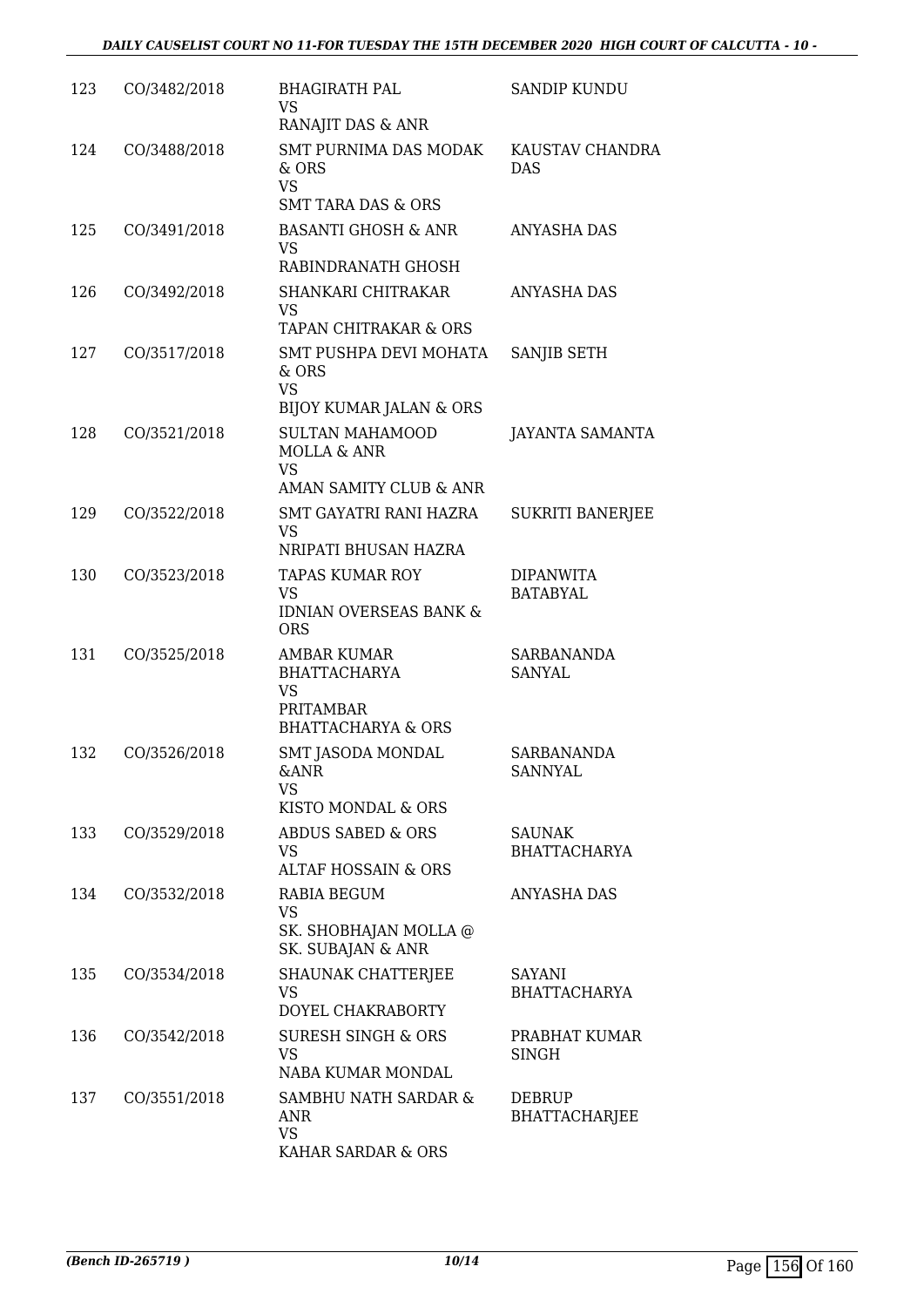| 138 | CO/3554/2018 | M/S. THE ATLANTIC OIL CO. L.P TIWARI<br>P. LTD.<br><b>VS</b><br>THE BOARD OF TRUSTEES<br>OF THE PORT OF KOL. &<br>ORS. |                                     |
|-----|--------------|------------------------------------------------------------------------------------------------------------------------|-------------------------------------|
| 139 | CO/3558/2018 | JAGANNATH DAS BAIRAGYA<br>VS.<br>NATABAR DAS & ORS                                                                     | TIRTHA PATI CHARYA                  |
| 140 | CO/3559/2018 | SHYAMAL KUMAR PAL<br>VS<br><b>SWETA PAL &amp; ORS</b>                                                                  | SARMI DATTA                         |
| 141 | CO/3564/2018 | PROTIMA CHAKRABORTY & NABANKUR PAUL<br><b>ORS</b><br><b>VS</b><br>JANESHWAR PRASAD & ORS                               |                                     |
| 142 | CO/3569/2018 | SK HAPIJUL HOQUE<br><b>VS</b><br>NIRANJAN PRAMANICK &<br><b>ORS</b>                                                    | SAILENDU SEKHAR<br><b>BAYERD</b>    |
| 143 | CO/3573/2018 | KESHAB CHANDRA NASKAR<br>& ORS<br><b>VS</b><br>NIRANJAN NASKAR & ORS                                                   | <b>KIRAN KUAMR</b><br><b>MAHATO</b> |
| 144 | CO/3574/2018 | <b>HALIM MOLLA &amp; ORS</b><br><b>VS</b><br><b>JALAAL MOLLA</b>                                                       | <b>KIRAN KUMAR</b><br><b>MAHATO</b> |
| 145 | CO/3579/2018 | TAPAS KUMAR MONDAL<br>VS<br>M/S. ATREYEE NIRMAN PVT<br>LTD & ANR                                                       | <b>JALLY DEY</b>                    |
| 146 | CO/3586/2018 | ABHIJIT MONDAL<br>VS<br>THE MUNICIPAL COMM,<br>CAL MUNICIPAL CORP &<br><b>ANR</b>                                      | A K BORAL                           |
| 147 | CO/3587/2018 | SIPRA ROY & ANR<br>VS<br><b>SUNITI NAG &amp; ORS</b>                                                                   | PURBANGSHU<br><b>CHANDRA MITRA</b>  |
| 148 | CO/3592/2018 | <b>SMT INDRANI</b><br><b>BHATTACHARJEE</b><br>VS<br>KALIDAS BANNERJEE                                                  | AIS KUMAR DAS                       |
| 149 | CO/3594/2018 | RITA BANERJEE & NR<br><b>VS</b><br><b>ABDUL RAHAMAN &amp; ORS</b>                                                      | SANJOY MUKHERJEE                    |
| 150 | CO/3597/2018 | MD HAYAT ALI GAZI<br>VS<br>SARIFUL ISLAM KAZI                                                                          | <b>ANIMESH PAUL</b>                 |
| 151 | CO/3598/2018 | RT. REV. ASHOKE BISWAS<br>VS<br>THE CHURCH OF NORTH<br><b>INDIA</b>                                                    | AMAN BAID                           |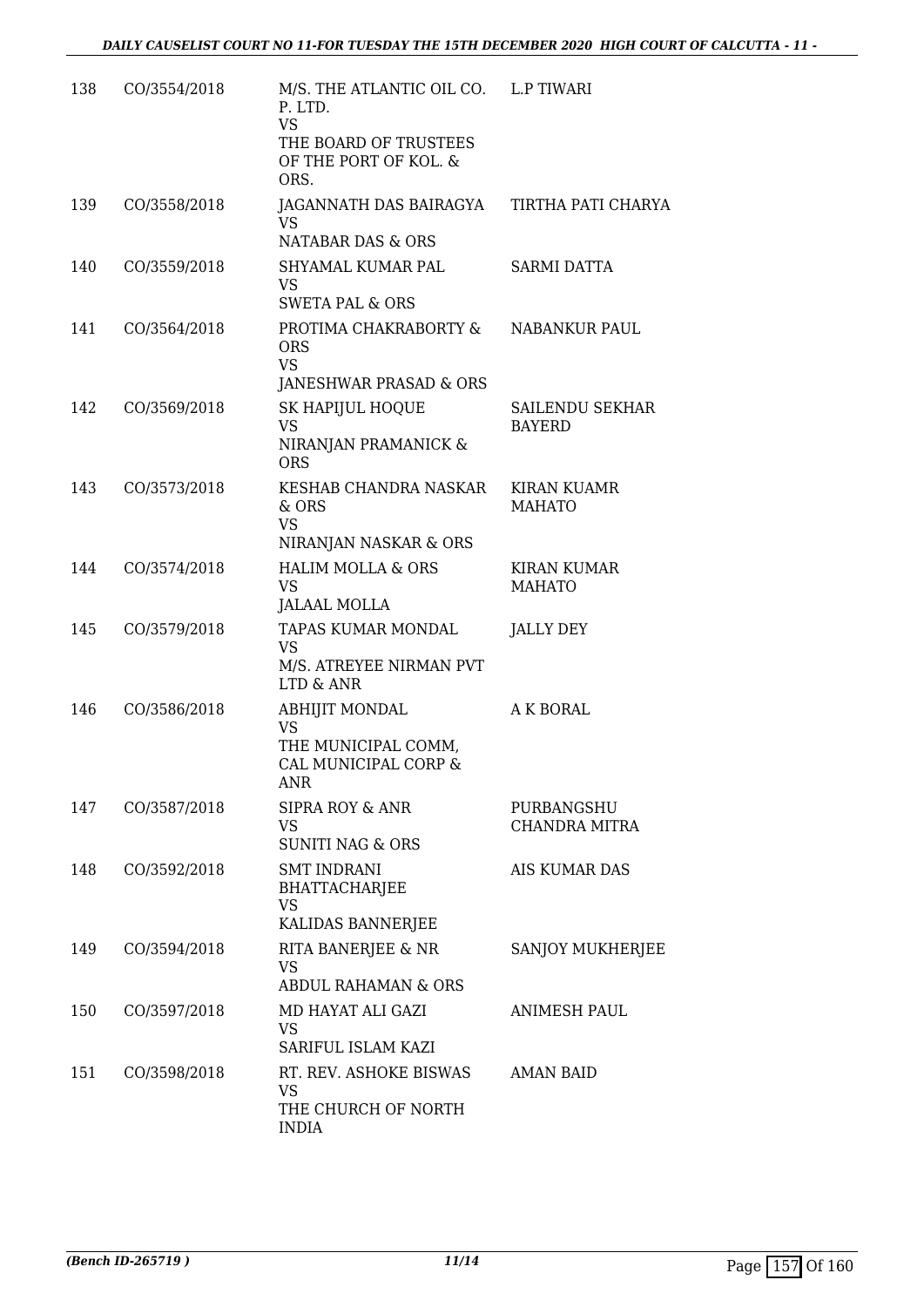| 152 | CO/3599/2018                            | SANJAY DEY<br>VS                                                                                    | <b>JAYANTA DAS</b>                       |
|-----|-----------------------------------------|-----------------------------------------------------------------------------------------------------|------------------------------------------|
|     |                                         | KALICHARAN @ KALIPADA<br>SANT @ SAMANTA & ORS                                                       |                                          |
| 153 | CO/3603/2018                            | <b>ASRAF ALI KHAN &amp; ANR</b><br><b>VS</b><br><b>WAKIL AHMED KHAN &amp; ORS</b>                   | NAYEEMUDDIN<br><b>MUNSHI</b>             |
| 154 | CO/3604/2018                            | <b>SANDIP MULLICK</b><br>VS<br>DR. RAJKUMAR GHOSH &<br><b>ORS</b>                                   | <b>ASIT KUMAR</b><br><b>BHATTACHARYA</b> |
| 155 | CO/3606/2018                            | CHANDI CHARAN PATRA<br><b>VS</b><br><b>INDUMOTI BAR &amp; ORS</b>                                   | <b>SUSMITA DRY(BASU)</b>                 |
| 156 | CO/3608/2018                            | <b>BISWANATH DEY</b><br><b>VS</b><br><b>SUKUMAR DEY &amp; ORS</b>                                   | ARUP KUMAR<br><b>BHOWMICK</b>            |
| 157 | CO/3618/2018                            | DR MANOMAY BANERJEE &<br><b>ANR</b><br><b>VS</b><br><b>SMT ANJALI MITRA &amp; ORS</b>               | MRS S MUKHERJEE                          |
| 158 | CO/3626/2018                            | <b>SUVENDU MALLICK &amp; ANR</b><br><b>VS</b><br>SHILPI MALLICK (GHOSH)                             | SURENDRA KUMAR<br><b>SHARMA</b>          |
| 159 | CO/3629/2018                            | THE YMCA & ANR<br>VS<br>POWER SYSTEM &<br>SOFTWARE (PSS)                                            | <b>SUMANTA BISWAS</b>                    |
| 160 | CO/3632/2018                            | PRANAB BOSE<br>VS<br><b>AMAR PANDEYA &amp; ORS</b>                                                  | A. ALI                                   |
| 161 | CO/3639/2018                            | ROSHAN ARA & ORS.<br>VS<br><b>BELAL AHMED</b>                                                       | JAVED K<br><b>SANWARWALA</b>             |
| 162 | CO/3702/2018                            | <b>SUSHMITA DAS</b><br><b>VS</b><br>DR. SUJOY DAS                                                   | <b>UJJAL RAY</b>                         |
| 163 | CO/3872/2018                            | PRANAV RAMESH PAREKH<br>VS<br><b>BISHNU PRASAD</b><br>MUKHERJEE                                     | A. BANERJEE                              |
|     | IA NO: CAN/1/2020(Old No:CAN/1039/2020) |                                                                                                     |                                          |
| 164 | CO/3873/2018                            | <b>EMPLOYEES' STATE</b><br><b>INSURANCE CORPORATION</b><br>& ANR<br><b>VS</b><br>M/S AHUJA BUILDERS | S.C. PRASAD                              |
| 165 | CO/3941/2018                            | PRANABESH MANDAL &<br>ANR<br><b>VS</b><br><b>INDRA PRASTHA</b><br>DEVELOPER & ORS                   | <b>SUBRATA</b><br>MUKHERJEE              |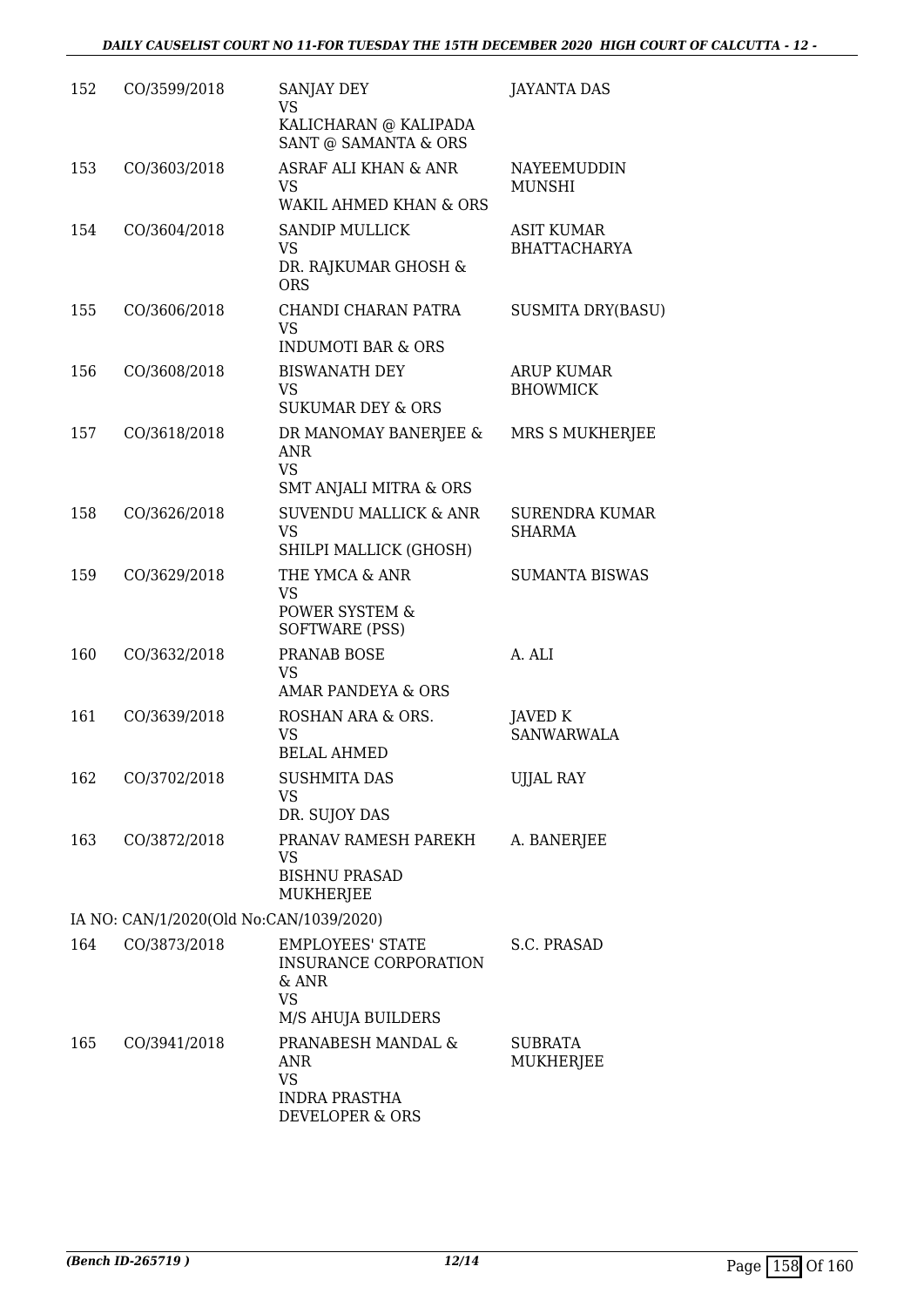| 166 | CO/3951/2018                            | DIPANKAR MITRA & ORS<br>VS<br><b>PRADIP SAHA &amp; ORS</b>                              | <b>ADITI ROY</b>                      |
|-----|-----------------------------------------|-----------------------------------------------------------------------------------------|---------------------------------------|
| 167 | CO/3968/2018                            | THE KMC<br><b>VS</b><br><b>AMAR KUMAR GHOSH</b>                                         | <b>SWAPAN KUMAR</b><br><b>DEBNATH</b> |
|     | IA NO: CAN/1/2018(Old No:CAN/9976/2018) |                                                                                         |                                       |
| 168 | CO/3970/2018                            | <b>SAMAR SEN &amp; ORS</b><br>VS                                                        | <b>BADAL SAHA</b>                     |
| 169 | CO/4278/2018                            | DEBOMITRA DEY SARKAR<br><b>VS</b><br>KOTAK MAHINDRA BANK<br>LTD & ORS                   | ARUNA GHOSH                           |
| 170 | CO/4290/2018                            | RADHASHYAM GUPTA<br>VS.<br><b>BHOLANATH KUNDU</b>                                       | <b>ALOK ROY</b>                       |
| 171 | CO/4314/2018                            | STATE OF W.B. & ANR<br><b>VS</b><br>M/S ENKON PVT. LTD.                                 | PARTHA PRATIM ROY                     |
|     | wt172 CO/3762/2018                      | STATE OF WEST BENGAL &<br>ANR<br><b>VS</b><br>M/S ENKON PVT LTD                         | P P ROY                               |
| 173 | CO/4342/2018                            | VIJAYA BANK<br><b>VS</b><br>RAJ NAIR & ORS                                              | <b>AVISHEK GUHA</b>                   |
| 174 | CO/4373/2018                            | <b>MANASH SARKAR</b><br><b>VS</b><br><b>MANASHI SARKAR</b>                              | <b>DONA AKTER</b>                     |
| 175 | CO/158/2019                             | M/S IIJT EDU PVT LTD& ANR AVIRUP CHATTERJEE<br><b>VS</b><br>THE KMC                     |                                       |
| 176 | CO/234/2019                             | DIPA GHOSH<br><b>VS</b><br>THE LAKSHMI VILAS BANK<br>LTD & ANR                          | MITUL<br><b>CHAKRABORTY</b>           |
| 177 | CO/249/2019                             | ANIL KR. GUPTA<br>VS<br><b>SUNIL GUPTA &amp; ANR.</b>                                   | SRIKANTA DUTTA                        |
| 178 | CO/260/2019                             | SUDIPTA TRADERS P. LTD. AJAY GAGGAR<br>& ANR.<br>VS<br>GUJARAT COMPOSITE LTD.<br>& ANR. |                                       |
|     | wt179 CO/2528/2018                      | GUJARAT COMPOSITE LTD<br><b>VS</b><br>SUDIPTA TRADERS PVT LTD<br>& ORS                  | SAYAK MAJUMDER                        |
|     | wt180 CO/4243/2018                      | GUJARAT COMPOSITE LTD<br><b>VS</b><br>SUDIPTA TRADERS PVT LTD<br>& ORS                  | SAYAK MAJUMDER                        |